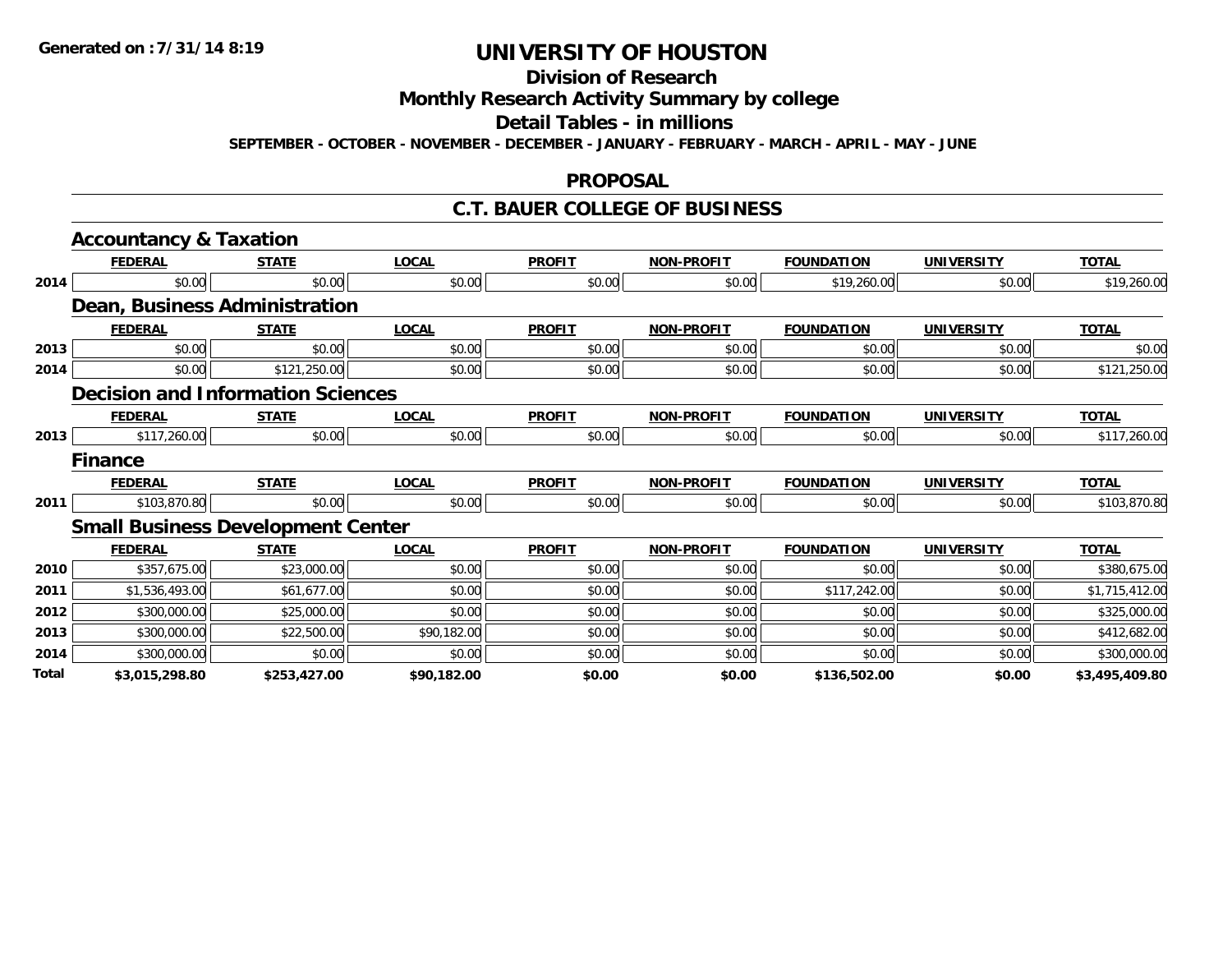## **Division of Research**

**Monthly Research Activity Summary by college**

#### **Detail Tables - in millions**

**SEPTEMBER - OCTOBER - NOVEMBER - DECEMBER - JANUARY - FEBRUARY - MARCH - APRIL - MAY - JUNE**

### **PROPOSAL**

### **COLLEGE OF ARCHITECTURE**

|        | Architecture       |              |              |               |                   |                   |                   |                |
|--------|--------------------|--------------|--------------|---------------|-------------------|-------------------|-------------------|----------------|
|        | <b>FEDERAL</b>     | <b>STATE</b> | <b>LOCAL</b> | <b>PROFIT</b> | <b>NON-PROFIT</b> | <b>FOUNDATION</b> | <b>UNIVERSITY</b> | <b>TOTAL</b>   |
| ا 2010 | \$3,539,345.60     | \$0.00       | \$0.00       | \$0.00        | \$0.00            | \$0.00            | \$0.00            | \$3,539,345.60 |
| 2011   | \$1,587,604.88     | \$25,000.00  | \$0.00       | \$5,000.00    | \$5,000.00        | \$25,000.00       | \$0.00            | \$1,647,604.88 |
| 2012   | \$140,758.05       | \$0.00       | \$0.00       | \$0.00        | \$5,000.00        | \$8,200.00        | \$2,500.00        | \$156,458.05   |
| 2013   | \$89,843.25        | \$0.00       | \$0.00       | \$0.00        | \$24,714.50       | \$0.00            | \$0.00            | \$114,557.75   |
| 2014   | \$0.00             | \$0.00       | \$0.00       | \$0.00        | \$24,925.20       | \$0.00            | \$1,101,748.00    | \$1,126,673.20 |
|        | Dean, Architecture |              |              |               |                   |                   |                   |                |

|              | <b>FEDERAL</b>          | <b>STATE</b>             | <b>OCAL</b>  | <b>PROFIT</b> | <b>J-PROFIT</b><br>NON | <b>FOUNDATION</b> | UNIVERSITY     | <b>TOTAL</b>   |
|--------------|-------------------------|--------------------------|--------------|---------------|------------------------|-------------------|----------------|----------------|
| 2011         | nn nn<br>JU.UU          | $0.25$ 0.00<br>25.000.00 | 400<br>JU.UU | 0000<br>JU.UU | \$0.00                 | ልስ ሰሰ<br>JU.UU    | \$0.00         | - nnr          |
| <b>Total</b> | 551.78<br>つにつ<br>,,,,,, | \$50,000.00              | \$0.00       | \$5,000.00    | \$59,639.70            | \$33,200.00       | \$1,104,248.00 | \$6,609,639.48 |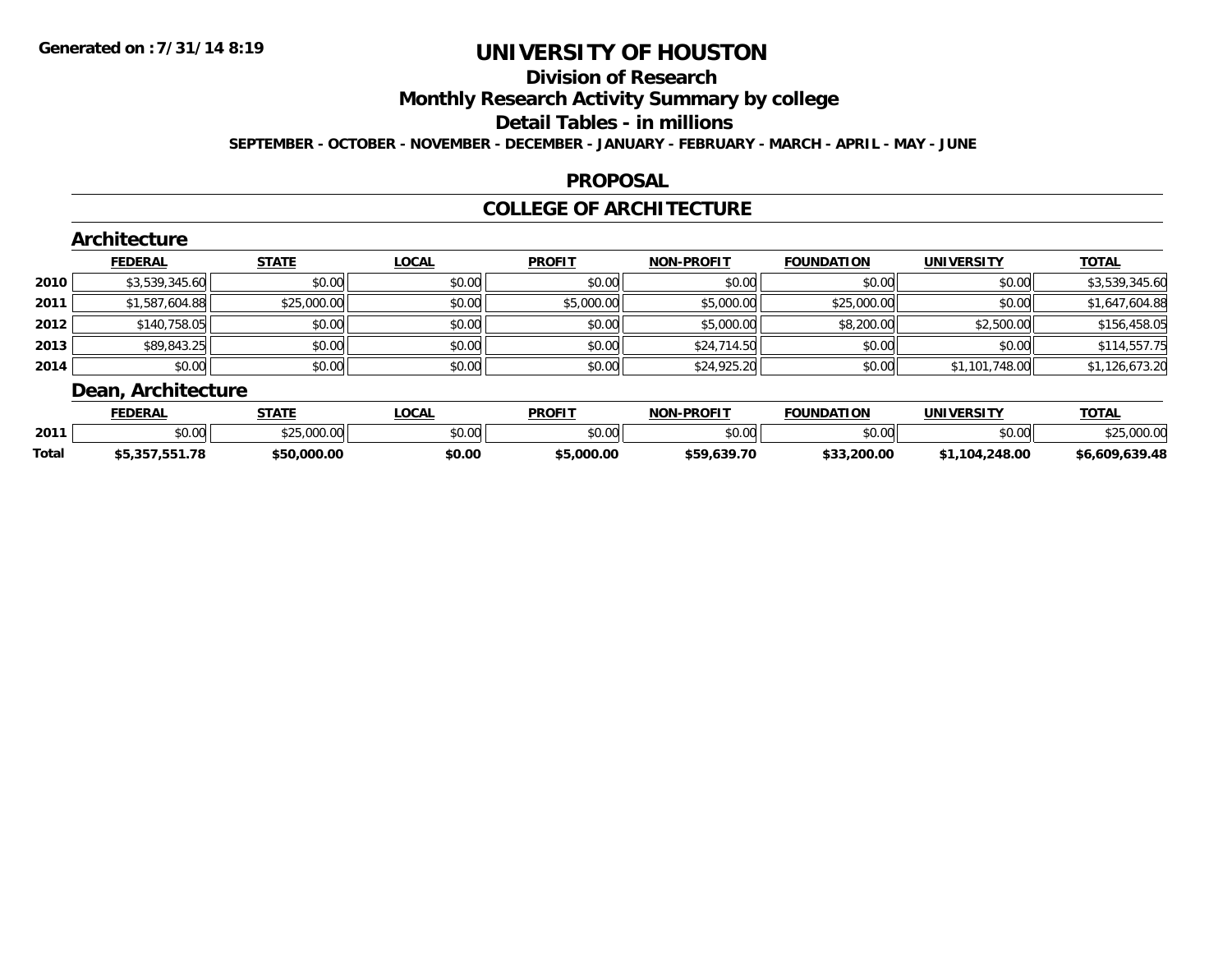## **Division of Research**

**Monthly Research Activity Summary by college**

## **Detail Tables - in millions**

**SEPTEMBER - OCTOBER - NOVEMBER - DECEMBER - JANUARY - FEBRUARY - MARCH - APRIL - MAY - JUNE**

#### **PROPOSAL**

## **COLLEGE OF EDUCATION**

## **Consistency Mgmt and Coop Disc**

|      | <b>FEDERAL</b> | <b>STATE</b> | LOCAL        | <b>PROFIT</b> | <b>NON-PROFIT</b> | <b>FOUNDATION</b> | <b>UNIVERSITY</b> | <b>TOTAL</b>   |
|------|----------------|--------------|--------------|---------------|-------------------|-------------------|-------------------|----------------|
| 2010 | \$315,106.74   | \$0.00       | \$37,786.00  | \$0.00        | \$118,889.00      | \$0.00            | \$0.00            | \$471,781.74   |
| 2011 | \$0.00         | \$0.00       | \$295,410.00 | \$0.00        | \$155,374.00      | \$0.00            | \$0.00            | \$450,784.00   |
| 2012 | \$4,176,056.65 | \$0.00       | \$30,000.00  | \$0.00        | \$957,408.00      | \$0.00            | \$0.00            | \$5,163,464.65 |
| 2013 | \$2,480,018.64 | \$0.00       | \$0.00       | \$0.00        | \$0.00            | \$0.00            | \$0.00            | \$2,480,018.64 |
| 2014 | \$2,632,766.14 | \$0.00       | \$235,590.00 | \$0.00        | \$0.00            | \$0.00            | \$0.00            | \$2,868,356.14 |
|      |                |              |              |               |                   |                   |                   |                |

#### **Curriculum and Instruction**

|      | <b>FEDERAL</b> | <b>STATE</b>   | <u>LOCAL</u> | <b>PROFIT</b> | <b>NON-PROFIT</b> | <b>FOUNDATION</b> | <b>UNIVERSITY</b> | <b>TOTAL</b>    |
|------|----------------|----------------|--------------|---------------|-------------------|-------------------|-------------------|-----------------|
| 2010 | \$1,463,462.25 | \$747,537.00   | \$55,000.00  | \$0.00        | \$0.00            | \$39,952.00       | \$0.00            | \$2,305,951.25  |
| 2011 | \$6,059,263.00 | \$1,458,613.20 | \$0.00       | \$124,500.00  | \$75,000.00       | \$0.00            | \$246,279,00      | \$7,963,655.20  |
| 2012 | \$2,161,385.90 | \$714,991.00   | \$180,000.00 | \$0.00        | \$57,153,00       | \$0.00            | \$1,024,174,00    | \$4,137,703.90  |
| 2013 | \$4,385,964.50 | \$351,775.00   | \$0.00       | \$0.00        | \$24,323.48       | \$0.00            | \$258,964.50      | \$5,021,027.48  |
| 2014 | \$9,801,990.19 | \$2,305,653.00 | \$21,958.00  | \$0.00        | \$640,700.00      | \$50,000.00       | \$380,999.00      | \$13,201,300.19 |

## **Dean, Education**

|      | <b>FEDERAL</b>          | STATE                               | .OCAI              | <b>PROFIT</b> | <b>DDAFIT</b><br><b>BIABI</b> | <b>FOUNDATION</b> | UNIVERSITY | TOTA.             |
|------|-------------------------|-------------------------------------|--------------------|---------------|-------------------------------|-------------------|------------|-------------------|
| 2013 | 700,000,00<br>zu.uuu.uu | 0000<br>vu.uu                       | $\sim$ 00<br>PU.UU | \$0.00        | 0000<br>vv.vv                 | 0000<br>PO.OO     | \$0.00     | 00000<br>ZU.UUU.U |
| 2014 | 22.1000000<br>,,,,,     | <b>FOO</b><br>, u<br>,500.U<br>60 I | $\sim$ 00<br>DU.UU | \$0.00        | $AT$ 700 $O$<br>, vv. ve      | 0000<br>PO.OO     | \$0.00     | 79.99<br>92.UJJ.  |

## **Educational Leadership & Cultural Studies**

|        | <b>FEDERAL</b>                | <b>STATE</b>                         | <b>LOCAL</b> | <b>PROFIT</b> | <b>NON-PROFIT</b> | <b>FOUNDATION</b> | <b>UNIVERSITY</b> | <b>TOTAL</b>    |
|--------|-------------------------------|--------------------------------------|--------------|---------------|-------------------|-------------------|-------------------|-----------------|
| 2010   | \$494,390.50                  | \$0.00                               | \$0.00       | \$0.00        | \$0.00            | \$169,377.00      | \$0.00            | \$663,767.50    |
|        | <b>Educational Psychology</b> |                                      |              |               |                   |                   |                   |                 |
|        | <b>FEDERAL</b>                | <b>STATE</b>                         | <b>LOCAL</b> | <b>PROFIT</b> | <b>NON-PROFIT</b> | <b>FOUNDATION</b> | <b>UNIVERSITY</b> | <b>TOTAL</b>    |
| ا 2010 | \$9,104,149.80                | \$1,625,982.90                       | \$0.00       | \$118,211.00  | \$295,140.00      | \$288,840.26      | \$361,299.00      | \$11,793,622.96 |
| 2011   | \$5,969,127.00                | \$503,639.70                         | \$0.00       | \$68,419.00   | \$10,133.00       | \$510,310.65      | \$20,758.00       | \$7,082,387.35  |
| 2012   | \$4,916,811.26                | \$1,562,159.00                       | \$0.00       | \$0.00        | \$32,160.00       | \$87,667.00       | \$1,519,532.74    | \$8,118,330.00  |
| 2013   | \$3,800,408.00                | \$71,610.00                          | \$0.00       | \$0.00        | \$19,530.53       | \$387,327.00      | \$865,678.00      | \$5,144,553.53  |
| 2014   | \$8,096,749.00                | \$819,606.00                         | \$27,400.00  | \$0.00        | \$26,281.00       | \$0.00            | \$819,952.60      | \$9,789,988.60  |
|        |                               | <b>Institute for Urban Education</b> |              |               |                   |                   |                   |                 |

|      | <b>FEDERAI</b>   | <b>STATE</b>  | LOCAL                   | <b>PROFIT</b> | -PROFIT<br><b>NIONI</b> | ורה<br><b>FOUNDAT</b> | UNIVE<br>ידו אם:<br>--- | <b>TOTAL</b>                             |
|------|------------------|---------------|-------------------------|---------------|-------------------------|-----------------------|-------------------------|------------------------------------------|
| 2010 | \$20,000.00      | 0000<br>טט.טע | $n \cap \Omega$<br>∪.∪∪ | ሖጣ<br>ט. טע   | <b>COO OOO OO</b><br>   | 0000<br>JU.UU         | 0.001<br>PO.OO          | 00000<br>,uuu.uu<br>.                    |
| 2011 | 400.00<br>\$609. | 0000<br>DU.UU | \$0.00                  | ሖጣ<br>JU.U    | $\sim$<br>uuu.uu        | 0000<br>JU.UU         | 0000<br><b>DU.UU</b>    | 100 ON<br>$\sim$<br>.nni<br>⊅ບບບ<br>7. Z |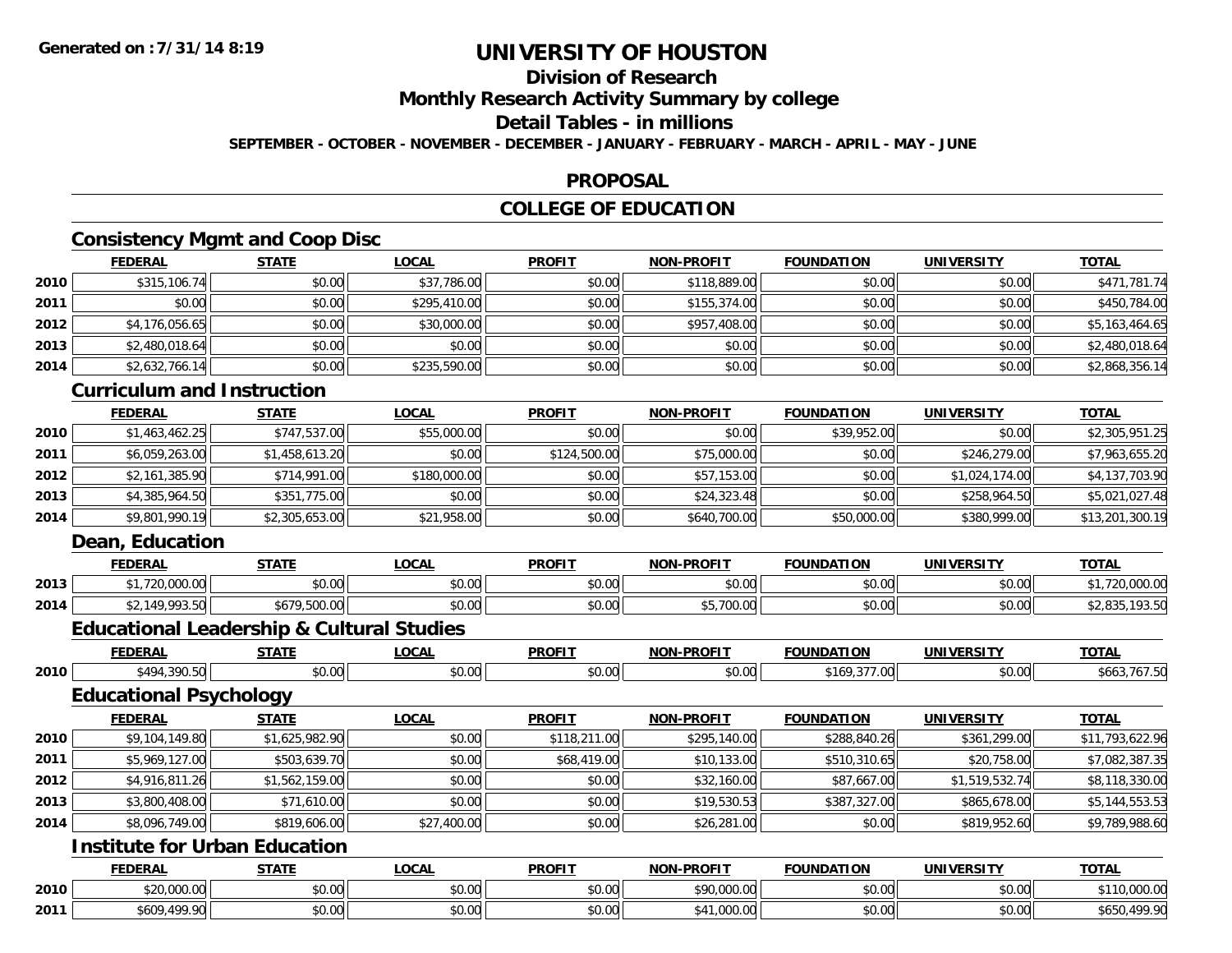## **Division of Research**

**Monthly Research Activity Summary by college**

#### **Detail Tables - in millions**

**SEPTEMBER - OCTOBER - NOVEMBER - DECEMBER - JANUARY - FEBRUARY - MARCH - APRIL - MAY - JUNE**

### **PROPOSAL**

## **COLLEGE OF EDUCATION**

#### **Institute for Urban Education**

|      | <b>EENEDAI</b><br>DERF        | -----         | .OCAI                   | <b>DDOEIT</b>                         | <b>BBAFIT</b><br>חחו | וחסי          | ------<br>JNI)       | <b>TOTAL</b> |
|------|-------------------------------|---------------|-------------------------|---------------------------------------|----------------------|---------------|----------------------|--------------|
| 2013 | ሶስ ስስ<br>JU.UU                | 0000<br>JU.UU | 0.00<br>JU.UU           | 0000<br><b>SU.U</b>                   | $\sim$ 00<br>JU.UU   | 0.00<br>וט.טי | 0000<br>vv.v         | \$0.00       |
| 2014 | $\sim$ $\sim$ $\sim$<br>DU.UU | 0000<br>JU.UU | $\sim$ $\sim$<br>ູນປ.ປພ | $\mathbf{A} \cap \mathbf{A}$<br>\$U.U | 0000<br>vu.uu        | 0.00<br>u.uu  | 0000<br><b>JU.UU</b> | \$0.00       |

#### **UH Charter School**

|              | <b>FEDERAL</b>  | <b>STATE</b>    | <u>LOCAL</u> | <b>PROFIT</b> | <b>NON-PROFIT</b> | <b>FOUNDATION</b> | <b>UNIVERSITY</b> | <b>TOTAL</b>    |
|--------------|-----------------|-----------------|--------------|---------------|-------------------|-------------------|-------------------|-----------------|
| 2011         | \$0.00          | \$44,864.00     | \$0.00       | \$0.00        | \$0.00            | \$0.00            | \$0.00            | \$44,864.00     |
| 2012         | \$0.00          | \$7,150.00      | \$0.00       | \$0.00        | \$0.00            | \$0.00            | \$0.00            | \$7,150.00      |
| 2013         | \$0.00          | \$1,489.55      | \$0.00       | \$0.00        | \$0.00            | \$0.00            | \$0.00            | \$1,489.55      |
| 2014         | \$187,811.00    | \$0.00          | \$0.00       | \$0.00        | \$0.00            | \$0.00            | \$0.00            | \$187,811.00    |
| <b>Total</b> | \$70,544,953.97 | \$10,894,570.35 | \$883,144.00 | \$311,130.00  | \$2,548,792.01    | \$1,533,473.91    | \$5,497,636.84    | \$92,213,701.08 |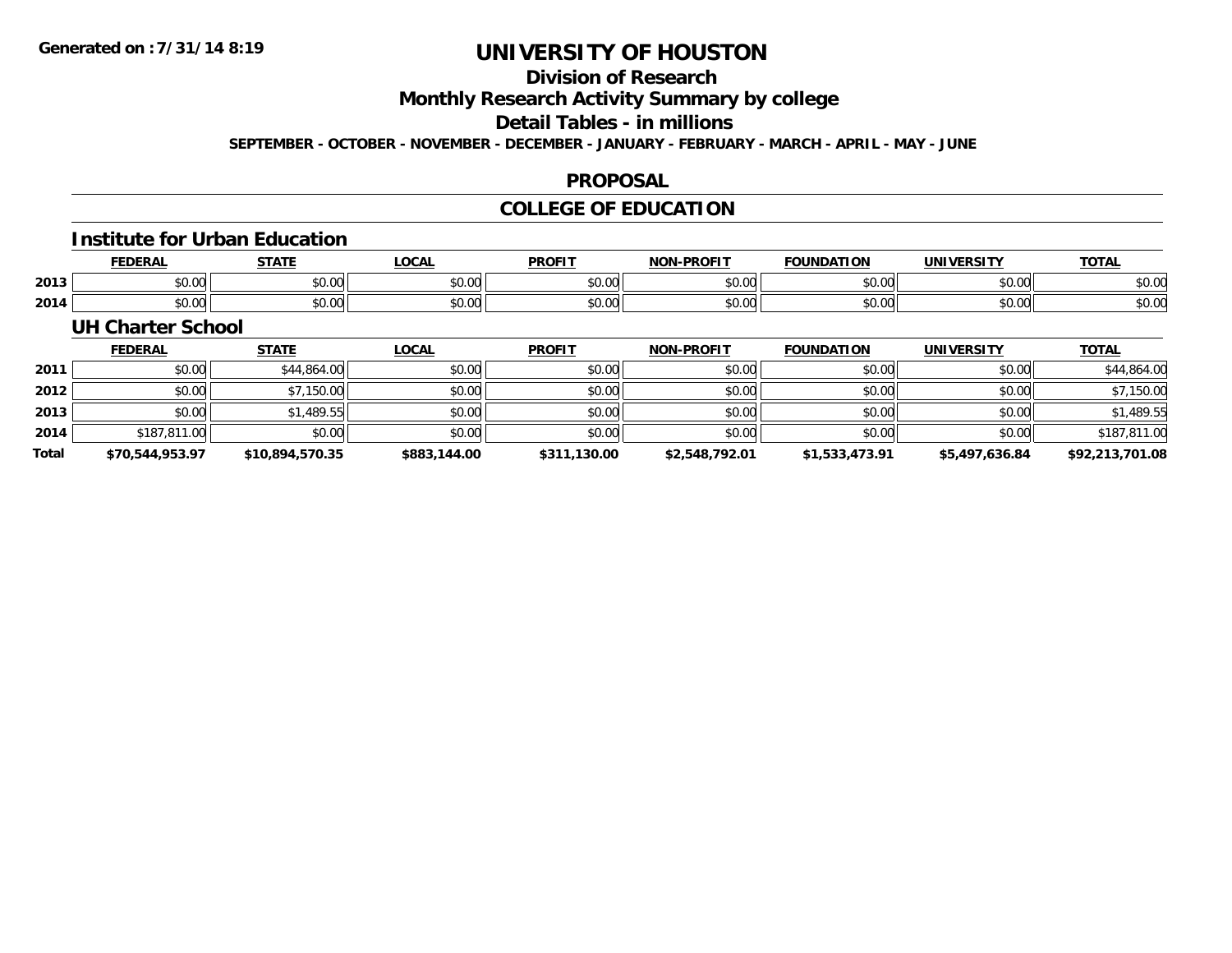#### **Division of Research**

**Monthly Research Activity Summary by college**

#### **Detail Tables - in millions**

**SEPTEMBER - OCTOBER - NOVEMBER - DECEMBER - JANUARY - FEBRUARY - MARCH - APRIL - MAY - JUNE**

### **PROPOSAL**

### **COLLEGE OF LIBERAL ARTS AND SOCIAL SCIENCES**

|      | <b>African-American Studies</b>  |              |              |               |                   |                   |                   |                |
|------|----------------------------------|--------------|--------------|---------------|-------------------|-------------------|-------------------|----------------|
|      | <b>FEDERAL</b>                   | <b>STATE</b> | <b>LOCAL</b> | <b>PROFIT</b> | <b>NON-PROFIT</b> | <b>FOUNDATION</b> | <b>UNIVERSITY</b> | <b>TOTAL</b>   |
| 2013 | \$0.00                           | \$0.00       | \$0.00       | \$0.00        | \$1,500.00        | \$0.00            | \$0.00            | \$1,500.00     |
| 2014 | \$0.00                           | \$0.00       | \$0.00       | \$0.00        | \$17,500.00       | \$0.00            | \$0.00            | \$17,500.00    |
|      | Art                              |              |              |               |                   |                   |                   |                |
|      | <b>FEDERAL</b>                   | <b>STATE</b> | <b>LOCAL</b> | <b>PROFIT</b> | <b>NON-PROFIT</b> | <b>FOUNDATION</b> | <b>UNIVERSITY</b> | <b>TOTAL</b>   |
| 2010 | \$10,000.00                      | \$0.00       | \$0.00       | \$0.00        | \$0.00            | \$0.00            | \$0.00            | \$10,000.00    |
| 2011 | \$14,979.30                      | \$0.00       | \$0.00       | \$0.00        | \$0.00            | \$0.00            | \$0.00            | \$14,979.30    |
| 2012 | \$294,676.59                     | \$0.00       | \$0.00       | \$0.00        | \$35,000.00       | \$0.00            | \$0.00            | \$329,676.59   |
| 2013 | \$0.00                           | \$0.00       | \$0.00       | \$0.00        | \$1,400.00        | \$0.00            | \$0.00            | \$1,400.00     |
|      | <b>Arte Publico Press</b>        |              |              |               |                   |                   |                   |                |
|      | <b>FEDERAL</b>                   | <b>STATE</b> | <b>LOCAL</b> | <b>PROFIT</b> | <b>NON-PROFIT</b> | <b>FOUNDATION</b> | <b>UNIVERSITY</b> | <b>TOTAL</b>   |
| 2010 | \$100,000.00                     | \$120,000.00 | \$0.00       | \$0.00        | \$145,536.00      | \$75,000.00       | \$0.00            | \$440,536.00   |
| 2011 | \$100,000.00                     | \$0.00       | \$0.00       | \$0.00        | \$94,479.00       | \$120,000.00      | \$0.00            | \$314,479.00   |
| 2012 | \$373,497.00                     | \$20,000.00  | \$0.00       | \$0.00        | \$98,393.00       | \$400,000.00      | \$0.00            | \$891,890.00   |
| 2013 | \$100,000.00                     | \$40,000.00  | \$0.00       | \$0.00        | \$50,000.00       | \$150,000.00      | \$0.00            | \$340,000.00   |
| 2014 | \$2,100,971.00                   | \$6,000.00   | \$0.00       | \$0.00        | \$170,074.00      | \$200,000.00      | \$0.00            | \$2,477,045.00 |
|      | <b>Blaffer Gallery</b>           |              |              |               |                   |                   |                   |                |
|      | <b>FEDERAL</b>                   | <b>STATE</b> | <b>LOCAL</b> | <b>PROFIT</b> | <b>NON-PROFIT</b> | <b>FOUNDATION</b> | <b>UNIVERSITY</b> | <b>TOTAL</b>   |
| 2010 | \$35,000.00                      | \$8,500.00   | \$0.00       | \$0.00        | \$159,425.00      | \$0.00            | \$0.00            | \$202,925.00   |
| 2011 | \$50,000.00                      | \$8,500.00   | \$0.00       | \$0.00        | \$102,445.00      | \$0.00            | \$0.00            | \$160,945.00   |
| 2012 | \$0.00                           | \$5,132.00   | \$0.00       | \$0.00        | \$85,759.00       | \$0.00            | \$0.00            | \$90,891.00    |
| 2013 | \$50,000.00                      | \$10,000.00  | \$0.00       | \$0.00        | \$81,500.00       | \$0.00            | \$0.00            | \$141,500.00   |
| 2014 | \$0.00                           | \$14,000.00  | \$0.00       | \$0.00        | \$80,000.00       | \$0.00            | \$0.00            | \$94,000.00    |
|      | <b>Center for Public History</b> |              |              |               |                   |                   |                   |                |
|      | <b>FEDERAL</b>                   | <b>STATE</b> | <b>LOCAL</b> | <b>PROFIT</b> | <b>NON-PROFIT</b> | <b>FOUNDATION</b> | <b>UNIVERSITY</b> | <b>TOTAL</b>   |
| 2011 | \$250,000.00                     | \$0.00       | \$0.00       | \$0.00        | \$369,000.00      | \$0.00            | \$0.00            | \$619,000.00   |
|      | <b>Communication Disorders</b>   |              |              |               |                   |                   |                   |                |
|      | <b>FEDERAL</b>                   | <b>STATE</b> | <b>LOCAL</b> | <b>PROFIT</b> | <b>NON-PROFIT</b> | <b>FOUNDATION</b> | <b>UNIVERSITY</b> | <b>TOTAL</b>   |
| 2010 | \$797,623.00                     | \$227,907.00 | \$0.00       | \$0.00        | \$327,276.00      | \$10,000.00       | \$0.00            | \$1,362,806.00 |
| 2011 | \$148,670.00                     | \$17,940.10  | \$0.00       | \$0.00        | \$0.00            | \$10,000.00       | \$0.00            | \$176,610.10   |
| 2012 | \$447,207.00                     | \$11,723.40  | \$0.00       | \$0.00        | \$58,248.00       | \$22,770.00       | \$263,177.00      | \$803,125.40   |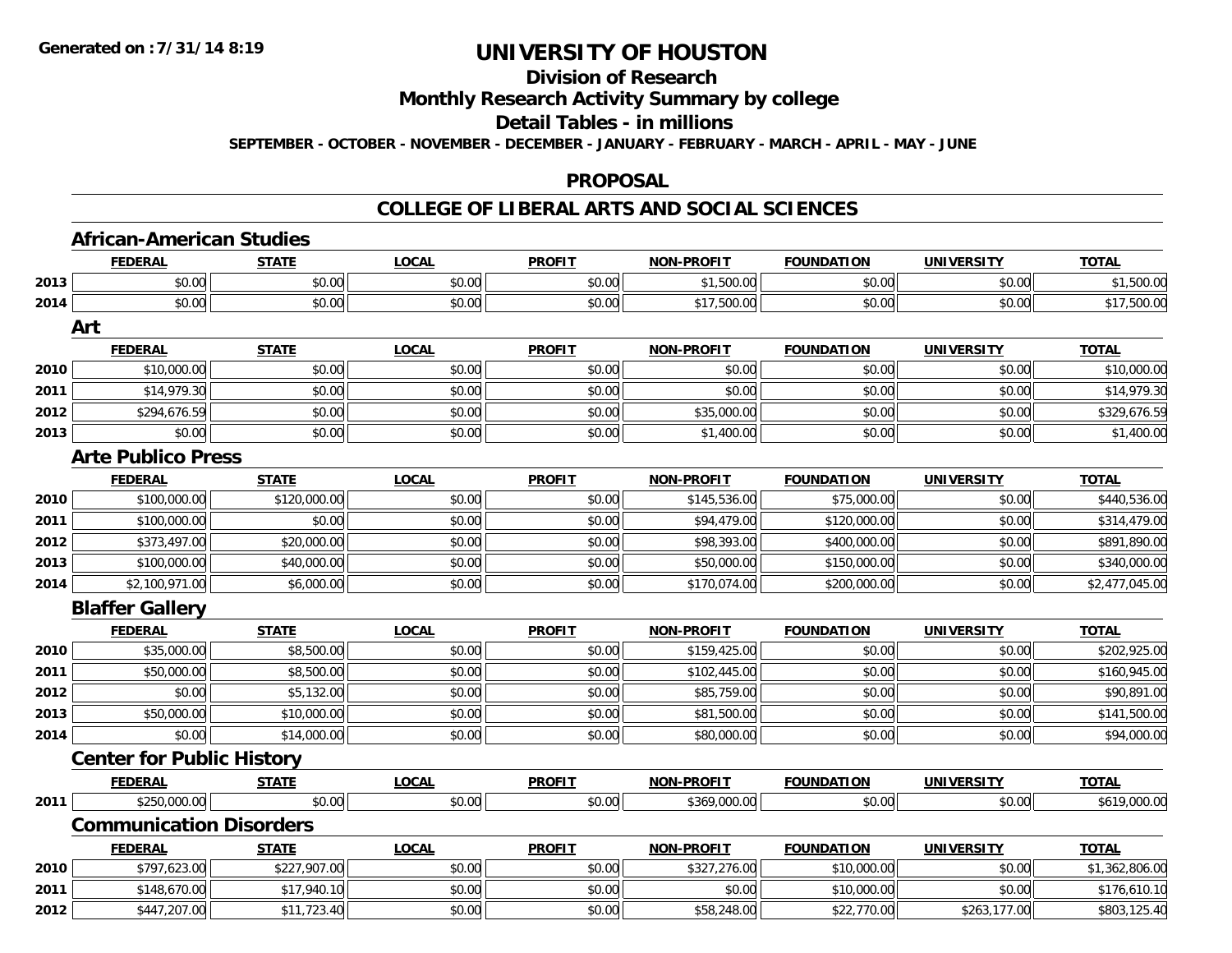#### **Division of Research**

# **Monthly Research Activity Summary by college**

#### **Detail Tables - in millions**

**SEPTEMBER - OCTOBER - NOVEMBER - DECEMBER - JANUARY - FEBRUARY - MARCH - APRIL - MAY - JUNE**

### **PROPOSAL**

### **COLLEGE OF LIBERAL ARTS AND SOCIAL SCIENCES**

|      | <b>Communication Disorders</b>                    |                |              |                |                   |                   |                   |                 |
|------|---------------------------------------------------|----------------|--------------|----------------|-------------------|-------------------|-------------------|-----------------|
|      | <b>FEDERAL</b>                                    | <b>STATE</b>   | <b>LOCAL</b> | <b>PROFIT</b>  | <b>NON-PROFIT</b> | <b>FOUNDATION</b> | <b>UNIVERSITY</b> | <b>TOTAL</b>    |
| 2013 | \$640,475.00                                      | \$77,569.00    | \$0.00       | \$0.00         | \$54,922.00       | \$24,500.00       | \$396,469.00      | \$1,193,935.00  |
| 2014 | \$295,718.47                                      | \$0.00         | \$0.00       | \$0.00         | \$0.00            | \$33,553.60       | \$311,666.00      | \$640,938.07    |
|      | <b>Comparative Cultural Studies</b>               |                |              |                |                   |                   |                   |                 |
|      | <b>FEDERAL</b>                                    | <b>STATE</b>   | <b>LOCAL</b> | <b>PROFIT</b>  | <b>NON-PROFIT</b> | <b>FOUNDATION</b> | <b>UNIVERSITY</b> | <b>TOTAL</b>    |
| 2014 | \$0.00                                            | \$4,000.00     | \$0.00       | \$0.00         | \$0.00            | \$0.00            | \$0.00            | \$4,000.00      |
|      | <b>Cynthia Woods Mitchell Center for the Arts</b> |                |              |                |                   |                   |                   |                 |
|      | <b>FEDERAL</b>                                    | <b>STATE</b>   | <b>LOCAL</b> | <b>PROFIT</b>  | <b>NON-PROFIT</b> | <b>FOUNDATION</b> | <b>UNIVERSITY</b> | <b>TOTAL</b>    |
| 2013 | \$0.00                                            | \$150,000.00   | \$0.00       | \$200,000.00   | \$35,000.00       | \$15,000.00       | \$0.00            | \$400,000.00    |
| 2014 | \$0.00                                            | \$8,000.00     | \$0.00       | \$240,000.00   | \$500.00          | \$1,400.00        | \$0.00            | \$249,900.00    |
|      | Dean, Liberal Arts and Social Sciences            |                |              |                |                   |                   |                   |                 |
|      | <b>FEDERAL</b>                                    | <b>STATE</b>   | <b>LOCAL</b> | <b>PROFIT</b>  | <b>NON-PROFIT</b> | <b>FOUNDATION</b> | <b>UNIVERSITY</b> | <b>TOTAL</b>    |
| 2010 | \$10,000.00                                       | \$0.00         | \$0.00       | \$0.00         | \$0.00            | \$0.00            | \$0.00            | \$10,000.00     |
| 2011 | \$413,091.00                                      | \$0.00         | \$0.00       | \$0.00         | \$0.00            | \$0.00            | \$0.00            | \$413,091.00    |
| 2014 | \$0.00                                            | \$1,180,001.00 | \$0.00       | \$0.00         | \$55,000.00       | \$0.00            | \$0.00            | \$1,235,001.00  |
|      | <b>Economics</b>                                  |                |              |                |                   |                   |                   |                 |
|      | <b>FEDERAL</b>                                    | <b>STATE</b>   | <b>LOCAL</b> | <b>PROFIT</b>  | <b>NON-PROFIT</b> | <b>FOUNDATION</b> | <b>UNIVERSITY</b> | <b>TOTAL</b>    |
| 2010 | \$288,998.00                                      | \$0.00         | \$0.00       | \$0.00         | \$98,160.00       | \$37,000.00       | \$227,082.00      | \$651,240.00    |
| 2011 | \$0.00                                            | \$0.00         | \$0.00       | \$75,000.00    | \$78,014.00       | \$244,719.00      | \$75,000.00       | \$472,733.00    |
| 2012 | \$882,933.40                                      | \$0.00         | \$0.00       | \$0.00         | \$843,624.00      | \$248,086.00      | \$0.00            | \$1,974,643.40  |
| 2013 | \$243,160.00                                      | \$0.00         | \$0.00       | \$0.00         | \$0.00            | \$34,967.00       | \$0.00            | \$278,127.00    |
| 2014 | \$0.00                                            | \$4,000.00     | \$0.00       | \$0.00         | \$0.00            | \$28,449.00       | \$90,353.00       | \$122,802.00    |
|      | <b>English</b>                                    |                |              |                |                   |                   |                   |                 |
|      | <b>FEDERAL</b>                                    | <b>STATE</b>   | <b>LOCAL</b> | <b>PROFIT</b>  | <b>NON-PROFIT</b> | <b>FOUNDATION</b> | <b>UNIVERSITY</b> | <b>TOTAL</b>    |
| 2010 | \$190,000.00                                      | \$0.00         | \$0.00       | \$0.00         | \$1,000.00        | \$0.00            | \$0.00            | \$191,000.00    |
| 2011 | \$0.00                                            | \$0.00         | \$0.00       | \$0.00         | \$1,500.00        | \$0.00            | \$0.00            | \$1,500.00      |
| 2012 | \$932,888.40                                      | \$0.00         | \$0.00       | \$0.00         | \$0.00            | \$0.00            | \$0.00            | \$932,888.40    |
| 2014 | \$0.00                                            | \$11,109.00    | \$0.00       | \$0.00         | \$0.00            | \$0.00            | \$0.00            | \$11,109.00     |
|      | <b>Health and Human Performance</b>               |                |              |                |                   |                   |                   |                 |
|      | <b>FEDERAL</b>                                    | <b>STATE</b>   | <b>LOCAL</b> | <b>PROFIT</b>  | <b>NON-PROFIT</b> | <b>FOUNDATION</b> | <b>UNIVERSITY</b> | <b>TOTAL</b>    |
| 2010 | \$10,993,235.50                                   | \$3,784,030.95 | \$0.00       | \$1,903,246.66 | \$1,080,000.00    | \$300,968.74      | \$271,482.00      | \$18,332,963.85 |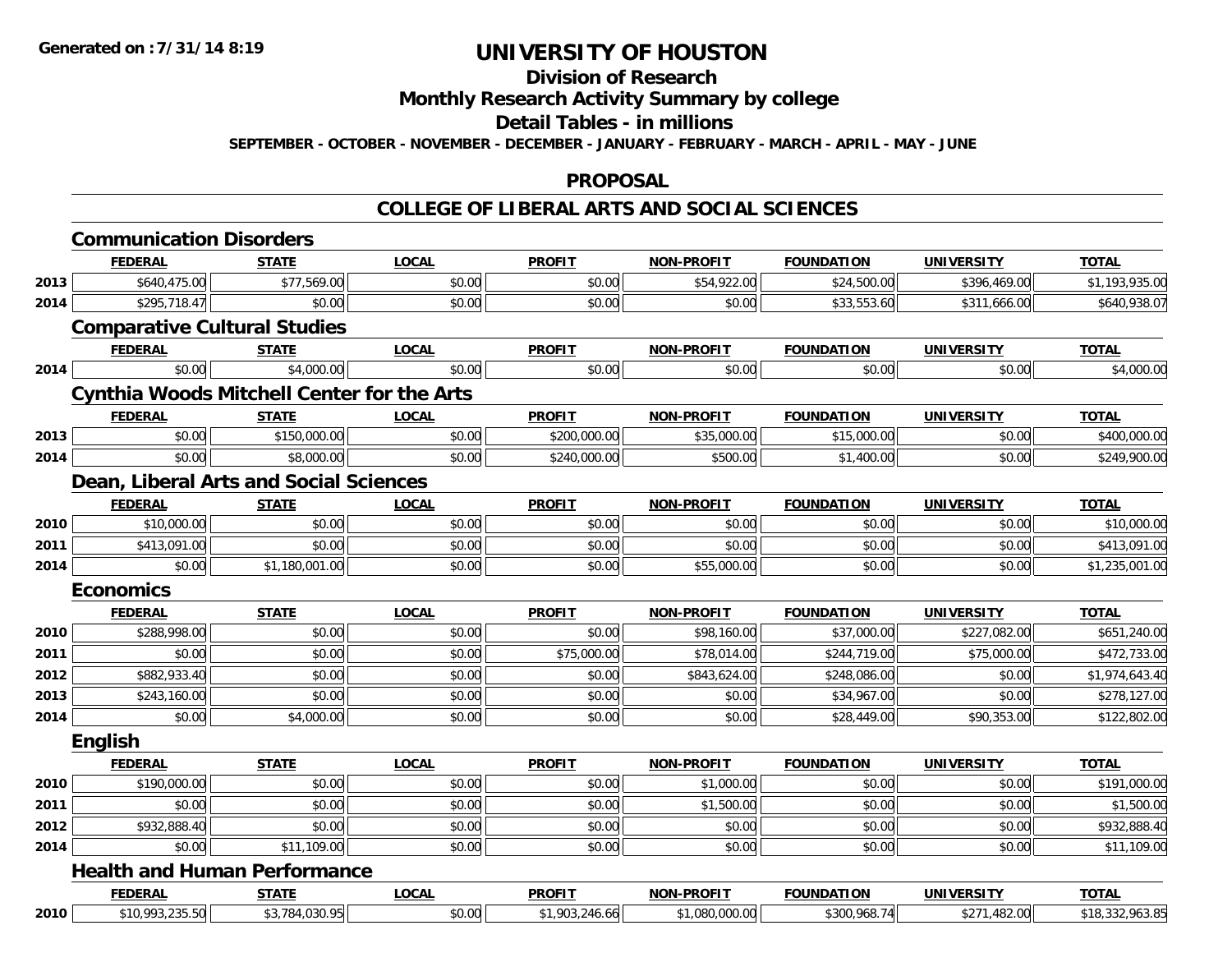**2014**

# **UNIVERSITY OF HOUSTON**

## **Division of Research**

**Monthly Research Activity Summary by college**

### **Detail Tables - in millions**

**SEPTEMBER - OCTOBER - NOVEMBER - DECEMBER - JANUARY - FEBRUARY - MARCH - APRIL - MAY - JUNE**

### **PROPOSAL**

## **COLLEGE OF LIBERAL ARTS AND SOCIAL SCIENCES**

## **Health and Human Performance**

|      | <b>FEDERAL</b>                    | <b>STATE</b>                          | <b>LOCAL</b> | <b>PROFIT</b> | <b>NON-PROFIT</b> | <b>FOUNDATION</b> | <b>UNIVERSITY</b> | <b>TOTAL</b>    |
|------|-----------------------------------|---------------------------------------|--------------|---------------|-------------------|-------------------|-------------------|-----------------|
| 2011 | \$12,712,296.40                   | \$0.00                                | \$0.00       | \$94,276.00   | \$180,000.00      | \$209,569.30      | \$1,002,452.00    | \$14,198,593.70 |
| 2012 | \$8,217,754.31                    | \$502,818.00                          | \$0.00       | \$726,663.00  | \$141,879.20      | \$0.00            | \$1,179,339.00    | \$10,768,453.51 |
| 2013 | \$6,103,375.52                    | \$1,750,000.00                        | \$0.00       | \$121,843.60  | \$472,354.00      | \$69,976.00       | \$608,106.00      | \$9,125,655.12  |
| 2014 | \$14,738,362.10                   | \$0.00                                | \$0.00       | \$0.00        | \$137,046.60      | \$168,482.40      | \$603,008.80      | \$15,646,899.90 |
|      | <b>Hispanic Studies</b>           |                                       |              |               |                   |                   |                   |                 |
|      | <b>FEDERAL</b>                    | <b>STATE</b>                          | <b>LOCAL</b> | <b>PROFIT</b> | <b>NON-PROFIT</b> | <b>FOUNDATION</b> | <b>UNIVERSITY</b> | <b>TOTAL</b>    |
| 2010 | \$0.00                            | \$0.00                                | \$0.00       | \$0.00        | \$0.00            | \$121,500.00      | \$0.00            | \$121,500.00    |
| 2012 | \$38,419.59                       | \$0.00                                | \$0.00       | \$0.00        | \$0.00            | \$0.00            | \$0.00            | \$38,419.59     |
| 2013 | \$0.00                            | \$0.00                                | \$0.00       | \$0.00        | \$0.00            | \$0.00            | \$11,992.50       | \$11,992.50     |
| 2014 | \$295,629.77                      | \$0.00                                | \$0.00       | \$0.00        | \$0.00            | \$0.00            | \$0.00            | \$295,629.77    |
|      | <b>History</b>                    |                                       |              |               |                   |                   |                   |                 |
|      | <b>FEDERAL</b>                    | <b>STATE</b>                          | <b>LOCAL</b> | <b>PROFIT</b> | <b>NON-PROFIT</b> | <b>FOUNDATION</b> | <b>UNIVERSITY</b> | <b>TOTAL</b>    |
| 2010 | \$569,406.00                      | \$0.00                                | \$0.00       | \$0.00        | \$12,500.00       | \$0.00            | \$0.00            | \$581,906.00    |
| 2011 | \$0.00                            | \$0.00                                | \$0.00       | \$0.00        | \$14,000.00       | \$0.00            | \$0.00            | \$14,000.00     |
| 2012 | \$136,664.82                      | \$0.00                                | \$0.00       | \$0.00        | \$0.00            | \$0.00            | \$0.00            | \$136,664.82    |
| 2013 | \$100,000.00                      | \$0.00                                | \$0.00       | \$0.00        | \$0.00            | \$0.00            | \$0.00            | \$100,000.00    |
|      |                                   | <b>Hobby Center for Public Policy</b> |              |               |                   |                   |                   |                 |
|      | <b>FEDERAL</b>                    | <b>STATE</b>                          | <b>LOCAL</b> | <b>PROFIT</b> | <b>NON-PROFIT</b> | <b>FOUNDATION</b> | <b>UNIVERSITY</b> | <b>TOTAL</b>    |
| 2010 | \$396,959.68                      | \$0.00                                | \$0.00       | \$82,118.50   | \$0.00            | \$0.00            | \$0.00            | \$479,078.18    |
| 2011 | \$8,435.00                        | \$0.00                                | \$0.00       | \$0.00        | \$0.00            | \$0.00            | \$0.00            | \$8,435.00      |
| 2013 | \$164,250.00                      | \$0.00                                | \$0.00       | \$0.00        | \$0.00            | \$0.00            | \$0.00            | \$164,250.00    |
| 2014 | \$1,800.00                        | \$0.00                                | \$0.00       | \$0.00        | \$0.00            | \$28,780.00       | \$0.00            | \$30,580.00     |
|      | <b>Modern/Classical Languages</b> |                                       |              |               |                   |                   |                   |                 |
|      | <b>FEDERAL</b>                    | <b>STATE</b>                          | <b>LOCAL</b> | <b>PROFIT</b> | <b>NON-PROFIT</b> | <b>FOUNDATION</b> | <b>UNIVERSITY</b> | <b>TOTAL</b>    |
| 2010 | \$0.00                            | \$0.00                                | \$0.00       | \$0.00        | \$7,000.00        | \$25,300.00       | \$0.00            | \$32,300.00     |
| 2011 | \$413,091.00                      | \$0.00                                | \$0.00       | \$0.00        | \$0.00            | \$0.00            | \$0.00            | \$413,091.00    |
| 2012 | \$396,977.00                      | \$0.00                                | \$0.00       | \$0.00        | \$0.00            | \$0.00            | \$0.00            | \$396,977.00    |
| 2013 | \$99,251.00                       | \$0.00                                | \$0.00       | \$0.00        | \$0.00            | \$0.00            | \$0.00            | \$99,251.00     |

4 \$0.00 \$0.00 \$3,000.00 \$0.00 \$0.00 \$0.00 \$0.00 \$0.00 \$0.00 \$0.00 \$0.00 \$0.00 \$0.00 \$3,000.00 \$3,000.00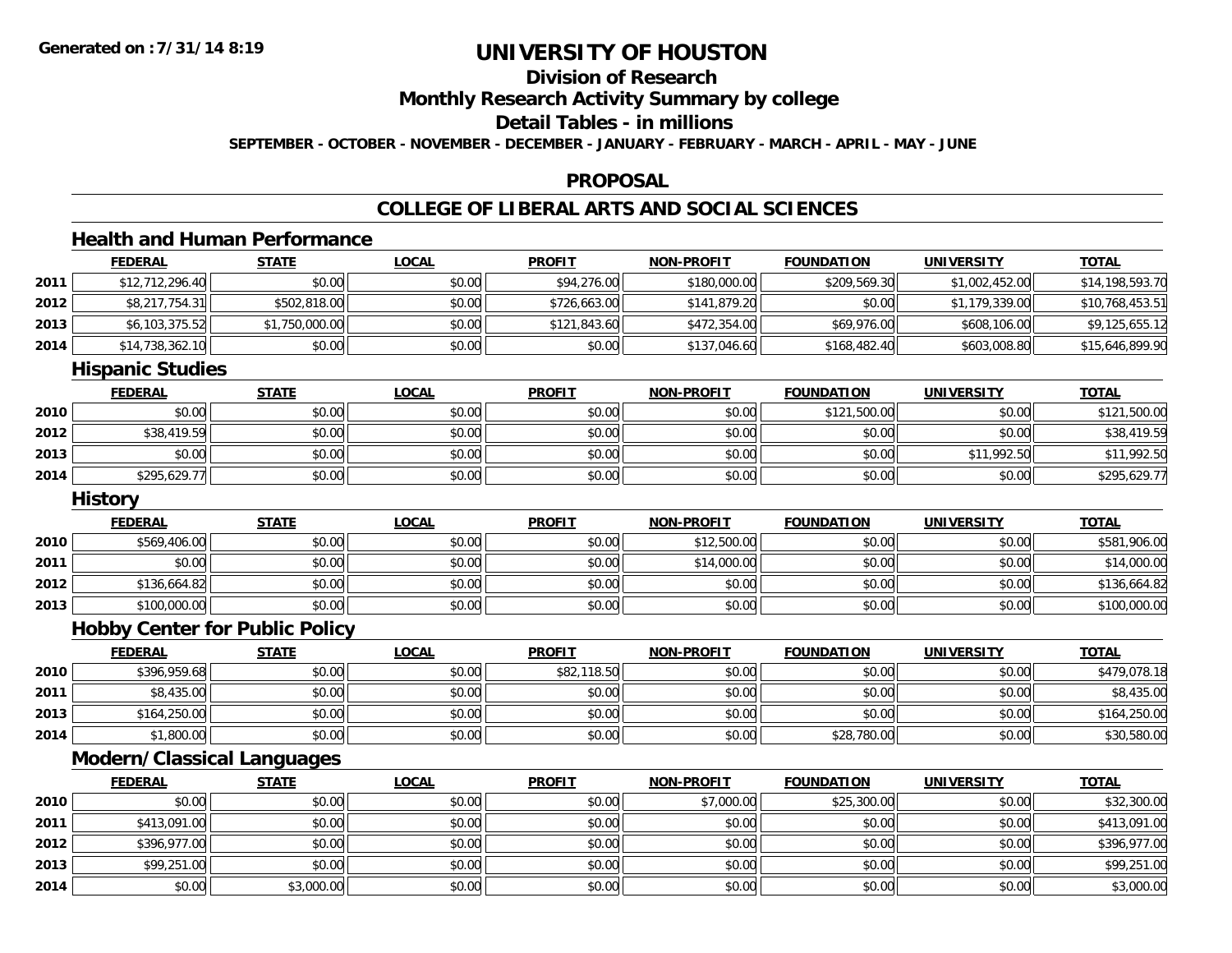# **Division of Research**

**Monthly Research Activity Summary by college**

#### **Detail Tables - in millions**

**SEPTEMBER - OCTOBER - NOVEMBER - DECEMBER - JANUARY - FEBRUARY - MARCH - APRIL - MAY - JUNE**

### **PROPOSAL**

### **COLLEGE OF LIBERAL ARTS AND SOCIAL SCIENCES**

|      | Philosophy                     |                |              |               |                   |                   |                   |                 |
|------|--------------------------------|----------------|--------------|---------------|-------------------|-------------------|-------------------|-----------------|
|      | <b>FEDERAL</b>                 | <b>STATE</b>   | <b>LOCAL</b> | <b>PROFIT</b> | <b>NON-PROFIT</b> | <b>FOUNDATION</b> | <b>UNIVERSITY</b> | <b>TOTAL</b>    |
| 2011 | \$29,932.50                    | \$0.00         | \$0.00       | \$0.00        | \$0.00            | \$0.00            | \$0.00            | \$29,932.50     |
| 2012 | \$23,229.00                    | \$0.00         | \$0.00       | \$0.00        | \$0.00            | \$0.00            | \$0.00            | \$23,229.00     |
| 2013 | \$24,897.00                    | \$0.00         | \$0.00       | \$0.00        | \$0.00            | \$0.00            | \$0.00            | \$24,897.00     |
| 2014 | \$0.00                         | \$4,000.00     | \$0.00       | \$0.00        | \$0.00            | \$0.00            | \$0.00            | \$4,000.00      |
|      | <b>Political Science</b>       |                |              |               |                   |                   |                   |                 |
|      | <b>FEDERAL</b>                 | <b>STATE</b>   | <b>LOCAL</b> | <b>PROFIT</b> | <b>NON-PROFIT</b> | <b>FOUNDATION</b> | <b>UNIVERSITY</b> | <b>TOTAL</b>    |
| 2010 | \$156,642.00                   | \$0.00         | \$0.00       | \$82,118.50   | \$0.00            | \$0.00            | \$0.00            | \$238,760.50    |
| 2011 | \$1,347,856.50                 | \$0.00         | \$0.00       | \$0.00        | \$3,250.00        | \$0.00            | \$0.00            | \$1,351,106.50  |
| 2012 | \$423,428.00                   | \$77,296.00    | \$0.00       | \$0.00        | \$0.00            | \$2,000.00        | \$0.00            | \$502,724.00    |
| 2013 | \$857,738.00                   | \$0.00         | \$0.00       | \$0.00        | \$0.00            | \$0.00            | \$0.00            | \$857,738.00    |
| 2014 | \$77,661.00                    | \$4,000.00     | \$0.00       | \$0.00        | \$3,300.00        | \$13,706.00       | \$0.00            | \$98,667.00     |
|      | <b>Psychology</b>              |                |              |               |                   |                   |                   |                 |
|      | <b>FEDERAL</b>                 | <b>STATE</b>   | <b>LOCAL</b> | <b>PROFIT</b> | <b>NON-PROFIT</b> | <b>FOUNDATION</b> | <b>UNIVERSITY</b> | <b>TOTAL</b>    |
| 2010 | \$21,009,981.24                | \$7,130,440.05 | \$0.00       | \$66,000.00   | \$269,091.00      | \$31,672.00       | \$4,786,532.00    | \$33,293,716.29 |
| 2011 | \$21,515,662.60                | \$2,887,682.40 | \$331,088.80 | \$275,000.00  | \$171,561.00      | \$174,672.00      | \$2,244,027.80    | \$27,599,694.60 |
| 2012 | \$12,635,875.47                | \$2,304,698.15 | \$0.00       | \$423,255.00  | \$64,800.00       | \$70,367.00       | \$1,789,723.00    | \$17,288,718.62 |
| 2013 | \$17,426,770.35                | \$1,062,634.00 | \$0.00       | \$146,786.00  | \$144,345.00      | \$5,400.00        | \$2,882,941.00    | \$21,668,876.35 |
| 2014 | \$13,790,970.60                | \$1,638,429.25 | \$0.00       | \$24,000.00   | \$419,192.89      | \$0.00            | \$8,070,099.90    | \$23,942,692.64 |
|      | <b>School of Communication</b> |                |              |               |                   |                   |                   |                 |
|      | <b>FEDERAL</b>                 | <b>STATE</b>   | <b>LOCAL</b> | <b>PROFIT</b> | <b>NON-PROFIT</b> | <b>FOUNDATION</b> | <b>UNIVERSITY</b> | <b>TOTAL</b>    |
| 2011 | \$294,900.00                   | \$0.00         | \$0.00       | \$0.00        | \$0.00            | \$0.00            | \$0.00            | \$294,900.00    |
| 2012 | \$336,545.00                   | \$0.00         | \$0.00       | \$0.00        | \$0.00            | \$0.00            | \$0.00            | \$336,545.00    |
| 2013 | \$0.00                         | \$0.00         | \$0.00       | \$0.00        | \$9,800.00        | \$0.00            | \$76,763.00       | \$86,563.00     |
| 2014 | \$0.00                         | \$4,990.00     | \$0.00       | \$0.00        | \$1,500.00        | \$44,993.00       | \$9,591.00        | \$61,074.00     |
|      | <b>School of Music</b>         |                |              |               |                   |                   |                   |                 |
|      | <b>FEDERAL</b>                 | <b>STATE</b>   | <b>LOCAL</b> | <b>PROFIT</b> | <b>NON-PROFIT</b> | <b>FOUNDATION</b> | <b>UNIVERSITY</b> | <b>TOTAL</b>    |
| 2010 | \$0.00                         | \$14,500.00    | \$0.00       | \$0.00        | \$0.00            | \$0.00            | \$0.00            | \$14,500.00     |
| 2011 | \$0.00                         | \$26,500.00    | \$0.00       | \$0.00        | \$0.00            | \$0.00            | \$0.00            | \$26,500.00     |
| 2012 | \$0.00                         | \$3,347.00     | \$0.00       | \$0.00        | \$0.00            | \$0.00            | \$0.00            | \$3,347.00      |
| 2013 | \$0.00                         | \$5,000.00     | \$0.00       | \$0.00        | \$10,000.00       | \$24,500.00       | \$0.00            | \$39,500.00     |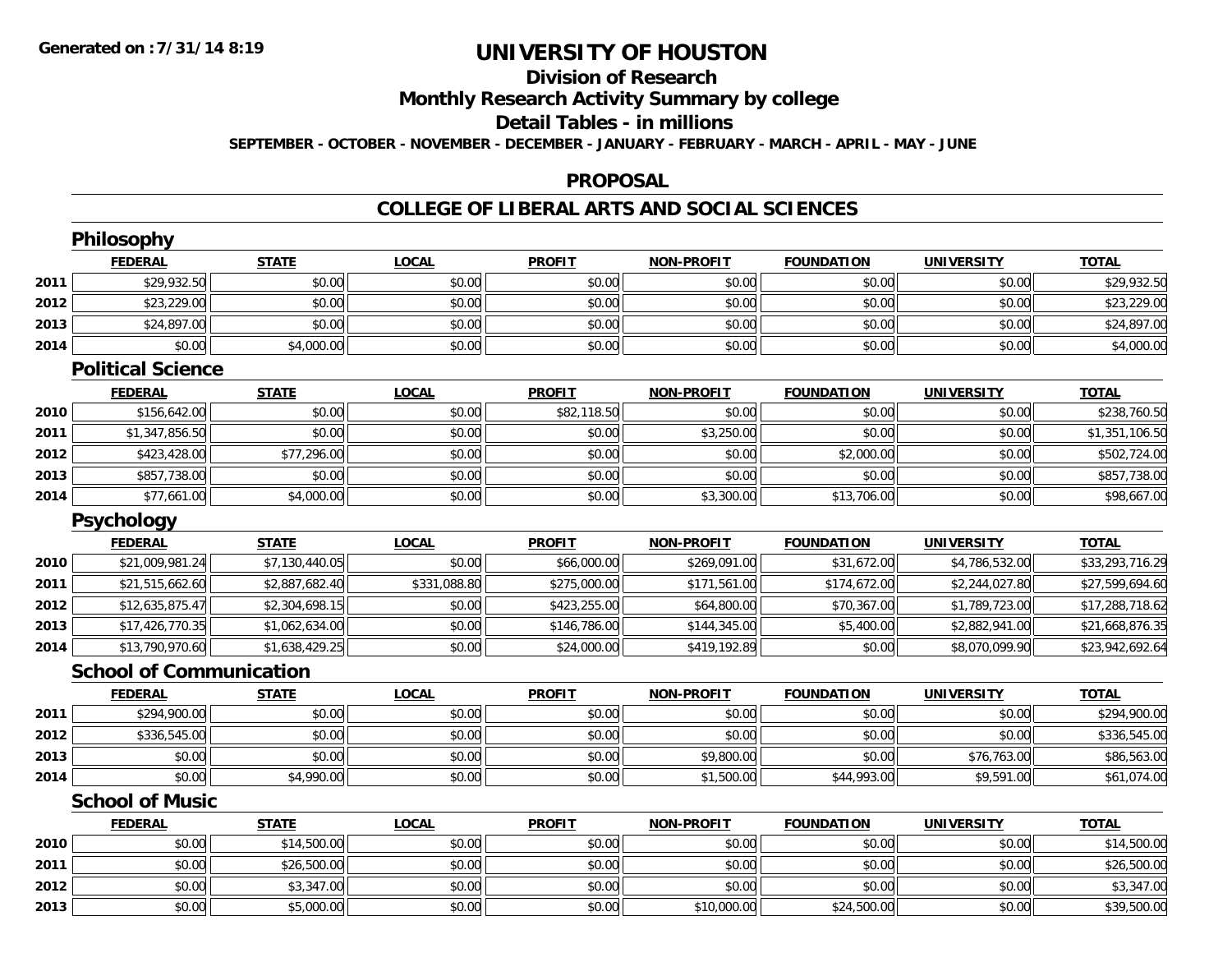#### **Division of Research**

# **Monthly Research Activity Summary by college**

#### **Detail Tables - in millions**

**SEPTEMBER - OCTOBER - NOVEMBER - DECEMBER - JANUARY - FEBRUARY - MARCH - APRIL - MAY - JUNE**

#### **PROPOSAL**

### **COLLEGE OF LIBERAL ARTS AND SOCIAL SCIENCES**

|       | <b>School of Music</b> |                 |              |                |                   |                   |                   |                  |
|-------|------------------------|-----------------|--------------|----------------|-------------------|-------------------|-------------------|------------------|
|       | <b>FEDERAL</b>         | <b>STATE</b>    | <b>LOCAL</b> | <b>PROFIT</b>  | <b>NON-PROFIT</b> | <b>FOUNDATION</b> | <b>UNIVERSITY</b> | <b>TOTAL</b>     |
| 2014  | \$0.00                 | \$9,000.00      | \$0.00       | \$0.00         | \$0.00            | \$7,918.40        | \$0.00            | \$16,918.40      |
|       | <b>Sociology</b>       |                 |              |                |                   |                   |                   |                  |
|       | <b>FEDERAL</b>         | <b>STATE</b>    | <b>LOCAL</b> | <b>PROFIT</b>  | <b>NON-PROFIT</b> | <b>FOUNDATION</b> | <b>UNIVERSITY</b> | <b>TOTAL</b>     |
| 2010  | \$1,415,674.00         | \$0.00          | \$0.00       | \$0.00         | \$3,500.00        | \$0.00            | \$0.00            | \$1,419,174.00   |
| 2011  | \$796,309.80           | \$0.00          | \$0.00       | \$0.00         | \$0.00            | \$0.00            | \$0.00            | \$796,309.80     |
| 2012  | \$0.00                 | \$0.00          | \$0.00       | \$0.00         | \$0.00            | \$16,808.00       | \$508,467.30      | \$525,275.30     |
| 2013  | \$160,063.00           | \$0.00          | \$18,000.00  | \$0.00         | \$0.00            | \$0.00            | \$0.00            | \$178,063.00     |
| 2014  | \$0.00                 | \$2,500.00      | \$31,200.00  | \$0.00         | \$0.00            | \$0.00            | \$0.00            | \$33,700.00      |
|       | <b>Theatre</b>         |                 |              |                |                   |                   |                   |                  |
|       | <b>FEDERAL</b>         | <b>STATE</b>    | <b>LOCAL</b> | <b>PROFIT</b>  | <b>NON-PROFIT</b> | <b>FOUNDATION</b> | <b>UNIVERSITY</b> | <b>TOTAL</b>     |
| 2010  | \$2,468,678.00         | \$0.00          | \$0.00       | \$0.00         | \$0.00            | \$0.00            | \$0.00            | \$2,468,678.00   |
| 2013  | \$0.00                 | \$0.00          | \$0.00       | \$0.00         | \$100,027.00      | \$0.00            | \$0.00            | \$100,027.00     |
| 2014  | \$187,811.00           | \$0.00          | \$0.00       | \$0.00         | \$0.00            | \$0.00            | \$0.00            | \$187,811.00     |
| Total | \$159,136,420.90       | \$23,139,247.30 | \$380,288.80 | \$4,460,307.26 | \$6,290,401.69    | \$2,972,057.44    | \$25,408,272.30   | \$221,786,995.69 |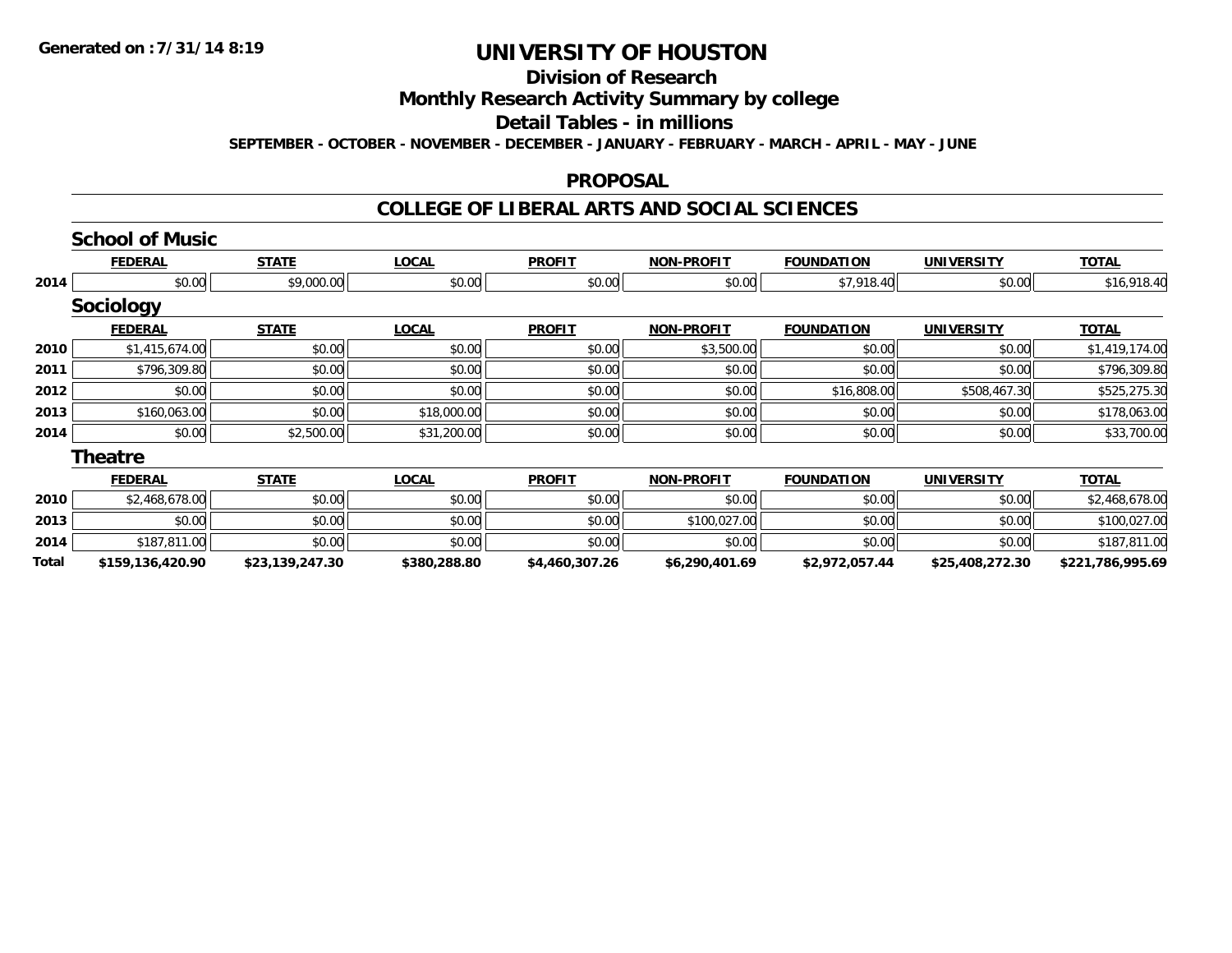## **Division of Research**

**Monthly Research Activity Summary by college**

#### **Detail Tables - in millions**

**SEPTEMBER - OCTOBER - NOVEMBER - DECEMBER - JANUARY - FEBRUARY - MARCH - APRIL - MAY - JUNE**

### **PROPOSAL**

## **COLLEGE OF NATURAL SCIENCES AND MATHEMATICS**

## **Biology/Biochemistry**

|      | <b>FEDERAL</b>  | <b>STATE</b>    | <b>LOCAL</b> | <b>PROFIT</b>  | <b>NON-PROFIT</b> | <b>FOUNDATION</b> | <b>UNIVERSITY</b> | <b>TOTAL</b>    |
|------|-----------------|-----------------|--------------|----------------|-------------------|-------------------|-------------------|-----------------|
| 2010 | \$20,371,535.23 | \$12,958,569.73 | \$0.00       | \$1,314,639.00 | \$2,985,417.00    | \$3,655,847.80    | \$7,782,721.00    | \$49,068,729.76 |
| 2011 | \$39,503,737.70 | \$5,109,715.00  | \$0.00       | \$669,344.17   | \$959,421.31      | \$974,579.00      | \$991,829.50      | \$48,208,626.68 |
| 2012 | \$36,704,143.61 | \$7,708,747.46  | \$0.00       | \$101,999.70   | \$3,055,527.80    | \$1,932,312.00    | \$1,566,372.08    | \$51,069,102.65 |
| 2013 | \$24,665,820.40 | \$1,903,133.83  | \$0.00       | \$160,676.00   | \$4,000.00        | \$1,921,964.60    | \$1,104,298.40    | \$29,759,893.23 |
| 2014 | \$32,165,034.21 | \$5,929,378.75  | \$0.00       | \$154,786.00   | \$1,165,759.26    | \$1,874,390.00    | \$1,240,164.00    | \$42,529,512.22 |

## **Center for Nuclear Receptors and Cell Signaling**

|      | <b>FEDERAL</b>  | <b>STATE</b>    | <b>LOCAL</b> | <b>PROFIT</b> | <b>NON-PROFIT</b> | <b>FOUNDATION</b> | <b>UNIVERSITY</b> | <u>TOTAL</u>    |
|------|-----------------|-----------------|--------------|---------------|-------------------|-------------------|-------------------|-----------------|
| 2010 | \$14,648,112.00 | \$8,778,690.50  | \$0.00       | \$58,989.00   | \$706,323.00      | \$4,509,025.00    | \$659,826.00      | \$29,360,965.50 |
| 2011 | \$10,791,813.18 | \$13,531,384.00 | \$0.00       | \$240,000.00  | \$600,126.00      | \$1,409,011.00    | \$818,762,00      | \$27,391,096.18 |
| 2012 | \$7,587,504.00  | \$1,380,708.50  | \$0.00       | \$0.00        | \$403,096,00      | \$350,000.00      | \$37,500.00       | \$9,758,808.50  |
| 2013 | \$23,123,636.20 | \$211,499.00    | \$0.00       | \$337,414.00  | \$454,000.00      | \$730,000.00      | \$0.00            | \$24,856,549.20 |
| 2014 | \$23,334,474.10 | \$8,874,192.00  | \$0.00       | \$0.00        | \$1,864,612.00    | \$1,272,623.90    | \$0.00            | \$35,345,902.00 |

## **Chemistry**

|      | <b>FEDERAL</b>  | <b>STATE</b>   | <b>LOCAL</b> | <b>PROFIT</b> | <b>NON-PROFIT</b> | <b>FOUNDATION</b> | <b>UNIVERSITY</b> | <u>TOTAL</u>    |
|------|-----------------|----------------|--------------|---------------|-------------------|-------------------|-------------------|-----------------|
| 2010 | \$18,289,537.15 | \$9,022,350.37 | \$0.00       | \$0.00        | \$2,930,116.26    | \$1,505,260.99    | \$855,992.00      | \$32,603,256.77 |
| 2011 | \$17,220,460.95 | \$1,010,807.00 | \$0.00       | \$130,000.00  | \$219,998.00      | \$889,965.00      | \$669,942.00      | \$20,141,172.95 |
| 2012 | \$19,111,276.74 | \$4,487,398.04 | \$0.00       | \$594,148.00  | \$1,114,109.00    | \$1,080,000.00    | \$450,581.60      | \$26,837,513.38 |
| 2013 | \$13,194,198.05 | \$2,688,596.00 | \$0.00       | \$0.00        | \$160,000.00      | \$2,420,000.00    | \$61,030.00       | \$18,523,824.05 |
| 2014 | \$12,332,232.85 | \$221,405.58   | \$0.00       | \$204,995.00  | \$1,644,200.00    | \$4,875,000.00    | \$511,702.00      | \$19,789,535.43 |

### **Computer Science**

|      | <b>FEDERAL</b>  | <b>STATE</b>   | <b>LOCAL</b> | <b>PROFIT</b>  | <b>NON-PROFIT</b> | <b>FOUNDATION</b> | <b>UNIVERSITY</b> | <b>TOTAL</b>    |
|------|-----------------|----------------|--------------|----------------|-------------------|-------------------|-------------------|-----------------|
| 2010 | \$15,820,820.46 | \$3,815,204.00 | \$0.00       | \$3,457,035.14 | \$1,614,601.50    | \$0.00            | \$668,992.00      | \$25,376,653.10 |
| 2011 | \$18,352,820.40 | \$1,864,941.00 | \$0.00       | \$1,037,248.00 | \$212,696.00      | \$302,606.25      | \$0.00            | \$21,770,311.65 |
| 2012 | \$25,661,025.18 | \$1,396,932.00 | \$0.00       | \$430,379.00   | \$52,000.00       | \$195,918.20      | \$221,941.50      | \$27,958,195.88 |
| 2013 | \$30,216,655.49 | \$508,212.00   | \$0.00       | \$1,442,109.57 | \$460,000.00      | \$0.00            | \$592,552.00      | \$33,219,529.06 |
| 2014 | \$43,235,228.77 | \$1,426,471.50 | \$0.00       | \$220,803.41   | \$1,778,722.00    | \$78,646.25       | \$570,485.00      | \$47,310,356.93 |

## **Dean, Natural Sciences and Mathematics**

|      | <b>FEDERAL</b>                         | <b>STATE</b> | .OCAL                  | <b>PROFIT</b>          | <b>M-PROF!</b><br><b>NICK</b>              | FOUNDATION | EDCITY<br>UNIVE | <b>TOTAL</b>             |
|------|----------------------------------------|--------------|------------------------|------------------------|--------------------------------------------|------------|-----------------|--------------------------|
| 2010 | $\sim$<br><b>¢100</b><br>$\sim$<br>2 U | \$0.00       | ሶስ ሰሰ<br>JU.UU         | $\sim$ $\sim$<br>טט.טע | $\mathsf{A} \cap \mathsf{A} \cap$<br>vv.vv | \$0.00     | 0.00<br>JU.UU   | 200.00<br>\$108<br>70.UU |
| 2011 | $\sim$<br>. ZO.UU                      | .,,,,,,,,,,, | ሖ ∩<br>$\sim$<br>vu.uu | ሶስ ስስ<br>טט.טע         | $\sim$ 00<br>vu.vu                         | \$0.00     | \$0.00          | 0.00<br>, 120.UU         |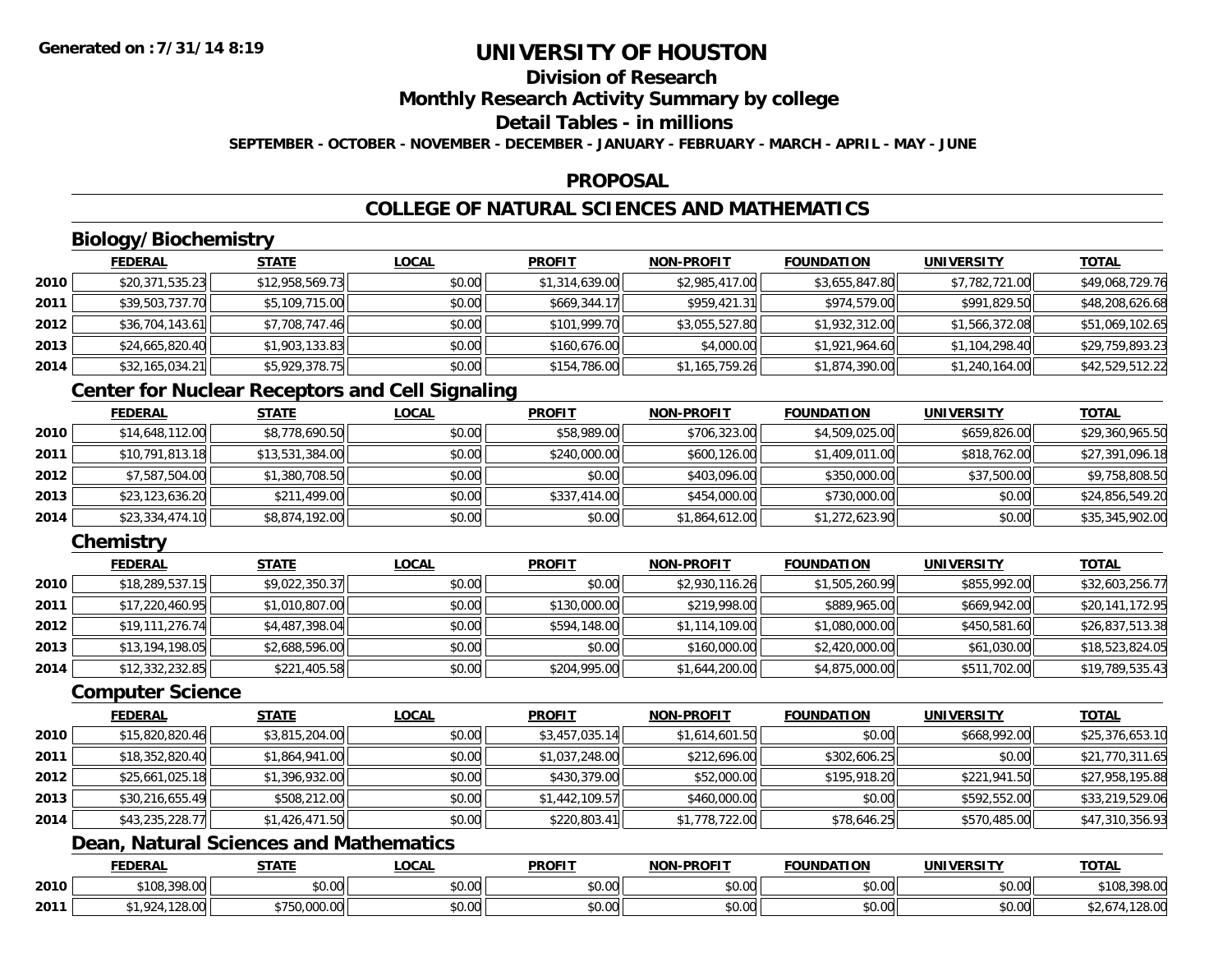## **Division of Research**

### **Monthly Research Activity Summary by college**

#### **Detail Tables - in millions**

**SEPTEMBER - OCTOBER - NOVEMBER - DECEMBER - JANUARY - FEBRUARY - MARCH - APRIL - MAY - JUNE**

### **PROPOSAL**

## **COLLEGE OF NATURAL SCIENCES AND MATHEMATICS**

### **Dean, Natural Sciences and Mathematics**

|      | <b>FEDERAL</b> | <b>STATE</b>                 | .OCAL          | <b>PROFIT</b>                                         | <b>NON-PROFIT</b> | <b>FOUNDATION</b> | UNIVERSITY     | <b>TOTAL</b>        |
|------|----------------|------------------------------|----------------|-------------------------------------------------------|-------------------|-------------------|----------------|---------------------|
| 2012 | \$499,922.50   | <b>ተገ</b><br>$\cap$<br>JU.UU | ልስ ለለ<br>DU.UU | $\mathsf{A} \cap \mathsf{A} \cap \mathsf{A}$<br>JU.UU | 0000<br>JU.UU     | \$0.00            | \$0.00         | 0.0000              |
| 2014 | \$524,976.00   | \$887<br>107E<br>, 107. JU   | nn na<br>DU.UU | \$76,907.50                                           | 0000<br>JU.UU     | \$0.00            | 181.00<br>01 ه | . . O /<br>22.32.01 |

## **Earth & Atmospheric Sciences**

|      | <b>FEDERAL</b>  | <b>STATE</b>   | <b>LOCAL</b> | <b>PROFIT</b>  | NON-PROFIT     | <b>FOUNDATION</b> | <b>UNIVERSITY</b> | <u>TOTAL</u>    |
|------|-----------------|----------------|--------------|----------------|----------------|-------------------|-------------------|-----------------|
| 2010 | \$3,140,582.50  | \$1,764,792.00 | \$0.00       | \$334,635.34   | \$591,664.00   | \$0.00            | \$1,132,394.00    | \$6,964,067.84  |
| 2011 | \$4,419,740.00  | \$990,980.20   | \$0.00       | \$3,147,000.00 | \$2,426,934.80 | \$0.00            | \$1,252,133.00    | \$12,236,788.00 |
| 2012 | \$4,964,145.10  | \$789,987.20   | \$0.00       | \$1,077,113.00 | \$151,387.00   | \$150,000.00      | \$505,768.00      | \$7,638,400.30  |
| 2013 | \$5,195,976.00  | \$653,818.00   | \$0.00       | \$1,075,090.07 | \$925,036.00   | \$180,000.00      | \$379,607.68      | \$8,409,527.75  |
| 2014 | \$20,592,201.30 | \$898,654.00   | \$0.00       | \$307,673.02   | \$355,000.00   | \$0.00            | \$2,732,597.84    | \$24,886,126.16 |

## **Institute for Climate and Atmospheric Science**

|      | <b>FEDERAL</b> | <b>STATE</b> | <u>_OCAL</u>            | <b>PROFIT</b>                                            | <b>NON-PROFIT</b> | <b>FOUNDATION</b> | <b>UNIVERSITY</b> | <b>TOTAL</b> |
|------|----------------|--------------|-------------------------|----------------------------------------------------------|-------------------|-------------------|-------------------|--------------|
| 2011 | \$0.00         | \$0.00       | 0.00<br>DU.UU           | ≮N UU<br>JU.UU                                           | \$0.00            | \$0.00            | \$0.00            | \$0.00       |
| 2012 | \$0.00         | \$0.00       | 0 <sup>n</sup><br>DU.UG | $\mathsf{A}\cap\mathsf{A}\cap\mathsf{A}$<br><b>JU.UU</b> | \$0.00            | \$0.00            | \$0.00            | \$0.00       |
| 2013 | \$0.00         | \$0.00       | 0000<br>\$U.UU          | <b>SU.UU</b>                                             | \$0.00            | \$0.00            | \$0.00            | \$0.00       |

#### **Mathematics**

|      | <b>FEDERAL</b> | <b>STATE</b>   | <u>LOCAL</u> | <b>PROFIT</b> | NON-PROFIT   | <b>FOUNDATION</b> | <b>UNIVERSITY</b> | <b>TOTAL</b>    |
|------|----------------|----------------|--------------|---------------|--------------|-------------------|-------------------|-----------------|
| 2010 | \$7,562,068.00 | \$1,543,437.00 | \$0.00       | \$604,786.50  | \$459,604.50 | \$80,000.00       | \$138,111.00      | \$10,388,007.00 |
| 2011 | \$6,270,560.28 | \$784,756.00   | \$0.00       | \$329,690.00  | \$22,622.00  | \$115,000.00      | \$64,383.00       | \$7,587,011.28  |
| 2012 | \$4,546,104.97 | \$264,163.50   | \$0.00       | \$210,000.00  | \$167,808.00 | \$222,725.00      | \$710,825.00      | \$6,121,626.47  |
| 2013 | \$6,087,426.05 | \$0.00         | \$0.00       | \$169,348.17  | \$0.00       | \$106,456,00      | \$0.00            | \$6,363,230.22  |
| 2014 | \$8,539,127.87 | \$0.00         | \$0.00       | \$90,000.00   | \$375,000.00 | \$192,924.00      | \$85,112.00       | \$9,282,163.87  |

**Physics**

|              | <b>FEDERAL</b>   | <b>STATE</b>     | <u>LOCAL</u> | <b>PROFIT</b>   | <b>NON-PROFIT</b> | <b>FOUNDATION</b> | <b>UNIVERSITY</b> | <b>TOTAL</b>     |
|--------------|------------------|------------------|--------------|-----------------|-------------------|-------------------|-------------------|------------------|
| 2010         | \$20,507,582.88  | \$3,398,850.00   | \$0.00       | \$2,121,703.50  | \$3,707,957.74    | \$945,990.21      | \$126,160.00      | \$30,808,244.33  |
| 2011         | \$18,228,144.68  | \$305,907.00     | \$6,000.00   | \$1,932,077.00  | \$156,220.00      | \$778,356.00      | \$0.00            | \$21,406,704.68  |
| 2012         | \$14,408,803.47  | \$443,725.00     | \$0.00       | \$4,015,687.00  | \$758,660.00      | \$1,513,628.30    | \$1,060,600.00    | \$22,201,103.77  |
| 2013         | \$15,058,975.03  | \$277,044.50     | \$0.00       | \$876,339.00    | \$2,397,164.60    | \$1,035,000.00    | \$2,616,131.00    | \$22,260,654.13  |
| 2014         | \$32,054,073.37  | \$1,749,563.66   | \$0.00       | \$976,061.50    | \$1,045,500.00    | \$1,023,646.25    | \$4,991,292.00    | \$41,840,136.78  |
| <b>Total</b> | \$620,963,002.65 | \$108,331,201.82 | \$6,000.00   | \$27,898,677.59 | \$35,925,283.77   | \$36,320,875.75   | \$34,783,986.60   | \$864,229,028.18 |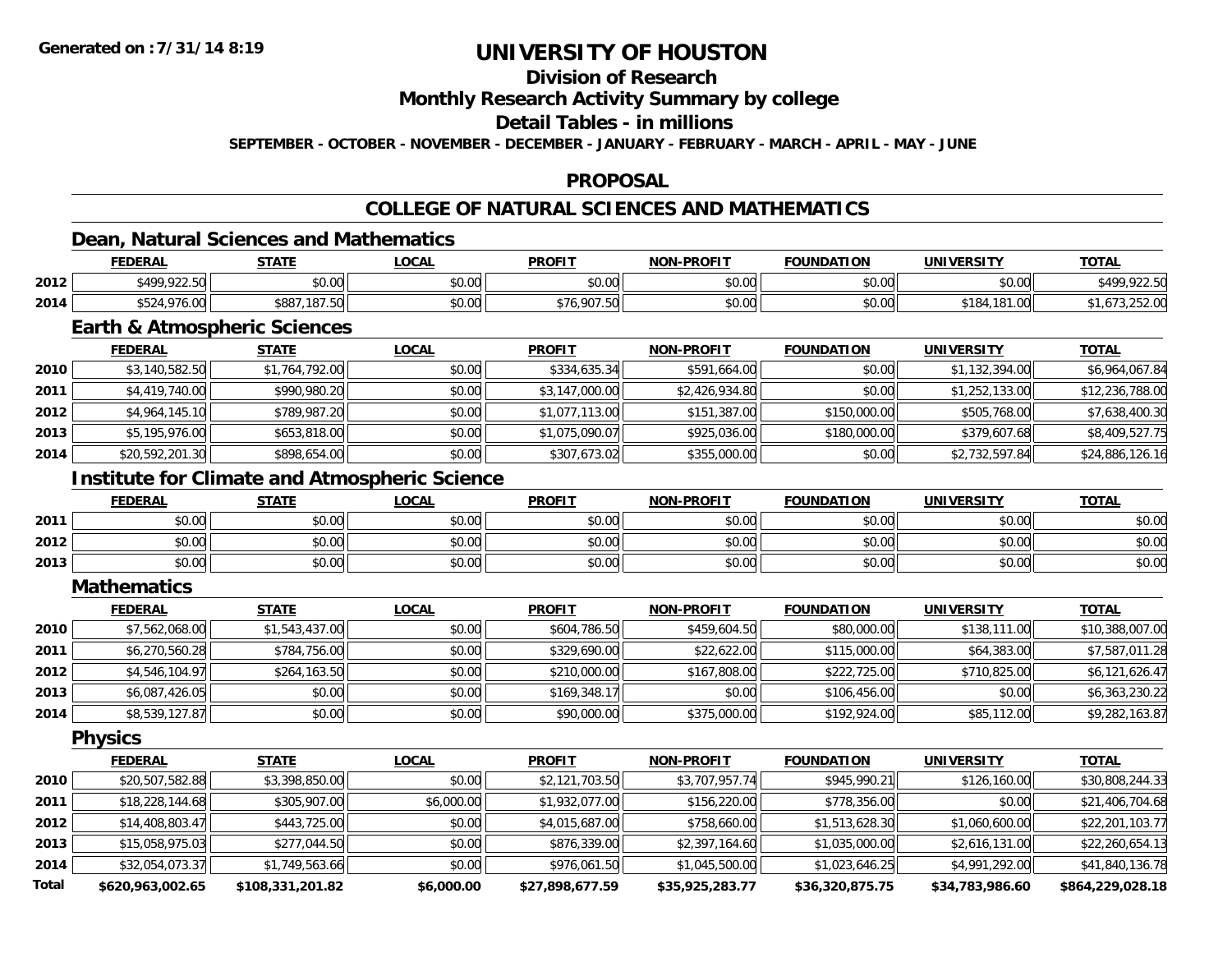## **Division of Research**

**Monthly Research Activity Summary by college**

#### **Detail Tables - in millions**

**SEPTEMBER - OCTOBER - NOVEMBER - DECEMBER - JANUARY - FEBRUARY - MARCH - APRIL - MAY - JUNE**

### **PROPOSAL**

### **COLLEGE OF OPTOMETRY**

## **Optometry, Community**

|       | ___             |                |              |                |                   |                   |                   |                 |
|-------|-----------------|----------------|--------------|----------------|-------------------|-------------------|-------------------|-----------------|
|       | <b>FEDERAL</b>  | <b>STATE</b>   | <u>LOCAL</u> | <b>PROFIT</b>  | <b>NON-PROFIT</b> | <b>FOUNDATION</b> | <b>UNIVERSITY</b> | <b>TOTAL</b>    |
| 2010  | \$7,183,660.50  | \$832,859.00   | \$0.00       | \$552,733.40   | \$47,927.00       | \$0.00            | \$1,421,644.50    | \$10,038,824.40 |
| 2011  | \$12,969,594.25 | \$62,945.00    | \$0.00       | \$1.645.824.12 | \$328,078.00      | \$239,995.00      | \$546,158.00      | \$15,792,594.37 |
| 2012  | \$15,138,936.00 | \$140,433.12   | \$0.00       | \$458,246.00   | \$0.00            | \$0.00            | \$1,257,311.00    | \$16,994,926.12 |
| 2013  | \$11,988,999.00 | \$65,683.12    | \$0.00       | \$1,114,447.50 | \$0.00            | \$0.00            | \$752,931.00      | \$13,922,060.62 |
| 2014  | \$11,345,074.05 | \$35,989.00    | \$0.00       | \$917,073.32   | \$49,900.00       | \$0.00            | \$349,349.00      | \$12,697,385.37 |
| Total | \$58,626,263.80 | \$1,137,909.24 | \$0.00       | \$4,688,324.34 | \$425,905.00      | \$239,995.00      | \$4,327,393.50    | \$69,445,790.88 |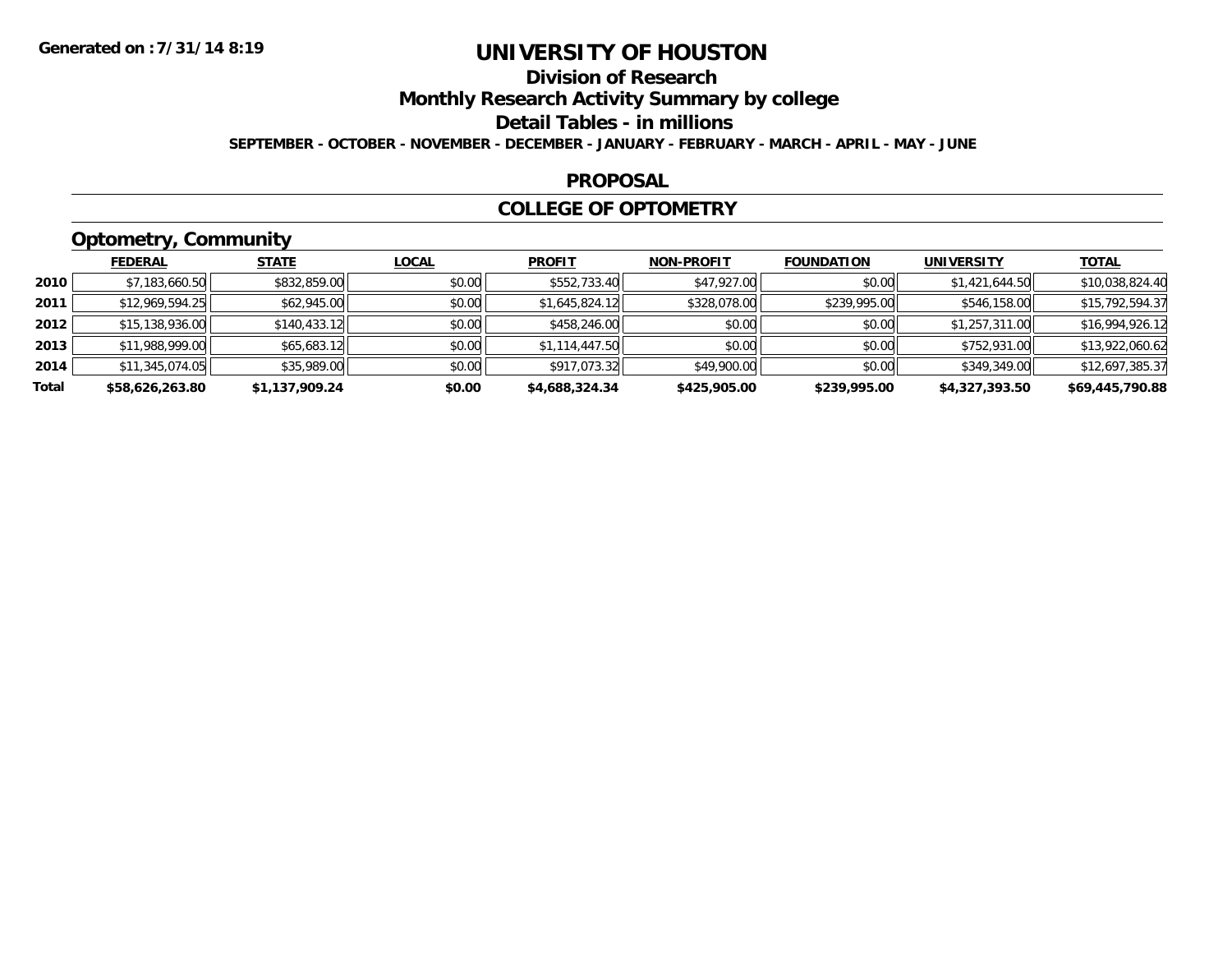## **Division of Research**

**Monthly Research Activity Summary by college**

## **Detail Tables - in millions**

**SEPTEMBER - OCTOBER - NOVEMBER - DECEMBER - JANUARY - FEBRUARY - MARCH - APRIL - MAY - JUNE**

### **PROPOSAL**

## **COLLEGE OF PHARMACY**

## **Clinical Sciences and Administration**

|      | <b>FEDERAL</b> | <u>STATE</u>   | <b>LOCAL</b> | <b>PROFIT</b>  | <b>NON-PROFIT</b> | <b>FOUNDATION</b> | <b>UNIVERSITY</b> | <b>TOTAL</b>   |
|------|----------------|----------------|--------------|----------------|-------------------|-------------------|-------------------|----------------|
| 2010 | \$4,583,489.58 | \$521,897.80   | \$0.00       | \$1,235,575.97 | \$864,410.00      | \$5,000.00        | \$557,405.00      | \$7,767,778.35 |
| 2011 | \$7,767,012.06 | \$11,000.00    | \$0.00       | \$308,065.80   | \$416,854.50      | \$170,340.00      | \$208,550.50      | \$8,881,822.86 |
| 2012 | \$5,457,342.84 | \$35,547.00    | \$247,391.00 | \$650,488.00   | \$131,000.00      | \$192,630.00      | \$919,265.12      | \$7,633,663.96 |
| 2013 | \$7,879,974.40 | \$95,286.00    | \$144,311.00 | \$739,411.00   | \$210,000.00      | \$0.00            | \$528,418,00      | \$9,597,400.40 |
| 2014 | \$4,410,792.97 | \$1,424,647.00 | \$0.00       | \$510,944.25   | \$115,716.00      | \$0.00            | \$0.00            | \$6,462,100.22 |

### **Dean, Pharmacy**

|      | <b>FEDERAL</b> | <b>STATE</b> | <u>LOCAL</u> | <b>PROFIT</b> | <b>NON-PROFIT</b> | <b>FOUNDATION</b> | <b>UNIVERSITY</b> | <b>TOTAL</b> |
|------|----------------|--------------|--------------|---------------|-------------------|-------------------|-------------------|--------------|
| 2010 | \$0.00         | \$0.00       | \$0.00       | \$0.00        | \$0.00            | \$0.00            | \$0.00            | \$0.00       |
| 2011 | \$0.00         | \$0.00       | \$0.00       | \$0.00        | \$0.00            | \$0.00            | \$0.00            | \$0.00       |
| 2012 | \$0.00         | \$0.00       | \$0.00       | \$0.00        | \$0.00            | \$0.00            | \$0.00            | \$0.00       |
| 2013 | \$0.00         | \$0.00       | \$0.00       | \$0.00        | \$0.00            | \$0.00            | \$154,590.00      | \$154,590.00 |

## **Pharmacological and Pharmaceutical Sciences**

|       | <b>FEDERAL</b>   | <b>STATE</b>    | <b>LOCAL</b> | <b>PROFIT</b>  | <b>NON-PROFIT</b> | <b>FOUNDATION</b> | UNIVERSITY      | <u>TOTAL</u>     |
|-------|------------------|-----------------|--------------|----------------|-------------------|-------------------|-----------------|------------------|
| 2010  | \$21,895,054.64  | \$7,460,115.20  | \$0.00       | \$71,200.00    | \$2,715,560.00    | \$306,178.00      | \$214,489.00    | \$32,662,596.84  |
| 2011  | \$26,113,353.94  | \$0.00          | \$0.00       | \$122,287.00   | \$573,454.50      | \$1,343,967.00    | \$1,149,378.00  | \$29,302,440.44  |
| 2012  | \$35,150,904.12  | \$509,889.00    | \$0.00       | \$282,500.00   | \$2,216,482.20    | \$203,976.00      | \$3,500,380.00  | \$41,864,131.32  |
| 2013  | \$22,252,320.69  | \$720,362.00    | \$0.00       | \$375,268.00   | \$1,184,608.00    | \$885,000.00      | \$3,136,670.00  | \$28,554,228.69  |
| 2014  | \$16,734,534.76  | \$130,035.00    | \$0.00       | \$509,031.75   | \$804,890.00      | \$173,919.90      | \$1,735,477.00  | \$20,087,888.41  |
| Total | \$152,244,780.00 | \$10,908,779.00 | \$391,702.00 | \$4,804,771.77 | \$9,232,975.20    | \$3,281,010.90    | \$12,104,622.62 | \$192,968,641.49 |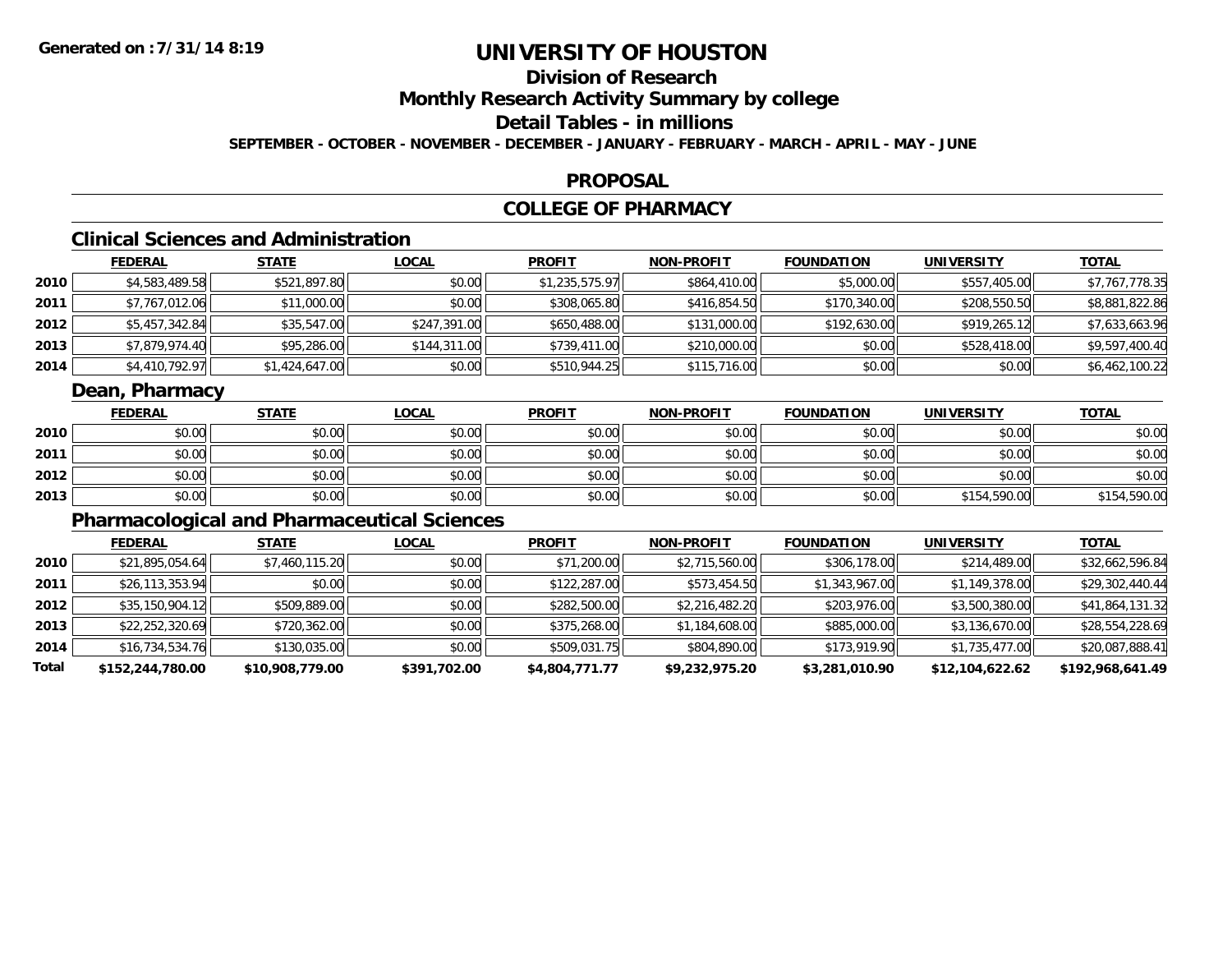**2013**

# **UNIVERSITY OF HOUSTON**

# **Division of Research**

**Monthly Research Activity Summary by college**

#### **Detail Tables - in millions**

**SEPTEMBER - OCTOBER - NOVEMBER - DECEMBER - JANUARY - FEBRUARY - MARCH - APRIL - MAY - JUNE**

### **PROPOSAL**

### **COLLEGE OF TECHNOLOGY**

|      |                                | <b>Center for Technology Literacy</b>         |              |               |                   |                   |                   |                 |
|------|--------------------------------|-----------------------------------------------|--------------|---------------|-------------------|-------------------|-------------------|-----------------|
|      | <b>FEDERAL</b>                 | <b>STATE</b>                                  | <b>LOCAL</b> | <b>PROFIT</b> | <b>NON-PROFIT</b> | <b>FOUNDATION</b> | <b>UNIVERSITY</b> | <b>TOTAL</b>    |
| 2010 | \$2,499,903.90                 | \$0.00                                        | \$0.00       | \$0.00        | \$301,947.50      | \$0.00            | \$0.00            | \$2,801,851.40  |
| 2011 | \$59,903.20                    | \$0.00                                        | \$0.00       | \$230,106.00  | \$0.00            | \$0.00            | \$0.00            | \$290,009.20    |
| 2012 | \$0.00                         | \$111,690.00                                  | \$0.00       | \$0.00        | \$0.00            | \$0.00            | \$0.00            | \$111,690.00    |
| 2013 | \$0.00                         | \$994,528.00                                  | \$477,809.00 | \$0.00        | \$0.00            | \$0.00            | \$0.00            | \$1,472,337.00  |
| 2014 | \$0.00                         | \$931,847.00                                  | \$0.00       | \$0.00        | \$0.00            | \$62,917.00       | \$0.00            | \$994,764.00    |
|      | <b>Construction Management</b> |                                               |              |               |                   |                   |                   |                 |
|      | <b>FEDERAL</b>                 | <b>STATE</b>                                  | LOCAL        | <b>PROFIT</b> | <b>NON-PROFIT</b> | <b>FOUNDATION</b> | <b>UNIVERSITY</b> | <b>TOTAL</b>    |
| 2012 | \$0.00                         | \$515,515.80                                  | \$0.00       | \$0.00        | \$0.00            | \$44,810.00       | \$0.00            | \$560,325.80    |
| 2013 | \$0.00                         | \$0.00                                        | \$0.00       | \$0.00        | \$0.00            | \$0.00            | \$50,633.00       | \$50,633.00     |
| 2014 | \$121,019.00                   | \$59,950.00                                   | \$0.00       | \$0.00        | \$0.00            | \$0.00            | \$0.00            | \$180,969.00    |
|      | Dean, Technology               |                                               |              |               |                   |                   |                   |                 |
|      | <b>FEDERAL</b>                 | <b>STATE</b>                                  | <b>LOCAL</b> | <b>PROFIT</b> | <b>NON-PROFIT</b> | <b>FOUNDATION</b> | <b>UNIVERSITY</b> | <b>TOTAL</b>    |
| 2010 | \$0.00                         | \$1,460,115.00                                | \$0.00       | \$0.00        | \$0.00            | \$0.00            | \$0.00            | \$1,460,115.00  |
| 2011 | \$501,908.50                   | \$1,185,600.00                                | \$0.00       | \$0.00        | \$0.00            | \$0.00            | \$31,415.00       | \$1,718,923.50  |
| 2012 | \$514,128.64                   | \$342,089.00                                  | \$0.00       | \$0.00        | \$100,000.00      | \$0.00            | \$0.00            | \$956,217.64    |
| 2013 | \$510,234.00                   | \$0.00                                        | \$0.00       | \$0.00        | \$20,000.00       | \$0.00            | \$0.00            | \$530,234.00    |
| 2014 | \$825,312.70                   | \$0.00                                        | \$0.00       | \$0.00        | \$0.00            | \$0.00            | \$0.00            | \$825,312.70    |
|      | <b>Engineering Technology</b>  |                                               |              |               |                   |                   |                   |                 |
|      | <b>FEDERAL</b>                 | <b>STATE</b>                                  | <b>LOCAL</b> | <b>PROFIT</b> | <b>NON-PROFIT</b> | <b>FOUNDATION</b> | <b>UNIVERSITY</b> | <b>TOTAL</b>    |
| 2010 | \$7,945,432.75                 | \$3,463,067.00                                | \$0.00       | \$89,928.00   | \$566,570.00      | \$13,500.00       | \$201,163.92      | \$12,279,661.67 |
| 2011 | \$4,498,638.88                 | \$1,466,429.00                                | \$0.00       | \$134,702.00  | \$458,031.00      | \$189,434.30      | \$0.00            | \$6,747,235.18  |
| 2012 | \$5,666,738.21                 | \$123,310.20                                  | \$0.00       | \$120,000.00  | \$269,852.00      | \$150,000.00      | \$156,774.00      | \$6,486,674.41  |
| 2013 | \$4,781,315.70                 | \$0.00                                        | \$0.00       | \$704,132.00  | \$182,815.00      | \$179,046.00      | \$3,746,730.00    | \$9,594,038.70  |
| 2014 | \$14,696,182.70                | \$584,049.58                                  | \$0.00       | \$57,800.00   | \$31,440.00       | \$634,375.50      | \$287,927.80      | \$16,291,775.58 |
|      |                                | <b>Human Development and Consumer Science</b> |              |               |                   |                   |                   |                 |
|      | <b>FEDERAL</b>                 | <b>STATE</b>                                  | <b>LOCAL</b> | <b>PROFIT</b> | <b>NON-PROFIT</b> | <b>FOUNDATION</b> | <b>UNIVERSITY</b> | <b>TOTAL</b>    |
| 2010 | \$13,498.75                    | \$0.00                                        | \$0.00       | \$75,704.00   | \$0.00            | \$66,442.00       | \$0.00            | \$155,644.75    |
| 2011 | \$115,500.00                   | \$0.00                                        | \$0.00       | \$0.00        | \$0.00            | \$0.00            | \$0.00            | \$115,500.00    |
| 2012 | \$898,718.00                   | \$46,549.08                                   | \$0.00       | \$0.00        | \$0.00            | \$0.00            | \$0.00            | \$945,267.08    |

\$119,995.20 \$0.00 \$0.00 \$0.00 \$0.00 \$0.00 \$0.00 \$119,995.20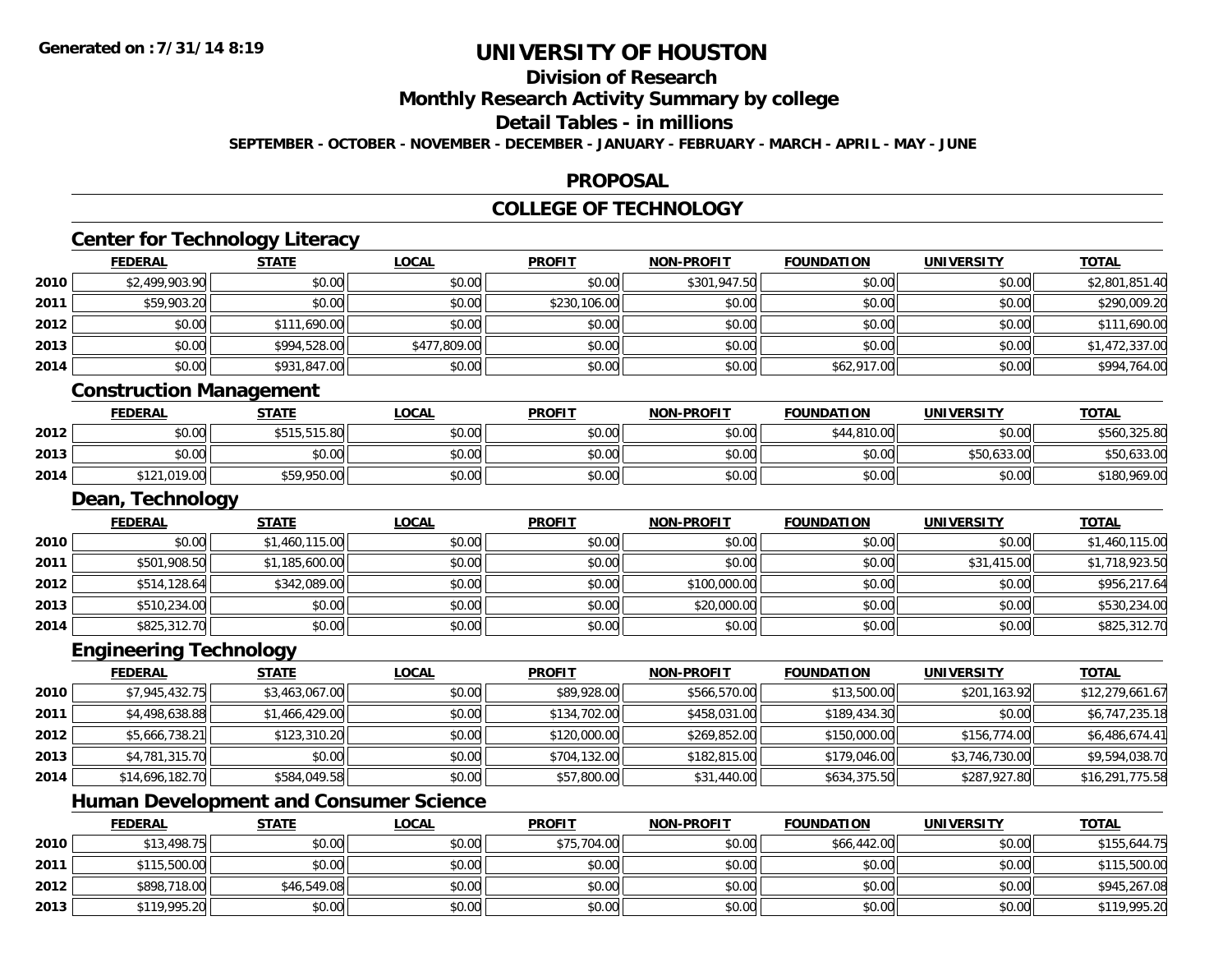## **Division of Research**

**Monthly Research Activity Summary by college**

#### **Detail Tables - in millions**

**SEPTEMBER - OCTOBER - NOVEMBER - DECEMBER - JANUARY - FEBRUARY - MARCH - APRIL - MAY - JUNE**

### **PROPOSAL**

### **COLLEGE OF TECHNOLOGY**

|--|

|      | <b>FEDERAL</b>                                | <b>STATE</b> | <b>LOCAL</b> | <b>PROFIT</b>  | <b>NON-PROFIT</b> | <b>FOUNDATION</b> | <b>UNIVERSITY</b> | <b>TOTAL</b>    |
|------|-----------------------------------------------|--------------|--------------|----------------|-------------------|-------------------|-------------------|-----------------|
| 2014 | \$865,098.80                                  | \$0.00       | \$0.00       | \$0.00         | \$0.00            | \$336,990.00      | \$0.00            | \$1,202,088.80  |
|      | <b>Information &amp; Logistics Technology</b> |              |              |                |                   |                   |                   |                 |
|      | <b>FEDERAL</b>                                | <b>STATE</b> | <b>LOCAL</b> | <b>PROFIT</b>  | <b>NON-PROFIT</b> | <b>FOUNDATION</b> | <b>UNIVERSITY</b> | <b>TOTAL</b>    |
| 2010 | \$5,524,095.00                                | \$200,000.00 | \$0.00       | \$6,377,367.00 | \$301,947.50      | \$19,999.00       | \$0.00            | \$12,423,408.50 |
| 2011 | \$3,245,913.90                                | \$31,800.00  | \$0.00       | \$0.00         | \$0.00            | \$0.00            | \$0.00            | \$3,277,713.90  |
| 2012 | \$15,784.60                                   | \$81,029.88  | \$0.00       | \$141,250.00   | \$50,000.00       | \$0.00            | \$111,934.00      | \$399,998.48    |
| 2013 | \$348,075.00                                  | \$0.00       | \$0.00       | \$0.00         | \$50,000.00       | \$0.00            | \$0.00            | \$398,075.00    |
| 2014 | \$4,415,707.92                                | \$0.00       | \$0.00       | \$0.00         | \$87,500.00       | \$0.00            | \$0.00            | \$4,503,207.92  |
|      | $\sim$                                        | .            |              |                |                   |                   |                   |                 |

#### **Texas Manufacturing Assistance Center**

|       | <b>FEDERAL</b>  | <b>STATE</b>    | <b>LOCAL</b> | <b>PROFIT</b>  | <b>NON-PROFIT</b> | <b>FOUNDATION</b> | <b>UNIVERSITY</b> | <b>TOTAL</b>    |
|-------|-----------------|-----------------|--------------|----------------|-------------------|-------------------|-------------------|-----------------|
| 2010  | \$0.00          | \$0.00          | \$0.00       | \$0.00         | \$0.00            | \$0.00            | \$0.00            | \$0.00          |
| 2011  | \$0.00          | \$0.00          | \$0.00       | \$0.00         | \$0.00            | \$0.00            | \$0.00            | \$0.00          |
| 2012  | \$0.00          | \$0.00          | \$0.00       | \$0.00         | \$0.00            | \$0.00            | \$0.00            | \$0.00          |
| 2013  | \$0.00          | \$0.00          | \$0.00       | \$0.00         | \$0.00            | \$0.00            | \$0.00            | \$0.00          |
| 2014  | \$0.00          | \$0.00          | \$0.00       | \$0.00         | \$0.00            | \$0.00            | \$0.00            | \$0.00          |
| Total | \$58,183,105.35 | \$11,597,569.54 | \$477,809.00 | \$7,930,989.00 | \$2,420,103.00    | \$1,697,513.80    | \$4,586,577.72    | \$86,893,667.41 |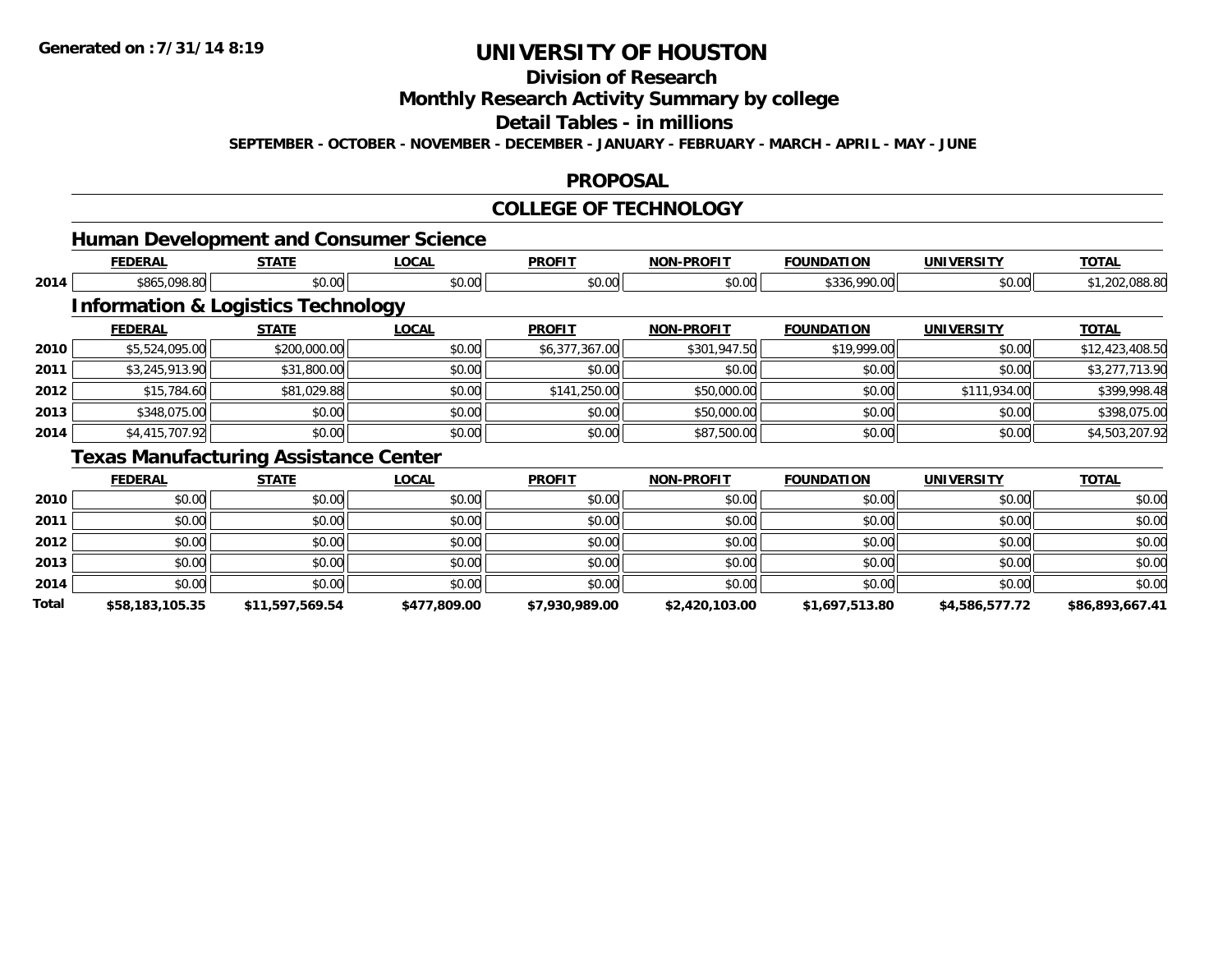## **Division of Research**

#### **Monthly Research Activity Summary by college**

#### **Detail Tables - in millions**

**SEPTEMBER - OCTOBER - NOVEMBER - DECEMBER - JANUARY - FEBRUARY - MARCH - APRIL - MAY - JUNE**

### **PROPOSAL**

#### **CULLEN COLLEGE OF ENGINEERING**

|      |                                                          |                |              | <b>CULLEN COLLEGE OF ENGINEERING</b> |                   |                   |                   |                 |
|------|----------------------------------------------------------|----------------|--------------|--------------------------------------|-------------------|-------------------|-------------------|-----------------|
|      | <b>Bioengineering Research Center</b>                    |                |              |                                      |                   |                   |                   |                 |
|      | <b>FEDERAL</b>                                           | <b>STATE</b>   | <b>LOCAL</b> | <b>PROFIT</b>                        | <b>NON-PROFIT</b> | <b>FOUNDATION</b> | <b>UNIVERSITY</b> | <b>TOTAL</b>    |
| 2014 | \$0.00                                                   | \$0.00         | \$0.00       | \$0.00                               | \$0.00            | \$0.00            | \$0.00            | \$0.00          |
|      | <b>Biomedical Engineering</b>                            |                |              |                                      |                   |                   |                   |                 |
|      | <b>FEDERAL</b>                                           | <b>STATE</b>   | <b>LOCAL</b> | <b>PROFIT</b>                        | <b>NON-PROFIT</b> | <b>FOUNDATION</b> | <b>UNIVERSITY</b> | <b>TOTAL</b>    |
| 2010 | \$1,883,761.98                                           | \$200,000.00   | \$0.00       | \$0.00                               | \$525,000.00      | \$0.00            | \$206,250.00      | \$2,815,011.98  |
| 2011 | \$7,771,469.95                                           | \$0.00         | \$0.00       | \$0.00                               | \$0.00            | \$0.00            | \$1,383,750.00    | \$9,155,219.95  |
| 2012 | \$12,284,330.10                                          | \$872,750.00   | \$0.00       | \$0.00                               | \$0.00            | \$0.00            | \$1,403,125.00    | \$14,560,205.10 |
| 2013 | \$13,442,656.58                                          | \$202,500.00   | \$0.00       | \$66,477.00                          | \$2,000.00        | \$250,003.00      | \$921,081.00      | \$14,884,717.58 |
| 2014 | \$64,192,749.78                                          | \$1,017,982.00 | \$0.00       | \$615,176.00                         | \$631,364.00      | \$829,250.00      | \$2,753,258.00    | \$70,039,779.78 |
|      | <b>Center for Innovative Grouting Materials and Tech</b> |                |              |                                      |                   |                   |                   |                 |
|      | <b>FEDERAL</b>                                           | <b>STATE</b>   | <b>LOCAL</b> | <b>PROFIT</b>                        | <b>NON-PROFIT</b> | <b>FOUNDATION</b> | <b>UNIVERSITY</b> | <b>TOTAL</b>    |
| 2010 | \$0.00                                                   | \$0.00         | \$0.00       | \$0.00                               | \$0.00            | \$0.00            | \$0.00            | \$0.00          |
| 2011 | \$0.00                                                   | \$0.00         | \$0.00       | \$0.00                               | \$0.00            | \$0.00            | \$0.00            | \$0.00          |
| 2012 | \$0.00                                                   | \$0.00         | \$0.00       | \$0.00                               | \$0.00            | \$0.00            | \$0.00            | \$0.00          |
|      | <b>Chemical Engineering</b>                              |                |              |                                      |                   |                   |                   |                 |
|      | <b>FEDERAL</b>                                           | <b>STATE</b>   | <b>LOCAL</b> | <b>PROFIT</b>                        | <b>NON-PROFIT</b> | <b>FOUNDATION</b> | <b>UNIVERSITY</b> | <b>TOTAL</b>    |
| 2010 | \$15,438,874.41                                          | \$4,645,941.50 | \$94,400.00  | \$1,369,515.43                       | \$400,000.00      | \$704,140.00      | \$1,210,315.00    | \$23,863,186.34 |
| 2011 | \$21,409,045.50                                          | \$764,512.00   | \$153,000.00 | \$5,526,098.61                       | \$4,409,266.00    | \$899,695.00      | \$711,805.00      | \$33,873,422.11 |
| 2012 | \$11,731,303.68                                          | \$4,355,373.60 | \$0.00       | \$1,903,410.30                       | \$1,493,238.75    | \$3,282,448.00    | \$1,338,226.60    | \$24,104,000.93 |
| 2013 | \$16,578,120.95                                          | \$2,116,578.30 | \$0.00       | \$5,290,986.00                       | \$1,523,550.00    | \$1,878,668.40    | \$4,255,434.60    | \$31,643,338.25 |
| 2014 | \$19,946,055.65                                          | \$2,770,734.00 | \$0.00       | \$4,860,599.00                       | \$0.00            | \$3,939,528.20    | \$928,470.00      | \$32,445,386.85 |
|      | <b>Civil Engineering</b>                                 |                |              |                                      |                   |                   |                   |                 |
|      | <b>FEDERAL</b>                                           | <b>STATE</b>   | <b>LOCAL</b> | <b>PROFIT</b>                        | NON-PROFIT        | <b>FOUNDATION</b> | <b>UNIVERSITY</b> | <b>TOTAL</b>    |
| 2010 | \$11,220,893.00                                          | \$4,454,363.00 | \$0.00       | \$238,488.20                         | \$163,246.00      | \$0.00            | \$3,087,107.00    | \$19,164,097.20 |
| 2011 | \$23,714,511.45                                          | \$3,883,984.20 | \$100,000.00 | \$83,500.00                          | \$11,874,318.50   | \$112,854.25      | \$931,819.00      | \$40,700,987.40 |
| 2012 | \$5,465,566.85                                           | \$2,489,252.60 | \$0.00       | \$2,113,602.90                       | \$3,407,359.50    | \$701,202.70      | \$2,552,136.00    | \$16,729,120.55 |
| 2013 | \$13.385.213.08                                          | \$1,194,396.00 | \$0.00       | \$626,282,00                         | \$1,318,473,40    | \$2,982,335.00    | \$2,286,489.00    | \$21,793,188.48 |

### **Composites Engineering and Applications Center**

**2014**

|      |        | ---           | <b>DDOEIT</b> | .<br>NO.  |        | JNI                             | ---                         |
|------|--------|---------------|---------------|-----------|--------|---------------------------------|-----------------------------|
| 2010 | $\sim$ | $\sim$<br>vv. |               | .<br>ט. ט | $\sim$ | $\sim$ 0.0 $\mu$<br>^^<br>,,,,, | $\cdot$ v $\cdot$ v $\cdot$ |

 $\textbf{3} \mid \textbf{3} \mid \textbf{3} \mid \textbf{4} \mid \textbf{5} \mid \textbf{5} \mid \textbf{6}, \textbf{7} \mid \textbf{6}, \textbf{8} \mid \textbf{7} \mid \textbf{8}, \textbf{9} \mid \textbf{7} \mid \textbf{8}, \textbf{9} \mid \textbf{8}, \textbf{9} \mid \textbf{9} \mid \textbf{1}, \textbf{10} \mid \textbf{1}, \textbf{10} \mid \textbf{1}, \textbf{10} \mid \textbf{1}, \textbf{10} \mid \textbf{1}, \textbf{10} \mid \textbf{$ 

\$17,292,026.22 \$2,210,240.84 \$0.00 \$358,883.00 \$110,000.00 \$3,700,738.54 \$1,080,889.00 \$24,752,777.60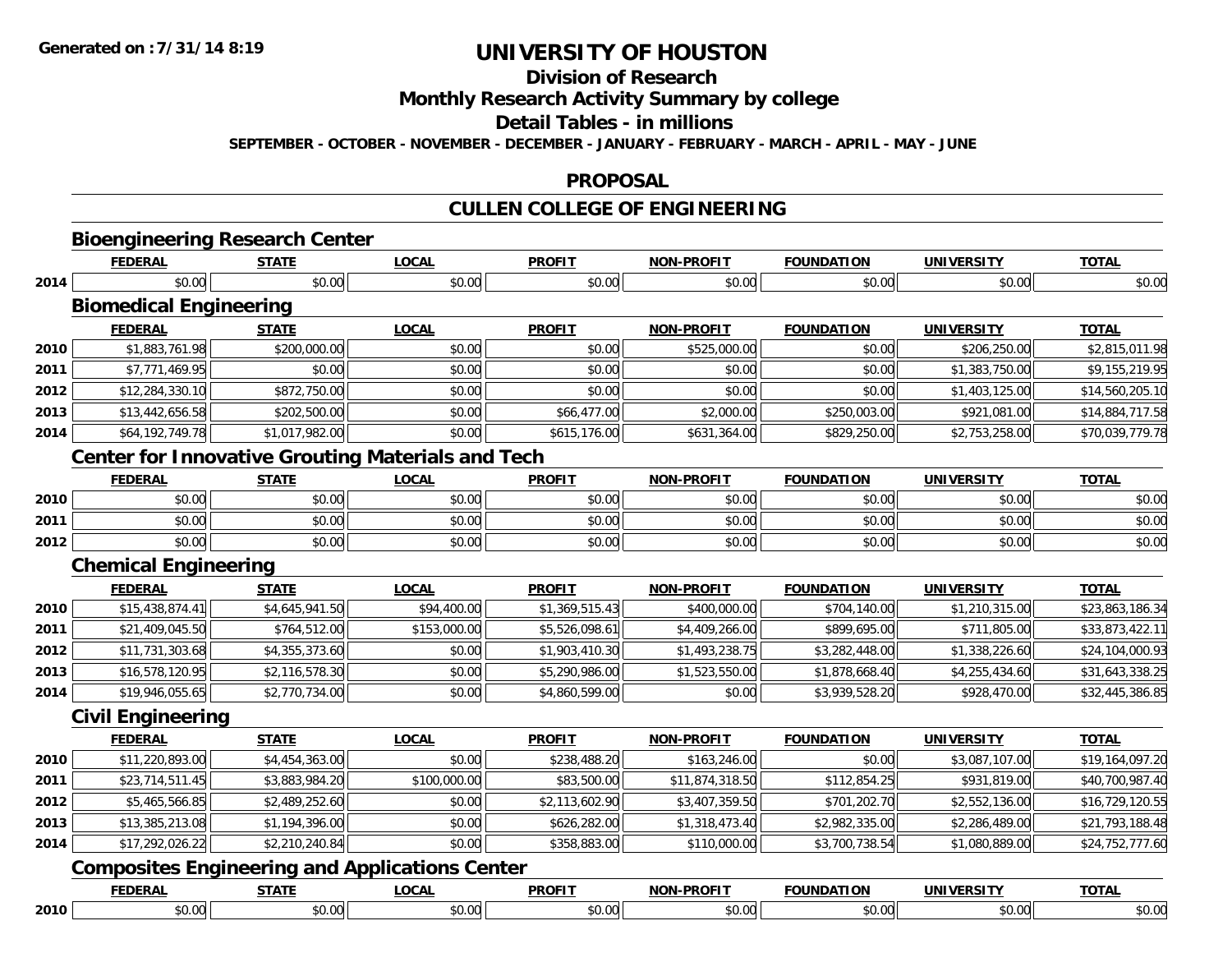# **Division of Research**

**Monthly Research Activity Summary by college**

#### **Detail Tables - in millions**

**SEPTEMBER - OCTOBER - NOVEMBER - DECEMBER - JANUARY - FEBRUARY - MARCH - APRIL - MAY - JUNE**

## **PROPOSAL**

# **CULLEN COLLEGE OF ENGINEERING**

|       | Dean, Engineering                            |                 |              |                 |                   |                   |                   |                  |
|-------|----------------------------------------------|-----------------|--------------|-----------------|-------------------|-------------------|-------------------|------------------|
|       | <b>FEDERAL</b>                               | <b>STATE</b>    | <b>LOCAL</b> | <b>PROFIT</b>   | <b>NON-PROFIT</b> | <b>FOUNDATION</b> | <b>UNIVERSITY</b> | <b>TOTAL</b>     |
| 2010  | \$0.00                                       | \$0.00          | \$0.00       | \$0.00          | \$0.00            | \$12,465.50       | \$0.00            | \$12,465.50      |
| 2012  | \$882,933.40                                 | \$0.00          | \$0.00       | \$0.00          | \$0.00            | \$0.00            | \$0.00            | \$882,933.40     |
| 2013  | \$0.00                                       | \$0.00          | \$0.00       | \$0.00          | \$0.00            | \$0.00            | \$0.00            | \$0.00           |
| 2014  | \$865,098.80                                 | \$141,875.00    | \$0.00       | \$0.00          | \$0.00            | \$0.00            | \$0.00            | \$1,006,973.80   |
|       | <b>Electrical &amp; Computer Engineering</b> |                 |              |                 |                   |                   |                   |                  |
|       | <b>FEDERAL</b>                               | <b>STATE</b>    | <b>LOCAL</b> | <b>PROFIT</b>   | <b>NON-PROFIT</b> | <b>FOUNDATION</b> | <b>UNIVERSITY</b> | <b>TOTAL</b>     |
| 2010  | \$11,771,623.45                              | \$4,352,478.70  | \$204,000.00 | \$3,426,330.00  | \$758,835.00      | \$288,721.06      | \$2,040,489.08    | \$22,842,477.29  |
| 2011  | \$16,747,467.39                              | \$80,000.00     | \$0.00       | \$2,407,064.81  | \$9,118,991.50    | \$320,524.00      | \$1,464,899.00    | \$30,138,946.70  |
| 2012  | \$24,686,897.62                              | \$1,784,905.03  | \$0.00       | \$1,597,454.00  | \$1,073,562.25    | \$1,425,800.00    | \$2,180,872.00    | \$32,749,490.90  |
| 2013  | \$23,229,223.17                              | \$1,209,528.40  | \$0.00       | \$1,220,814.00  | \$1,703,997.00    | \$964,395.00      | \$4,322,978.00    | \$32,650,935.57  |
| 2014  | \$25,530,511.73                              | \$2,438,940.00  | \$0.00       | \$800,597.00    | \$1,237,800.00    | \$976,945.00      | \$5,320,168.80    | \$36,304,962.53  |
|       | <b>Industrial Engineering</b>                |                 |              |                 |                   |                   |                   |                  |
|       | <b>FEDERAL</b>                               | <b>STATE</b>    | <b>LOCAL</b> | <b>PROFIT</b>   | <b>NON-PROFIT</b> | <b>FOUNDATION</b> | <b>UNIVERSITY</b> | <b>TOTAL</b>     |
| 2010  | \$1,597,250.68                               | \$409,080.00    | \$404,701.00 | \$0.00          | \$0.00            | \$85,502.50       | \$20,000.00       | \$2,516,534.18   |
| 2011  | \$574,762.38                                 | \$353,870.00    | \$0.00       | \$11,317.00     | \$0.00            | \$336,822.00      | \$0.00            | \$1,276,771.38   |
| 2012  | \$3,720,622.80                               | \$460,544.60    | \$32,326.00  | \$102,143.50    | \$0.00            | \$0.00            | \$0.00            | \$4,315,636.90   |
| 2013  | \$560,968.25                                 | \$113,001.00    | \$0.00       | \$0.00          | \$24,714.50       | \$413,072.00      | \$0.00            | \$1,111,755.75   |
| 2014  | \$18,959,825.57                              | \$750,786.00    | \$0.00       | \$0.00          | \$29,887.80       | \$779,564.00      | \$2,211,000.00    | \$22,731,063.37  |
|       | <b>Mechanical Engineering</b>                |                 |              |                 |                   |                   |                   |                  |
|       | <b>FEDERAL</b>                               | <b>STATE</b>    | <b>LOCAL</b> | <b>PROFIT</b>   | <b>NON-PROFIT</b> | <b>FOUNDATION</b> | <b>UNIVERSITY</b> | <b>TOTAL</b>     |
| 2010  | \$15,538,292.84                              | \$10,381,067.40 | \$0.00       | \$1,830,826.80  | \$463,098.00      | \$2,711,972.44    | \$530,219.00      | \$31,455,476.48  |
| 2011  | \$24,626,282.29                              | \$226,312.00    | \$0.00       | \$1,710,013.50  | \$1,547,840.00    | \$1,338,678.20    | \$1,165,283.00    | \$30,614,408.99  |
| 2012  | \$26,208,597.72                              | \$530,790.14    | \$0.00       | \$1,360,986.10  | \$1,293,903.76    | \$975,274.60      | \$1,750,244.00    | \$32,119,796.32  |
| 2013  | \$4,778,576.59                               | \$720,580.00    | \$0.00       | \$1,126,122.00  | \$174,372.00      | \$814,713.16      | \$567,007.00      | \$8,181,370.75   |
| 2014  | \$14,983,870.98                              | \$10,000.00     | \$0.00       | \$1,642,079.00  | \$735,000.00      | \$993,278.76      | \$224,963.00      | \$18,589,191.74  |
|       | <b>National Wind Energy Center</b>           |                 |              |                 |                   |                   |                   |                  |
|       | <b>FEDERAL</b>                               | <b>STATE</b>    | <b>LOCAL</b> | <b>PROFIT</b>   | <b>NON-PROFIT</b> | <b>FOUNDATION</b> | <b>UNIVERSITY</b> | <b>TOTAL</b>     |
| 2010  | \$0.00                                       | \$0.00          | \$0.00       | \$0.00          | \$0.00            | \$0.00            | \$0.00            | \$0.00           |
| Total | \$471,019,384.83                             | \$55,142,366.31 | \$988,427.00 | \$40,288,766.14 | \$44,019,817.96   | \$31,718,591.31   | \$46,848,278.08   | \$690,025,631.63 |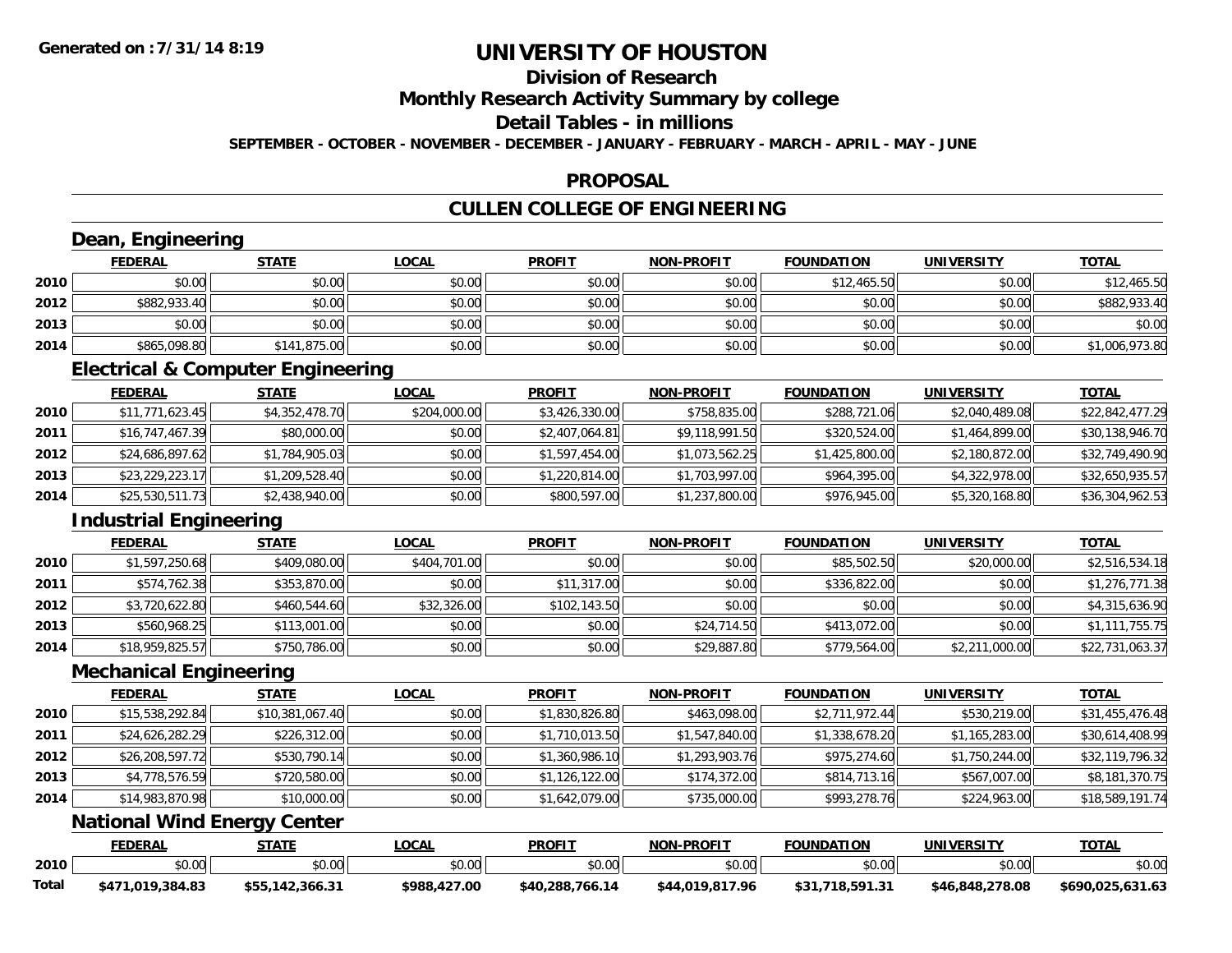#### **Division of Research**

**Monthly Research Activity Summary by college**

#### **Detail Tables - in millions**

**SEPTEMBER - OCTOBER - NOVEMBER - DECEMBER - JANUARY - FEBRUARY - MARCH - APRIL - MAY - JUNE**

#### **PROPOSAL**

## **DIVISION OF RESEARCH**

|                              | <b>FEDERAL</b>                                            | <b>STATE</b> | <b>LOCAL</b> | <b>PROFIT</b> | <b>NON-PROFIT</b> | <b>FOUNDATION</b> | <b>UNIVERSITY</b> | <b>TOTAL</b>                                                           |
|------------------------------|-----------------------------------------------------------|--------------|--------------|---------------|-------------------|-------------------|-------------------|------------------------------------------------------------------------|
| 2011                         | \$0.00                                                    | \$0.00       | \$0.00       | \$70,000.00   | \$0.00            | \$0.00            | \$0.00            | \$70,000.00                                                            |
|                              | <b>Center for Advanced Computing and Data Systems</b>     |              |              |               |                   |                   |                   |                                                                        |
|                              | <b>FEDERAL</b>                                            | <b>STATE</b> | <b>LOCAL</b> | <b>PROFIT</b> | <b>NON-PROFIT</b> | <b>FOUNDATION</b> | <b>UNIVERSITY</b> | <b>TOTAL</b>                                                           |
| 2010                         | \$1,260,000.08                                            | \$886,298.00 | \$0.00       | \$71,992.20   | \$100,000.00      | \$0.00            | \$638,732.00      | \$2,957,022.28                                                         |
| 2011                         | \$1,508,621.00                                            | \$0.00       | \$0.00       | \$13,000.00   | \$100,000.00      | \$0.00            | \$34,145.00       | \$1,655,766.00                                                         |
| 2012                         | \$578,097.11                                              | \$0.00       | \$0.00       | \$120,000.00  | \$1,397,357.00    | \$0.00            | \$964,253.70      | \$3,059,707.81                                                         |
| 2013                         | \$199,698.00                                              | \$0.00       | \$0.00       | \$80,000.00   | \$1,381,700.00    | \$0.00            | \$0.00            | \$1,661,398.00                                                         |
| 2014                         | \$374,005.00                                              | \$0.00       | \$0.00       | \$19,061.00   | \$0.00            | \$0.00            | \$0.00            | \$393,066.00                                                           |
|                              | <b>Center for Advanced Materials</b>                      |              |              |               |                   |                   |                   |                                                                        |
|                              | <b>FEDERAL</b>                                            | <b>STATE</b> | <b>LOCAL</b> | <b>PROFIT</b> | <b>NON-PROFIT</b> | <b>FOUNDATION</b> | <b>UNIVERSITY</b> | <b>TOTAL</b>                                                           |
| 2010                         | \$13,000.00                                               | \$485,594.19 | \$0.00       | \$10,000.00   | \$0.00            | \$0.00            | \$0.00            | \$508,594.19                                                           |
| 2011                         | \$952,781.50                                              | \$0.00       | \$0.00       | \$409,411.00  | \$0.00            | \$0.00            | \$0.00            | \$1,362,192.50                                                         |
| 2012                         | \$846,829.10                                              | \$0.00       | \$0.00       | \$0.00        | \$0.00            | \$109,222.20      | \$0.00            | \$956,051.30                                                           |
|                              | <b>Center for Biomedical &amp; Environmental Genomics</b> |              |              |               |                   |                   |                   |                                                                        |
|                              | <b>FEDERAL</b>                                            | <b>STATE</b> | <b>LOCAL</b> | <b>PROFIT</b> | NON-PROFIT        | <b>FOUNDATION</b> | <b>UNIVERSITY</b> | <b>TOTAL</b>                                                           |
| 2010                         | \$0.00                                                    | \$0.00       | \$0.00       | \$0.00        | \$0.00            | \$0.00            | \$0.00            | \$0.00                                                                 |
| 2011                         | \$0.00                                                    | \$0.00       | \$0.00       | \$0.00        | \$0.00            | \$0.00            | \$0.00            | \$0.00                                                                 |
| 2012                         | \$0.00                                                    | \$0.00       | \$0.00       | \$0.00        | \$0.00            | \$0.00            | \$0.00            | \$0.00                                                                 |
| 2013                         | \$0.00                                                    | \$0.00       | \$0.00       | \$0.00        | \$0.00            | \$0.00            | \$0.00            | \$0.00                                                                 |
|                              | <b>Center for Industrial Partnerships</b>                 |              |              |               |                   |                   |                   |                                                                        |
|                              |                                                           |              |              |               |                   |                   | <b>UNIVERSITY</b> | <b>TOTAL</b>                                                           |
|                              | <b>FEDERAL</b>                                            | <b>STATE</b> | <b>LOCAL</b> | <b>PROFIT</b> | <b>NON-PROFIT</b> | <b>FOUNDATION</b> |                   |                                                                        |
|                              | \$160,371.95                                              | \$0.00       | \$0.00       | \$0.00        | \$0.00            | \$0.00            | \$0.00            |                                                                        |
|                              | \$696,294.00                                              | \$0.00       | \$0.00       | \$100,500.00  | \$0.00            | \$0.00            | \$0.00            |                                                                        |
|                              | \$574,253.00                                              | \$0.00       | \$0.00       | \$0.00        | \$0.00            | \$0.00            | \$0.00            |                                                                        |
|                              | <b>Center for Neuromotor &amp; Biomechanics Research</b>  |              |              |               |                   |                   |                   |                                                                        |
|                              | <b>FEDERAL</b>                                            | <b>STATE</b> | <b>LOCAL</b> | <b>PROFIT</b> | <b>NON-PROFIT</b> | <b>FOUNDATION</b> | <b>UNIVERSITY</b> | <b>TOTAL</b>                                                           |
|                              | \$0.00                                                    | \$0.00       | \$0.00       | \$0.00        | \$0.00            | \$0.00            | \$0.00            |                                                                        |
|                              | <b>Division of Research</b>                               |              |              |               |                   |                   |                   |                                                                        |
| 2011<br>2012<br>2013<br>2010 | <b>FEDERAL</b>                                            | <b>STATE</b> | <b>LOCAL</b> | <b>PROFIT</b> | <b>NON-PROFIT</b> | <b>FOUNDATION</b> | <b>UNIVERSITY</b> | \$160,371.95<br>\$796,794.00<br>\$574,253.00<br>\$0.00<br><b>TOTAL</b> |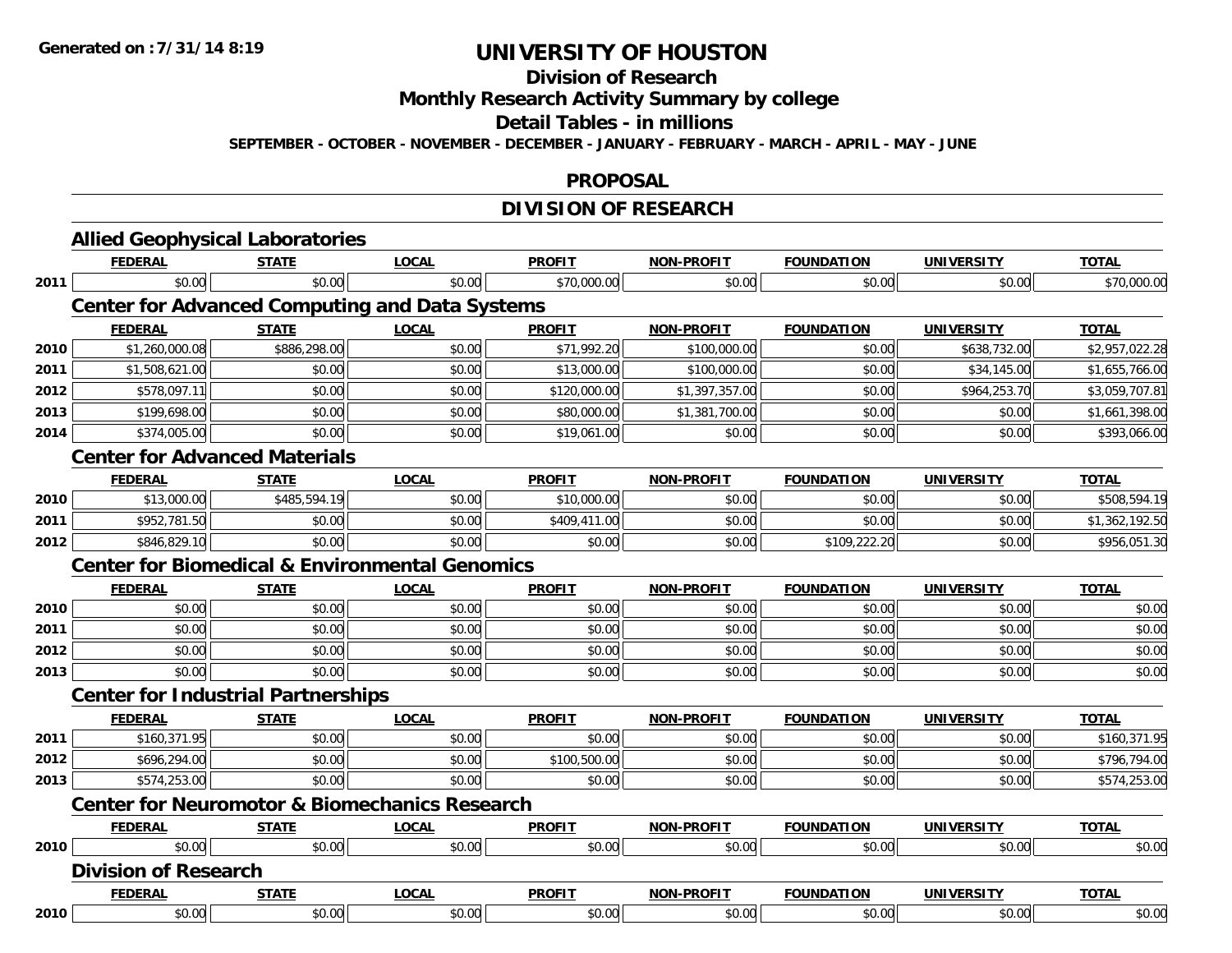# **Division of Research**

**Monthly Research Activity Summary by college**

#### **Detail Tables - in millions**

**SEPTEMBER - OCTOBER - NOVEMBER - DECEMBER - JANUARY - FEBRUARY - MARCH - APRIL - MAY - JUNE**

#### **PROPOSAL**

## **DIVISION OF RESEARCH**

|      | <b>Division of Research</b>          |                |              |                |                   |                   |                   |                 |
|------|--------------------------------------|----------------|--------------|----------------|-------------------|-------------------|-------------------|-----------------|
|      | <b>FEDERAL</b>                       | <b>STATE</b>   | <b>LOCAL</b> | <b>PROFIT</b>  | <b>NON-PROFIT</b> | <b>FOUNDATION</b> | <b>UNIVERSITY</b> | <b>TOTAL</b>    |
| 2011 | \$0.00                               | \$0.00         | \$0.00       | \$0.00         | \$0.00            | \$0.00            | \$0.00            | \$0.00          |
| 2012 | \$0.00                               | \$0.00         | \$0.00       | \$0.00         | \$0.00            | \$0.00            | \$0.00            | \$0.00          |
| 2013 | \$0.00                               | \$7,877,932.00 | \$0.00       | \$0.00         | \$0.00            | \$0.00            | \$0.00            | \$7,877,932.00  |
|      | <b>Institute for Nanoenergy</b>      |                |              |                |                   |                   |                   |                 |
|      | <b>FEDERAL</b>                       | <b>STATE</b>   | <b>LOCAL</b> | <b>PROFIT</b>  | <b>NON-PROFIT</b> | <b>FOUNDATION</b> | <b>UNIVERSITY</b> | <b>TOTAL</b>    |
| 2010 | \$0.00                               | \$0.00         | \$0.00       | \$0.00         | \$0.00            | \$0.00            | \$0.00            | \$0.00          |
| 2011 | \$0.00                               | \$0.00         | \$0.00       | \$0.00         | \$0.00            | \$0.00            | \$0.00            | \$0.00          |
| 2012 | \$0.00                               | \$0.00         | \$0.00       | \$0.00         | \$0.00            | \$0.00            | \$0.00            | \$0.00          |
|      | <b>Research Compliance</b>           |                |              |                |                   |                   |                   |                 |
|      | <b>FEDERAL</b>                       | <b>STATE</b>   | <b>LOCAL</b> | <b>PROFIT</b>  | <b>NON-PROFIT</b> | <b>FOUNDATION</b> | <b>UNIVERSITY</b> | <b>TOTAL</b>    |
| 2010 | \$7,546,514.00                       | \$0.00         | \$0.00       | \$0.00         | \$0.00            | \$0.00            | \$0.00            | \$7,546,514.00  |
|      | <b>TcSUH</b>                         |                |              |                |                   |                   |                   |                 |
|      | <b>FEDERAL</b>                       | <b>STATE</b>   | <b>LOCAL</b> | <b>PROFIT</b>  | <b>NON-PROFIT</b> | <b>FOUNDATION</b> | <b>UNIVERSITY</b> | <b>TOTAL</b>    |
| 2010 | \$418,260.00                         | \$689,508.00   | \$0.00       | \$188,006.00   | \$0.00            | \$98,596.00       | \$65,718.00       | \$1,460,088.00  |
| 2011 | \$518,946.76                         | \$0.00         | \$0.00       | \$40,000.00    | \$72,000.00       | \$0.00            | \$0.00            | \$630,946.76    |
| 2012 | \$2,304,745.15                       | \$0.00         | \$0.00       | \$70,000.00    | \$37,926.00       | \$0.00            | \$80,077.00       | \$2,492,748.15  |
| 2013 | \$1,126,772.20                       | \$50,000.00    | \$0.00       | \$178,821.00   | \$0.00            | \$0.00            | \$0.00            | \$1,355,593.20  |
| 2014 | \$5,939,881.46                       | \$0.00         | \$4,500.00   | \$183,200.00   | \$0.00            | \$0.00            | \$848,356.00      | \$6,975,937.46  |
|      | <b>Texas Obesity Research Center</b> |                |              |                |                   |                   |                   |                 |
|      | <b>FEDERAL</b>                       | <b>STATE</b>   | <b>LOCAL</b> | <b>PROFIT</b>  | <b>NON-PROFIT</b> | <b>FOUNDATION</b> | <b>UNIVERSITY</b> | <b>TOTAL</b>    |
| 2010 | \$0.00                               | \$0.00         | \$0.00       | \$0.00         | \$0.00            | \$0.00            | \$0.00            | \$0.00          |
| 2011 | \$0.00                               | \$0.00         | \$0.00       | \$0.00         | \$0.00            | \$0.00            | \$0.00            | \$0.00          |
| 2012 | \$0.00                               | \$0.00         | \$0.00       | \$0.00         | \$0.00            | \$0.00            | \$0.00            | \$0.00          |
|      | <b>TIMES</b>                         |                |              |                |                   |                   |                   |                 |
|      | <b>FEDERAL</b>                       | <b>STATE</b>   | <b>LOCAL</b> | <b>PROFIT</b>  | <b>NON-PROFIT</b> | <b>FOUNDATION</b> | <b>UNIVERSITY</b> | <b>TOTAL</b>    |
| 2010 | \$14,509,331.00                      | \$4,541,077.30 | \$630,307.00 | \$408,000.00   | \$7,383,471.00    | \$0.00            | \$4,600,150.00    | \$32,072,336.30 |
| 2011 | \$9,438,878.20                       | \$168,985.70   | \$141,895.20 | \$1,218,251.40 | \$254,256.00      | \$0.00            | \$819,111.00      | \$12,041,377.50 |
| 2012 | \$1,194,418.00                       | \$44,000.00    | \$0.00       | \$869,316.00   | \$119,028.00      | \$0.00            | \$1,032,129.00    | \$3,258,891.00  |
| 2013 | \$7,391,263.80                       | \$29,908.00    | \$0.00       | \$0.00         | \$0.00            | \$0.00            | \$723,267.00      | \$8,144,438.80  |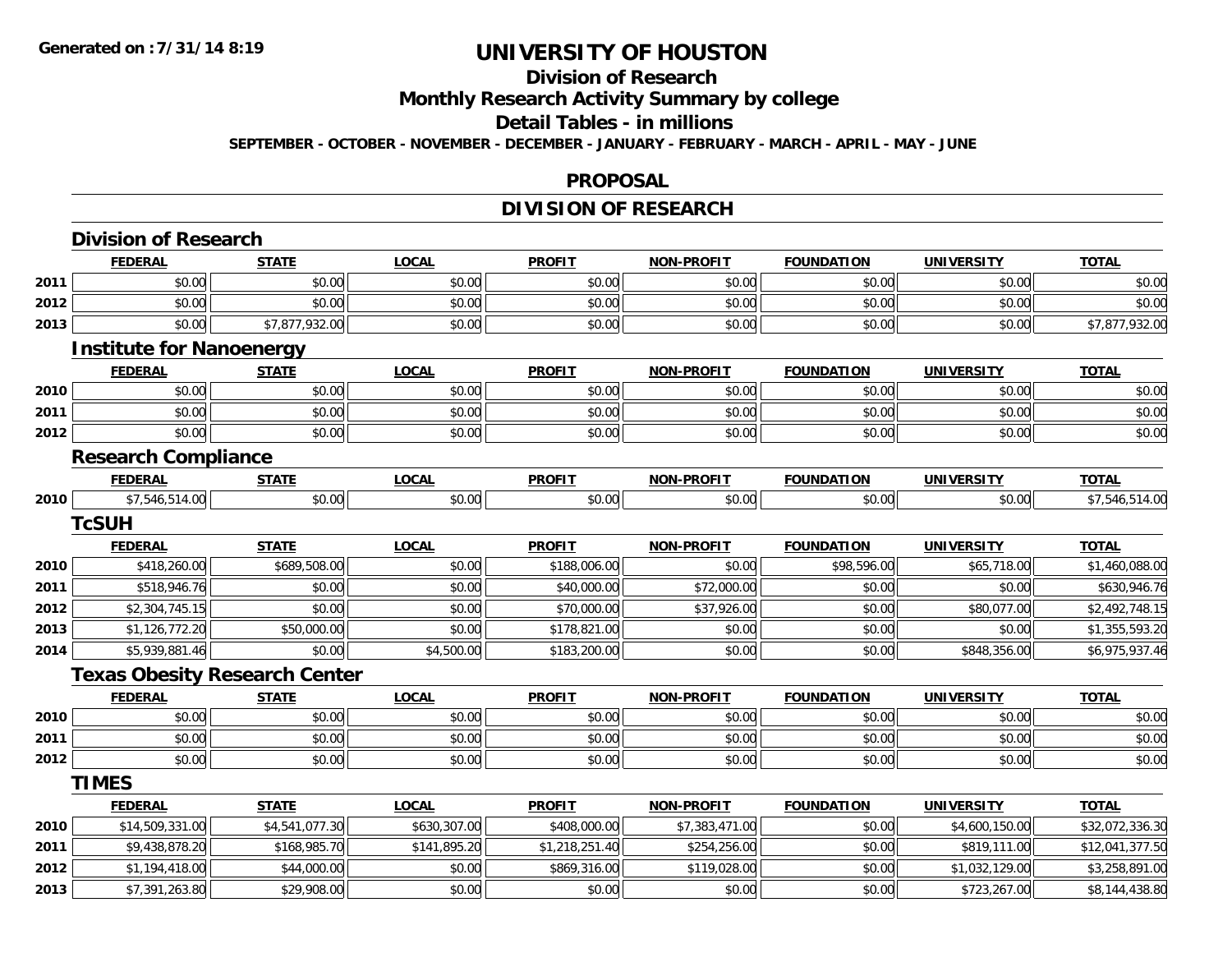**Division of Research**

**Monthly Research Activity Summary by college**

**Detail Tables - in millions**

**SEPTEMBER - OCTOBER - NOVEMBER - DECEMBER - JANUARY - FEBRUARY - MARCH - APRIL - MAY - JUNE**

#### **PROPOSAL**

## **DIVISION OF RESEARCH**

|  | M |
|--|---|
|--|---|

|       | <u>FEDERAL</u>  | <b>STATE</b>        | LOCAL        | <b>PROFIT</b>  | <b>NON-PROFIT</b> | <b>FOUNDATION</b> | <b>UNIVERSITY</b>     | <u>TOTAL</u>   |
|-------|-----------------|---------------------|--------------|----------------|-------------------|-------------------|-----------------------|----------------|
| 2014  | \$10,027,996.05 | \$98.197<br>.00     | \$0.00       | .006.321.00    | ΨΟ.<br>24.89L     | \$0.00            | \$2.559.759.50<br>ں ، | 13,700,998.4'' |
| Total | \$67,580,957.36 | .500.19<br>\$14,871 | \$776,702.20 | \$5,055,879.60 | \$10.854.462.89   | \$207,818.20      | \$12,365,698.20       | 018.64 ا       |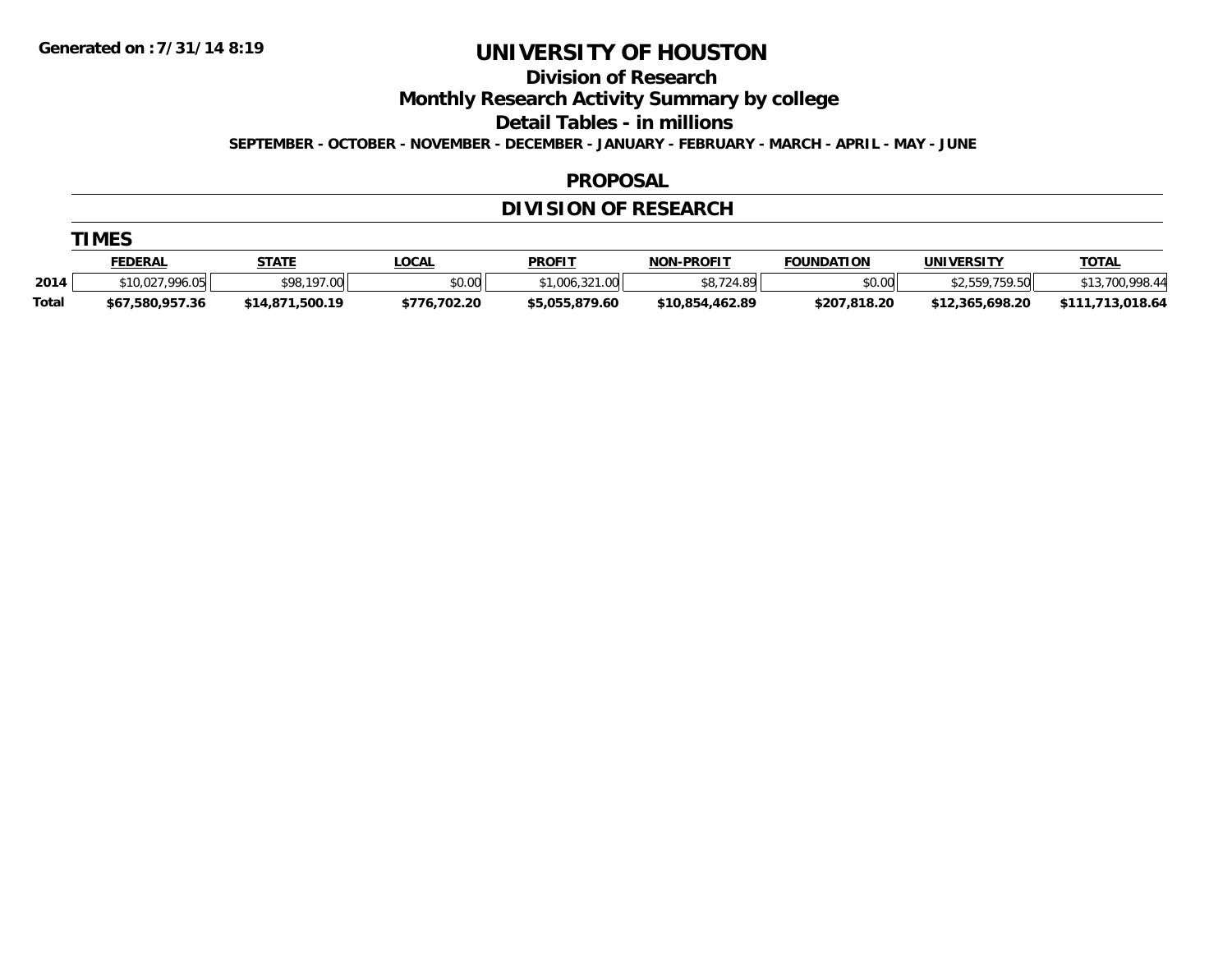## **Division of Research**

### **Monthly Research Activity Summary by college**

### **Detail Tables - in millions**

**SEPTEMBER - OCTOBER - NOVEMBER - DECEMBER - JANUARY - FEBRUARY - MARCH - APRIL - MAY - JUNE**

## **PROPOSAL**

### **GRADUATE COLLEGE OF SOCIAL WORK**

## **Center for Drug and Social Policy Research**

| <b>FEDERAL</b> |               |                              | .OCAL         | <b>PROFIT</b>                  | -PROFIT<br>NON                                              | <b>FOUNDATION</b>                                  | <b>UNIVERSITY</b> | <b>TOTAI</b> |
|----------------|---------------|------------------------------|---------------|--------------------------------|-------------------------------------------------------------|----------------------------------------------------|-------------------|--------------|
| 2012           | 0000<br>pu.uu | <b>ተገ</b><br>$\sim$<br>vu.vu | 0.00<br>pu.uu | 0000<br>vu.u                   | $\mathfrak{g} \cap \mathfrak{g} \cap \mathfrak{g}$<br>pu.uu | 0000<br>טט.                                        | \$0.00            | \$0.00       |
| 2013           | 0000<br>,u.uu | ሖ へ<br>$\sim$<br>JU.UU       | 0.00<br>DU.UU | 0 <sup>0</sup><br><b>SU.UC</b> | \$0.00                                                      | $\uparrow$ $\uparrow$ $\uparrow$ $\uparrow$<br>טט. | \$0.00            | \$0.00       |

### **Center for Health Equities & Evaluation Research**

|      | <b>FEDERAL</b> | STATE  | <b>LOCAL</b> | <b>PROFIT</b> | <b>NON-PROFIT</b> | <b>FOUNDATION</b> | <b>UNIVERSITY</b> | <u>TOTAL</u> |
|------|----------------|--------|--------------|---------------|-------------------|-------------------|-------------------|--------------|
| 2011 | 2.833.577.00   | \$0.00 | \$0.00       | \$0.00        | \$0.00            | \$0.00            | \$0.00            | 577.00       |
| 2012 | \$592,827.00   | \$0.00 | PO.OO        | \$0.00        | \$0.00            | \$0.00            | 380.00<br>\$464   | .207.00      |
| 2013 | \$0.00         | \$0.00 | \$0.00       | \$39,755.90   | \$0.00            | \$0.00            | \$0.00            | \$39,755.90  |

## **Child & Family for Innovative Research**

|      | <b>FEDERAL</b> | <b>STATE</b>   | <u>LOCAL</u> | <b>PROFIT</b> | <b>NON-PROFIT</b> | <b>FOUNDATION</b> | <b>UNIVERSITY</b> | <b>TOTAL</b>   |
|------|----------------|----------------|--------------|---------------|-------------------|-------------------|-------------------|----------------|
| 2010 | \$0.00         | \$1,422,784.00 | \$0.00       | \$657,165.00  | \$962,345.00      | \$157,829.00      | \$0.00            | \$3,200,123.00 |
| 2011 | \$5,345,790.00 | \$984,400.20   | \$0.00       | \$100,982.00  | \$25,000.00       | \$19,979.05       | \$154,609.00      | \$6,630,760.25 |
| 2012 | \$5,352,423.12 | \$1,118,698.00 | \$56,704.00  | \$330,559,00  | \$56,469.80       | \$28,560.00       | \$299,421.00      | \$7,242,834.92 |
| 2013 | \$5,038,870.91 | \$2,892,813.00 | \$0.00       | \$182,765,40  | \$440,843.20      | \$79,250.00       | \$0.00            | \$8,634,542.51 |
| 2014 | \$1,864,783.26 | \$1,104,718.00 | \$0.00       | \$45,050.00   | \$24,977.00       | \$127,586.70      | \$358,706.36      | \$3,525,821.32 |

### **Community Projects - Social Work**

|      | <b>FEDERAL</b>       | <u>STATE</u>     | LOCAI              | <b>PROFIT</b> | <b>N-PROFIT</b><br><b>NON</b>                     | <b>FOUNDATION</b> | <b>UNIVERSITY</b> | <b>TOTAL</b> |
|------|----------------------|------------------|--------------------|---------------|---------------------------------------------------|-------------------|-------------------|--------------|
| 2010 | \$0.00               | ልስ ለሰ<br>JU.UU   | 0000<br>DU.UG      | \$0.00        | $\mathsf{A} \cap \mathsf{A} \cap$<br><b>JU.UU</b> | \$0.00            | \$0.00            | \$0.00       |
| 2011 | 21500<br>420.245.00L | .940.10<br>- - - | $\sim$ 00<br>JU.UU | \$0.00        | $\mathsf{A} \cap \mathsf{A} \cap$<br><b>JU.UU</b> | \$0.00            | \$0.00            | 1 UJ.I       |

#### **Dean, Social Work**

|      | <b>FEDERAL</b> | <b>STATE</b> | <u>LOCAL</u> | <b>PROFIT</b> | <b>NON-PROFIT</b> | <b>FOUNDATION</b> | <b>UNIVERSITY</b> | <b>TOTAL</b>   |
|------|----------------|--------------|--------------|---------------|-------------------|-------------------|-------------------|----------------|
| 2010 | \$2,493,681.00 | \$0.00       | \$0.00       | \$0.00        | \$187,926.00      | \$0.00            | \$0.00            | \$2,681,607.00 |
| 2011 | \$3,690,683.80 | \$17,940.10  | \$0.00       | \$0.00        | \$0.00            | \$0.00            | \$0.00            | \$3,708,623.90 |
| 2012 | \$0.00         | \$0.00       | \$0.00       | \$0.00        | \$0.00            | \$0.00            | \$0.00            | \$0.00         |
| 2013 | \$0.00         | \$0.00       | \$0.00       | \$0.00        | \$4,912.00        | \$0.00            | \$0.00            | \$4,912.00     |
| 2014 | \$31,299.00    | \$0.00       | \$0.00       | \$0.00        | \$0.00            | \$0.00            | \$0.00            | \$31,299.00    |

### **Office for Drug SPR**

|       | <b>DERAL</b>    | <b>STATE</b> | <b>OCAL</b>     | <b>PROFIT</b> | <b>J-PROFIT</b>   | <b>FOUNDATION</b> | UNIVERSITY | <b>TOTA</b>            |
|-------|-----------------|--------------|-----------------|---------------|-------------------|-------------------|------------|------------------------|
| 2010  | \$0.00          | \$0.00       | \$0.00          | \$0.00        | \$0.00            | 0000<br>vv.vv     | \$0.00     | \$0.00                 |
| Total | \$29,664,180.09 | 7,559,293.40 | \$56<br>704.00, | 277.30<br>25. | 473.00<br>\$1.702 | 3.204.7F          | 116.36     | 90.848.90.<br>\$42.029 |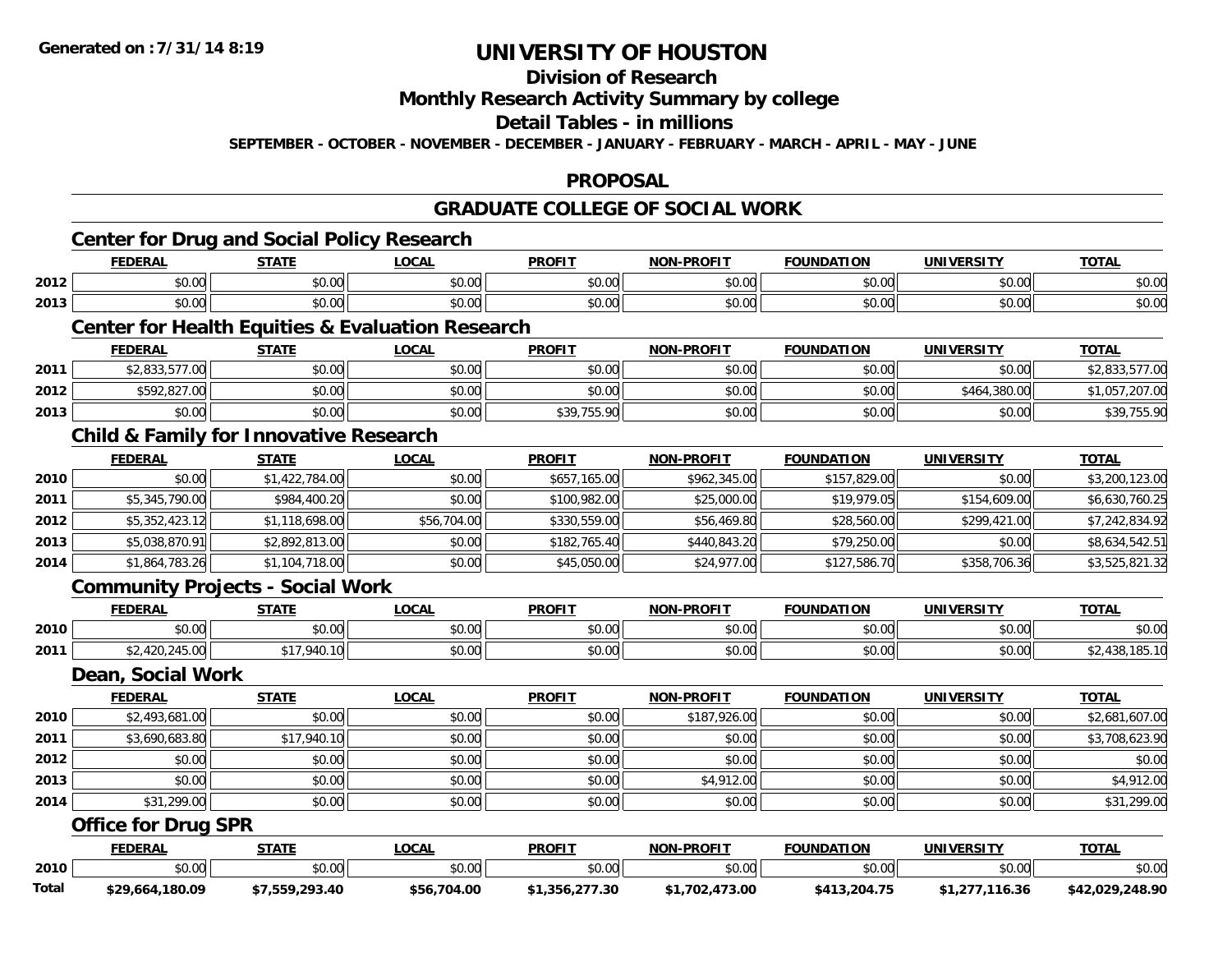## **Division of Research**

## **Monthly Research Activity Summary by college**

#### **Detail Tables - in millions**

**SEPTEMBER - OCTOBER - NOVEMBER - DECEMBER - JANUARY - FEBRUARY - MARCH - APRIL - MAY - JUNE**

### **PROPOSAL**

### **HILTON COLLEGE OF HOTEL AND RESTAURANT MANAGEMENT**

### **Hotel and Restaurant Management**

|       | <b>FEDERAL</b> | <b>STATE</b> | <u>LOCAL</u> | <b>PROFIT</b> | <b>NON-PROFIT</b> | <b>FOUNDATION</b> | <b>UNIVERSITY</b> | <b>TOTAL</b>   |
|-------|----------------|--------------|--------------|---------------|-------------------|-------------------|-------------------|----------------|
| 2010  | \$560,802.00   | \$188,158.00 | \$70,000.00  | \$82,548.00   | \$0.00            | \$28,750.00       | \$163,662.00      | \$1,093,920.00 |
| 2011  | \$2,191,266.00 | \$124,047.00 | \$0.00       | \$223,500.00  | \$27,280.00       | \$11,640.00       | \$312,542.00      | \$2,890,275.00 |
| 2012  | \$85,444.00    | \$174,830.00 | \$49,847.00  | \$0.00        | \$118,422.00      | \$0.00            | \$37,354.00       | \$465,897.00   |
| 2013  | \$553,755.00   | \$0.00       | \$16,154.00  | \$0.00        | \$10,987.00       | \$111,711.00      | \$143,232.00      | \$835,839.00   |
| 2014  | \$254,953.20   | \$0.00       | \$0.00       | \$0.00        | \$5,000.00        | \$0.00            | \$0.00            | \$259,953.20   |
| Total | \$3,646,220.20 | \$487,035.00 | \$136,001.00 | \$306,048.00  | \$161,689.00      | \$152,101.00      | \$656,790.00      | \$5,545,884.20 |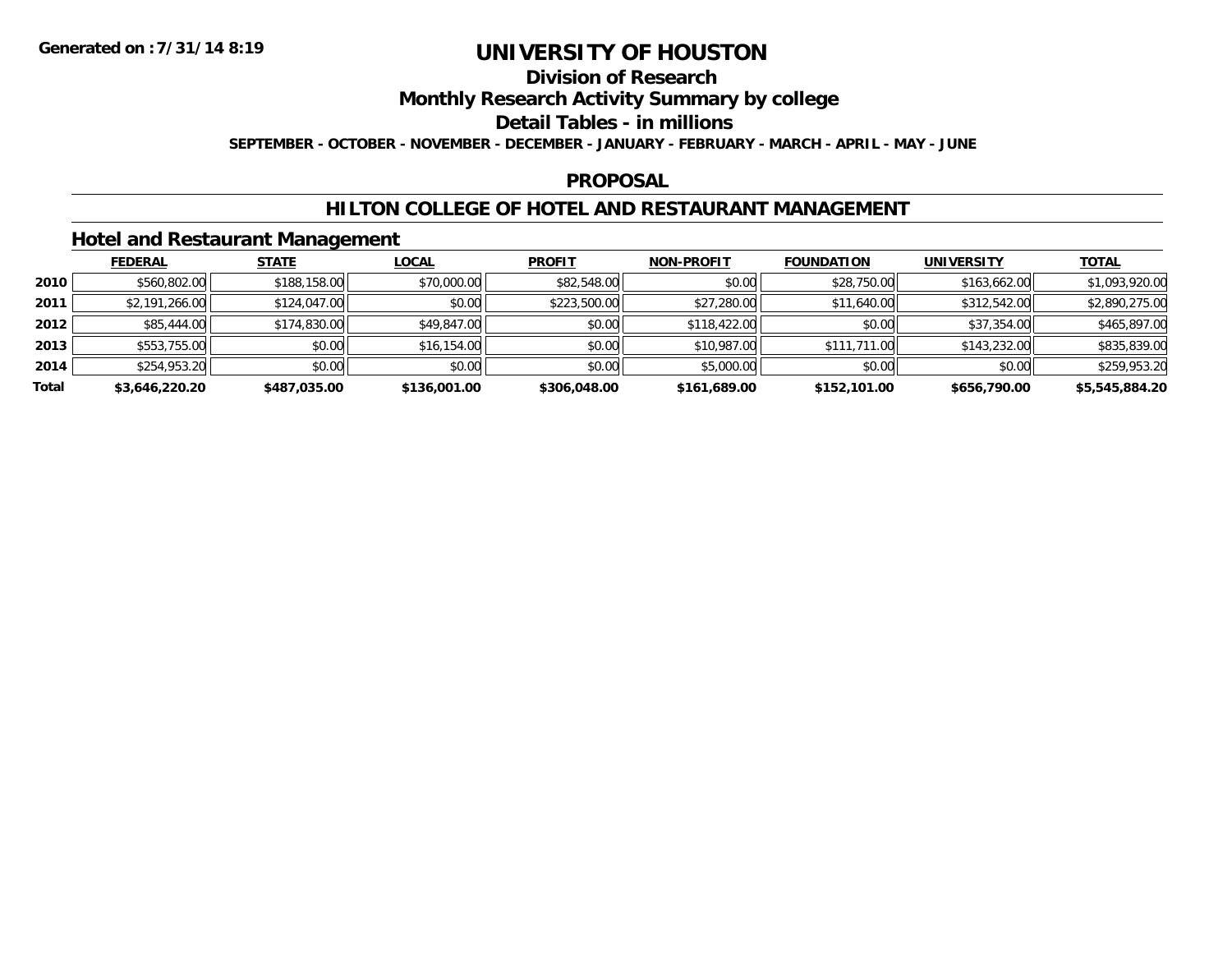# **Division of Research**

**Monthly Research Activity Summary by college**

#### **Detail Tables - in millions**

**SEPTEMBER - OCTOBER - NOVEMBER - DECEMBER - JANUARY - FEBRUARY - MARCH - APRIL - MAY - JUNE**

#### **PROPOSAL**

#### **HONORS COLLEGE**

## **Dean, Honors College**

|       | <b>FEDERAL</b> | <b>STATE</b> | <b>LOCAL</b> | <b>PROFIT</b> | <b>NON-PROFIT</b> | <b>FOUNDATION</b> | <b>UNIVERSITY</b> | <b>TOTAL</b>   |
|-------|----------------|--------------|--------------|---------------|-------------------|-------------------|-------------------|----------------|
| 2010  | \$530,851.00   | \$25,000.00  | \$0.00       | \$54,637.32   | \$0.00            | \$0.00            | \$0.00            | \$610,488.32   |
| 2011  | \$182,908.70   | \$0.00       | \$0.00       | \$0.00        | \$53,185.20       | \$0.00            | \$0.00            | \$236,093.90   |
| 2013  | \$0.00         | \$0.00       | \$0.00       | \$341,900.74  | \$0.00            | \$100,000.00      | \$9,150.32        | \$451,051.06   |
| 2014  | \$448,806.00   | \$457,985.75 | \$0.00       | \$19,061.00   | \$1,495.00        | \$0.00            | \$129,028.40      | \$1,056,376.15 |
| Total | \$1,162,565.70 | \$482,985.75 | \$0.00       | \$415,599.06  | \$54,680.20       | \$100,000.00      | \$138,178.72      | \$2,354,009.43 |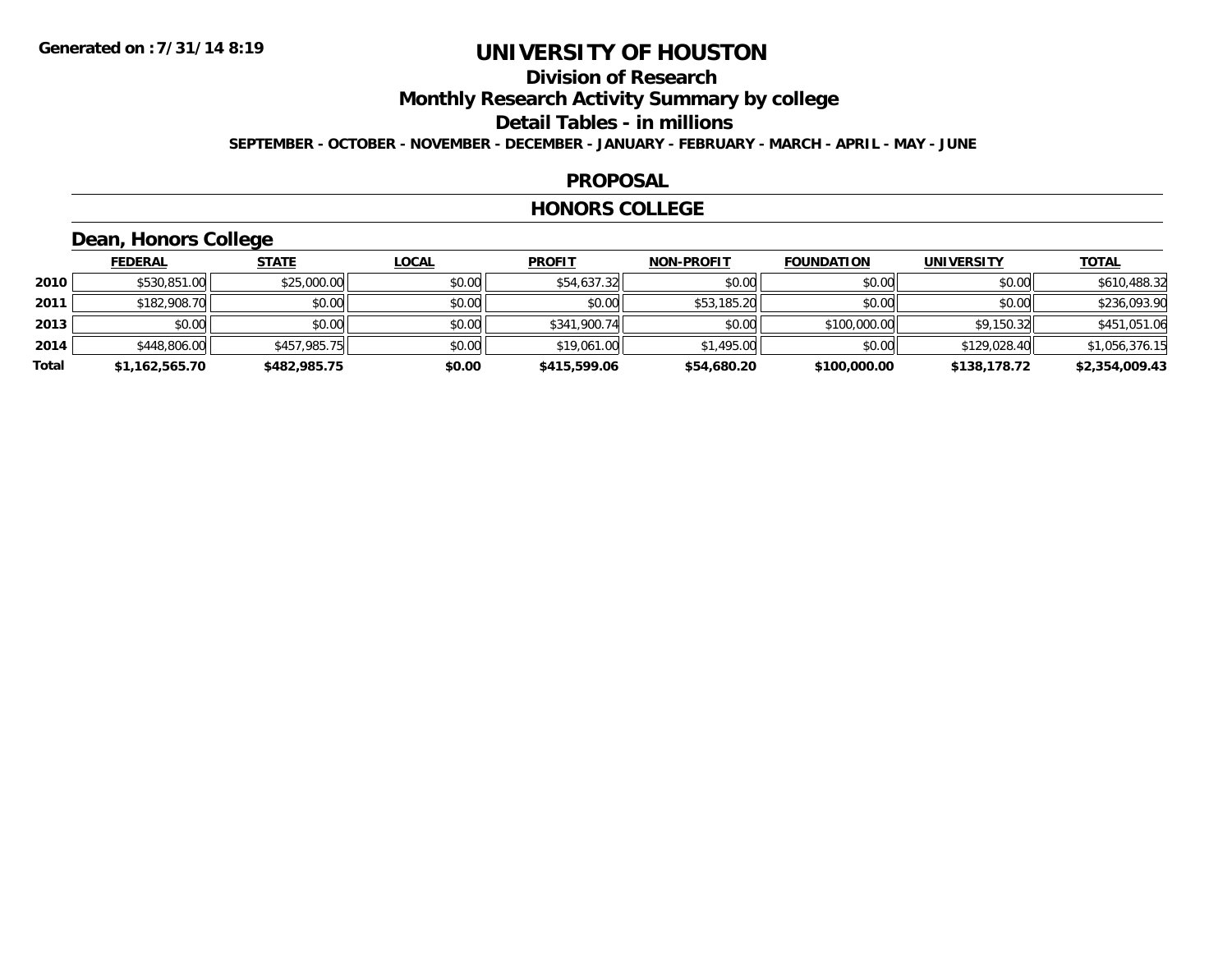## **Division of Research**

**Monthly Research Activity Summary by college**

**Detail Tables - in millions**

**SEPTEMBER - OCTOBER - NOVEMBER - DECEMBER - JANUARY - FEBRUARY - MARCH - APRIL - MAY - JUNE**

#### **PROPOSAL**

#### **LIBRARY**

## **Administration, Library**

|              | EDERAI          | <b>CTATE</b>     | <b>OCAL</b>    | <b>PROFIT</b> | <b>DDAFIT</b><br>NON<br>ונ ואי | <b>FOUNDATION</b> | <b>UNIVERSITY</b> | TOTA.    |
|--------------|-----------------|------------------|----------------|---------------|--------------------------------|-------------------|-------------------|----------|
| 2010         | $\sim$<br>JU.UU | 9.863.00         | ሶስ ሰሰ<br>JU.UU | 0000<br>JU.UU | $\sim$ 00<br>JU.UU             | \$0.00            | nn nn<br>DU.UUI   | ouj.uu   |
| <b>Total</b> | \$0.00          | 0.000<br>,803.Ul | \$0.00         | \$0.00        | \$0.00                         | \$0.00            | \$0.00            | 1.863.0C |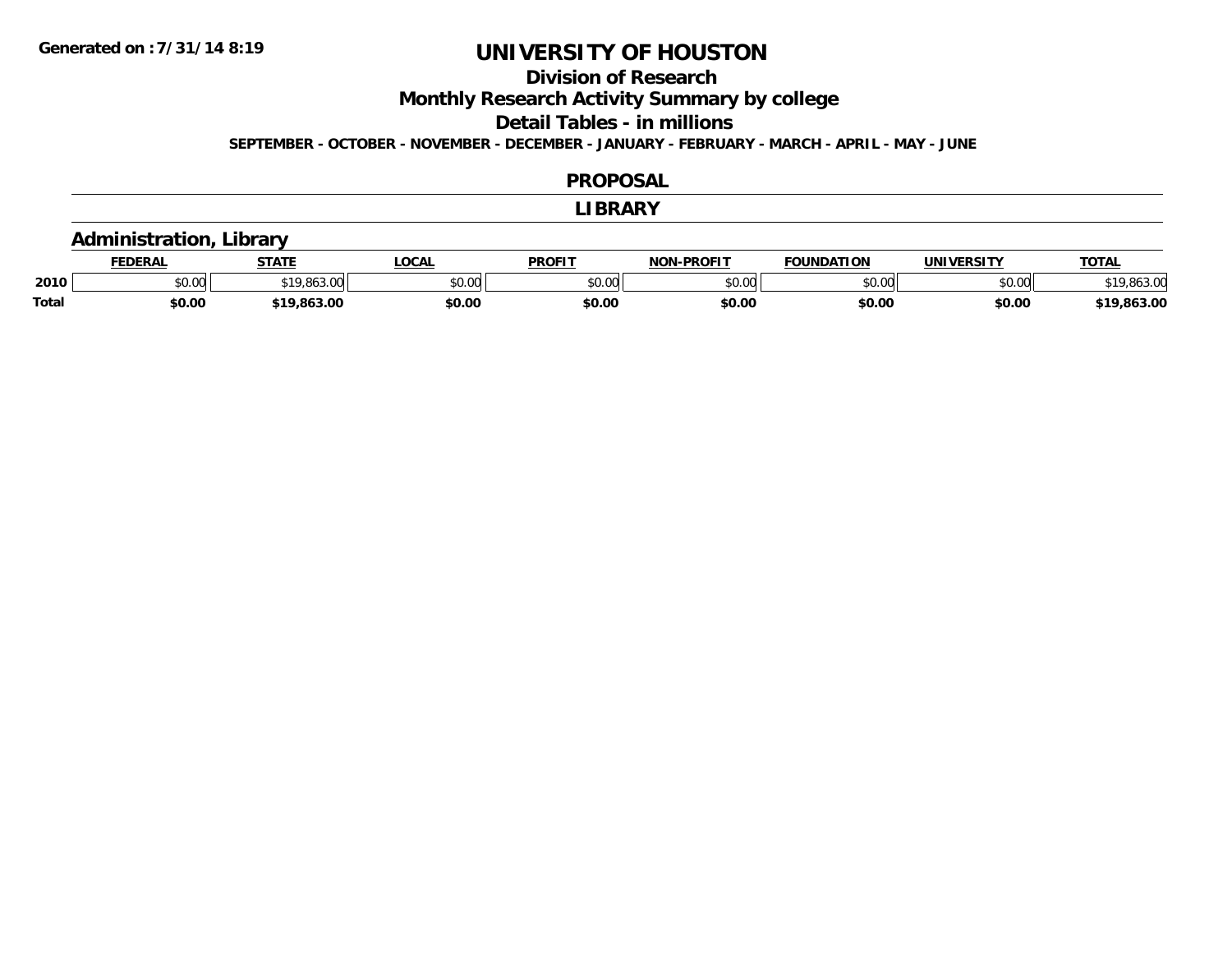## **Division of Research**

**Monthly Research Activity Summary by college**

#### **Detail Tables - in millions**

**SEPTEMBER - OCTOBER - NOVEMBER - DECEMBER - JANUARY - FEBRUARY - MARCH - APRIL - MAY - JUNE**

### **PROPOSAL**

#### **PRESIDENT**

#### **Office of the President**

|      | <b>FEDERAL</b> | <b>STATE</b>                 | LOCAL        | <b>PROFIT</b> | <b>NON-PROFIT</b> | <b>FOUNDATION</b> | <b>UNIVERSITY</b> | <b>TOTAL</b>   |
|------|----------------|------------------------------|--------------|---------------|-------------------|-------------------|-------------------|----------------|
| 2014 | \$865,098.80   | \$0.00                       | \$0.00       | \$0.00        | \$0.00            | \$0.00            | \$0.00            | \$865,098.80   |
|      |                | Vice President Admin/Finance |              |               |                   |                   |                   |                |
|      |                |                              |              |               |                   |                   |                   |                |
|      | <b>FEDERAL</b> | <b>STATE</b>                 | <u>LOCAL</u> | <b>PROFIT</b> | <b>NON-PROFIT</b> | <b>FOUNDATION</b> | <b>UNIVERSITY</b> | <b>TOTAL</b>   |
| 2011 | \$1,935,000.00 | \$0.00                       | \$0.00       | \$0.00        | \$0.00            | \$0.00            | \$0.00            | \$1,935,000.00 |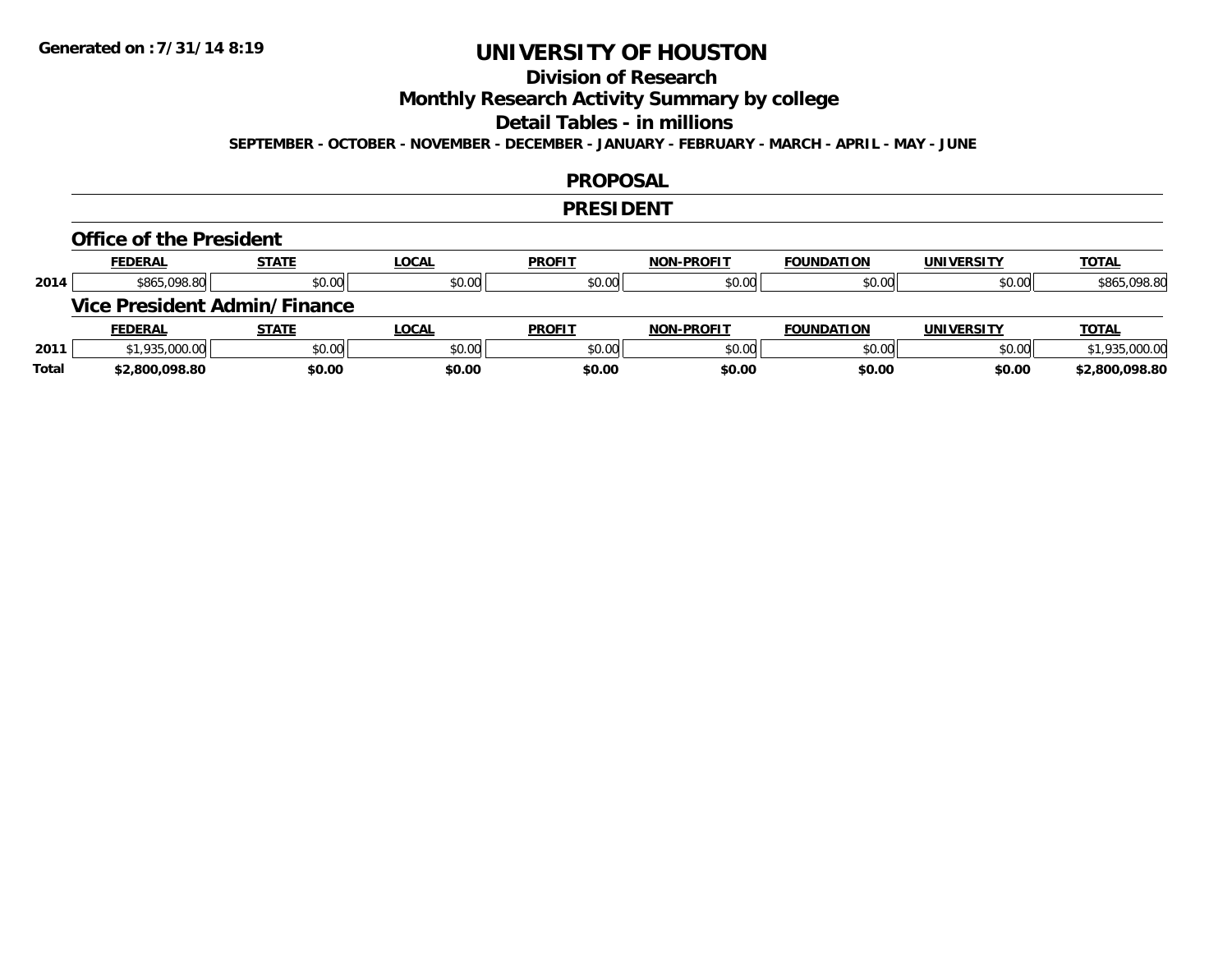## **Division of Research**

## **Monthly Research Activity Summary by college**

#### **Detail Tables - in millions**

**SEPTEMBER - OCTOBER - NOVEMBER - DECEMBER - JANUARY - FEBRUARY - MARCH - APRIL - MAY - JUNE**

#### **PROPOSAL**

### **SENIOR V.P. FOR ACADEMIC AFFAIRS AND PROVOST**

|              | <b>Learning and Assessment Services</b>             |                |              |               |                   |                   |                   |                |
|--------------|-----------------------------------------------------|----------------|--------------|---------------|-------------------|-------------------|-------------------|----------------|
|              | <b>FEDERAL</b>                                      | <b>STATE</b>   | <b>LOCAL</b> | <b>PROFIT</b> | <b>NON-PROFIT</b> | <b>FOUNDATION</b> | <b>UNIVERSITY</b> | <b>TOTAL</b>   |
| 2010         | \$1,869,569.00                                      | \$148,029.00   | \$0.00       | \$0.00        | \$0.00            | \$10,000.00       | \$0.00            | \$2,027,598.00 |
| 2011         | \$0.00                                              | \$207,384.00   | \$0.00       | \$0.00        | \$430,048.00      | \$0.00            | \$0.00            | \$637,432.00   |
| 2012         | \$0.00                                              | \$134,767.00   | \$0.00       | \$0.00        | \$0.00            | \$0.00            | \$0.00            | \$134,767.00   |
| 2013         | \$0.00                                              | \$137,647.00   | \$0.00       | \$0.00        | \$0.00            | \$0.00            | \$0.00            | \$137,647.00   |
| 2014         | \$0.00                                              | \$137,817.00   | \$0.00       | \$0.00        | \$0.00            | \$0.00            | \$0.00            | \$137,817.00   |
|              | <b>Office of Admissions</b>                         |                |              |               |                   |                   |                   |                |
|              | <b>FEDERAL</b>                                      | <b>STATE</b>   | <b>LOCAL</b> | <b>PROFIT</b> | <b>NON-PROFIT</b> | <b>FOUNDATION</b> | <b>UNIVERSITY</b> | <b>TOTAL</b>   |
| 2011         | \$0.00                                              | \$0.00         | \$0.00       | \$0.00        | \$0.00            | \$0.00            | \$0.00            | \$0.00         |
|              | <b>Senior V.P. for Academic Affairs and Provost</b> |                |              |               |                   |                   |                   |                |
|              | <b>FEDERAL</b>                                      | <b>STATE</b>   | <b>LOCAL</b> | <b>PROFIT</b> | <b>NON-PROFIT</b> | <b>FOUNDATION</b> | <b>UNIVERSITY</b> | <b>TOTAL</b>   |
| 2010         | \$4,981,470.00                                      | \$0.00         | \$0.00       | \$0.00        | \$0.00            | \$0.00            | \$0.00            | \$4,981,470.00 |
| 2012         | \$0.00                                              | \$75,000.00    | \$0.00       | \$0.00        | \$0.00            | \$0.00            | \$0.00            | \$75,000.00    |
| 2013         | \$0.00                                              | \$0.00         | \$0.00       | \$0.00        | \$149,488.00      | \$0.00            | \$0.00            | \$149,488.00   |
|              | <b>Student Support Services</b>                     |                |              |               |                   |                   |                   |                |
|              | <b>FEDERAL</b>                                      | <b>STATE</b>   | <b>LOCAL</b> | <b>PROFIT</b> | <b>NON-PROFIT</b> | <b>FOUNDATION</b> | <b>UNIVERSITY</b> | <b>TOTAL</b>   |
| 2012         | \$198,944.00                                        | \$0.00         | \$0.00       | \$0.00        | \$0.00            | \$0.00            | \$0.00            | \$198,944.00   |
|              | <b>Undergraduate Scholars</b>                       |                |              |               |                   |                   |                   |                |
|              | <b>FEDERAL</b>                                      | <b>STATE</b>   | <b>LOCAL</b> | <b>PROFIT</b> | <b>NON-PROFIT</b> | <b>FOUNDATION</b> | <b>UNIVERSITY</b> | <b>TOTAL</b>   |
| 2010         | \$0.00                                              | \$15,000.00    | \$0.00       | \$0.00        | \$0.00            | \$0.00            | \$0.00            | \$15,000.00    |
| 2011         | \$0.00                                              | \$29,456.00    | \$0.00       | \$0.00        | \$0.00            | \$0.00            | \$0.00            | \$29,456.00    |
| 2012         | \$0.00                                              | \$38,101.00    | \$0.00       | \$0.00        | \$0.00            | \$0.00            | \$0.00            | \$38,101.00    |
| 2014         | \$0.00                                              | \$20,330.00    | \$0.00       | \$0.00        | \$0.00            | \$0.00            | \$0.00            | \$20,330.00    |
|              | <b>Undergraduate Studies</b>                        |                |              |               |                   |                   |                   |                |
|              | <b>FEDERAL</b>                                      | <b>STATE</b>   | <b>LOCAL</b> | <b>PROFIT</b> | <b>NON-PROFIT</b> | <b>FOUNDATION</b> | <b>UNIVERSITY</b> | <b>TOTAL</b>   |
| 2011         | \$0.00                                              | \$300,000.00   | \$0.00       | \$0.00        | \$0.00            | \$0.00            | \$0.00            | \$300,000.00   |
| 2013         | \$0.00                                              | \$30,000.00    | \$0.00       | \$0.00        | \$0.00            | \$0.00            | \$0.00            | \$30,000.00    |
| 2014         | \$0.00                                              | \$10,000.00    | \$0.00       | \$0.00        | \$0.00            | \$0.00            | \$0.00            | \$10,000.00    |
| <b>Total</b> | \$7,049,983.00                                      | \$1,283,531.00 | \$0.00       | \$0.00        | \$579,536.00      | \$10,000.00       | \$0.00            | \$8,923,050.00 |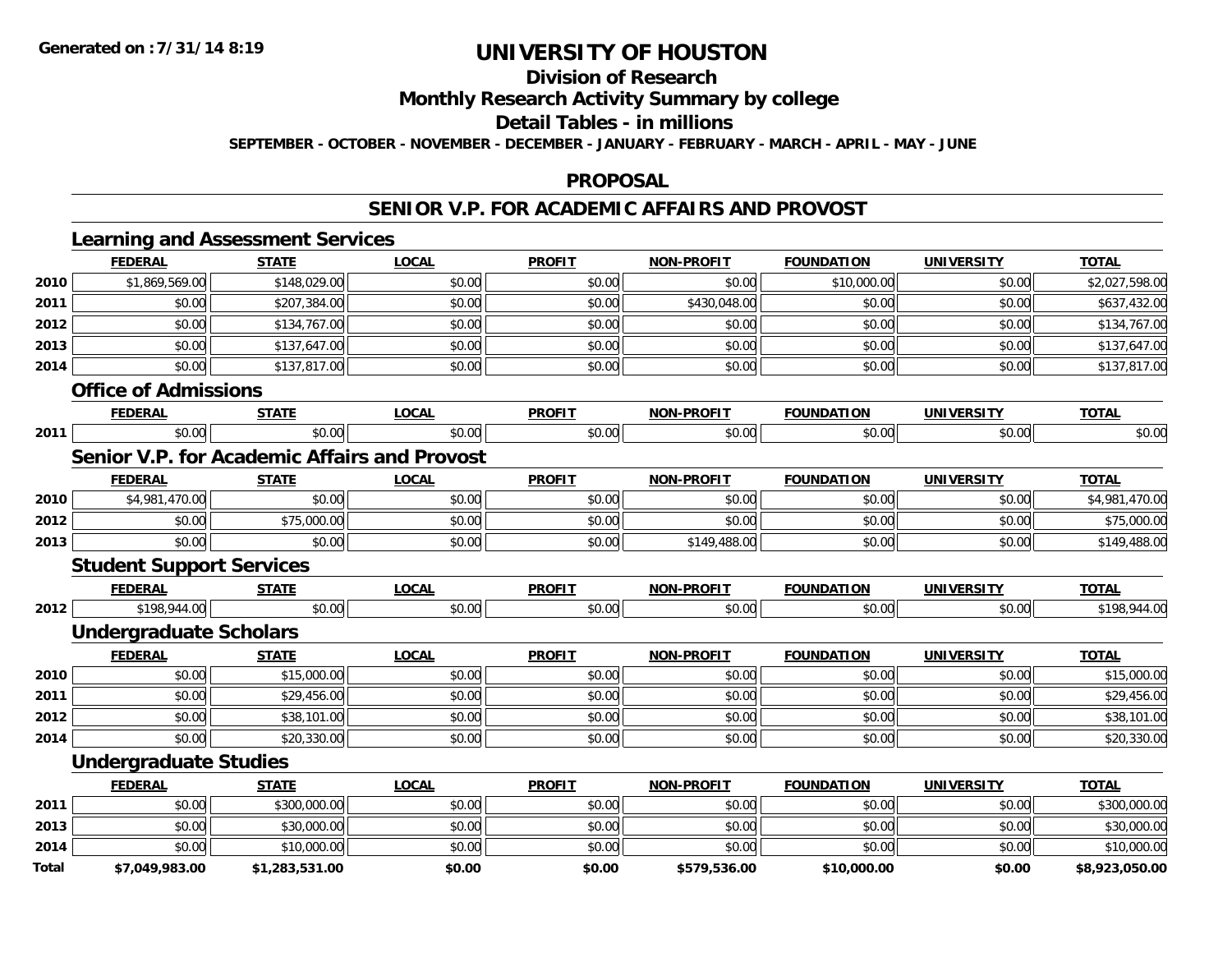## **Division of Research**

**Monthly Research Activity Summary by college**

#### **Detail Tables - in millions**

**SEPTEMBER - OCTOBER - NOVEMBER - DECEMBER - JANUARY - FEBRUARY - MARCH - APRIL - MAY - JUNE**

#### **PROPOSAL**

#### **UH LAW CENTER**

|       | Dean, Law      |              |              |               |                   |                   |                   |                |
|-------|----------------|--------------|--------------|---------------|-------------------|-------------------|-------------------|----------------|
|       | <b>FEDERAL</b> | <b>STATE</b> | <b>LOCAL</b> | <b>PROFIT</b> | <b>NON-PROFIT</b> | <b>FOUNDATION</b> | <b>UNIVERSITY</b> | <b>TOTAL</b>   |
| 2013  | \$0.00         | \$0.00       | \$0.00       | \$71,560.62   | \$0.00            | \$0.00            | \$0.00            | \$71,560.62    |
|       | Law-UH         |              |              |               |                   |                   |                   |                |
|       | <b>FEDERAL</b> | <b>STATE</b> | <b>LOCAL</b> | <b>PROFIT</b> | <b>NON-PROFIT</b> | <b>FOUNDATION</b> | <b>UNIVERSITY</b> | <b>TOTAL</b>   |
| 2010  | \$0.40         | \$200,000.00 | \$0.00       | \$0.00        | \$14,137.00       | \$279,068.00      | \$0.00            | \$493,205.40   |
| 2011  | \$0.00         | \$121,906.10 | \$0.00       | \$10,063.00   | \$0.00            | \$0.00            | \$68,956.00       | \$200,925.10   |
| 2012  | \$0.00         | \$160,000.00 | \$0.00       | \$0.00        | \$0.00            | \$0.00            | \$0.00            | \$160,000.00   |
| 2013  | \$1,000,000.00 | \$0.00       | \$0.00       | \$0.00        | \$63,430.80       | \$0.00            | \$0.00            | \$1,063,430.80 |
| 2014  | \$0.00         | \$200,000.00 | \$0.00       | \$0.00        | \$0.00            | \$0.00            | \$14,164.00       | \$214,164.00   |
| Total | \$1,000,000.40 | \$681,906.10 | \$0.00       | \$81,623.62   | \$77,567.80       | \$279,068.00      | \$83,120.00       | \$2,203,285.92 |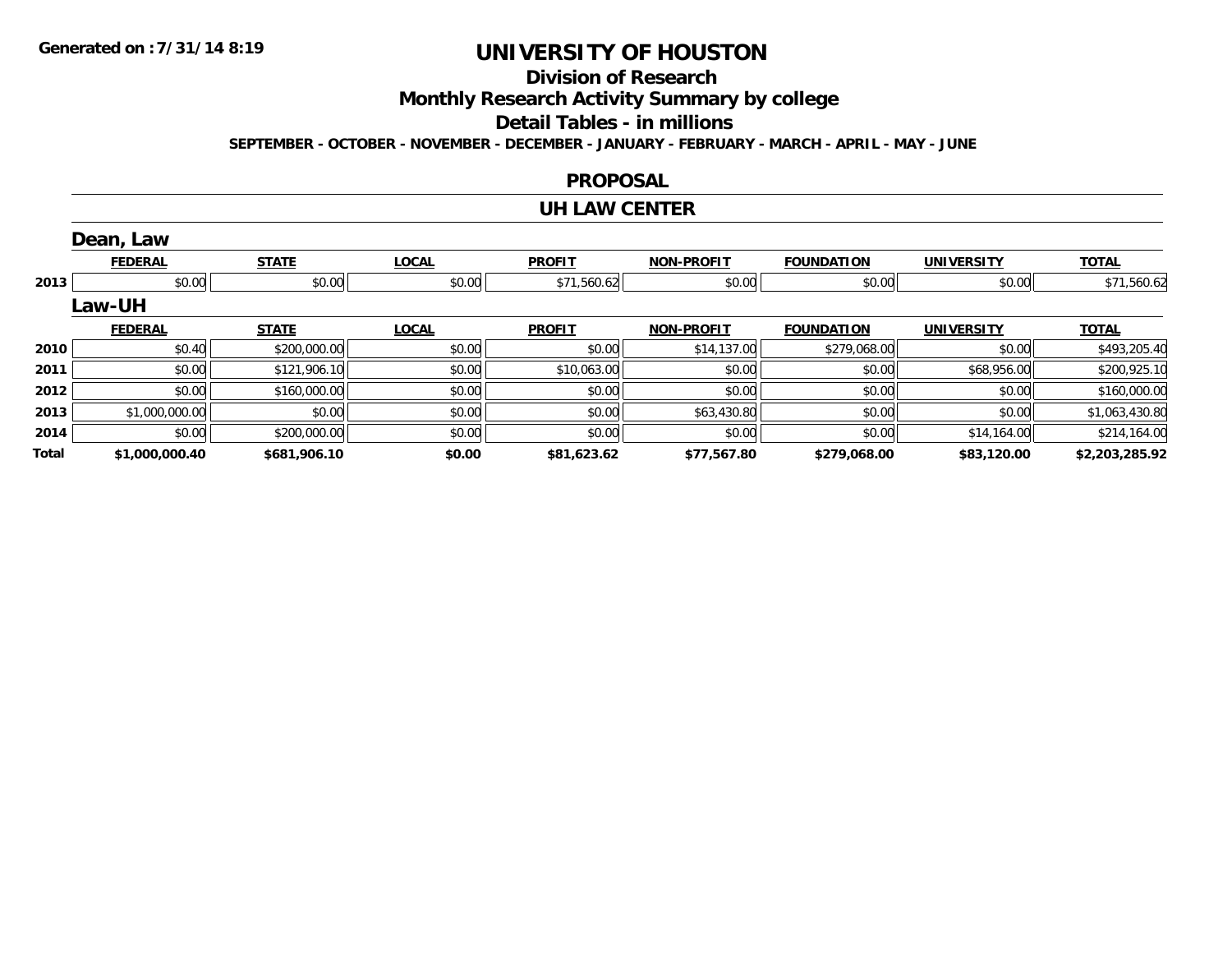## **Division of Research**

**Monthly Research Activity Summary by college**

**Detail Tables - in millions**

**SEPTEMBER - OCTOBER - NOVEMBER - DECEMBER - JANUARY - FEBRUARY - MARCH - APRIL - MAY - JUNE**

#### **PROPOSAL**

#### **UKNOWN COLLEGE**

## **Unknown Department**

|       | <b>FEDERAL</b> | <u>STATE</u> | LOCAL  | <b>PROFIT</b> | <b>NON-PROFIT</b> | <b>FOUNDATION</b> | UNIVERSITY | <b>TOTAL</b> |
|-------|----------------|--------------|--------|---------------|-------------------|-------------------|------------|--------------|
| 2011  | \$0.00         | \$0.00       | \$0.00 | \$0.00        | \$0.00            | \$0.00            | \$0.00     | \$0.00       |
| 2013  | ልስ ሀሀ<br>DU.UU | \$0.00       | \$0.00 | \$0.00        | \$0.00            | \$0.00            | \$0.00     | \$0.00       |
| Total | \$0.00         | \$0.00       | \$0.00 | \$0.00        | \$0.00            | \$0.00            | \$0.00     | \$0.00       |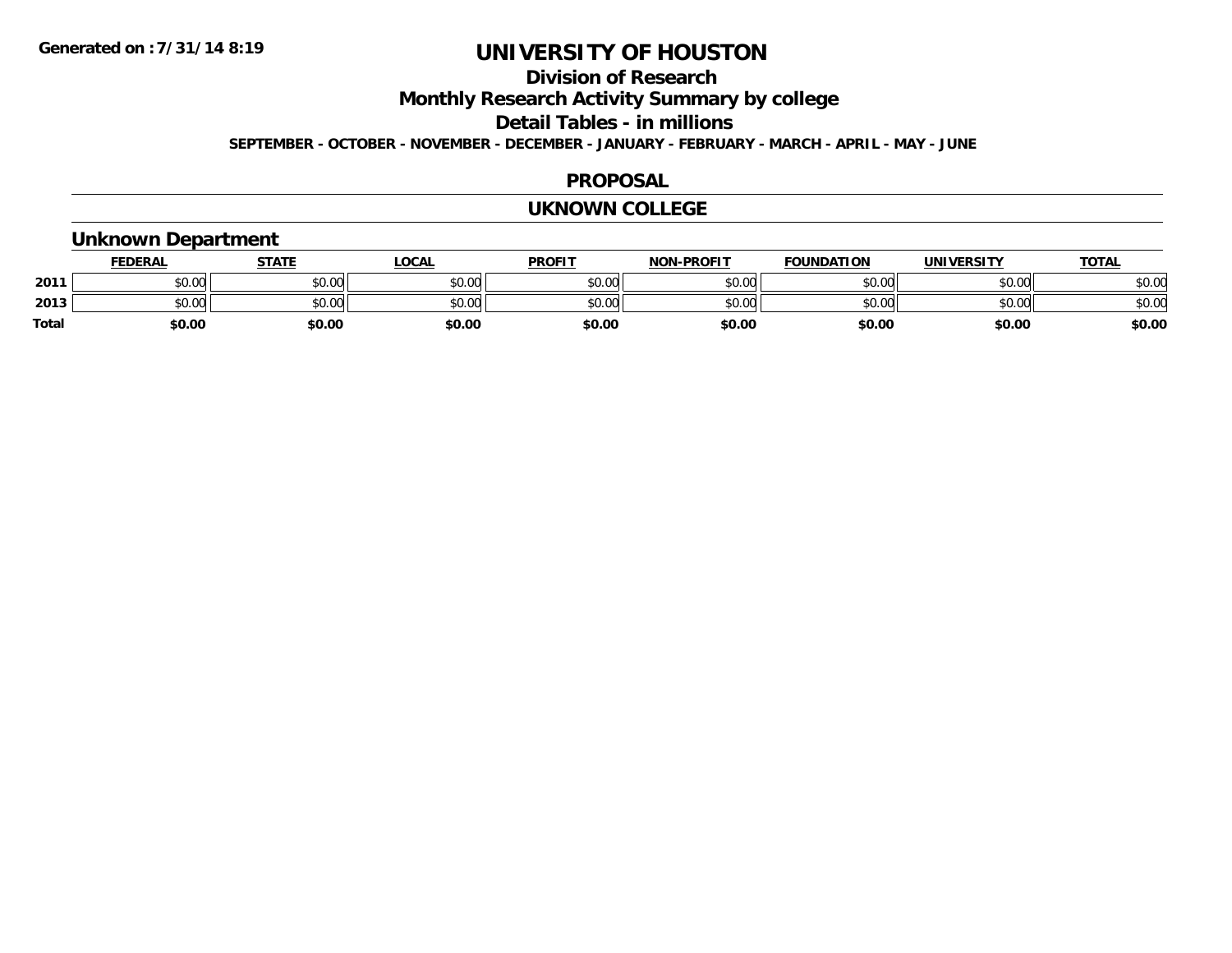# **Division of Research**

**Monthly Research Activity Summary by college**

#### **Detail Tables - in millions**

**SEPTEMBER - OCTOBER - NOVEMBER - DECEMBER - JANUARY - FEBRUARY - MARCH - APRIL - MAY - JUNE**

#### **PROPOSAL**

## **VICE PRESIDENT FOR ADMINISTRATION**

|       | <b>KUHF - Radio</b>         |              |              |               |                   |                   |                   |                 |
|-------|-----------------------------|--------------|--------------|---------------|-------------------|-------------------|-------------------|-----------------|
|       | <b>FEDERAL</b>              | <b>STATE</b> | <b>LOCAL</b> | <b>PROFIT</b> | <b>NON-PROFIT</b> | <b>FOUNDATION</b> | <b>UNIVERSITY</b> | <b>TOTAL</b>    |
| 2010  | \$88,143.00                 | \$12,500.00  | \$0.00       | \$0.00        | \$621,301.17      | \$0.00            | \$0.00            | \$721,944.17    |
| 2011  | \$0.00                      | \$12,500.00  | \$0.00       | \$0.00        | \$623,146.00      | \$0.00            | \$0.00            | \$635,646.00    |
| 2013  | \$0.00                      | \$0.00       | \$0.00       | \$0.00        | \$2,044,710.00    | \$0.00            | \$0.00            | \$2,044,710.00  |
| 2014  | \$0.00                      | \$0.00       | \$0.00       | \$0.00        | \$2,147,877.00    | \$0.00            | \$0.00            | \$2,147,877.00  |
|       | <b>KUHT-TV</b>              |              |              |               |                   |                   |                   |                 |
|       | <b>FEDERAL</b>              | <b>STATE</b> | <b>LOCAL</b> | <b>PROFIT</b> | <b>NON-PROFIT</b> | <b>FOUNDATION</b> | <b>UNIVERSITY</b> | <b>TOTAL</b>    |
| 2010  | \$104,421.00                | \$0.00       | \$0.00       | \$0.00        | \$1,483,936.12    | \$0.00            | \$0.00            | \$1,588,357.12  |
| 2011  | \$0.00                      | \$0.00       | \$0.00       | \$0.00        | \$1,606,903.00    | \$0.00            | \$0.00            | \$1,606,903.00  |
| 2012  | \$0.00                      | \$0.00       | \$0.00       | \$0.00        | \$14,132.00       | \$0.00            | \$0.00            | \$14,132.00     |
|       | <b>Physical Plant</b>       |              |              |               |                   |                   |                   |                 |
|       | <b>FEDERAL</b>              | <b>STATE</b> | <b>LOCAL</b> | <b>PROFIT</b> | <b>NON-PROFIT</b> | <b>FOUNDATION</b> | <b>UNIVERSITY</b> | <b>TOTAL</b>    |
| 2010  | \$104,421.00                | \$0.00       | \$0.00       | \$0.00        | \$78,007.29       | \$0.00            | \$0.00            | \$182,428.29    |
| 2011  | \$0.00                      | \$0.00       | \$0.00       | \$0.00        | \$0.00            | \$0.00            | \$0.00            | \$0.00          |
| 2012  | \$24,500.00                 | \$0.00       | \$0.00       | \$0.00        | \$2,261,596.00    | \$0.00            | \$0.00            | \$2,286,096.00  |
|       | <b>UH Police Department</b> |              |              |               |                   |                   |                   |                 |
|       | <b>FEDERAL</b>              | <b>STATE</b> | <b>LOCAL</b> | <b>PROFIT</b> | <b>NON-PROFIT</b> | <b>FOUNDATION</b> | <b>UNIVERSITY</b> | <b>TOTAL</b>    |
| 2010  | \$88,917.00                 | \$0.00       | \$0.00       | \$0.00        | \$0.00            | \$0.00            | \$0.00            | \$88,917.00     |
| 2011  | \$53,805.00                 | \$4,755.00   | \$0.00       | \$0.00        | \$0.00            | \$0.00            | \$0.00            | \$58,560.00     |
| 2014  | \$0.00                      | \$3,000.00   | \$0.00       | \$0.00        | \$0.00            | \$0.00            | \$0.00            | \$3,000.00      |
| Total | \$464,207.00                | \$32,755.00  | \$0.00       | \$0.00        | \$10,881,608.58   | \$0.00            | \$0.00            | \$11,378,570.58 |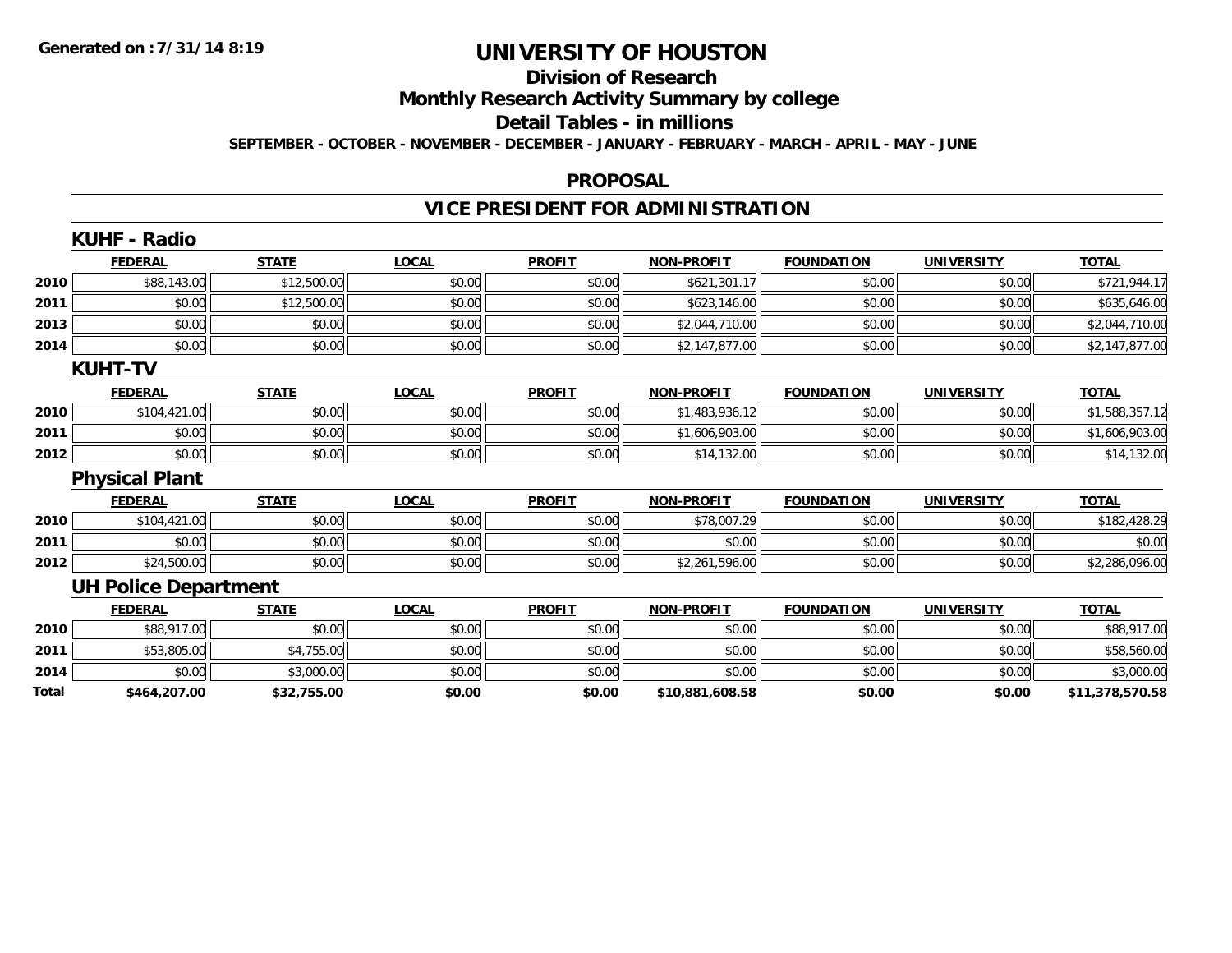## **Division of Research**

## **Monthly Research Activity Summary by college**

#### **Detail Tables - in millions**

**SEPTEMBER - OCTOBER - NOVEMBER - DECEMBER - JANUARY - FEBRUARY - MARCH - APRIL - MAY - JUNE**

### **PROPOSAL**

### **VICE PRESIDENT FOR STUDENT AFFAIRS**

### **Childrens Learning Centers**

|      |                              | --                                     |              |               |                   |                   |                   |                |
|------|------------------------------|----------------------------------------|--------------|---------------|-------------------|-------------------|-------------------|----------------|
|      | <b>FEDERAL</b>               | <b>STATE</b>                           | <b>LOCAL</b> | <b>PROFIT</b> | <b>NON-PROFIT</b> | <b>FOUNDATION</b> | <b>UNIVERSITY</b> | <b>TOTAL</b>   |
| 2013 | \$2,182,848.00               | \$0.00                                 | \$0.00       | \$0.00        | \$0.00            | \$0.00            | \$0.00            | \$2,182,848.00 |
|      | <b>Dean, Student Affairs</b> |                                        |              |               |                   |                   |                   |                |
|      | <b>FEDERAL</b>               | <b>STATE</b>                           | <b>LOCAL</b> | <b>PROFIT</b> | <b>NON-PROFIT</b> | <b>FOUNDATION</b> | <b>UNIVERSITY</b> | <b>TOTAL</b>   |
| 2010 | \$141,750.75                 | \$0.00                                 | \$0.00       | \$0.00        | \$0.00            | \$0.00            | \$0.00            | \$141,750.75   |
| 2012 | \$58,828.50                  | \$0.00                                 | \$0.00       | \$0.00        | \$0.00            | \$0.00            | \$0.00            | \$58,828.50    |
|      |                              | <b>Vice President, Student Affairs</b> |              |               |                   |                   |                   |                |
|      | <b>FEDERAL</b>               | <b>STATE</b>                           | <b>LOCAL</b> | <b>PROFIT</b> | <b>NON-PROFIT</b> | <b>FOUNDATION</b> | <b>UNIVERSITY</b> | <b>TOTAL</b>   |

|              | 1 LDLNAL       | <u>JIMIL</u>             | ᄔᇰᇅᄔ   | <b>FNVIII</b> | IVUIVERUITT | ורטוועטעו | <u>UNIVERJIII</u> |                |
|--------------|----------------|--------------------------|--------|---------------|-------------|-----------|-------------------|----------------|
| 2012         | \$0.00         | 0.2102700<br>DZZ4.837.UU | \$0.00 | \$0.00        | \$0.00      | \$0.00    | \$0.00            | 4,837.00       |
| 2014         | \$0.00         | \$0.00                   | \$0.00 | \$0.00        | \$0.00      | \$0.00    | \$0.00            | \$0.00         |
| <b>Total</b> | \$2,383,427.25 | \$224,837.00             | \$0.00 | \$0.00        | \$0.00      | \$0.00    | \$0.00            | \$2,608,264.25 |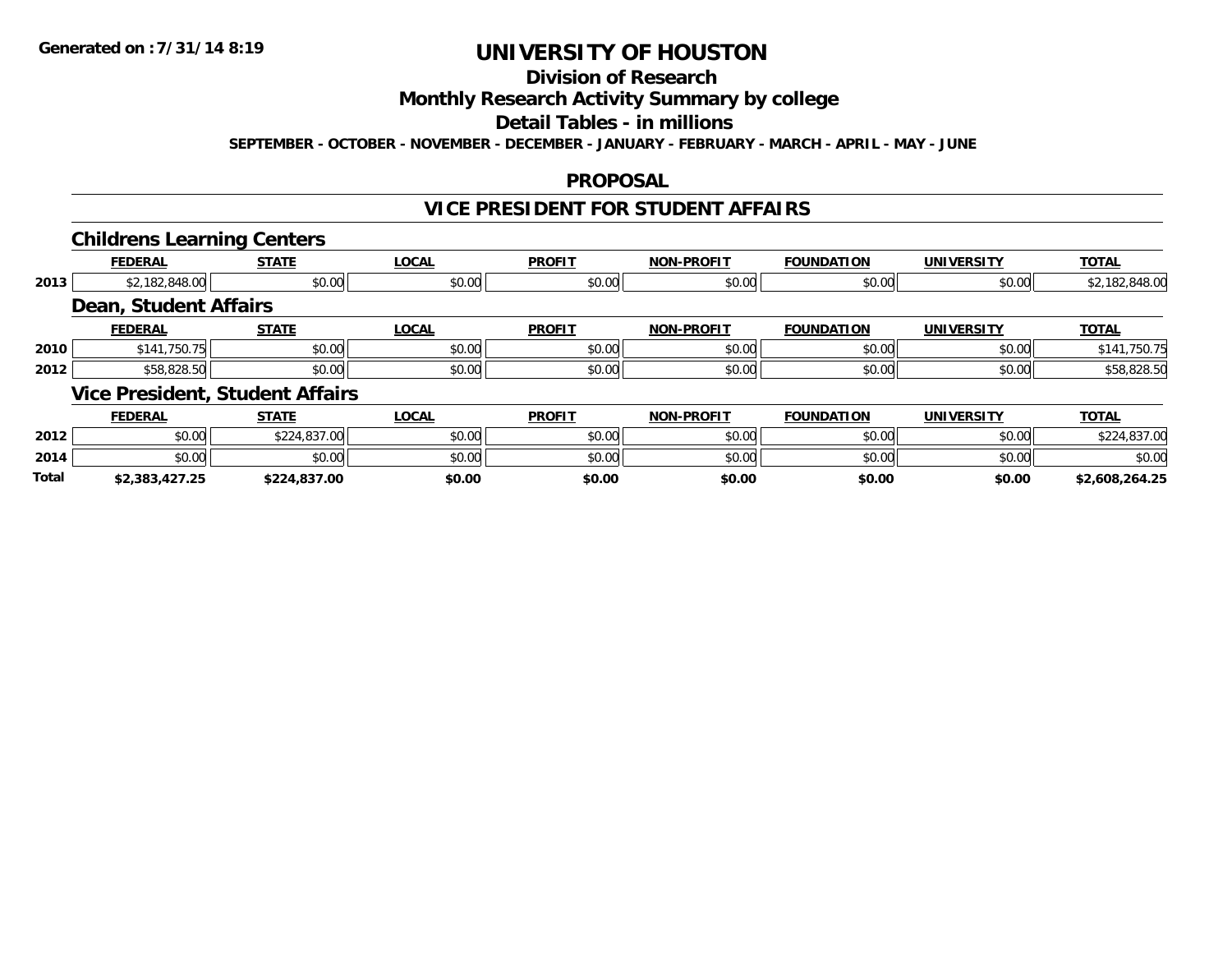## **Division of Research**

**Monthly Research Activity Summary by college**

**Detail Tables - in millions**

**SEPTEMBER - OCTOBER - NOVEMBER - DECEMBER - JANUARY - FEBRUARY - MARCH - APRIL - MAY - JUNE**

### **PROPOSAL**

## **VP for Community Relations and Institutional Acces**

#### **Center for Student's with Disabilities**

|       | FEDERAI                  | <b>STATE</b>   | .OCAL  | <b>PROFIT</b> | <b>DDOEIT</b><br>.<br>кw | <b>FOUNDATION</b> | <b>UNIVERSIT\</b> | <b>TOTAL</b>      |
|-------|--------------------------|----------------|--------|---------------|--------------------------|-------------------|-------------------|-------------------|
| 2011  | $n \cap \Omega$<br>งบ.บบ | $\sim$<br>. UU | \$0.00 | \$0.00        | $\sim$ 00<br>DU.UU       | ሐሴ ሰሰ<br>JU.UU    | en uu<br>pu.uu    |                   |
| Total | \$0.00                   | \$110.384.00   | \$0.00 | \$0.00        | \$0.00                   | \$0.00            | \$0.00            | .384.00<br>\$110. |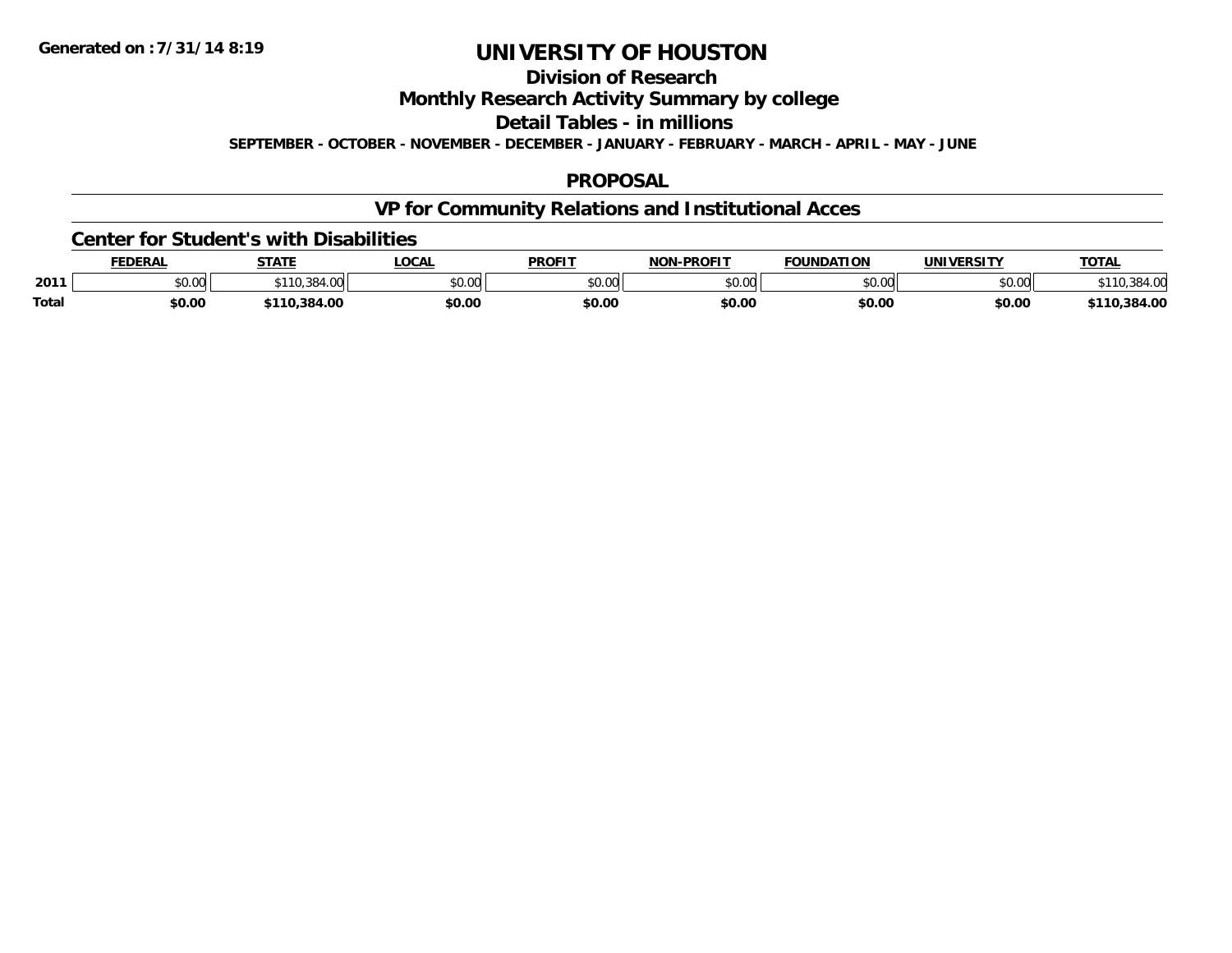## **Division of Research**

**Monthly Research Activity Summary by college**

#### **Detail Tables - in millions**

**SEPTEMBER - OCTOBER - NOVEMBER - DECEMBER - JANUARY - FEBRUARY - MARCH - APRIL - MAY - JUNE**

### **AWARD**

### **C.T. BAUER COLLEGE OF BUSINESS**

|       | <b>Accountancy &amp; Taxation</b>        |              |              |               |                   |                   |                   |                 |
|-------|------------------------------------------|--------------|--------------|---------------|-------------------|-------------------|-------------------|-----------------|
|       | <b>FEDERAL</b>                           | <b>STATE</b> | <b>LOCAL</b> | <b>PROFIT</b> | <b>NON-PROFIT</b> | <b>FOUNDATION</b> | <b>UNIVERSITY</b> | <b>TOTAL</b>    |
| 2014  | \$0.00                                   | \$0.00       | \$0.00       | \$0.00        | \$0.00            | \$19,260.00       | \$0.00            | \$19,260.00     |
|       | Dean, Business Administration            |              |              |               |                   |                   |                   |                 |
|       | <b>FEDERAL</b>                           | <b>STATE</b> | <b>LOCAL</b> | <b>PROFIT</b> | <b>NON-PROFIT</b> | <b>FOUNDATION</b> | <b>UNIVERSITY</b> | <b>TOTAL</b>    |
| 2013  | \$0.00                                   | \$0.00       | \$0.00       | \$0.00        | \$0.00            | \$0.00            | \$0.00            | \$0.00          |
| 2014  | \$0.00                                   | \$121,250.00 | \$0.00       | \$0.00        | \$0.00            | \$0.00            | \$0.00            | \$121,250.00    |
|       | <b>Finance</b>                           |              |              |               |                   |                   |                   |                 |
|       | <b>FEDERAL</b>                           | <b>STATE</b> | <b>LOCAL</b> | <b>PROFIT</b> | <b>NON-PROFIT</b> | <b>FOUNDATION</b> | <b>UNIVERSITY</b> | <b>TOTAL</b>    |
| 2010  | \$100,000.00                             | \$0.00       | \$0.00       | \$0.00        | \$0.00            | \$0.00            | \$0.00            | \$100,000.00    |
| 2011  | \$198,870.80                             | \$0.00       | \$0.00       | \$0.00        | \$0.00            | \$0.00            | \$0.00            | \$198,870.80    |
|       | Management                               |              |              |               |                   |                   |                   |                 |
|       | <b>FEDERAL</b>                           | <b>STATE</b> | <b>LOCAL</b> | <b>PROFIT</b> | <b>NON-PROFIT</b> | <b>FOUNDATION</b> | <b>UNIVERSITY</b> | <b>TOTAL</b>    |
| 2010  | \$192,678.00                             | \$0.00       | \$0.00       | \$0.00        | \$0.00            | \$0.00            | \$0.00            | \$192,678.00    |
|       | <b>Marketing</b>                         |              |              |               |                   |                   |                   |                 |
|       | <b>FEDERAL</b>                           | <b>STATE</b> | <b>LOCAL</b> | <b>PROFIT</b> | <b>NON-PROFIT</b> | <b>FOUNDATION</b> | <b>UNIVERSITY</b> | <b>TOTAL</b>    |
| 2012  | \$0.00                                   | \$0.00       | \$0.00       | \$0.00        | \$0.00            | \$0.00            | \$0.00            | \$0.00          |
|       | <b>Small Business Development Center</b> |              |              |               |                   |                   |                   |                 |
|       | <b>FEDERAL</b>                           | <b>STATE</b> | <b>LOCAL</b> | <b>PROFIT</b> | <b>NON-PROFIT</b> | <b>FOUNDATION</b> | <b>UNIVERSITY</b> | <b>TOTAL</b>    |
| 2010  | \$3,453,724.00                           | \$0.00       | \$0.00       | \$0.00        | \$0.00            | \$0.00            | \$0.00            | \$3,453,724.00  |
| 2011  | \$2,152,548.00                           | \$61,677.00  | \$0.00       | \$0.00        | \$0.00            | \$0.00            | \$0.00            | \$2,214,225.00  |
| 2012  | \$3,547,748.95                           | \$0.00       | \$0.00       | \$0.00        | \$0.00            | \$117,242.00      | \$0.00            | \$3,664,990.95  |
| 2013  | \$2,191,968.00                           | \$0.00       | \$0.00       | \$0.00        | \$0.00            | \$0.00            | \$0.00            | \$2,191,968.00  |
| 2014  | \$2,411,330.00                           | \$0.00       | \$0.00       | \$0.00        | \$0.00            | \$89,145.00       | \$0.00            | \$2,500,475.00  |
| Total | \$14,248,867.75                          | \$182,927.00 | \$0.00       | \$0.00        | \$0.00            | \$225,647.00      | \$0.00            | \$14,657,441.75 |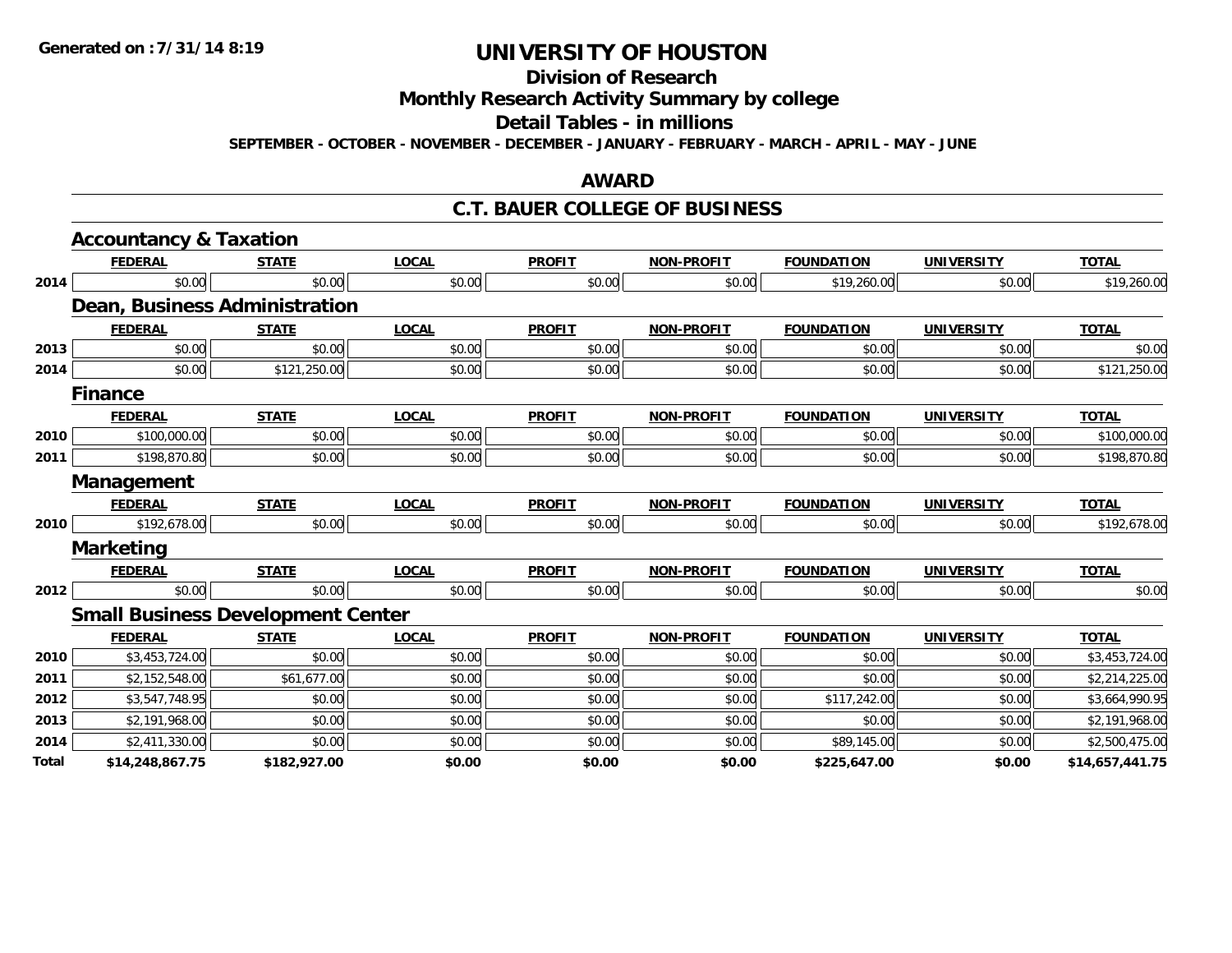#### **Division of Research**

**Monthly Research Activity Summary by college**

**Detail Tables - in millions**

**SEPTEMBER - OCTOBER - NOVEMBER - DECEMBER - JANUARY - FEBRUARY - MARCH - APRIL - MAY - JUNE**

## **AWARD**

### **COLLEGE OF ARCHITECTURE**

|       | <b>Architecture</b> |              |              |               |                   |                   |                   |              |
|-------|---------------------|--------------|--------------|---------------|-------------------|-------------------|-------------------|--------------|
|       | <b>FEDERAL</b>      | <u>STATE</u> | <u>LOCAL</u> | <b>PROFIT</b> | <b>NON-PROFIT</b> | <b>FOUNDATION</b> | <b>UNIVERSITY</b> | <b>TOTAL</b> |
| 2011  | \$25,000.00         | \$0.00       | \$0.00       | \$7,500.00    | \$0.00            | \$0.00            | \$0.00            | \$32,500.00  |
| 2012  | \$0.00              | \$0.00       | \$0.00       | \$0.00        | \$5,000.00        | \$0.00            | \$0.00            | \$5,000.00   |
| Total | \$25,000.00         | \$0.00       | \$0.00       | \$7,500.00    | \$5,000.00        | \$0.00            | \$0.00            | \$37,500.00  |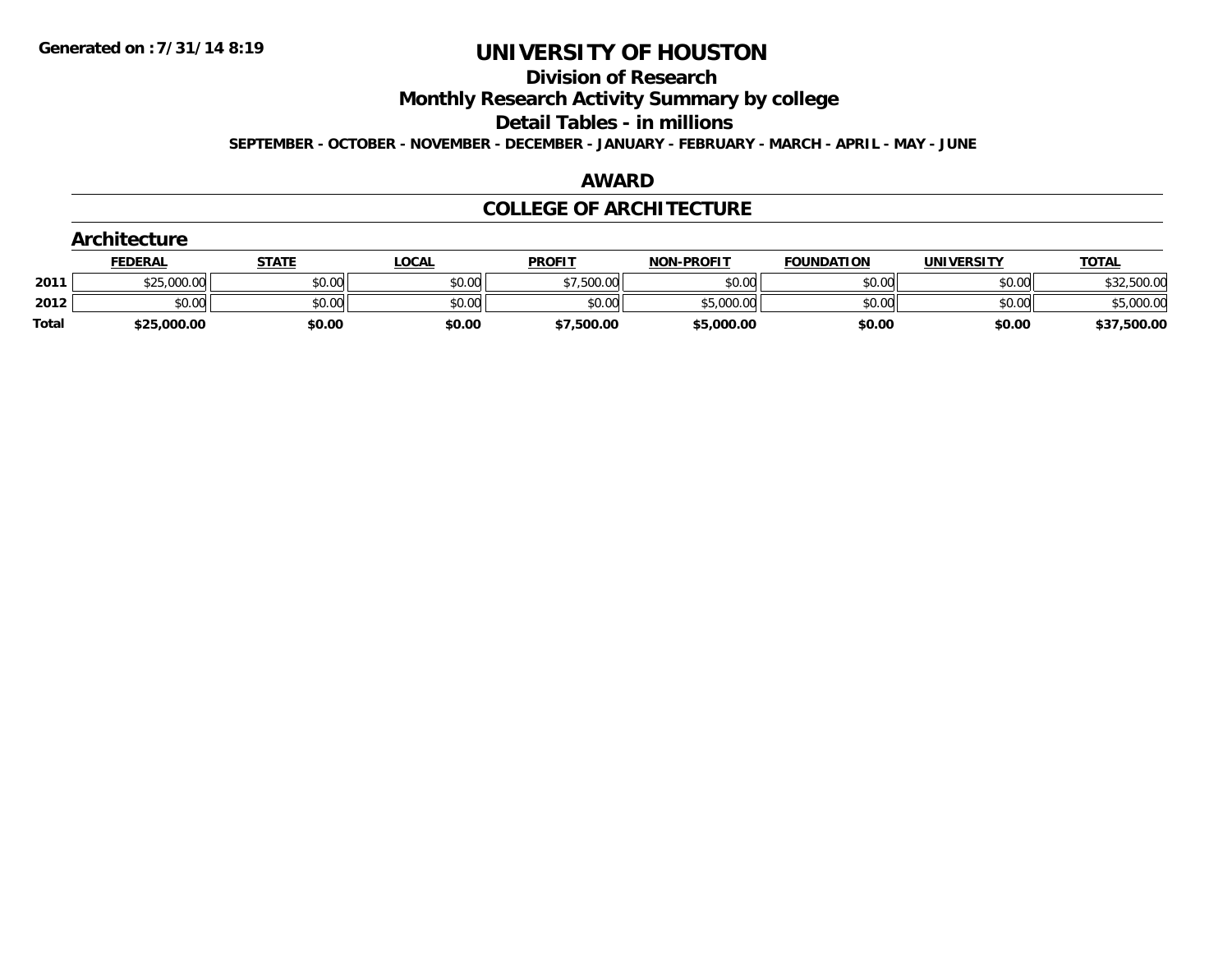## **Division of Research**

**Monthly Research Activity Summary by college**

#### **Detail Tables - in millions**

**SEPTEMBER - OCTOBER - NOVEMBER - DECEMBER - JANUARY - FEBRUARY - MARCH - APRIL - MAY - JUNE**

### **AWARD**

## **COLLEGE OF EDUCATION**

## **Consistency Mgmt and Coop Disc**

|      | <b>FEDERAL</b> | <b>STATE</b> | <u>LOCAL</u> | <b>PROFIT</b> | <b>NON-PROFIT</b> | <b>FOUNDATION</b> | <b>UNIVERSITY</b> | <b>TOTAL</b> |
|------|----------------|--------------|--------------|---------------|-------------------|-------------------|-------------------|--------------|
| 2010 | \$38,889.00    | \$0.00       | \$37,786.06  | \$120.61      | \$119,206.00      | \$0.00            | \$0.00            | \$196,001.67 |
| 2011 | \$40,276.75    | \$0.00       | \$0.00       | \$0.00        | \$153,107.00      | \$0.00            | \$0.00            | \$193,383.75 |
| 2012 | \$30,000.00    | \$0.00       | \$0.00       | \$0.00        | \$84,725.00       | \$0.00            | \$0.00            | \$114,725.00 |
| 2013 | \$17,324.58    | \$0.00       | \$0.00       | \$4.26        | \$3,500.00        | \$0.00            | \$0.00            | \$20,828.84  |
| 2014 | \$0.00         | \$0.00       | \$235,590.00 | \$0.00        | \$0.00            | \$0.00            | \$0.00            | \$235,590.00 |

### **Curriculum and Instruction**

|      | <b>FEDERAL</b> | <u>STATE</u> | <u>LOCAL</u> | <b>PROFIT</b> | <b>NON-PROFIT</b> | <b>FOUNDATION</b> | <b>UNIVERSITY</b> | <b>TOTAL</b>   |
|------|----------------|--------------|--------------|---------------|-------------------|-------------------|-------------------|----------------|
| 2010 | \$72,854.20    | \$50,000.00  | \$0.00       | \$0.00        | \$90,000.00       | \$0.00            | \$0.00            | \$212,854.20   |
| 2011 | \$1,058,461.40 | \$279,999.00 | \$0.00       | \$0.00        | \$165,000.00      | \$0.00            | \$0.00            | \$1,503,460.40 |
| 2012 | \$180.872.20   | \$0.00       | \$0.00       | \$0.00        | \$0.00            | \$18,400.00       | \$0.00            | \$199,272.20   |
| 2013 | \$935,468.20   | \$15,999.00  | \$0.00       | \$0.00        | \$15,825.00       | \$3,997.75        | \$0.00            | \$971,289.95   |
| 2014 | \$607,348.80   | \$0.00       | \$0.00       | \$0.00        | \$5,000.00        | \$0.00            | \$0.00            | \$612,348.80   |

### **Dean, Education**

|      | <b>FEDERAL</b> | CTATI                         | .OCAI                                      | <b>PROFIT</b>        | <b>DDAFIT</b><br><b>AIAB</b> | <b>FOUNDATION</b> | ידוסמ־<br><b>INIVE</b> | <b>TOT</b><br>. . |
|------|----------------|-------------------------------|--------------------------------------------|----------------------|------------------------------|-------------------|------------------------|-------------------|
| 2011 | 0000<br>v.vu   | 0000<br>JU.UU                 | $\mathsf{A} \cap \mathsf{A} \cap$<br>PU.UU | 0000<br><b>DU.UU</b> | 0000<br>vv.vv                | 0000<br>JU.UU     | 0.00<br>vu.vu          | 0000<br>DU.UU     |
| 2014 | 0000<br>pu.uu  | <b>FOO</b><br>_ , , JUU. UU . | $\sim$ 00<br>PO.OO                         | \$0.00               | 0000<br>vv.vv                | 0000<br>JU.UU     | \$0.00                 | .,JUU.uv          |

<u> 1989 - Andrea Station Barbara, amerikan personal di sebagai personal di sebagai personal di sebagai personal</u>

## **Educational Psychology**

|      | <u>FEDERAL</u> | <b>STATE</b> | <u>LOCAL</u> | <b>PROFIT</b> | <b>NON-PROFIT</b> | <b>FOUNDATION</b> | <b>UNIVERSITY</b> | <b>TOTAL</b>   |
|------|----------------|--------------|--------------|---------------|-------------------|-------------------|-------------------|----------------|
| 2010 | \$0.001        | \$185,995.00 | \$0.00       | \$0.00        | \$0.00            | \$16,473.00       | \$0.00            | \$202,468.00   |
| 2011 | \$315,757.50   | \$186,748.00 | \$0.00       | \$0.00        | \$0.00            | \$49,221.90       | \$0.00            | \$551,727.40   |
| 2012 | \$314,655.90   | \$17,595.00  | \$0.00       | \$0.00        | \$12,718.04       | \$0.00            | \$0.00            | \$344,968.94   |
| 2013 | \$786,887.50   | \$0.00       | \$0.00       | \$0.00        | \$33,470.00       | \$0.00            | \$23,378.00       | \$843,735.50   |
| 2014 | \$1,208,764.95 | \$55,533.00  | \$0.00       | \$0.00        | \$44,723.53       | \$0.00            | \$0.00            | \$1,309,021.48 |

## **Institute for Urban Education**

|      | <b>FEDERAL</b> | <b>STATE</b> | <u>LOCAL</u> | <b>PROFIT</b> | <b>NON-PROFIT</b> | <b>FOUNDATION</b> | <b>UNIVERSITY</b> | <b>TOTAL</b> |
|------|----------------|--------------|--------------|---------------|-------------------|-------------------|-------------------|--------------|
| 2010 | \$250,000.00   | \$0.00       | \$0.00       | \$0.00        | \$0.00            | \$0.00            | \$0.00            | \$250,000.00 |
| 2011 | \$469,169.00   | \$0.00       | \$0.00       | \$0.00        | \$0.00            | \$0.00            | \$0.00            | \$469,169.00 |
| 2012 | \$19,558.00    | \$0.00       | \$0.00       | \$0.00        | \$0.00            | \$0.00            | \$0.00            | \$19,558.00  |
| 2013 | \$0.00         | \$0.00       | \$0.00       | \$0.00        | \$0.00            | \$0.00            | \$0.00            | \$0.00       |
| 2014 | \$0.00         | \$0.00       | \$0.00       | \$0.00        | \$0.00            | \$0.00            | \$0.00            | \$0.00       |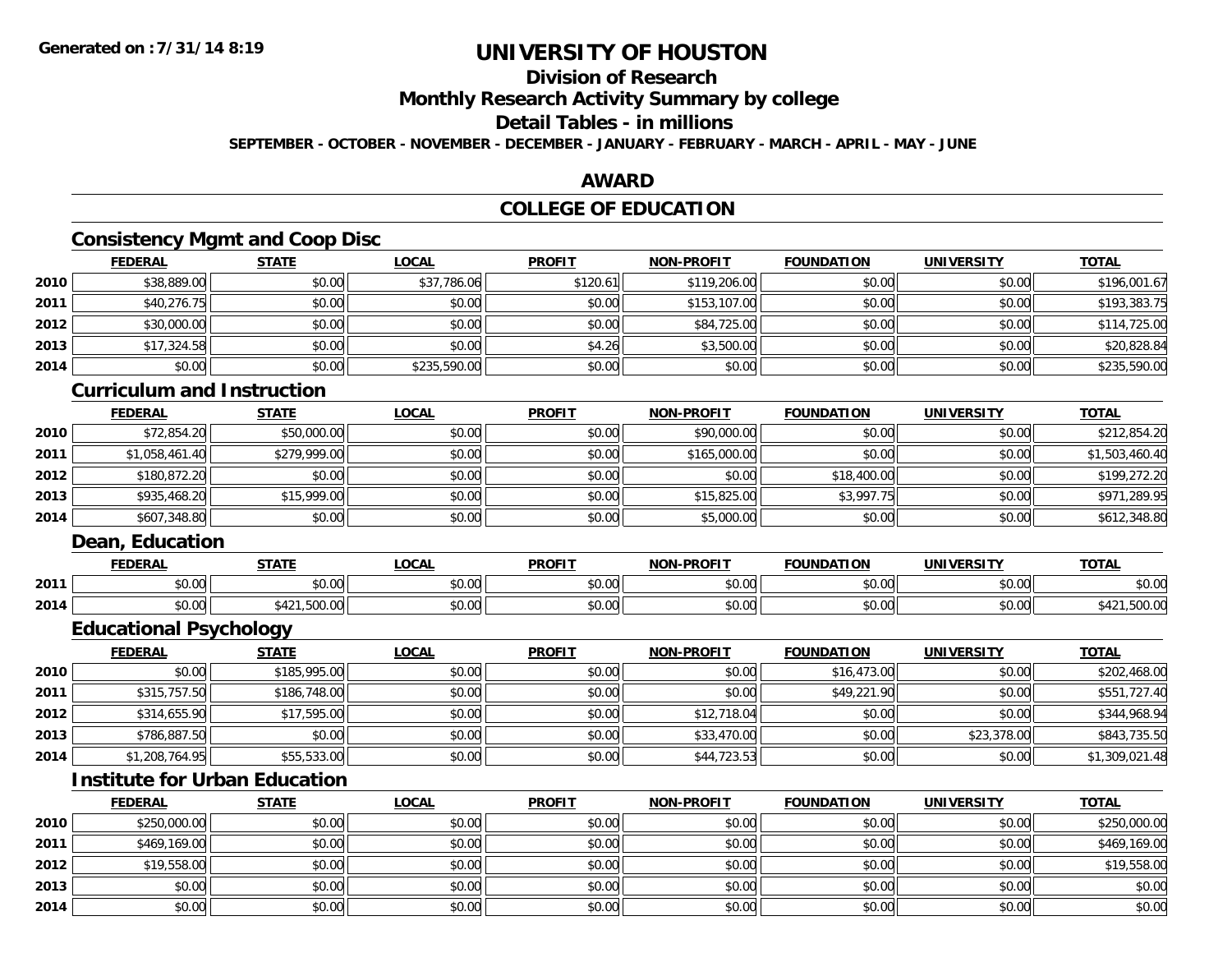## **Division of Research**

**Monthly Research Activity Summary by college**

#### **Detail Tables - in millions**

**SEPTEMBER - OCTOBER - NOVEMBER - DECEMBER - JANUARY - FEBRUARY - MARCH - APRIL - MAY - JUNE**

### **AWARD**

## **COLLEGE OF EDUCATION**

### **UH Charter School**

|       | <b>FEDERAL</b> | <b>STATE</b>   | <b>LOCAL</b> | <b>PROFIT</b> | <b>NON-PROFIT</b> | <b>FOUNDATION</b> | <b>UNIVERSITY</b> | <b>TOTAL</b>    |
|-------|----------------|----------------|--------------|---------------|-------------------|-------------------|-------------------|-----------------|
| 2011  | \$20,843.00    | \$0.00         | \$0.00       | \$0.00        | \$0.00            | \$0.00            | \$0.00            | \$20,843.00     |
| 2012  | \$49,900.01    | \$974.797.00   | \$0.00       | \$0.00        | \$0.00            | \$0.00            | \$0.00            | \$1,024,697.01  |
| 2013  | \$3,084.60     | \$986,335.61   | \$0.00       | \$0.00        | \$0.00            | \$0.00            | \$0.00            | \$989,420.21    |
| 2014  | \$63,415.00    | \$999,880.00   | \$0.00       | \$0.00        | \$0.00            | \$0.00            | \$0.00            | \$1,063,295.00  |
| Total | \$6,483,530.59 | \$4,174,381.61 | \$273,376.06 | \$124.87      | \$727.274.57      | \$88,092.65       | \$23,378.00       | \$11,770,158.35 |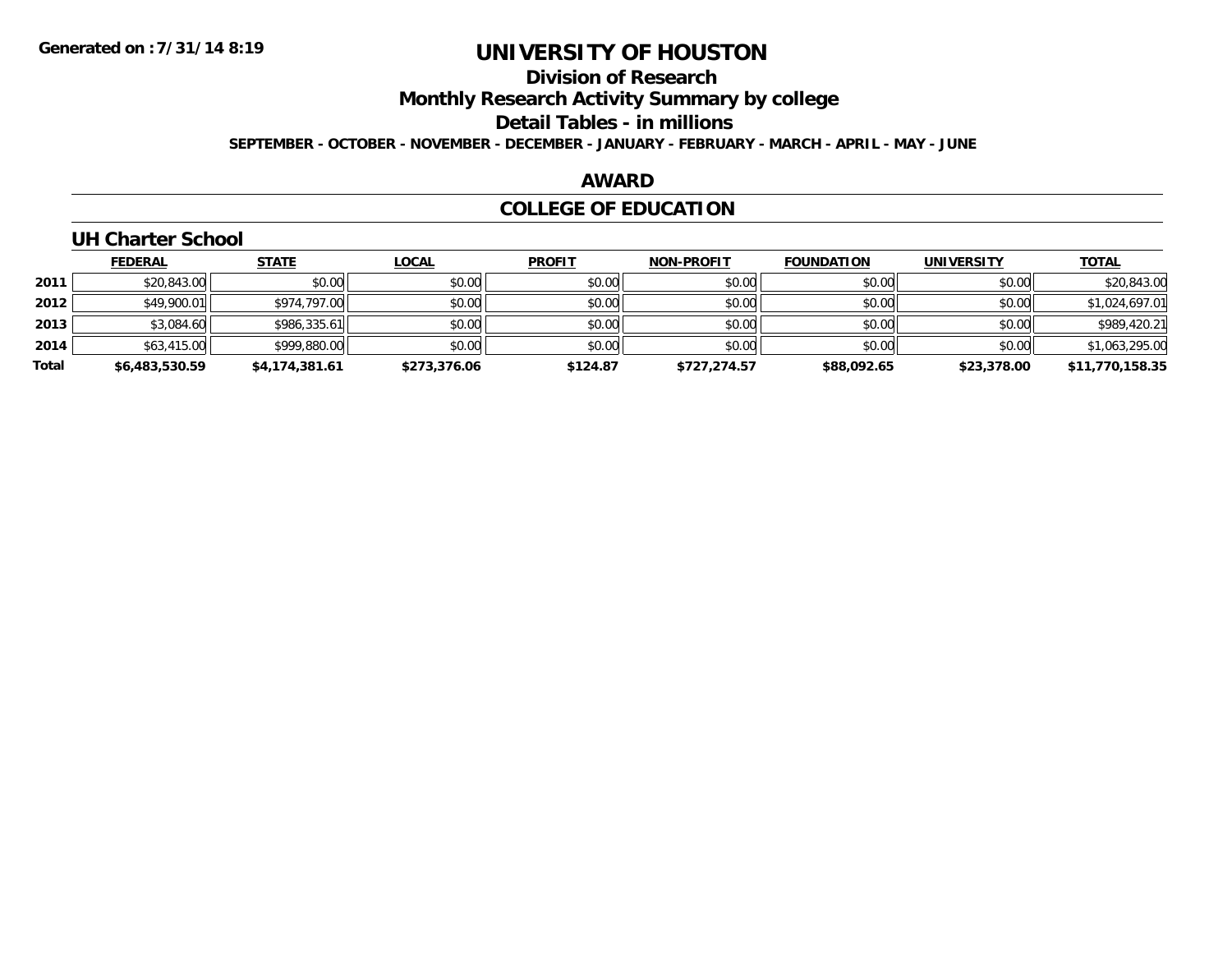## **Division of Research**

### **Monthly Research Activity Summary by college**

#### **Detail Tables - in millions**

**SEPTEMBER - OCTOBER - NOVEMBER - DECEMBER - JANUARY - FEBRUARY - MARCH - APRIL - MAY - JUNE**

### **AWARD**

### **COLLEGE OF LIBERAL ARTS AND SOCIAL SCIENCES**

|      | <b>African-American Studies</b>  |              |              |               |                   |                   |                   |              |
|------|----------------------------------|--------------|--------------|---------------|-------------------|-------------------|-------------------|--------------|
|      | <b>FEDERAL</b>                   | <b>STATE</b> | <b>LOCAL</b> | <b>PROFIT</b> | <b>NON-PROFIT</b> | <b>FOUNDATION</b> | <b>UNIVERSITY</b> | <b>TOTAL</b> |
| 2014 | \$1,500.00                       | \$0.00       | \$0.00       | \$0.00        | \$4,000.00        | \$0.00            | \$0.00            | \$5,500.00   |
|      | Art                              |              |              |               |                   |                   |                   |              |
|      | <b>FEDERAL</b>                   | <b>STATE</b> | <b>LOCAL</b> | <b>PROFIT</b> | <b>NON-PROFIT</b> | <b>FOUNDATION</b> | <b>UNIVERSITY</b> | <b>TOTAL</b> |
| 2012 | \$14,979.30                      | \$0.00       | \$0.00       | \$0.00        | \$0.00            | \$0.00            | \$0.00            | \$14,979.30  |
| 2014 | \$1,400.00                       | \$0.00       | \$0.00       | \$0.00        | \$0.00            | \$0.00            | \$0.00            | \$1,400.00   |
|      | <b>Arte Publico Press</b>        |              |              |               |                   |                   |                   |              |
|      | <b>FEDERAL</b>                   | <b>STATE</b> | <b>LOCAL</b> | <b>PROFIT</b> | <b>NON-PROFIT</b> | <b>FOUNDATION</b> | <b>UNIVERSITY</b> | <b>TOTAL</b> |
| 2010 | \$30,000.00                      | \$0.00       | \$0.00       | \$0.00        | \$51,200.00       | \$75,000.00       | \$0.00            | \$156,200.00 |
| 2011 | \$30,000.00                      | \$9,500.00   | \$0.00       | \$0.00        | \$56,600.00       | \$0.00            | \$0.00            | \$96,100.00  |
| 2012 | \$6,000.00                       | \$2,250.00   | \$0.00       | \$0.00        | \$39,100.00       | \$0.00            | \$0.00            | \$47,350.00  |
| 2013 | \$0.00                           | \$0.00       | \$0.00       | \$0.00        | \$33,200.00       | \$150,000.00      | \$0.00            | \$183,200.00 |
| 2014 | \$0.00                           | \$10,000.00  | \$0.00       | \$0.00        | \$80,074.00       | \$75,000.00       | \$0.00            | \$165,074.00 |
|      | <b>Blaffer Gallery</b>           |              |              |               |                   |                   |                   |              |
|      | <b>FEDERAL</b>                   | <b>STATE</b> | <b>LOCAL</b> | <b>PROFIT</b> | <b>NON-PROFIT</b> | <b>FOUNDATION</b> | <b>UNIVERSITY</b> | <b>TOTAL</b> |
| 2010 | \$60,000.00                      | \$8,500.00   | \$0.00       | \$0.00        | \$67,300.00       | \$0.00            | \$0.00            | \$135,800.00 |
| 2011 | \$0.00                           | \$11,500.00  | \$0.00       | \$0.00        | \$70,200.00       | \$0.00            | \$0.00            | \$81,700.00  |
| 2012 | \$20,000.00                      | \$5,132.00   | \$0.00       | \$0.00        | \$50,800.00       | \$0.00            | \$0.00            | \$75,932.00  |
| 2013 | \$1,500.00                       | \$5,132.00   | \$0.00       | \$0.00        | \$0.00            | \$0.00            | \$0.00            | \$6,632.00   |
| 2014 | \$0.00                           | \$14,000.00  | \$0.00       | \$0.00        | \$38,287.00       | \$0.00            | \$0.00            | \$52,287.00  |
|      | <b>Center for Public History</b> |              |              |               |                   |                   |                   |              |
|      | <b>FEDERAL</b>                   | <b>STATE</b> | <b>LOCAL</b> | <b>PROFIT</b> | <b>NON-PROFIT</b> | <b>FOUNDATION</b> | <b>UNIVERSITY</b> | <b>TOTAL</b> |
| 2012 | \$100,000.00                     | \$0.00       | \$0.00       | \$0.00        | \$0.00            | \$0.00            | \$0.00            | \$100,000.00 |
|      | <b>Communication Disorders</b>   |              |              |               |                   |                   |                   |              |
|      | <b>FEDERAL</b>                   | <b>STATE</b> | <b>LOCAL</b> | <b>PROFIT</b> | <b>NON-PROFIT</b> | <b>FOUNDATION</b> | <b>UNIVERSITY</b> | <b>TOTAL</b> |
| 2010 | \$38,723.00                      | \$0.00       | \$0.00       | \$0.00        | \$231,398.00      | \$0.00            | \$0.00            | \$270,121.00 |
| 2011 | \$0.00                           | \$0.00       | \$0.00       | \$0.00        | \$233,713.00      | \$0.00            | \$0.00            | \$233,713.00 |
| 2012 | \$2,942.90                       | \$0.00       | \$0.00       | \$0.00        | \$233,712.00      | \$0.00            | \$0.00            | \$236,654.90 |
| 2013 | \$2,409.00                       | \$0.00       | \$0.00       | \$0.00        | \$54,922.00       | \$10,000.00       | \$0.00            | \$67,331.00  |
| 2014 | \$1,269.75                       | \$0.00       | \$0.00       | \$0.00        | \$224,419.98      | \$1,880.00        | \$0.00            | \$227,569.73 |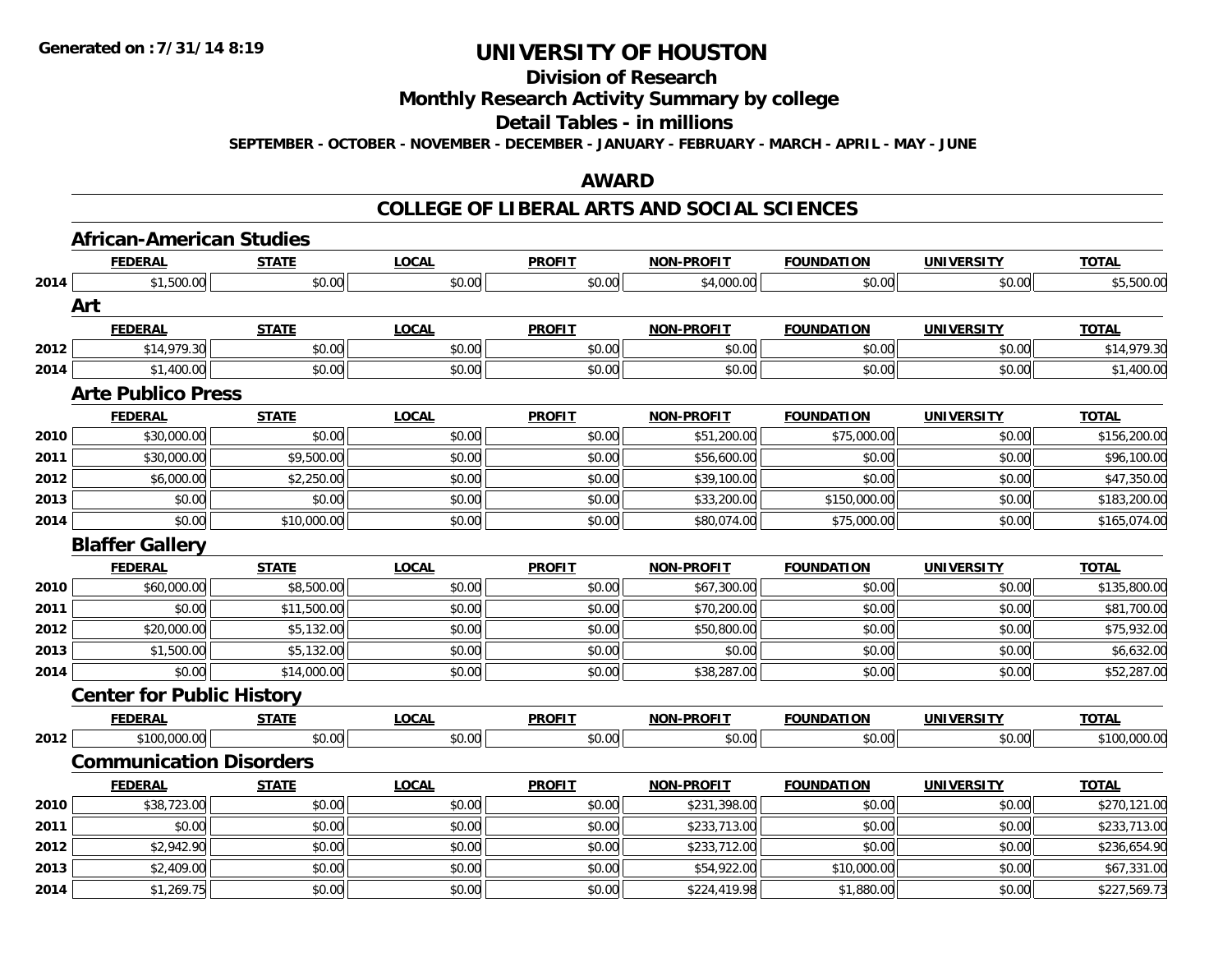#### **Division of Research**

**Monthly Research Activity Summary by college**

#### **Detail Tables - in millions**

**SEPTEMBER - OCTOBER - NOVEMBER - DECEMBER - JANUARY - FEBRUARY - MARCH - APRIL - MAY - JUNE**

#### **AWARD**

#### **COLLEGE OF LIBERAL ARTS AND SOCIAL SCIENCES**

#### **Cynthia Woods Mitchell Center for the Arts FEDERAL STATE LOCAL PROFIT NON-PROFIT FOUNDATION UNIVERSITY TOTALTOTAL 2011** \$0.00 \$0.00 \$0.00 \$0.00 \$15,000.00 \$0.00 \$0.00 \$15,000.00 **2013** \$0.00 \$6,000.00 \$0.00 \$0.00 \$0.00 \$0.00 \$0.00 \$6,000.00 **2014**4 \$0.00 \$0.00 \$0.00 \$12,500.00 \$0.00 \$0.00 \$0.00 \$5,000.00 \$5,000.00 \$6,504.19 \$16,400.00 \$16,400.00 \$0.00 \$40,404.19 **Dean, Liberal Arts and Social Sciences FEDERAL STATE LOCAL PROFIT NON-PROFIT FOUNDATION UNIVERSITY TOTALTOTAL 2010** \$8,250.00 \$0.00 \$0.00 \$0.00 \$0.00 \$0.00 \$0.00 \$8,250.00 **2011** \$0.00 \$0.00 \$0.00 \$0.00 \$0.00 \$0.00 \$0.00 \$0.00 **2012**2 | \$0.00 \$0.00 \$0.00 \$0.00 \$0.00 \$0.00 \$0.00 \$0.00 \$0.00 \$0.00 \$0.00 \$0.00 \$0.00 \$0.00 \$0.00 \$0.00 \$0.00 \$0.0 **2013** \$0.00 \$0.00 \$0.00 \$0.00 \$0.00 \$0.00 \$0.00 \$0.00 **2014**4 \$0.00 \$0.00 \$1,180,001.00 \$0.00 \$0.00 \$0.00 \$0.00 \$0.00 \$0.00 \$0.00 \$0.00 \$0.00 \$0.00 \$1,180,001.00 **Economics FEDERAL STATE LOCAL PROFIT NON-PROFIT FOUNDATION UNIVERSITY TOTAL2011**1 \$0.00 \$0.00 \$0.00 \$75,000.00 \$5,000.00 \$0.00 \$0.00 \$130,000.00 **2012** $\bm{2} \parallel 30.00 \parallel 40.00 \parallel 50.00 \parallel 50.00 \parallel 50.00 \parallel 50.00 \parallel 50.00 \parallel 50.00 \parallel 50.00 \parallel 50.00 \parallel 50.00 \parallel 50.00 \parallel 50.00 \parallel 50.00 \parallel 50.00 \parallel 50.00 \parallel 50.00 \parallel 50.00 \parallel 50.00 \parallel 50.00 \parallel 50.00 \parallel 50.00 \parallel 50.00 \parallel 50.00 \parallel 50.00 \parallel 50.00 \parallel 50.0$ **2013** \$144,046.00 \$0.00 \$0.00 \$0.00 \$0.00 \$30,000.00 \$0.00 \$174,046.00 **2014**4 \$24,995.00 \$0.00 \$0.00 \$0.00 \$0.00 \$0.00 \$0.00 \$0.00 \$0.00 \$18,354.00 \$18,354.00 \$0.00 \$43,349.00 **English FEDERAL STATE LOCAL PROFIT NON-PROFIT FOUNDATION UNIVERSITY TOTALTOTAL 2010**0 \$1,000.00|| \$0.00| \$0.00| \$14,264.60|| \$0.00| \$0.00| \$0.00| \$15,264.60 **2011**1 \$1,000.00 \$0.00 \$0.00 \$0.00 \$0.00 \$0.00 \$1,000.00 **2012**2 \$49,955.00 \$0.00 \$0.00 \$0.00 \$0.00 \$0.00 \$0.00 \$0.00 \$0.00 \$0.00 \$0.00 \$0.00 \$0.00 \$19,955.00 **2013** $\textbf{3} \quad \textbf{\textcolor{blue}{\textbf{50.00}}} \quad \textbf{\textcolor{blue}{\textbf{50.00}}} \quad \textbf{\textcolor{blue}{\textbf{50.00}}} \quad \textbf{\textcolor{blue}{\textbf{50.00}}} \quad \textbf{\textcolor{blue}{\textbf{50.00}}} \quad \textbf{\textcolor{blue}{\textbf{50.00}}} \quad \textbf{\textcolor{blue}{\textbf{50.00}}} \quad \textbf{\textcolor{blue}{\textbf{50.00}}} \quad \textbf{\textcolor{blue}{\textbf{50.00}}} \quad \textbf{\textcolor{blue}{\textbf{50.00}}} \quad \text$ **2014**4 \$0.00 \$0.00 \$0.00 \$0.00 \$0.00 \$0.00 \$0.00 \$0.00 \$0.00 \$0.00 \$0.00 \$0.00 \$0.00 \$0.00 \$0.00 \$0.00 \$0.00 **Health and Human PerformanceFEDERAL STATE LOCAL PROFIT NON-PROFIT FOUNDATION UNIVERSITY TOTAL**

|      | <u>ILDLIVAL</u> | <u>JIMIL</u> | L      | <u>.</u>     | <u><b>IVOIVELINOI LE</b></u> | ייטיייטייש  | <u>UNIVERUITI</u> | 1017           |
|------|-----------------|--------------|--------|--------------|------------------------------|-------------|-------------------|----------------|
| 2010 | \$2,502,848.28  | \$0.00       | \$0.00 | \$146,304.00 | \$0.00                       | \$0.00      | \$800.00          | \$2,649,952.28 |
| 2011 | \$1,095,129.00  | \$0.00       | \$0.00 | \$98,370.00  | \$0.00                       | \$56,877.80 | \$0.00            | \$1,250,376.80 |
| 2012 | \$1,740,513.26  | \$0.00       | \$0.00 | \$543,469.00 | \$0.00                       | \$0.00      | \$0.00            | \$2,283,982.26 |
| 2013 | \$2,403,136.77  | \$0.00       | \$0.00 | \$6,759.60   | \$0.00                       | \$38,628.00 | \$0.00            | \$2,448,524.37 |
| 2014 | \$2,259,498.50  | \$0.00       | \$0.00 | \$0.00       | \$0.00                       | \$50,000.00 | \$0.00            | \$2,309,498.50 |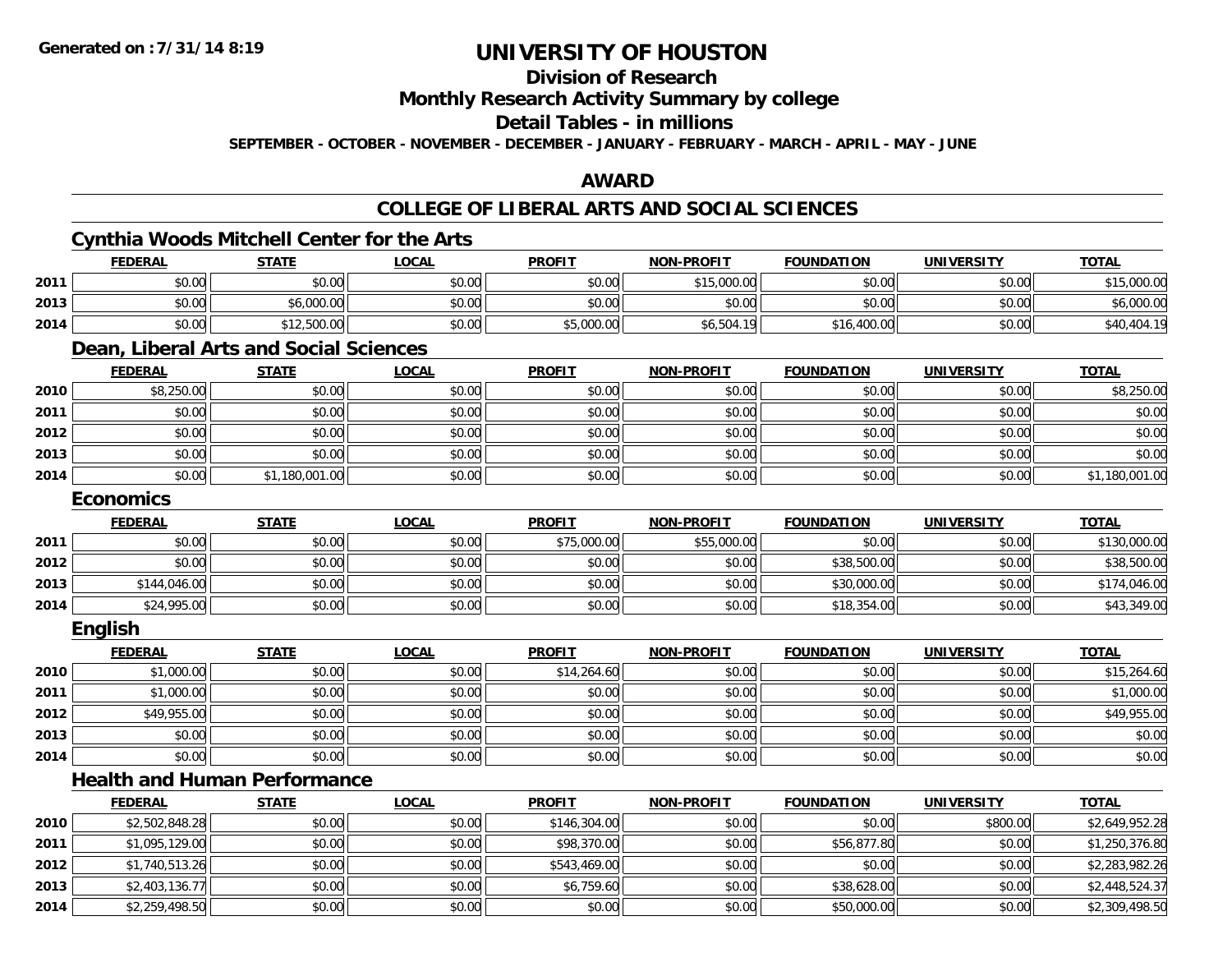# **Division of Research**

**Monthly Research Activity Summary by college**

#### **Detail Tables - in millions**

**SEPTEMBER - OCTOBER - NOVEMBER - DECEMBER - JANUARY - FEBRUARY - MARCH - APRIL - MAY - JUNE**

### **AWARD**

|      | <b>Hispanic Studies</b>               |              |              |               |                   |                   |                   |              |
|------|---------------------------------------|--------------|--------------|---------------|-------------------|-------------------|-------------------|--------------|
|      | <b>FEDERAL</b>                        | <b>STATE</b> | <b>LOCAL</b> | <b>PROFIT</b> | <b>NON-PROFIT</b> | <b>FOUNDATION</b> | <b>UNIVERSITY</b> | <b>TOTAL</b> |
| 2010 | \$0.00                                | \$0.00       | \$0.00       | \$0.00        | \$0.00            | \$0.00            | \$0.00            | \$0.00       |
| 2011 | \$0.00                                | \$0.00       | \$0.00       | \$0.00        | \$0.00            | \$72,400.00       | \$0.00            | \$72,400.00  |
| 2012 | \$0.00                                | \$0.00       | \$0.00       | \$0.00        | \$0.00            | \$55,200.00       | \$0.00            | \$55,200.00  |
| 2013 | \$0.00                                | \$0.00       | \$0.00       | \$0.00        | \$0.00            | \$11,993.25       | \$0.00            | \$11,993.25  |
|      | <b>History</b>                        |              |              |               |                   |                   |                   |              |
|      | <b>FEDERAL</b>                        | <b>STATE</b> | <b>LOCAL</b> | <b>PROFIT</b> | <b>NON-PROFIT</b> | <b>FOUNDATION</b> | <b>UNIVERSITY</b> | <b>TOTAL</b> |
| 2010 | \$21,000.00                           | \$0.00       | \$0.00       | \$47,990.42   | \$0.00            | \$0.00            | \$0.00            | \$68,990.42  |
| 2011 | \$18,125.00                           | \$0.00       | \$0.00       | \$19,256.96   | \$0.00            | \$0.00            | \$0.00            | \$37,381.96  |
| 2012 | \$0.00                                | \$0.00       | \$0.00       | \$16,965.60   | \$0.00            | \$0.00            | \$0.00            | \$16,965.60  |
| 2013 | \$0.00                                | \$0.00       | \$0.00       | \$73,662.21   | \$0.00            | \$0.00            | \$0.00            | \$73,662.21  |
| 2014 | \$100,000.00                          | \$0.00       | \$0.00       | \$78,388.66   | \$0.00            | \$0.00            | \$0.00            | \$178,388.66 |
|      | <b>Hobby Center for Public Policy</b> |              |              |               |                   |                   |                   |              |
|      | <b>FEDERAL</b>                        | <b>STATE</b> | <b>LOCAL</b> | <b>PROFIT</b> | <b>NON-PROFIT</b> | <b>FOUNDATION</b> | <b>UNIVERSITY</b> | <b>TOTAL</b> |
| 2010 | \$249,989.00                          | \$0.00       | \$0.00       | \$0.00        | \$0.00            | \$0.00            | \$0.00            | \$249,989.00 |
| 2014 | \$0.00                                | \$19,298.00  | \$0.00       | \$0.00        | \$0.00            | \$6,000.00        | \$0.00            | \$25,298.00  |
|      | <b>Modern/Classical Languages</b>     |              |              |               |                   |                   |                   |              |
|      | <b>FEDERAL</b>                        | <b>STATE</b> | <b>LOCAL</b> | <b>PROFIT</b> | <b>NON-PROFIT</b> | <b>FOUNDATION</b> | <b>UNIVERSITY</b> | <b>TOTAL</b> |
| 2011 | \$0.00                                | \$0.00       | \$0.00       | \$0.00        | \$0.00            | \$0.00            | \$0.00            | \$0.00       |
| 2013 | \$276,115.00                          | \$0.00       | \$0.00       | \$0.00        | \$0.00            | \$0.00            | \$0.00            | \$276,115.00 |
|      | Philosophy                            |              |              |               |                   |                   |                   |              |
|      | <b>FEDERAL</b>                        | <b>STATE</b> | <b>LOCAL</b> | <b>PROFIT</b> | <b>NON-PROFIT</b> | <b>FOUNDATION</b> | <b>UNIVERSITY</b> | <b>TOTAL</b> |
| 2010 | \$0.00                                | \$0.00       | \$0.00       | \$0.00        | \$0.00            | \$0.00            | \$0.00            | \$0.00       |
| 2012 | \$29,932.50                           | \$0.00       | \$0.00       | \$0.00        | \$0.00            | \$0.00            | \$0.00            | \$29,932.50  |
|      | <b>Political Science</b>              |              |              |               |                   |                   |                   |              |
|      | <b>FEDERAL</b>                        | <b>STATE</b> | <b>LOCAL</b> | <b>PROFIT</b> | <b>NON-PROFIT</b> | <b>FOUNDATION</b> | <b>UNIVERSITY</b> | <b>TOTAL</b> |
| 2010 | \$0.00                                | \$0.00       | \$0.00       | \$0.00        | \$0.00            | \$0.00            | \$0.00            | \$0.00       |
| 2011 | \$11,941.00                           | \$0.00       | \$0.00       | \$0.00        | \$0.00            | \$0.00            | \$0.00            | \$11,941.00  |
| 2012 | \$0.00                                | \$0.00       | \$0.00       | \$0.00        | \$0.00            | \$0.00            | \$0.00            | \$0.00       |
| 2013 | \$0.00                                | \$0.00       | \$0.00       | \$0.00        | \$0.00            | \$0.00            | \$0.00            | \$0.00       |
| 2014 | \$0.00                                | \$0.00       | \$0.00       | \$0.00        | \$0.00            | \$0.00            | \$0.00            | \$0.00       |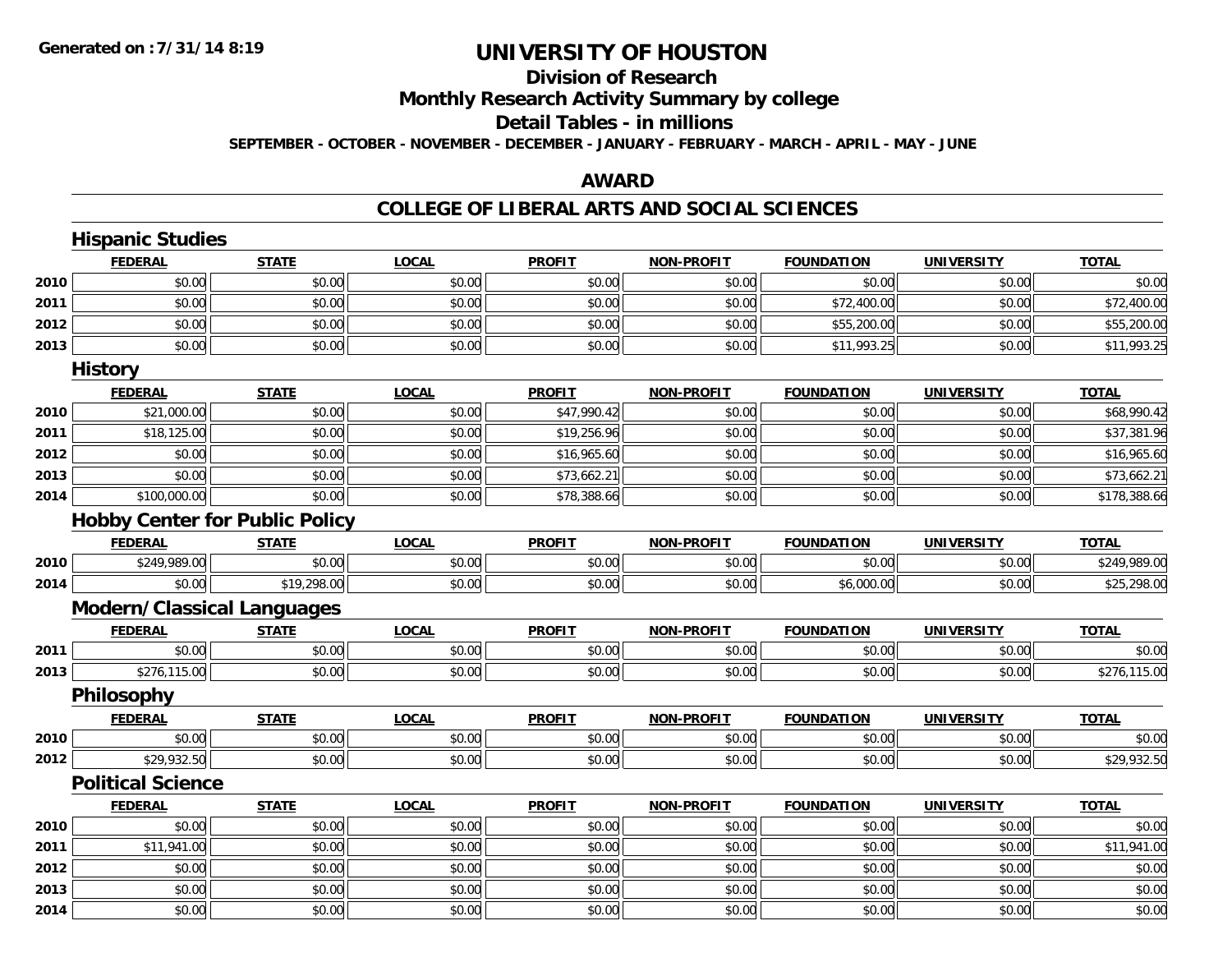# **Division of Research**

**Monthly Research Activity Summary by college**

#### **Detail Tables - in millions**

**SEPTEMBER - OCTOBER - NOVEMBER - DECEMBER - JANUARY - FEBRUARY - MARCH - APRIL - MAY - JUNE**

### **AWARD**

|      | <b>Psychology</b>              |              |              |               |                   |                   |                   |                |
|------|--------------------------------|--------------|--------------|---------------|-------------------|-------------------|-------------------|----------------|
|      | <b>FEDERAL</b>                 | <b>STATE</b> | <b>LOCAL</b> | <b>PROFIT</b> | <b>NON-PROFIT</b> | <b>FOUNDATION</b> | <b>UNIVERSITY</b> | <b>TOTAL</b>   |
| 2010 | \$4,083,227.82                 | \$828,357.98 | \$0.00       | \$102,067.00  | \$825,556.00      | \$0.00            | \$70,496.92       | \$5,909,705.72 |
| 2011 | \$4,245,347.82                 | \$554,880.00 | \$0.00       | \$168,730.00  | \$123,522.04      | \$229,331.15      | \$22,695.19       | \$5,344,506.20 |
| 2012 | \$4,302,525.54                 | \$61,089.16  | \$0.00       | \$38,168.00   | \$304,641.00      | \$114,465.00      | \$36,531.00       | \$4,857,419.70 |
| 2013 | \$2,972,700.73                 | \$17,656.00  | \$0.00       | \$75,255.00   | \$185,551.48      | \$61,218.00       | \$0.00            | \$3,312,381.21 |
| 2014 | \$3,903,026.30                 | \$102,892.25 | \$0.00       | \$86,123.92   | \$419,518.72      | \$0.00            | \$23,691.00       | \$4,535,252.19 |
|      | <b>School of Communication</b> |              |              |               |                   |                   |                   |                |
|      | <b>FEDERAL</b>                 | <b>STATE</b> | <b>LOCAL</b> | <b>PROFIT</b> | <b>NON-PROFIT</b> | <b>FOUNDATION</b> | <b>UNIVERSITY</b> | <b>TOTAL</b>   |
| 2011 | \$0.00                         | \$0.00       | \$0.00       | \$0.00        | \$0.00            | \$0.00            | \$0.00            | \$0.00         |
| 2012 | \$0.00                         | \$0.00       | \$0.00       | \$0.00        | \$0.00            | \$0.00            | \$0.00            | \$0.00         |
| 2013 | \$0.00                         | \$0.00       | \$0.00       | \$0.00        | \$9,800.00        | \$0.00            | \$0.00            | \$9,800.00     |
| 2014 | \$0.00                         | \$115,000.00 | \$0.00       | \$0.00        | \$1,500.00        | \$0.00            | \$6,000.00        | \$122,500.00   |
|      | <b>School of Music</b>         |              |              |               |                   |                   |                   |                |
|      | <b>FEDERAL</b>                 | <b>STATE</b> | <b>LOCAL</b> | <b>PROFIT</b> | <b>NON-PROFIT</b> | <b>FOUNDATION</b> | <b>UNIVERSITY</b> | <b>TOTAL</b>   |
| 2010 | \$14,500.00                    | \$0.00       | \$0.00       | \$0.00        | \$40,900.00       | \$0.00            | \$0.00            | \$55,400.00    |
| 2011 | \$0.00                         | \$15,865.00  | \$0.00       | \$0.00        | \$0.00            | \$0.00            | \$0.00            | \$15,865.00    |
| 2012 | \$0.00                         | \$3,347.00   | \$0.00       | \$0.00        | \$0.00            | \$0.00            | \$0.00            | \$3,347.00     |
| 2013 | \$0.00                         | \$3,347.00   | \$0.00       | \$0.00        | \$0.00            | \$0.00            | \$0.00            | \$3,347.00     |
| 2014 | \$0.00                         | \$9,000.00   | \$0.00       | \$0.00        | \$4,955.19        | \$0.00            | \$0.00            | \$13,955.19    |
|      | Sociology                      |              |              |               |                   |                   |                   |                |
|      | <b>FEDERAL</b>                 | <b>STATE</b> | <b>LOCAL</b> | <b>PROFIT</b> | <b>NON-PROFIT</b> | <b>FOUNDATION</b> | <b>UNIVERSITY</b> | <b>TOTAL</b>   |
| 2010 | \$149,982.60                   | \$0.00       | \$0.00       | \$0.00        | \$0.00            | \$0.00            | \$0.00            | \$149,982.60   |
| 2011 | \$0.00                         | \$0.00       | \$0.00       | \$0.00        | \$3,500.00        | \$0.00            | \$0.00            | \$3,500.00     |
| 2012 | \$54,502.40                    | \$0.00       | \$0.00       | \$0.00        | \$0.00            | \$0.00            | \$0.00            | \$54,502.40    |
| 2013 | \$14,728.00                    | \$0.00       | \$18,000.00  | \$0.00        | \$0.00            | \$0.00            | \$0.00            | \$32,728.00    |
| 2014 | \$0.00                         | \$0.00       | \$31,200.00  | \$0.00        | \$0.00            | \$0.00            | \$0.00            | \$31,200.00    |
|      | <b>Theatre</b>                 |              |              |               |                   |                   |                   |                |
|      | <b>FEDERAL</b>                 | <b>STATE</b> | <b>LOCAL</b> | <b>PROFIT</b> | <b>NON-PROFIT</b> | <b>FOUNDATION</b> | <b>UNIVERSITY</b> | <b>TOTAL</b>   |
| 2010 | \$0.00                         | \$0.00       | \$0.00       | \$0.00        | \$46,537.16       | \$0.00            | \$0.00            | \$46,537.16    |
| 2011 | \$0.00                         | \$0.00       | \$0.00       | \$0.00        | \$83,010.37       | \$0.00            | \$0.00            | \$83,010.37    |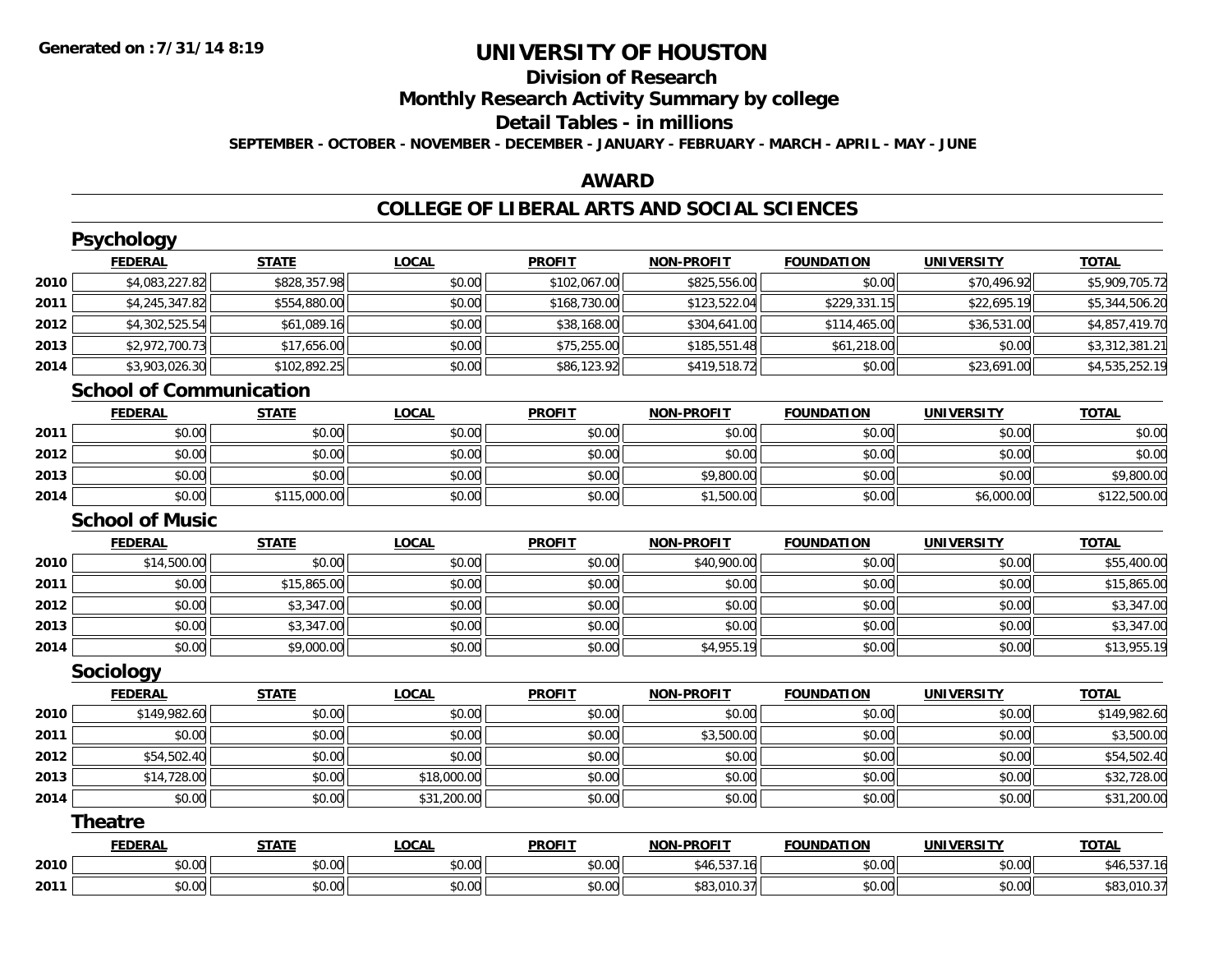#### **Division of Research**

**Monthly Research Activity Summary by college**

**Detail Tables - in millions**

**SEPTEMBER - OCTOBER - NOVEMBER - DECEMBER - JANUARY - FEBRUARY - MARCH - APRIL - MAY - JUNE**

#### **AWARD**

|       | <b>Theatre</b>  |                |             |                |                |                   |              |                 |  |  |  |  |
|-------|-----------------|----------------|-------------|----------------|----------------|-------------------|--------------|-----------------|--|--|--|--|
|       | <b>FEDERAL</b>  | <b>STATE</b>   | LOCAL       | <b>PROFIT</b>  | NON-PROFIT     | <b>FOUNDATION</b> | UNIVERSITY   | <b>TOTAL</b>    |  |  |  |  |
| 2014  | \$0.00          | \$0.00         | \$0.00      | \$0.00         | \$90,000.00    | \$0.00            | \$0.00       | \$90,000.00     |  |  |  |  |
| Total | \$30,988,739.46 | \$2,995,247.39 | \$49,200.00 | \$1,595,774.97 | \$3,684,422.13 | \$1.111.247.20    | \$160,214.11 | \$40.584.845.26 |  |  |  |  |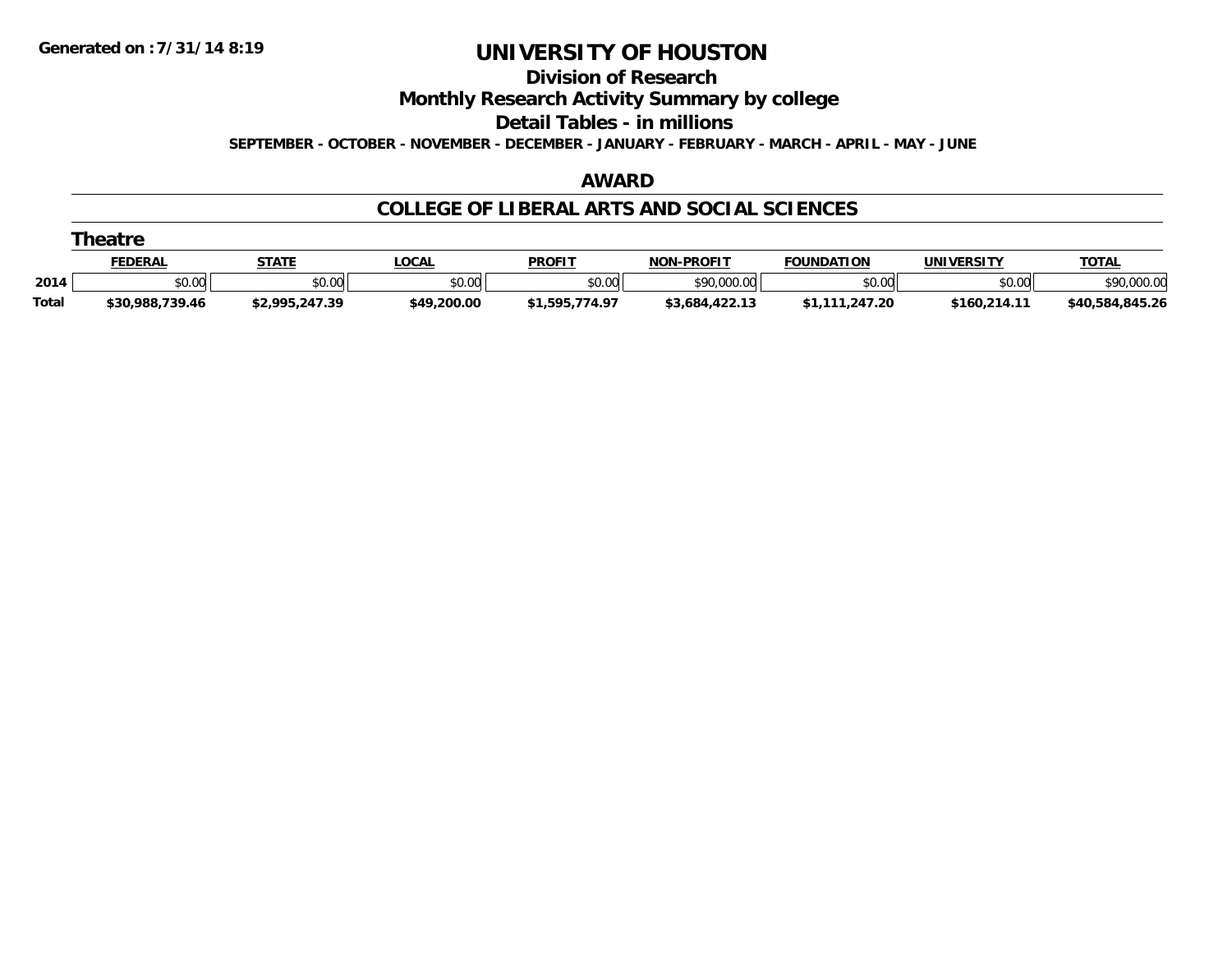### **Division of Research**

**Monthly Research Activity Summary by college**

#### **Detail Tables - in millions**

**SEPTEMBER - OCTOBER - NOVEMBER - DECEMBER - JANUARY - FEBRUARY - MARCH - APRIL - MAY - JUNE**

#### **AWARD**

### **COLLEGE OF NATURAL SCIENCES AND MATHEMATICS**

### **Biology/Biochemistry**

|      | <b>FEDERAL</b> | <u>STATE</u> | <b>LOCAL</b> | <b>PROFIT</b> | <b>NON-PROFIT</b> | <b>FOUNDATION</b> | <b>UNIVERSITY</b> | <b>TOTAL</b>   |
|------|----------------|--------------|--------------|---------------|-------------------|-------------------|-------------------|----------------|
| 2010 | \$3,014,546.69 | \$507,527.00 | \$0.00       | \$0.00        | \$408,616.00      | \$253,171.61      | \$0.00            | \$4,183,861.30 |
| 2011 | \$3,608,391.08 | \$361,225.75 | \$0.00       | \$5,600.00    | \$554,763.11      | \$184,378.25      | \$0.00            | \$4,714,358.19 |
| 2012 | \$2,417,555.76 | \$263,840.00 | \$0.00       | \$30,000.00   | \$301,000.00      | \$220,000.00      | \$0.00            | \$3,232,395.76 |
| 2013 | \$1,698,928.69 | \$267,414.00 | \$0.00       | \$491,662.00  | \$670,310.00      | \$120,000.00      | \$0.00            | \$3,248,314.69 |
| 2014 | \$2,124,736.45 | \$155,334.13 | \$0.00       | \$0.00        | \$403,000.00      | \$135,000.00      | \$0.00            | \$2,818,070.58 |

### **Center for Nuclear Receptors and Cell Signaling**

|      | <b>FEDERAL</b> | <u>STATE</u>   | <b>LOCAL</b> | <b>PROFIT</b> | <b>NON-PROFIT</b> | <b>FOUNDATION</b> | <b>UNIVERSITY</b> | <b>TOTAL</b>   |
|------|----------------|----------------|--------------|---------------|-------------------|-------------------|-------------------|----------------|
| 2010 | \$4,222,477.00 | \$0.00         | \$0.00       | \$0.00        | \$100,000.00      | \$41,181.28       | \$0.00            | \$4,363,658.28 |
| 2011 | \$1,059,886.09 | \$2,630,323.00 | \$0.00       | \$240,000.00  | \$0.00            | \$50,000.00       | \$0.00            | \$3,980,209.09 |
| 2012 | \$857,260.00   | \$1,035,286.00 | \$0.00       | \$0.00        | \$20,000.00       | \$50,000.00       | \$0.00            | \$1,962,546.00 |
| 2013 | \$471,472.00   | \$0.00         | \$0.00       | \$140,000.00  | \$14,000.00       | \$100,000.00      | \$0.00            | \$725,472.00   |
| 2014 | \$244,596.00   | \$0.00         | \$0.00       | \$0.00        | \$15,000.00       | \$100,000.00      | \$0.00            | \$359,596.00   |

### **Chemistry**

|      | <b>FEDERAL</b> | <b>STATE</b>   | <b>LOCAL</b> | <b>PROFIT</b> | <b>NON-PROFIT</b> | <b>FOUNDATION</b> | <b>UNIVERSITY</b> | <b>TOTAL</b>   |
|------|----------------|----------------|--------------|---------------|-------------------|-------------------|-------------------|----------------|
| 2010 | \$4,153,864.60 | \$2,030,300.00 | \$0.00       | \$0.00        | \$0.00            | \$1,071,623.61    | \$226,934,00      | \$7,482,722.21 |
| 2011 | \$3,709,558.39 | \$0.00         | \$0.00       | \$80,000.00   | \$0.00            | \$1,315,149.58    | \$200,000.00      | \$5,304,707.97 |
| 2012 | \$2,306,835.48 | \$0.00         | \$0.00       | \$0.00        | \$30,000.00       | \$908.096.46      | \$0.00            | \$3,244,931.94 |
| 2013 | \$1,448,585.29 | \$0.00         | \$0.00       | \$0.00        | \$30,000.00       | \$1,366,039.62    | \$29,030.00       | \$2,873,654.91 |
| 2014 | \$2,301,407.50 | \$0.00         | \$0.00       | \$0.00        | \$0.00            | \$935,000.00      | \$0.00            | \$3,236,407.50 |

#### **Computer Science**

|      | <b>FEDERAL</b> | <b>STATE</b> | <u>LOCAL</u> | <b>PROFIT</b> | <b>NON-PROFIT</b> | <b>FOUNDATION</b> | <b>UNIVERSITY</b> | <b>TOTAL</b>   |
|------|----------------|--------------|--------------|---------------|-------------------|-------------------|-------------------|----------------|
| 2010 | \$4,326,953.32 | \$88,746.00  | \$0.00       | \$125,000.00  | \$134,364.18      | \$0.00            | \$0.00            | \$4,675,063.50 |
| 2011 | \$2,215,940.80 | \$37,442.00  | \$0.00       | \$373,576.00  | \$269,965.62      | \$0.00            | \$0.00            | \$2,896,924.42 |
| 2012 | \$2,558,056.88 | \$61,050.00  | \$0.00       | \$173,843.00  | \$44,830.75       | \$65,940.00       | \$25,000.00       | \$2,928,720.63 |
| 2013 | \$3,153,607.33 | \$0.00       | \$0.00       | \$312,776.00  | \$32,840.00       | \$0.00            | \$25,000.00       | \$3,524,223.33 |
| 2014 | \$2,073,244.45 | \$161,627.25 | \$0.00       | \$530,000.00  | \$161,510.00      | \$0.00            | \$25,000.00       | \$2,951,381.70 |

### **Dean, Natural Sciences and Mathematics**

|      | <b>FEBER!</b><br>LI\ <i>r</i> | $C = 1$                                                                  | $\bigcap_{n=1}^{\infty}$<br>.OCAI   | <b>PROFIT</b>                   | יוחמחח<br><b>BIOB</b>         | ាកា<br>I ) Д                                   | . <i></i><br>.JIV∶   | <b>TOTAL</b>           |
|------|-------------------------------|--------------------------------------------------------------------------|-------------------------------------|---------------------------------|-------------------------------|------------------------------------------------|----------------------|------------------------|
| 2010 | 0.00<br>שט.טע                 | $\uparrow$ $\uparrow$ $\uparrow$ $\uparrow$ $\uparrow$ $\uparrow$<br>ט.ט | $\sim$ 00<br>וטטוע                  | $\sim$ $\sim$<br>וטטוע          | $\sim$ $\sim$ $\sim$<br>vv.vv | $\triangle$ $\triangle$ $\triangle$<br>— JU.U∪ | 0.00<br>PU.UU        | $\sim$ $\sim$<br>JU.UU |
| 2011 | 0000<br>JU.UU                 | <b>↑∩</b><br>JU.U                                                        | $\uparrow$ $\land$ $\land$<br>PU.UU | $\sim$ 00<br>$\vee$ . Ut $\vee$ | $\sim$<br>$\sim$<br>vv.vv     | $\sim$<br>JU.UU                                | 0000<br><b>JU.UU</b> | <b>JU.UU</b>           |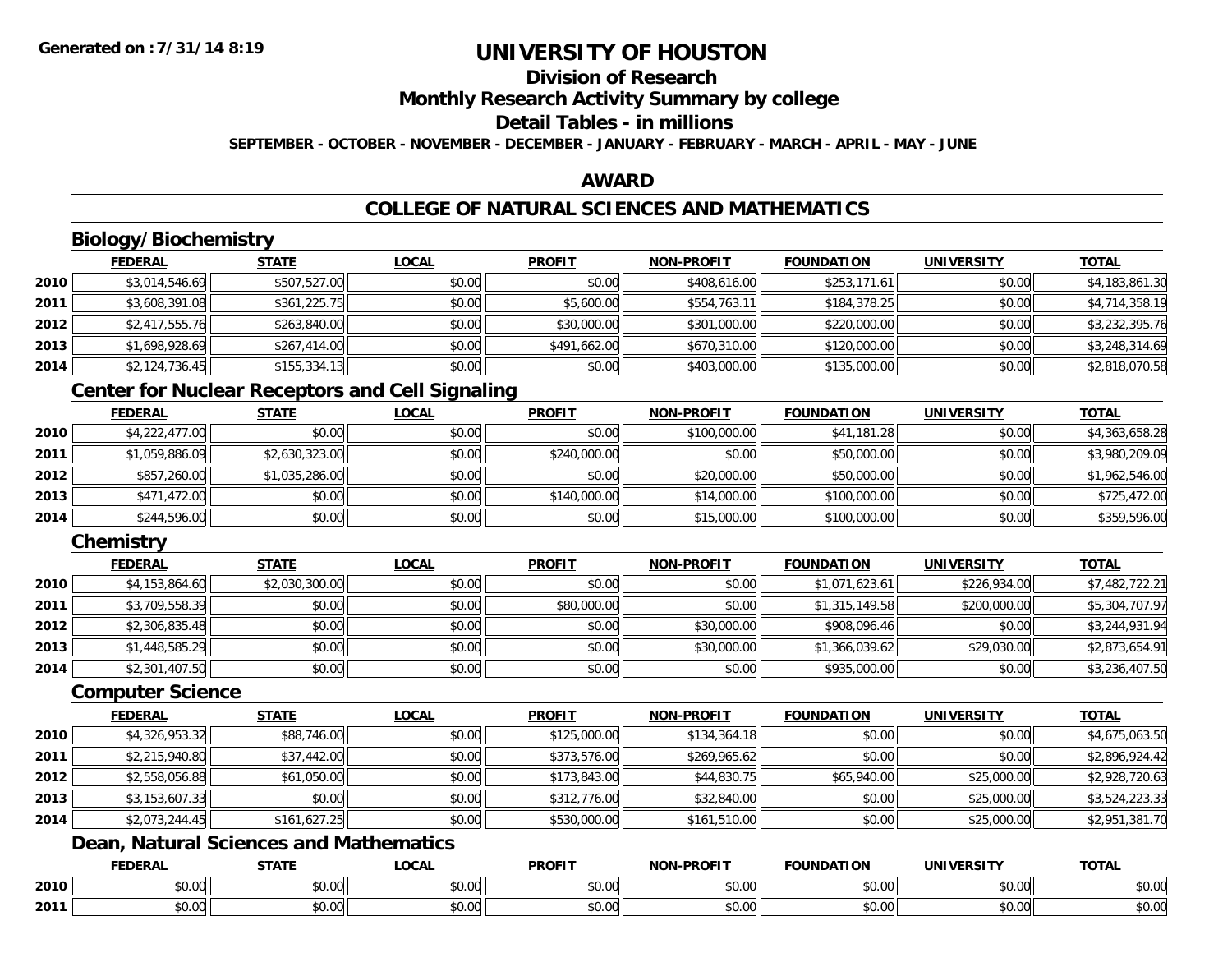### **Division of Research**

**Monthly Research Activity Summary by college**

### **Detail Tables - in millions**

**SEPTEMBER - OCTOBER - NOVEMBER - DECEMBER - JANUARY - FEBRUARY - MARCH - APRIL - MAY - JUNE**

#### **AWARD**

### **COLLEGE OF NATURAL SCIENCES AND MATHEMATICS**

### **Dean, Natural Sciences and Mathematics**

|      | <b>FEDERAL</b> | <u>STATE</u> | <u>LOCAL</u> | <b>PROFIT</b> | <b>NON-PROFIT</b> | <b>FOUNDATION</b> | <b>UNIVERSITY</b> | <b>TOTAL</b> |
|------|----------------|--------------|--------------|---------------|-------------------|-------------------|-------------------|--------------|
| 2012 | \$119,730.00   | \$0.00       | \$0.00       | \$0.00        | \$0.00            | \$0.00            | \$0.00            | \$119,730.00 |
| 2013 | \$113,412.00   | \$0.00       | \$0.00       | \$0.00        | \$0.00            | \$0.00            | \$0.00            | 412.00       |
| 2014 | \$0.00         | \$887,187.50 | \$0.00       | \$0.00        | \$0.00            | \$0.00            | \$0.00            | \$887,187.50 |

#### **Earth & Atmospheric Sciences**

|      | <b>FEDERAL</b> | <b>STATE</b>   | <b>LOCAL</b> | <b>PROFIT</b>  | <b>NON-PROFIT</b> | <b>FOUNDATION</b> | <b>UNIVERSITY</b> | <b>TOTAL</b>   |
|------|----------------|----------------|--------------|----------------|-------------------|-------------------|-------------------|----------------|
| 2010 | \$745,357.00   | \$1,008,850.00 | \$0.00       | \$873,630.00   | \$287,560.00      | \$0.00            | \$0.00            | \$2,915,397.00 |
| 2011 | \$2,362,229.58 | \$1,107,477.00 | \$0.00       | \$1,171,766.00 | \$35,457.00       | \$0.00            | \$0.00            | \$4,676,929.58 |
| 2012 | \$880,715.00   | \$288,450.00   | \$0.00       | \$3,734,491.53 | \$262,752.00      | \$0.00            | \$0.00            | \$5,166,408.53 |
| 2013 | \$1,643,925.53 | \$569,854.00   | \$0.00       | \$2,536,357.65 | \$100,000.00      | \$145,695.36      | \$0.00            | \$4,995,832.54 |
| 2014 | \$591,460.81   | \$274,145.75   | \$0.00       | \$1,023,949.00 | \$325,275.00      | \$67,388.16       | \$0.00            | \$2,282,218.72 |

### **Institute for Climate and Atmospheric Science**

|      | <u>FEDERAL</u> | <b>STATE</b> | <u>LOCAL</u> | <b>PROFIT</b> | <b>NON-PROFIT</b> | <b>FOUNDATION</b> | <b>UNIVERSITY</b> | <b>TOTAL</b> |
|------|----------------|--------------|--------------|---------------|-------------------|-------------------|-------------------|--------------|
| 2010 | \$0.00         | \$0.00       | \$0.00       | \$0.00        | \$0.00            | \$0.00            | \$0.00            | \$0.00       |
| 2011 | \$0.00         | \$0.00       | \$0.00       | \$0.00        | \$0.00            | \$0.00            | \$0.00            | \$0.00       |
| 2012 | \$0.00         | \$0.00       | \$0.00       | \$0.00        | \$0.00            | \$0.00            | \$0.00            | \$0.00       |
| 2013 | \$0.00         | \$0.00       | \$0.00       | \$0.00        | \$0.00            | \$0.00            | \$0.00            | \$0.00       |
| 2014 | \$0.00         | \$0.00       | \$0.00       | \$0.00        | \$0.00            | \$0.00            | \$0.00            | \$0.00       |

#### **Mathematics**

|      | <b>FEDERAL</b> | <b>STATE</b> | <b>LOCAL</b> | <b>PROFIT</b> | <b>NON-PROFIT</b> | <b>FOUNDATION</b> | <b>UNIVERSITY</b> | <b>TOTAL</b>   |
|------|----------------|--------------|--------------|---------------|-------------------|-------------------|-------------------|----------------|
| 2010 | \$753,766.98   | \$845,660.00 | \$0.00       | \$511,700.00  | \$44,000.00       | \$127,436.75      | \$0.00            | \$2,282,563.73 |
| 2011 | \$1,247,539.70 | \$100,036.00 | \$0.00       | \$150,000.00  | \$22,622.00       | \$111,708.69      | \$41,958.00       | \$1,673,864.39 |
| 2012 | \$953,724.92   | \$147,407.00 | \$0.00       | \$210,000.00  | \$99,312.00       | \$80,000.00       | \$10,000.00       | \$1,500,443.92 |
| 2013 | \$1,159,697.32 | \$0.00       | \$0.00       | \$90,000.00   | \$0.00            | \$101,000.00      | \$0.00            | \$1,350,697.32 |
| 2014 | \$1,383,166.30 | \$0.00       | \$0.00       | \$120,000.00  | \$0.00            | \$87,024.29       | \$0.00            | \$1,590,190.59 |

#### **Physics**

|      | <b>FEDERAL</b> | <u>STATE</u> | <u>LOCAL</u> | <b>PROFIT</b>  | <b>NON-PROFIT</b> | <b>FOUNDATION</b> | <b>UNIVERSITY</b> | <b>TOTAL</b>   |
|------|----------------|--------------|--------------|----------------|-------------------|-------------------|-------------------|----------------|
| 2010 | \$2,709,623.00 | \$11,498.25  | \$0.00       | \$1,643,019.88 | \$45,397.10       | \$330,000.00      | \$0.00            | \$4,739,538.23 |
| 2011 | \$3,153,938.03 | \$0.00       | \$0.00       | \$897,550.00   | \$5,333,00        | \$280,000.00      | \$0.00            | \$4,336,821.03 |
| 2012 | \$2,710,685.94 | \$0.00       | \$0.00       | \$4,635,107.00 | \$49,225.00       | \$210,000.00      | \$0.00            | \$7,605,017.94 |
| 2013 | \$4,348,295.88 | \$0.00       | \$0.00       | \$1,020,573.00 | \$107,264.56      | \$235,000.00      | \$0.00            | \$5,711,133.44 |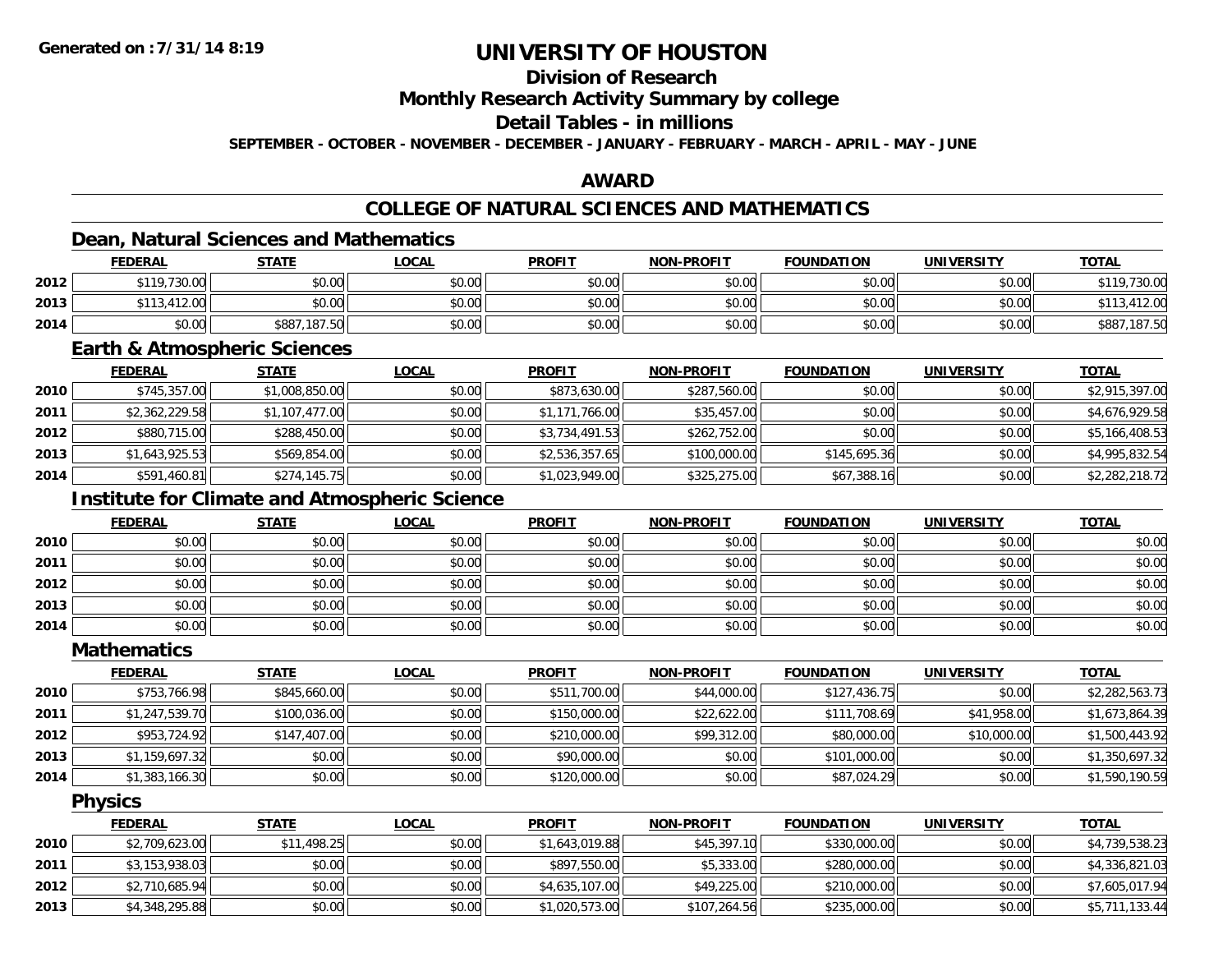#### **Division of Research**

**Monthly Research Activity Summary by college**

**Detail Tables - in millions**

**SEPTEMBER - OCTOBER - NOVEMBER - DECEMBER - JANUARY - FEBRUARY - MARCH - APRIL - MAY - JUNE**

#### **AWARD**

#### **COLLEGE OF NATURAL SCIENCES AND MATHEMATICS**

|              | <b>Physics</b>  |                 |              |                 |                   |                   |              |                  |  |  |  |  |
|--------------|-----------------|-----------------|--------------|-----------------|-------------------|-------------------|--------------|------------------|--|--|--|--|
|              | <u>FEDERAL</u>  | STATE           | <u>LOCAL</u> | <b>PROFIT</b>   | <b>NON-PROFIT</b> | <b>FOUNDATION</b> | UNIVERSITY   | <b>TOTAL</b>     |  |  |  |  |
| 2014         | \$4,190,419.16  | \$30.<br>. 66   | \$0.00       | \$612,000.00    | \$115,000.00      | \$235,000.00      | \$0.00       | .536.82          |  |  |  |  |
| <b>Total</b> | \$77,035,590.95 | \$12,870,798.29 | \$0.00       | \$21,732,601.06 | \$4,689,397.32    | \$8,925,833.66    | \$582,922.00 | \$125,837,143.28 |  |  |  |  |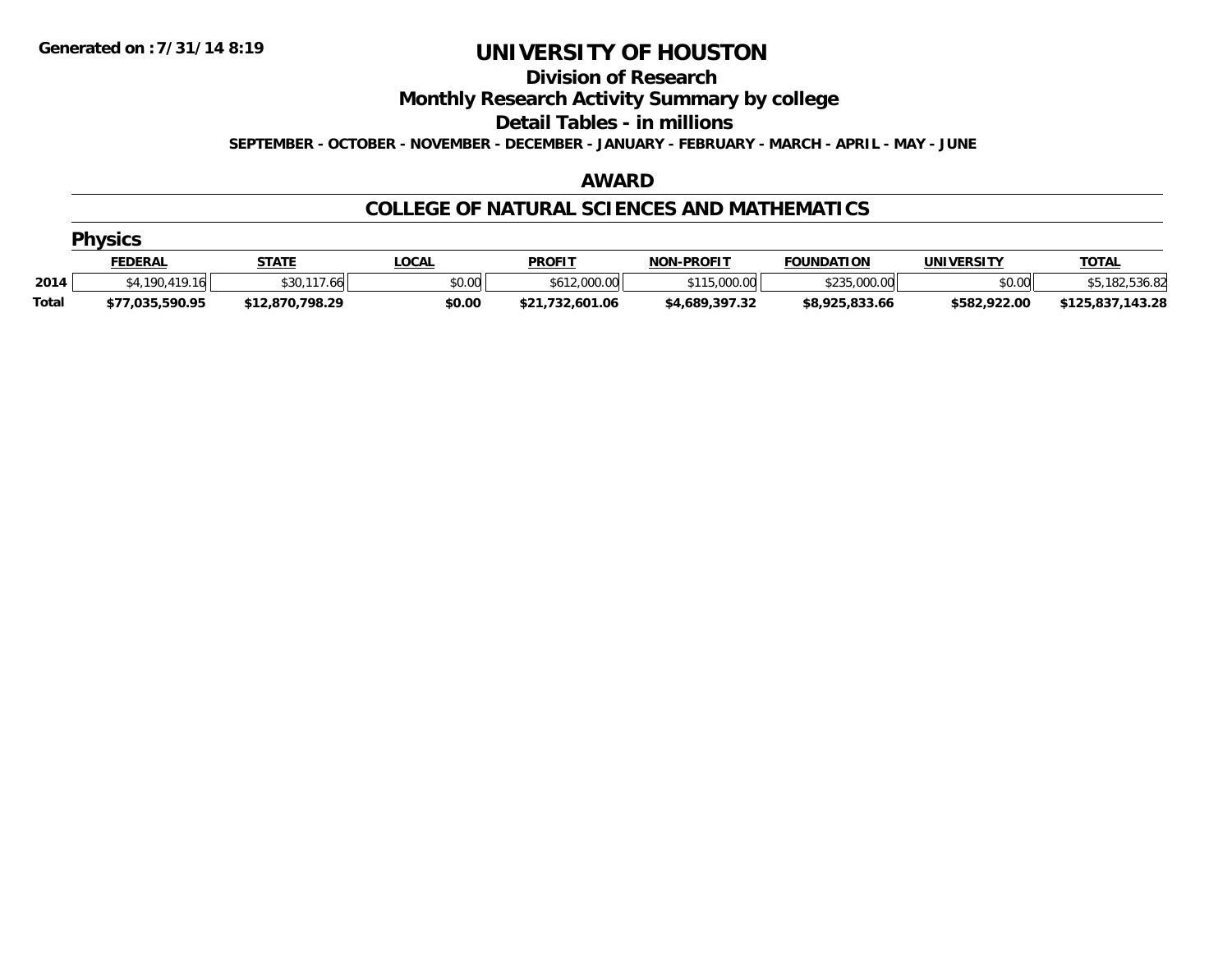### **Division of Research**

**Monthly Research Activity Summary by college**

#### **Detail Tables - in millions**

**SEPTEMBER - OCTOBER - NOVEMBER - DECEMBER - JANUARY - FEBRUARY - MARCH - APRIL - MAY - JUNE**

#### **AWARD**

#### **COLLEGE OF OPTOMETRY**

### **Optometry, Community**

|       | .               |              |              |                |                   |                   |                   |                 |
|-------|-----------------|--------------|--------------|----------------|-------------------|-------------------|-------------------|-----------------|
|       | <b>FEDERAL</b>  | <b>STATE</b> | <b>LOCAL</b> | <b>PROFIT</b>  | <b>NON-PROFIT</b> | <b>FOUNDATION</b> | <b>UNIVERSITY</b> | <b>TOTAL</b>    |
| 2010  | \$4,776,067.96  | \$37,297.00  | \$0.00       | \$482,718.00   | \$2,100.00        | \$0.00            | \$241,929.63      | \$5,540,112.59  |
| 2011  | \$3,168,233.00  | \$0.00       | \$0.00       | \$305,449.26   | \$0.00            | \$0.00            | \$293,350.00      | \$3,767,032.26  |
| 2012  | \$3,795,967.94  | \$0.00       | \$0.00       | \$605,831.04   | \$0.00            | \$40,000.00       | \$207,310.00      | \$4,649,108.98  |
| 2013  | \$2,624,603.60  | \$0.00       | \$0.00       | \$1,524,287.90 | \$0.00            | \$0.00            | \$207,590.00      | \$4,356,481.50  |
| 2014  | \$4,394,135.90  | \$25,000.00  | \$0.00       | \$750,804.59   | \$0.00            | \$0.00            | \$271,160.00      | \$5,441,100.49  |
| Total | \$18,759,008.40 | \$62,297.00  | \$0.00       | \$3,669,090.79 | \$2,100.00        | \$40,000.00       | \$1,221,339.63    | \$23,753,835.82 |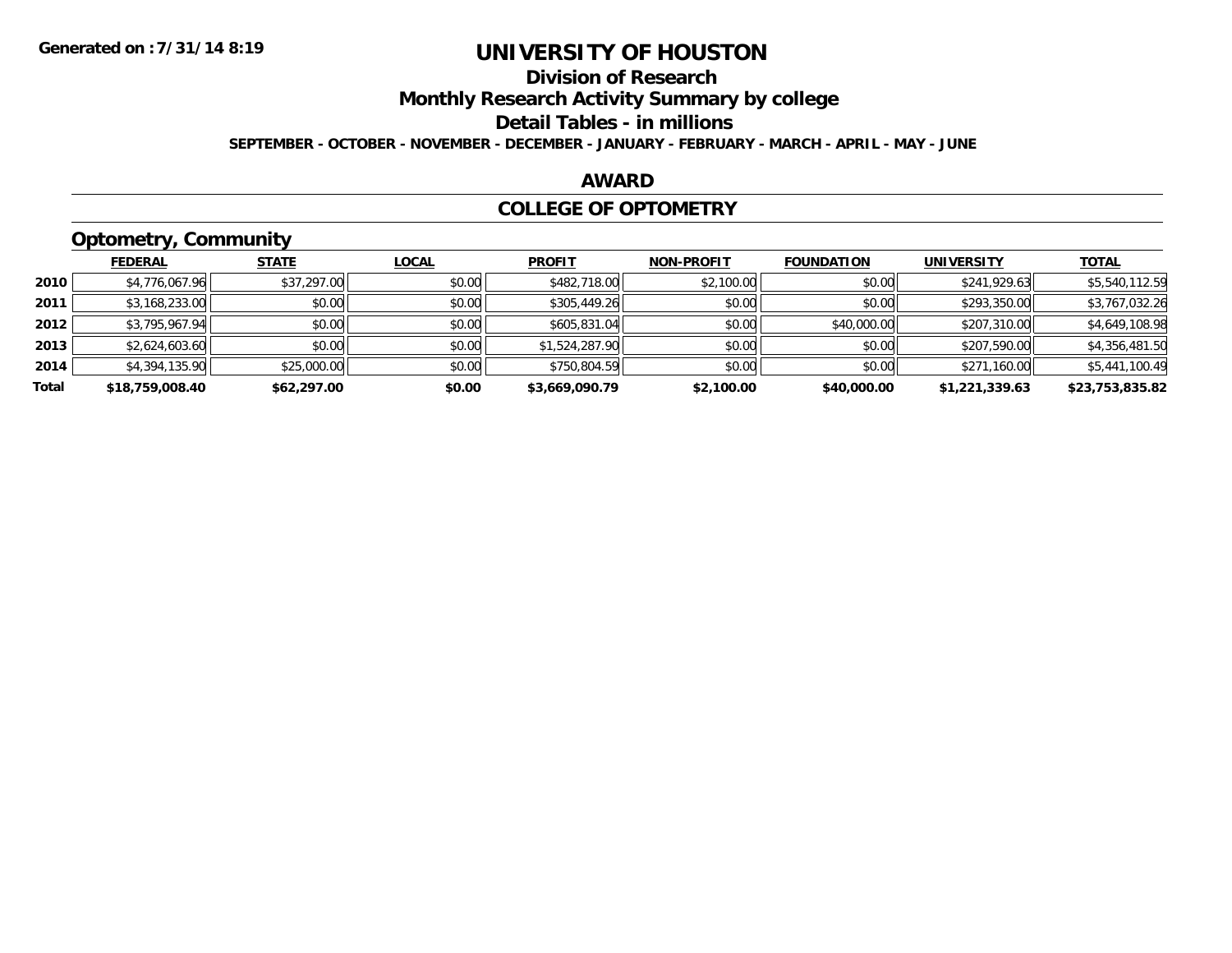### **Division of Research**

**Monthly Research Activity Summary by college**

### **Detail Tables - in millions**

**SEPTEMBER - OCTOBER - NOVEMBER - DECEMBER - JANUARY - FEBRUARY - MARCH - APRIL - MAY - JUNE**

#### **AWARD**

### **COLLEGE OF PHARMACY**

### **Clinical Sciences and Administration**

|      | <b>FEDERAL</b> | <b>STATE</b> | <u>LOCAL</u> | <b>PROFIT</b> | <b>NON-PROFIT</b> | <b>FOUNDATION</b> | <b>UNIVERSITY</b> | <u>TOTAL</u> |
|------|----------------|--------------|--------------|---------------|-------------------|-------------------|-------------------|--------------|
| 2010 | \$305,908.85   | \$0.00       | \$0.00       | \$198,496.00  | \$66,001.00       | \$0.00            | \$0.00            | \$570,405.85 |
| 2011 | \$73,572.60    | \$14,886.00  | \$0.00       | \$174,463.80  | \$399,968.00      | \$25,000.00       | \$0.00            | \$687,890.40 |
| 2012 | \$299,290.30   | \$17,618.62  | \$0.00       | \$218,750.00  | \$17,081.95       | \$0.00            | \$0.00            | \$552,740.87 |
| 2013 | \$225,015.00   | \$0.00       | \$0.00       | \$596,897.46  | \$10,000.00       | \$2,500.00        | \$0.00            | \$834,412.46 |
| 2014 | \$0.00         | \$0.00       | \$0.00       | \$270,000.00  | \$545,894.00      | \$0.00            | \$0.00            | \$815,894.00 |

#### **Dean, Pharmacy**

|      | <b>FEDERAL</b> | <b>STATE</b> | <u>LOCAL</u> | <b>PROFIT</b> | <b>NON-PROFIT</b> | <b>FOUNDATION</b> | <b>UNIVERSITY</b> | <b>TOTAL</b> |
|------|----------------|--------------|--------------|---------------|-------------------|-------------------|-------------------|--------------|
| 2010 | \$0.00         | \$0.00       | \$0.00       | \$0.00        | \$0.00            | \$0.00            | \$0.00            | \$0.00       |
| 2011 | \$0.00         | \$0.00       | \$0.00       | \$0.00        | \$0.00            | \$0.00            | \$0.00            | \$0.00       |
| 2012 | \$0.00         | \$0.00       | \$0.00       | \$0.00        | \$0.00            | \$0.00            | \$0.00            | \$0.00       |
| 2013 | \$0.00         | \$0.00       | \$0.00       | \$0.00        | \$0.00            | \$0.00            | \$0.00            | \$0.00       |
| 2014 | \$0.00         | \$0.00       | \$0.00       | \$0.00        | \$0.00            | \$0.00            | \$0.00            | \$0.00       |

### **Pharmacological and Pharmaceutical Sciences**

|       | <b>FEDERAL</b>  | <b>STATE</b> | <b>LOCAL</b> | <b>PROFIT</b>  | <b>NON-PROFIT</b> | <b>FOUNDATION</b> | <b>UNIVERSITY</b> | <u>TOTAL</u>    |
|-------|-----------------|--------------|--------------|----------------|-------------------|-------------------|-------------------|-----------------|
| 2010  | \$3,486,755.40  | \$36,660.00  | \$0.00       | \$19,200.00    | \$0.00            | \$0.00            | \$0.00            | \$3,542,615.40  |
| 2011  | \$2,224,296.40  | \$0.00       | \$0.00       | \$25,760.00    | \$0.00            | \$60,210.00       | \$0.00            | \$2,310,266.40  |
| 2012  | \$1,887,279.70  | \$0.00       | \$0.00       | \$16,000.00    | \$147,000.00      | \$0.00            | \$0.00            | \$2,050,279.70  |
| 2013  | \$1,373,452.49  | \$0.00       | \$0.00       | \$34,684.00    | \$10,000.00       | \$0.00            | \$0.00            | \$1,418,136.49  |
| 2014  | \$1,016,485.00  | \$0.00       | \$0.00       | \$70,174.00    | \$0.00            | \$88,961.00       | \$0.00            | \$1,175,620.00  |
| Total | \$10,892,055.74 | \$69,164.62  | \$0.00       | \$1,624,425.26 | \$1,195,944.95    | \$176,671.00      | \$0.00            | \$13,958,261.57 |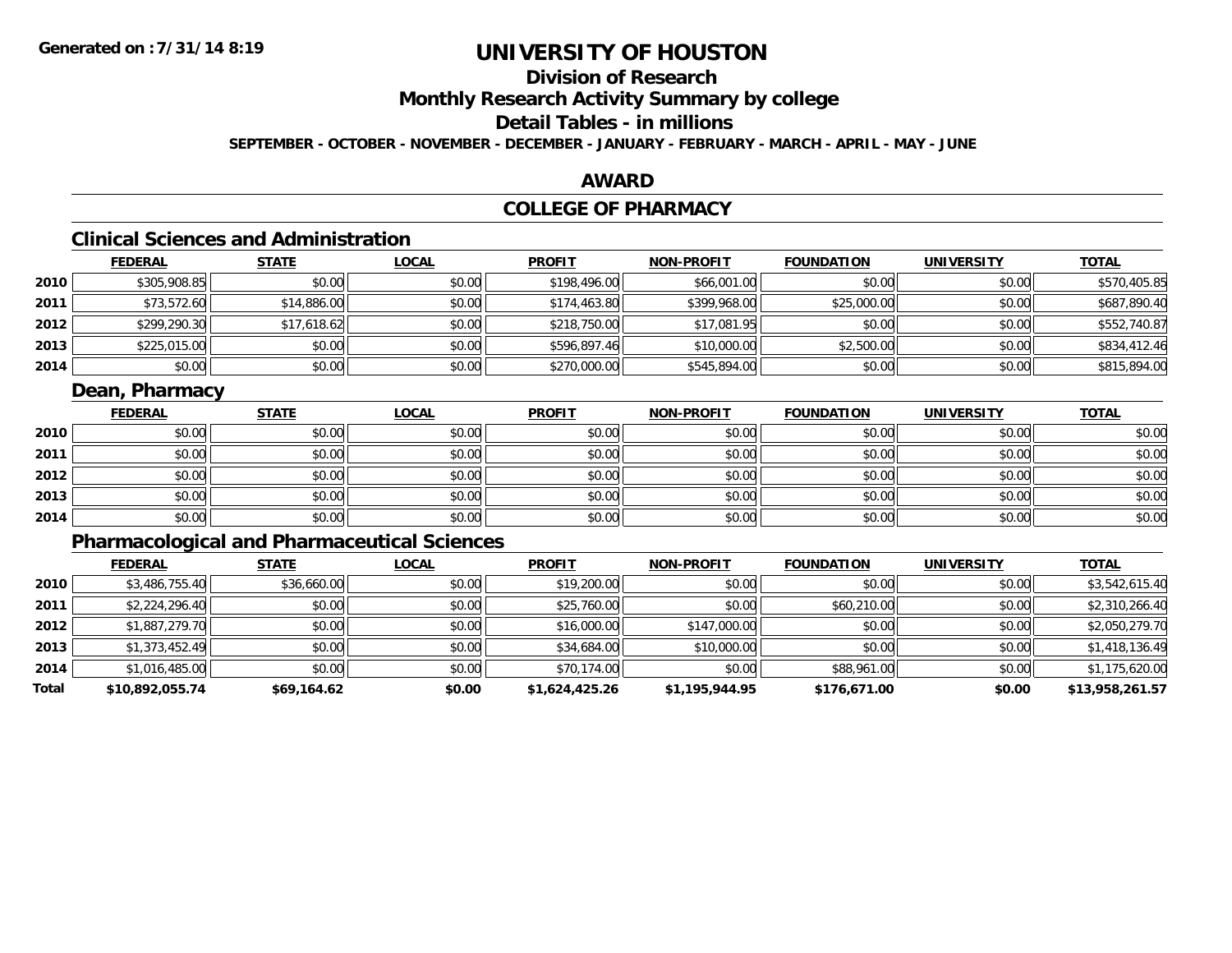### **Division of Research**

**Monthly Research Activity Summary by college**

#### **Detail Tables - in millions**

**SEPTEMBER - OCTOBER - NOVEMBER - DECEMBER - JANUARY - FEBRUARY - MARCH - APRIL - MAY - JUNE**

#### **AWARD**

#### **COLLEGE OF TECHNOLOGY**

|      | <b>Center for Life Sciences Technology</b> |              |              |               |                   |                   |                   |                |
|------|--------------------------------------------|--------------|--------------|---------------|-------------------|-------------------|-------------------|----------------|
|      | <b>FEDERAL</b>                             | <b>STATE</b> | <b>LOCAL</b> | <b>PROFIT</b> | <b>NON-PROFIT</b> | <b>FOUNDATION</b> | <b>UNIVERSITY</b> | <b>TOTAL</b>   |
| 2011 | \$0.00                                     | \$0.00       | \$0.00       | \$0.00        | \$0.00            | \$0.00            | \$0.00            | \$0.00         |
|      | <b>Center for Technology Literacy</b>      |              |              |               |                   |                   |                   |                |
|      | <b>FEDERAL</b>                             | <b>STATE</b> | <b>LOCAL</b> | <b>PROFIT</b> | <b>NON-PROFIT</b> | <b>FOUNDATION</b> | <b>UNIVERSITY</b> | <b>TOTAL</b>   |
| 2010 | \$16,800.00                                | \$0.00       | \$0.00       | \$0.00        | \$0.00            | \$0.00            | \$0.00            | \$16,800.00    |
| 2011 | \$79,253.50                                | \$0.00       | \$0.00       | \$0.00        | \$0.00            | \$0.00            | \$0.00            | \$79,253.50    |
| 2012 | \$111,690.00                               | \$0.00       | \$0.00       | \$0.00        | \$0.00            | \$0.00            | \$0.00            | \$111,690.00   |
| 2013 | \$203,427.00                               | \$0.00       | \$0.00       | \$0.00        | \$0.00            | \$0.00            | \$0.00            | \$203,427.00   |
| 2014 | \$337,598.00                               | \$0.00       | \$0.00       | \$0.00        | \$0.00            | \$0.00            | \$0.00            | \$337,598.00   |
|      | <b>Construction Management</b>             |              |              |               |                   |                   |                   |                |
|      | <b>FEDERAL</b>                             | <b>STATE</b> | <b>LOCAL</b> | <b>PROFIT</b> | <b>NON-PROFIT</b> | <b>FOUNDATION</b> | <b>UNIVERSITY</b> | <b>TOTAL</b>   |
| 2010 | \$24,462.50                                | \$0.00       | \$0.00       | \$0.00        | \$0.00            | \$0.00            | \$0.00            | \$24,462.50    |
| 2012 | \$0.00                                     | \$21,144.00  | \$0.00       | \$0.00        | \$0.00            | \$44,810.00       | \$0.00            | \$65,954.00    |
| 2013 | \$0.00                                     | \$74,568.00  | \$0.00       | \$0.00        | \$0.00            | \$0.00            | \$0.00            | \$74,568.00    |
| 2014 | \$0.00                                     | \$74,922.00  | \$0.00       | \$0.00        | \$0.00            | \$0.00            | \$0.00            | \$74,922.00    |
|      | Dean, Technology                           |              |              |               |                   |                   |                   |                |
|      | <b>FEDERAL</b>                             | <b>STATE</b> | <b>LOCAL</b> | <b>PROFIT</b> | <b>NON-PROFIT</b> | <b>FOUNDATION</b> | <b>UNIVERSITY</b> | <b>TOTAL</b>   |
| 2010 | \$429,651.10                               | \$0.00       | \$0.00       | \$0.00        | \$0.00            | \$0.00            | \$0.00            | \$429,651.10   |
| 2011 | \$144,483.49                               | \$0.00       | \$0.00       | \$0.00        | \$0.00            | \$0.00            | \$0.00            | \$144,483.49   |
| 2012 | \$342,089.00                               | \$0.00       | \$0.00       | \$0.00        | \$0.00            | \$0.00            | \$0.00            | \$342,089.00   |
| 2013 | \$0.00                                     | \$0.00       | \$0.00       | \$0.00        | \$0.00            | \$0.00            | \$0.00            | \$0.00         |
| 2014 | \$0.00                                     | \$0.00       | \$0.00       | \$0.00        | \$20,000.00       | \$0.00            | \$0.00            | \$20,000.00    |
|      | <b>Engineering Technology</b>              |              |              |               |                   |                   |                   |                |
|      | <b>FEDERAL</b>                             | <b>STATE</b> | <b>LOCAL</b> | <b>PROFIT</b> | <b>NON-PROFIT</b> | <b>FOUNDATION</b> | <b>UNIVERSITY</b> | <b>TOTAL</b>   |
| 2010 | \$389,098.20                               | \$0.00       | \$0.00       | \$111,000.00  | \$0.00            | \$0.00            | \$0.00            | \$500,098.20   |
| 2011 | \$431,491.00                               | \$0.00       | \$0.00       | \$0.00        | \$28,702.00       | \$18,100.00       | \$0.00            | \$478,293.00   |
| 2012 | \$173,699.31                               | \$0.00       | \$0.00       | \$0.00        | \$48,974.00       | \$18,400.00       | \$0.00            | \$241,073.31   |
| 2013 | \$324,391.44                               | \$0.00       | \$0.00       | \$108,821.00  | \$0.00            | \$0.00            | \$0.00            | \$433,212.44   |
| 2014 | \$1,095,719.23                             | \$67,500.00  | \$0.00       | \$125,000.00  | \$0.00            | \$0.00            | \$0.00            | \$1,288,219.23 |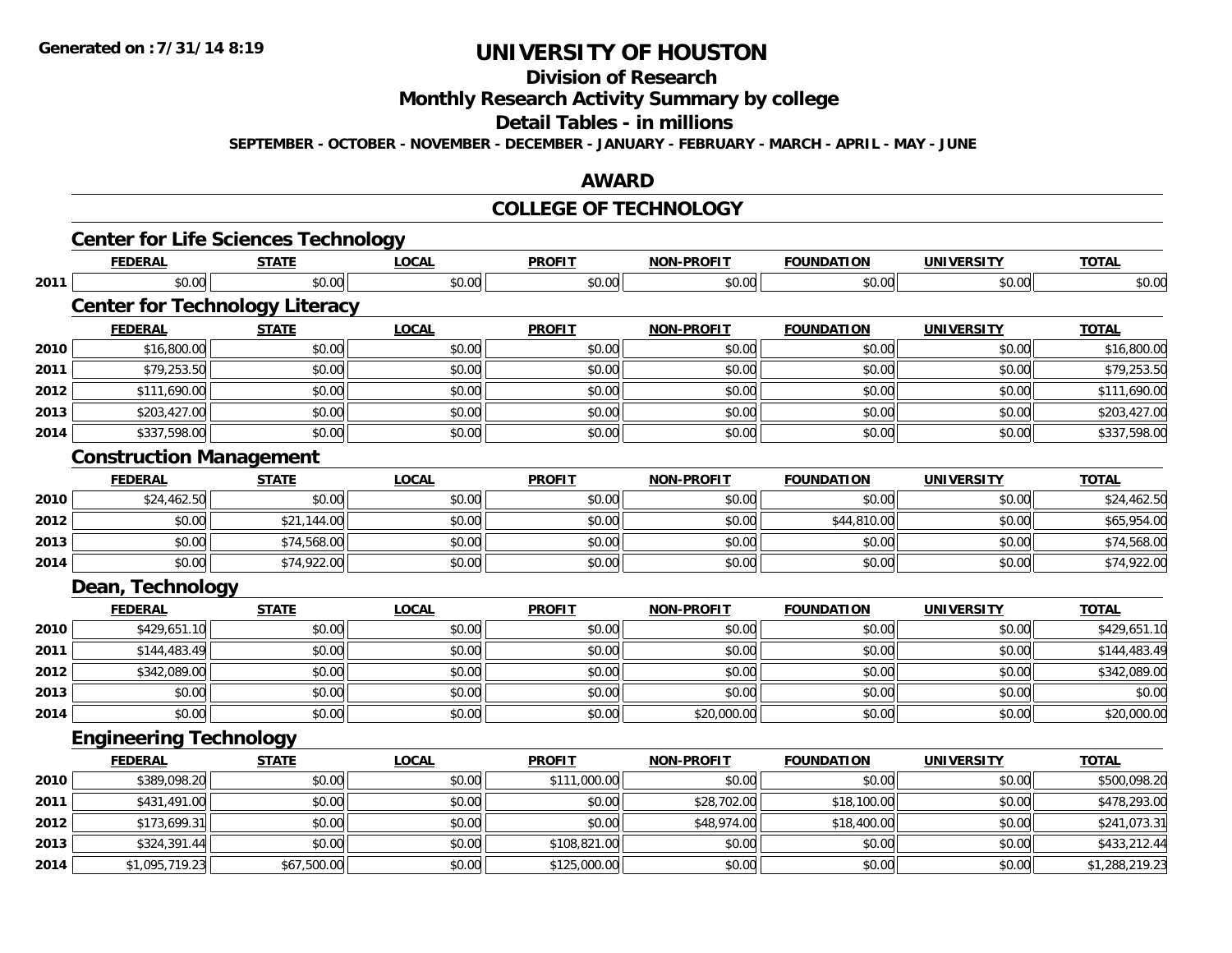### **Division of Research**

**Monthly Research Activity Summary by college**

### **Detail Tables - in millions**

**SEPTEMBER - OCTOBER - NOVEMBER - DECEMBER - JANUARY - FEBRUARY - MARCH - APRIL - MAY - JUNE**

#### **AWARD**

### **COLLEGE OF TECHNOLOGY**

### **Human Development and Consumer Science**

|      | <b>FEDERAL</b>                  | <b>STATE</b>   | <u>LOCAL</u>   | <b>PROFIT</b>                                      | <b>NON-PROFIT</b> | <b>FOUNDATION</b> | UNIVERSITY | <b>TOTAL</b>         |
|------|---------------------------------|----------------|----------------|----------------------------------------------------|-------------------|-------------------|------------|----------------------|
| 2010 | 1.000.00<br>L.UUU.UU            | ≮N UU<br>JU.UU | \$0.00         | \$75,704.00                                        | \$0.00            | \$0.00            | \$0.00     | <u>ດ 』 ດເ</u><br>-16 |
| 2013 | \$5,000.00                      | \$0.00         | ልስ ሰሰ<br>JU.UU | ≮N UU<br>JU.UU                                     | \$0.00            | \$0.00            | \$0.00     | 5,000.00             |
| 2014 | $E$ $0000$<br><b>DU.OUU, C¢</b> | \$0.00         | \$0.00         | $\mathsf{A}\cap\mathsf{A}\cap\mathsf{A}$<br>\$U.UU | \$0.00            | \$153,000.00      | \$0.00     | 158,000.00           |

<u> 1980 - Johann Stoff, deutscher Stoffen und der Stoffen und der Stoffen und der Stoffen und der Stoffen und der</u>

### **Information & Logistics Technology**

|      | <u>FEDERAL</u> | <b>STATE</b> | <u>LOCAL</u> | <b>PROFIT</b> | <b>NON-PROFIT</b> | <b>FOUNDATION</b> | <b>UNIVERSITY</b> | <b>TOTAL</b> |
|------|----------------|--------------|--------------|---------------|-------------------|-------------------|-------------------|--------------|
| 2010 | \$121,248.00   | \$0.00       | \$0.00       | \$0.00        | \$3,400.00        | \$0.00            | \$0.00            | \$124,648.00 |
| 2011 | \$144,253.50   | \$0.00       | \$0.00       | \$0.00        | \$5,100.00        | \$0.00            | \$0.00            | \$149,353.50 |
| 2012 | \$5,000.00     | \$0.00       | \$0.00       | \$0.00        | \$0.00            | \$0.00            | \$0.00            | \$5,000.00   |
| 2014 | \$87,500.00    | \$0.00       | \$0.00       | \$0.00        | \$0.00            | \$0.00            | \$0.00            | \$87,500.00  |

#### **Texas Manufacturing Assistance Center**

|       | <b>FEDERAL</b> | <b>STATE</b> | <b>LOCAL</b> | <b>PROFIT</b> | <b>NON-PROFIT</b> | <b>FOUNDATION</b> | <b>UNIVERSITY</b> | <b>TOTAL</b>   |
|-------|----------------|--------------|--------------|---------------|-------------------|-------------------|-------------------|----------------|
| 2010  | \$0.00         | \$0.00       | \$0.00       | \$0.00        | \$0.00            | \$0.00            | \$0.00            | \$0.00         |
| 2011  | \$0.00         | \$0.00       | \$0.00       | \$0.00        | \$0.00            | \$0.00            | \$0.00            | \$0.00         |
| 2012  | \$0.00         | \$0.00       | \$0.00       | \$0.00        | \$0.00            | \$0.00            | \$0.00            | \$0.00         |
| 2013  | \$0.00         | \$0.00       | \$0.00       | \$0.00        | \$0.00            | \$0.00            | \$0.00            | \$0.00         |
| 2014  | \$0.00         | \$0.00       | \$0.00       | \$0.00        | \$0.00            | \$0.00            | \$0.00            | \$0.00         |
| Total | \$4,472,855.27 | \$238,134.00 | \$0.00       | \$420,525.00  | \$106,176.00      | \$234,310.00      | \$0.00            | \$5,472,000.27 |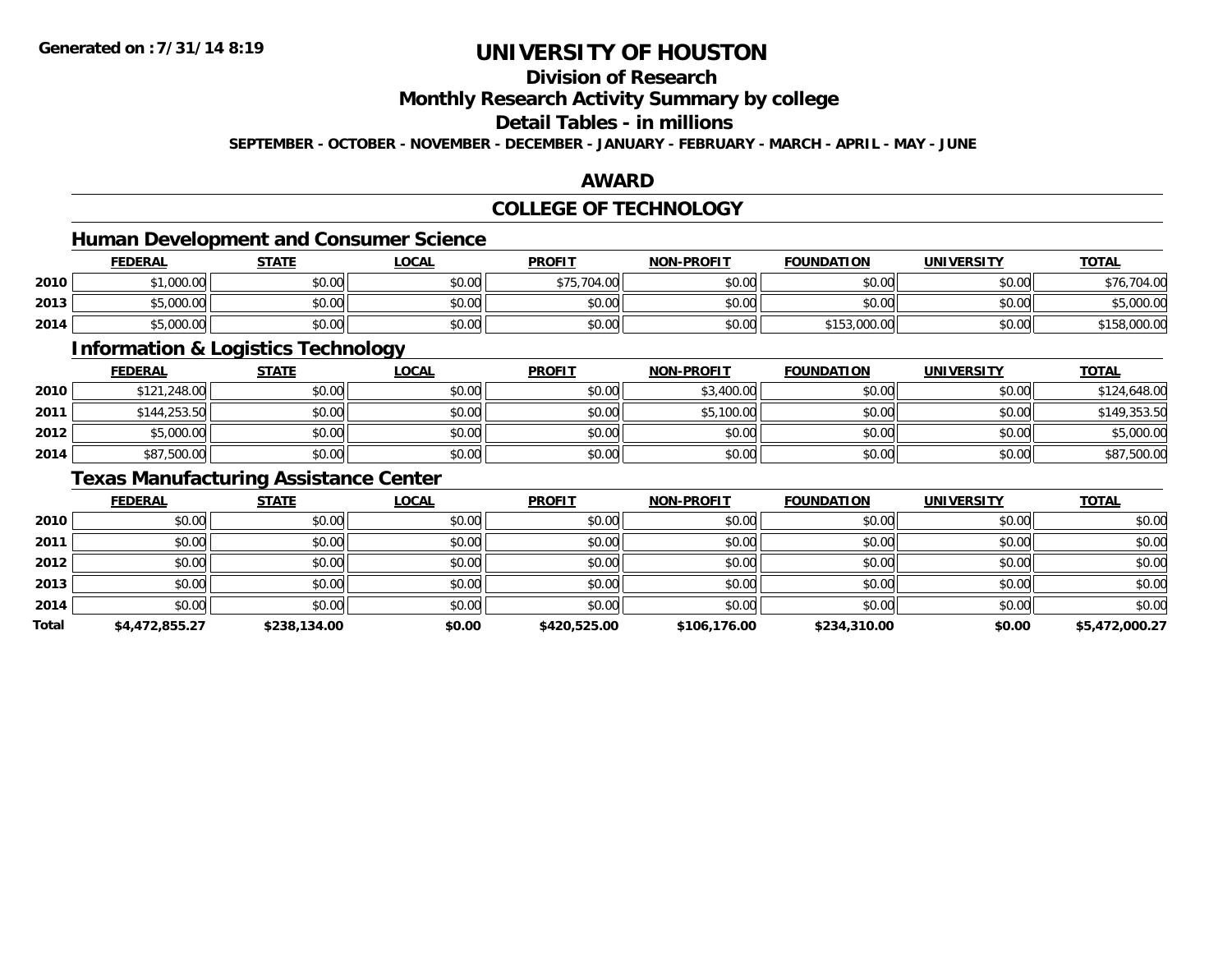**2014**

# **UNIVERSITY OF HOUSTON**

### **Division of Research**

**Monthly Research Activity Summary by college**

#### **Detail Tables - in millions**

**SEPTEMBER - OCTOBER - NOVEMBER - DECEMBER - JANUARY - FEBRUARY - MARCH - APRIL - MAY - JUNE**

#### **AWARD**

### **CULLEN COLLEGE OF ENGINEERING**

|      |                               | <b>Bioengineering Research Center</b> |                                                          |                |                   |                   |                   |                |
|------|-------------------------------|---------------------------------------|----------------------------------------------------------|----------------|-------------------|-------------------|-------------------|----------------|
|      | <b>FEDERAL</b>                | <b>STATE</b>                          | <b>LOCAL</b>                                             | <b>PROFIT</b>  | <b>NON-PROFIT</b> | <b>FOUNDATION</b> | <b>UNIVERSITY</b> | <b>TOTAL</b>   |
| 2014 | \$0.00                        | \$0.00                                | \$0.00                                                   | \$0.00         | \$0.00            | \$0.00            | \$0.00            | \$0.00         |
|      | <b>Biomedical Engineering</b> |                                       |                                                          |                |                   |                   |                   |                |
|      | <b>FEDERAL</b>                | <b>STATE</b>                          | <b>LOCAL</b>                                             | <b>PROFIT</b>  | <b>NON-PROFIT</b> | <b>FOUNDATION</b> | <b>UNIVERSITY</b> | <b>TOTAL</b>   |
| 2010 | \$335,629.00                  | \$0.00                                | \$0.00                                                   | \$0.00         | \$0.00            | \$4,594.00        | \$0.00            | \$340,223.00   |
| 2011 | \$301,016.00                  | \$0.00                                | \$0.00                                                   | \$0.00         | \$0.00            | \$0.00            | \$0.00            | \$301,016.00   |
| 2012 | \$1,970,926.86                | \$0.00                                | \$0.00                                                   | \$0.00         | \$0.00            | \$0.00            | \$0.00            | \$1,970,926.86 |
| 2013 | \$1,061,556.00                | \$0.00                                | \$0.00                                                   | \$66,477.00    | \$2,000.00        | \$0.00            | \$0.00            | \$1,130,033.00 |
| 2014 | \$2,579,261.13                | \$0.00                                | \$0.00                                                   | \$0.00         | \$250,000.00      | \$45,833.34       | \$0.00            | \$2,875,094.47 |
|      |                               |                                       | <b>Center for Innovative Grouting Materials and Tech</b> |                |                   |                   |                   |                |
|      | <b>FEDERAL</b>                | <b>STATE</b>                          | <b>LOCAL</b>                                             | <b>PROFIT</b>  | <b>NON-PROFIT</b> | <b>FOUNDATION</b> | <b>UNIVERSITY</b> | <b>TOTAL</b>   |
| 2010 | \$0.00                        | \$0.00                                | \$0.00                                                   | \$0.00         | \$0.00            | \$0.00            | \$0.00            | \$0.00         |
| 2011 | \$0.00                        | \$0.00                                | \$0.00                                                   | \$0.00         | \$0.00            | \$0.00            | \$0.00            | \$0.00         |
| 2012 | \$0.00                        | \$0.00                                | \$0.00                                                   | \$0.00         | \$0.00            | \$0.00            | \$0.00            | \$0.00         |
| 2013 | \$0.00                        | \$0.00                                | \$0.00                                                   | \$0.00         | \$0.00            | \$0.00            | \$0.00            | \$0.00         |
| 2014 | \$0.00                        | \$0.00                                | \$0.00                                                   | \$0.00         | \$0.00            | \$0.00            | \$0.00            | \$0.00         |
|      | <b>Chemical Engineering</b>   |                                       |                                                          |                |                   |                   |                   |                |
|      | <b>FEDERAL</b>                | <b>STATE</b>                          | <b>LOCAL</b>                                             | <b>PROFIT</b>  | <b>NON-PROFIT</b> | <b>FOUNDATION</b> | <b>UNIVERSITY</b> | <b>TOTAL</b>   |
| 2010 | \$6,950,836.95                | \$289,970.00                          | \$60,588.00                                              | \$561,766.79   | \$0.00            | \$112,200.00      | \$40,818.00       | \$8,016,179.74 |
| 2011 | \$3,447,006.21                | \$301,766.25                          | \$0.00                                                   | \$808,583.00   | \$0.00            | \$160,900.00      | \$114,642.00      | \$4,832,897.46 |
| 2012 | \$2,844,603.56                | \$0.00                                | \$0.00                                                   | \$1,332,746.57 | \$100,000.00      | \$220,900.00      | \$126,280.00      | \$4,624,530.13 |
| 2013 | \$2,164,702.37                | \$58,980.00                           | \$0.00                                                   | \$1,782,747.00 | \$425,000.00      | \$170,000.00      | \$195,940.00      | \$4,797,369.37 |
| 2014 | \$2,261,608.37                | \$988,370.30                          | \$8,871.11                                               | \$2,840,463.00 | \$0.00            | \$102,250.00      | \$0.00            | \$6,201,562.78 |
|      | <b>Civil Engineering</b>      |                                       |                                                          |                |                   |                   |                   |                |
|      | <b>FEDERAL</b>                | <b>STATE</b>                          | <b>LOCAL</b>                                             | <b>PROFIT</b>  | <b>NON-PROFIT</b> | <b>FOUNDATION</b> | <b>UNIVERSITY</b> | <b>TOTAL</b>   |
| 2010 | \$1,864,565.20                | \$602,115.81                          | \$0.00                                                   | \$30,359.20    | \$13,000.00       | \$0.00            | \$0.00            | \$2,510,040.21 |
| 2011 | \$1,917,981.88                | \$523,795.00                          | \$100,000.00                                             | \$211,311.80   | \$75,623.00       | \$0.00            | \$0.00            | \$2,828,711.68 |
| 2012 | \$3,003,440.31                | \$612,633.00                          | \$0.00                                                   | \$243,753.10   | \$186,885.00      | \$133,334.00      | \$16,002.00       | \$4,196,047.41 |
| 2013 | \$1,532,051.13                | \$367,006.00                          | \$0.00                                                   | \$1,924,215.00 | \$114,953.70      | \$360,295.00      | \$0.00            | \$4,298,520.83 |

4 \$4,092,444.71|| \$555,648.00|| \$0.00|| \$447,425.50|| \$111,679.95|| \$172,438.68|| \$0.00|| \$5,379,636.84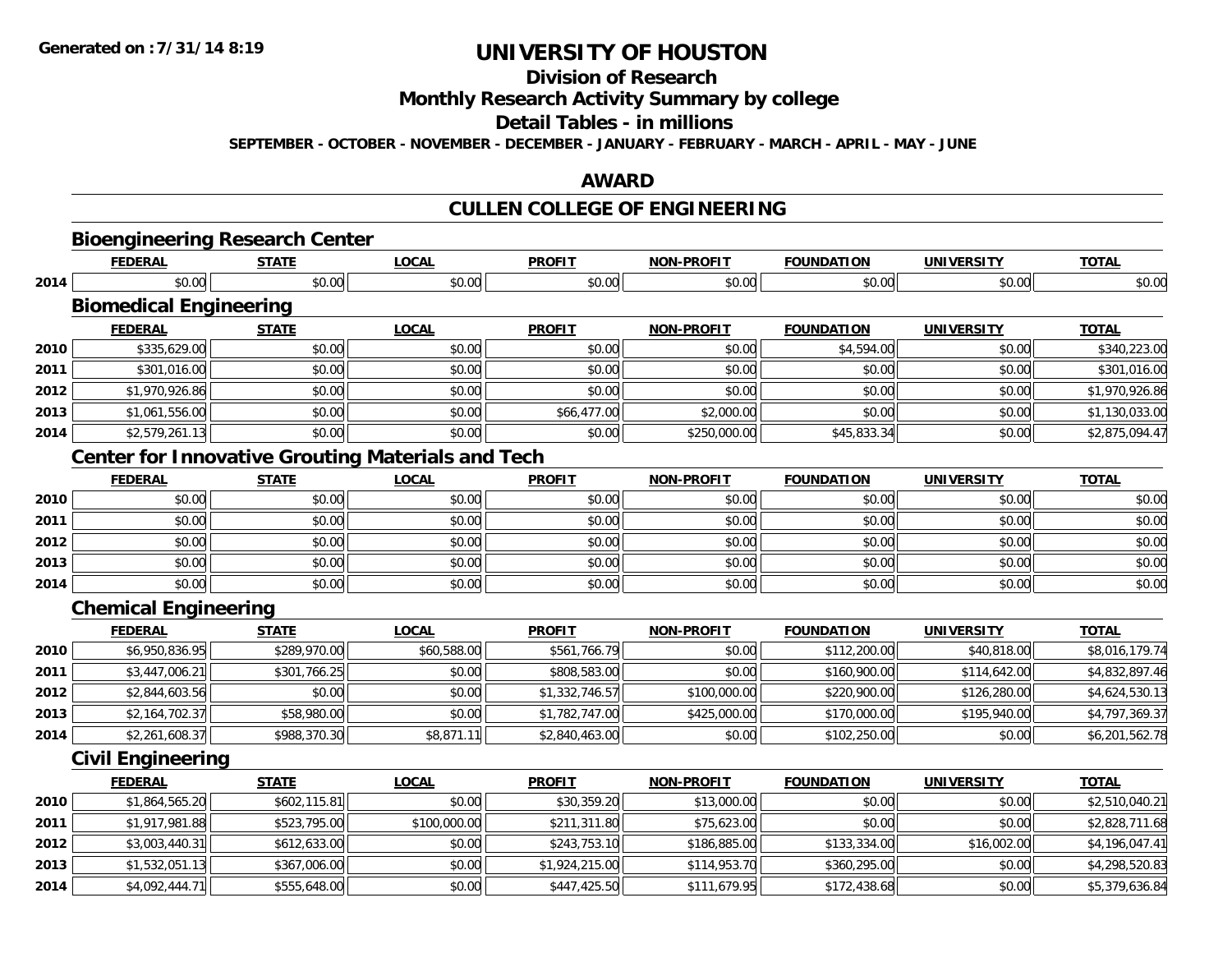### **Division of Research**

### **Monthly Research Activity Summary by college**

### **Detail Tables - in millions**

**SEPTEMBER - OCTOBER - NOVEMBER - DECEMBER - JANUARY - FEBRUARY - MARCH - APRIL - MAY - JUNE**

#### **AWARD**

### **CULLEN COLLEGE OF ENGINEERING**

### **Composites Engineering and Applications Center**

|      | <b>FEDERAL</b>                               | <b>STATE</b>   | <b>LOCAL</b> | <b>PROFIT</b> | <b>NON-PROFIT</b> | <b>FOUNDATION</b> | <b>UNIVERSITY</b> | <b>TOTAL</b>   |
|------|----------------------------------------------|----------------|--------------|---------------|-------------------|-------------------|-------------------|----------------|
| 2010 | \$0.00                                       | \$0.00         | \$0.00       | \$0.00        | \$0.00            | \$0.00            | \$0.00            | \$0.00         |
|      | Dean, Engineering                            |                |              |               |                   |                   |                   |                |
|      | <b>FEDERAL</b>                               | <b>STATE</b>   | <b>LOCAL</b> | <b>PROFIT</b> | <b>NON-PROFIT</b> | <b>FOUNDATION</b> | <b>UNIVERSITY</b> | <b>TOTAL</b>   |
| 2010 | \$0.00                                       | \$0.00         | \$0.00       | \$0.00        | \$0.00            | \$0.00            | \$0.00            | \$0.00         |
| 2011 | \$0.00                                       | \$0.00         | \$0.00       | \$0.00        | \$0.00            | \$0.00            | \$0.00            | \$0.00         |
| 2013 | \$39,999.10                                  | \$0.00         | \$0.00       | \$0.00        | \$0.00            | \$0.00            | \$0.00            | \$39,999.10    |
| 2014 | \$0.00                                       | \$141,875.00   | \$0.00       | \$0.00        | \$0.00            | \$0.00            | \$0.00            | \$141,875.00   |
|      | <b>Electrical &amp; Computer Engineering</b> |                |              |               |                   |                   |                   |                |
|      | <b>FEDERAL</b>                               | <b>STATE</b>   | <b>LOCAL</b> | <b>PROFIT</b> | <b>NON-PROFIT</b> | <b>FOUNDATION</b> | <b>UNIVERSITY</b> | <b>TOTAL</b>   |
| 2010 | \$3,571,505.29                               | \$410,294.51   | \$0.00       | \$355,000.00  | \$131,500.00      | \$50,000.00       | \$0.00            | \$4,518,299.80 |
| 2011 | \$5,307,402.97                               | \$63,391.24    | \$0.00       | \$398,530.00  | \$0.00            | \$50,000.00       | \$0.00            | \$5,819,324.21 |
| 2012 | \$3,167,773.59                               | \$44,704.20    | \$0.00       | \$495,157.50  | \$27,500.00       | \$50,000.00       | \$0.00            | \$3,785,135.29 |
| 2013 | \$1,742,050.11                               | \$35,263.20    | \$0.00       | \$615,698.00  | \$228,367.30      | \$123,591.00      | \$5,000.00        | \$2,749,969.61 |
| 2014 | \$2,684,905.13                               | \$58,776.70    | \$0.00       | \$768,154.00  | \$203,416.05      | \$162,500.00      | \$0.00            | \$3,877,751.88 |
|      | <b>Industrial Engineering</b>                |                |              |               |                   |                   |                   |                |
|      | <b>FEDERAL</b>                               | <b>STATE</b>   | <b>LOCAL</b> | <b>PROFIT</b> | <b>NON-PROFIT</b> | <b>FOUNDATION</b> | <b>UNIVERSITY</b> | <b>TOTAL</b>   |
| 2010 | \$396,198.00                                 | \$144,351.00   | \$431,266.00 | \$0.00        | \$0.00            | \$0.00            | \$0.00            | \$971,815.00   |
| 2011 | \$171,276.00                                 | \$16,828.00    | \$0.00       | \$0.00        | \$0.00            | \$0.00            | \$0.00            | \$188,104.00   |
| 2012 | \$0.00                                       | \$0.00         | \$0.00       | \$0.00        | \$0.00            | \$0.00            | \$0.00            | \$0.00         |
| 2013 | \$0.00                                       | \$39,855.00    | \$0.00       | \$0.00        | \$0.00            | \$40,218.65       | \$0.00            | \$80,073.65    |
| 2014 | \$132,655.00                                 | \$22,537.00    | \$0.00       | \$0.00        | \$0.00            | \$0.00            | \$0.00            | \$155,192.00   |
|      | <b>Mechanical Engineering</b>                |                |              |               |                   |                   |                   |                |
|      | <b>FEDERAL</b>                               | <b>STATE</b>   | <b>LOCAL</b> | <b>PROFIT</b> | <b>NON-PROFIT</b> | <b>FOUNDATION</b> | <b>UNIVERSITY</b> | <b>TOTAL</b>   |
| 2010 | \$4,636,384.40                               | \$2,104,214.75 | \$0.00       | \$426,162.80  | \$0.00            | \$153,964.00      | \$0.00            | \$7,320,725.95 |
| 2011 | \$1,176,550.30                               | \$0.00         | \$0.00       | \$546,708.20  | \$0.00            | \$0.00            | \$0.00            | \$1,723,258.50 |
| 2012 | \$4,229,405.40                               | \$0.00         | \$0.00       | \$66,443.90   | \$0.00            | \$258,945.64      | \$0.00            | \$4,554,794.94 |
| 2013 | \$3,888,320.53                               | \$122,500.00   | \$0.00       | \$833,261.00  | \$22,000.00       | \$135,693.08      | \$0.00            | \$5,001,774.61 |
| 2014 | \$1,442,508.61                               | \$0.00         | \$0.00       | \$450,029.00  | \$11,600.00       | \$242,299.40      | \$0.00            | \$2,146,437.01 |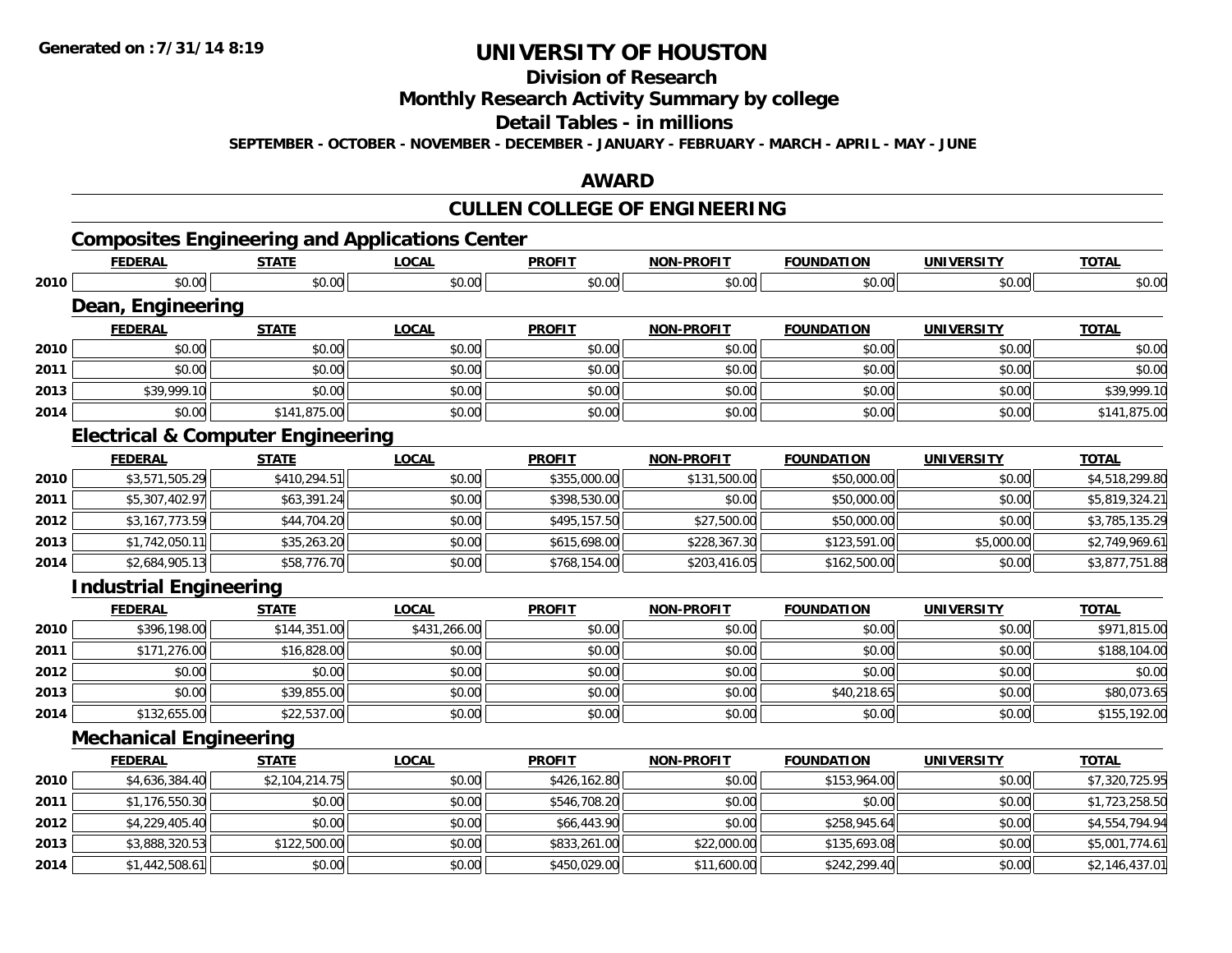### **Division of Research**

**Monthly Research Activity Summary by college**

**Detail Tables - in millions**

**SEPTEMBER - OCTOBER - NOVEMBER - DECEMBER - JANUARY - FEBRUARY - MARCH - APRIL - MAY - JUNE**

#### **AWARD**

### **CULLEN COLLEGE OF ENGINEERING**

#### **National Wind Energy Center FEDERAL STATE LOCAL PROFIT NON-PROFIT FOUNDATION UNIVERSITY TOTALTOTAL 2010** $\, \mathsf{D} \, | \,$   $\qquad \qquad \mathsf{80.00} | \,$   $\qquad \qquad \mathsf{80.00} | \,$   $\qquad \qquad \mathsf{80.00} | \,$   $\qquad \qquad \mathsf{80.00} | \,$   $\qquad \qquad \mathsf{80.00} | \,$   $\qquad \qquad \mathsf{80.00} | \,$   $\qquad \qquad \mathsf{80.00} |$ **SW Public Safety Technology Center FEDERAL STATE LOCAL PROFIT NON-PROFIT FOUNDATION UNIVERSITY TOTALTOTAL 2010** $\, \mathsf{D} \, | \,$   $\qquad \qquad \mathsf{80.00} | \,$   $\qquad \qquad \mathsf{80.00} | \,$   $\qquad \qquad \mathsf{80.00} | \,$   $\qquad \qquad \mathsf{80.00} | \,$   $\qquad \qquad \mathsf{80.00} | \,$   $\qquad \qquad \mathsf{80.00} | \,$   $\qquad \qquad \mathsf{80.00} |$ **Total\$68,914,564.09 \$7,504,874.96 \$600,725.11 \$15,204,992.36 \$1,903,525.00 \$2,749,956.79 \$498,682.00 \$97,377,320.31**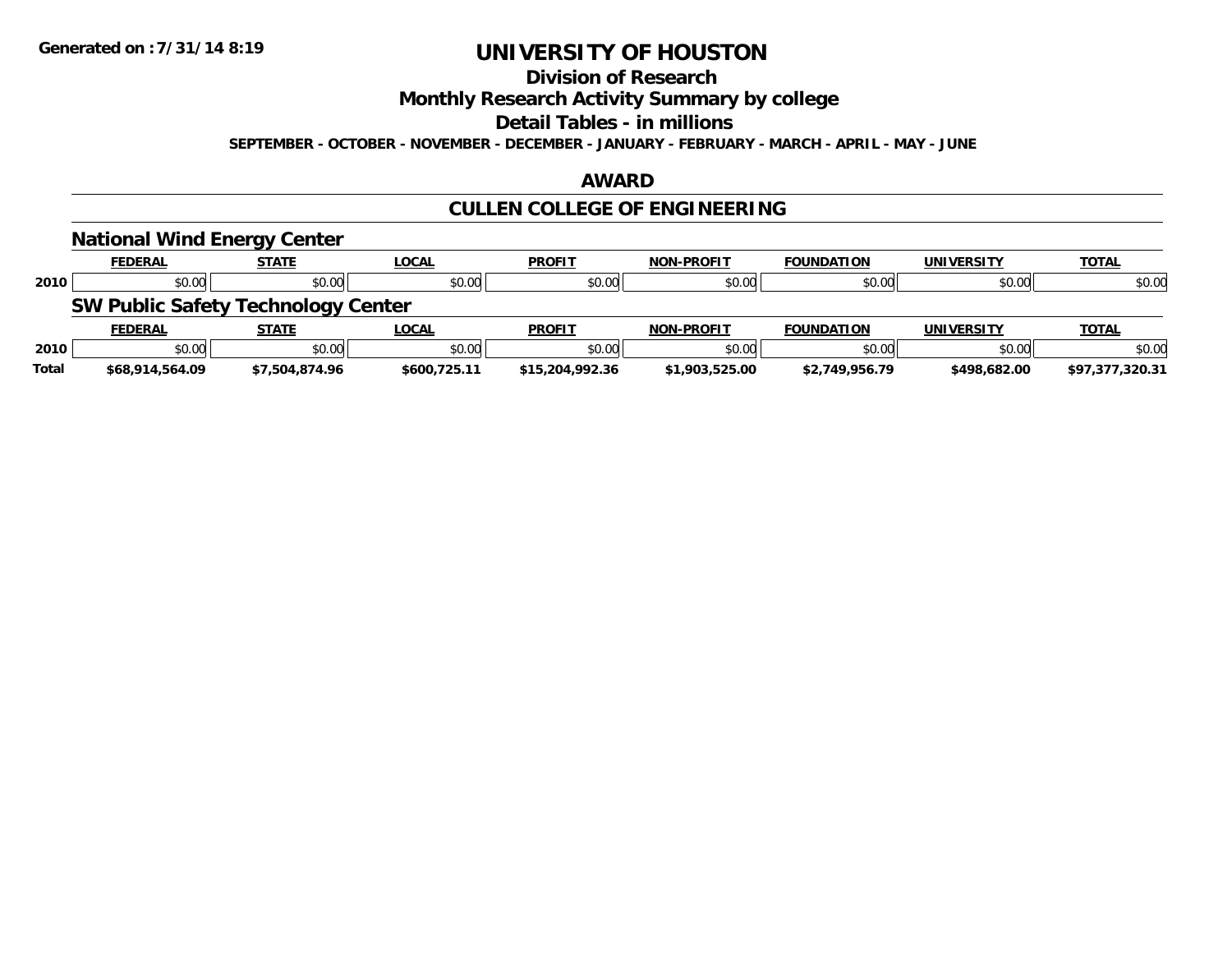#### **Division of Research**

**Monthly Research Activity Summary by college**

#### **Detail Tables - in millions**

**SEPTEMBER - OCTOBER - NOVEMBER - DECEMBER - JANUARY - FEBRUARY - MARCH - APRIL - MAY - JUNE**

#### **AWARD**

### **DIVISION OF RESEARCH**

|      | <b>Allied Geophysical Laboratories</b>                    |              |              |               |                   |                   |                   |                |  |  |
|------|-----------------------------------------------------------|--------------|--------------|---------------|-------------------|-------------------|-------------------|----------------|--|--|
|      | <b>FEDERAL</b>                                            | <b>STATE</b> | <b>LOCAL</b> | <b>PROFIT</b> | <b>NON-PROFIT</b> | <b>FOUNDATION</b> | <b>UNIVERSITY</b> | <b>TOTAL</b>   |  |  |
| 2011 | \$0.00                                                    | \$0.00       | \$0.00       | \$70,000.00   | \$0.00            | \$0.00            | \$0.00            | \$70,000.00    |  |  |
|      | <b>Center for Advanced Computing and Data Systems</b>     |              |              |               |                   |                   |                   |                |  |  |
|      | <b>FEDERAL</b>                                            | <b>STATE</b> | <b>LOCAL</b> | <b>PROFIT</b> | <b>NON-PROFIT</b> | <b>FOUNDATION</b> | <b>UNIVERSITY</b> | <b>TOTAL</b>   |  |  |
| 2010 | \$2,359,191.90                                            | \$0.00       | \$0.00       | \$27,865.00   | \$0.00            | \$0.00            | \$0.00            | \$2,387,056.90 |  |  |
| 2011 | \$72,951.50                                               | \$0.00       | \$0.00       | \$0.00        | \$0.00            | \$0.00            | \$0.00            | \$72,951.50    |  |  |
| 2012 | \$303,185.70                                              | \$0.00       | \$0.00       | \$120,000.00  | \$1,000.00        | \$0.00            | \$0.00            | \$424,185.70   |  |  |
| 2013 | \$105,000.00                                              | \$0.00       | \$0.00       | \$45,000.00   | \$1,000.00        | \$0.00            | \$0.00            | \$151,000.00   |  |  |
| 2014 | \$14,474.00                                               | \$0.00       | \$0.00       | \$0.00        | \$0.00            | \$0.00            | \$0.00            | \$14,474.00    |  |  |
|      | <b>Center for Advanced Materials</b>                      |              |              |               |                   |                   |                   |                |  |  |
|      | <b>FEDERAL</b>                                            | <b>STATE</b> | <b>LOCAL</b> | <b>PROFIT</b> | <b>NON-PROFIT</b> | <b>FOUNDATION</b> | <b>UNIVERSITY</b> | <b>TOTAL</b>   |  |  |
| 2010 | \$10,000.00                                               | \$68,153.35  | \$0.00       | \$10,000.00   | \$0.00            | \$0.00            | \$0.00            | \$88,153.35    |  |  |
| 2011 | \$40,000.00                                               | \$2,229.90   | \$0.00       | \$0.00        | \$0.00            | \$0.00            | \$0.00            | \$42,229.90    |  |  |
| 2012 | \$0.00                                                    | \$0.00       | \$0.00       | \$0.00        | \$0.00            | \$0.00            | \$0.00            | \$0.00         |  |  |
| 2013 | \$0.00                                                    | \$0.00       | \$0.00       | \$0.00        | \$0.00            | \$0.00            | \$0.00            | \$0.00         |  |  |
| 2014 | \$0.00                                                    | \$0.00       | \$0.00       | \$0.00        | \$0.00            | \$0.00            | \$0.00            | \$0.00         |  |  |
|      | <b>Center for Biomedical &amp; Environmental Genomics</b> |              |              |               |                   |                   |                   |                |  |  |
|      | <b>FEDERAL</b>                                            | <b>STATE</b> | <b>LOCAL</b> | <b>PROFIT</b> | <b>NON-PROFIT</b> | <b>FOUNDATION</b> | <b>UNIVERSITY</b> | <b>TOTAL</b>   |  |  |
| 2010 | \$0.00                                                    | \$0.00       | \$0.00       | \$0.00        | \$0.00            | \$0.00            | \$0.00            | \$0.00         |  |  |
| 2011 | \$0.00                                                    | \$0.00       | \$0.00       | \$0.00        | \$0.00            | \$0.00            | \$0.00            | \$0.00         |  |  |
| 2012 | \$0.00                                                    | \$0.00       | \$0.00       | \$0.00        | \$0.00            | \$0.00            | \$0.00            | \$0.00         |  |  |
| 2013 | \$0.00                                                    | \$0.00       | \$0.00       | \$0.00        | \$0.00            | \$0.00            | \$0.00            | \$0.00         |  |  |
|      | <b>Center for Industrial Partnerships</b>                 |              |              |               |                   |                   |                   |                |  |  |
|      | <b>FEDERAL</b>                                            | <b>STATE</b> | <b>LOCAL</b> | <b>PROFIT</b> | <b>NON-PROFIT</b> | <b>FOUNDATION</b> | <b>UNIVERSITY</b> | <b>TOTAL</b>   |  |  |
| 2012 | \$10,571.52                                               | \$0.00       | \$0.00       | \$100,500.00  | \$0.00            | \$0.00            | \$0.00            | \$111,071.52   |  |  |
| 2013 | \$9,370.49                                                | \$0.00       | \$0.00       | \$0.00        | \$0.00            | \$0.00            | \$0.00            | \$9,370.49     |  |  |
| 2014 | \$6,350.00                                                | \$0.00       | \$0.00       | \$0.00        | \$0.00            | \$0.00            | \$0.00            | \$6,350.00     |  |  |
|      | <b>Center for Neuromotor &amp; Biomechanics Research</b>  |              |              |               |                   |                   |                   |                |  |  |
|      | <b>FEDERAL</b>                                            | <b>STATE</b> | <b>LOCAL</b> | <b>PROFIT</b> | <b>NON-PROFIT</b> | <b>FOUNDATION</b> | <b>UNIVERSITY</b> | <b>TOTAL</b>   |  |  |
| 2010 | \$0.00                                                    | \$0.00       | \$0.00       | \$0.00        | \$0.00            | \$0.00            | \$0.00            | \$0.00         |  |  |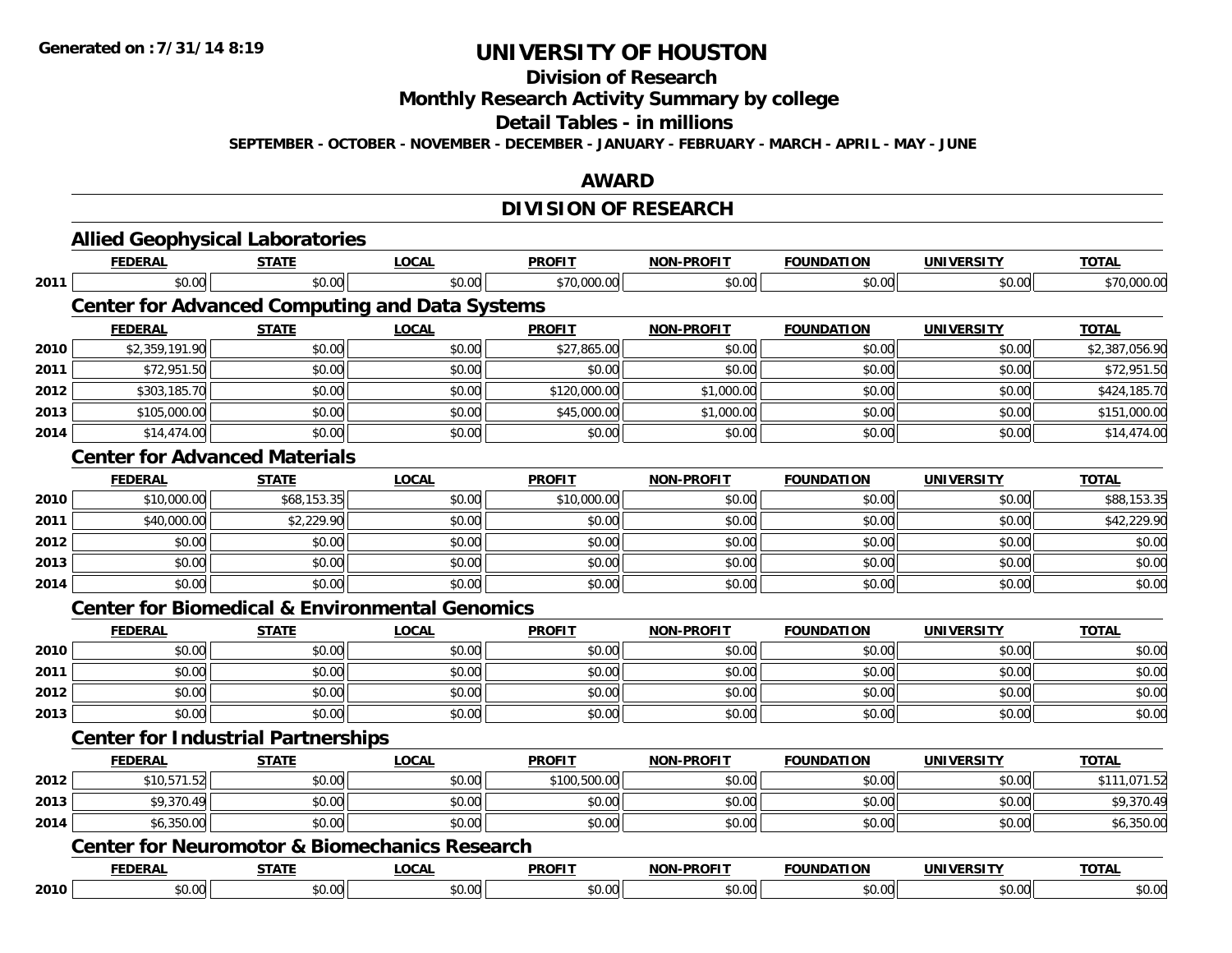### **Division of Research**

**Monthly Research Activity Summary by college**

#### **Detail Tables - in millions**

**SEPTEMBER - OCTOBER - NOVEMBER - DECEMBER - JANUARY - FEBRUARY - MARCH - APRIL - MAY - JUNE**

#### **AWARD**

### **DIVISION OF RESEARCH**

|      | <b>Division of Research</b>           |                |              |               |                   |                   |                   |                |
|------|---------------------------------------|----------------|--------------|---------------|-------------------|-------------------|-------------------|----------------|
|      | <b>FEDERAL</b>                        | <b>STATE</b>   | <b>LOCAL</b> | <b>PROFIT</b> | <b>NON-PROFIT</b> | <b>FOUNDATION</b> | <b>UNIVERSITY</b> | <b>TOTAL</b>   |
| 2010 | \$0.00                                | \$0.00         | \$0.00       | \$0.00        | \$0.00            | \$0.00            | \$0.00            | \$0.00         |
| 2012 | \$0.00                                | \$0.00         | \$0.00       | \$0.00        | \$0.00            | \$0.00            | \$0.00            | \$0.00         |
| 2013 | \$0.00                                | \$0.00         | \$0.00       | \$0.00        | \$0.00            | \$0.00            | \$0.00            | \$0.00         |
| 2014 | \$0.00                                | \$3,568,840.00 | \$0.00       | \$0.00        | \$0.00            | \$0.00            | \$0.00            | \$3,568,840.00 |
|      | <b>Institute for Molecular Design</b> |                |              |               |                   |                   |                   |                |
|      | <b>FEDERAL</b>                        | <b>STATE</b>   | <b>LOCAL</b> | <b>PROFIT</b> | <b>NON-PROFIT</b> | <b>FOUNDATION</b> | <b>UNIVERSITY</b> | <b>TOTAL</b>   |
| 2011 | \$0.00                                | \$0.00         | \$0.00       | \$0.00        | \$0.00            | \$0.00            | \$0.00            | \$0.00         |
|      | <b>Institute for Nanoenergy</b>       |                |              |               |                   |                   |                   |                |
|      | <b>FEDERAL</b>                        | <b>STATE</b>   | <b>LOCAL</b> | <b>PROFIT</b> | NON-PROFIT        | <b>FOUNDATION</b> | <b>UNIVERSITY</b> | <b>TOTAL</b>   |
| 2010 | \$0.00                                | \$0.00         | \$0.00       | \$0.00        | \$0.00            | \$0.00            | \$0.00            | \$0.00         |
| 2011 | \$0.00                                | \$0.00         | \$0.00       | \$0.00        | \$0.00            | \$0.00            | \$0.00            | \$0.00         |
| 2012 | \$0.00                                | \$0.00         | \$0.00       | \$0.00        | \$0.00            | \$0.00            | \$0.00            | \$0.00         |
| 2013 | \$0.00                                | \$0.00         | \$0.00       | \$0.00        | \$0.00            | \$0.00            | \$0.00            | \$0.00         |
| 2014 | \$0.00                                | \$0.00         | \$0.00       | \$0.00        | \$0.00            | \$0.00            | \$0.00            | \$0.00         |
|      | <b>Office of Contracts and Grants</b> |                |              |               |                   |                   |                   |                |
|      | <b>FEDERAL</b>                        | <b>STATE</b>   | <b>LOCAL</b> | <b>PROFIT</b> | NON-PROFIT        | <b>FOUNDATION</b> | <b>UNIVERSITY</b> | <b>TOTAL</b>   |
| 2010 | \$0.00                                | \$0.00         | \$0.00       | \$0.00        | \$0.00            | \$565,426.64      | \$0.00            | \$565,426.64   |
| 2011 | \$0.00                                | \$0.00         | \$0.00       | \$0.00        | \$0.00            | \$367,340.00      | \$0.00            | \$367,340.00   |
| 2012 | \$0.00                                | \$0.00         | \$0.00       | \$0.00        | \$0.00            | \$11,942.60       | \$0.00            | \$11,942.60    |
| 2013 | \$0.00                                | \$0.00         | \$0.00       | \$0.00        | \$0.00            | \$420,136.15      | \$0.00            | \$420,136.15   |
|      | <b>TcSAM</b>                          |                |              |               |                   |                   |                   |                |
|      | <b>FEDERAL</b>                        | <b>STATE</b>   | <b>LOCAL</b> | <b>PROFIT</b> | <b>NON-PROFIT</b> | <b>FOUNDATION</b> | <b>UNIVERSITY</b> | <b>TOTAL</b>   |
| 2010 | \$0.00                                | \$0.00         | \$0.00       | \$0.00        | \$0.00            | \$0.00            | \$0.00            | \$0.00         |
|      | <b>TcSUH</b>                          |                |              |               |                   |                   |                   |                |
|      | <b>FEDERAL</b>                        | <b>STATE</b>   | <b>LOCAL</b> | <b>PROFIT</b> | NON-PROFIT        | <b>FOUNDATION</b> | <b>UNIVERSITY</b> | <b>TOTAL</b>   |
| 2010 | \$70,000.00                           | \$0.00         | \$0.00       | \$0.00        | \$0.00            | \$0.00            | \$0.00            | \$70,000.00    |
| 2011 | \$40,000.00                           | \$60,000.00    | \$0.00       | \$200,227.00  | \$0.00            | \$0.00            | \$0.00            | \$300,227.00   |
| 2012 | \$70,000.00                           | \$37,894.80    | \$0.00       | \$100,554.00  | \$0.00            | \$0.00            | \$0.00            | \$208,448.80   |
| 2013 | \$195,000.00                          | \$37,894.80    | \$0.00       | \$99,321.00   | \$0.00            | \$0.00            | \$0.00            | \$332,215.80   |
| 2014 | \$165,268.15                          | \$0.00         | \$0.00       | \$0.00        | \$0.00            | \$0.00            | \$0.00            | \$165,268.15   |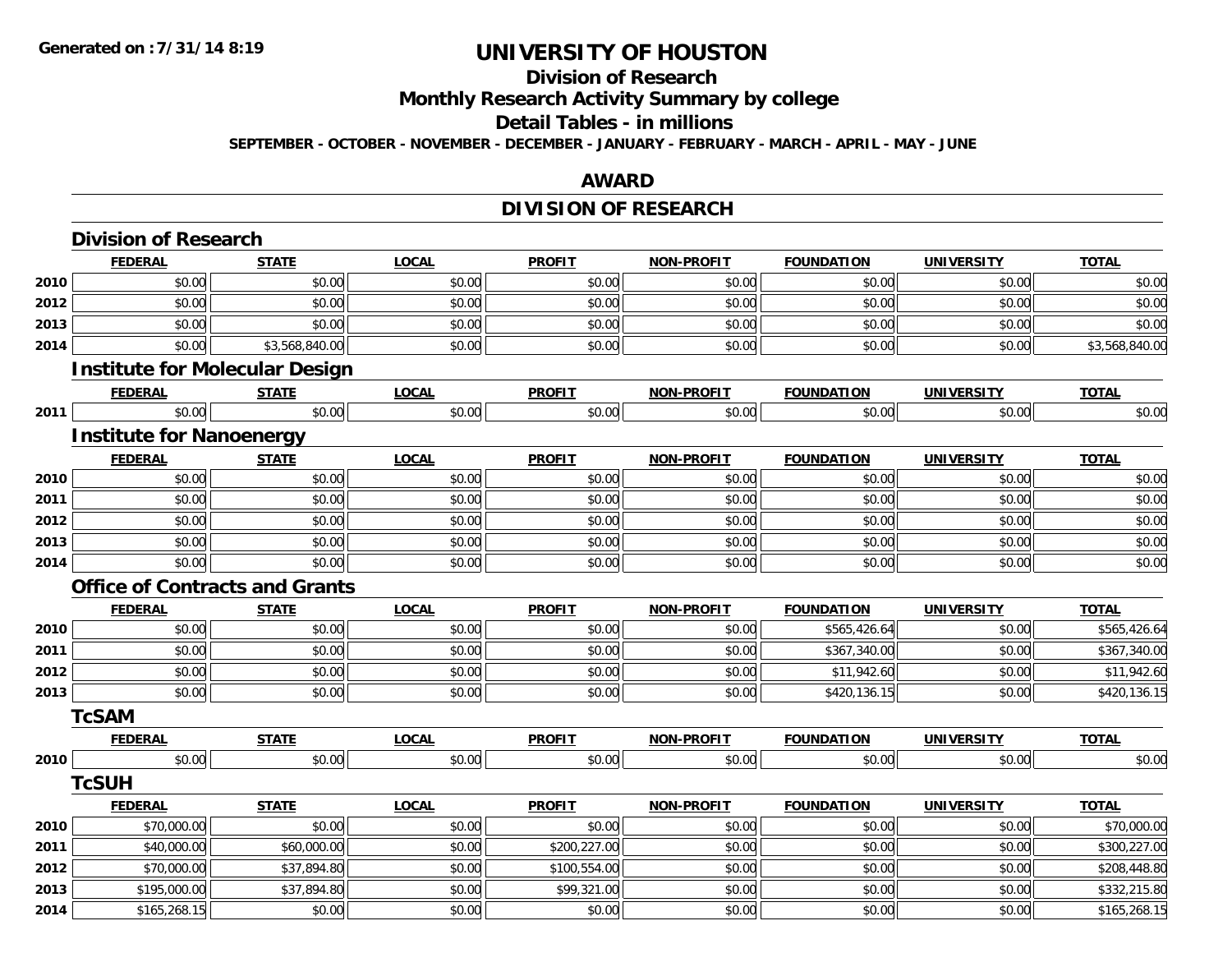### **Division of Research**

**Monthly Research Activity Summary by college**

#### **Detail Tables - in millions**

**SEPTEMBER - OCTOBER - NOVEMBER - DECEMBER - JANUARY - FEBRUARY - MARCH - APRIL - MAY - JUNE**

#### **AWARD**

### **DIVISION OF RESEARCH**

### **Texas Obesity Research Center**

|      | <b>FEDERAL</b> | <b>STATE</b> | <b>LOCAL</b> | <b>PROFIT</b> | <b>NON-PROFIT</b> | <b>FOUNDATION</b> | <b>UNIVERSITY</b> | <b>TOTAL</b>   |
|------|----------------|--------------|--------------|---------------|-------------------|-------------------|-------------------|----------------|
| 2010 | \$0.00         | \$0.00       | \$0.00       | \$0.00        | \$0.00            | \$0.00            | \$0.00            | \$0.00         |
| 2011 | \$0.00         | \$0.00       | \$0.00       | \$0.00        | \$0.00            | \$0.00            | \$0.00            | \$0.00         |
| 2012 | \$0.00         | \$0.00       | \$0.00       | \$0.00        | \$0.00            | \$0.00            | \$0.00            | \$0.00         |
| 2013 | \$0.00         | \$0.00       | \$0.00       | \$0.00        | \$0.00            | \$0.00            | \$0.00            | \$0.00         |
| 2014 | \$0.00         | \$0.00       | \$0.00       | \$0.00        | \$0.00            | \$0.00            | \$0.00            | \$0.00         |
|      | <b>TIMES</b>   |              |              |               |                   |                   |                   |                |
|      | <b>FEDERAL</b> | <b>STATE</b> | <b>LOCAL</b> | <b>PROFIT</b> | <b>NON-PROFIT</b> | <b>FOUNDATION</b> | <b>UNIVERSITY</b> | <b>TOTAL</b>   |
| 2010 | \$2,706,343.73 | \$212,544.00 | \$0.00       | \$0.00        | \$0.00            | \$0.00            | \$0.00            | \$2,918,887.73 |
|      |                |              |              |               |                   |                   |                   |                |

| <b>Total</b> | \$15,749,825.54                 | \$4,123,661.90            | \$0.00       | \$773,467.00 | \$10,724.89  | \$1,364,845.39 | \$0.00        | \$22,022,524.72                   |
|--------------|---------------------------------|---------------------------|--------------|--------------|--------------|----------------|---------------|-----------------------------------|
| 2014         | \$2,597,575.50                  | \$98,197.00               | \$0.00       | \$0.00       | \$8,724.89   | \$0.00         | \$0.00        | \$2,704,497.39                    |
| 2013         | \$2,353,243.80                  | \$29,908.05               | \$0.00       | \$0.00       | \$0.00       | \$0.00         | \$0.00        | \$2,383,151.85                    |
| 2012         | \$2,860,802.11                  | \$0.00                    | \$0.00       | \$0.00       | \$0.00       | \$0.00         | \$0.00        | \$2,860,802.11                    |
| 2011         | \$1,760,497.14                  | \$8,000.00                | \$0.00       | \$0.00       | \$0.00       | \$0.00         | \$0.00        | \$1,768,497.14                    |
| ----         | $V = 1.7$ $V = 10.7$ $V = 10.7$ | $V = I - I V I I V V I I$ | <b>vv.vv</b> | <b>vv.vv</b> | <b>vv.vv</b> | <b>vv.vv</b>   | <b>vv.vv.</b> | $V = 1$ , $V = 1000$ , $V = 1000$ |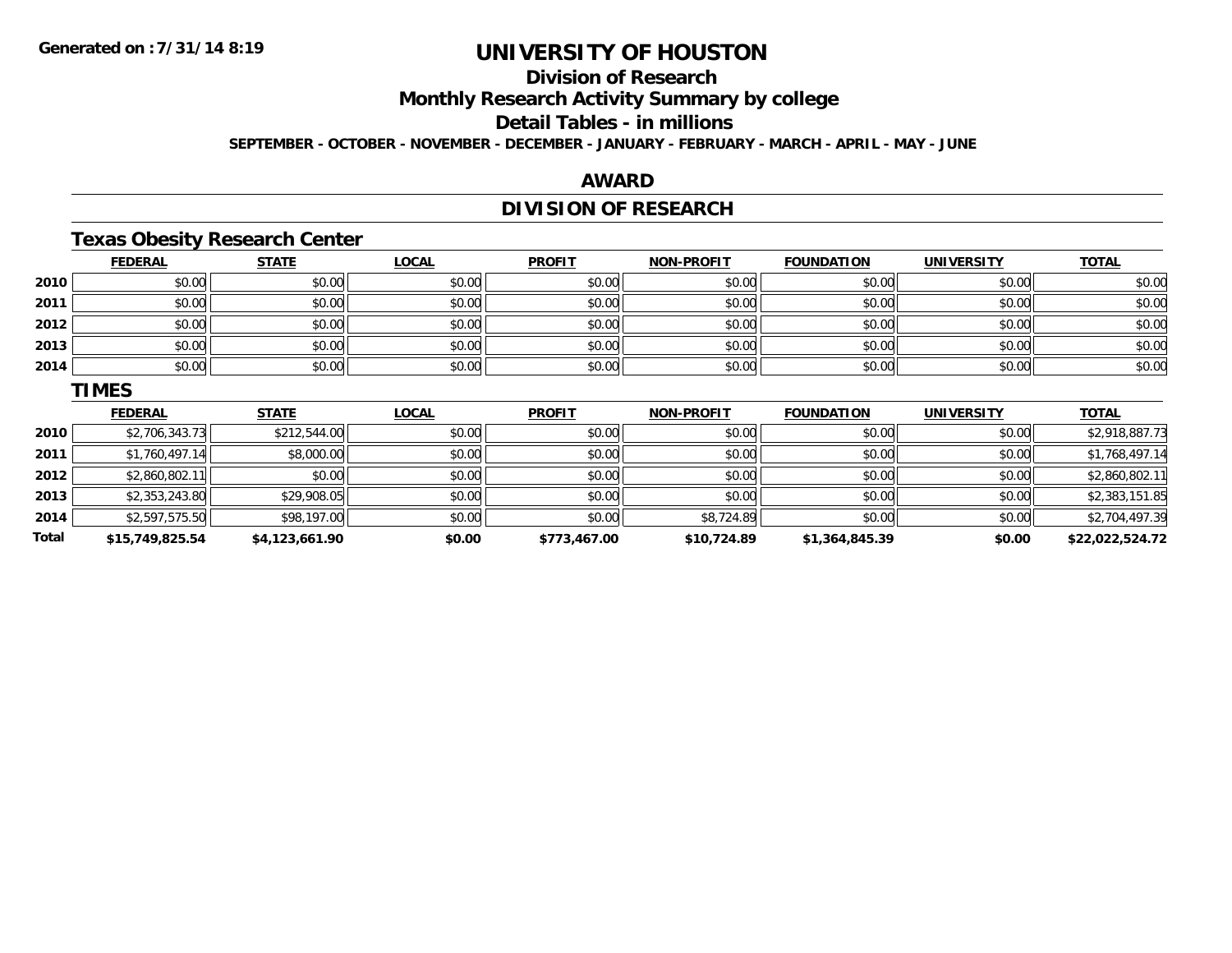### **Division of Research**

#### **Monthly Research Activity Summary by college**

#### **Detail Tables - in millions**

**SEPTEMBER - OCTOBER - NOVEMBER - DECEMBER - JANUARY - FEBRUARY - MARCH - APRIL - MAY - JUNE**

#### **AWARD**

### **GRADUATE COLLEGE OF SOCIAL WORK**

### **Center for Drug and Social Policy Research**

|      | <b>FEDERAL</b> | <b>STATE</b> | <b>LOCAL</b>                                                | <b>PROFIT</b> | <b>NON-PROFIT</b> | <b>FOUNDATION</b> | <b>UNIVERSITY</b> | <b>TOTAL</b> |
|------|----------------|--------------|-------------------------------------------------------------|---------------|-------------------|-------------------|-------------------|--------------|
| 2010 | \$0.00         | \$0.00       | \$0.00                                                      | \$0.00        | \$0.00            | \$0.00            | \$0.00            | \$0.00       |
| 2011 | \$0.00         | \$0.00       | \$0.00                                                      | \$0.00        | \$0.00            | \$0.00            | \$0.00            | \$0.00       |
| 2012 | \$0.00         | \$0.00       | \$0.00                                                      | \$0.00        | \$0.00            | \$0.00            | \$0.00            | \$0.00       |
| 2013 | \$0.00         | \$0.00       | \$0.00                                                      | \$0.00        | \$0.00            | \$0.00            | \$0.00            | \$0.00       |
|      |                |              | <b>Center for Health Equities &amp; Evaluation Research</b> |               |                   |                   |                   |              |
|      | <b>FEDERAL</b> | <b>STATE</b> | <b>LOCAL</b>                                                | <b>PROFIT</b> | <b>NON-PROFIT</b> | <b>FOUNDATION</b> | <b>UNIVERSITY</b> | <b>TOTAL</b> |
| 2012 | \$354,222.55   | \$0.00       | \$0.00                                                      | \$0.00        | \$0.00            | \$0.00            | \$35,000,00       | \$389,222.55 |

| 2012 | 42542225<br>\$354,222.55 | \$0.00 | \$0.00 | \$0.00 | 0000<br>DU.UU | \$0.00 | \$35,000.00 | \$389,222.55     |
|------|--------------------------|--------|--------|--------|---------------|--------|-------------|------------------|
| 2013 | \$249,359.00             | \$0.00 | \$0.00 | \$0.00 | 0000<br>DU.UG | \$0.00 | \$0.00      | .359.00<br>\$249 |
| 2014 | \$206,260.00             | \$0.00 | \$0.00 | \$0.00 | \$0.00        | \$0.00 | \$0.00      | \$206,260.00     |

### **Child & Family for Innovative Research**

|      | <b>FEDERAL</b> | <b>STATE</b> | <u>LOCAL</u> | <b>PROFIT</b> | <b>NON-PROFIT</b> | <b>FOUNDATION</b> | UNIVERSITY | <b>TOTAL</b>   |
|------|----------------|--------------|--------------|---------------|-------------------|-------------------|------------|----------------|
| 2010 | \$1,022,992.49 | \$728,648.89 | \$0.00       | \$0.00        | \$17,000.00       | \$0.00            | \$0.00     | \$1,768,641.38 |
| 2011 | \$569,631.62   | \$0.00       | \$0.00       | \$0.00        | \$0.00            | \$1,146.30        | \$0.00     | \$570,777.92   |
| 2012 | \$136,407.79   | \$0.00       | \$56,704.00  | \$176,507.00  | \$0.00            | \$0.00            | \$0.00     | \$369,618.79   |
| 2013 | \$527,519.88   | \$120,342.00 | \$0.00       | \$100,000.00  | \$0.00            | \$0.00            | \$0.00     | \$747,861.88   |
| 2014 | \$407,638.64   | \$88,274.00  | \$0.00       | \$0.00        | \$80,000.00       | \$19,250.00       | \$0.00     | \$595,162.64   |

#### **Community Projects - Social Work**

|      | <b>FEDERAI</b> | <b>STATE</b>       | 0 <sub>n</sub><br>. Uuh. | <b>PROFIT</b> | <b>DDAFI7</b>                   | <b>FOUNDATION</b> | -801-81       | <b>TOTA</b>             |
|------|----------------|--------------------|--------------------------|---------------|---------------------------------|-------------------|---------------|-------------------------|
| 2010 | 0000<br>JU.UU! | $\sim$ 00<br>vv.vv | $\sim$ 00<br>vu.vu       | \$0.00        | $\theta \cap \theta^*$<br>vu.uu | 0000<br>JU.UU     | 0.00<br>JU.UU | 0000<br>PO.OO           |
| 2012 |                | 0000<br>vv.vv      | $\sim$ 00<br>งง.บบ       | \$0.00        | \$0.00                          | 0000<br>vv.vv     | 0000<br>JU.UU | חם כו<br>. TZ.<br>، ۔ ، |

#### **Dean, Social Work**

|      | <b>FEDERAL</b> | <b>STATE</b> | <b>LOCAL</b> | <b>PROFIT</b> | <b>NON-PROFIT</b> | <b>FOUNDATION</b> | <b>UNIVERSITY</b> | <b>TOTAL</b> |
|------|----------------|--------------|--------------|---------------|-------------------|-------------------|-------------------|--------------|
| 2010 | \$462,400.80   | \$0.00       | \$0.00       | \$0.00        | \$0.00            | \$0.00            | \$0.00            | \$462,400.80 |
| 2011 | \$205,050.00   | \$0.00       | \$0.00       | \$0.00        | \$0.00            | \$0.00            | \$0.00            | \$205,050.00 |
| 2012 | \$16,568.50    | \$0.00       | \$0.00       | \$0.00        | \$0.00            | \$0.00            | \$0.00            | \$16,568.50  |
| 2013 | \$0.00         | \$0.00       | \$0.00       | \$0.00        | \$0.00            | \$0.00            | \$0.00            | \$0.00       |
| 2014 | \$0.00         | \$0.00       | \$0.00       | \$0.00        | \$0.00            | \$0.00            | \$0.00            | \$0.00       |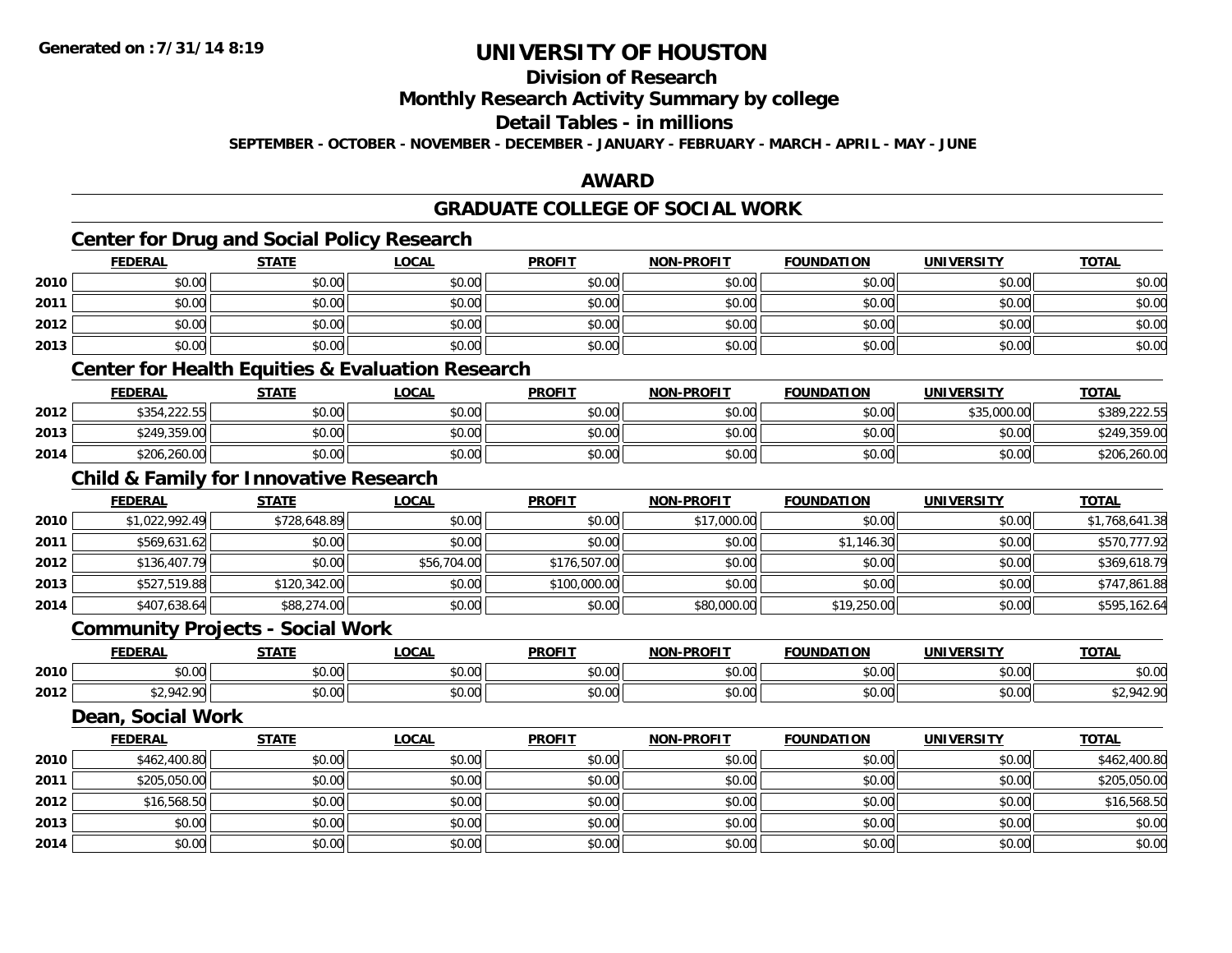**Division of Research**

**Monthly Research Activity Summary by college**

**Detail Tables - in millions**

**SEPTEMBER - OCTOBER - NOVEMBER - DECEMBER - JANUARY - FEBRUARY - MARCH - APRIL - MAY - JUNE**

#### **AWARD**

#### **GRADUATE COLLEGE OF SOCIAL WORK**

### **Office for Drug SPR**

|       | <b>EDERAL</b> | <b>STATE</b>          | <b>.OCAL</b>  | <b>PROFIT</b>     | <b>NON-PROFIT</b> | <b>FOUNDATION</b>          | <b>UNIVERSITY</b> | <b>TOTAL</b>   |
|-------|---------------|-----------------------|---------------|-------------------|-------------------|----------------------------|-------------------|----------------|
| 2010  | \$0.00        | 40.00<br><b>DU.UU</b> | 0000<br>vv.vv | \$0.00            | 60.00<br>\$U.UU   | $*$ $\cap$ $\cap$<br>JU.UU | \$0.00            | \$0.00         |
| Total | .160.994.1    | \$937.264.89          | \$56,704.00   | /6.507.00<br>よつフん | \$97,000.00       | \$20.396.30                | \$35,000.00       | \$5,583,866.36 |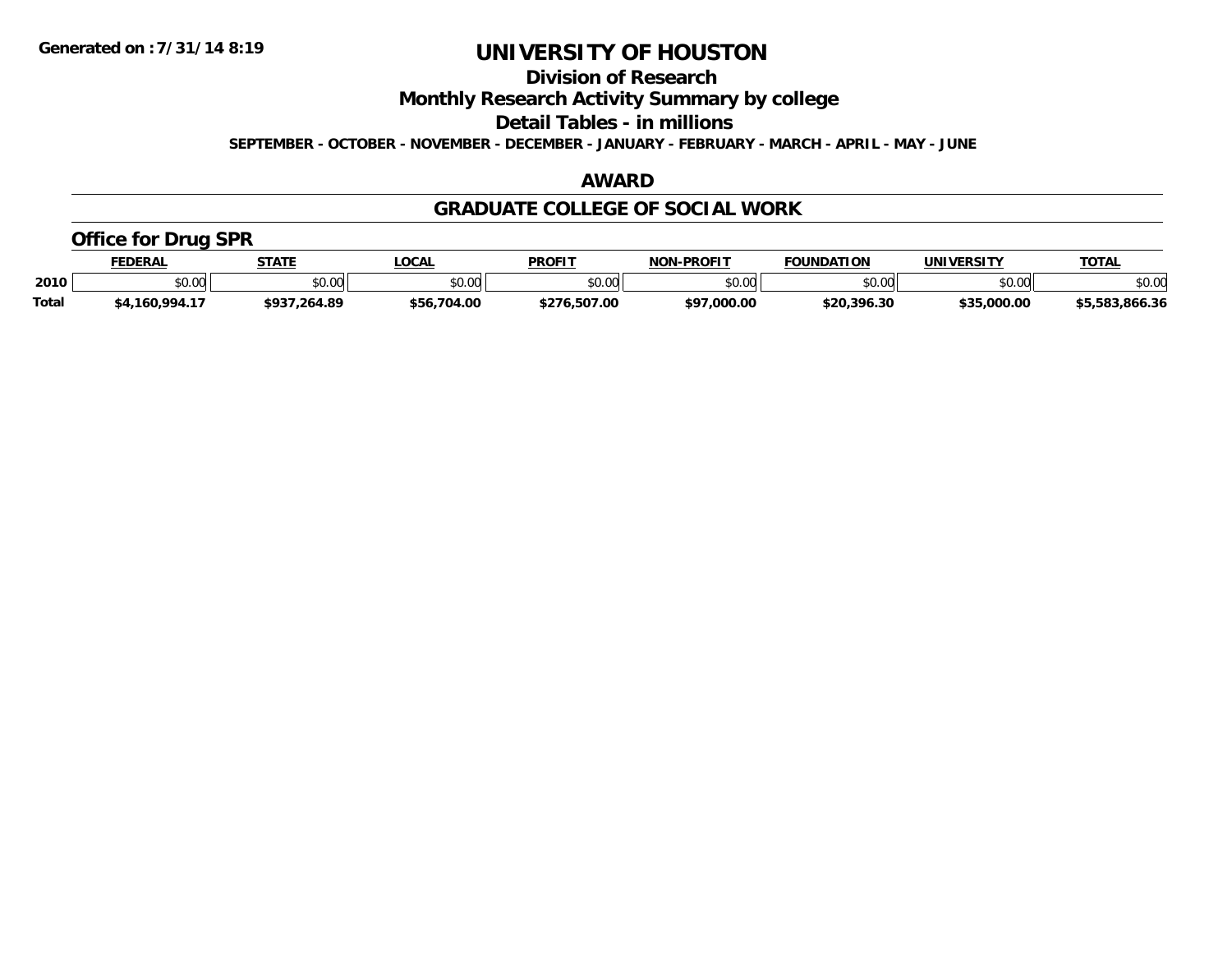### **Division of Research**

### **Monthly Research Activity Summary by college**

#### **Detail Tables - in millions**

**SEPTEMBER - OCTOBER - NOVEMBER - DECEMBER - JANUARY - FEBRUARY - MARCH - APRIL - MAY - JUNE**

#### **AWARD**

#### **HILTON COLLEGE OF HOTEL AND RESTAURANT MANAGEMENT**

#### **Hotel and Restaurant Management**

|       | <b>FEDERAL</b> | <b>STATE</b> | <u>LOCAL</u> | <b>PROFIT</b> | <b>NON-PROFIT</b> | <b>FOUNDATION</b> | <b>UNIVERSITY</b> | <b>TOTAL</b>   |
|-------|----------------|--------------|--------------|---------------|-------------------|-------------------|-------------------|----------------|
| 2010  | \$70,000.00    | \$210,000.00 | \$0.00       | \$82,548.00   | \$0.00            | \$28,750.00       | \$0.00            | \$391,298.00   |
| 2011  | \$173,995.00   | \$190,500.00 | \$0.00       | \$0.00        | \$27,280.00       | \$0.00            | \$0.00            | \$391,775.00   |
| 2012  | \$58,837.68    | \$103,763.44 | \$0.00       | \$1,500.00    | \$10,887.00       | \$0.00            | \$0.00            | \$174,988.12   |
| 2013  | \$106,747.00   | \$0.00       | \$0.00       | \$0.00        | \$0.00            | \$0.00            | \$0.00            | \$106,747.00   |
| 2014  | \$689,012.00   | \$0.00       | \$0.00       | \$0.00        | \$0.00            | \$58,902.00       | \$0.00            | \$747,914.00   |
| Total | \$1,098,591.68 | \$504,263.44 | \$0.00       | \$84,048,00   | \$38,167.00       | \$87,652.00       | \$0.00            | \$1,812,722.12 |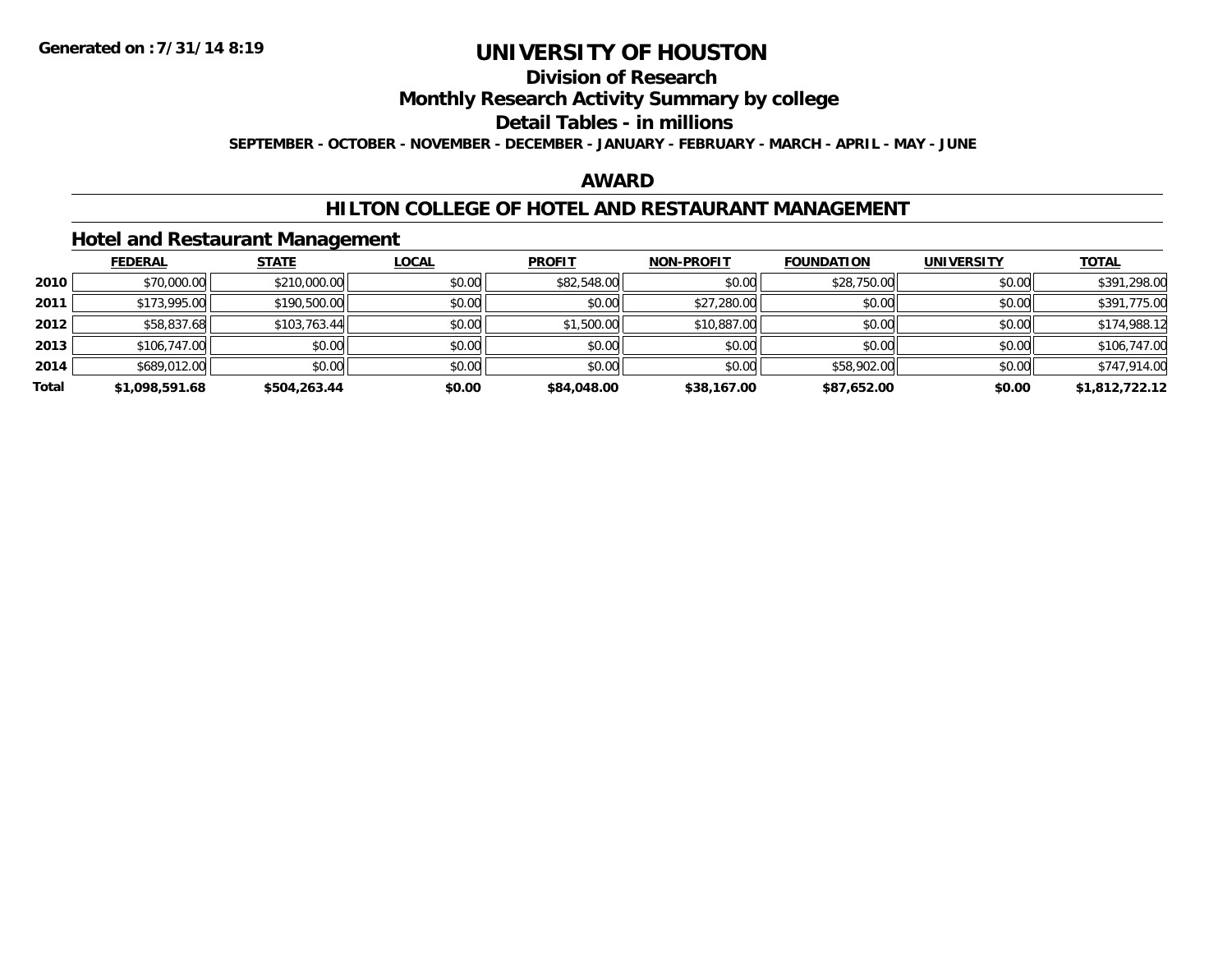### **Division of Research**

**Monthly Research Activity Summary by college**

#### **Detail Tables - in millions**

**SEPTEMBER - OCTOBER - NOVEMBER - DECEMBER - JANUARY - FEBRUARY - MARCH - APRIL - MAY - JUNE**

#### **AWARD**

#### **HONORS COLLEGE**

### **Dean, Honors College**

|       | <b>FEDERAL</b> | <b>STATE</b> | <u>LOCAL</u> | <b>PROFIT</b> | <b>NON-PROFIT</b> | <b>FOUNDATION</b> | <b>UNIVERSITY</b> | <b>TOTAL</b> |
|-------|----------------|--------------|--------------|---------------|-------------------|-------------------|-------------------|--------------|
| 2011  | \$0.00         | \$0.00       | \$0.00       | \$0.00        | \$53,185.50       | \$0.00            | \$0.00            | \$53,185.50  |
| 2012  | \$34,951.70    | \$0.00       | \$0.00       | \$0.00        | \$0.00            | \$0.00            | \$0.00            | \$34,951.70  |
| 2013  | \$0.00         | \$0.00       | \$0.00       | \$0.00        | \$0.00            | \$6,070.64        | \$0.00            | \$6,070.64   |
| 2014  | \$0.00         | \$0.00       | \$0.00       | \$0.00        | \$0.00            | \$2,807.84        | \$0.00            | \$2,807.84   |
| Total | \$34,951.70    | \$0.00       | \$0.00       | \$0.00        | \$53,185.50       | \$8,878.48        | \$0.00            | \$97,015.68  |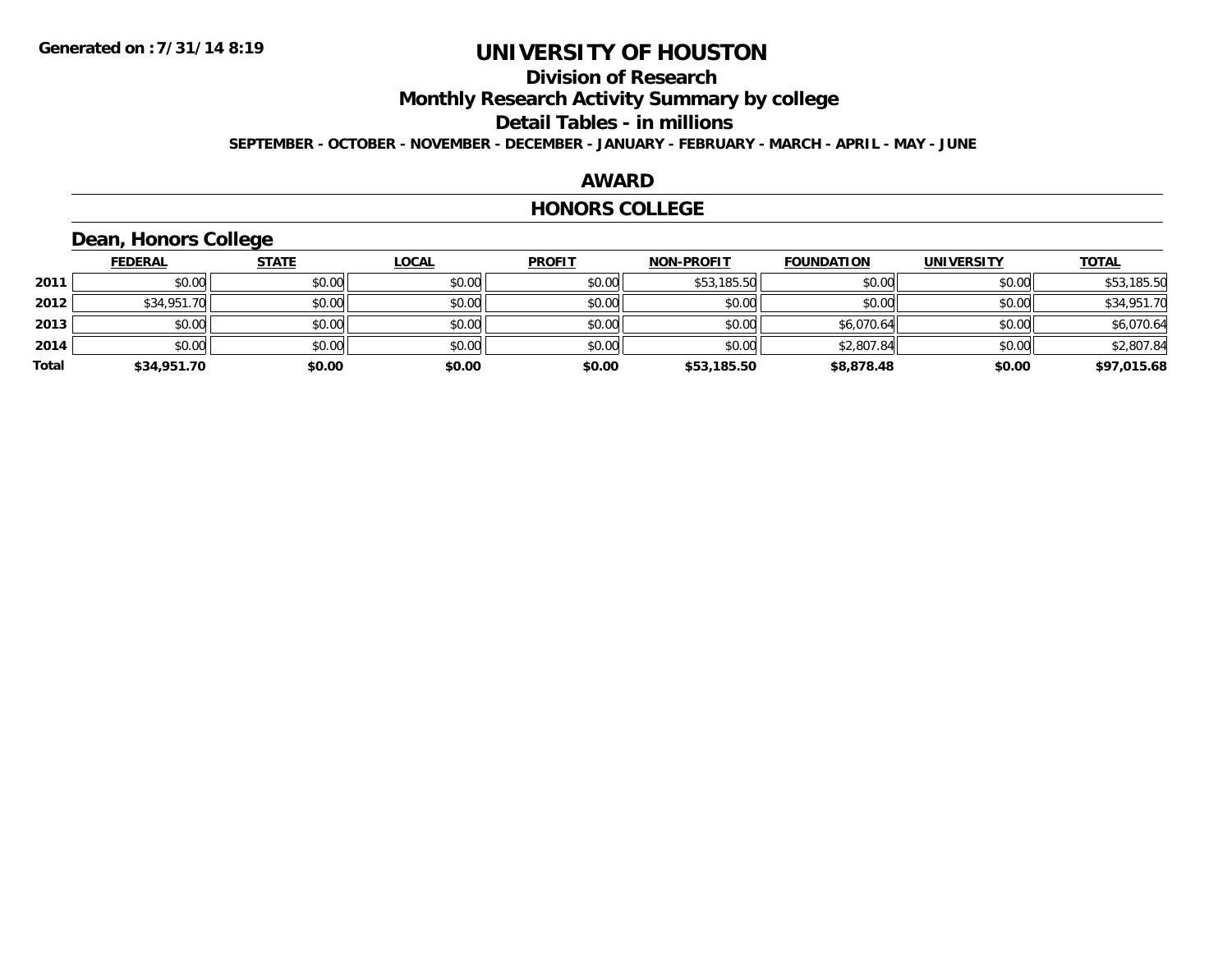**Division of Research**

**Monthly Research Activity Summary by college**

**Detail Tables - in millions**

**SEPTEMBER - OCTOBER - NOVEMBER - DECEMBER - JANUARY - FEBRUARY - MARCH - APRIL - MAY - JUNE**

### **AWARD**

#### **INSTITUTIONAL**

#### **Associate Vice Chancellor**

|              | <b>FEDERAL</b>       | <b>STATE</b>   | <b>LOCAL</b> | <b>PROFIT</b>                                       | <b>NON-PROFIT</b> | FOUNDATION    | UNIVERSITY    | <b>TOTAL</b>         |
|--------------|----------------------|----------------|--------------|-----------------------------------------------------|-------------------|---------------|---------------|----------------------|
| 2010         | $\sqrt{2}$<br>$\sim$ | nn on<br>DU.UG | \$0.00       | $\uparrow$ $\uparrow$ $\uparrow$ $\uparrow$<br>vv.v | 0000<br>งบ.บบ     | 0000<br>JU.UU | 0000<br>JU.UU | 102.21<br>՝<br>72.30 |
| <b>Total</b> | יכנטו<br>92.St       | \$0.00         | \$0.00       | \$0.00                                              | \$0.00            | \$0.00        | \$0.00        | .492.36              |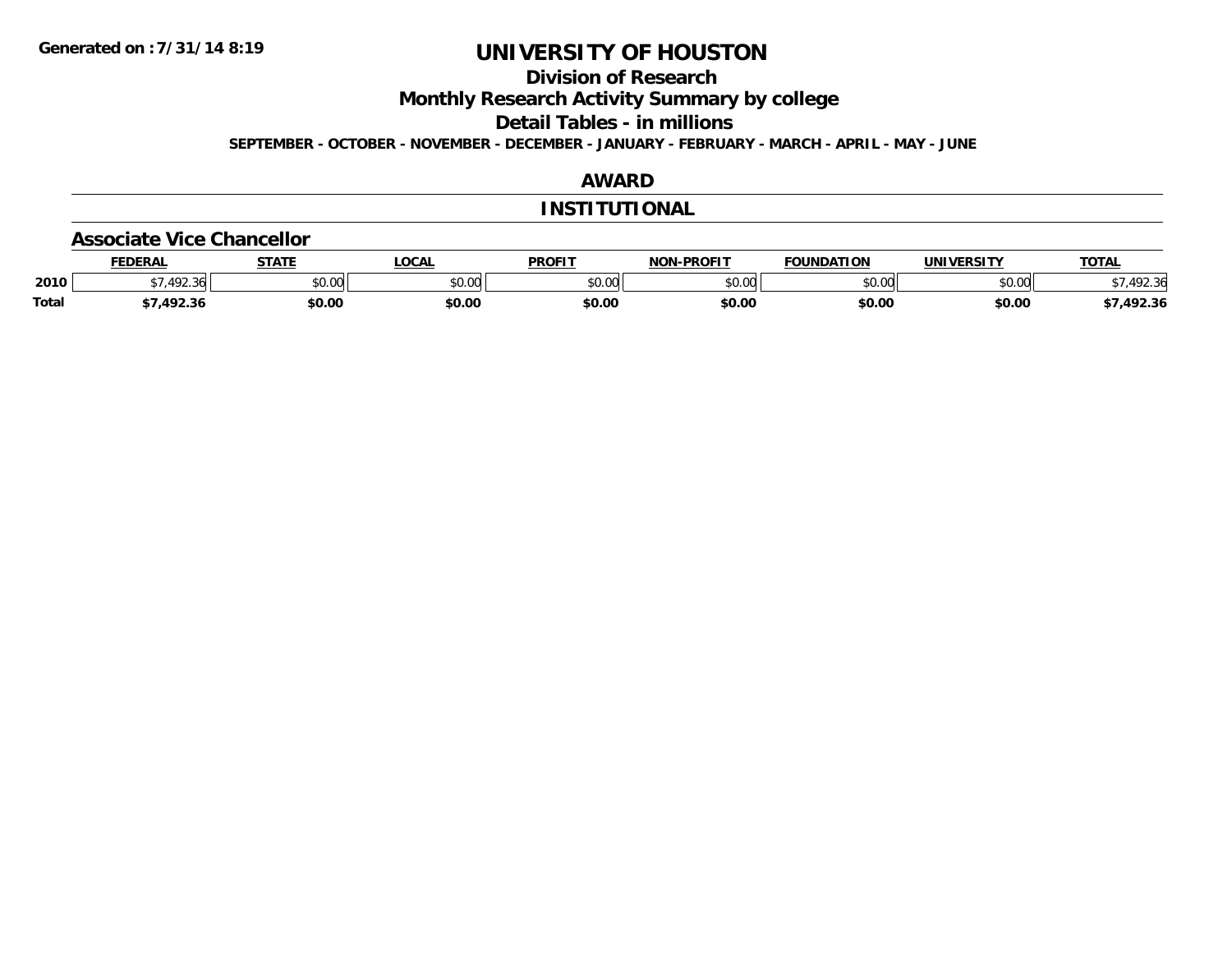# **Division of ResearchMonthly Research Activity Summary by college Detail Tables - in millions**

**SEPTEMBER - OCTOBER - NOVEMBER - DECEMBER - JANUARY - FEBRUARY - MARCH - APRIL - MAY - JUNE**

# **AWARD**

#### **LIBRARY**

### **Administration, Library**

|              | <b>FEDERAL</b> | <b>STATE</b> | <b>LOCAL</b> | <b>PROFIT</b> | <b>NON-PROFIT</b> | <b>FOUNDATION</b> | <b>UNIVERSITY</b> | <b>TOTAL</b> |
|--------------|----------------|--------------|--------------|---------------|-------------------|-------------------|-------------------|--------------|
| 2010         | \$34,475.00    | \$0.00       | \$0.00       | \$0.00        | \$0.00            | \$0.00            | \$0.00            | \$34,475.00  |
| 2011         | \$19,863.00    | \$0.00       | \$0.00       | \$0.00        | \$0.00            | \$0.00            | \$0.00            | \$19,863.00  |
| 2013         | \$0.00         | \$0.00       | \$0.00       | \$0.00        | \$0.00            | \$0.00            | \$0.00            | \$0.00       |
| <b>Total</b> | \$54,338.00    | \$0.00       | \$0.00       | \$0.00        | \$0.00            | \$0.00            | \$0.00            | \$54,338.00  |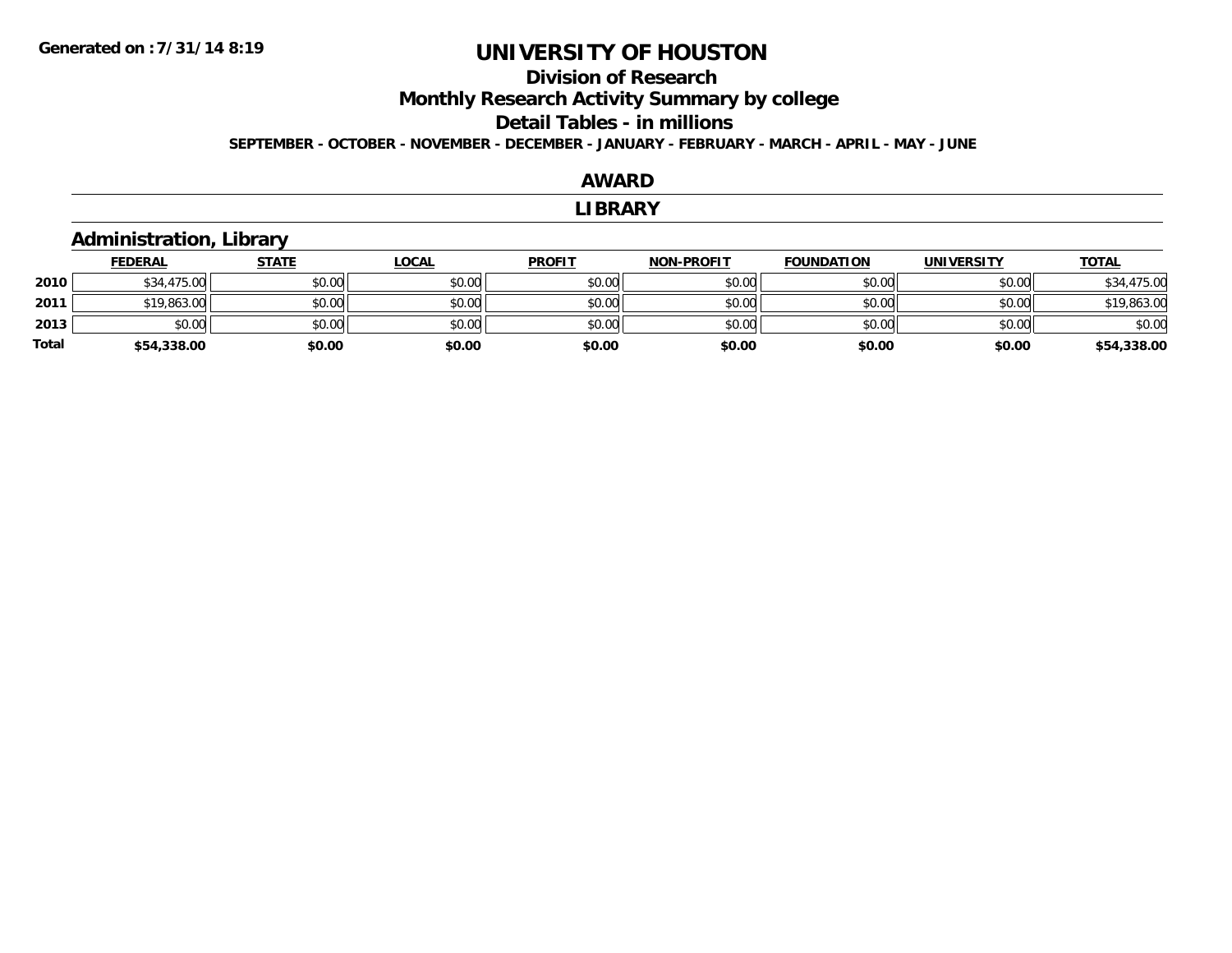### **Division of Research**

**Monthly Research Activity Summary by college**

**Detail Tables - in millions**

**SEPTEMBER - OCTOBER - NOVEMBER - DECEMBER - JANUARY - FEBRUARY - MARCH - APRIL - MAY - JUNE**

#### **AWARD**

#### **PRESIDENT**

#### **Office of the President**

|              | <b>FEDERAL</b> | STATE  | <u>LOCAL</u> | <b>PROFIT</b> | <b>NON-PROFIT</b> | <b>FOUNDATION</b> | <b>UNIVERSITY</b> | <b>TOTAL</b> |
|--------------|----------------|--------|--------------|---------------|-------------------|-------------------|-------------------|--------------|
| 2011         | \$0.00         | \$0.00 | \$0.00       | \$0.00        | \$0.00            | \$0.00            | \$0.00            | \$0.00       |
| 2014         | \$0.00         | \$0.00 | \$0.00       | \$0.00        | \$0.00            | \$0.00            | \$0.00            | \$0.00       |
| <b>Total</b> | \$0.00         | \$0.00 | \$0.00       | \$0.00        | \$0.00            | \$0.00            | \$0.00            | \$0.00       |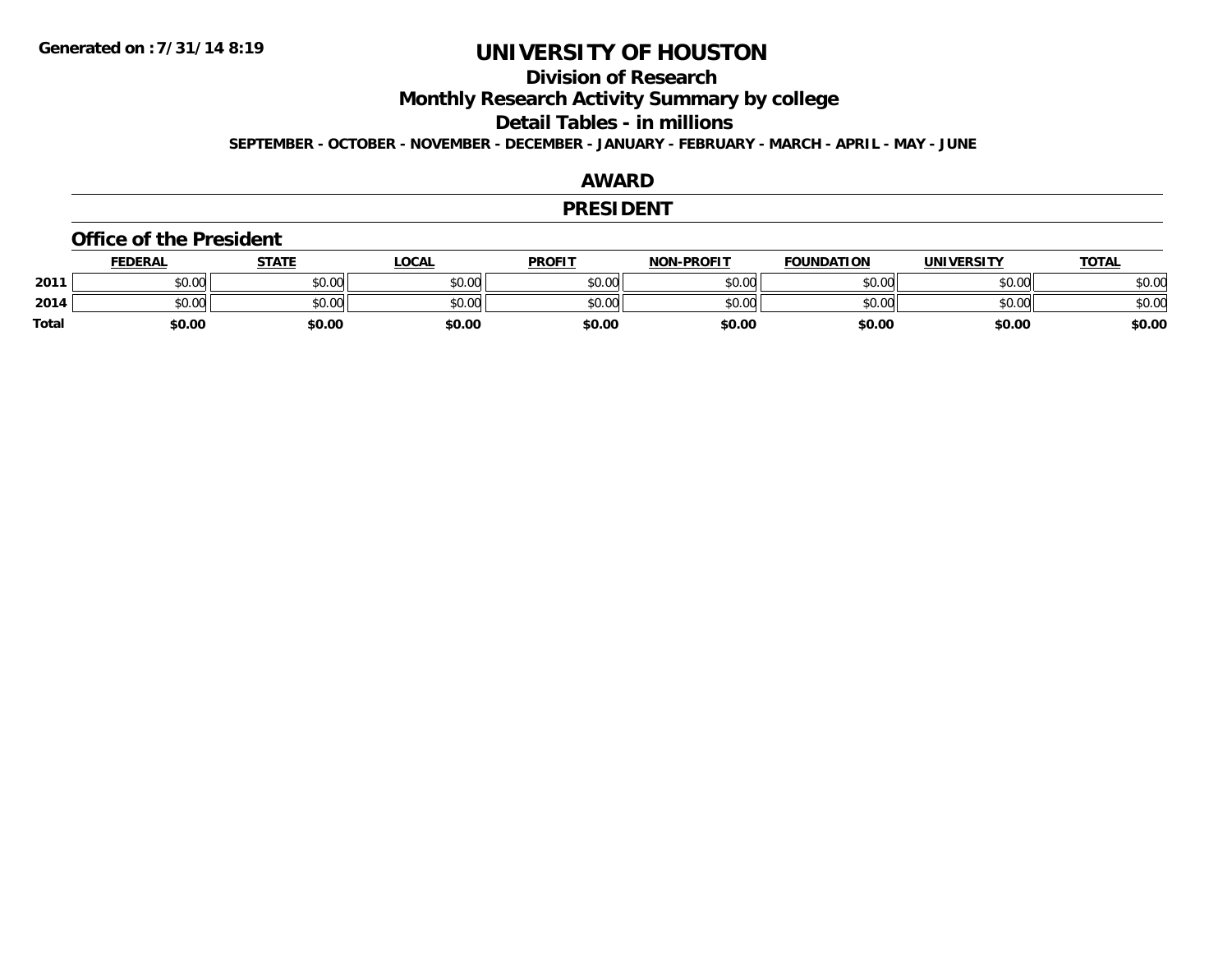### **Division of Research**

**Monthly Research Activity Summary by college**

#### **Detail Tables - in millions**

**SEPTEMBER - OCTOBER - NOVEMBER - DECEMBER - JANUARY - FEBRUARY - MARCH - APRIL - MAY - JUNE**

#### **AWARD**

#### **SENIOR V.P. FOR ACADEMIC AFFAIRS AND PROVOST**

|              | <b>Learning and Assessment Services</b>             |              |              |               |                   |                   |                   |                |
|--------------|-----------------------------------------------------|--------------|--------------|---------------|-------------------|-------------------|-------------------|----------------|
|              | <b>FEDERAL</b>                                      | <b>STATE</b> | <b>LOCAL</b> | <b>PROFIT</b> | <b>NON-PROFIT</b> | <b>FOUNDATION</b> | <b>UNIVERSITY</b> | <b>TOTAL</b>   |
| 2010         | \$227,609.00                                        | \$148,027.00 | \$0.00       | \$0.00        | \$67,500.00       | \$10,000.00       | \$0.00            | \$453,136.00   |
| 2011         | \$311,018.00                                        | \$0.00       | \$0.00       | \$0.00        | \$75,759.00       | \$0.00            | \$0.00            | \$386,777.00   |
| 2012         | \$301,376.00                                        | \$134,767.00 | \$0.00       | \$0.00        | \$77,158.00       | \$0.00            | \$0.00            | \$513,301.00   |
| 2013         | \$378,534.00                                        | \$134,767.00 | \$0.00       | \$0.00        | \$0.00            | \$0.00            | \$0.00            | \$513,301.00   |
| 2014         | \$364,114.00                                        | \$134,767.00 | \$0.00       | \$0.00        | \$0.00            | \$0.00            | \$0.00            | \$498,881.00   |
|              | <b>Learning Support Services</b>                    |              |              |               |                   |                   |                   |                |
|              | <b>FEDERAL</b>                                      | <b>STATE</b> | <b>LOCAL</b> | <b>PROFIT</b> | NON-PROFIT        | <b>FOUNDATION</b> | <b>UNIVERSITY</b> | <b>TOTAL</b>   |
| 2012         | \$0.00                                              | \$0.00       | \$0.00       | \$0.00        | \$0.00            | \$0.00            | \$0.00            | \$0.00         |
|              | <b>Office of Admissions</b>                         |              |              |               |                   |                   |                   |                |
|              | <b>FEDERAL</b>                                      | <b>STATE</b> | <b>LOCAL</b> | <b>PROFIT</b> | NON-PROFIT        | <b>FOUNDATION</b> | <b>UNIVERSITY</b> | <b>TOTAL</b>   |
| 2010         | \$0.00                                              | \$0.00       | \$0.00       | \$0.00        | \$0.00            | \$0.00            | \$0.00            | \$0.00         |
| 2011         | \$0.00                                              | \$0.00       | \$0.00       | \$0.00        | \$0.00            | \$0.00            | \$0.00            | \$0.00         |
|              | <b>Senior V.P. for Academic Affairs and Provost</b> |              |              |               |                   |                   |                   |                |
|              | <b>FEDERAL</b>                                      | <b>STATE</b> | <b>LOCAL</b> | <b>PROFIT</b> | NON-PROFIT        | <b>FOUNDATION</b> | <b>UNIVERSITY</b> | <b>TOTAL</b>   |
| 2012         | \$0.00                                              | \$0.00       | \$0.00       | \$75,000.00   | \$0.00            | \$0.00            | \$0.00            | \$75,000.00    |
|              | <b>Undergraduate Scholars</b>                       |              |              |               |                   |                   |                   |                |
|              | <b>FEDERAL</b>                                      | <b>STATE</b> | <b>LOCAL</b> | <b>PROFIT</b> | <b>NON-PROFIT</b> | <b>FOUNDATION</b> | <b>UNIVERSITY</b> | <b>TOTAL</b>   |
| 2010         | \$0.00                                              | \$15,000.00  | \$0.00       | \$0.00        | \$0.00            | \$0.00            | \$0.00            | \$15,000.00    |
| 2011         | \$0.00                                              | \$29,456.00  | \$0.00       | \$0.00        | \$0.00            | \$0.00            | \$0.00            | \$29,456.00    |
| 2012         | \$0.00                                              | \$19,051.00  | \$0.00       | \$0.00        | \$0.00            | \$0.00            | \$0.00            | \$19,051.00    |
| 2013         | \$0.00                                              | \$19,050.00  | \$0.00       | \$0.00        | \$0.00            | \$0.00            | \$0.00            | \$19,050.00    |
| 2014         | \$0.00                                              | \$20,330.00  | \$0.00       | \$0.00        | \$0.00            | \$0.00            | \$0.00            | \$20,330.00    |
|              | <b>Undergraduate Studies</b>                        |              |              |               |                   |                   |                   |                |
|              | <b>FEDERAL</b>                                      | <b>STATE</b> | <b>LOCAL</b> | <b>PROFIT</b> | <b>NON-PROFIT</b> | <b>FOUNDATION</b> | <b>UNIVERSITY</b> | <b>TOTAL</b>   |
| 2010         | \$0.00                                              | \$0.00       | \$0.00       | \$0.00        | \$0.00            | \$0.00            | \$0.00            | \$0.00         |
| 2011         | \$0.00                                              | \$0.00       | \$0.00       | \$0.00        | \$0.00            | \$0.00            | \$0.00            | \$0.00         |
| 2013         | \$0.00                                              | \$130,000.00 | \$0.00       | \$0.00        | \$0.00            | \$0.00            | \$0.00            | \$130,000.00   |
| 2014         | \$0.00                                              | \$10,000.00  | \$0.00       | \$0.00        | \$0.00            | \$0.00            | \$0.00            | \$10,000.00    |
| <b>Total</b> | \$1.582.651.00                                      | \$795.215.00 | \$0.00       | \$75.000.00   | \$220.417.00      | \$10,000.00       | \$0.00            | \$2.683.283.00 |

**\$1,582,651.00 \$795,215.00 \$0.00 \$75,000.00 \$220,417.00 \$10,000.00 \$0.00 \$2,683,283.00**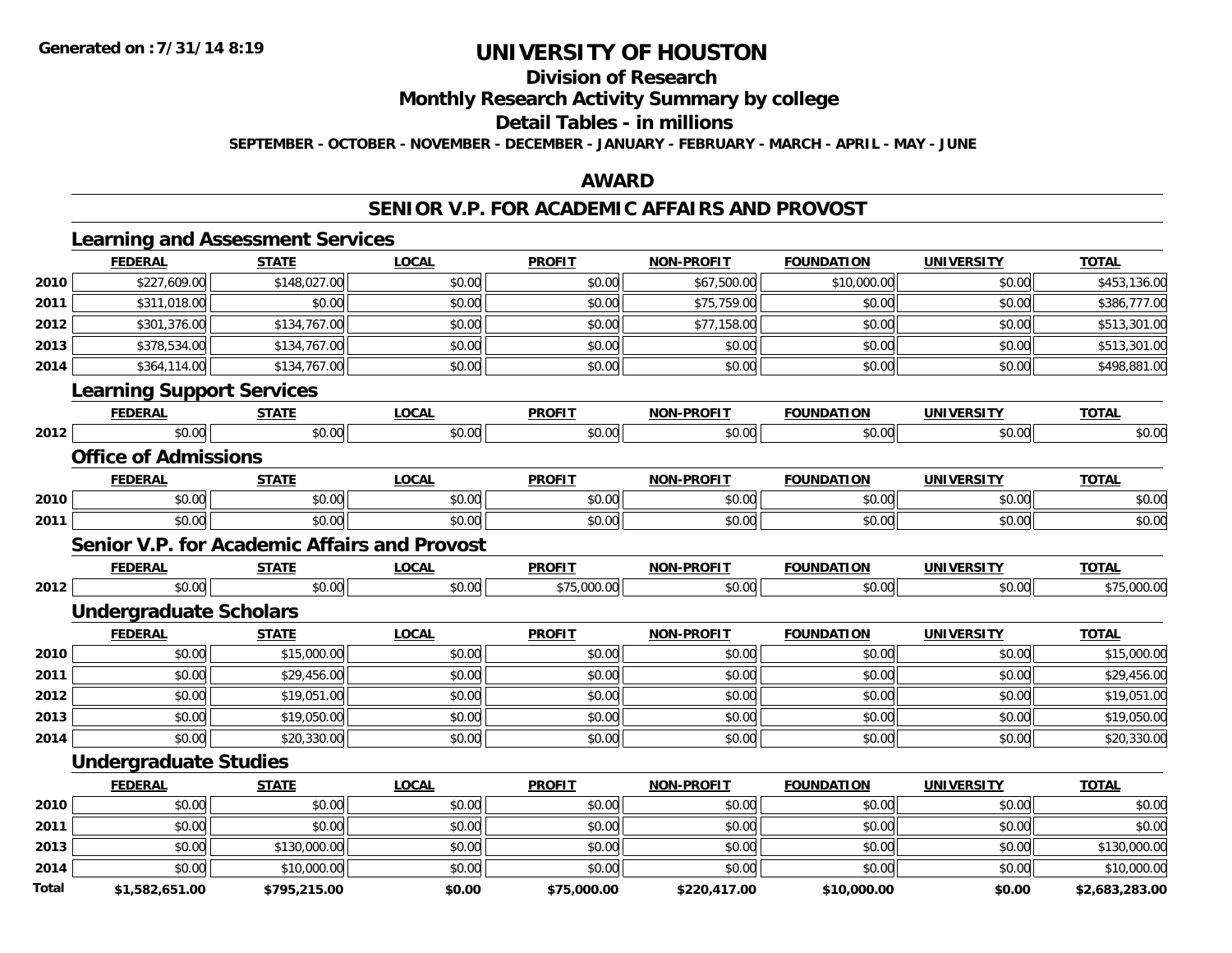### **Division of Research**

**Monthly Research Activity Summary by college**

#### **Detail Tables - in millions**

**SEPTEMBER - OCTOBER - NOVEMBER - DECEMBER - JANUARY - FEBRUARY - MARCH - APRIL - MAY - JUNE**

#### **AWARD**

#### **UH LAW CENTER**

|       | Dean, Law      |              |              |               |                   |                   |                   |                |
|-------|----------------|--------------|--------------|---------------|-------------------|-------------------|-------------------|----------------|
|       | <b>FEDERAL</b> | <b>STATE</b> | <b>LOCAL</b> | <b>PROFIT</b> | <b>NON-PROFIT</b> | <b>FOUNDATION</b> | <b>UNIVERSITY</b> | <b>TOTAL</b>   |
| 2013  | \$0.00         | \$0.00       | \$0.00       | \$0.00        | \$0.00            | \$0.00            | \$0.00            | \$0.00         |
|       | Law-UH         |              |              |               |                   |                   |                   |                |
|       | <b>FEDERAL</b> | <b>STATE</b> | <b>LOCAL</b> | <b>PROFIT</b> | <b>NON-PROFIT</b> | <b>FOUNDATION</b> | <b>UNIVERSITY</b> | <b>TOTAL</b>   |
| 2010  | \$20,000.00    | \$200,000.00 | \$0.00       | \$0.00        | \$0.00            | \$21.72           | \$0.00            | \$220,021.72   |
| 2011  | \$78,170.00    | \$50,000.00  | \$0.00       | \$0.00        | \$0.00            | \$0.00            | \$0.00            | \$128,170.00   |
| 2012  | \$19,507.90    | \$160,000.00 | \$0.00       | \$0.00        | \$0.00            | \$0.00            | \$0.00            | \$179,507.90   |
| 2013  | \$126,266.60   | \$114,000.00 | \$0.00       | \$0.00        | \$0.00            | \$0.00            | \$0.00            | \$240,266.60   |
| 2014  | \$28,145.65    | \$314,000.00 | \$0.00       | \$0.00        | \$0.00            | \$0.00            | \$0.00            | \$342,145.65   |
| Total | \$272,090.15   | \$838,000.00 | \$0.00       | \$0.00        | \$0.00            | \$21.72           | \$0.00            | \$1,110,111.87 |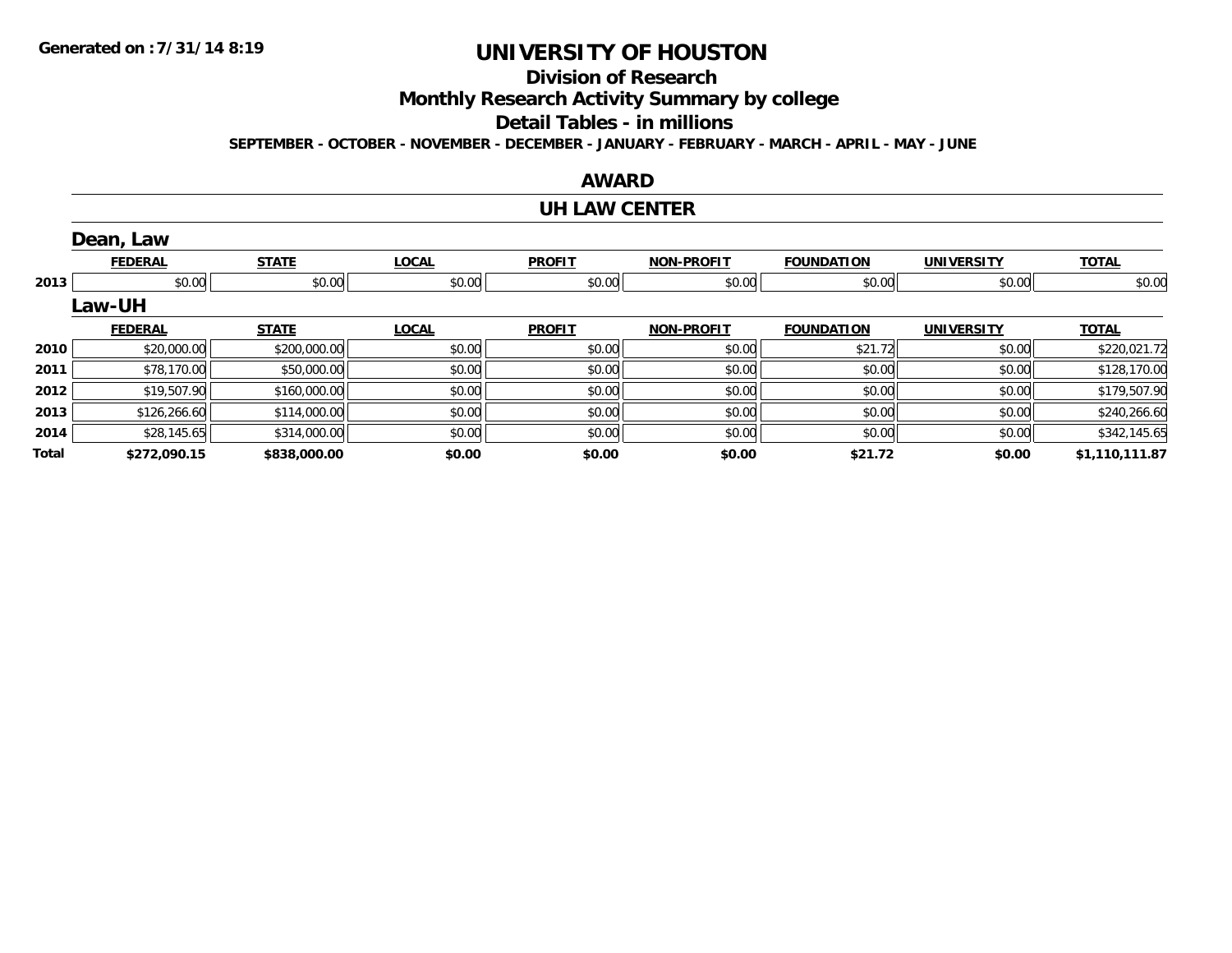### **Division of Research**

**Monthly Research Activity Summary by college**

#### **Detail Tables - in millions**

**SEPTEMBER - OCTOBER - NOVEMBER - DECEMBER - JANUARY - FEBRUARY - MARCH - APRIL - MAY - JUNE**

#### **AWARD**

#### **UKNOWN COLLEGE**

### **Unknown Department**

|       | <b>FEDERAL</b> | <b>STATE</b> | <u>LOCAL</u> | <b>PROFIT</b> | <b>NON-PROFIT</b> | <b>FOUNDATION</b> | <b>UNIVERSITY</b> | <b>TOTAL</b> |
|-------|----------------|--------------|--------------|---------------|-------------------|-------------------|-------------------|--------------|
| 2010  | \$0.00         | \$0.00       | \$0.00       | \$0.00        | \$0.00            | \$0.00            | \$0.00            | \$0.00       |
| 2011  | \$0.00         | \$0.00       | \$0.00       | \$0.00        | \$0.00            | \$0.00            | \$0.00            | \$0.00       |
| 2013  | \$0.00         | \$0.00       | \$0.00       | \$0.00        | \$0.00            | \$0.00            | \$0.00            | \$0.00       |
| 2014  | \$0.00         | \$0.00       | \$0.00       | \$0.00        | \$0.00            | \$0.00            | \$0.00            | \$0.00       |
| Total | \$0.00         | \$0.00       | \$0.00       | \$0.00        | \$0.00            | \$0.00            | \$0.00            | \$0.00       |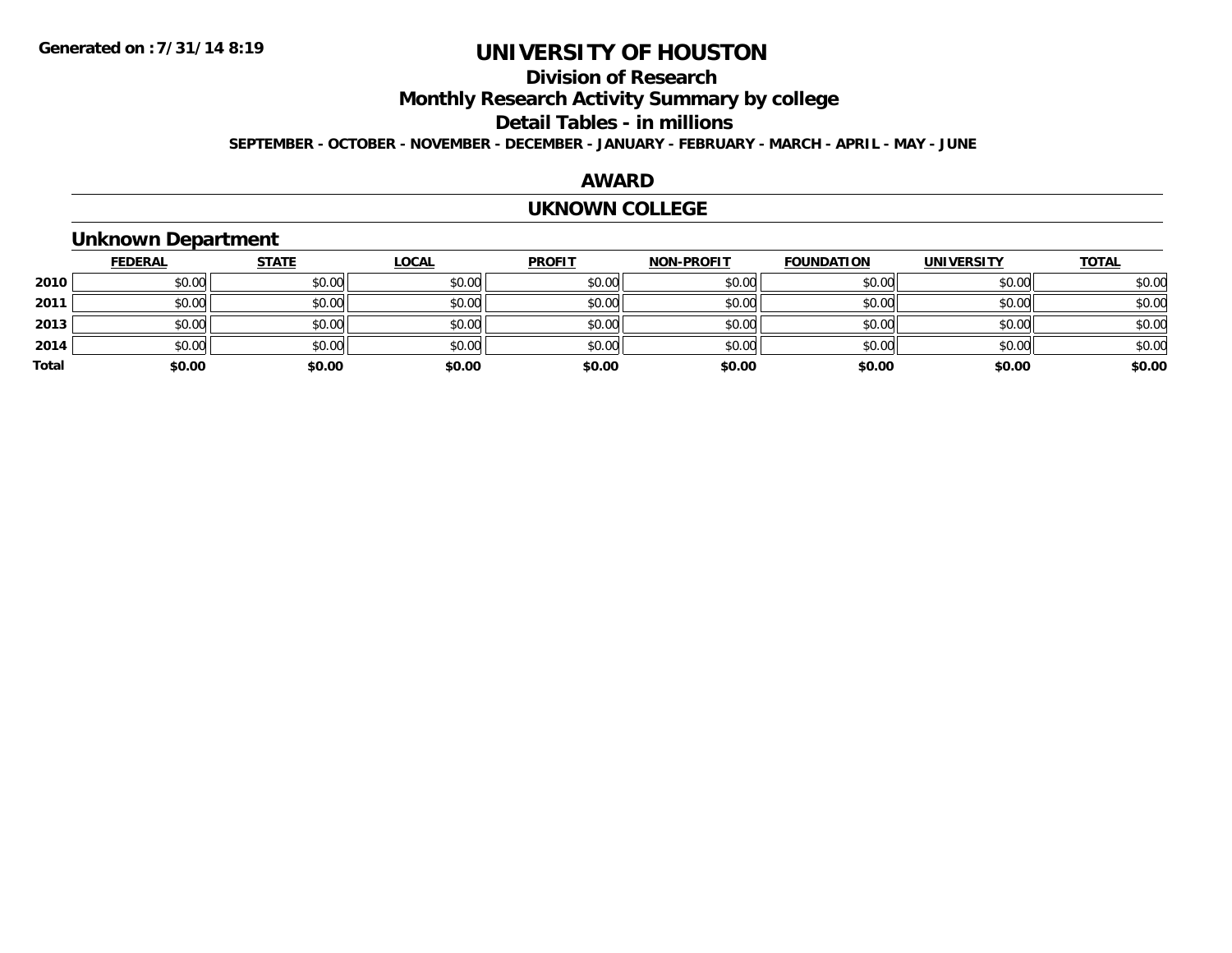# **Division of Research**

**Monthly Research Activity Summary by college**

#### **Detail Tables - in millions**

**SEPTEMBER - OCTOBER - NOVEMBER - DECEMBER - JANUARY - FEBRUARY - MARCH - APRIL - MAY - JUNE**

#### **AWARD**

### **VICE PRESIDENT FOR ADMINISTRATION**

|       | <b>KUHF - Radio</b>         |              |              |               |                   |                   |                   |                 |
|-------|-----------------------------|--------------|--------------|---------------|-------------------|-------------------|-------------------|-----------------|
|       | <b>FEDERAL</b>              | <b>STATE</b> | <b>LOCAL</b> | <b>PROFIT</b> | <b>NON-PROFIT</b> | <b>FOUNDATION</b> | <b>UNIVERSITY</b> | <b>TOTAL</b>    |
| 2010  | \$0.00                      | \$12,500.00  | \$0.00       | \$0.00        | \$576,302.17      | \$0.00            | \$0.00            | \$588,802.17    |
| 2011  | \$38,616.00                 | \$12,500.00  | \$0.00       | \$0.00        | \$623,146.00      | \$0.00            | \$0.00            | \$674,262.00    |
| 2012  | \$0.00                      | \$0.00       | \$0.00       | \$0.00        | \$5,000.00        | \$0.00            | \$0.00            | \$5,000.00      |
| 2013  | \$0.00                      | \$0.00       | \$0.00       | \$0.00        | \$2,123,324.00    | \$0.00            | \$0.00            | \$2,123,324.00  |
| 2014  | \$148,489.00                | \$0.00       | \$0.00       | \$0.00        | \$2,269,553.00    | \$0.00            | \$0.00            | \$2,418,042.00  |
|       | <b>KUHT-TV</b>              |              |              |               |                   |                   |                   |                 |
|       | <b>FEDERAL</b>              | <b>STATE</b> | <b>LOCAL</b> | <b>PROFIT</b> | <b>NON-PROFIT</b> | <b>FOUNDATION</b> | <b>UNIVERSITY</b> | <b>TOTAL</b>    |
| 2010  | \$0.00                      | \$0.00       | \$0.00       | \$0.00        | \$1,483,936.12    | \$0.00            | \$0.00            | \$1,483,936.12  |
| 2011  | \$0.00                      | \$0.00       | \$0.00       | \$0.00        | \$1,606,903.00    | \$0.00            | \$0.00            | \$1,606,903.00  |
| 2012  | \$0.00                      | \$0.00       | \$0.00       | \$0.00        | \$14,132.00       | \$0.00            | \$0.00            | \$14,132.00     |
|       | <b>Physical Plant</b>       |              |              |               |                   |                   |                   |                 |
|       | <b>FEDERAL</b>              | <b>STATE</b> | <b>LOCAL</b> | <b>PROFIT</b> | <b>NON-PROFIT</b> | <b>FOUNDATION</b> | <b>UNIVERSITY</b> | <b>TOTAL</b>    |
| 2010  | \$0.00                      | \$0.00       | \$0.00       | \$0.00        | \$78,007.29       | \$0.00            | \$0.00            | \$78,007.29     |
| 2011  | \$0.00                      | \$0.00       | \$0.00       | \$0.00        | \$0.00            | \$0.00            | \$0.00            | \$0.00          |
| 2012  | \$0.00                      | \$0.00       | \$0.00       | \$0.00        | \$2,261,596.00    | \$0.00            | \$0.00            | \$2,261,596.00  |
|       | <b>UH Police Department</b> |              |              |               |                   |                   |                   |                 |
|       | <b>FEDERAL</b>              | <b>STATE</b> | <b>LOCAL</b> | <b>PROFIT</b> | <b>NON-PROFIT</b> | <b>FOUNDATION</b> | <b>UNIVERSITY</b> | <b>TOTAL</b>    |
| 2014  | \$3,000.00                  | \$0.00       | \$0.00       | \$0.00        | \$0.00            | \$0.00            | \$0.00            | \$3,000.00      |
| Total | \$190,105.00                | \$25,000.00  | \$0.00       | \$0.00        | \$11,041,899.58   | \$0.00            | \$0.00            | \$11,257,004.58 |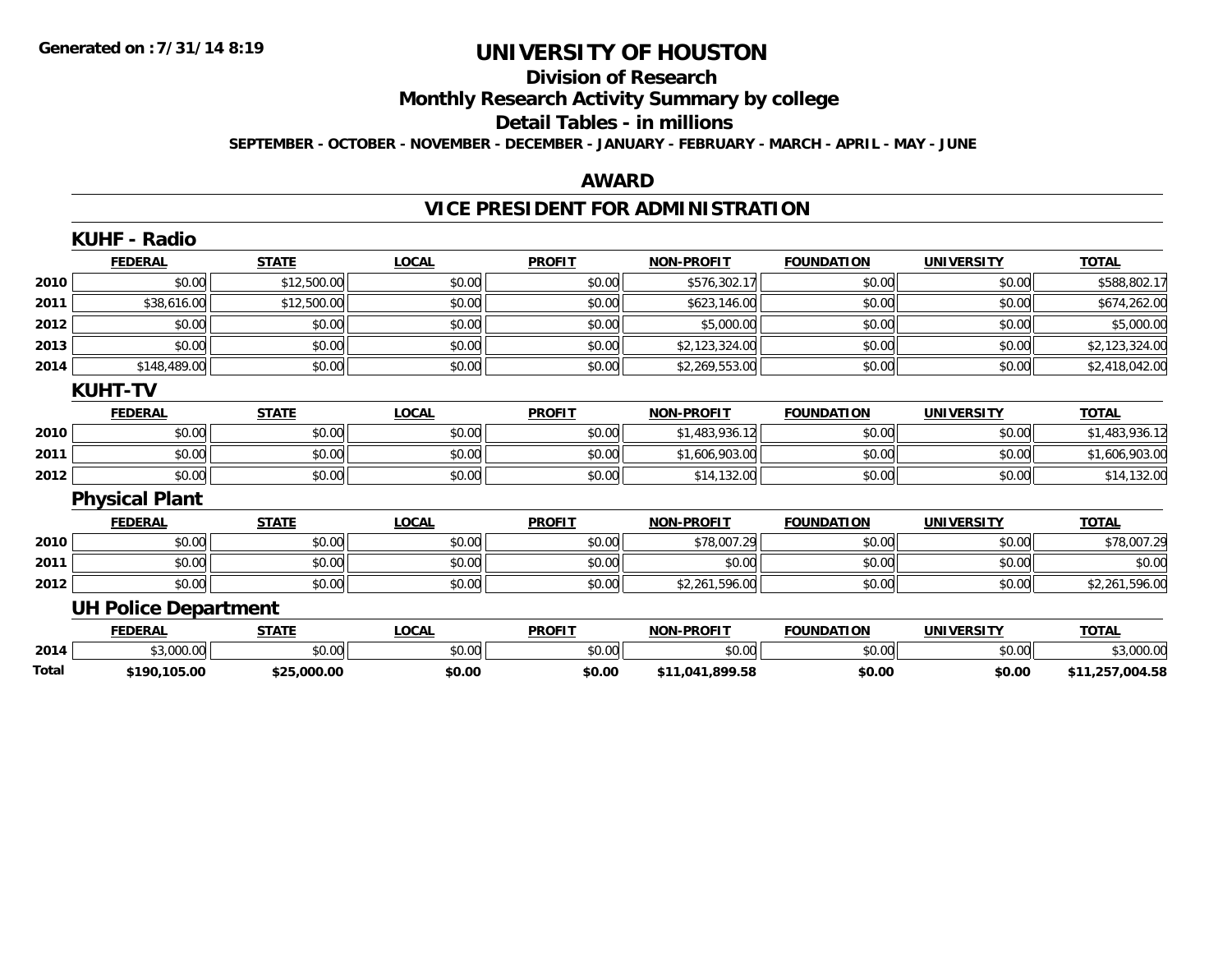### **Division of Research**

**Monthly Research Activity Summary by college**

#### **Detail Tables - in millions**

**SEPTEMBER - OCTOBER - NOVEMBER - DECEMBER - JANUARY - FEBRUARY - MARCH - APRIL - MAY - JUNE**

#### **AWARD**

#### **VICE PRESIDENT FOR STUDENT AFFAIRS**

#### **Childrens Learning Centers**

|       | <b>FEDERAL</b> | <b>STATE</b>                           | <b>LOCAL</b> | <b>PROFIT</b> | <b>NON-PROFIT</b> | <b>FOUNDATION</b> | <b>UNIVERSITY</b> | <b>TOTAL</b>   |
|-------|----------------|----------------------------------------|--------------|---------------|-------------------|-------------------|-------------------|----------------|
| 2014  | \$235,891.00   | \$0.00                                 | \$0.00       | \$0.00        | \$0.00            | \$0.00            | \$0.00            | \$235,891.00   |
|       |                | <b>Vice President, Student Affairs</b> |              |               |                   |                   |                   |                |
|       | <b>FEDERAL</b> | <b>STATE</b>                           | <b>LOCAL</b> | <b>PROFIT</b> | <b>NON-PROFIT</b> | <b>FOUNDATION</b> | <b>UNIVERSITY</b> | <b>TOTAL</b>   |
| 2010  | \$236,300.00   | \$0.00                                 | \$0.00       | \$0.00        | \$0.00            | \$0.00            | \$0.00            | \$236,300.00   |
| 2011  | \$236,300.00   | \$0.00                                 | \$0.00       | \$0.00        | \$0.00            | \$0.00            | \$0.00            | \$236,300.00   |
| 2012  | \$236,559.00   | \$0.00                                 | \$0.00       | \$0.00        | \$0.00            | \$0.00            | \$0.00            | \$236,559.00   |
| 2013  | \$250,891.00   | \$0.00                                 | \$0.00       | \$0.00        | \$0.00            | \$0.00            | \$0.00            | \$250,891.00   |
| 2014  | \$0.00         | \$0.00                                 | \$0.00       | \$0.00        | \$0.00            | \$10,000.00       | \$0.00            | \$10,000.00    |
| Total | \$1,195,941.00 | \$0.00                                 | \$0.00       | \$0.00        | \$0.00            | \$10,000.00       | \$0.00            | \$1,205,941.00 |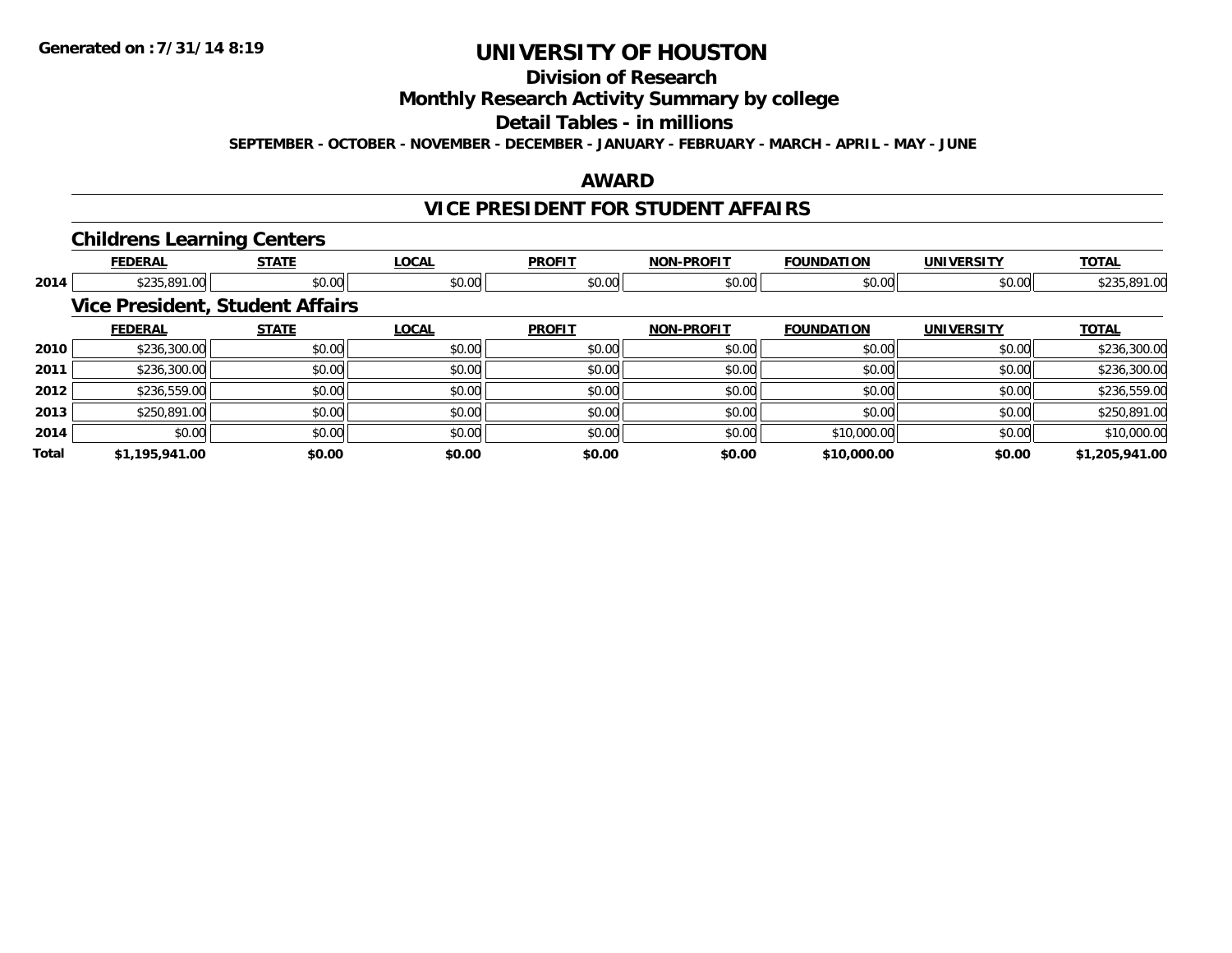# **Division of Research**

**Monthly Research Activity Summary by college**

**Detail Tables - in millions**

**SEPTEMBER - OCTOBER - NOVEMBER - DECEMBER - JANUARY - FEBRUARY - MARCH - APRIL - MAY - JUNE**

### **TOTAL EXPENDITURE**

#### **C.T. BAUER COLLEGE OF BUSINESS**

|      | <b>Accountancy &amp; Taxation</b>        |              |              |               |                   |                   |                   |                |
|------|------------------------------------------|--------------|--------------|---------------|-------------------|-------------------|-------------------|----------------|
|      | <b>FEDERAL</b>                           | <b>STATE</b> | <b>LOCAL</b> | <b>PROFIT</b> | <b>NON-PROFIT</b> | <b>FOUNDATION</b> | <b>UNIVERSITY</b> | <b>TOTAL</b>   |
| 2014 | \$0.00                                   | \$0.00       | \$0.00       | \$0.00        | \$0.00            | \$12,713.24       | \$0.00            | \$12,713.24    |
|      | <b>Dean, Business Administration</b>     |              |              |               |                   |                   |                   |                |
|      | <b>FEDERAL</b>                           | <b>STATE</b> | <b>LOCAL</b> | <b>PROFIT</b> | <b>NON-PROFIT</b> | <b>FOUNDATION</b> | <b>UNIVERSITY</b> | <b>TOTAL</b>   |
| 2013 | \$0.00                                   | \$0.00       | \$0.00       | \$0.00        | \$0.00            | \$0.00            | \$0.00            | \$0.00         |
| 2014 | \$0.00                                   | \$557,866.61 | \$0.00       | \$0.00        | \$0.00            | \$0.00            | \$0.00            | \$557,866.61   |
|      | <b>Finance</b>                           |              |              |               |                   |                   |                   |                |
|      | <b>FEDERAL</b>                           | <b>STATE</b> | <b>LOCAL</b> | <b>PROFIT</b> | <b>NON-PROFIT</b> | <b>FOUNDATION</b> | <b>UNIVERSITY</b> | <b>TOTAL</b>   |
| 2010 | \$99,464.14                              | \$0.00       | \$0.00       | \$0.00        | \$0.00            | \$0.00            | \$0.00            | \$99,464.14    |
| 2011 | \$79,463.22                              | \$0.00       | \$0.00       | \$0.00        | \$0.00            | \$0.00            | \$0.00            | \$79,463.22    |
| 2012 | \$43,326.68                              | \$0.00       | \$0.00       | \$0.00        | \$0.00            | \$0.00            | \$0.00            | \$43,326.68    |
| 2013 | \$0.00                                   | \$0.00       | \$0.00       | \$0.00        | \$0.00            | \$0.00            | \$0.00            | \$0.00         |
| 2014 | \$0.00                                   | \$0.00       | \$0.00       | \$0.00        | \$0.00            | \$0.00            | \$0.00            | \$0.00         |
|      | Management                               |              |              |               |                   |                   |                   |                |
|      | <b>FEDERAL</b>                           | <b>STATE</b> | <b>LOCAL</b> | <b>PROFIT</b> | <b>NON-PROFIT</b> | <b>FOUNDATION</b> | <b>UNIVERSITY</b> | <b>TOTAL</b>   |
| 2010 | \$194,280.53                             | \$0.00       | \$0.00       | \$0.00        | \$0.00            | \$68,750.00       | \$0.00            | \$263,030.53   |
| 2011 | \$159,635.70                             | \$0.00       | \$0.00       | \$0.00        | \$0.00            | \$55,000.00       | \$0.00            | \$214,635.70   |
| 2012 | \$813.73                                 | \$0.00       | \$0.00       | \$0.00        | \$0.00            | \$61,250.00       | \$0.00            | \$62,063.73    |
| 2013 | \$10,867.40                              | \$0.00       | \$0.00       | \$0.00        | \$0.00            | \$0.00            | \$0.00            | \$10,867.40    |
| 2014 | \$9,610.00                               | \$0.00       | \$0.00       | \$0.00        | \$0.00            | \$0.00            | \$0.00            | \$9,610.00     |
|      | <b>Marketing</b>                         |              |              |               |                   |                   |                   |                |
|      | <b>FEDERAL</b>                           | <b>STATE</b> | <b>LOCAL</b> | <b>PROFIT</b> | NON-PROFIT        | <b>FOUNDATION</b> | <b>UNIVERSITY</b> | <b>TOTAL</b>   |
| 2012 | \$0.00                                   | \$0.00       | \$0.00       | \$0.00        | \$0.00            | \$0.00            | \$0.00            | \$0.00         |
| 2013 | \$0.00                                   | \$0.00       | \$0.00       | \$0.00        | \$0.00            | \$0.00            | \$0.00            | \$0.00         |
| 2014 | \$0.00                                   | \$0.00       | \$0.00       | \$0.00        | \$0.00            | \$0.00            | \$0.00            | \$0.00         |
|      | <b>Small Business Development Center</b> |              |              |               |                   |                   |                   |                |
|      | <b>FEDERAL</b>                           | <b>STATE</b> | <b>LOCAL</b> | <b>PROFIT</b> | <b>NON-PROFIT</b> | <b>FOUNDATION</b> | <b>UNIVERSITY</b> | <b>TOTAL</b>   |
| 2010 | \$2,449,623.84                           | \$0.00       | \$0.00       | \$0.00        | \$0.00            | \$0.00            | \$0.00            | \$2,449,623.84 |
| 2011 | \$2,506,322.92                           | \$42,560.19  | \$0.00       | \$0.00        | \$0.00            | \$0.00            | \$0.00            | \$2,548,883.11 |
| 2012 | \$3,922,288.41                           | \$788.82     | \$0.00       | \$0.00        | \$0.00            | \$2,392.04        | \$0.00            | \$3,925,469.27 |
| 2013 | \$3,600,426.33                           | \$0.00       | \$0.00       | \$0.00        | \$0.00            | \$45,056.19       | \$0.00            | \$3,645,482.52 |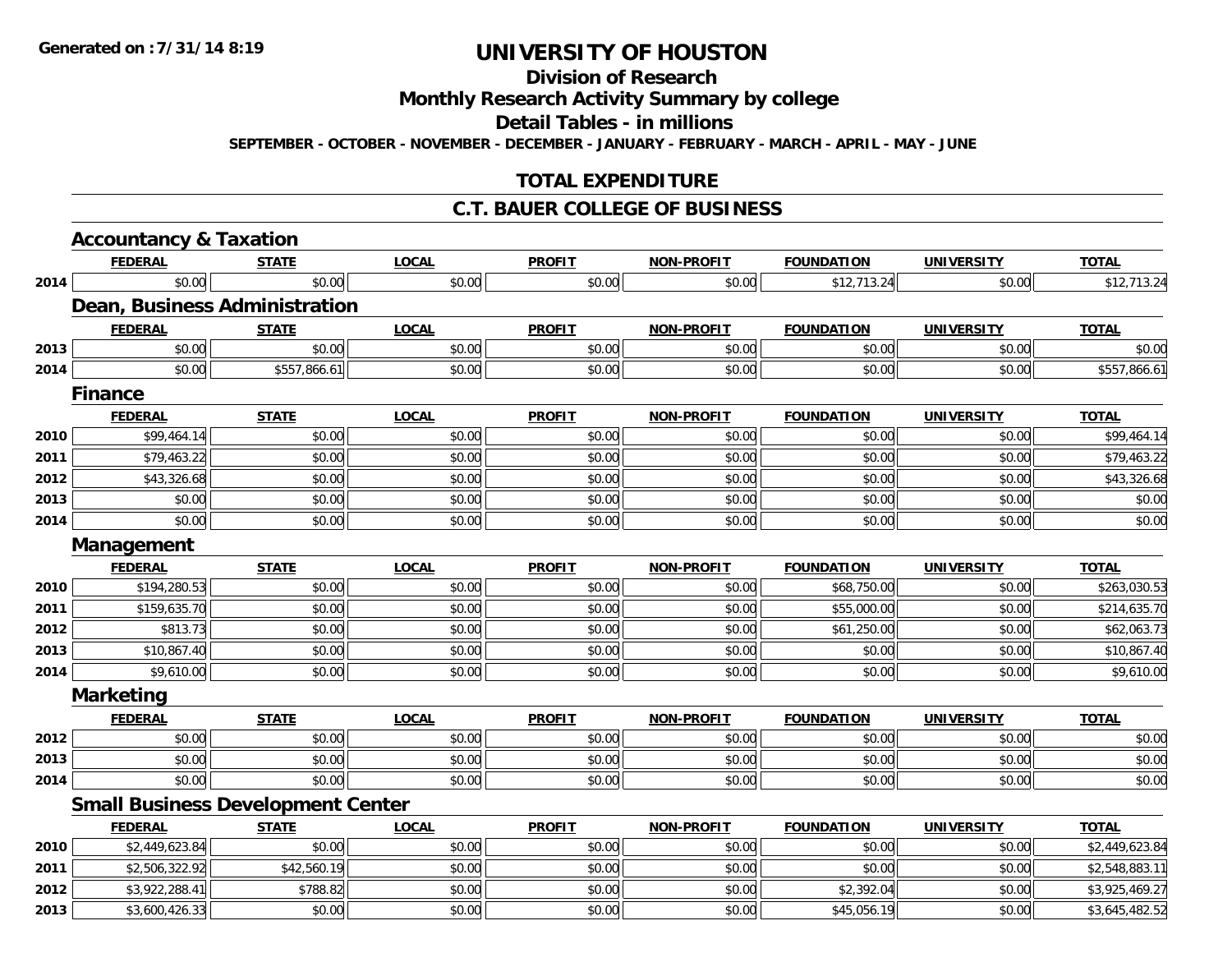**Division of Research**

**Monthly Research Activity Summary by college**

**Detail Tables - in millions**

**SEPTEMBER - OCTOBER - NOVEMBER - DECEMBER - JANUARY - FEBRUARY - MARCH - APRIL - MAY - JUNE**

### **TOTAL EXPENDITURE**

### **C.T. BAUER COLLEGE OF BUSINESS**

### **Small Business Development Center**

|              | <b>FEDERAL</b>   | <b>STATE</b>  | LOCAL  | <b>PROFIT</b>        | NON-PROFIT | <b>FOUNDATION</b> | UNIVERSITY | TOTAL                       |
|--------------|------------------|---------------|--------|----------------------|------------|-------------------|------------|-----------------------------|
| 2014         | ا39.7.29⊫ ت. ـــ | 0000<br>JU.UU | \$0.00 | 0000<br><b>JU.UU</b> | \$0.00     | \$36<br>0.V/      | \$0.00     | $\sim$ $\sim$<br>73.UU5.36  |
| <b>Total</b> | \$15,612,980.19  | \$601.215.62  | \$0.00 | \$0.00               | \$0.00     | \$281,309.54      | \$0.00     | 16.495.505.35<br><b>646</b> |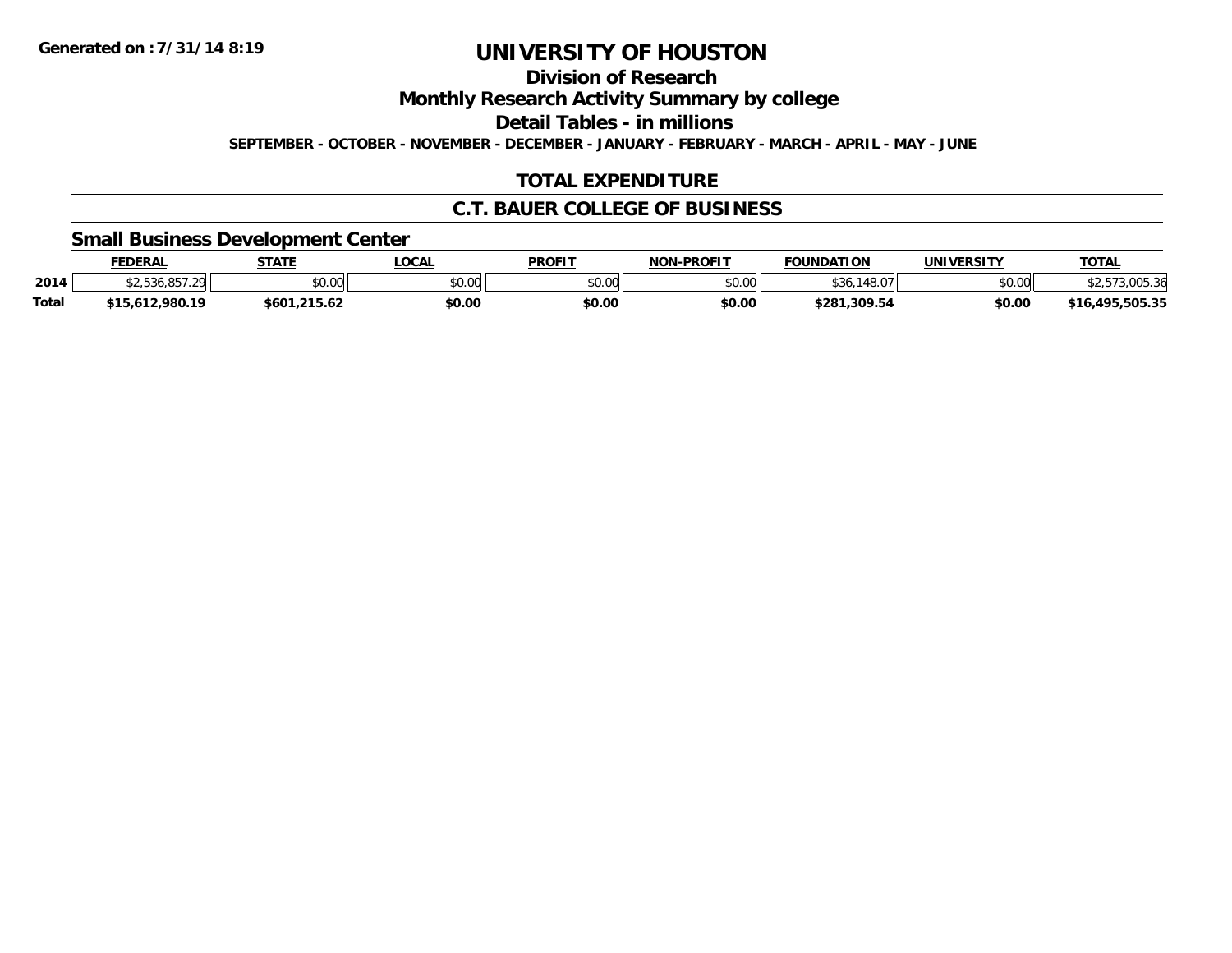#### **Division of Research**

**Monthly Research Activity Summary by college**

**Detail Tables - in millions**

**SEPTEMBER - OCTOBER - NOVEMBER - DECEMBER - JANUARY - FEBRUARY - MARCH - APRIL - MAY - JUNE**

#### **TOTAL EXPENDITURE**

#### **COLLEGE OF ARCHITECTURE**

|       | Architecture   |              |              |               |                   |                   |                   |              |
|-------|----------------|--------------|--------------|---------------|-------------------|-------------------|-------------------|--------------|
|       | <b>FEDERAL</b> | <b>STATE</b> | <b>LOCAL</b> | <b>PROFIT</b> | <b>NON-PROFIT</b> | <b>FOUNDATION</b> | <b>UNIVERSITY</b> | <b>TOTAL</b> |
| 2010  | \$4,005.49     | \$0.00       | \$0.00       | \$0.00        | \$0.00            | \$26,641.37       | \$0.00            | \$30,646.86  |
| 2011  | \$9,011.21     | \$0.00       | \$0.00       | \$0.00        | \$0.00            | \$25,658.50       | \$0.00            | \$34,669.71  |
| 2012  | \$15,988.79    | \$0.00       | \$0.00       | \$0.00        | \$5,000.00        | \$6,683.38        | \$0.00            | \$27,672.17  |
| 2013  | \$0.00         | \$0.00       | \$0.00       | \$0.00        | \$0.00            | \$4,663.86        | \$2,498.75        | \$7,162.61   |
| 2014  | \$25,000.00    | \$0.00       | \$0.00       | \$0.00        | \$0.00            | \$12,842.41       | \$0.00            | \$37,842.41  |
| Total | \$54,005.49    | \$0.00       | \$0.00       | \$0.00        | \$5,000.00        | \$76,489.53       | \$2,498.75        | \$137,993.77 |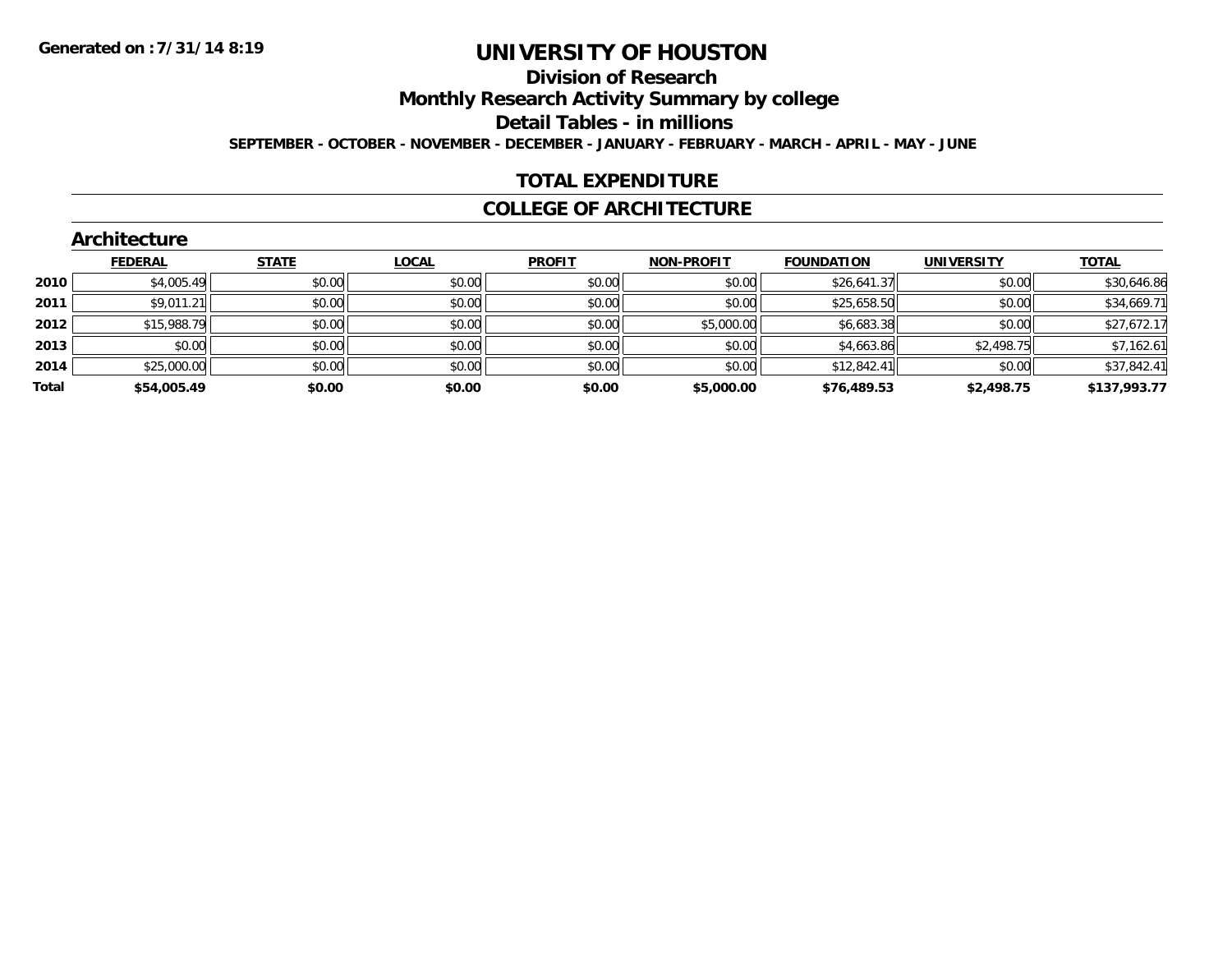### **Division of Research**

**Monthly Research Activity Summary by college**

#### **Detail Tables - in millions**

**SEPTEMBER - OCTOBER - NOVEMBER - DECEMBER - JANUARY - FEBRUARY - MARCH - APRIL - MAY - JUNE**

### **TOTAL EXPENDITURE**

### **COLLEGE OF EDUCATION**

### **Consistency Mgmt and Coop Disc**

|      | <b>FEDERAL</b> | <b>STATE</b> | <u>LOCAL</u> | <b>PROFIT</b> | <b>NON-PROFIT</b> | <b>FOUNDATION</b> | <b>UNIVERSITY</b> | <b>TOTAL</b> |
|------|----------------|--------------|--------------|---------------|-------------------|-------------------|-------------------|--------------|
| 2010 | \$5,131.01     | \$0.00       | \$9,032.24   | \$0.00        | \$423,417.35      | \$0.00            | \$0.00            | \$437,580.60 |
| 2011 | \$9,884.69     | \$0.00       | \$0.00       | \$0.00        | \$70,393.36       | \$0.00            | \$0.00            | \$80,278.05  |
| 2012 | \$1,969.64     | \$0.00       | \$0.00       | \$0.00        | \$77,931.09       | \$0.00            | \$0.00            | \$79,900.73  |
| 2013 | \$861.35       | \$0.00       | \$0.00       | \$0.00        | \$46,418.78       | \$0.00            | \$0.00            | \$47,280.13  |
| 2014 | \$3,672.73     | \$0.00       | \$168,413.66 | \$0.00        | \$3,323.08        | \$0.00            | \$0.00            | \$175,409.47 |

### **Curriculum and Instruction**

|      | <b>FEDERAL</b> | <u>STATE</u> | <u>LOCAL</u> | <b>PROFIT</b> | <b>NON-PROFIT</b> | <b>FOUNDATION</b> | <b>UNIVERSITY</b> | <b>TOTAL</b>   |
|------|----------------|--------------|--------------|---------------|-------------------|-------------------|-------------------|----------------|
| 2010 | \$417,821.87   | \$21,763.24  | \$0.00       | \$56.36       | \$133,255.20      | \$110,932.87      | \$0.00            | \$683,829.54   |
| 2011 | \$714,770.64   | \$34,387.63  | \$0.00       | \$0.00        | \$125,127.59      | \$337,884.73      | \$0.00            | \$1,212,170.59 |
| 2012 | \$1,057,825.05 | \$199,864.63 | \$0.00       | \$0.00        | \$90,342.07       | \$361,176.99      | \$0.00            | \$1,709,208.75 |
| 2013 | \$809,768.13   | \$52,200.22  | \$0.00       | \$0.00        | \$83,518.52       | \$371,435.90      | \$0.00            | \$1,316,922.77 |
| 2014 | \$862,543.15   | \$0.00       | \$0.00       | \$0.00        | \$115,301.39      | \$312,943.16      | \$0.00            | \$1,290,787.70 |

### **Dean, Education**

|      | <b>FEDERAL</b> | <b>STATE</b> | <u>LOCAL</u> | <b>PROFIT</b> | <b>NON-PROFIT</b> | <b>FOUNDATION</b> | <b>UNIVERSITY</b> | <b>TOTAL</b> |
|------|----------------|--------------|--------------|---------------|-------------------|-------------------|-------------------|--------------|
| 2010 | \$0.00         | \$0.00       | \$0.00       | \$0.00        | \$0.00            | \$0.00            | \$0.00            | \$0.00       |
| 2011 | \$0.00         | \$0.00       | \$0.00       | \$0.00        | \$0.00            | \$0.00            | \$0.00            | \$0.00       |
| 2012 | \$0.00         | \$0.00       | \$0.00       | \$0.00        | \$0.00            | \$0.00            | \$0.00            | \$0.00       |
| 2013 | \$0.00         | \$0.00       | \$0.00       | \$0.00        | \$0.00            | \$0.00            | \$0.00            | \$0.00       |
| 2014 | \$0.00         | \$0.00       | \$0.00       | \$0.00        | \$0.00            | \$0.00            | \$0.00            | \$0.00       |

### **Educational Leadership & Cultural Studies**

|      | <b>FEDERAL</b>  | <b>CTATE</b> | <b>OCAL</b>                                             | <b>PROFIT</b>          | <b>DDAFIT</b><br><b>NON</b> | <b>FOUNDATION</b> | UNIVERSITY    | <b>TOTAL</b> |
|------|-----------------|--------------|---------------------------------------------------------|------------------------|-----------------------------|-------------------|---------------|--------------|
| 2010 | ሐሴ ሰሰ<br>טט.טע  |              | $\mathfrak{e}\cap\mathfrak{g}\cap\mathfrak{g}$<br>pu.uu | 0000<br>JU.U           | ტი იი<br>vu.uu              | 0 <sub>n</sub>    | 0000          |              |
| 2011 | $\sim$<br>vv.vv |              | \$0.00                                                  | 0 <sub>n</sub><br>JU.U | 0000<br>vv.vv               | $\sim$ 00         | 0000<br>JU.UU |              |

### **Educational Psychology**

|      | <b>FEDERAL</b> | <b>STATE</b> | <u>LOCAL</u> | <b>PROFIT</b> | <b>NON-PROFIT</b> | <b>FOUNDATION</b> | <b>UNIVERSITY</b> | <b>TOTAL</b> |
|------|----------------|--------------|--------------|---------------|-------------------|-------------------|-------------------|--------------|
| 2010 | \$109,611.17   | \$30,106.41  | \$0.00       | \$0.00        | \$10,231.26       | \$70,890.11       | \$0.00            | \$220,838.95 |
| 2011 | \$84,794.95    | \$133,528.39 | \$0.00       | \$0.00        | \$1,243.67        | \$80,976.92       | \$0.00            | \$300,543.93 |
| 2012 | \$369,113.18   | \$87,952.64  | \$0.00       | \$0.00        | \$9,818.56        | \$1,656.63        | \$0.00            | \$468,541.01 |
| 2013 | \$434,986.00   | \$119.78     | \$0.00       | \$0.00        | \$31,835.62       | (\$214.71)        | \$10,904.64       | \$477,631.33 |
| 2014 | \$688,277.93   | \$21,303.70  | \$1,628.72   | \$0.00        | \$29,746.97       | \$6,747.34        | \$0.00            | \$747,704.66 |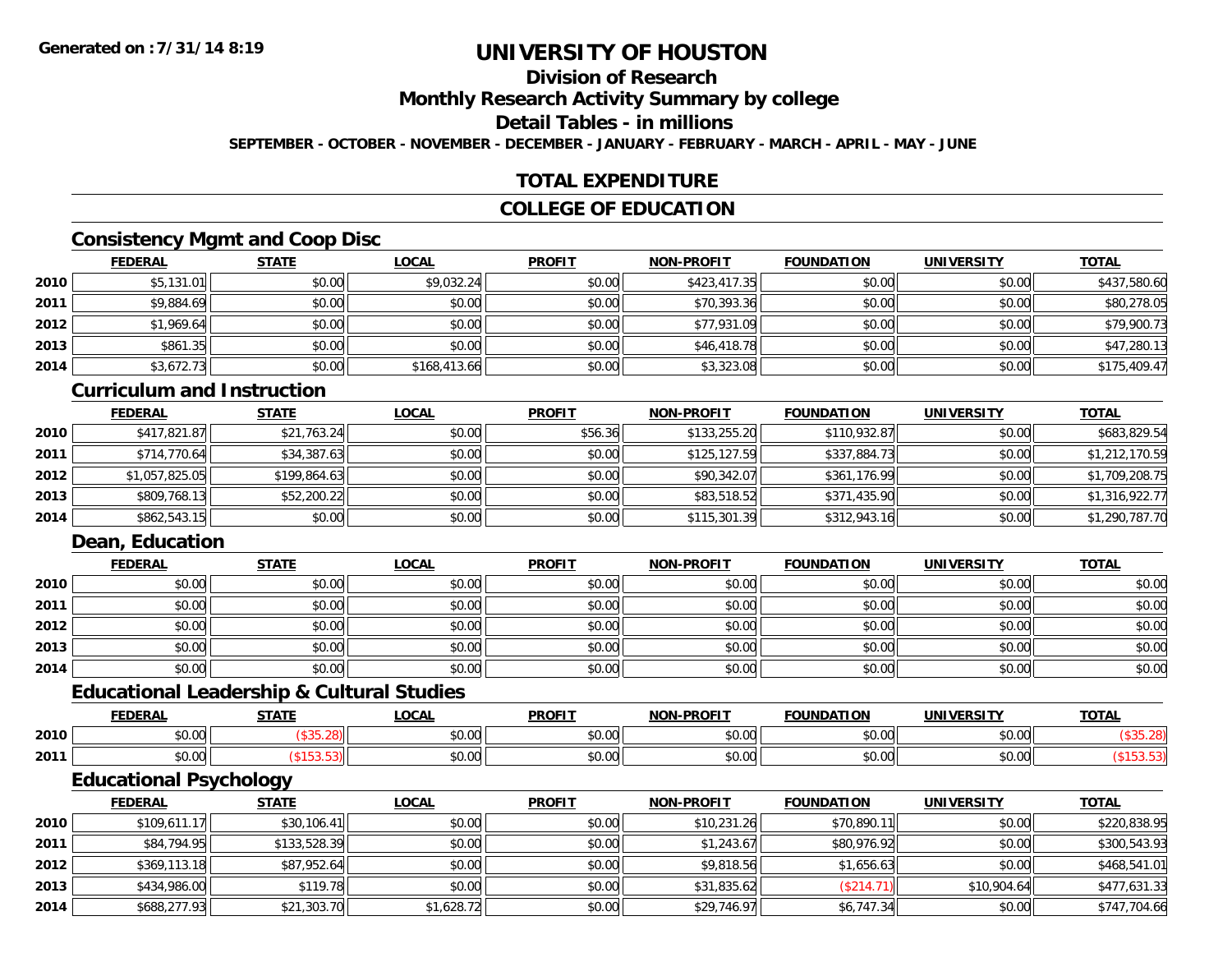### **Division of Research**

**Monthly Research Activity Summary by college**

**Detail Tables - in millions**

**SEPTEMBER - OCTOBER - NOVEMBER - DECEMBER - JANUARY - FEBRUARY - MARCH - APRIL - MAY - JUNE**

### **TOTAL EXPENDITURE**

### **COLLEGE OF EDUCATION**

#### **Institute for Urban Education**

|      | <b>FEDERAL</b> | <b>STATE</b> | <b>LOCAL</b> | <b>PROFIT</b> | <b>NON-PROFIT</b> | <b>FOUNDATION</b> | <b>UNIVERSITY</b> | <b>TOTAL</b> |
|------|----------------|--------------|--------------|---------------|-------------------|-------------------|-------------------|--------------|
| 2010 | \$356,557.30   | \$0.00       | \$0.00       | \$0.00        | \$6.60            | \$0.00            | \$0.00            | \$356,563.90 |
| 2011 | \$207,496.93   | \$0.00       | \$0.00       | \$0.00        | \$0.00            | \$0.00            | \$0.00            | \$207,496.93 |
| 2012 | \$159,720.61   | \$0.00       | \$0.00       | \$0.00        | \$0.00            | \$0.00            | \$0.00            | \$159,720.61 |
| 2013 | \$54,072.89    | \$0.00       | \$0.00       | \$0.00        | \$0.00            | \$0.00            | \$0.00            | \$54,072.89  |
| 2014 | \$15,289.99    | \$0.00       | \$0.00       | \$0.00        | \$0.00            | \$0.00            | \$0.00            | \$15,289.99  |

#### **UH Charter School**

|       | <u>FEDERAL</u> | <u>STATE</u>   | <b>LOCAL</b> | <b>PROFIT</b> | <b>NON-PROFIT</b> | <b>FOUNDATION</b> | <b>UNIVERSITY</b> | <b>TOTAL</b>    |
|-------|----------------|----------------|--------------|---------------|-------------------|-------------------|-------------------|-----------------|
| 2011  | \$20,579.65    | \$0.00         | \$0.00       | \$0.00        | \$0.00            | \$0.00            | \$0.00            | \$20,579.65     |
| 2012  | \$59,088.31    | \$742, 275.13  | \$0.00       | \$0.00        | \$0.00            | \$0.00            | \$0.00            | \$801,363.44    |
| 2013  | \$45,633.41    | \$781,639.12   | \$0.00       | \$0.00        | \$0.00            | \$0.00            | \$0.00            | \$827,272.53    |
| 2014  | \$41,513.64    | \$861,554.99   | \$0.00       | \$0.00        | \$0.00            | \$0.00            | \$0.00            | \$903,068.63    |
| Total | \$6,530,984.23 | \$2,966,507.07 | \$179,074.62 | \$56.36       | \$1,251,911.11    | \$1,654,429.95    | \$10,904.64       | \$12,593,867.97 |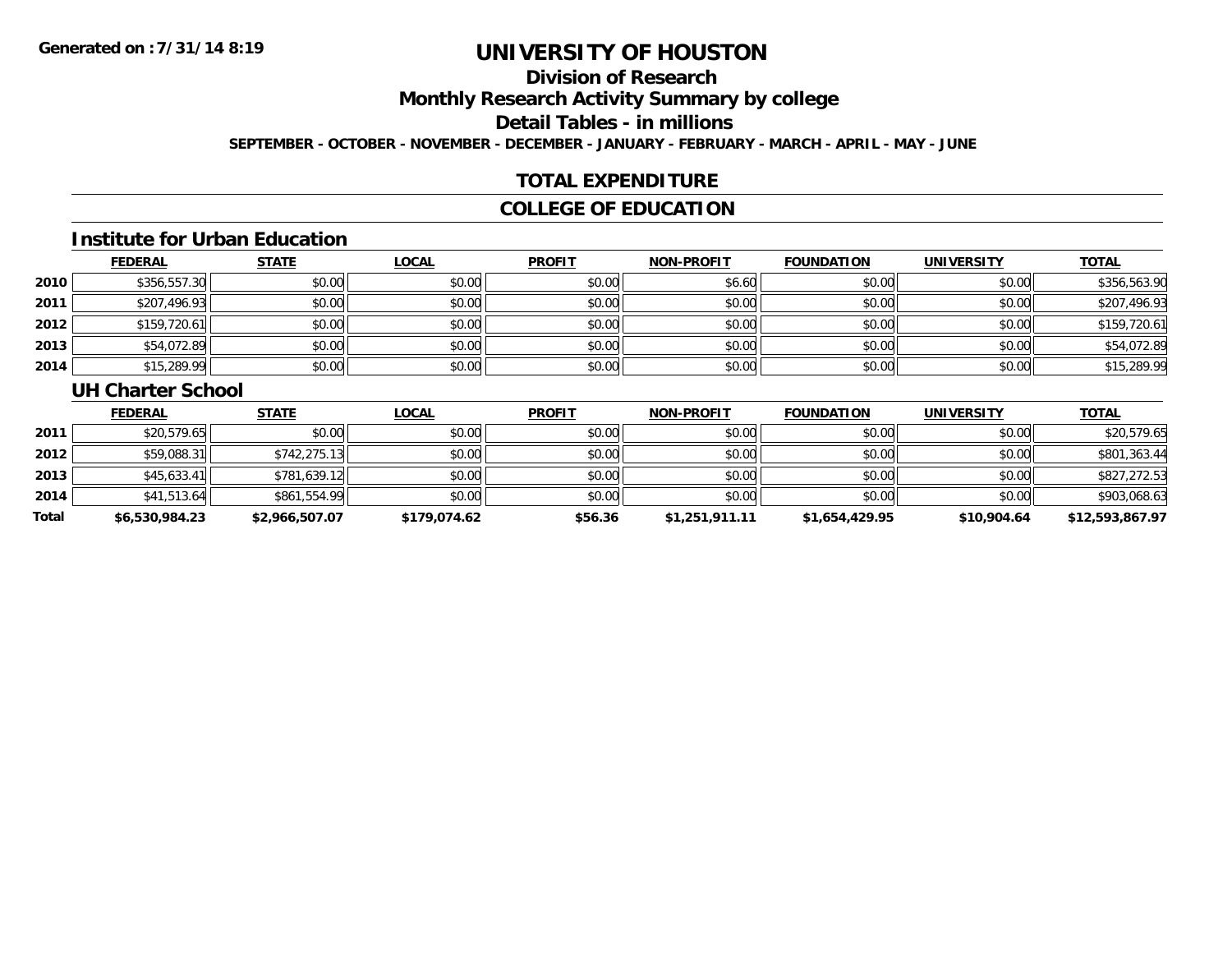### **Division of Research**

### **Monthly Research Activity Summary by college**

#### **Detail Tables - in millions**

**SEPTEMBER - OCTOBER - NOVEMBER - DECEMBER - JANUARY - FEBRUARY - MARCH - APRIL - MAY - JUNE**

### **TOTAL EXPENDITURE**

#### **COLLEGE OF LIBERAL ARTS AND SOCIAL SCIENCES**

# **African-American Studies**

|      | <b>FEDERAL</b>                   | <b>STATE</b> | <b>LOCAL</b> | <b>PROFIT</b> | <b>NON-PROFIT</b> | <b>FOUNDATION</b> | <b>UNIVERSITY</b> | <b>TOTAL</b> |
|------|----------------------------------|--------------|--------------|---------------|-------------------|-------------------|-------------------|--------------|
| 2014 | \$1,500.00                       | \$0.00       | \$0.00       | \$0.00        | \$4,783.60        | \$0.00            | \$0.00            | \$6,283.60   |
|      | Art                              |              |              |               |                   |                   |                   |              |
|      | <b>FEDERAL</b>                   | <b>STATE</b> | <b>LOCAL</b> | <b>PROFIT</b> | NON-PROFIT        | <b>FOUNDATION</b> | <b>UNIVERSITY</b> | <b>TOTAL</b> |
| 2012 | \$3,099.87                       | \$0.00       | \$0.00       | \$0.00        | \$0.00            | \$0.00            | \$0.00            | \$3,099.87   |
| 2013 | \$6,561.51                       | \$0.00       | \$0.00       | \$0.00        | \$0.00            | \$0.00            | \$0.00            | \$6,561.51   |
| 2014 | \$2,054.89                       | \$0.00       | \$0.00       | \$0.00        | \$0.00            | \$0.00            | \$0.00            | \$2,054.89   |
|      | <b>Arte Publico Press</b>        |              |              |               |                   |                   |                   |              |
|      | <b>FEDERAL</b>                   | <b>STATE</b> | <b>LOCAL</b> | <b>PROFIT</b> | <b>NON-PROFIT</b> | <b>FOUNDATION</b> | <b>UNIVERSITY</b> | <b>TOTAL</b> |
| 2010 | \$43,985.80                      | \$0.00       | \$0.00       | \$0.00        | \$51,200.00       | \$148,914.22      | \$0.00            | \$244,100.02 |
| 2011 | \$20,229.29                      | \$4,075.00   | \$0.00       | \$0.00        | \$55,592.32       | \$267,320.73      | \$0.00            | \$347,217.34 |
| 2012 | \$41,846.62                      | \$1,825.00   | \$0.00       | \$0.00        | \$39,100.00       | \$0.00            | \$0.00            | \$82,771.62  |
| 2013 | \$35,380.05                      | \$0.00       | \$0.00       | \$0.00        | \$33,200.00       | \$287,491.93      | \$0.00            | \$356,071.98 |
| 2014 | \$0.00                           | \$10,000.00  | \$0.00       | \$0.00        | \$80,074.00       | \$251,610.48      | \$0.00            | \$341,684.48 |
|      | <b>Blaffer Gallery</b>           |              |              |               |                   |                   |                   |              |
|      | <b>FEDERAL</b>                   | <b>STATE</b> | <b>LOCAL</b> | <b>PROFIT</b> | <b>NON-PROFIT</b> | <b>FOUNDATION</b> | <b>UNIVERSITY</b> | <b>TOTAL</b> |
| 2010 | \$78,438.35                      | \$7,541.33   | \$0.00       | \$0.00        | \$67,299.67       | \$0.00            | \$0.00            | \$153,279.35 |
| 2011 | \$9,352.22                       | \$5,794.82   | \$0.00       | \$0.00        | \$29,562.85       | \$0.00            | \$0.00            | \$44,709.89  |
| 2012 | \$3,818.28                       | \$1,981.95   | \$0.00       | \$0.00        | \$50,800.00       | \$0.00            | \$0.00            | \$56,600.23  |
| 2013 | \$6,647.16                       | \$3,087.30   | \$0.00       | \$0.00        | \$0.00            | \$0.00            | \$0.00            | \$9,734.46   |
| 2014 | \$50,000.58                      | \$10,387.81  | \$0.00       | \$0.00        | \$7,143.75        | \$0.00            | \$0.00            | \$67,532.14  |
|      | <b>Center for Public History</b> |              |              |               |                   |                   |                   |              |
|      | <b>FEDERAL</b>                   | <b>STATE</b> | <b>LOCAL</b> | <b>PROFIT</b> | <b>NON-PROELI</b> | <b>FOUNDATION</b> | <b>UNIVERSITY</b> | <b>TOTAL</b> |
| 2012 | \$42,116.72                      | \$0.00       | \$0.00       | \$0.00        | \$0.00            | \$0.00            | \$0.00            | \$42,116.72  |
| 2013 | \$44,167.50                      | \$0.00       | \$0.00       | \$0.00        | \$0.00            | \$0.00            | \$0.00            | \$44,167.50  |
| 2014 | \$1,117.26                       | \$0.00       | \$0.00       | \$0.00        | \$0.00            | \$0.00            | \$0.00            | \$1,117.26   |
|      | <b>Communication Disorders</b>   |              |              |               |                   |                   |                   |              |
|      | <b>FEDERAL</b>                   | <b>STATE</b> | <b>LOCAL</b> | <b>PROFIT</b> | <b>NON-PROFIT</b> | <b>FOUNDATION</b> | <b>UNIVERSITY</b> | <b>TOTAL</b> |
| 2010 | \$20,172.51                      | \$0.00       | \$0.00       | \$0.00        | \$282,463.16      | \$0.00            | \$0.00            | \$302,635.67 |
| 2011 | \$3,214.74                       | \$0.00       | (\$259.55)   | \$0.00        | \$128,942.66      | \$0.00            | \$0.00            | \$131,897.85 |
| 2012 | \$8,061.15                       | \$0.00       | \$0.00       | \$0.00        | \$188,541.87      | \$0.00            | \$0.00            | \$196,603.02 |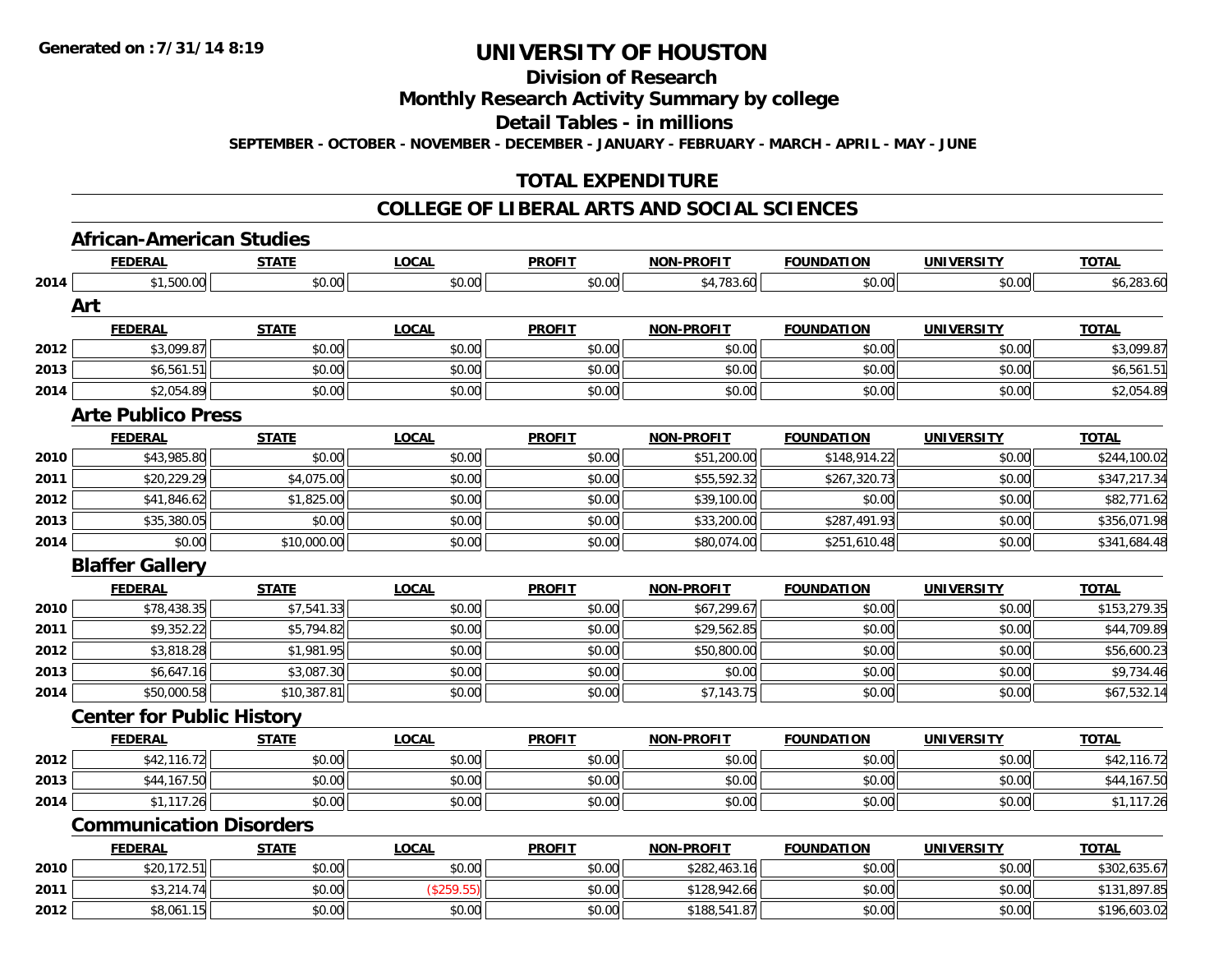### **Division of Research**

# **Monthly Research Activity Summary by college**

#### **Detail Tables - in millions**

**SEPTEMBER - OCTOBER - NOVEMBER - DECEMBER - JANUARY - FEBRUARY - MARCH - APRIL - MAY - JUNE**

### **TOTAL EXPENDITURE**

|      | <b>Communication Disorders</b>                    |              |              |               |                   |                   |                   |              |
|------|---------------------------------------------------|--------------|--------------|---------------|-------------------|-------------------|-------------------|--------------|
|      | <b>FEDERAL</b>                                    | <b>STATE</b> | <b>LOCAL</b> | <b>PROFIT</b> | <b>NON-PROFIT</b> | <b>FOUNDATION</b> | <b>UNIVERSITY</b> | <b>TOTAL</b> |
| 2013 | \$1,354.96                                        | \$0.00       | \$0.00       | \$0.00        | \$104,307.35      | \$3,100.00        | \$0.00            | \$108,762.31 |
| 2014 | \$62,717.87                                       | \$0.00       | \$0.00       | \$0.00        | \$328,510.18      | \$166.70          | \$0.00            | \$391,394.75 |
|      | <b>Comparative Cultural Studies</b>               |              |              |               |                   |                   |                   |              |
|      | <b>FEDERAL</b>                                    | <b>STATE</b> | <b>LOCAL</b> | <b>PROFIT</b> | <b>NON-PROFIT</b> | <b>FOUNDATION</b> | <b>UNIVERSITY</b> | <b>TOTAL</b> |
| 2010 | \$0.00                                            | \$0.00       | \$0.00       | \$0.00        | (\$88.94)         | \$0.00            | \$0.00            | (\$88.94)    |
| 2011 | \$0.00                                            | \$0.00       | \$0.00       | (\$125.65)    | \$0.00            | \$0.00            | \$0.00            | (\$125.65)   |
| 2012 | \$0.00                                            | \$166.38     | \$0.00       | \$0.00        | \$0.00            | \$0.00            | \$0.00            | \$166.38     |
|      | <b>Cynthia Woods Mitchell Center for the Arts</b> |              |              |               |                   |                   |                   |              |
|      | <b>FEDERAL</b>                                    | <b>STATE</b> | <b>LOCAL</b> | <b>PROFIT</b> | <b>NON-PROFIT</b> | <b>FOUNDATION</b> | <b>UNIVERSITY</b> | <b>TOTAL</b> |
| 2011 | \$0.00                                            | \$0.00       | \$0.00       | \$0.00        | \$15,000.00       | \$0.00            | \$0.00            | \$15,000.00  |
| 2013 | \$0.00                                            | \$6,000.00   | \$0.00       | \$0.00        | \$10,000.00       | \$0.00            | \$0.00            | \$16,000.00  |
| 2014 | \$0.00                                            | \$4,500.00   | \$0.00       | \$5,000.00    | \$6,063.33        | \$16,400.00       | \$0.00            | \$31,963.33  |
|      | Dean, Liberal Arts and Social Sciences            |              |              |               |                   |                   |                   |              |
|      | <b>FEDERAL</b>                                    | <b>STATE</b> | <b>LOCAL</b> | <b>PROFIT</b> | <b>NON-PROFIT</b> | <b>FOUNDATION</b> | <b>UNIVERSITY</b> | <b>TOTAL</b> |
| 2010 | \$5,147.93                                        | \$0.00       | \$0.00       | \$0.00        | \$0.00            | \$0.00            | \$0.00            | \$5,147.93   |
| 2011 | (\$659.56)                                        | \$0.00       | \$0.00       | \$0.00        | \$0.00            | \$0.00            | \$0.00            | (\$659.56)   |
| 2012 | \$2,794.57                                        | \$0.00       | \$0.00       | \$0.00        | \$0.00            | \$0.00            | \$0.00            | \$2,794.57   |
| 2013 | \$17.40                                           | \$0.00       | \$0.00       | \$0.00        | \$0.00            | \$0.00            | \$0.00            | \$17.40      |
| 2014 | \$0.00                                            | \$0.00       | \$0.00       | \$0.00        | \$0.00            | \$0.00            | \$0.00            | \$0.00       |
|      | <b>Economics</b>                                  |              |              |               |                   |                   |                   |              |
|      | <b>FEDERAL</b>                                    | <b>STATE</b> | <b>LOCAL</b> | <b>PROFIT</b> | <b>NON-PROFIT</b> | <b>FOUNDATION</b> | <b>UNIVERSITY</b> | <b>TOTAL</b> |
| 2010 | \$20,574.25                                       | \$0.00       | \$0.00       | \$0.00        | \$0.00            | \$0.00            | \$0.00            | \$20,574.25  |
| 2011 | (\$2,023.11)                                      | \$0.00       | \$0.00       | \$0.00        | \$26,562.51       | \$25,013.29       | \$0.00            | \$49,552.69  |
| 2012 | \$0.00                                            | \$0.00       | \$0.00       | \$21,270.81   | \$3,633.71        | \$32,156.35       | \$0.00            | \$57,060.87  |
| 2013 | \$114,595.39                                      | \$0.00       | \$0.00       | \$0.00        | \$239,474.23      | \$23,863.14       | \$0.00            | \$377,932.76 |
| 2014 | \$12,645.56                                       | \$0.00       | \$0.00       | \$0.00        | \$39,722.80       | \$19,853.99       | \$0.00            | \$72,222.35  |
|      | <b>English</b>                                    |              |              |               |                   |                   |                   |              |
|      | <b>FEDERAL</b>                                    | <b>STATE</b> | <b>LOCAL</b> | <b>PROFIT</b> | <b>NON-PROFIT</b> | <b>FOUNDATION</b> | <b>UNIVERSITY</b> | <b>TOTAL</b> |
| 2010 | \$1,051.76                                        | \$0.00       | \$0.00       | \$0.00        | \$0.00            | \$0.00            | \$0.00            | \$1,051.76   |
| 2011 | (\$51.76)                                         | (\$0.09)     | \$0.00       | \$0.00        | (\$287.50)        | \$0.00            | \$0.00            | (\$339.35)   |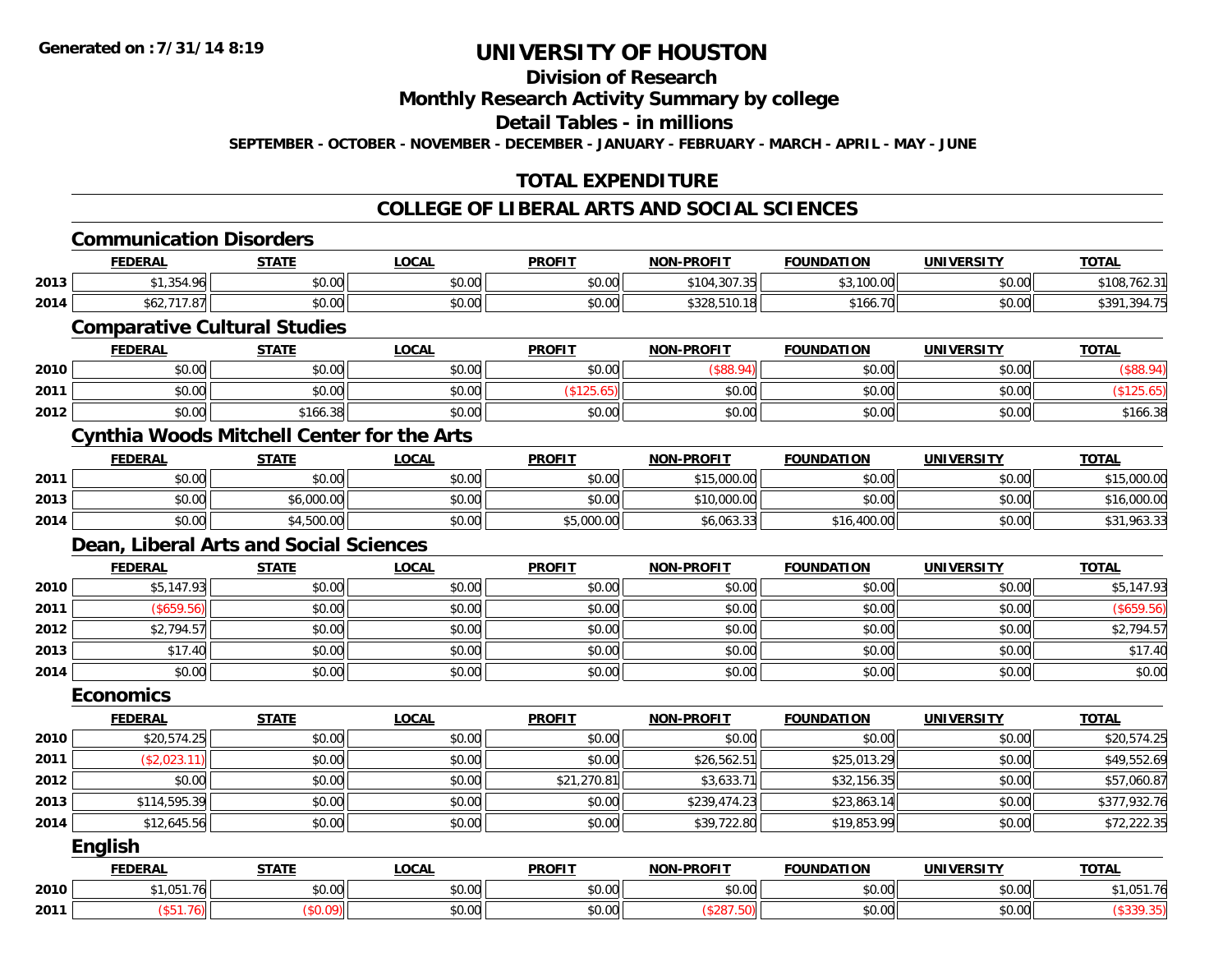# **Division of Research**

**Monthly Research Activity Summary by college**

**Detail Tables - in millions**

**SEPTEMBER - OCTOBER - NOVEMBER - DECEMBER - JANUARY - FEBRUARY - MARCH - APRIL - MAY - JUNE**

# **TOTAL EXPENDITURE**

#### **COLLEGE OF LIBERAL ARTS AND SOCIAL SCIENCES**

|      | <b>English</b>                        |              |              |               |                   |                   |                   |                |
|------|---------------------------------------|--------------|--------------|---------------|-------------------|-------------------|-------------------|----------------|
|      | <b>FEDERAL</b>                        | <b>STATE</b> | <b>LOCAL</b> | <b>PROFIT</b> | <b>NON-PROFIT</b> | <b>FOUNDATION</b> | <b>UNIVERSITY</b> | <b>TOTAL</b>   |
| 2012 | \$1,000.00                            | \$0.00       | \$0.00       | \$0.00        | \$0.00            | \$0.00            | \$0.00            | \$1,000.00     |
| 2013 | \$23,172.51                           | \$0.00       | \$0.00       | \$0.00        | \$0.00            | \$0.00            | \$0.00            | \$23,172.51    |
| 2014 | \$12,474.99                           | \$0.00       | \$0.00       | \$0.00        | \$0.00            | \$0.00            | \$0.00            | \$12,474.99    |
|      | <b>Health and Human Performance</b>   |              |              |               |                   |                   |                   |                |
|      | <b>FEDERAL</b>                        | <b>STATE</b> | <b>LOCAL</b> | <b>PROFIT</b> | <b>NON-PROFIT</b> | <b>FOUNDATION</b> | <b>UNIVERSITY</b> | <b>TOTAL</b>   |
| 2010 | \$1,302,882.11                        | \$0.00       | \$0.00       | \$40,900.08   | \$0.00            | \$11,439.69       | \$800.00          | \$1,356,021.88 |
| 2011 | \$895,829.60                          | \$0.00       | \$0.00       | \$281,706.59  | \$0.00            | \$16,777.40       | \$0.00            | \$1,194,313.59 |
| 2012 | \$797,016.07                          | \$0.00       | \$0.00       | \$294,227.85  | \$0.00            | \$16,089.96       | \$0.00            | \$1,107,333.88 |
| 2013 | \$2,221,453.03                        | \$0.00       | \$0.00       | \$67,430.19   | \$0.00            | \$4,136.59        | \$0.00            | \$2,293,019.81 |
| 2014 | \$1,836,544.27                        | \$0.00       | \$0.00       | \$74,209.45   | \$0.00            | \$23,446.74       | \$0.00            | \$1,934,200.46 |
|      | <b>Hispanic Studies</b>               |              |              |               |                   |                   |                   |                |
|      | <b>FEDERAL</b>                        | <b>STATE</b> | <b>LOCAL</b> | <b>PROFIT</b> | <b>NON-PROFIT</b> | <b>FOUNDATION</b> | <b>UNIVERSITY</b> | <b>TOTAL</b>   |
| 2011 | \$0.00                                | \$0.00       | \$0.00       | \$0.00        | \$0.00            | \$358.98          | \$0.00            | \$358.98       |
| 2012 | \$0.00                                | \$0.00       | \$0.00       | \$0.00        | \$0.00            | \$66,385.35       | \$0.00            | \$66,385.35    |
| 2013 | \$0.00                                | \$0.00       | \$0.00       | \$0.00        | \$0.00            | \$19,666.64       | \$0.00            | \$19,666.64    |
| 2014 | \$0.00                                | \$0.00       | \$0.00       | \$0.00        | \$0.00            | \$4,437.02        | \$0.00            | \$4,437.02     |
|      | <b>History</b>                        |              |              |               |                   |                   |                   |                |
|      | <b>FEDERAL</b>                        | <b>STATE</b> | <b>LOCAL</b> | <b>PROFIT</b> | <b>NON-PROFIT</b> | <b>FOUNDATION</b> | <b>UNIVERSITY</b> | <b>TOTAL</b>   |
| 2010 | \$12,995.15                           | \$0.00       | \$0.00       | \$85,371.15   | \$0.00            | \$0.00            | \$0.00            | \$98,366.30    |
| 2011 | \$7,942.13                            | \$0.00       | \$0.00       | \$25,915.98   | \$0.00            | \$0.00            | \$0.00            | \$33,858.11    |
| 2012 | \$2,879.25                            | \$0.00       | \$0.00       | \$15,828.36   | (\$332.43)        | \$0.00            | \$0.00            | \$18,375.18    |
| 2013 | (\$6,738.83)                          | \$0.00       | \$0.00       | \$54,765.75   | (\$13,435.64)     | \$0.00            | \$0.00            | \$34,591.28    |
| 2014 | \$31,004.12                           | \$0.00       | \$0.00       | \$55,124.19   | \$0.00            | \$0.00            | \$0.00            | \$86,128.31    |
|      | <b>Hobby Center for Public Policy</b> |              |              |               |                   |                   |                   |                |
|      | <b>FEDERAL</b>                        | <b>STATE</b> | <b>LOCAL</b> | <b>PROFIT</b> | <b>NON-PROFIT</b> | <b>FOUNDATION</b> | <b>UNIVERSITY</b> | <b>TOTAL</b>   |
| 2010 | \$14,222.17                           | \$0.00       | \$0.00       | \$0.00        | \$0.00            | \$0.00            | \$0.00            | \$14,222.17    |
| 2011 | \$29,535.82                           | \$0.00       | \$0.00       | \$0.00        | \$0.00            | \$0.00            | \$0.00            | \$29,535.82    |
| 2012 | \$47,797.83                           | \$0.00       | \$0.00       | \$0.00        | \$0.00            | \$0.00            | \$0.00            | \$47,797.83    |
| 2013 | \$69,715.75                           | \$0.00       | \$0.00       | \$0.00        | \$0.00            | \$0.00            | \$0.00            | \$69,715.75    |
| 2014 | \$0.00                                | \$19,635.70  | \$0.00       | \$0.00        | \$0.00            | \$0.00            | \$0.00            | \$19,635.70    |
|      |                                       |              |              |               |                   |                   |                   |                |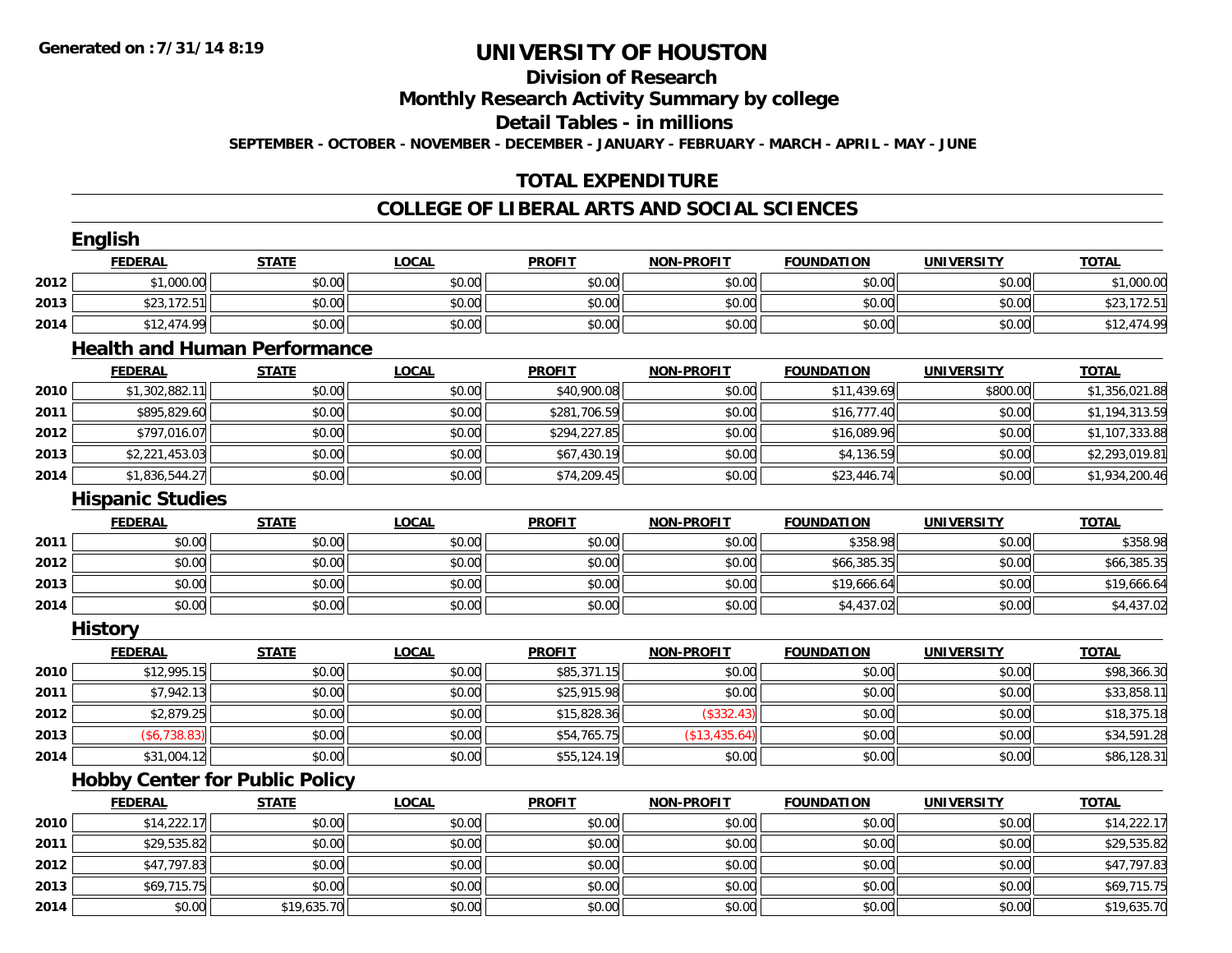**2012**

# **UNIVERSITY OF HOUSTON**

# **Division of Research**

**Monthly Research Activity Summary by college**

**Detail Tables - in millions**

**SEPTEMBER - OCTOBER - NOVEMBER - DECEMBER - JANUARY - FEBRUARY - MARCH - APRIL - MAY - JUNE**

### **TOTAL EXPENDITURE**

#### **COLLEGE OF LIBERAL ARTS AND SOCIAL SCIENCES**

### **Modern/Classical Languages**

|      | <b>FEDERAL</b>                 | <b>STATE</b> | <b>LOCAL</b> | <b>PROFIT</b> | <b>NON-PROFIT</b> | <b>FOUNDATION</b> | <b>UNIVERSITY</b> | <b>TOTAL</b>   |
|------|--------------------------------|--------------|--------------|---------------|-------------------|-------------------|-------------------|----------------|
| 2011 | \$250.48                       | \$0.00       | \$0.00       | \$0.00        | \$0.00            | \$0.00            | \$0.00            | \$250.48       |
| 2012 | \$23,206.00                    | \$0.00       | \$0.00       | \$0.00        | \$0.00            | \$0.00            | \$0.00            | \$23,206.00    |
| 2013 | \$39,849.36                    | \$0.00       | \$0.00       | \$0.00        | \$0.00            | \$0.00            | \$0.00            | \$39,849.36    |
| 2014 | \$72,066.94                    | \$0.00       | \$0.00       | \$0.00        | \$0.00            | \$0.00            | \$0.00            | \$72,066.94    |
|      | Philosophy                     |              |              |               |                   |                   |                   |                |
|      | <b>FEDERAL</b>                 | <b>STATE</b> | <b>LOCAL</b> | <b>PROFIT</b> | <b>NON-PROFIT</b> | <b>FOUNDATION</b> | <b>UNIVERSITY</b> | <b>TOTAL</b>   |
| 2010 | \$0.00                         | \$0.00       | \$0.00       | \$0.00        | \$0.00            | \$0.00            | \$0.00            | \$0.00         |
| 2011 | \$0.00                         | \$0.00       | \$0.00       | \$0.00        | \$0.00            | \$0.00            | \$0.00            | \$0.00         |
| 2012 | \$4,791.72                     | \$0.00       | \$0.00       | \$0.00        | \$0.00            | \$0.00            | \$0.00            | \$4,791.72     |
| 2013 | \$6,484.03                     | \$0.00       | \$0.00       | \$0.00        | \$0.00            | \$0.00            | \$0.00            | \$6,484.03     |
| 2014 | \$10,795.53                    | \$0.00       | \$0.00       | \$0.00        | \$0.00            | \$0.00            | \$0.00            | \$10,795.53    |
|      | <b>Political Science</b>       |              |              |               |                   |                   |                   |                |
|      | <b>FEDERAL</b>                 | <b>STATE</b> | <b>LOCAL</b> | <b>PROFIT</b> | <b>NON-PROFIT</b> | <b>FOUNDATION</b> | <b>UNIVERSITY</b> | <b>TOTAL</b>   |
| 2010 | \$4,227.71                     | \$0.00       | \$0.00       | \$0.00        | \$0.00            | \$0.00            | \$0.00            | \$4,227.71     |
| 2011 | (\$2,511.44)                   | (\$637.93)   | \$0.00       | (\$179.60)    | \$0.00            | \$0.00            | \$0.00            | (\$3,328.97)   |
| 2012 | \$0.00                         | \$0.00       | \$0.00       | \$0.00        | \$0.00            | \$0.00            | \$0.00            | \$0.00         |
| 2013 | \$18,271.07                    | \$0.00       | \$0.00       | \$0.00        | \$0.00            | \$2,000.00        | \$0.00            | \$20,271.07    |
| 2014 | \$0.00                         | \$0.00       | \$0.00       | \$0.00        | \$0.00            | \$0.00            | \$0.00            | \$0.00         |
|      | <b>Psychology</b>              |              |              |               |                   |                   |                   |                |
|      | <b>FEDERAL</b>                 | <b>STATE</b> | <b>LOCAL</b> | <b>PROFIT</b> | <b>NON-PROFIT</b> | <b>FOUNDATION</b> | <b>UNIVERSITY</b> | <b>TOTAL</b>   |
| 2010 | \$5,236,086.13                 | \$377,909.16 | \$0.00       | \$148,767.76  | \$121,638.14      | \$19,835.37       | \$54,124.25       | \$5,958,360.81 |
| 2011 | \$5,535,856.11                 | \$459,465.98 | \$0.00       | \$77,695.27   | \$204,620.02      | \$182,441.77      | \$13,091.94       | \$6,473,171.09 |
| 2012 | \$4,647,459.72                 | \$77,507.43  | \$0.00       | \$75,796.20   | \$203,206.05      | \$162,383.60      | (\$9,680.69)      | \$5,156,672.31 |
| 2013 | \$4,519,554.91                 | \$38,250.92  | \$0.00       | \$59,296.69   | \$216,455.63      | \$74,243.98       | \$0.00            | \$4,907,802.13 |
| 2014 | \$3,370,951.14                 | \$12,180.83  | \$0.00       | \$16,431.53   | \$272,447.11      | (\$3,779.05)      | \$11,947.48       | \$3,680,179.03 |
|      | <b>School of Communication</b> |              |              |               |                   |                   |                   |                |
|      | <b>FEDERAL</b>                 | <b>STATE</b> | <b>LOCAL</b> | <b>PROFIT</b> | <b>NON-PROFIT</b> | <b>FOUNDATION</b> | <b>UNIVERSITY</b> | <b>TOTAL</b>   |
| 2010 | \$0.00                         | \$0.00       | \$0.00       | \$0.00        | \$0.00            | \$0.00            | \$0.00            | \$0.00         |
| 2011 | \$0.00                         | \$0.00       | \$0.00       | \$0.00        | \$0.00            | \$0.00            | \$0.00            | \$0.00         |

2 | \$0.00 \$0.00 \$0.00 \$0.00 \$0.00 \$0.00 \$0.00 \$0.00 \$0.00 \$0.00 \$0.00 \$0.00 \$0.00 \$0.00 \$0.00 \$0.00 \$0.00 \$0.00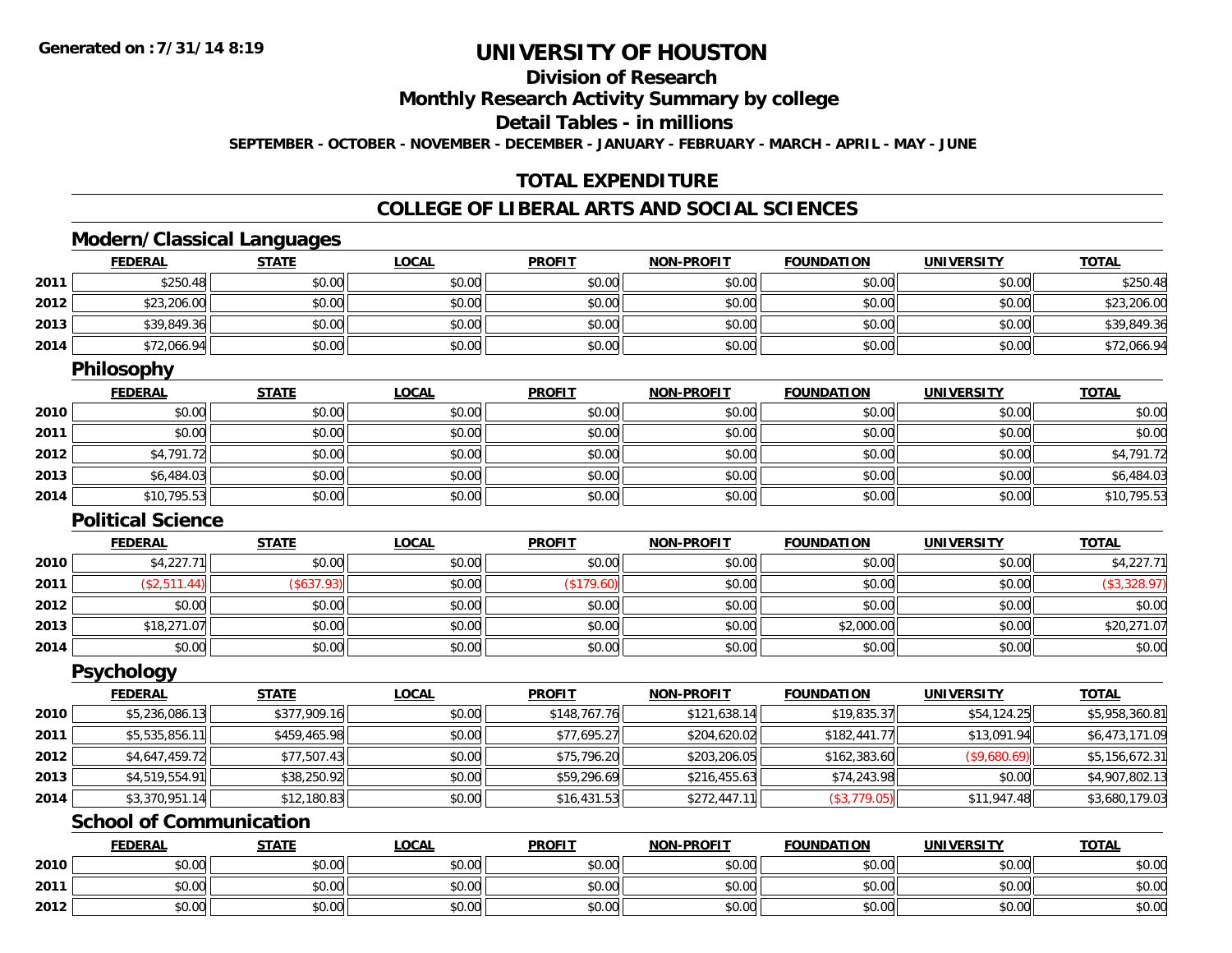#### **Division of Research**

**Monthly Research Activity Summary by college**

**Detail Tables - in millions**

**SEPTEMBER - OCTOBER - NOVEMBER - DECEMBER - JANUARY - FEBRUARY - MARCH - APRIL - MAY - JUNE**

### **TOTAL EXPENDITURE**

#### **COLLEGE OF LIBERAL ARTS AND SOCIAL SCIENCES**

#### **School of CommunicationFEDERAL STATE LOCAL PROFIT NON-PROFIT FOUNDATION UNIVERSITY TOTALTOTAL 2013** \$0.00 \$0.00 \$0.00 \$0.00 \$4,186.57 \$0.00 \$0.00 \$4,186.57 **2014**4 \$0.00 \$0.00 \$30,416.43 \$0.00 \$0.00 \$0.00 \$0.00 \$2,892.25 \$0.00 \$3,520.00 \$3,520.00 \$36,828.68 **School of MusicFEDERAL STATE LOCAL PROFIT NON-PROFIT FOUNDATION UNIVERSITY TOTALTOTAL 2010** $\textsf{[0]} \quad \textsf{[0]} \quad \textsf{[0]} \quad \textsf{[0]} \quad \textsf{[0]} \quad \textsf{[0]} \quad \textsf{[0]} \quad \textsf{[0]} \quad \textsf{[0]} \quad \textsf{[0]} \quad \textsf{[0]} \quad \textsf{[0]} \quad \textsf{[0]} \quad \textsf{[0]} \quad \textsf{[0]} \quad \textsf{[0]} \quad \textsf{[0]} \quad \textsf{[0]} \quad \textsf{[0]} \quad \textsf{[0]} \quad \textsf{[0]} \quad \textsf{[0]} \quad \textsf{[0]} \quad \textsf{[0]} \quad \textsf{$ **2011** \$0.00 \$1,365.00 \$0.00 \$0.00 (\$666.97) \$0.00 \$0.00 \$698.03 **2014**4 \$0.00 \$0.00 \$0.00 \$8,728.12 \$0.00 \$0.00 \$0.00 \$0.00 \$0.00 \$0.00 \$0.00 \$0.00 \$0.00 \$0.00 \$8,728.12 **Sociology FEDERAL STATE LOCAL PROFIT NON-PROFIT FOUNDATION UNIVERSITY TOTAL2010** \$169,637.27 \$0.00 \$5,405.91 \$0.00 \$20,181.63 \$0.00 \$0.00 \$195,224.81 **2011**1 \$125,968.22 \$0.00 \$0.00 \$0.00 \$0.00 \$0.00 \$0.00 \$0.00 \$0.00 \$0.00 \$0.00 \$125,968.22 **2012**2 | \$14,921.53|| \$0.00| \$0.00|| \$0.00|| \$0.00|| \$0.00|| \$0.00|| \$0.00|| \$0.00|| \$0.00|| \$14,921.53 **2013** (\$5,703.98) \$0.00 \$0.00 \$0.00 \$0.00 \$0.00 \$0.00 (\$5,703.98) **2014** \$38,877.12 \$0.00 \$10,203.73 \$0.00 \$0.00 \$0.00 \$0.00 \$49,080.85 **Theatre FEDERAL STATE LOCAL PROFIT NON-PROFIT FOUNDATION UNIVERSITY TOTAL2010** $\textsf{[0]} \quad \textsf{[0]} \quad \textsf{[0]} \quad \textsf{[0]} \quad \textsf{[0]} \quad \textsf{[0]} \quad \textsf{[0]} \quad \textsf{[0]} \quad \textsf{[0]} \quad \textsf{[0]} \quad \textsf{[0]} \quad \textsf{[0]} \quad \textsf{[0]} \quad \textsf{[0]} \quad \textsf{[0]} \quad \textsf{[0]} \quad \textsf{[0]} \quad \textsf{[0]} \quad \textsf{[0]} \quad \textsf{[0]} \quad \textsf{[0]} \quad \textsf{[0]} \quad \textsf{[0]} \quad \textsf{[0]} \quad \textsf{$ **2011** \$0.00 \$0.00 \$0.00 \$0.00 \$47,028.06 (\$45.63) \$0.00 \$46,982.43 **2012**2 | \$0.00| \$0.00| \$0.00| \$0.00| \$0.00| \$0.00| \$0.00| (\$8,884.27) **2013**3 \$0.00 | \$0.00 | \$0.00 | \$0.00 | \$0.00 | \$0.00 | \$0.00 | \$0.00 **2014**4 \$0.00 \$0.00 \$0.00 \$0.00 \$0.00 \$0.00 \$0.00 \$0.00 \$0.00 \$45,000.00 \$45,000.00 \$0.00 \$0.00 \$0.00 \$45,000.00 **Total\$31,776,605.27 \$1,080,181.13 \$15,350.09 \$1,399,432.60 \$2,977,740.51 \$1,675,709.23 \$73,802.98 \$38,998,821.82**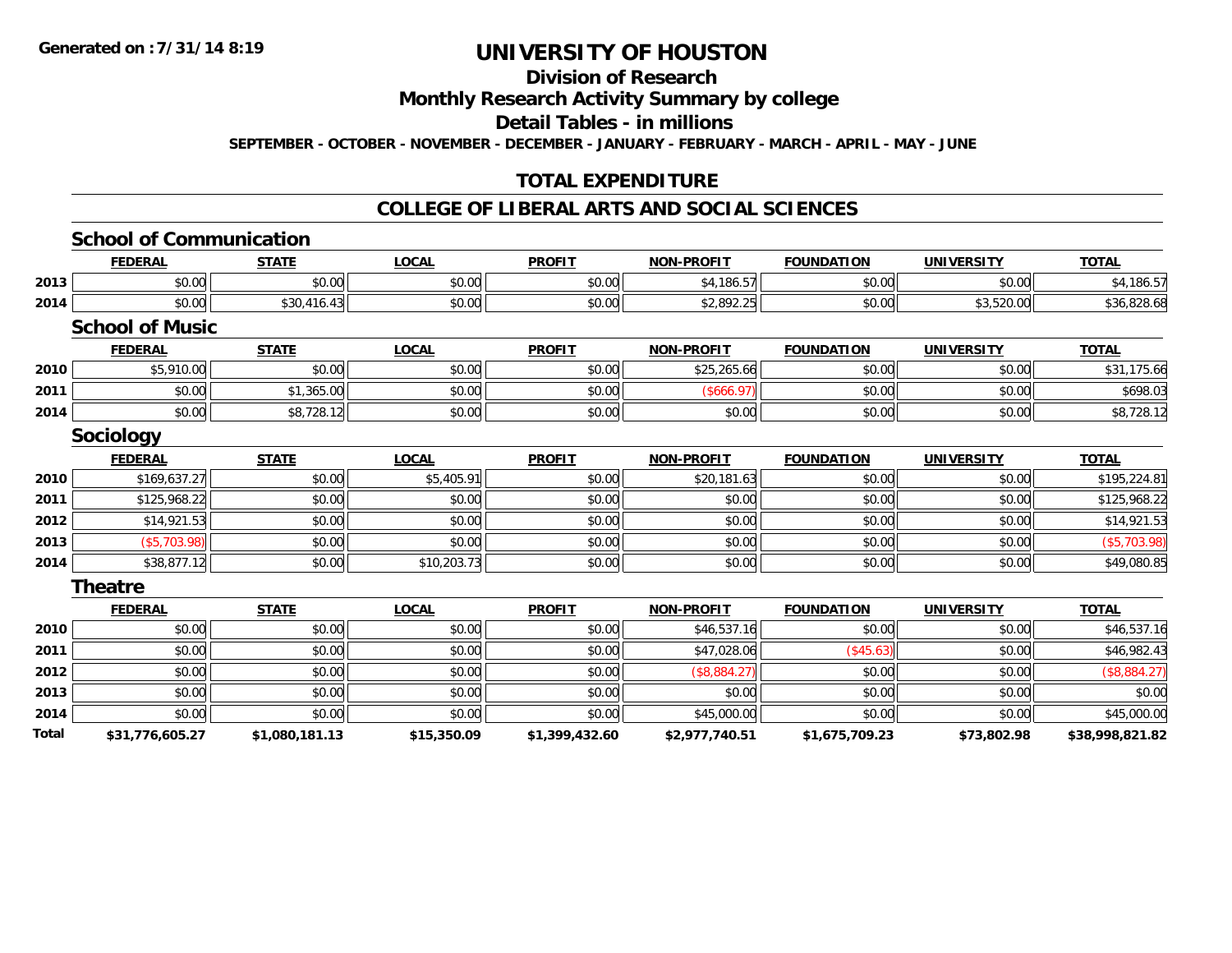# **Division of Research**

**Monthly Research Activity Summary by college**

**Detail Tables - in millions**

**SEPTEMBER - OCTOBER - NOVEMBER - DECEMBER - JANUARY - FEBRUARY - MARCH - APRIL - MAY - JUNE**

# **TOTAL EXPENDITURE**

### **COLLEGE OF NATURAL SCIENCES AND MATHEMATICS**

# **Biology/Biochemistry**

**2013**

**2014**

|      | ____________                                           |                |              |               |                   |                   |                   |                |
|------|--------------------------------------------------------|----------------|--------------|---------------|-------------------|-------------------|-------------------|----------------|
|      | <b>FEDERAL</b>                                         | <b>STATE</b>   | <b>LOCAL</b> | <b>PROFIT</b> | <b>NON-PROFIT</b> | <b>FOUNDATION</b> | <b>UNIVERSITY</b> | <b>TOTAL</b>   |
| 2010 | \$3,338,621.64                                         | \$84,178.52    | \$0.00       | \$0.00        | \$391,283.05      | \$179,425.41      | \$0.00            | \$3,993,508.62 |
| 2011 | \$3,606,055.10                                         | \$543,605.01   | \$0.00       | \$5,599.99    | \$608,227.64      | \$210,931.17      | \$0.00            | \$4,974,418.91 |
| 2012 | \$3,017,252.44                                         | \$980,277.58   | \$0.00       | \$0.01        | \$690,370.73      | \$146,503.80      | \$0.00            | \$4,834,404.56 |
| 2013 | \$2,769,849.43                                         | \$705,097.92   | \$0.00       | \$155,894.66  | \$673,850.40      | \$171,457.27      | \$0.00            | \$4,476,149.68 |
| 2014 | \$1,891,181.55                                         | \$671,282.01   | \$0.00       | \$182,397.22  | \$549,849.88      | \$156,239.24      | \$0.00            | \$3,450,949.90 |
|      | <b>Center for Applied Geoscience Excellence</b>        |                |              |               |                   |                   |                   |                |
|      | <b>FEDERAL</b>                                         | <b>STATE</b>   | <b>LOCAL</b> | <b>PROFIT</b> | <b>NON-PROFIT</b> | <b>FOUNDATION</b> | <b>UNIVERSITY</b> | <b>TOTAL</b>   |
| 2010 | \$0.00                                                 | \$0.00         | \$0.00       | \$0.00        | \$0.00            | \$0.00            | \$0.00            | \$0.00         |
|      | <b>Center for Nuclear Receptors and Cell Signaling</b> |                |              |               |                   |                   |                   |                |
|      | <b>FEDERAL</b>                                         | <b>STATE</b>   | <b>LOCAL</b> | <b>PROFIT</b> | <b>NON-PROFIT</b> | <b>FOUNDATION</b> | <b>UNIVERSITY</b> | <b>TOTAL</b>   |
| 2010 | \$652,080.55                                           | \$1,303,708.13 | \$0.00       | \$0.00        | \$0.00            | \$75,871.35       | \$0.00            | \$2,031,660.03 |
| 2011 | \$1,270,883.13                                         | \$118,041.73   | \$0.00       | \$0.00        | \$91,525.83       | \$72,571.51       | \$0.00            | \$1,553,022.20 |
| 2012 | \$1,624,596.62                                         | \$1,266,196.07 | \$0.00       | \$227,125.10  | \$964.34          | \$300,289.71      | \$0.00            | \$3,419,171.84 |
| 2013 | \$1,286,011.58                                         | \$593,402.84   | \$0.00       | \$3,626.63    | \$977.00          | \$26,980.75       | \$0.00            | \$1,910,998.80 |
| 2014 | \$1,076,668.83                                         | \$903,753.22   | \$0.00       | \$48,749.86   | \$29,294.05       | \$96,058.93       | \$0.00            | \$2,154,524.89 |
|      | Chemistry                                              |                |              |               |                   |                   |                   |                |
|      | <b>FEDERAL</b>                                         | <b>STATE</b>   | <b>LOCAL</b> | <b>PROFIT</b> | <b>NON-PROFIT</b> | <b>FOUNDATION</b> | <b>UNIVERSITY</b> | <b>TOTAL</b>   |
| 2010 | \$4,100,676.03                                         | \$1,625,812.88 | \$0.00       | \$70,414.95   | \$33,716.04       | \$837,934.27      | \$189,648.37      | \$6,858,202.54 |
| 2011 | \$2,650,788.33                                         | \$802,891.93   | \$0.00       | \$5,423.82    | \$47,547.76       | \$1,562,636.43    | \$115, 175.15     | \$5,184,463.42 |
| 2012 | \$2,268,156.13                                         | \$769,507.09   | \$0.00       | \$10,900.27   | \$61,667.74       | \$1,339,821.04    | \$123,707.61      | \$4,573,759.88 |
| 2013 | \$1,987,285.79                                         | \$659,698.76   | \$0.00       | \$31,828.04   | \$9,798.52        | \$975,649.98      | (\$43,851.79)     | \$3,620,409.30 |
| 2014 | \$2,147,222.04                                         | \$505,344.29   | \$0.00       | \$400.95      | \$11,521.49       | \$1,878,343.66    | \$16,022.37       | \$4,558,854.80 |
|      | <b>Computer Science</b>                                |                |              |               |                   |                   |                   |                |
|      | <b>FEDERAL</b>                                         | <b>STATE</b>   | <b>LOCAL</b> | <b>PROFIT</b> | <b>NON-PROFIT</b> | <b>FOUNDATION</b> | <b>UNIVERSITY</b> | <b>TOTAL</b>   |
| 2010 | \$2,568,050.54                                         | \$119,461.05   | \$0.00       | \$61,060.92   | \$153,583.49      | \$0.00            | \$0.00            | \$2,902,156.01 |
| 2011 | \$3,385,407.37                                         | \$103,140.61   | \$0.00       | \$278,440.24  | \$109,368.25      | \$0.00            | (\$769.35)        | \$3,875,587.12 |
| 2012 | \$2,060,602.21                                         | \$37,988.86    | \$0.00       | \$295,991.60  | \$79,863.21       | \$28,666.12       | \$0.00            | \$2,503,112.00 |

\$2,196,434.66 \$27,590.06 \$0.00 \$291,945.02 \$33,916.49 \$18,961.93 \$31,742.81 \$2,600,590.97

4 \$1,746,806.49| \$10,260.19| \$0.00| \$508,358.42| \$351,173.52| \$10,445.83| \$39,124.38| \$29,124.38 \$2,666,168.83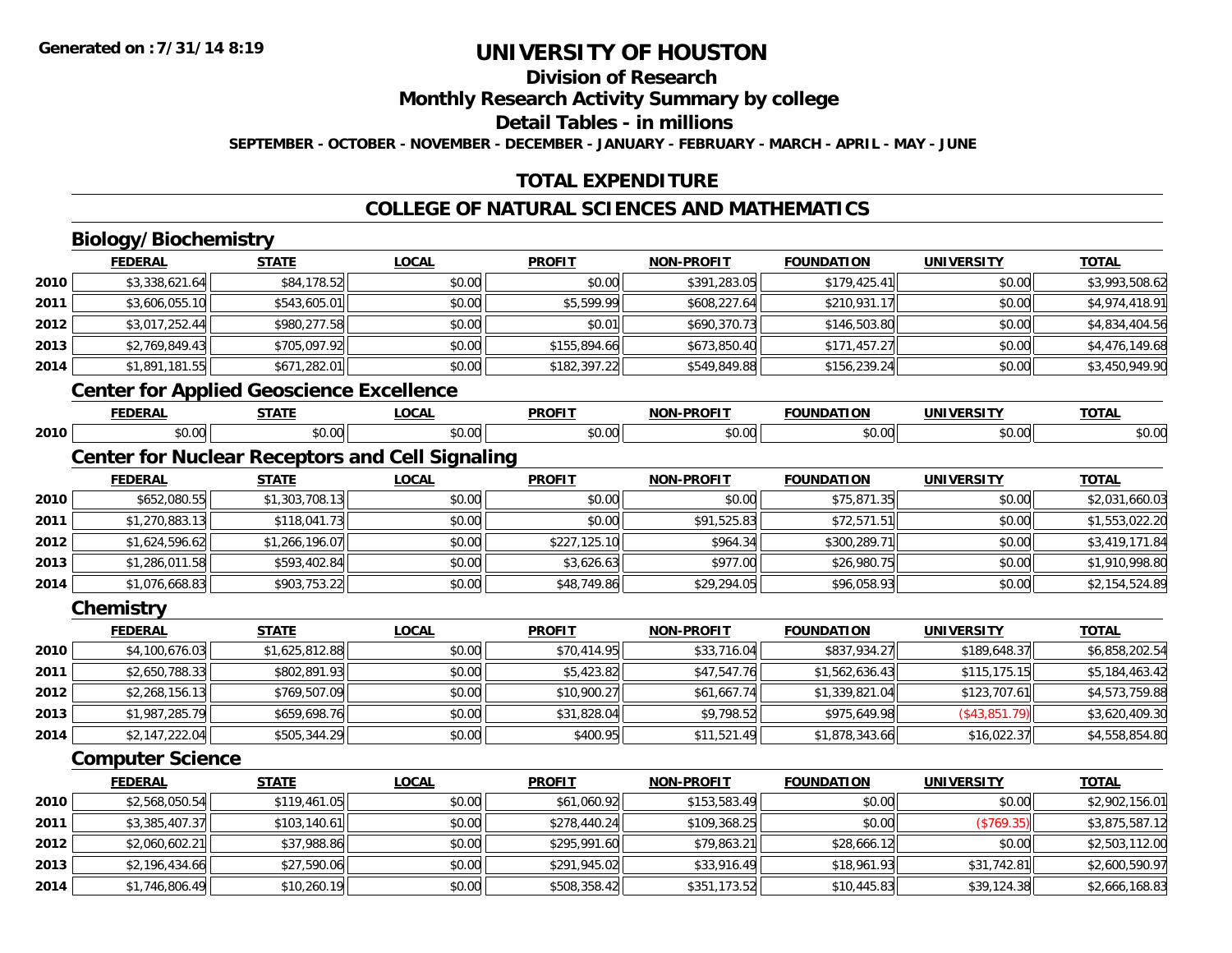# **Division of Research**

**Monthly Research Activity Summary by college**

**Detail Tables - in millions**

**SEPTEMBER - OCTOBER - NOVEMBER - DECEMBER - JANUARY - FEBRUARY - MARCH - APRIL - MAY - JUNE**

# **TOTAL EXPENDITURE**

### **COLLEGE OF NATURAL SCIENCES AND MATHEMATICS**

### **Dean, Natural Sciences and Mathematics**

|      | <b>FEDERAL</b> | <b>STATE</b> | <u>LOCAL</u> | <b>PROFIT</b> | <b>NON-PROFIT</b> | <b>FOUNDATION</b> | <b>UNIVERSITY</b> | <b>TOTAL</b> |
|------|----------------|--------------|--------------|---------------|-------------------|-------------------|-------------------|--------------|
| 2010 | \$0.00         | \$0.00       | \$0.00       | \$0.00        | \$0.00            | \$0.00            | \$0.00            | \$0.00       |
| 2011 | \$0.00         | \$0.00       | \$0.00       | \$0.00        | \$0.00            | \$0.00            | \$0.00            | \$0.00       |
| 2012 | \$19,166.89    | \$0.00       | \$0.00       | \$0.00        | \$0.00            | \$0.00            | \$0.00            | \$19,166.89  |
| 2013 | \$126,591.41   | \$0.00       | \$0.00       | \$0.00        | \$0.00            | \$0.00            | \$0.00            | \$126,591.41 |
| 2014 | \$43,053.93    | \$19,738.39  | \$0.00       | \$0.00        | \$0.00            | \$0.00            | \$0.00            | \$62,792.32  |

#### **Earth & Atmospheric Sciences**

|      | <b>FEDERAL</b> | <b>STATE</b> | <b>LOCAL</b> | <b>PROFIT</b>  | <b>NON-PROFIT</b> | <b>FOUNDATION</b> | <b>UNIVERSITY</b> | <b>TOTAL</b>   |
|------|----------------|--------------|--------------|----------------|-------------------|-------------------|-------------------|----------------|
| 2010 | \$1,309,088.43 | \$374,708.88 | \$0.00       | \$1,501,864.91 | \$694,620.33      | \$0.00            | \$0.00            | \$3,880,282.54 |
| 2011 | \$1,384,429.40 | \$951,642.48 | \$0.00       | \$1,202,034.04 | \$164,463.88      | \$0.00            | \$0.00            | \$3,702,569.80 |
| 2012 | \$1,366,030.76 | \$416,280.01 | \$0.00       | \$1,705,113.05 | \$155,330.15      | \$0.00            | \$0.00            | \$3,642,753.96 |
| 2013 | \$1,204,540.06 | \$254,820.30 | \$0.00       | \$2,243,819.83 | \$104.011.52      | \$1.225.26        | \$0.00            | \$3,808,416.97 |
| 2014 | \$810,193.00   | \$279,594.02 | \$0.00       | \$2,568,276.61 | \$303,327.16      | \$138,289.94      | \$0.00            | \$4,099,680.73 |

### **Institute for Climate and Atmospheric Science**

|      | <b>FEDERAL</b> | <b>STATE</b> | <u>LOCAL</u> | <b>PROFIT</b> | <b>NON-PROFIT</b> | <b>FOUNDATION</b> | <b>UNIVERSITY</b> | <b>TOTAL</b> |
|------|----------------|--------------|--------------|---------------|-------------------|-------------------|-------------------|--------------|
| 2010 | \$0.00         | \$0.00       | \$0.00       | \$0.00        | \$0.00            | \$0.00            | \$0.00            | \$0.00       |
| 2011 | \$0.00         | \$0.00       | \$0.00       | \$0.00        | \$0.00            | \$0.00            | \$0.00            | \$0.00       |
| 2012 | \$0.00         | \$0.00       | \$0.00       | \$0.00        | \$0.00            | \$0.00            | \$0.00            | \$0.00       |
| 2013 | \$0.00         | \$0.00       | \$0.00       | \$0.00        | \$0.00            | \$0.00            | \$0.00            | \$0.00       |
| 2014 | \$0.00         | \$0.00       | \$0.00       | \$0.00        | \$0.00            | \$0.00            | \$0.00            | \$0.00       |

#### **Mathematics**

|      | <b>FEDERAL</b> | <b>STATE</b> | <b>LOCAL</b> | <b>PROFIT</b> | <b>NON-PROFIT</b> | <b>FOUNDATION</b> | <b>UNIVERSITY</b> | <b>TOTAL</b>   |
|------|----------------|--------------|--------------|---------------|-------------------|-------------------|-------------------|----------------|
| 2010 | \$1,139,040.16 | \$196,820.29 | \$0.00       | \$67,895.71   | \$105,513.19      | \$34,806.19       | \$0.00            | \$1,544,075.54 |
| 2011 | \$929,198.69   | \$301,001.81 | \$0.00       | \$74,853.95   | \$112,869.19      | \$68,952.69       | \$10,000.00       | \$1,496,876.32 |
| 2012 | \$963,821.16   | \$279,811.98 | \$7,488.83   | \$155,550.33  | \$83,201.35       | \$58,269.06       | \$17,125.74       | \$1,565,268.44 |
| 2013 | \$1,413,234.06 | \$89,931.56  | \$0.00       | \$136,714.12  | \$467.88          | \$56,130.25       | \$21,185.69       | \$1,717,663.56 |
| 2014 | \$1,729,701.84 | (\$1,525.67) | \$0.00       | \$79,376.11   | \$0.00            | \$39,455.00       | \$0.00            | \$1,847,007.28 |

#### **Physics**

|      | <b>FEDERAL</b>                | STATE     | LOCAI  | <b>PROFIT</b>    | <b>M-PROFIT</b><br>NON- | <b>FOUNDATION</b>            | UNIVERSITY | <b>TOTAL</b>                            |
|------|-------------------------------|-----------|--------|------------------|-------------------------|------------------------------|------------|-----------------------------------------|
| 2010 | 7707010<br>0.001              | .110.31   | \$0.00 | 01L<br>5.816.721 | \$48,763.97<br>יוו פ.   | ,858.58<br>431'              | \$0.00     | 0.10, 0.0<br><b>∕ 20∠</b> د⊿<br>22.010, |
| 2011 | ີດລັດ ດີ<br>ልግ ፎስ1<br>.220.02 | 18,080.15 | \$0.00 | 0.01010<br>, UDY | \$25,389.29             | 100<br>よつつっ<br>428.42<br>⊅J∠ | \$0.00     | 186.3<br>' 96L                          |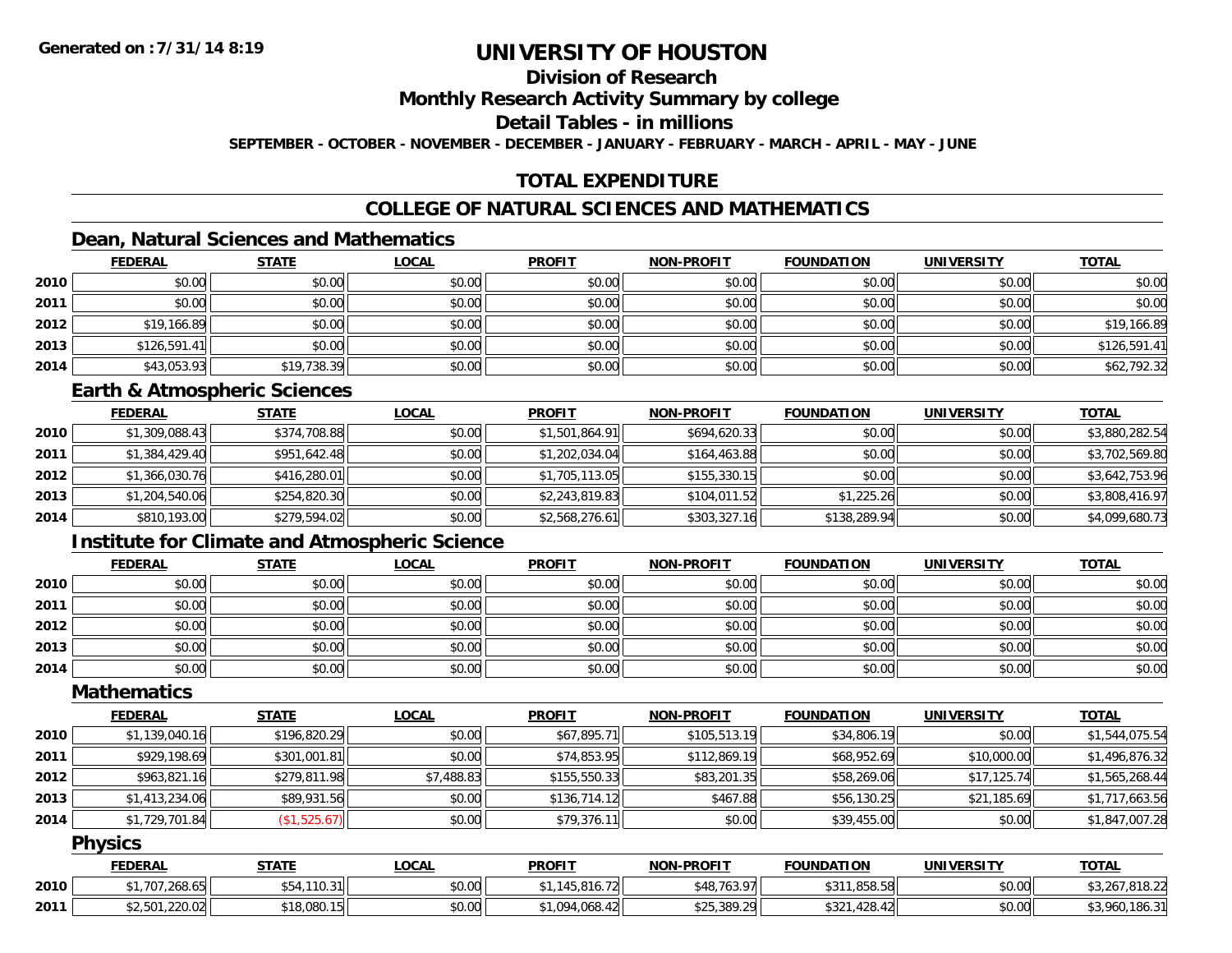#### **Division of Research**

**Monthly Research Activity Summary by college**

**Detail Tables - in millions**

**SEPTEMBER - OCTOBER - NOVEMBER - DECEMBER - JANUARY - FEBRUARY - MARCH - APRIL - MAY - JUNE**

#### **TOTAL EXPENDITURE**

#### **COLLEGE OF NATURAL SCIENCES AND MATHEMATICS**

|       | <b>Physics</b>  |                 |              |                 |                   |                   |                   |                  |
|-------|-----------------|-----------------|--------------|-----------------|-------------------|-------------------|-------------------|------------------|
|       | <b>FEDERAL</b>  | <b>STATE</b>    | <u>LOCAL</u> | <b>PROFIT</b>   | <b>NON-PROFIT</b> | <b>FOUNDATION</b> | <b>UNIVERSITY</b> | <b>TOTAL</b>     |
| 2012  | \$3,041,679.08  | (\$2,933.99)    | \$0.00       | \$1,012,660.10  | \$42,306.60       | \$280,954.00      | \$0.00            | \$4,374,665.80   |
| 2013  | \$3,121,199.82  | \$0.00          | \$0.00       | \$1,515,086.55  | \$44,798.72       | \$185,972.06      | \$0.00            | \$4,867,057.15   |
| 2014  | \$4,061,831.20  | \$4,233.00      | \$0.00       | \$1,426,549.41  | \$33,866.87       | \$198,949.21      | \$0.00            | \$5,725,429.69   |
| Total | \$72,515,919.02 | \$15,067,552.24 | \$7,488.83   | \$18,107,837.55 | \$5,847,429.53    | \$9,785,079.06    | \$519,110.98      | \$121,850,417.21 |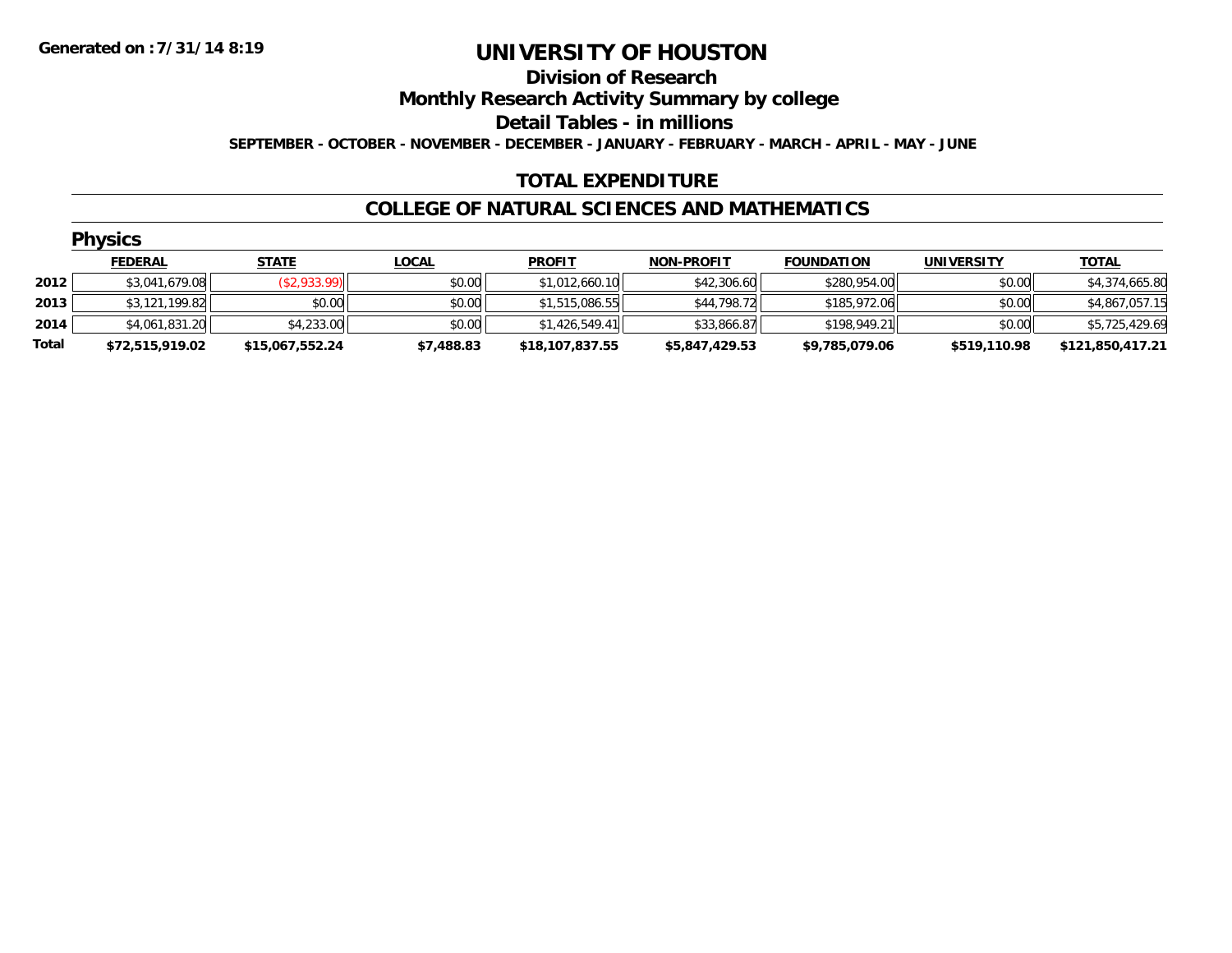# **Division of Research**

**Monthly Research Activity Summary by college**

**Detail Tables - in millions**

**SEPTEMBER - OCTOBER - NOVEMBER - DECEMBER - JANUARY - FEBRUARY - MARCH - APRIL - MAY - JUNE**

#### **TOTAL EXPENDITURE**

#### **COLLEGE OF OPTOMETRY**

# **Optometry, Community**

|       | <b>FEDERAL</b>  | <b>STATE</b>  | <b>LOCAL</b> | <b>PROFIT</b>  | <b>NON-PROFIT</b> | <b>FOUNDATION</b> | <b>UNIVERSITY</b> | <b>TOTAL</b>    |
|-------|-----------------|---------------|--------------|----------------|-------------------|-------------------|-------------------|-----------------|
| 2010  | \$3,720,798.52  | \$152,715.76  | \$0.00       | \$437,331.44   | \$12,429.88       | \$29,746.15       | \$99,665.15       | \$4,452,686.90  |
| 2011  | \$3,003,061.81  | \$68,088.96   | \$0.00       | \$233,485.37   | (S103.90)         | \$0.00            | \$77,241.61       | \$3,381,773.85  |
| 2012  | \$3,398,254.31  | (\$14,899.82) | \$0.00       | \$292,190.33   | (\$105.00)        | \$26,145.70       | \$199.444.73      | \$3,901,030.25  |
| 2013  | \$3,588,743.08  | \$0.00        | \$0.00       | \$790,262.02   | \$0.00            | \$24,947.07       | \$225,720.79      | \$4,629,672.96  |
| 2014  | \$4,119,506.98  | \$0.00        | \$0.00       | \$687,933.83   | \$6,300.00        | (\$1,392.67)      | \$235.673.43      | \$5,048,021.57  |
| Total | \$17,830,364.70 | \$205,904.90  | \$0.00       | \$2,441,202.99 | \$18,520.98       | \$79,446.25       | \$837,745.71      | \$21,413,185.53 |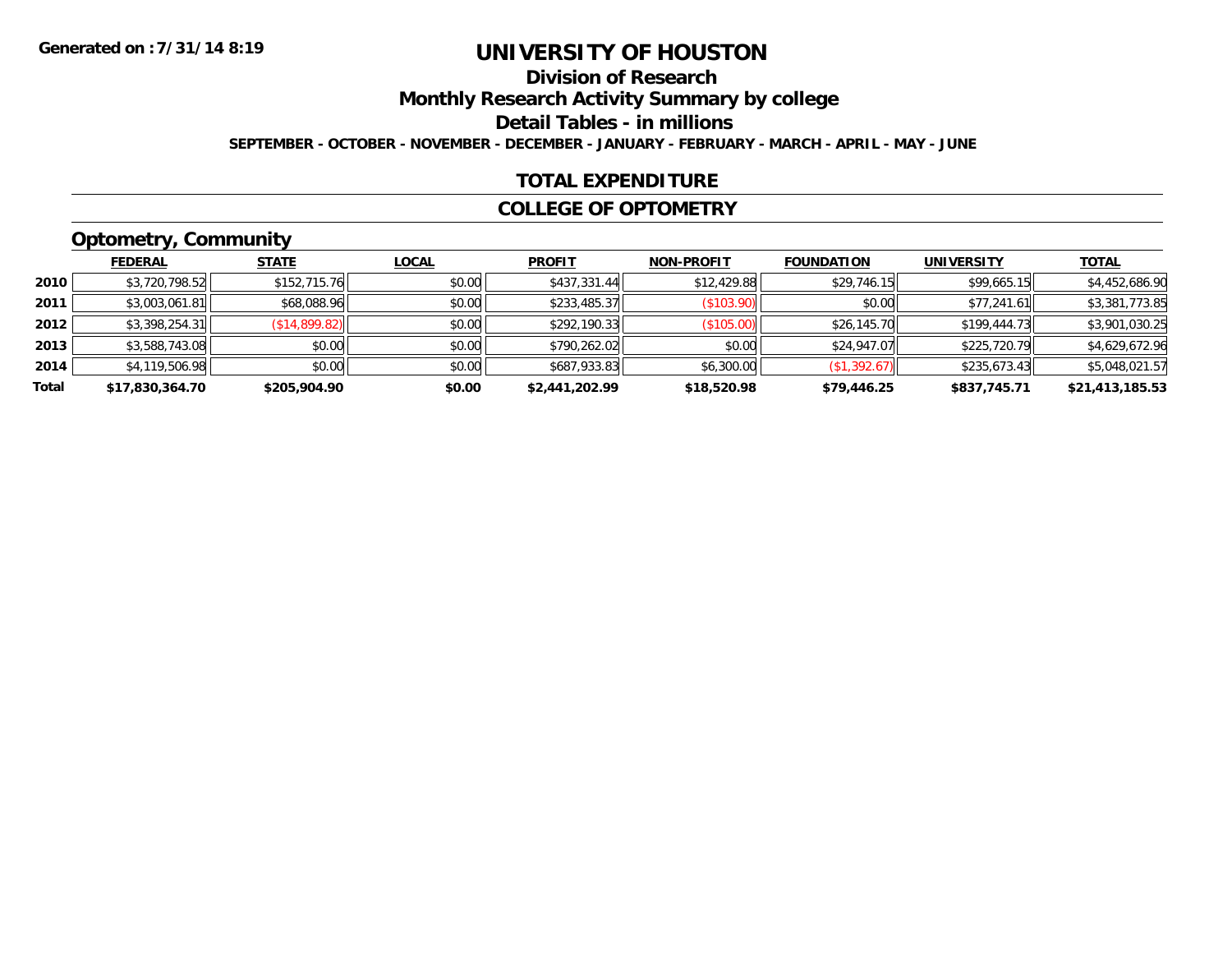**2012**

**2013**

**2014**

**Total**

# **UNIVERSITY OF HOUSTON**

# **Division of Research**

#### **Monthly Research Activity Summary by college**

#### **Detail Tables - in millions**

**SEPTEMBER - OCTOBER - NOVEMBER - DECEMBER - JANUARY - FEBRUARY - MARCH - APRIL - MAY - JUNE**

### **TOTAL EXPENDITURE**

#### **COLLEGE OF PHARMACY**

# **Center for Experimental Therapeutics and Pharmacoi**

|      | <b>FEDERAL</b>                              | <b>STATE</b> | <b>LOCAL</b>                                       | <b>PROFIT</b> | <b>NON-PROFIT</b> | <b>FOUNDATION</b> | <b>UNIVERSITY</b> | <b>TOTAL</b>   |
|------|---------------------------------------------|--------------|----------------------------------------------------|---------------|-------------------|-------------------|-------------------|----------------|
| 2014 | \$0.00                                      | \$0.00       | \$0.00                                             | \$0.00        | \$0.00            | \$0.00            | \$0.00            | \$0.00         |
|      | <b>Clinical Sciences and Administration</b> |              |                                                    |               |                   |                   |                   |                |
|      | <b>FEDERAL</b>                              | <b>STATE</b> | <b>LOCAL</b>                                       | <b>PROFIT</b> | <b>NON-PROFIT</b> | <b>FOUNDATION</b> | <b>UNIVERSITY</b> | <b>TOTAL</b>   |
| 2010 | \$77,654.13                                 | (\$5,736.94) | \$0.00                                             | \$281,433.22  | \$175,947.12      | \$4,319.59        | \$1,061.43        | \$534,678.55   |
| 2011 | \$138,579.38                                | \$2,934.26   | \$0.00                                             | \$333,519.54  | \$230,093.49      | \$0.00            | \$24.85           | \$705,151.52   |
| 2012 | \$196,658.75                                | \$14,931.88  | \$0.00                                             | \$294,602.79  | \$47,168.28       | \$17,630.86       | \$0.00            | \$570,992.56   |
| 2013 | \$276,828.63                                | \$0.00       | \$0.00                                             | \$385,883.90  | \$12,489.24       | \$4,103.00        | \$0.00            | \$679,304.77   |
| 2014 | \$128,569.72                                | (\$336.65)   | \$0.00                                             | \$439,620.02  | \$97,361.40       | \$2,435.82        | \$0.00            | \$667,650.31   |
|      | Dean, Pharmacy                              |              |                                                    |               |                   |                   |                   |                |
|      | <b>FEDERAL</b>                              | <b>STATE</b> | <b>LOCAL</b>                                       | <b>PROFIT</b> | <b>NON-PROFIT</b> | <b>FOUNDATION</b> | <b>UNIVERSITY</b> | <b>TOTAL</b>   |
| 2010 | \$0.00                                      | \$0.00       | \$0.00                                             | \$0.00        | \$0.00            | \$0.00            | \$0.00            | \$0.00         |
| 2011 | \$0.00                                      | \$0.00       | \$0.00                                             | \$0.00        | \$0.00            | \$0.00            | \$0.00            | \$0.00         |
| 2012 | \$0.00                                      | \$0.00       | \$0.00                                             | \$0.00        | \$0.00            | \$0.00            | \$0.00            | \$0.00         |
| 2013 | \$0.00                                      | \$0.00       | \$0.00                                             | \$0.00        | \$0.00            | \$0.00            | \$0.00            | \$0.00         |
| 2014 | \$0.00                                      | \$0.00       | \$0.00                                             | \$0.00        | \$0.00            | \$0.00            | \$0.00            | \$0.00         |
|      |                                             |              | <b>Pharmacological and Pharmaceutical Sciences</b> |               |                   |                   |                   |                |
|      | <b>FEDERAL</b>                              | <b>STATE</b> | <u>LOCAL</u>                                       | <b>PROFIT</b> | <b>NON-PROFIT</b> | <b>FOUNDATION</b> | <b>UNIVERSITY</b> | <b>TOTAL</b>   |
| 2010 | \$2,315,435.85                              | \$128,208.19 | \$0.00                                             | \$11,332.59   | \$147,082.97      | \$50,612.07       | \$0.00            | \$2,652,671.67 |
| 2011 | \$2,829,187.59                              | \$80,343.53  | \$0.00                                             | \$12,600.28   | \$133,462.33      | \$31,236.68       | \$0.00            | \$3,086,830.41 |

\$1,483,726.77 \$0.01 \$0.00 \$6,616.59 \$83,656.87 \$83,426.46 \$0.00 \$1,657,426.70

\$1,902,017.26 \$0.00 \$0.00 \$15,035.04 \$37,428.60 \$55,128.44 \$0.00 \$2,009,609.34

\$1,408,892.31 \$0.00 \$0.00 \$40,985.20 \$19,025.53 \$43,829.00 \$0.00 \$1,512,732.04

**\$10,757,550.39 \$220,344.28 \$0.00 \$1,821,629.17 \$983,715.83 \$292,721.92 \$1,086.28 \$14,077,047.87**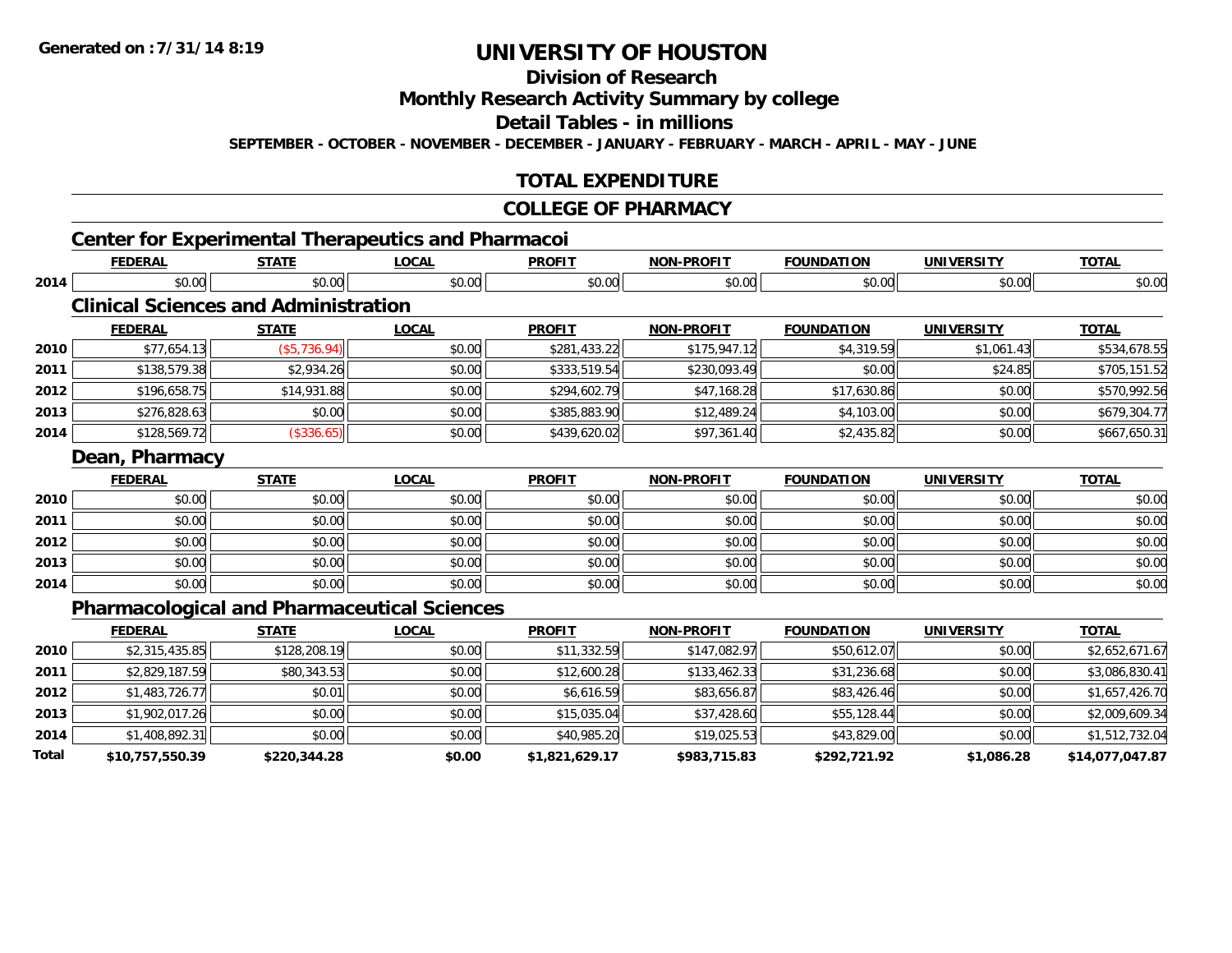# **Division of Research**

**Monthly Research Activity Summary by college**

#### **Detail Tables - in millions**

**SEPTEMBER - OCTOBER - NOVEMBER - DECEMBER - JANUARY - FEBRUARY - MARCH - APRIL - MAY - JUNE**

# **TOTAL EXPENDITURE**

#### **COLLEGE OF TECHNOLOGY**

# **Center for Life Sciences Technology**

|      | <b>FEDERAL</b> | <b>STATE</b> | <b>LOCAL</b> | <b>PROFIT</b> | NON-PROFIT | <b>FOUNDATION</b> | <b>UNIVERSITY</b> | <b>TOTAL</b> |
|------|----------------|--------------|--------------|---------------|------------|-------------------|-------------------|--------------|
| 2010 | \$0.00         | \$0.00       | \$0.00       | \$0.00        | \$0.00     | \$0.00            | \$0.00            | \$0.00       |
| 2011 | \$0.00         | \$0.00       | \$0.00       | \$0.00        | \$0.00     | \$0.00            | \$0.00            | \$0.00       |
| 2012 | \$0.00         | \$0.00       | \$0.00       | \$0.00        | \$0.00     | \$0.00            | \$0.00            | \$0.00       |

# **Center for Technology Literacy**

|      | <b>FEDERAL</b> | <b>STATE</b> | <b>LOCAL</b> | <b>PROFIT</b> | <b>NON-PROFIT</b> | <b>FOUNDATION</b> | <b>UNIVERSITY</b> | <b>TOTAL</b> |
|------|----------------|--------------|--------------|---------------|-------------------|-------------------|-------------------|--------------|
| 2010 | \$10,097.44    | \$0.00       | \$0.00       | \$0.00        | \$0.00            | \$0.00            | \$0.00            | \$10,097.44  |
| 2011 | \$603,696.63   | \$0.00       | \$0.00       | \$0.00        | \$0.00            | \$0.00            | \$0.00            | \$603,696.63 |
| 2012 | \$542,039.05   | \$0.00       | \$0.00       | \$0.00        | \$0.00            | \$0.00            | \$0.00            | \$542,039.05 |
| 2013 | \$249,028.57   | \$0.00       | \$0.00       | \$0.00        | \$0.00            | \$0.00            | \$0.00            | \$249,028.57 |
| 2014 | \$517,160.02   | \$0.00       | \$0.00       | \$0.00        | \$0.00            | \$0.00            | \$0.00            | \$517,160.02 |

#### **Construction Management**

|      | <b>FEDERAL</b> | <b>STATE</b> | <b>LOCAL</b> | <b>PROFIT</b> | <b>NON-PROFIT</b> | <b>FOUNDATION</b> | <b>UNIVERSITY</b> | <b>TOTAL</b> |
|------|----------------|--------------|--------------|---------------|-------------------|-------------------|-------------------|--------------|
| 2010 | \$18,048.22    | \$0.00       | \$0.00       | \$0.00        | \$11,175.98       | \$0.00            | \$0.00            | \$29,224.21  |
| 2011 | \$4,322.71     | \$0.00       | \$0.00       | \$0.00        | \$0.00            | \$0.00            | \$0.00            | \$4,322.71   |
| 2012 | \$0.00         | \$10,177.20  | \$0.00       | \$0.00        | \$0.00            | \$0.00            | \$0.00            | \$10,177.20  |
| 2013 | \$0.00         | \$27,791.88  | \$0.00       | \$0.00        | \$0.00            | \$27,522.23       | \$0.00            | \$55,314.11  |
| 2014 | \$0.00         | \$35,091.79  | \$0.00       | \$0.00        | \$0.00            | \$8,945.87        | \$0.00            | \$44,037.66  |

<u> 1980 - Johann Barn, amerikan besteman besteman besteman besteman besteman besteman besteman besteman bestema</u>

<u> 1989 - Johann Stoff, deutscher Stoffen und der Stoffen und der Stoffen und der Stoffen und der Stoffen und de</u>

### **Dean, Technology**

|      | <b>FEDERAL</b> | <b>STATE</b> | <b>LOCAL</b> | <b>PROFIT</b> | <b>NON-PROFIT</b> | <b>FOUNDATION</b> | <b>UNIVERSITY</b> | <b>TOTAL</b> |
|------|----------------|--------------|--------------|---------------|-------------------|-------------------|-------------------|--------------|
| 2010 | \$229,354.77   | \$0.00       | \$0.00       | \$0.00        | \$0.00            | \$0.00            | \$0.00            | \$229,354.77 |
| 2011 | \$178,449.72   | \$0.00       | \$0.00       | \$0.00        | \$0.00            | \$0.00            | \$0.00            | \$178,449.72 |
| 2012 | \$178,523.15   | \$0.00       | \$0.00       | \$0.00        | \$0.00            | \$0.00            | \$0.00            | \$178,523.15 |
| 2013 | \$33,703.59    | \$0.00       | \$0.00       | \$0.00        | \$0.00            | \$0.00            | \$0.00            | \$33,703.59  |
| 2014 | \$25,294.40    | \$0.00       | \$0.00       | \$0.00        | \$19,993.38       | \$0.00            | \$0.00            | \$45,287.78  |

### **Engineering Technology**

|      | <b>FEDERAL</b> | <b>STATE</b> | <b>LOCAL</b> | <b>PROFIT</b> | <b>NON-PROFIT</b> | <b>FOUNDATION</b> | UNIVERSITY | <b>TOTAL</b> |
|------|----------------|--------------|--------------|---------------|-------------------|-------------------|------------|--------------|
| 2010 | \$663,049.79   | \$0.00       | \$0.00       | \$36,907.18   | $($ \$103.81)     | \$43,752.02       | \$229.32   | \$743,834.50 |
| 2011 | \$409,028.17   | \$0.00       | \$0.00       | \$28,059.92   | \$14.317.43       | \$25,407.64       | \$0.00     | \$476,813.16 |
| 2012 | \$427,102.13   | \$0.00       | \$0.00       | \$49,915.29   | \$25,401.31       | \$26,301.98       | \$0.00     | \$528,720.71 |
| 2013 | \$392,718.01   | \$0.00       | \$0.00       | \$77,001.80   | \$6,345.05        | \$8,222.33        | \$0.00     | \$484,287.19 |

<u> 1989 - Johann Stoff, amerikansk politiker (d. 1989)</u>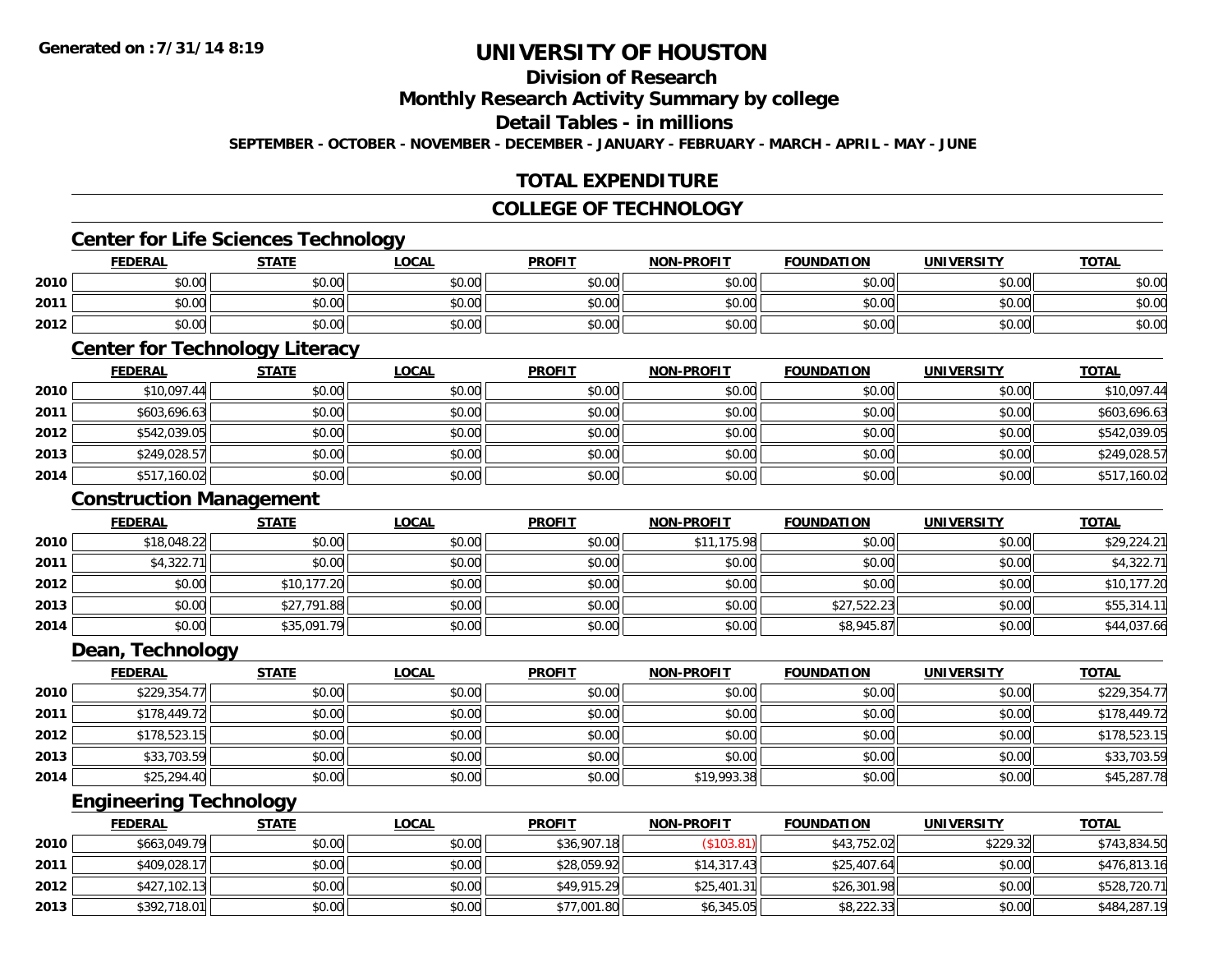# **Division of Research**

**Monthly Research Activity Summary by college**

**Detail Tables - in millions**

**SEPTEMBER - OCTOBER - NOVEMBER - DECEMBER - JANUARY - FEBRUARY - MARCH - APRIL - MAY - JUNE**

## **TOTAL EXPENDITURE**

#### **COLLEGE OF TECHNOLOGY**

|       | <b>Engineering Technology</b>                 |               |                                               |               |                   |                   |                   |                |
|-------|-----------------------------------------------|---------------|-----------------------------------------------|---------------|-------------------|-------------------|-------------------|----------------|
|       | <b>FEDERAL</b>                                | <b>STATE</b>  | <b>LOCAL</b>                                  | <b>PROFIT</b> | <b>NON-PROFIT</b> | <b>FOUNDATION</b> | <b>UNIVERSITY</b> | <b>TOTAL</b>   |
| 2014  | \$256,424.07                                  | \$0.00        | \$0.00                                        | \$110,637.33  | (\$5,440.00)      | \$0.00            | \$0.00            | \$361,621.40   |
|       |                                               |               | <b>Human Development and Consumer Science</b> |               |                   |                   |                   |                |
|       | <b>FEDERAL</b>                                | <b>STATE</b>  | <b>LOCAL</b>                                  | <b>PROFIT</b> | <b>NON-PROFIT</b> | <b>FOUNDATION</b> | <b>UNIVERSITY</b> | <b>TOTAL</b>   |
| 2010  | \$7,240.46                                    | \$0.00        | \$0.00                                        | \$26,186.16   | \$0.00            | \$0.00            | \$0.00            | \$33,426.62    |
| 2011  | \$952.48                                      | \$0.00        | \$0.00                                        | \$735.19      | \$0.00            | \$0.00            | \$0.00            | \$1,687.67     |
| 2012  | \$241.00                                      | ( \$4,514.53) | \$0.00                                        | (\$2,566.74)  | \$0.00            | \$0.00            | \$0.00            | (\$6,840.27)   |
| 2013  | \$460.68                                      | \$0.00        | \$0.00                                        | \$0.00        | \$0.00            | \$0.00            | \$0.00            | \$460.68       |
| 2014  | \$7,718.61                                    | \$0.00        | \$0.00                                        | \$0.00        | \$0.00            | \$116,597.35      | \$0.00            | \$124,315.96   |
|       | <b>Information &amp; Logistics Technology</b> |               |                                               |               |                   |                   |                   |                |
|       | <b>FEDERAL</b>                                | <b>STATE</b>  | <b>LOCAL</b>                                  | <b>PROFIT</b> | <b>NON-PROFIT</b> | <b>FOUNDATION</b> | <b>UNIVERSITY</b> | <b>TOTAL</b>   |
| 2010  | \$50,019.89                                   | \$0.00        | \$0.00                                        | \$0.00        | \$3,109.70        | \$0.00            | \$0.00            | \$53,129.59    |
| 2011  | \$34,471.10                                   | \$0.00        | \$0.00                                        | \$0.00        | \$5,096.70        | \$0.00            | \$0.00            | \$39,567.80    |
| 2012  | \$51,570.11                                   | (\$7,298.05)  | \$0.00                                        | \$0.00        | \$0.00            | \$0.00            | \$0.00            | \$44,272.05    |
| 2013  | (\$10,735.08)                                 | \$0.00        | \$0.00                                        | \$0.00        | \$0.00            | \$0.00            | \$0.00            | (\$10,735.08)  |
| 2014  | \$17,293.01                                   | \$829.00      | \$0.00                                        | \$0.00        | \$0.00            | \$0.00            | \$0.00            | \$18,122.01    |
|       | <b>Texas Manufacturing Assistance Center</b>  |               |                                               |               |                   |                   |                   |                |
|       | <b>FEDERAL</b>                                | <b>STATE</b>  | <b>LOCAL</b>                                  | <b>PROFIT</b> | <b>NON-PROFIT</b> | <b>FOUNDATION</b> | <b>UNIVERSITY</b> | <b>TOTAL</b>   |
| 2010  | \$0.00                                        | \$0.00        | \$0.00                                        | \$0.00        | \$0.00            | \$0.00            | \$0.00            | \$0.00         |
| 2011  | \$0.00                                        | \$0.00        | \$0.00                                        | \$0.00        | \$0.00            | \$0.00            | \$0.00            | \$0.00         |
| 2012  | \$0.00                                        | \$0.00        | \$0.00                                        | \$0.00        | \$0.00            | \$0.00            | \$0.00            | \$0.00         |
| 2013  | \$0.00                                        | \$0.00        | \$0.00                                        | \$0.00        | \$0.00            | \$0.00            | \$0.00            | \$0.00         |
| 2014  | \$0.00                                        | \$0.00        | \$0.00                                        | \$0.00        | \$0.00            | \$0.00            | \$0.00            | \$0.00         |
| Total | \$4,897,272.68                                | \$62,077.29   | \$0.00                                        | \$326,876.13  | \$79,895.74       | \$256,749.43      | \$229.32          | \$5,623,100.59 |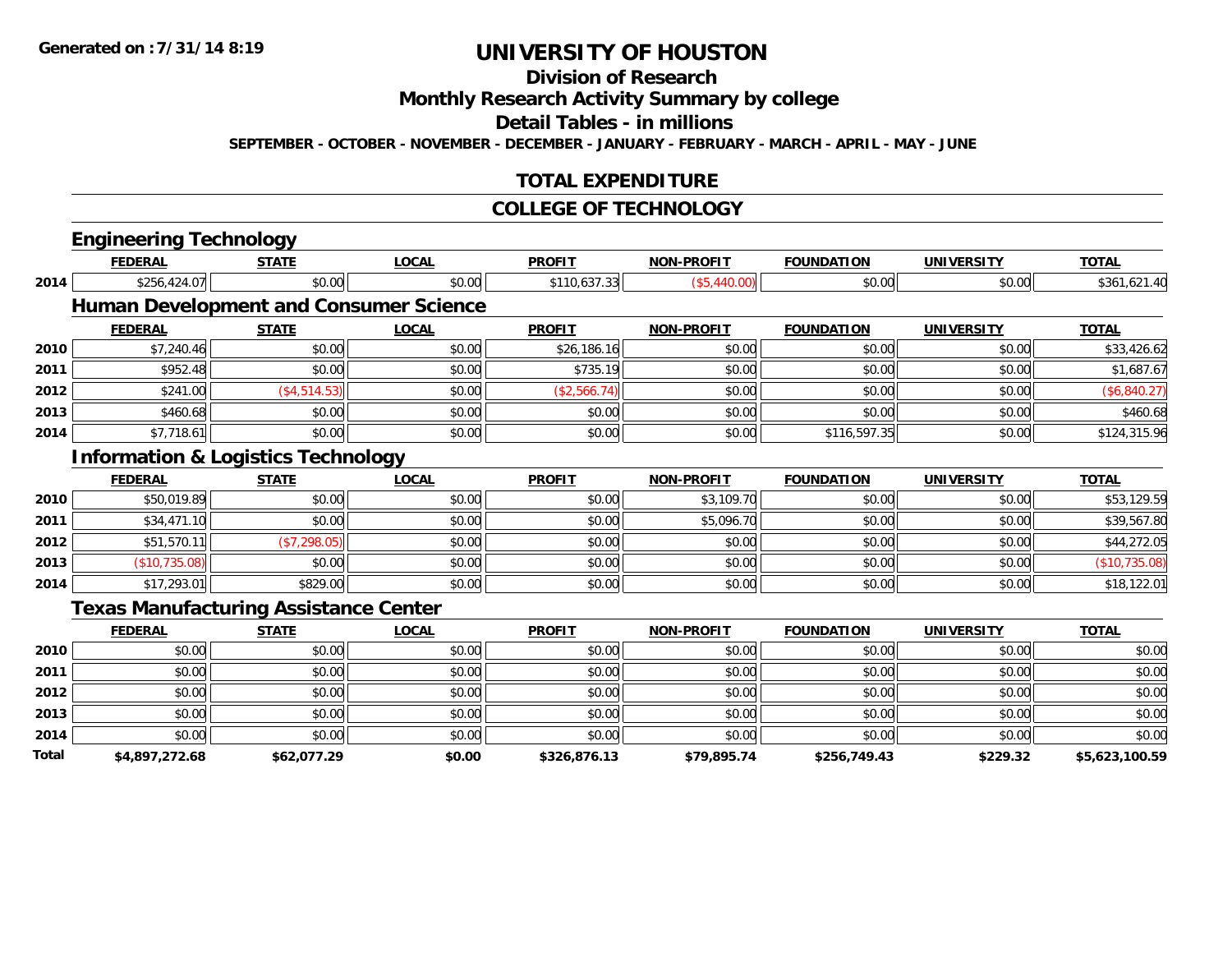# **Division of Research**

#### **Monthly Research Activity Summary by college**

### **Detail Tables - in millions**

**SEPTEMBER - OCTOBER - NOVEMBER - DECEMBER - JANUARY - FEBRUARY - MARCH - APRIL - MAY - JUNE**

### **TOTAL EXPENDITURE**

### **CULLEN COLLEGE OF ENGINEERING**

# **Bioengineering Research Center**

|      | <b>FEDERAL</b>                | <b>STATE</b> | <b>LOCAL</b> | <b>PROFIT</b>  | <b>NON-PROFIT</b> | <b>FOUNDATION</b> | <b>UNIVERSITY</b> | <b>TOTAL</b>   |
|------|-------------------------------|--------------|--------------|----------------|-------------------|-------------------|-------------------|----------------|
| 2014 | \$0.00                        | \$0.00       | \$0.00       | \$0.00         | \$0.00            | \$0.00            | \$0.00            | \$0.00         |
|      | <b>Biomedical Engineering</b> |              |              |                |                   |                   |                   |                |
|      | <b>FEDERAL</b>                | <b>STATE</b> | <b>LOCAL</b> | <b>PROFIT</b>  | NON-PROFIT        | <b>FOUNDATION</b> | <b>UNIVERSITY</b> | <b>TOTAL</b>   |
| 2010 | \$294,539.07                  | \$0.00       | \$0.00       | \$0.00         | \$25,466.21       | (\$158.11)        | \$0.00            | \$319,847.17   |
| 2011 | \$211,631.58                  | \$0.00       | \$0.00       | \$0.00         | \$0.00            | \$0.00            | \$0.00            | \$211,631.58   |
| 2012 | \$296,957.59                  | \$0.00       | \$0.00       | \$0.00         | \$0.00            | \$0.00            | \$0.00            | \$296.957.59   |
| 2013 | \$934,295.21                  | \$0.00       | \$0.00       | \$54,120.77    | \$2,000.00        | \$0.00            | \$0.00            | \$990,415.98   |
| 2014 | \$1,979,765.12                | \$0.00       | \$0.00       | $(*35,409.81)$ | \$61,235.80       | \$52,900.41       | \$0.00            | \$2,058,491.52 |

### **Center for Innovative Grouting Materials and Tech**

|      | <b>FEDERAL</b> | <b>STATE</b> | <u>LOCAL</u> | <b>PROFIT</b> | <b>NON-PROFIT</b> | <b>FOUNDATION</b> | <b>UNIVERSITY</b> | <b>TOTAL</b> |
|------|----------------|--------------|--------------|---------------|-------------------|-------------------|-------------------|--------------|
| 2010 | \$0.00         | \$0.00       | \$0.00       | \$0.00        | \$0.00            | \$0.00            | \$0.00            | \$0.00       |
| 2011 | \$0.00         | \$0.00       | \$0.00       | \$0.00        | \$0.00            | \$0.00            | \$0.00            | \$0.00       |
| 2012 | \$0.00         | \$0.00       | \$0.00       | \$0.00        | \$0.00            | \$0.00            | \$0.00            | \$0.00       |
| 2013 | \$0.00         | \$0.00       | \$0.00       | \$0.00        | \$0.00            | \$0.00            | \$0.00            | \$0.00       |
| 2014 | \$0.00         | \$0.00       | \$0.00       | \$0.00        | \$0.00            | \$0.00            | \$0.00            | \$0.00       |

### **Chemical Engineering**

|      | <b>FEDERAL</b> | <b>STATE</b>   | <u>LOCAL</u> | <b>PROFIT</b>  | <b>NON-PROFIT</b> | <b>FOUNDATION</b> | <b>UNIVERSITY</b> | <b>TOTAL</b>   |
|------|----------------|----------------|--------------|----------------|-------------------|-------------------|-------------------|----------------|
| 2010 | \$2,930,691.81 | \$2,163,666.93 | \$14, 115.61 | \$284,642.46   | \$0.00            | \$79,441.58       | \$87,233.37       | \$5,559,791.76 |
| 2011 | \$3,897,188.15 | \$581,778.46   | \$6,838.80   | \$607,144.62   | \$0.00            | \$83,094.70       | \$121,971.78      | \$5,298,016.51 |
| 2012 | \$3,734,192.14 | \$201,585.57   | \$6,147.44   | \$719,562.90   | \$0.00            | \$120,183.08      | \$6,080.02        | \$4,787,751.15 |
| 2013 | \$3,197,340.78 | \$174,737.42   | \$0.00       | \$530,952.38   | \$94,724.10       | \$187,089.51      | \$169.11          | \$4,185,013.30 |
| 2014 | \$2,903,778.13 | \$225,473.23   | \$0.00       | \$1,450,857.53 | \$172,073.12      | \$183,541.92      | \$2,970.64        | \$4,938,694.57 |

### **Civil Engineering**

|      | <b>FEDERAL</b> | <b>STATE</b> | <b>LOCAL</b> | <b>PROFIT</b> | <b>NON-PROFIT</b> | <b>FOUNDATION</b> | <b>UNIVERSITY</b> | <u>TOTAL</u>   |
|------|----------------|--------------|--------------|---------------|-------------------|-------------------|-------------------|----------------|
| 2010 | \$957,322.31   | \$371,608.10 | \$66,736.85  | \$60,764.70   | \$37,555.91       | \$112,883.70      | \$741.78          | \$1,607,613.34 |
| 2011 | \$1,107,346.49 | \$351,044.31 | \$25,617.86  | \$168,092.19  | \$72,028.68       | \$52,094.53       | \$15.995.64       | \$1,792,219.70 |
| 2012 | \$2,140,601.42 | \$441,088.53 | \$53,401.96  | \$90,533.69   | \$49,143.03       | \$27,705.21       | (\$490.00)        | \$2,801,983.84 |
| 2013 | \$2,329,494.65 | \$311,190.37 | \$7,961.18   | \$264,522.13  | \$92,790.43       | \$40,427.53       | \$15,139.49       | \$3,061,525.79 |
| 2014 | \$2,810,282.70 | \$246,291.23 | (\$3,925.97) | \$541,488.16  | \$106,062.88      | \$49,414.75       | \$862.50          | \$3,750,476.24 |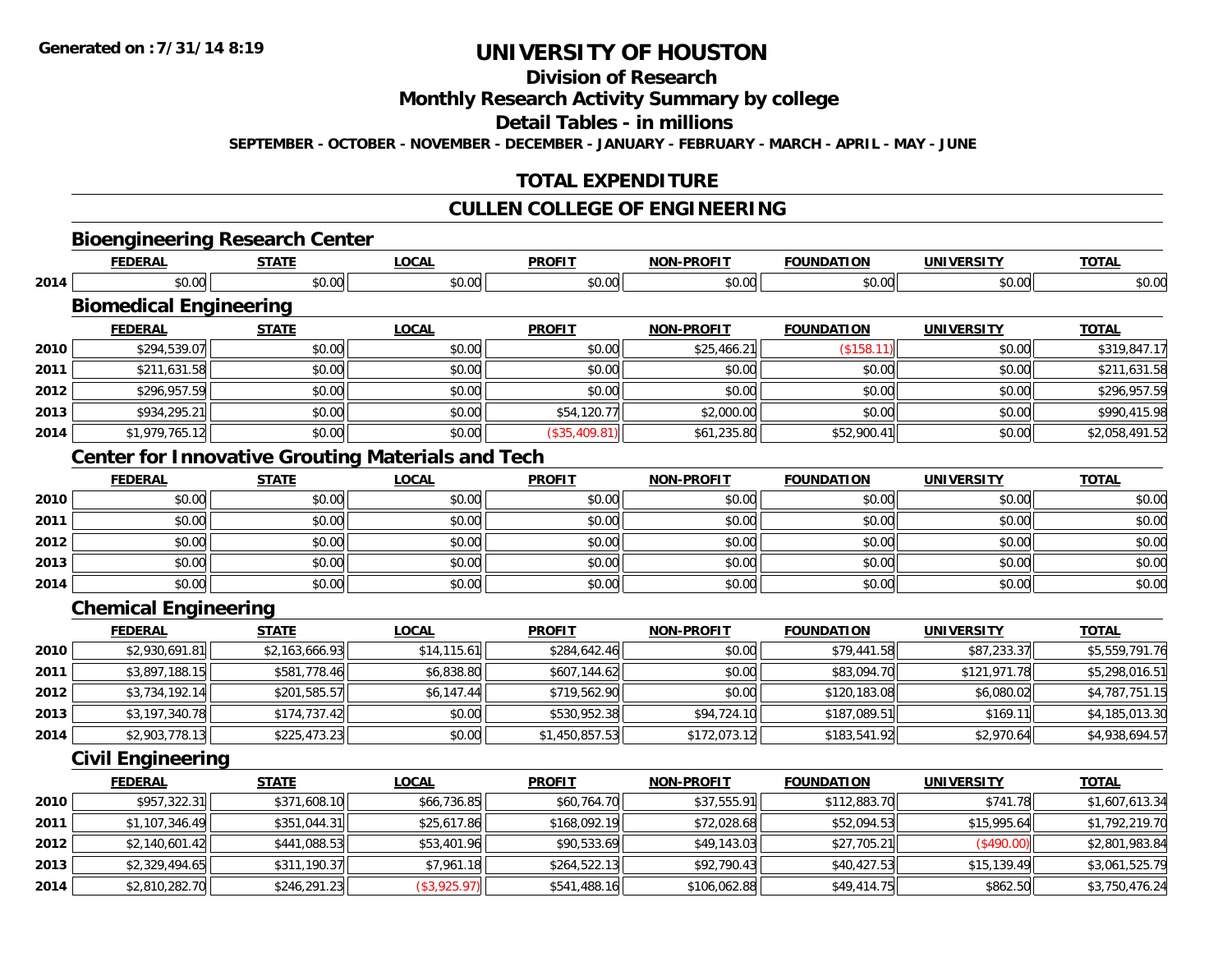# **Division of Research**

### **Monthly Research Activity Summary by college**

#### **Detail Tables - in millions**

**SEPTEMBER - OCTOBER - NOVEMBER - DECEMBER - JANUARY - FEBRUARY - MARCH - APRIL - MAY - JUNE**

## **TOTAL EXPENDITURE**

### **CULLEN COLLEGE OF ENGINEERING**

# **Composites Engineering and Applications Center**

|      | <b>FEDERAL</b> | <b>STATE</b> | <b>LOCAL</b> | <b>PROFIT</b> | <b>NON-PROFIT</b> | <b>FOUNDATION</b> | <b>UNIVERSITY</b> | <b>TOTAL</b> |
|------|----------------|--------------|--------------|---------------|-------------------|-------------------|-------------------|--------------|
| 2010 | \$0.00         | \$0.00       | \$0.00       | \$0.00        | \$0.00            | \$0.00            | \$0.00            | \$0.00       |
| 2011 | \$0.00         | \$0.00       | \$0.00       | \$0.00        | \$0.00            | \$0.00            | \$0.00            | \$0.00       |
| 2012 | \$0.00         | \$0.00       | \$0.00       | \$0.00        | \$0.00            | \$0.00            | \$0.00            | \$0.00       |
| 2013 | \$0.00         | \$0.00       | \$0.00       | \$0.00        | \$0.00            | \$0.00            | \$0.00            | \$0.00       |
| 2014 | \$0.00         | \$0.00       | \$0.00       | \$0.00        | \$0.00            | \$0.00            | \$0.00            | \$0.00       |

### **Dean, Engineering**

|      | <b>FEDERAL</b> | <u>STATE</u> | <u>LOCAL</u> | <b>PROFIT</b> | <b>NON-PROFIT</b> | <b>FOUNDATION</b> | <b>UNIVERSITY</b> | <b>TOTAL</b> |
|------|----------------|--------------|--------------|---------------|-------------------|-------------------|-------------------|--------------|
| 2010 | \$104,840.51   | \$0.00       | \$0.00       | \$0.00        | \$0.00            | \$0.00            | \$0.00            | \$104,840.51 |
| 2011 | \$115, 174.31  | \$0.00       | \$0.00       | \$0.00        | \$0.00            | \$0.00            | \$0.00            | \$115,174.31 |
| 2012 | \$165,058.04   | \$0.00       | \$0.00       | \$0.00        | \$0.00            | \$0.00            | \$0.00            | \$165,058.04 |
| 2013 | \$48,468.00    | \$0.00       | \$0.00       | \$0.00        | \$0.00            | \$0.00            | \$0.00            | \$48,468.00  |
| 2014 | \$30,517.58    | \$0.00       | \$0.00       | \$0.00        | \$0.00            | \$0.00            | \$0.00            | \$30,517.58  |

# **Electrical & Computer Engineering**

|      | <b>FEDERAL</b> | <u>STATE</u> | <b>LOCAL</b> | <b>PROFIT</b> | <b>NON-PROFIT</b> | <b>FOUNDATION</b> | <b>UNIVERSITY</b> | <b>TOTAL</b>   |
|------|----------------|--------------|--------------|---------------|-------------------|-------------------|-------------------|----------------|
| 2010 | \$2,142,987.65 | \$297,471.19 | \$0.00       | \$471,207.92  | \$243,944.66      | \$0.00            | \$465.12          | \$3,156,076.55 |
| 2011 | \$3,513,040.76 | \$168,371.71 | \$0.00       | \$195,815.85  | \$70,662.89       | \$30,476.55       | \$7,366.32        | \$3,985,734.07 |
| 2012 | \$3,944,926.47 | \$72,236.11  | \$0.00       | \$510,035.10  | (\$26,687.11)     | \$8,966.64        | \$0.21            | \$4,509,477.41 |
| 2013 | \$3,319,296.31 | \$60,021.37  | \$0.00       | \$416,850.89  | \$79,341.08       | \$113,512.56      | \$0.00            | \$3,989,022.21 |
| 2014 | \$3,044,204.80 | \$11,511.38  | \$0.00       | \$641,611.47  | \$127,420.81      | \$113,401.74      | \$3,423.86        | \$3,941,574.05 |

#### **Industrial Engineering**

|      | <b>FEDERAL</b> | <u>STATE</u> | <b>LOCAL</b> | <b>PROFIT</b> | <b>NON-PROFIT</b> | <b>FOUNDATION</b> | <b>UNIVERSITY</b> | <b>TOTAL</b> |
|------|----------------|--------------|--------------|---------------|-------------------|-------------------|-------------------|--------------|
| 2010 | \$145,932.37   | \$17,997.74  | \$0.00       | \$0.00        | \$0.00            | \$0.00            | \$0.00            | \$163,930.11 |
| 2011 | \$179,469.41   | \$33,996.15  | \$63,421.07  | \$0.00        | \$0.00            | \$0.00            | \$0.00            | \$276,886.63 |
| 2012 | \$147,440.98   | \$1,281.61   | \$51,292.36  | \$0.00        | \$0.00            | \$0.00            | \$0.00            | \$200,014.95 |
| 2013 | \$132,425.95   | \$63,467.35  | \$10,719.91  | \$0.00        | \$0.00            | \$18,998.90       | \$0.00            | \$225,612.11 |
| 2014 | \$212,521.64   | \$86,951.72  | \$61,403.22  | \$0.00        | \$0.00            | \$42,744.12       | \$0.00            | \$403,620.70 |

# **Mechanical Engineering**

|      | <b>FEDERAL</b>                                    | <b>STATE</b>           | LOCAL  | <b>PROFIT</b>                 | NON-PROFIT                                  | <b>FOUNDATION</b> | UNIVERSITY | <b>TOTAL</b>      |
|------|---------------------------------------------------|------------------------|--------|-------------------------------|---------------------------------------------|-------------------|------------|-------------------|
| 2010 | $0.071$ $0.70$ $0.70$<br>$22.014$ m<br>ا 21.78 ل. | <b>¢776</b><br>.389.21 | \$0.00 | 0.00000000000<br>116.162,2224 | .627.01<br>7.b∠                             | \$0.00            | ,108.57    | 0.941.04          |
| 2011 | 110.26<br><b>ልግ በ</b> ሮግ<br>7.ZU<br>, 2002 ש      | \$785,968.28           | \$0.00 | \$484,303.48                  | $\sim$ $\sim$ $\sim$ $\sim$<br>12.14<br>001 | $.724$ OF         |            | 110<br>L.O I U.O4 |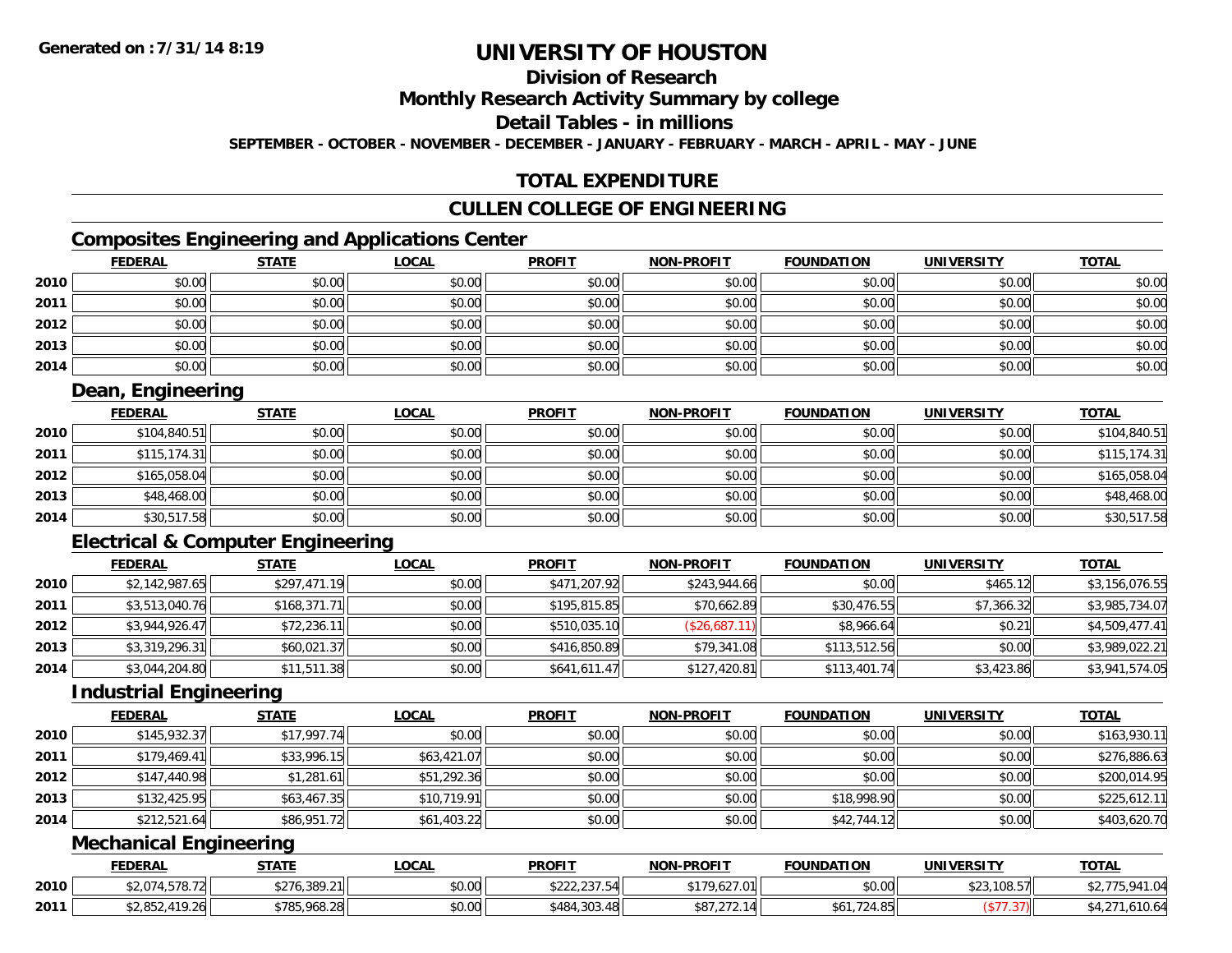# **Division of Research**

#### **Monthly Research Activity Summary by college**

# **Detail Tables - in millions**

**SEPTEMBER - OCTOBER - NOVEMBER - DECEMBER - JANUARY - FEBRUARY - MARCH - APRIL - MAY - JUNE**

### **TOTAL EXPENDITURE**

# **CULLEN COLLEGE OF ENGINEERING**

### **Mechanical Engineering**

|      | <b>FEDERAL</b> | <u>STATE</u> | <b>LOCAL</b> | <b>PROFIT</b> | <b>NON-PROFIT</b> | <b>FOUNDATION</b> | <b>UNIVERSITY</b> | <b>TOTAL</b>   |
|------|----------------|--------------|--------------|---------------|-------------------|-------------------|-------------------|----------------|
| 2012 | \$2,406,436.57 | \$386,516.34 | \$0.00       | \$332,227.48  | \$63,180.64       | \$65,025.11       | \$0.00            | \$3,253,386.14 |
| 2013 | \$3,216,007.36 | \$481,269.29 | \$0.00       | \$306,659.20  | \$14,387.64       | \$188,034.13      | \$0.00            | \$4,206,357.62 |
| 2014 | \$3,056,086.92 | \$69,470.94  | \$0.00       | \$690,958.10  | \$7.348.43        | \$213,173.09      | \$0.00            | \$4,037,037.47 |

#### **National Wind Energy Center**

|      | <b>FEDERAL</b> | <b>STATE</b> | <u>LOCAL</u> | <b>PROFIT</b> | NON-PROFIT | <b>FOUNDATION</b> | <b>UNIVERSITY</b> | <b>TOTAL</b> |
|------|----------------|--------------|--------------|---------------|------------|-------------------|-------------------|--------------|
| 2010 | \$0.00         | \$0.00       | \$0.00       | \$0.00        | \$0.00     | \$0.00            | \$0.00            | \$0.00       |
| 2011 | \$0.00         | \$0.00       | \$0.00       | \$0.00        | \$0.00     | \$0.00            | \$0.00            | \$0.00       |
| 2012 | \$0.00         | \$0.00       | \$0.00       | \$0.00        | \$0.00     | \$0.00            | \$0.00            | \$0.00       |
| 2013 | \$0.00         | \$0.00       | \$0.00       | \$0.00        | \$0.00     | \$0.00            | \$0.00            | \$0.00       |
| 2014 | \$0.00         | \$0.00       | \$0.00       | \$0.00        | \$0.00     | \$0.00            | \$0.00            | \$0.00       |

### **SW Public Safety Technology Center**

|       | <b>FEDERAL</b>  | STATE          | LOCAL        | <b>PROFIT</b>  | <b>NON-PROFIT</b> | <b>FOUNDATION</b> | UNIVERSITY   | <b>TOTAL</b>    |
|-------|-----------------|----------------|--------------|----------------|-------------------|-------------------|--------------|-----------------|
| 2010  | 0000<br>₽U.UU   | \$0.00         | \$0.00       | \$0.00         | \$0.00            | \$0.00            | \$0.00       | \$0.00          |
| Total | \$60.577.260.75 | \$7.881.384.53 | \$363.730.29 | \$9,009,178.70 | \$1,559,578.35    | \$1.844.676.49    | \$284,961.04 | \$81,520,770.16 |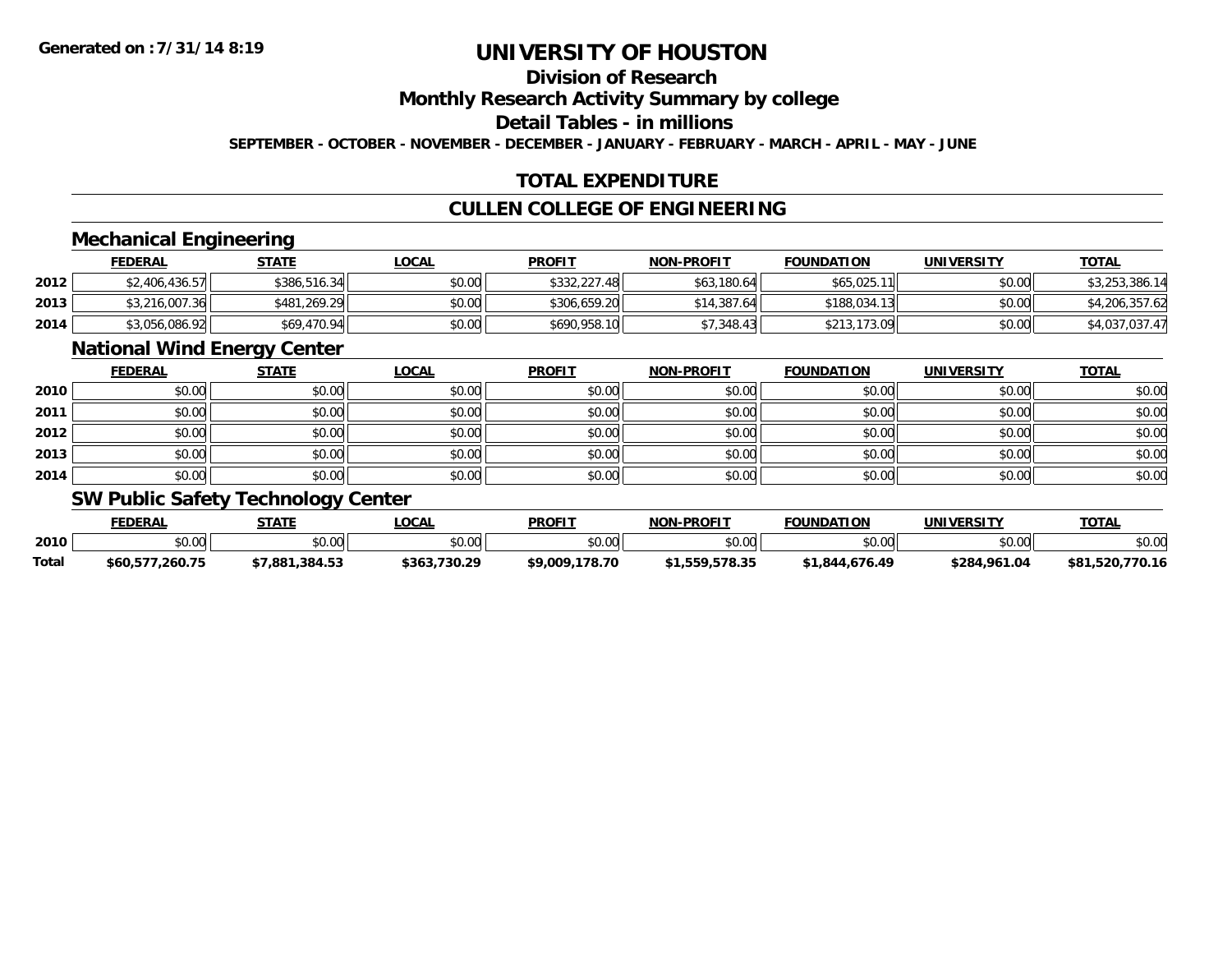# **Division of Research**

**Monthly Research Activity Summary by college**

#### **Detail Tables - in millions**

**SEPTEMBER - OCTOBER - NOVEMBER - DECEMBER - JANUARY - FEBRUARY - MARCH - APRIL - MAY - JUNE**

# **TOTAL EXPENDITURE**

#### **DIVISION OF RESEARCH**

### **Allied Geophysical Laboratories**

|      | <b>FEDERAL</b> | <u>STATE</u> | <u>LOCAL</u> | <b>PROFIT</b> | <b>NON-PROFIT</b> | <b>FOUNDATION</b> | <b>UNIVERSITY</b> | <b>TOTAL</b> |
|------|----------------|--------------|--------------|---------------|-------------------|-------------------|-------------------|--------------|
| 2011 | \$0.00         | \$0.00       | \$0.00       | \$19,749.20   | \$0.00            | \$0.00            | \$0.00            | \$19.749.20  |
| 2012 | \$0.00         | \$0.00       | \$0.00       | \$28,952.17   | \$0.00            | \$0.00            | \$0.00            | \$28.952.    |
| 2013 | \$0.00         | \$0.00       | \$0.00       | \$14,909.15   | \$0.00            | \$0.00            | \$0.00            | \$14,909.15  |

#### **Center for Advanced Computing and Data Systems**

|      | <b>FEDERAL</b> | <b>STATE</b> | <u>LOCAL</u> | <b>PROFIT</b> | <b>NON-PROFIT</b> | <b>FOUNDATION</b> | <b>UNIVERSITY</b> | <b>TOTAL</b>  |
|------|----------------|--------------|--------------|---------------|-------------------|-------------------|-------------------|---------------|
| 2010 | \$692,363.86   | \$0.00       | \$0.00       | \$19,832.91   | \$0.00            | \$0.00            | \$0.00            | \$712,196.77  |
| 2011 | \$937,520.26   | \$0.00       | \$0.00       | \$0.00        | \$0.00            | \$0.00            | \$0.00            | \$937,520.26  |
| 2012 | \$587,600.86   | \$0.00       | \$0.00       | \$67,012.64   | \$100.47          | \$0.00            | \$0.00            | \$654,713.97  |
| 2013 | \$116,214.52   | \$0.00       | \$0.00       | \$117,439.54  | \$3.57            | \$0.00            | \$0.00            | \$233,657.63  |
| 2014 | \$10,468.83    | \$0.00       | \$0.00       | \$0.00        | (\$3.76)          | \$0.00            | \$0.00            | (\$10,472.59) |

### **Center for Advanced Materials**

|      | <u>FEDERAL</u> | <b>STATE</b> | <u>LOCAL</u> | <b>PROFIT</b> | <b>NON-PROFIT</b> | <b>FOUNDATION</b> | <b>UNIVERSITY</b> | <b>TOTAL</b> |
|------|----------------|--------------|--------------|---------------|-------------------|-------------------|-------------------|--------------|
| 2010 | \$112.61       | \$25,180.40  | \$0.00       | \$1,454.10    | \$0.00            | \$0.00            | \$0.00            | \$26,747.10  |
| 2011 | \$30,115.21    | \$25,146.09  | \$0.00       | \$8,418.81    | \$0.00            | \$0.00            | \$0.00            | \$63,680.11  |
| 2012 | \$11,927.22    | \$0.00       | \$0.00       | \$0.00        | \$0.00            | \$0.00            | \$0.00            | \$11,927.22  |
| 2013 | \$2,032.35     | \$0.00       | \$0.00       | \$0.00        | \$0.00            | \$0.00            | \$0.00            | \$2,032.35   |
| 2014 | \$0.00         | \$0.00       | \$0.00       | \$0.00        | \$0.00            | \$0.00            | \$0.00            | \$0.00       |

#### **Center for Biomedical & Environmental Genomics**

|      | <u>FEDERAL</u> | <b>STATE</b> | <b>LOCAL</b> | <b>PROFIT</b> | <b>NON-PROFIT</b> | <b>FOUNDATION</b> | <b>UNIVERSITY</b> | <b>TOTAL</b> |
|------|----------------|--------------|--------------|---------------|-------------------|-------------------|-------------------|--------------|
| 2010 | \$0.00         | \$0.00       | \$0.00       | \$0.00        | \$0.00            | \$0.00            | \$0.00            | \$0.00       |
| 2011 | \$0.00         | \$0.00       | \$0.00       | \$0.00        | \$0.00            | \$0.00            | \$0.00            | \$0.00       |
| 2012 | \$0.00         | \$0.00       | \$0.00       | \$0.00        | \$0.00            | \$0.00            | \$0.00            | \$0.00       |
| 2013 | \$0.00         | \$0.00       | \$0.00       | \$0.00        | \$0.00            | \$0.00            | \$0.00            | \$0.00       |
| 2014 | \$0.00         | \$0.00       | \$0.00       | \$0.00        | \$0.00            | \$0.00            | \$0.00            | \$0.00       |

# **Center for Industrial Partnerships**

|      | <b>FEDERAL</b> | <u>STATE</u> | <u>LOCAL</u> | <b>PROFIT</b> | <b>NON-PROFIT</b> | <b>FOUNDATION</b> | <b>UNIVERSITY</b> | <b>TOTAL</b> |
|------|----------------|--------------|--------------|---------------|-------------------|-------------------|-------------------|--------------|
| 2010 | \$135,006.39   | \$0.00       | \$0.00       | \$4,502.44    | \$0.00            | \$0.00            | \$0.00            | \$139,508.83 |
| 2011 | \$189,231.80   | \$0.00       | \$0.00       | \$50,629.88   | \$0.00            | \$0.00            | \$0.00            | \$239,861.68 |
| 2012 | \$63,350.51    | \$0.00       | \$0.00       | \$23,045.64   | \$0.00            | \$0.00            | \$0.00            | \$86,396.16  |
| 2013 | \$7,638.99     | \$0.00       | \$0.00       | \$17,670.75   | \$0.00            | \$0.00            | \$0.00            | \$25,309.73  |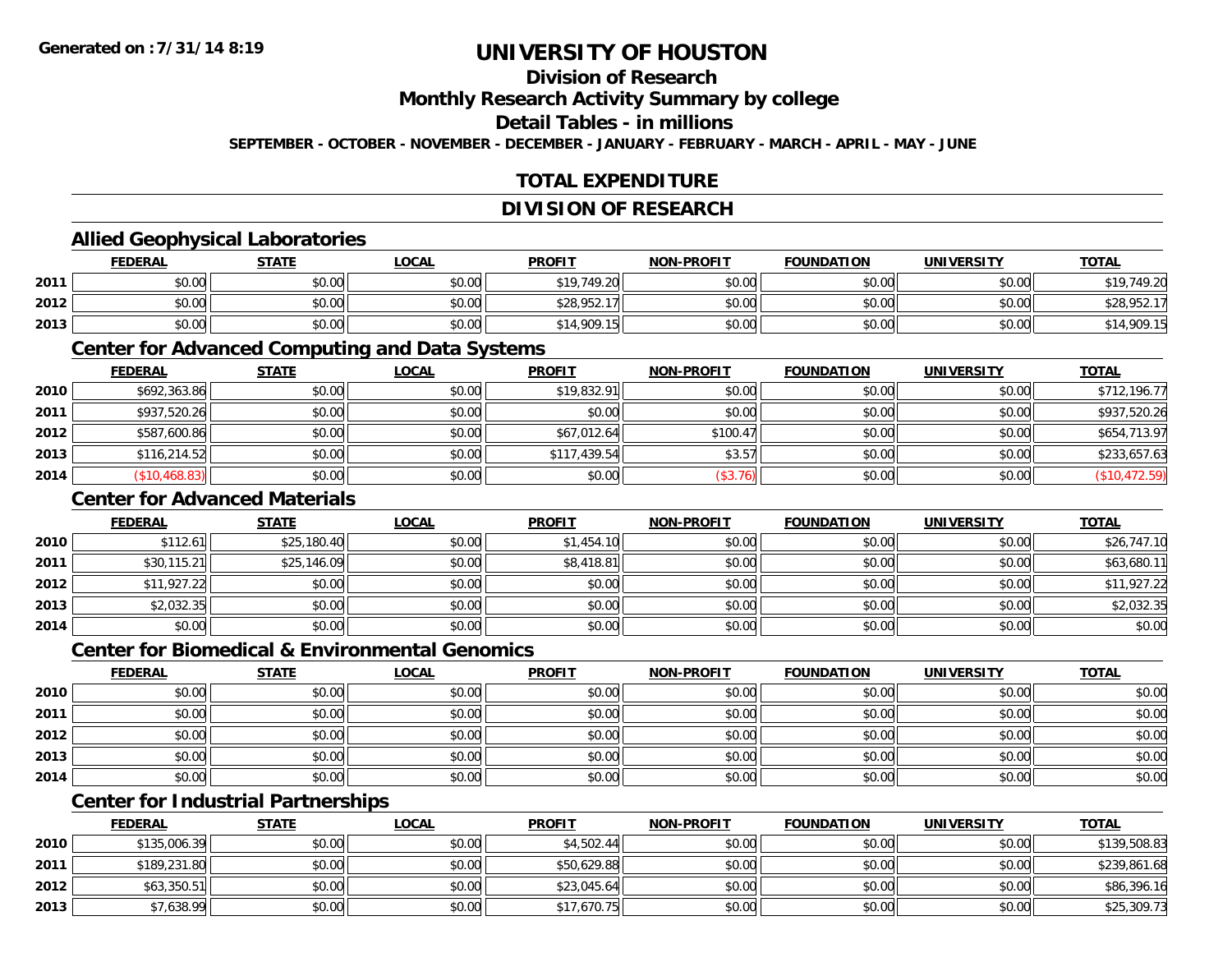#### **Division of Research**

**Monthly Research Activity Summary by college**

**Detail Tables - in millions**

**SEPTEMBER - OCTOBER - NOVEMBER - DECEMBER - JANUARY - FEBRUARY - MARCH - APRIL - MAY - JUNE**

## **TOTAL EXPENDITURE**

### **DIVISION OF RESEARCH**

|      | <b>Center for Industrial Partnerships</b>                |                |              |               |                   |                   |                   |                |
|------|----------------------------------------------------------|----------------|--------------|---------------|-------------------|-------------------|-------------------|----------------|
|      | <b>FEDERAL</b>                                           | <b>STATE</b>   | <b>LOCAL</b> | <b>PROFIT</b> | <b>NON-PROFIT</b> | <b>FOUNDATION</b> | <b>UNIVERSITY</b> | <b>TOTAL</b>   |
|      | \$7,543.14<br>2014                                       | \$0.00         | \$0.00       | \$25,048.85   | \$0.00            | \$0.00            | \$0.00            | \$32,591.99    |
|      | <b>Center for Neuromotor &amp; Biomechanics Research</b> |                |              |               |                   |                   |                   |                |
|      | <b>FEDERAL</b>                                           | <b>STATE</b>   | <b>LOCAL</b> | <b>PROFIT</b> | NON-PROFIT        | <b>FOUNDATION</b> | <b>UNIVERSITY</b> | <b>TOTAL</b>   |
| 2011 | \$0.00                                                   | \$0.00         | \$0.00       | \$0.00        | \$0.00            | \$0.00            | \$0.00            | \$0.00         |
|      | <b>Division of Research</b>                              |                |              |               |                   |                   |                   |                |
|      | <b>FEDERAL</b>                                           | <b>STATE</b>   | <b>LOCAL</b> | <b>PROFIT</b> | <b>NON-PROFIT</b> | <b>FOUNDATION</b> | <b>UNIVERSITY</b> | <b>TOTAL</b>   |
| 2010 | \$21,194.97                                              | \$0.00         | \$0.00       | \$0.00        | \$0.00            | \$0.00            | \$0.00            | \$21,194.97    |
| 2011 | (\$2,152.43)                                             | \$0.00         | \$0.00       | \$0.00        | \$0.00            | \$0.00            | \$0.00            | (\$2,152.43)   |
| 2012 | (\$0.00)                                                 | \$0.00         | \$0.00       | \$0.00        | \$0.00            | \$0.00            | \$0.00            | (\$0.00)       |
| 2013 | (\$206.22)                                               | \$0.00         | \$0.00       | \$0.00        | \$0.00            | \$0.00            | \$0.00            | (\$206.22)     |
| 2014 | \$0.00                                                   | \$3,393,506.34 | \$0.00       | \$0.00        | \$0.00            | \$0.00            | \$0.00            | \$3,393,506.34 |
|      | <b>Institute for Molecular Design</b>                    |                |              |               |                   |                   |                   |                |
|      | <b>FEDERAL</b>                                           | <b>STATE</b>   | <b>LOCAL</b> | <b>PROFIT</b> | NON-PROFIT        | <b>FOUNDATION</b> | <b>UNIVERSITY</b> | <b>TOTAL</b>   |
| 2011 | \$0.00                                                   | \$0.00         | \$0.00       | \$0.00        | \$0.00            | \$0.00            | \$0.00            | \$0.00         |
| 2012 | \$0.00                                                   | \$0.00         | \$0.00       | \$0.00        | \$0.00            | \$0.00            | \$0.00            | \$0.00         |
|      | <b>Institute for Nanoenergy</b>                          |                |              |               |                   |                   |                   |                |
|      | <b>FEDERAL</b>                                           | <b>STATE</b>   | <b>LOCAL</b> | <b>PROFIT</b> | <b>NON-PROFIT</b> | <b>FOUNDATION</b> | UNIVERSITY        | <b>TOTAL</b>   |
| 2010 | \$0.00                                                   | \$0.00         | \$0.00       | \$0.00        | \$0.00            | \$0.00            | \$0.00            | \$0.00         |
| 2011 | \$0.00                                                   | \$0.00         | \$0.00       | \$0.00        | \$0.00            | \$0.00            | \$0.00            | \$0.00         |
| 2012 | \$0.00                                                   | \$0.00         | \$0.00       | \$0.00        | \$0.00            | \$0.00            | \$0.00            | \$0.00         |
| 2013 | \$0.00                                                   | \$0.00         | \$0.00       | \$0.00        | \$0.00            | \$0.00            | \$0.00            | \$0.00         |
| 2014 | \$0.00                                                   | \$0.00         | \$0.00       | \$0.00        | \$0.00            | \$0.00            | \$0.00            | \$0.00         |
|      | <b>Office of Contracts and Grants</b>                    |                |              |               |                   |                   |                   |                |
|      | <b>FEDERAL</b>                                           | <b>STATE</b>   | <b>LOCAL</b> | <b>PROFIT</b> | <b>NON-PROFIT</b> | <b>FOUNDATION</b> | <b>UNIVERSITY</b> | <b>TOTAL</b>   |
| 2010 | \$0.00                                                   | \$0.00         | \$0.00       | \$0.00        | \$0.00            | \$0.00            | \$0.00            | \$0.00         |
| 2011 | \$702.69                                                 | \$0.00         | \$0.00       | \$0.00        | \$0.00            | \$0.00            | \$0.00            | \$702.69       |
| 2012 | \$0.00                                                   | \$0.00         | \$0.00       | \$0.00        | \$0.00            | \$0.00            | \$0.00            | \$0.00         |
| 2013 | \$0.00                                                   | \$0.00         | \$0.00       | \$0.00        | \$0.00            | \$0.00            | \$0.00            | \$0.00         |
| 2014 | \$0.00                                                   | \$0.00         | \$0.00       | \$0.00        | \$0.00            | \$0.00            | \$0.00            | \$0.00         |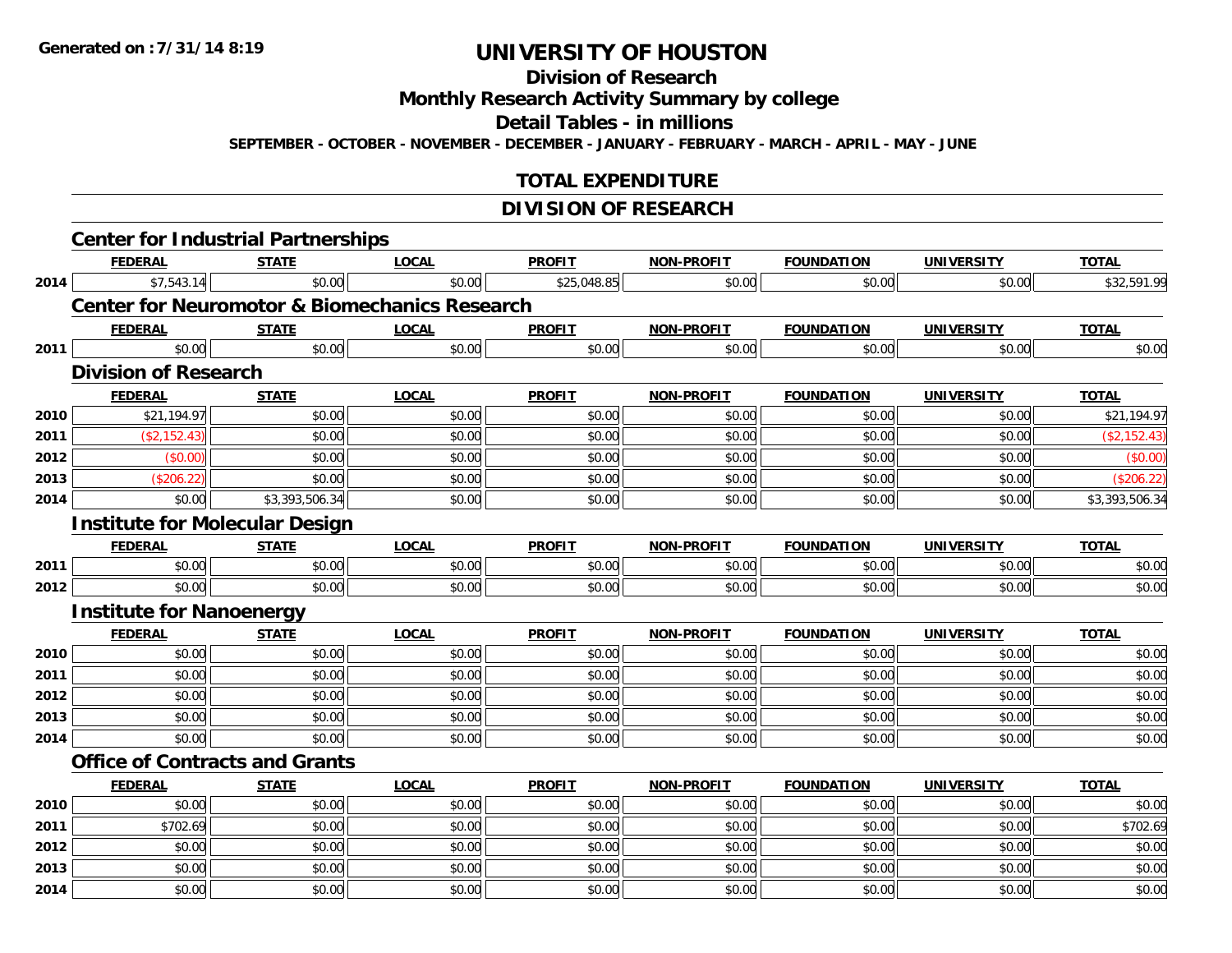# **Division of Research**

**Monthly Research Activity Summary by college**

#### **Detail Tables - in millions**

**SEPTEMBER - OCTOBER - NOVEMBER - DECEMBER - JANUARY - FEBRUARY - MARCH - APRIL - MAY - JUNE**

## **TOTAL EXPENDITURE**

### **DIVISION OF RESEARCH**

|                                      | <b>TcSAM</b>    |                |              |               |                   |                   |                   |                 |
|--------------------------------------|-----------------|----------------|--------------|---------------|-------------------|-------------------|-------------------|-----------------|
|                                      | <b>FEDERAL</b>  | <b>STATE</b>   | <b>LOCAL</b> | <b>PROFIT</b> | <b>NON-PROFIT</b> | <b>FOUNDATION</b> | <b>UNIVERSITY</b> | <b>TOTAL</b>    |
| 2010                                 | \$0.00          | \$0.00         | \$0.00       | \$0.00        | \$0.00            | \$0.00            | \$0.00            | \$0.00          |
| 2011                                 | \$0.00          | \$0.00         | \$0.00       | \$0.00        | \$0.00            | \$0.00            | \$0.00            | \$0.00          |
| 2012                                 | \$0.00          | \$0.00         | \$0.00       | \$0.00        | \$0.00            | \$0.00            | \$0.00            | \$0.00          |
|                                      | <b>TcSUH</b>    |                |              |               |                   |                   |                   |                 |
|                                      | <b>FEDERAL</b>  | <b>STATE</b>   | <b>LOCAL</b> | <b>PROFIT</b> | <b>NON-PROFIT</b> | <b>FOUNDATION</b> | <b>UNIVERSITY</b> | <b>TOTAL</b>    |
| 2010                                 | \$60,969.10     | \$0.00         | \$0.00       | \$87,172.65   | \$0.00            | \$0.00            | \$0.00            | \$148,141.75    |
| 2011                                 | \$39,412.03     | \$19,546.26    | \$0.00       | \$108,768.81  | \$0.00            | \$0.00            | \$0.00            | \$167,727.10    |
| 2012                                 | \$67,512.40     | \$59,523.93    | \$0.00       | \$80,654.55   | \$0.00            | \$0.00            | \$0.00            | \$207,690.88    |
| 2013                                 | \$65,739.07     | \$27,088.76    | \$0.00       | \$57,448.69   | \$0.00            | \$0.00            | \$0.00            | \$150,276.52    |
| 2014                                 | \$184,527.79    | \$9,551.59     | \$0.00       | \$49,473.85   | \$0.00            | \$0.00            | \$0.00            | \$243,553.23    |
| <b>Texas Obesity Research Center</b> |                 |                |              |               |                   |                   |                   |                 |
|                                      | <b>FEDERAL</b>  | <b>STATE</b>   | <b>LOCAL</b> | <b>PROFIT</b> | <b>NON-PROFIT</b> | <b>FOUNDATION</b> | <b>UNIVERSITY</b> | <b>TOTAL</b>    |
| 2010                                 | \$0.00          | \$0.00         | \$0.00       | \$0.00        | \$0.00            | \$0.00            | \$0.00            | \$0.00          |
| 2011                                 | \$0.00          | \$0.00         | \$0.00       | \$0.00        | \$0.00            | \$0.00            | \$0.00            | \$0.00          |
| 2012                                 | \$0.00          | \$0.00         | \$0.00       | \$0.00        | \$0.00            | \$0.00            | \$0.00            | \$0.00          |
| 2013                                 | \$0.00          | \$0.00         | \$0.00       | \$0.00        | \$0.00            | \$0.00            | \$0.00            | \$0.00          |
| 2014                                 | \$0.00          | \$0.00         | \$0.00       | \$0.00        | \$0.00            | \$0.00            | \$0.00            | \$0.00          |
|                                      | <b>TIMES</b>    |                |              |               |                   |                   |                   |                 |
|                                      | <b>FEDERAL</b>  | <b>STATE</b>   | <b>LOCAL</b> | <b>PROFIT</b> | <b>NON-PROFIT</b> | <b>FOUNDATION</b> | <b>UNIVERSITY</b> | <b>TOTAL</b>    |
| 2010                                 | \$1,238,619.43  | \$1,434,530.64 | \$0.00       | \$0.00        | \$0.00            | \$0.00            | (\$530.24)        | \$2,672,619.83  |
| 2011                                 | \$583,244.61    | \$9,462.97     | \$0.00       | \$0.00        | \$0.00            | \$0.00            | \$0.00            | \$592,707.58    |
| 2012                                 | \$1,835,638.00  | \$0.01         | \$0.00       | \$0.00        | \$0.00            | \$0.00            | \$0.00            | \$1,835,638.01  |
| 2013                                 | \$2,604,288.37  | \$11,714.52    | \$0.00       | \$0.00        | \$0.00            | \$0.00            | \$0.00            | \$2,616,002.89  |
| 2014                                 | \$2,212,925.89  | \$47,045.30    | \$0.00       | \$0.00        | \$0.00            | \$0.00            | \$0.00            | \$2,259,971.19  |
| Total                                | \$11,682,604.57 | \$5,062,296.81 | \$0.00       | \$782,184.62  | \$100.29          | \$0.00            | (\$530.24)        | \$17,526,656.05 |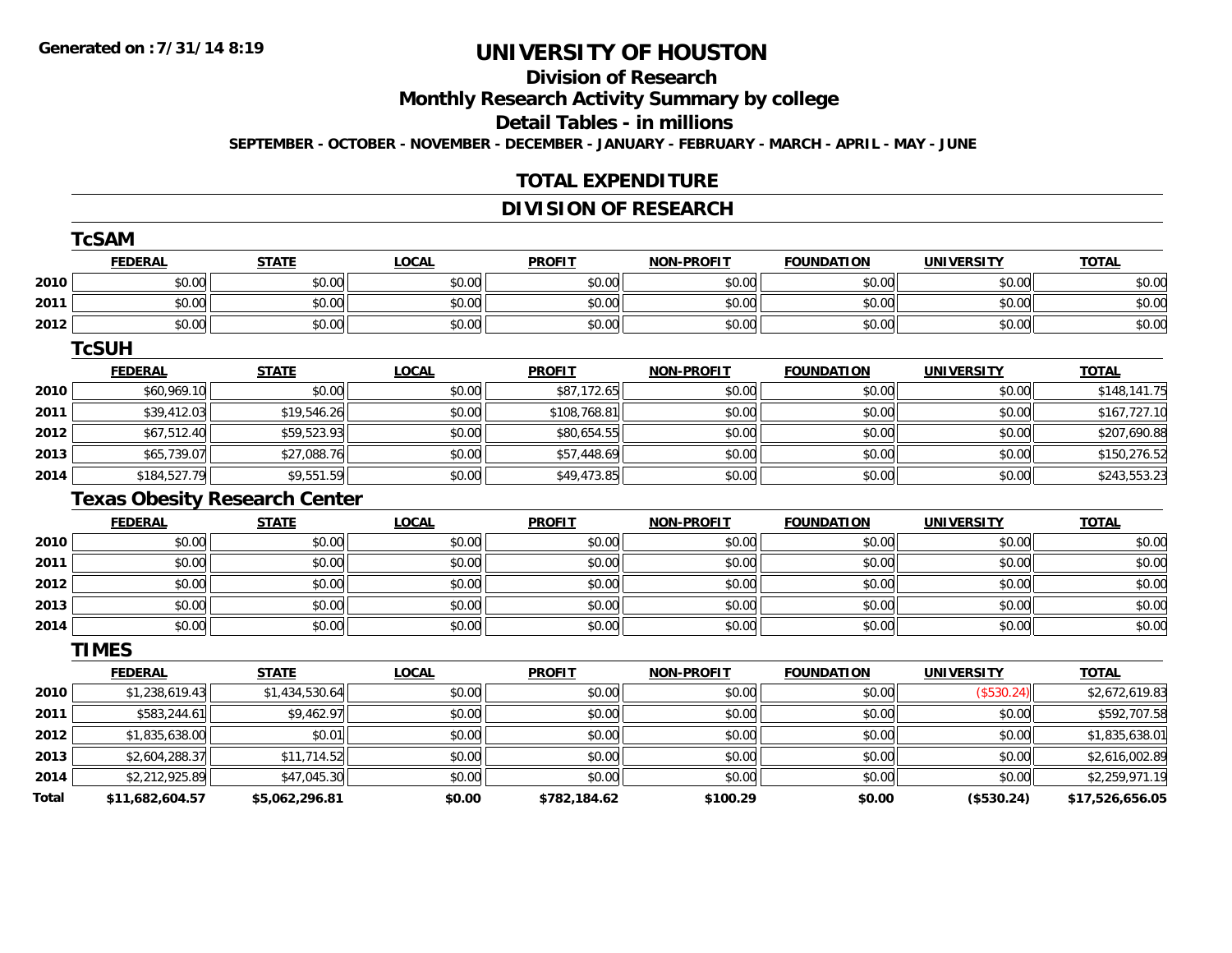# **Division of Research**

#### **Monthly Research Activity Summary by college**

#### **Detail Tables - in millions**

**SEPTEMBER - OCTOBER - NOVEMBER - DECEMBER - JANUARY - FEBRUARY - MARCH - APRIL - MAY - JUNE**

# **TOTAL EXPENDITURE**

### **GRADUATE COLLEGE OF SOCIAL WORK**

# **Center for Drug and Social Policy Research**

|      | <b>FEDERAL</b> | <b>STATE</b> | <b>LOCAL</b> | <b>PROFIT</b> | NON-PROFIT | <b>FOUNDATION</b> | <b>UNIVERSITY</b> | <u>TOTAL</u> |
|------|----------------|--------------|--------------|---------------|------------|-------------------|-------------------|--------------|
| 2010 | \$0.00         | \$0.00       | \$0.00       | \$0.00        | \$0.00     | \$0.00            | \$0.00            | \$0.00       |
| 2011 | \$0.00         | \$0.00       | \$0.00       | \$0.00        | \$0.00     | \$0.00            | \$0.00            | \$0.00       |
| 2012 | \$0.00         | \$0.00       | \$0.00       | \$0.00        | \$0.00     | \$0.00            | \$0.00            | \$0.00       |
| 2013 | \$0.00         | \$0.00       | \$0.00       | \$0.00        | \$0.00     | \$0.00            | \$0.00            | \$0.00       |
| 2014 | \$0.00         | \$0.00       | \$0.00       | \$0.00        | \$0.00     | \$0.00            | \$0.00            | \$0.00       |

# **Center for Health Equities & Evaluation Research**

|      | <b>FEDERAL</b> | <b>STATE</b> | <u>LOCAL</u> | <b>PROFIT</b> | <b>NON-PROFIT</b> | <b>FOUNDATION</b> | UNIVERSITY  | <b>TOTAL</b> |
|------|----------------|--------------|--------------|---------------|-------------------|-------------------|-------------|--------------|
| 2011 | \$33,390.90    | \$0.00       | \$0.00       | \$0.00        | \$0.00            | \$0.00            | \$0.00      | \$33,390.90  |
| 2012 | \$140,086.04   | \$0.00       | \$0.00       | \$0.00        | \$0.00            | \$0.00            | \$0.00      | \$140,086.04 |
| 2013 | \$203,305.36   | \$0.00       | \$0.00       | \$0.00        | \$0.00            | \$0.00            | \$42,000.00 | \$245,305.36 |
| 2014 | \$155,465.79   | \$0.00       | \$0.00       | \$0.00        | \$0.00            | \$0.00            | \$0.00      | \$155,465.79 |

### **Child & Family for Innovative Research**

|      | <b>FEDERAL</b> | <b>STATE</b> | <b>LOCAL</b> | <b>PROFIT</b> | <b>NON-PROFIT</b> | <b>FOUNDATION</b> | <b>UNIVERSITY</b> | <b>TOTAL</b>   |
|------|----------------|--------------|--------------|---------------|-------------------|-------------------|-------------------|----------------|
| 2010 | \$1,451,890.51 | \$591,278.03 | \$0.00       | \$0.00        | \$15,630.07       | \$1,421.87        | \$0.00            | \$2,060,220.47 |
| 2011 | \$1,391,232.23 | \$13,795.99  | \$0.00       | \$0.00        | (\$461.82)        | \$40,051.59       | \$0.00            | \$1,444,617.99 |
| 2012 | \$1,151,406.35 | (\$107.66)   | \$0.00       | \$36,917.27   | \$0.00            | \$50,455.87       | \$2,978.52        | \$1,241,650.35 |
| 2013 | \$1,048,883.28 | \$80,913.49  | \$28,775.02  | (\$1,781.27)  | \$9.17            | \$9,538.96        | \$1,021.48        | \$1,167,360.13 |
| 2014 | \$1,069,703.44 | \$67,506.91  | \$14,219.61  | \$41,788.02   | \$17,546.27       | \$44,507.53       | \$0.00            | \$1,255,271.78 |

### **Community Projects - Social Work**

|      | <b>FEDERAL</b> | <b>STATE</b> | <b>LOCAL</b> | <b>PROFIT</b> | <b>NON-PROFIT</b> | <b>FOUNDATION</b> | <b>UNIVERSITY</b> | <b>TOTAL</b> |
|------|----------------|--------------|--------------|---------------|-------------------|-------------------|-------------------|--------------|
| 2010 | \$0.00         | \$0.00       | \$0.00       | \$0.00        | \$0.00            | \$0.00            | \$0.00            | \$0.00       |
| 2011 | \$0.00         | \$2,280.14   | \$0.00       | \$0.00        | (\$440.00)        | (\$12.48)         | \$0.00            | \$2,732.62)  |
| 2012 | \$3,017.99     | \$0.00       | \$0.00       | \$0.00        | \$0.00            | \$0.00            | \$0.00            | \$3,017.99   |
| 2013 | (\$0.01)       | \$0.00       | \$0.00       | \$0.00        | \$0.00            | \$0.00            | \$0.00            | (\$0.01)     |
| 2014 | \$0.00         | \$0.00       | \$0.00       | \$0.00        | \$0.00            | \$0.00            | \$0.00            | \$0.00       |

#### **Dean, Social Work**

|      | <b>FEDERAL</b> | <b>STATE</b> | <u>LOCAL</u> | <b>PROFIT</b> | <b>NON-PROFIT</b> | <b>FOUNDATION</b> | <b>UNIVERSITY</b> | <b>TOTAL</b> |
|------|----------------|--------------|--------------|---------------|-------------------|-------------------|-------------------|--------------|
| 2010 | \$689,046.08   | \$0.00       | \$0.00       | \$0.00        | \$0.00            | \$0.00            | \$0.00            | \$689,046.08 |
| 2011 | \$630,256.44   | \$0.00       | \$0.00       | \$0.00        | \$0.00            | \$0.00            | \$0.00            | \$630,256.44 |
| 2012 | \$22,442.87    | \$0.00       | \$0.00       | \$0.00        | \$0.00            | \$0.00            | \$0.00            | \$22,442.87  |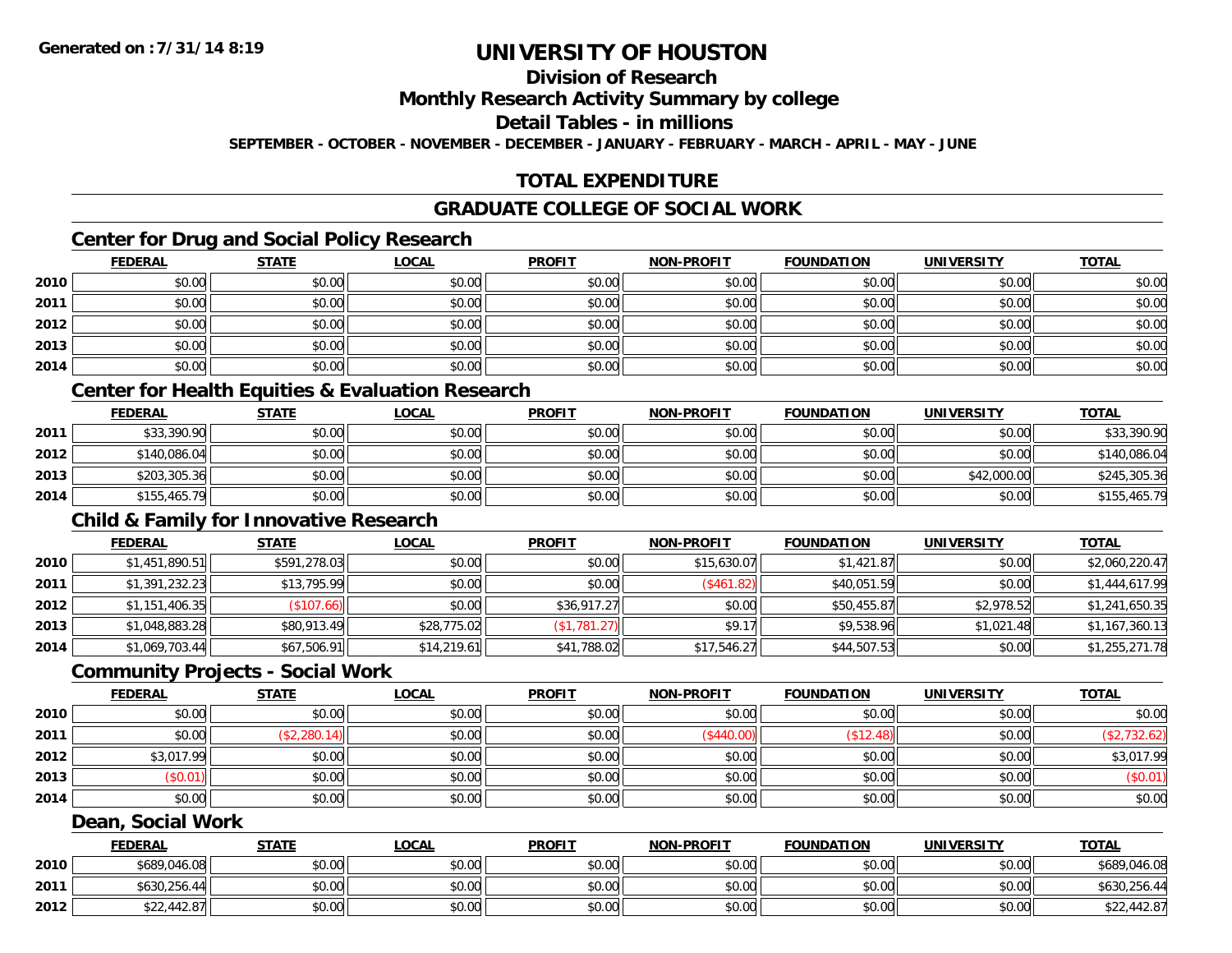# **Division of Research**

### **Monthly Research Activity Summary by college**

#### **Detail Tables - in millions**

**SEPTEMBER - OCTOBER - NOVEMBER - DECEMBER - JANUARY - FEBRUARY - MARCH - APRIL - MAY - JUNE**

### **TOTAL EXPENDITURE**

#### **GRADUATE COLLEGE OF SOCIAL WORK**

# **Dean, Social Work**

|      | ccncda<br>ERM      | $\sim$ $\sim$ $\sim$ $\sim$ | $\sim$ $\sim$ $\sim$<br>$\cdot$ | <b>PROFIT</b> | <b>DDAEIT</b><br><b>NION</b> | <b>FOUNDATION</b> | <b><i>'INIVERSITY</i></b> | <b>TOTA</b><br>וניו |
|------|--------------------|-----------------------------|---------------------------------|---------------|------------------------------|-------------------|---------------------------|---------------------|
| 2013 |                    | 00000<br>PU.UU              | vv.vv                           | 0000<br>vv.vv | 0000<br>pv.uu                | $\sim$ 00<br>טט.  | 0.00<br>vv.vv             | 70                  |
| 2014 | $\sim$ 00<br>vu.vu | 0.00<br>JU.UU               | vv.vv                           | 0000<br>JU.UU | $\overline{a}$<br>⊋∪.∪⊌      | PU.UU             | 0000<br>PO.OO             | JU.UU               |

#### **Office for Drug SPR**

|              | <b>FEDERAL</b> | <b>STATE</b> | LOCAL       | <b>PROFIT</b> | <b>NON-PROFIT</b> | <b>FOUNDATION</b> | <b>UNIVERSITY</b> | <b>TOTAL</b>   |
|--------------|----------------|--------------|-------------|---------------|-------------------|-------------------|-------------------|----------------|
| 2010         | \$0.00         | \$0.00       | \$0.00      | \$0.00        | \$0.00            | \$0.00            | \$0.00            | \$0.00         |
| 2011         | \$0.00         | \$0.00       | \$0.00      | \$0.00        | \$0.00            | \$0.00            | \$0.00            | \$0.00         |
| 2012         | \$0.00         | \$0.00       | \$0.00      | \$0.00        | \$0.00            | \$0.00            | \$0.00            | \$0.00         |
| 2013         | \$0.00         | \$0.00       | \$0.00      | \$0.00        | \$0.00            | \$0.00            | \$0.00            | \$0.00         |
| 2014         | \$0.00         | \$0.00       | \$0.00      | \$0.00        | \$0.00            | \$0.00            | \$0.00            | \$0.00         |
| <b>Total</b> | \$8,007,915.08 | \$751,106.62 | \$42,994.63 | \$76,924.02   | \$32,283.69       | \$145,963.33      | \$46,000.00       | \$9,103,187.37 |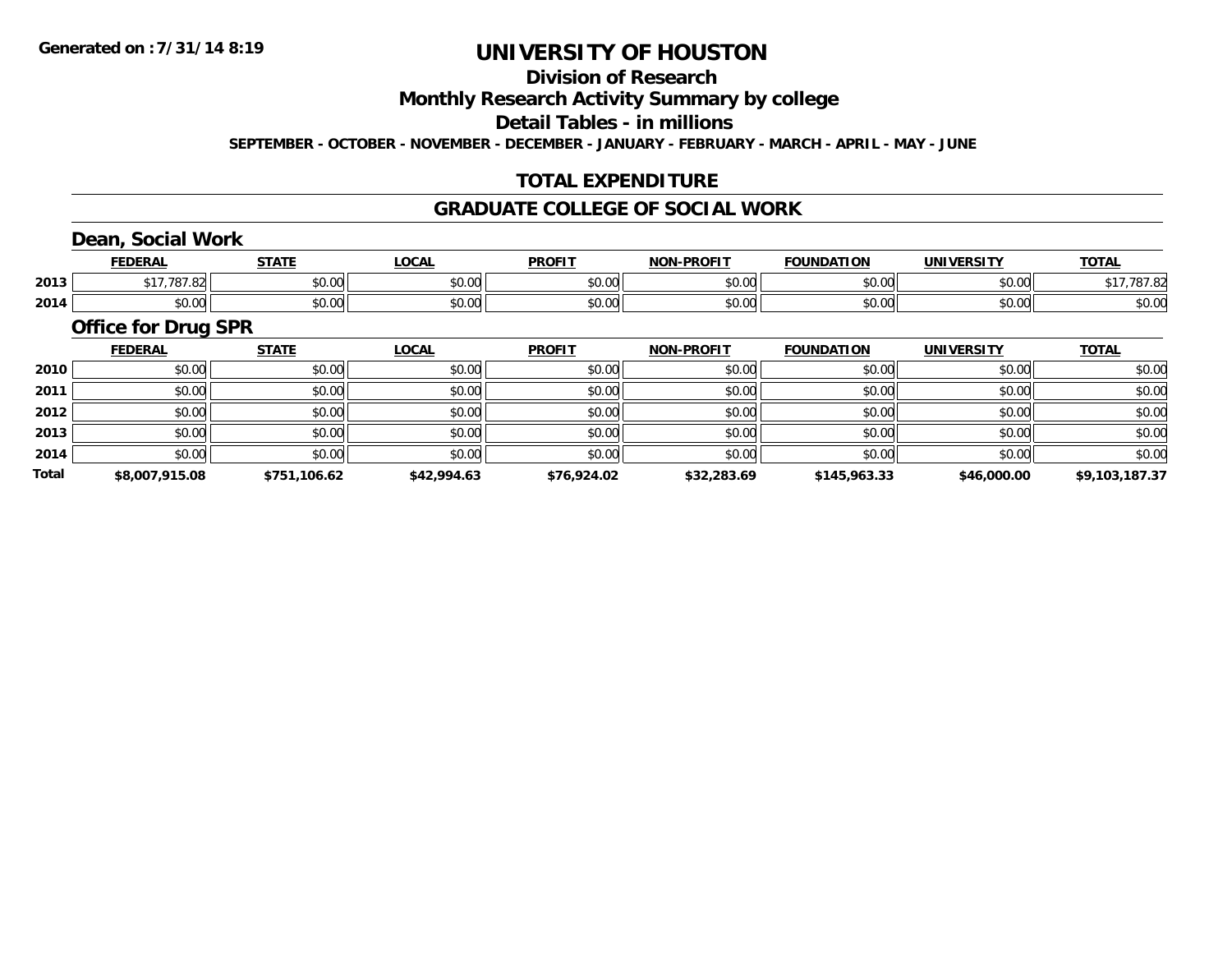### **Division of Research**

**Monthly Research Activity Summary by college**

**Detail Tables - in millions**

**SEPTEMBER - OCTOBER - NOVEMBER - DECEMBER - JANUARY - FEBRUARY - MARCH - APRIL - MAY - JUNE**

# **TOTAL EXPENDITURE**

### **HILTON COLLEGE OF HOTEL AND RESTAURANT MANAGEMENT**

#### **Hotel and Restaurant Management**

|       | <b>FEDERAL</b> | <b>STATE</b> | <u>LOCAL</u> | <b>PROFIT</b> | <b>NON-PROFIT</b> | <b>FOUNDATION</b> | <b>UNIVERSITY</b> | <b>TOTAL</b> |
|-------|----------------|--------------|--------------|---------------|-------------------|-------------------|-------------------|--------------|
| 2010  | \$13,952.66    | \$86,244.46  | \$0.00       | \$25,845.89   | \$0.00            | \$23,215.29       | \$0.00            | \$149,258.30 |
| 2011  | \$41,754.40    | \$107,104.80 | \$0.00       | \$1,065.30    | \$9,140.16        | \$0.00            | \$0.00            | \$159,064.66 |
| 2012  | \$30,685.82    | \$146,559.81 | \$0.00       | \$25.76       | \$8,813.27        | \$0.00            | \$0.00            | \$186,084.66 |
| 2013  | \$45,953.54    | \$37,140.73  | \$0.00       | \$0.00        | \$0.00            | \$0.00            | \$0.00            | \$83,094.27  |
| 2014  | \$99,552.81    | (\$278.24)   | \$0.00       | \$0.00        | \$0.00            | \$19,605.08       | \$0.00            | \$118,879.65 |
| Total | \$231,899.23   | \$376,771.56 | \$0.00       | \$26,936.95   | \$17,953.43       | \$42,820.37       | \$0.00            | \$696,381.54 |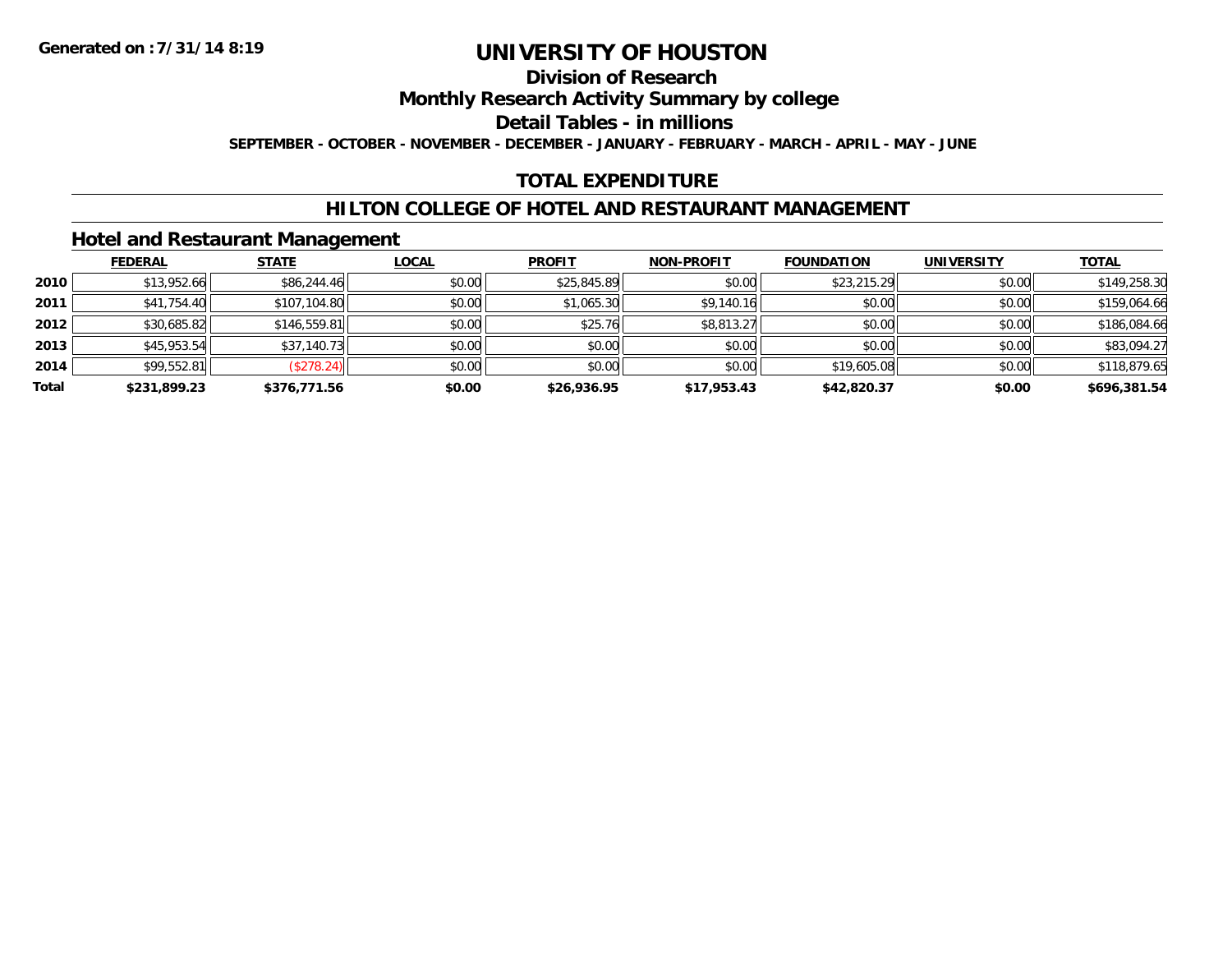# **Division of Research**

**Monthly Research Activity Summary by college**

**Detail Tables - in millions**

**SEPTEMBER - OCTOBER - NOVEMBER - DECEMBER - JANUARY - FEBRUARY - MARCH - APRIL - MAY - JUNE**

#### **TOTAL EXPENDITURE**

#### **HONORS COLLEGE**

# **Dean, Honors College**

|       |                | __           |              |               |                   |                   |                   |              |
|-------|----------------|--------------|--------------|---------------|-------------------|-------------------|-------------------|--------------|
|       | <b>FEDERAL</b> | <b>STATE</b> | <b>LOCAL</b> | <b>PROFIT</b> | <b>NON-PROFIT</b> | <b>FOUNDATION</b> | <b>UNIVERSITY</b> | <b>TOTAL</b> |
| 2010  | \$44,548.89    | \$0.00       | \$0.00       | \$0.00        | \$0.00            | \$0.00            | \$0.00            | \$44,548.89  |
| 2011  | \$13,019.43    | \$0.00       | \$0.00       | \$0.00        | \$0.00            | \$0.00            | \$0.00            | \$13,019.43  |
| 2012  | \$18,217.58    | \$0.00       | \$0.00       | \$0.00        | \$15,301.18       | \$0.00            | \$0.00            | \$33,518.76  |
| 2013  | \$15,134.73    | \$0.00       | \$0.00       | \$0.00        | \$9,481.67        | \$51.05           | \$0.00            | \$24,667.45  |
| 2014  | \$2,694.74     | \$0.00       | \$0.00       | \$0.00        | \$8,956.69        | \$5,762.08        | \$0.00            | \$17,413.51  |
| Total | \$93,615.37    | \$0.00       | \$0.00       | \$0.00        | \$33,739.53       | \$5,813.13        | \$0.00            | \$133,168.04 |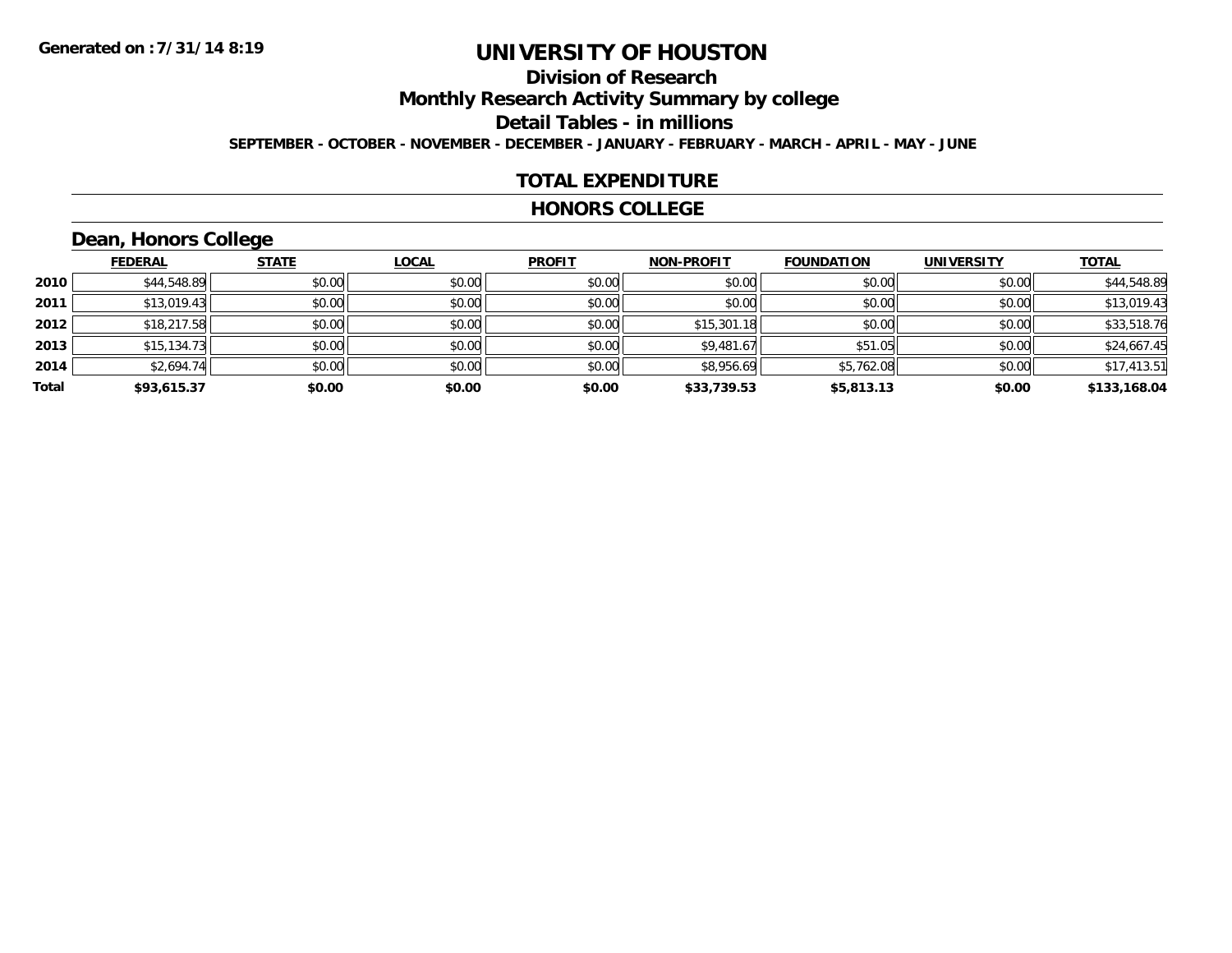# **Division of Research**

**Monthly Research Activity Summary by college**

**Detail Tables - in millions**

**SEPTEMBER - OCTOBER - NOVEMBER - DECEMBER - JANUARY - FEBRUARY - MARCH - APRIL - MAY - JUNE**

#### **TOTAL EXPENDITURE**

#### **LIBRARY**

### **Administration, Library**

|       | <b>FEDERAL</b> | <b>STATE</b> | <b>LOCAL</b> | <b>PROFIT</b> | <b>NON-PROFIT</b> | <b>FOUNDATION</b> | <b>UNIVERSITY</b> | <b>TOTAL</b> |
|-------|----------------|--------------|--------------|---------------|-------------------|-------------------|-------------------|--------------|
| 2010  | \$26,050.29    | \$0.00       | \$0.00       | \$0.00        | \$0.00            | \$0.00            | \$0.00            | \$26,050.29  |
| 2011  | \$19,122.25    | \$0.00       | \$0.00       | \$0.00        | \$0.00            | \$0.00            | \$0.00            | \$19,122.25  |
| 2012  | \$43.40        | \$0.00       | \$0.00       | \$0.00        | \$0.00            | \$0.00            | \$0.00            | \$43.40      |
| 2013  | \$0.00         | \$0.00       | \$0.00       | \$0.00        | \$0.00            | \$0.00            | \$0.00            | \$0.00       |
| 2014  | \$0.00         | \$0.00       | \$0.00       | \$0.00        | \$0.00            | \$0.00            | \$0.00            | \$0.00       |
| Total | \$45,215.94    | \$0.00       | \$0.00       | \$0.00        | \$0.00            | \$0.00            | \$0.00            | \$45,215.94  |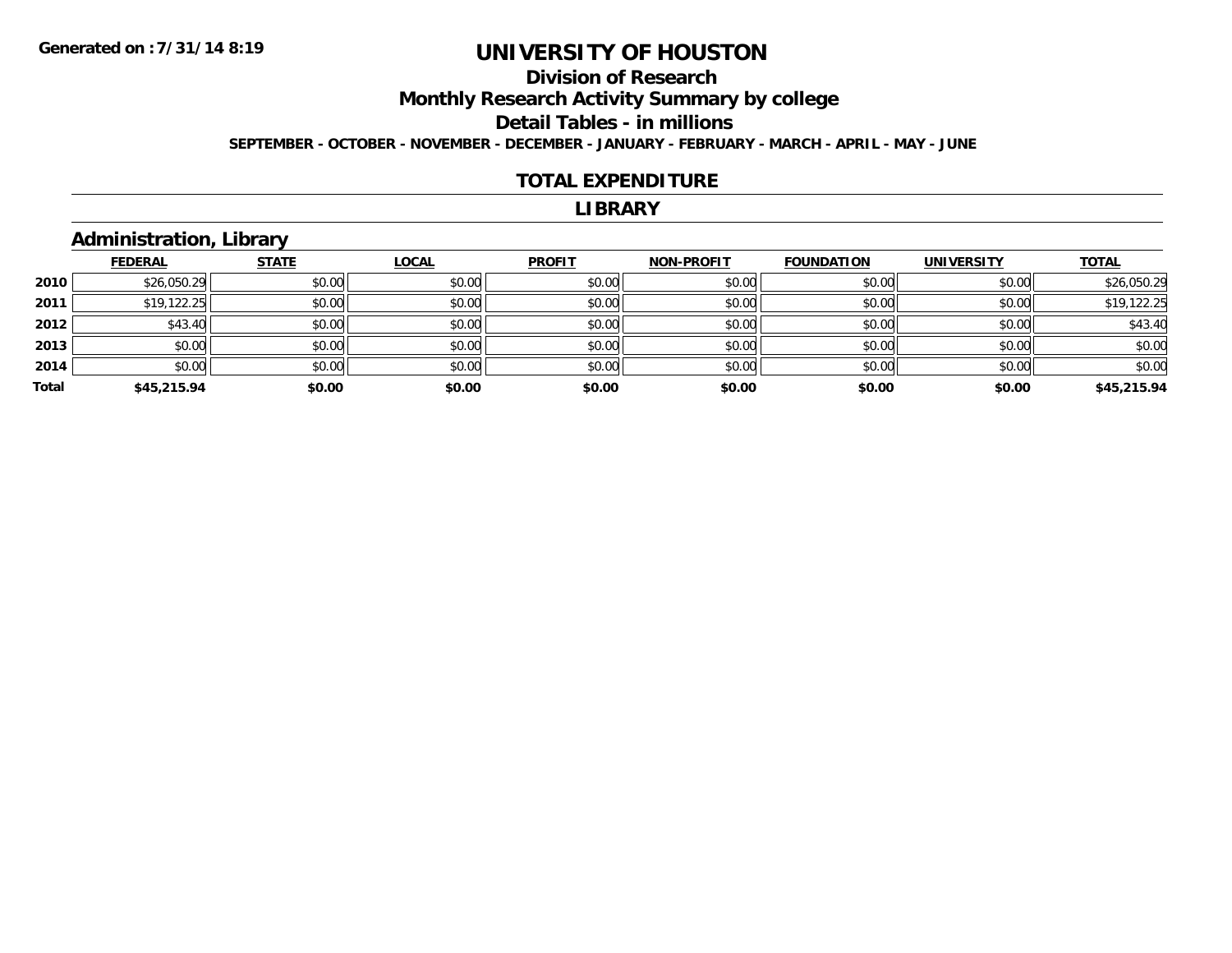# **Division of Research**

**Monthly Research Activity Summary by college**

**Detail Tables - in millions**

**SEPTEMBER - OCTOBER - NOVEMBER - DECEMBER - JANUARY - FEBRUARY - MARCH - APRIL - MAY - JUNE**

#### **TOTAL EXPENDITURE**

#### **PRESIDENT**

### **Office of the President**

|       | <b>FEDERAL</b> | <b>STATE</b> | <b>LOCAL</b> | <b>PROFIT</b> | <b>NON-PROFIT</b> | <b>FOUNDATION</b> | <b>UNIVERSITY</b> | <b>TOTAL</b> |
|-------|----------------|--------------|--------------|---------------|-------------------|-------------------|-------------------|--------------|
| 2010  | \$0.00         | \$0.00       | \$0.00       | \$0.00        | \$0.00            | \$0.00            | \$0.00            | \$0.00       |
| 2011  | \$0.00         | \$0.00       | \$0.00       | \$0.00        | \$0.00            | \$0.00            | \$0.00            | \$0.00       |
| 2012  | \$0.00         | \$0.00       | \$0.00       | \$0.00        | \$0.00            | \$0.00            | \$0.00            | \$0.00       |
| 2013  | \$0.00         | \$0.00       | \$0.00       | \$0.00        | \$0.00            | \$0.00            | \$0.00            | \$0.00       |
| 2014  | \$0.00         | \$0.00       | \$0.00       | \$0.00        | \$0.00            | \$0.00            | \$0.00            | \$0.00       |
| Total | \$0.00         | \$0.00       | \$0.00       | \$0.00        | \$0.00            | \$0.00            | \$0.00            | \$0.00       |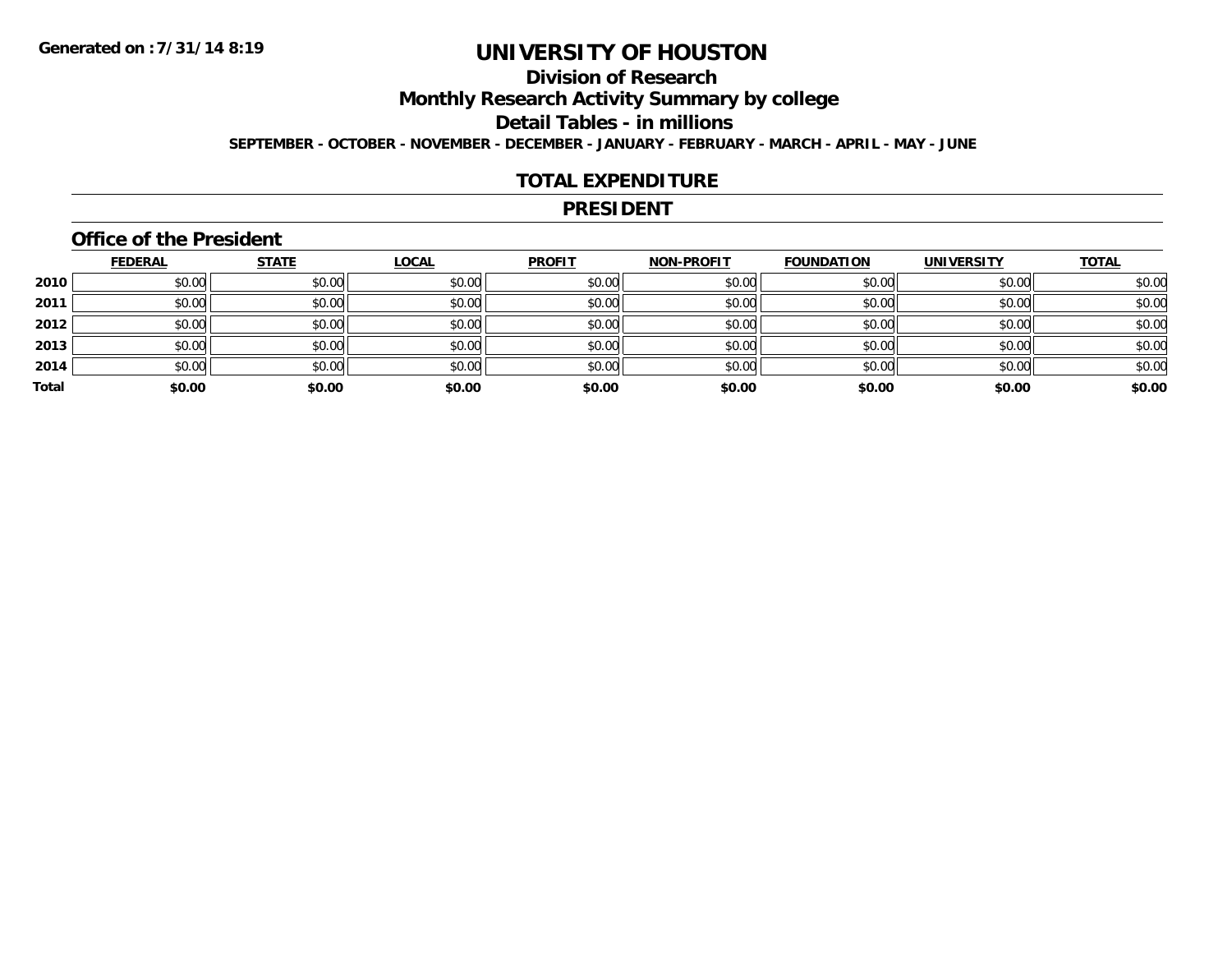**Division of Research**

**Monthly Research Activity Summary by college**

**Detail Tables - in millions**

**SEPTEMBER - OCTOBER - NOVEMBER - DECEMBER - JANUARY - FEBRUARY - MARCH - APRIL - MAY - JUNE**

## **TOTAL EXPENDITURE**

#### **SENIOR V.P. FOR ACADEMIC AFFAIRS AND PROVOST**

|      | <b>Continuing Education</b>                         |              |              |               |                   |                   |                   |              |
|------|-----------------------------------------------------|--------------|--------------|---------------|-------------------|-------------------|-------------------|--------------|
|      | <b>FEDERAL</b>                                      | <b>STATE</b> | <b>LOCAL</b> | <b>PROFIT</b> | <b>NON-PROFIT</b> | <b>FOUNDATION</b> | <b>UNIVERSITY</b> | <b>TOTAL</b> |
| 2011 | \$0.00                                              | \$1,068.06   | \$0.00       | \$0.00        | \$0.00            | \$0.00            | \$0.00            | \$1,068.06   |
|      | <b>Learning and Assessment Services</b>             |              |              |               |                   |                   |                   |              |
|      | <b>FEDERAL</b>                                      | <b>STATE</b> | <b>LOCAL</b> | <b>PROFIT</b> | <b>NON-PROFIT</b> | <b>FOUNDATION</b> | <b>UNIVERSITY</b> | <b>TOTAL</b> |
| 2010 | \$277,420.23                                        | \$102,826.71 | \$0.00       | \$0.00        | \$55,504.37       | \$3,929.86        | \$0.00            | \$439,681.17 |
| 2011 | \$251,574.46                                        | \$112,636.17 | \$0.00       | \$0.00        | \$58,296.83       | \$5,918.93        | \$0.00            | \$428,426.39 |
| 2012 | \$252,078.12                                        | \$104,045.47 | \$0.00       | \$0.00        | \$61,335.38       | \$0.00            | \$0.00            | \$417,458.97 |
| 2013 | \$306,313.29                                        | \$108,674.07 | \$0.00       | \$0.00        | (\$534.53)        | \$0.00            | \$0.00            | \$414,452.83 |
| 2014 | \$317,567.71                                        | \$96,333.48  | \$0.00       | \$0.00        | \$0.00            | \$0.00            | \$0.00            | \$413,901.19 |
|      | <b>Learning Support Services</b>                    |              |              |               |                   |                   |                   |              |
|      | <b>FEDERAL</b>                                      | <b>STATE</b> | <b>LOCAL</b> | <b>PROFIT</b> | <b>NON-PROFIT</b> | <b>FOUNDATION</b> | <b>UNIVERSITY</b> | <b>TOTAL</b> |
| 2012 | \$0.00                                              | \$0.00       | \$0.00       | \$0.00        | \$0.00            | \$0.00            | \$0.00            | \$0.00       |
| 2013 | \$0.00                                              | \$0.00       | \$0.00       | \$0.00        | \$0.00            | \$0.00            | \$0.00            | \$0.00       |
|      | <b>Office of Admissions</b>                         |              |              |               |                   |                   |                   |              |
|      | <b>FEDERAL</b>                                      | <b>STATE</b> | <b>LOCAL</b> | <b>PROFIT</b> | <b>NON-PROFIT</b> | <b>FOUNDATION</b> | <b>UNIVERSITY</b> | <b>TOTAL</b> |
| 2010 | \$0.00                                              | \$0.00       | \$0.00       | \$0.00        | \$0.00            | \$0.00            | \$0.00            | \$0.00       |
| 2011 | \$0.00                                              | \$0.00       | \$0.00       | \$0.00        | \$0.00            | \$0.00            | \$0.00            | \$0.00       |
| 2012 | \$0.00                                              | \$0.00       | \$0.00       | \$0.00        | \$0.00            | \$0.00            | \$0.00            | \$0.00       |
| 2013 | \$0.00                                              | \$0.00       | \$0.00       | \$0.00        | \$0.00            | \$0.00            | \$0.00            | \$0.00       |
| 2014 | \$0.00                                              | \$0.00       | \$0.00       | \$0.00        | \$0.00            | \$0.00            | \$0.00            | \$0.00       |
|      | <b>Senior V.P. for Academic Affairs and Provost</b> |              |              |               |                   |                   |                   |              |
|      | <b>FEDERAL</b>                                      | <b>STATE</b> | <b>LOCAL</b> | <b>PROFIT</b> | <b>NON-PROFIT</b> | <b>FOUNDATION</b> | <b>UNIVERSITY</b> | <b>TOTAL</b> |
| 2012 | \$0.00                                              | \$0.00       | \$0.00       | \$36,232.62   | \$0.00            | \$0.00            | \$0.00            | \$36,232.62  |
| 2013 | \$0.00                                              | \$0.00       | \$0.00       | \$0.00        | \$0.00            | \$0.00            | \$0.00            | \$0.00       |
| 2014 | \$0.00                                              | \$0.00       | \$0.00       | \$38,767.38   | \$0.00            | \$0.00            | \$0.00            | \$38,767.38  |
|      | <b>Undergraduate Scholars</b>                       |              |              |               |                   |                   |                   |              |
|      | <b>FEDERAL</b>                                      | <b>STATE</b> | <b>LOCAL</b> | <b>PROFIT</b> | <b>NON-PROFIT</b> | <b>FOUNDATION</b> | <b>UNIVERSITY</b> | <b>TOTAL</b> |
| 2010 | \$0.00                                              | \$5,434.08   | \$0.00       | \$0.00        | \$0.00            | \$0.00            | \$0.00            | \$5,434.08   |
| 2011 | \$0.00                                              | \$22,238.16  | \$0.00       | \$0.00        | \$0.00            | \$0.00            | \$0.00            | \$22,238.16  |
| 2012 | \$0.00                                              | \$15,191.85  | \$0.00       | \$0.00        | \$0.00            | \$0.00            | \$0.00            | \$15,191.85  |
| 2013 | \$0.00                                              | \$11,784.77  | \$0.00       | \$0.00        | \$0.00            | \$0.00            | \$0.00            | \$11,784.77  |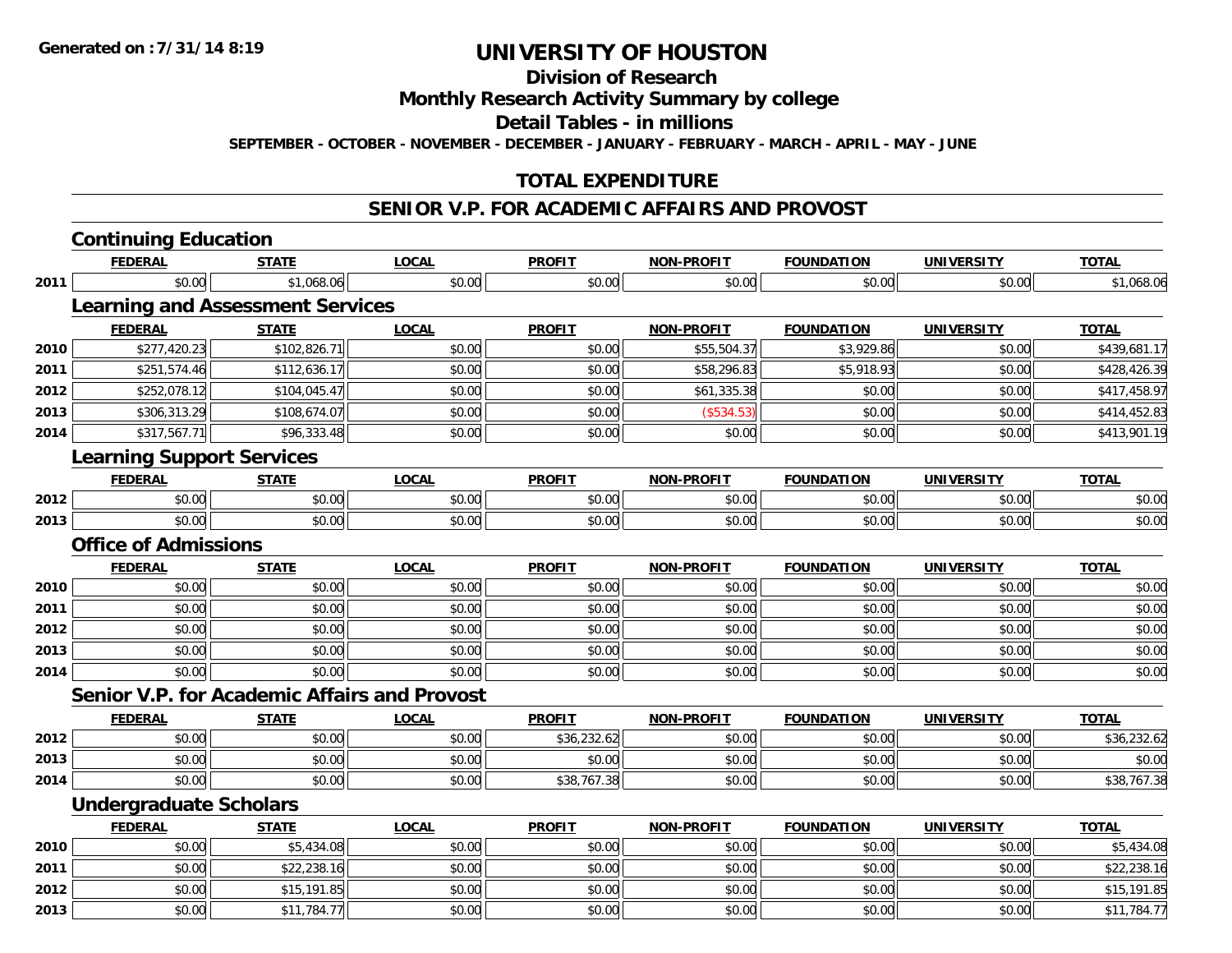# **Division of Research**

**Monthly Research Activity Summary by college**

**Detail Tables - in millions**

**SEPTEMBER - OCTOBER - NOVEMBER - DECEMBER - JANUARY - FEBRUARY - MARCH - APRIL - MAY - JUNE**

# **TOTAL EXPENDITURE**

#### **SENIOR V.P. FOR ACADEMIC AFFAIRS AND PROVOST**

#### **Undergraduate Scholars**

|              | <b>FEDERAL</b>               | <b>STATE</b> | <b>LOCAL</b> | <b>PROFIT</b> | <b>NON-PROFIT</b> | <b>FOUNDATION</b> | <b>UNIVERSITY</b> | <b>TOTAL</b>   |
|--------------|------------------------------|--------------|--------------|---------------|-------------------|-------------------|-------------------|----------------|
| 2014         | \$0.00                       | \$10,951.43  | \$0.00       | \$0.00        | \$0.00            | \$0.00            | \$0.00            | \$10,951.43    |
|              | <b>Undergraduate Studies</b> |              |              |               |                   |                   |                   |                |
|              | <b>FEDERAL</b>               | <b>STATE</b> | <b>LOCAL</b> | <b>PROFIT</b> | <b>NON-PROFIT</b> | <b>FOUNDATION</b> | <b>UNIVERSITY</b> | <b>TOTAL</b>   |
| 2010         | \$0.00                       | \$0.00       | \$0.00       | \$0.00        | \$0.00            | \$0.00            | \$0.00            | \$0.00         |
| 2011         | \$0.00                       | \$0.00       | \$0.00       | \$0.00        | \$0.00            | \$0.00            | \$0.00            | \$0.00         |
| 2012         | \$0.00                       | \$53,213.43  | \$0.00       | \$0.00        | \$0.00            | \$0.00            | \$0.00            | \$53,213.43    |
| 2013         | \$0.00                       | \$12,967.16  | \$0.00       | \$0.00        | \$0.00            | \$0.00            | \$0.00            | \$12,967.16    |
| 2014         | \$0.00                       | \$76,404.08  | \$0.00       | \$0.00        | \$0.00            | \$0.00            | \$0.00            | \$76,404.08    |
| <b>Total</b> | \$1,404,953.81               | \$733,768.92 | \$0.00       | \$75,000.00   | \$174,602.05      | \$9,848.79        | \$0.00            | \$2,398,173.57 |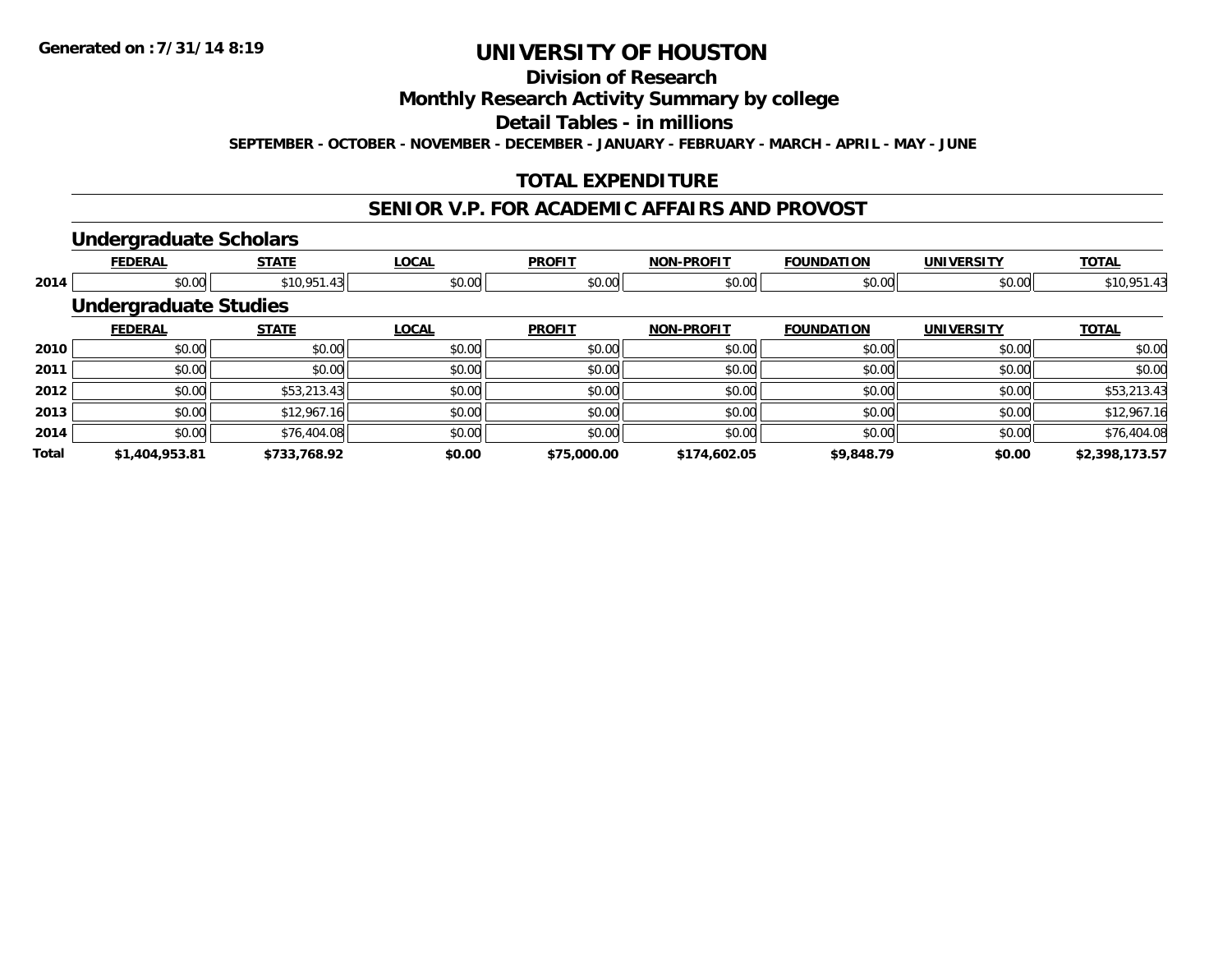# **Division of Research**

**Monthly Research Activity Summary by college**

**Detail Tables - in millions**

**SEPTEMBER - OCTOBER - NOVEMBER - DECEMBER - JANUARY - FEBRUARY - MARCH - APRIL - MAY - JUNE**

### **TOTAL EXPENDITURE**

#### **UH LAW CENTER**

|      | Dean, Law      |              |              |               |                   |                   |                   |                |  |  |  |
|------|----------------|--------------|--------------|---------------|-------------------|-------------------|-------------------|----------------|--|--|--|
|      | <b>FEDERAL</b> | <b>STATE</b> | <b>LOCAL</b> | <b>PROFIT</b> | <b>NON-PROFIT</b> | <b>FOUNDATION</b> | <b>UNIVERSITY</b> | <b>TOTAL</b>   |  |  |  |
| 2010 | \$145,928.93   | \$0.00       | \$0.00       | \$0.00        | \$0.00            | \$0.00            | \$0.00            | \$145,928.93   |  |  |  |
| 2011 | \$50,810.55    | \$0.00       | \$0.00       | \$0.00        | \$0.00            | \$0.00            | \$0.00            | \$50,810.55    |  |  |  |
| 2012 | (\$221,005.68) | \$0.00       | \$0.00       | \$0.00        | \$0.00            | \$0.00            | \$0.00            | (\$221,005.68) |  |  |  |
| 2013 | \$0.00         | \$0.00       | \$0.00       | \$0.00        | \$0.00            | \$0.00            | \$0.00            | \$0.00         |  |  |  |
|      | Law-UH         |              |              |               |                   |                   |                   |                |  |  |  |
|      |                |              |              |               |                   |                   |                   |                |  |  |  |
|      | <b>FEDERAL</b> | <b>STATE</b> | <b>LOCAL</b> | <b>PROFIT</b> | <b>NON-PROFIT</b> | <b>FOUNDATION</b> | <b>UNIVERSITY</b> | <b>TOTAL</b>   |  |  |  |
| 2010 | \$709.58       | \$197,954.06 | \$0.00       | \$0.00        | \$0.00            | \$0.00            | \$0.00            | \$198,663.64   |  |  |  |
| 2011 | \$76,519.43    | \$63,129.45  | \$0.00       | \$0.00        | \$0.00            | \$58,276.13       | \$0.00            | \$197,925.01   |  |  |  |
| 2012 | \$8,678.58     | \$121,452.09 | \$0.00       | \$0.00        | \$0.00            | \$52,507.69       | \$0.00            | \$182,638.36   |  |  |  |
| 2013 | \$134,280.91   | \$141,344.61 | \$0.00       | \$0.00        | \$0.00            | \$54,691.24       | \$0.00            | \$330,316.76   |  |  |  |
| 2014 | \$22,287.75    | \$158,296.74 | \$0.00       | \$0.00        | \$0.00            | \$14,100.66       | \$0.00            | \$194,685.15   |  |  |  |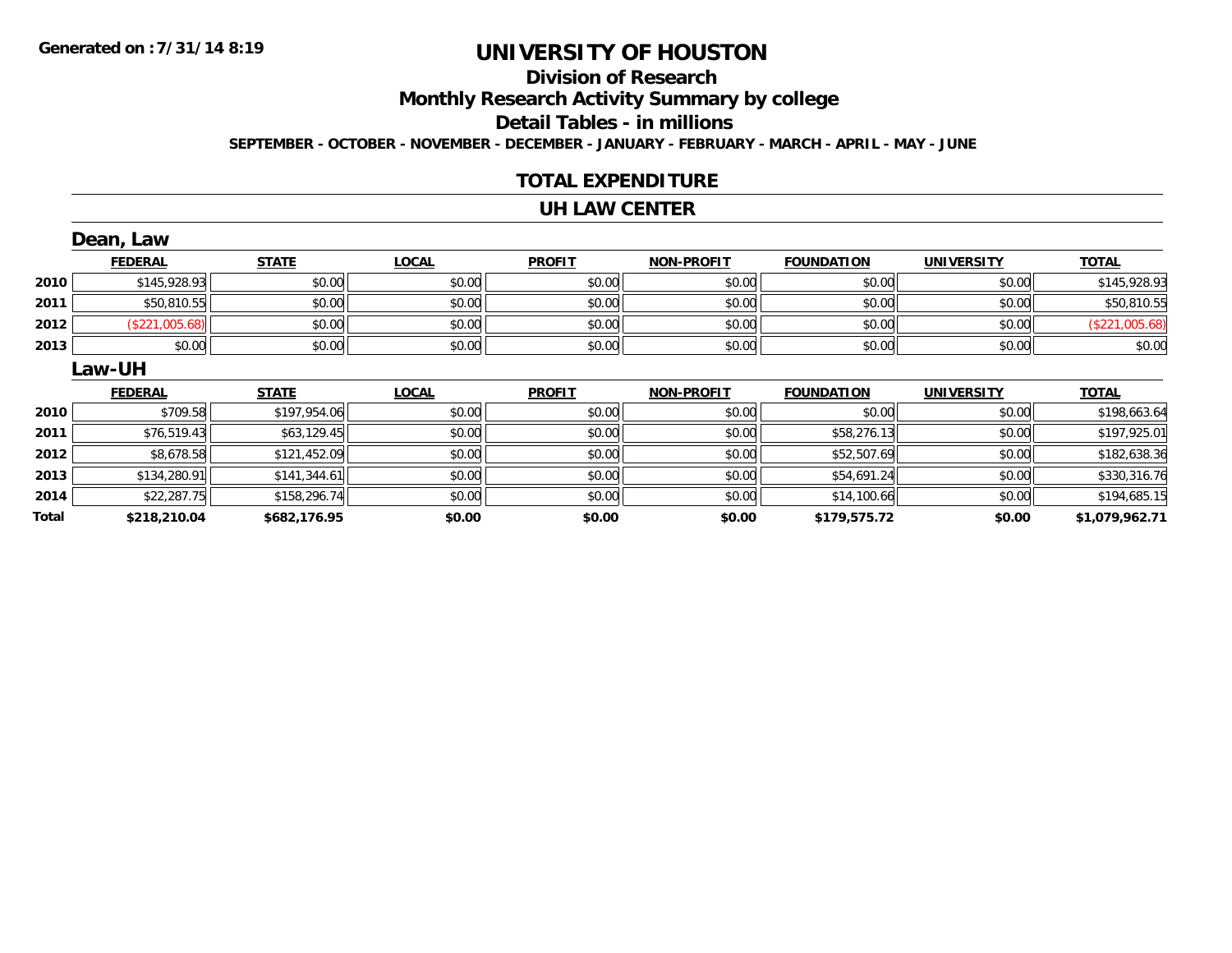# **Division of Research**

**Monthly Research Activity Summary by college**

**Detail Tables - in millions**

**SEPTEMBER - OCTOBER - NOVEMBER - DECEMBER - JANUARY - FEBRUARY - MARCH - APRIL - MAY - JUNE**

#### **TOTAL EXPENDITURE**

#### **UKNOWN COLLEGE**

# **Unknown Department**

|       | <b>FEDERAL</b> | <b>STATE</b> | <b>LOCAL</b> | <b>PROFIT</b> | <b>NON-PROFIT</b> | <b>FOUNDATION</b> | <b>UNIVERSITY</b> | <b>TOTAL</b> |
|-------|----------------|--------------|--------------|---------------|-------------------|-------------------|-------------------|--------------|
| 2010  | \$0.00         | \$0.00       | \$0.00       | \$0.00        | \$0.00            | \$0.00            | \$0.00            | \$0.00       |
| 2011  | \$0.00         | \$0.00       | \$0.00       | \$0.00        | \$0.00            | \$0.00            | \$0.00            | \$0.00       |
| 2012  | \$0.00         | \$0.00       | \$0.00       | \$0.00        | \$0.00            | \$0.00            | \$0.00            | \$0.00       |
| 2013  | \$0.00         | \$0.00       | \$0.00       | \$0.00        | \$0.00            | \$0.00            | \$0.00            | \$0.00       |
| 2014  | \$0.00         | \$0.00       | \$0.00       | \$0.00        | \$0.00            | \$0.00            | \$0.00            | \$0.00       |
| Total | \$0.00         | \$0.00       | \$0.00       | \$0.00        | \$0.00            | \$0.00            | \$0.00            | \$0.00       |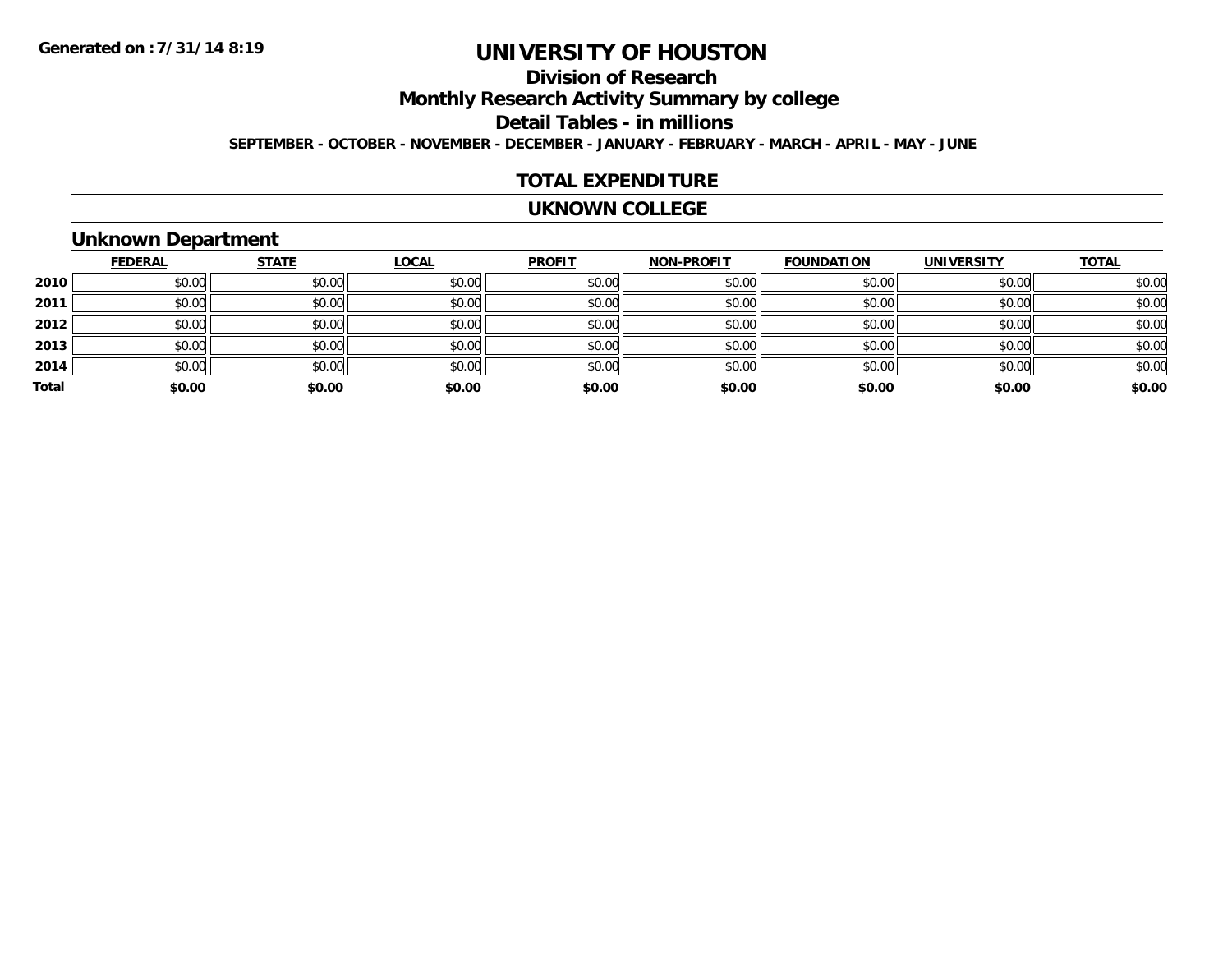# **Division of Research**

**Monthly Research Activity Summary by college**

**Detail Tables - in millions**

**SEPTEMBER - OCTOBER - NOVEMBER - DECEMBER - JANUARY - FEBRUARY - MARCH - APRIL - MAY - JUNE**

# **TOTAL EXPENDITURE**

### **VICE PRESIDENT FOR ADMINISTRATION**

|       | <b>KUHF - Radio</b>         |              |              |               |                   |                   |                   |                 |
|-------|-----------------------------|--------------|--------------|---------------|-------------------|-------------------|-------------------|-----------------|
|       | <b>FEDERAL</b>              | <b>STATE</b> | <b>LOCAL</b> | <b>PROFIT</b> | <b>NON-PROFIT</b> | <b>FOUNDATION</b> | <b>UNIVERSITY</b> | <b>TOTAL</b>    |
| 2010  | \$11,640.00                 | \$0.00       | \$0.00       | \$0.00        | \$568,801.87      | \$0.00            | \$0.00            | \$580,441.87    |
| 2011  | \$0.00                      | \$0.00       | \$0.00       | \$0.00        | \$585,646.01      | \$0.00            | \$0.00            | \$585,646.01    |
| 2012  | (\$758.32)                  | \$10,153.66  | \$0.00       | \$0.00        | (\$233.11)        | \$0.00            | \$0.00            | \$9,162.23      |
| 2013  | \$0.00                      | (\$153.66)   | \$0.00       | \$0.00        | \$2,123,324.00    | \$0.00            | \$0.00            | \$2,123,170.34  |
| 2014  | \$26,825.30                 | \$0.00       | \$0.00       | \$0.00        | \$2,269,553.00    | \$0.00            | \$0.00            | \$2,296,378.30  |
|       | <b>KUHT-TV</b>              |              |              |               |                   |                   |                   |                 |
|       | <b>FEDERAL</b>              | <b>STATE</b> | <b>LOCAL</b> | <b>PROFIT</b> | <b>NON-PROFIT</b> | <b>FOUNDATION</b> | <b>UNIVERSITY</b> | <b>TOTAL</b>    |
| 2010  | (\$2,503.85)                | \$0.00       | \$0.00       | \$0.00        | \$1,509,403.12    | \$0.00            | \$0.00            | \$1,506,899.27  |
| 2011  | (\$4,505.73)                | \$0.00       | \$0.00       | \$0.00        | \$1,606,903.00    | \$0.00            | \$0.00            | \$1,602,397.27  |
| 2012  | \$0.00                      | \$0.00       | \$0.00       | \$0.00        | \$0.02            | \$0.00            | \$0.00            | \$0.02          |
|       | <b>Physical Plant</b>       |              |              |               |                   |                   |                   |                 |
|       | <b>FEDERAL</b>              | <b>STATE</b> | <b>LOCAL</b> | <b>PROFIT</b> | <b>NON-PROFIT</b> | <b>FOUNDATION</b> | <b>UNIVERSITY</b> | <b>TOTAL</b>    |
| 2010  | \$0.00                      | \$0.00       | \$0.00       | \$0.00        | \$78,007.29       | \$0.00            | \$0.00            | \$78,007.29     |
| 2011  | \$0.00                      | \$0.00       | \$0.00       | \$0.00        | \$0.00            | \$0.00            | \$0.00            | \$0.00          |
| 2012  | \$0.00                      | \$0.00       | \$0.00       | \$0.00        | \$2,261,595.72    | \$0.00            | \$0.00            | \$2,261,595.72  |
| 2013  | \$0.00                      | \$0.00       | \$0.00       | \$0.00        | \$0.28            | \$0.00            | \$0.00            | \$0.28          |
|       | <b>UH Police Department</b> |              |              |               |                   |                   |                   |                 |
|       | <b>FEDERAL</b>              | <b>STATE</b> | <b>LOCAL</b> | <b>PROFIT</b> | <b>NON-PROFIT</b> | <b>FOUNDATION</b> | <b>UNIVERSITY</b> | <b>TOTAL</b>    |
| 2014  | \$3,000.00                  | \$0.00       | \$0.00       | \$0.00        | \$0.00            | \$0.00            | \$0.00            | \$3,000.00      |
| Total | \$33,697.40                 | \$10,000.00  | \$0.00       | \$0.00        | \$11,003,001.20   | \$0.00            | \$0.00            | \$11.046.698.60 |

**\$33,697.40 \$10,000.00 \$0.00 \$0.00 \$11,003,001.20 \$0.00 \$0.00 \$11,046,698.60**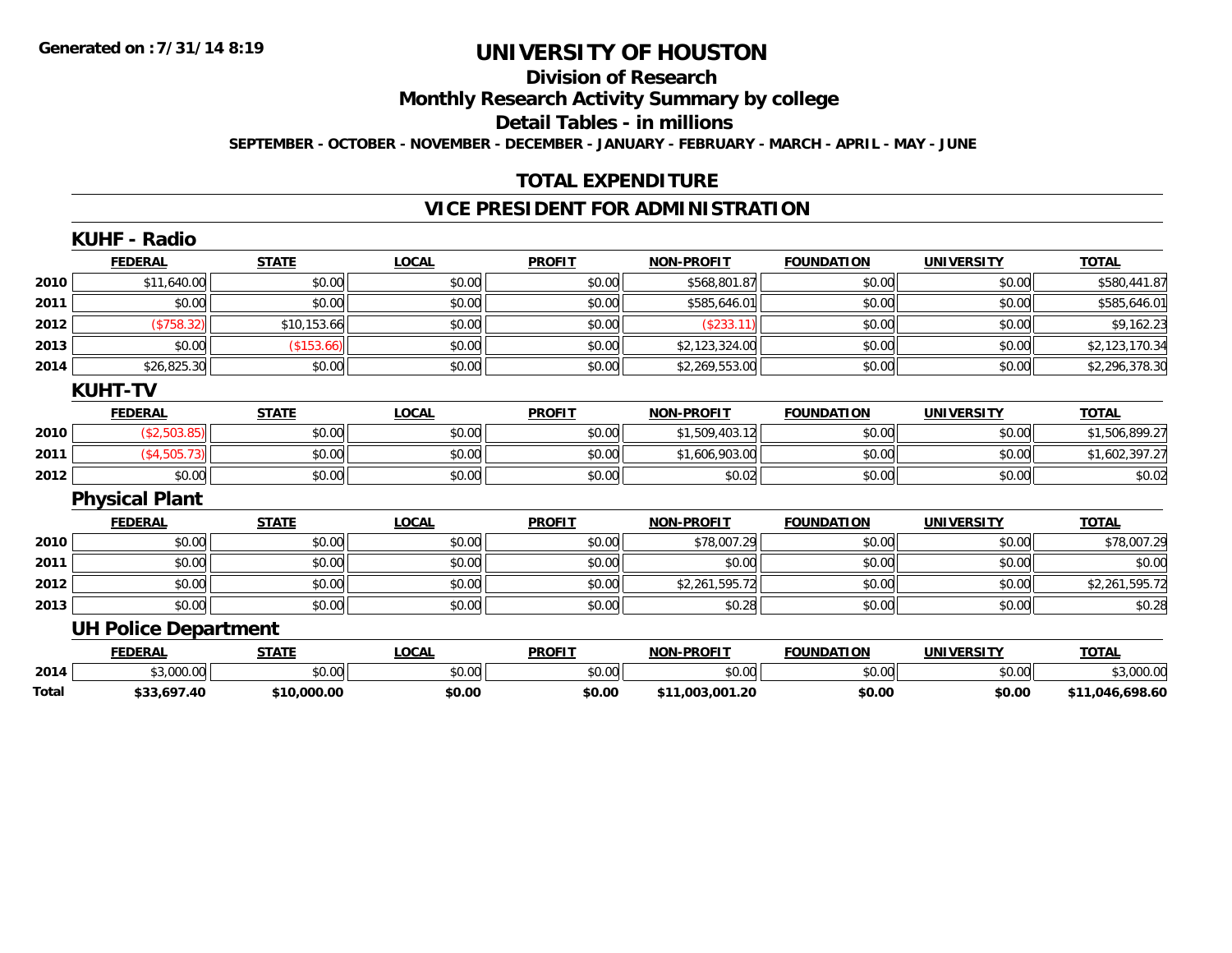**Total**

# **UNIVERSITY OF HOUSTON**

# **Division of Research**

### **Monthly Research Activity Summary by college**

#### **Detail Tables - in millions**

**SEPTEMBER - OCTOBER - NOVEMBER - DECEMBER - JANUARY - FEBRUARY - MARCH - APRIL - MAY - JUNE**

## **TOTAL EXPENDITURE**

### **VICE PRESIDENT FOR STUDENT AFFAIRS**

#### **Childrens Learning Centers**

|      | <b>FEDERAL</b>        | <b>STATE</b>                           | <b>LOCAL</b> | <b>PROFIT</b> | <b>NON-PROFIT</b> | <b>FOUNDATION</b> | <b>UNIVERSITY</b> | <b>TOTAL</b> |
|------|-----------------------|----------------------------------------|--------------|---------------|-------------------|-------------------|-------------------|--------------|
| 2014 | \$198,585.13          | \$0.00                                 | \$0.00       | \$0.00        | \$0.00            | \$0.00            | \$0.00            | \$198,585.13 |
|      | Dean, Student Affairs |                                        |              |               |                   |                   |                   |              |
|      | <b>FEDERAL</b>        | <b>STATE</b>                           | <b>LOCAL</b> | <b>PROFIT</b> | <b>NON-PROFIT</b> | <b>FOUNDATION</b> | <b>UNIVERSITY</b> | <b>TOTAL</b> |
| 2010 | \$0.00                | \$0.00                                 | \$0.00       | \$0.00        | \$0.00            | \$0.00            | \$0.00            | \$0.00       |
| 2011 | \$46,538.90           | \$0.00                                 | \$0.00       | \$0.00        | \$0.00            | \$0.00            | \$0.00            | \$46,538.90  |
| 2012 | \$56,854.19           | \$0.00                                 | \$0.00       | \$0.00        | \$0.00            | \$0.00            | \$0.00            | \$56,854.19  |
| 2013 | \$3,721.51            | \$0.00                                 | \$0.00       | \$0.00        | \$0.00            | \$0.00            | \$0.00            | \$3,721.51   |
|      |                       | <b>Vice President, Student Affairs</b> |              |               |                   |                   |                   |              |
|      | <b>FEDERAL</b>        | <b>STATE</b>                           | <b>LOCAL</b> | <b>PROFIT</b> | <b>NON-PROFIT</b> | <b>FOUNDATION</b> | <b>UNIVERSITY</b> | <b>TOTAL</b> |
| 2010 | \$185,319.55          | \$0.00                                 | \$0.00       | \$0.00        | \$0.00            | \$0.00            | \$0.00            | \$185,319.55 |
| 2011 | \$204,364.26          | \$0.00                                 | \$0.00       | \$0.00        | \$0.00            | \$0.00            | \$0.00            | \$204,364.26 |
| 2012 | \$109,100.97          | \$0.00                                 | \$0.00       | \$0.00        | \$0.00            | \$0.00            | \$0.00            | \$109,100.97 |
| 2013 | \$183,262.71          | \$0.00                                 | \$0.00       | \$0.00        | \$0.00            | \$0.00            | \$0.00            | \$183,262.71 |
| 2014 | \$19,359.39           | \$0.00                                 | \$0.00       | \$0.00        | \$0.00            | \$0.00            | \$0.00            | \$19,359.39  |

**\$1,007,106.60 \$0.00 \$0.00 \$0.00 \$0.00 \$0.00 \$0.00 \$1,007,106.60**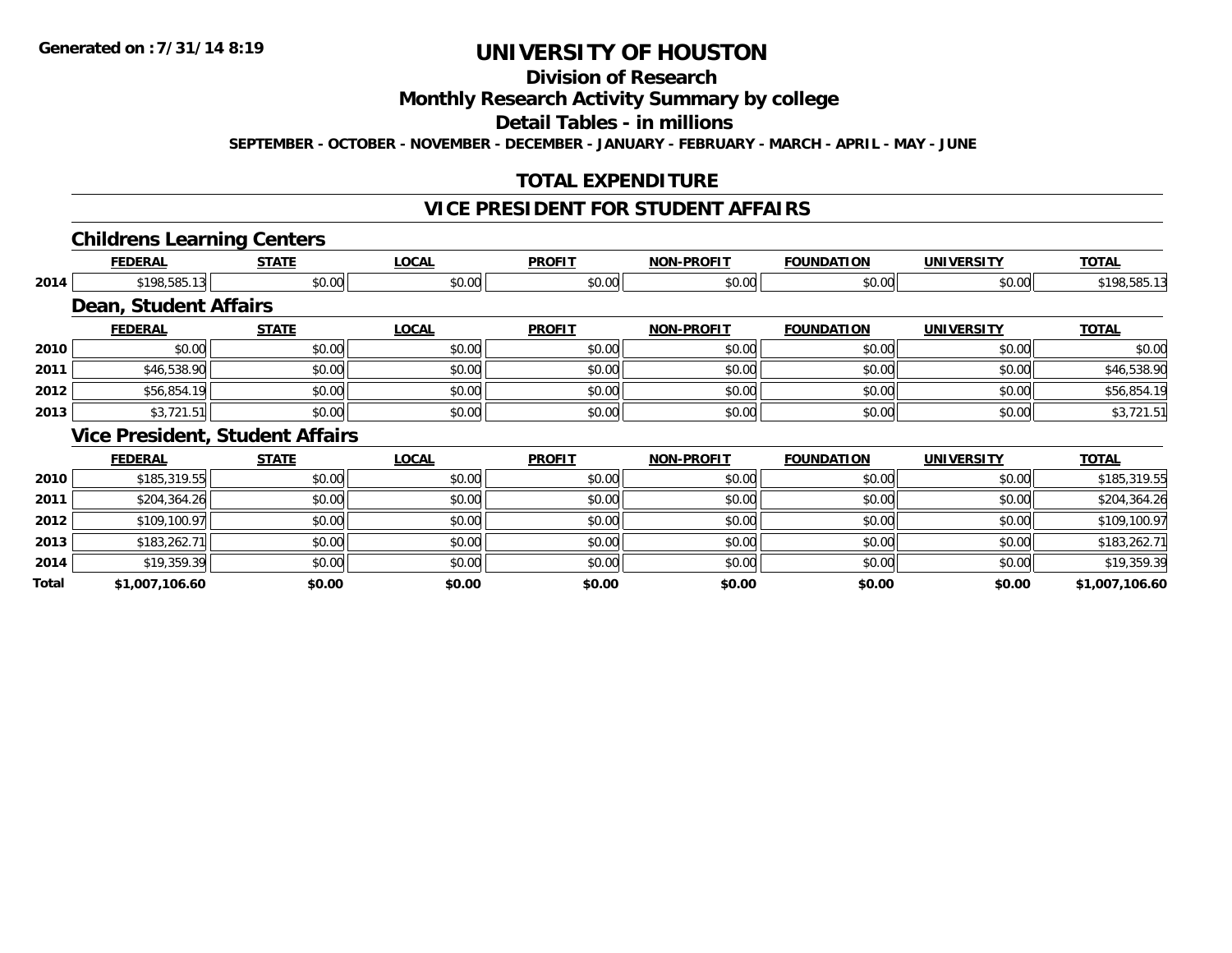# **Division of Research**

**Monthly Research Activity Summary by college**

**Detail Tables - in millions**

**SEPTEMBER - OCTOBER - NOVEMBER - DECEMBER - JANUARY - FEBRUARY - MARCH - APRIL - MAY - JUNE**

#### **IDC RECOVERY**

#### **C.T. BAUER COLLEGE OF BUSINESS**

|       | <b>Finance</b>                           |              |              |               |                   |                   |                   |                |
|-------|------------------------------------------|--------------|--------------|---------------|-------------------|-------------------|-------------------|----------------|
|       | <b>FEDERAL</b>                           | <b>STATE</b> | <b>LOCAL</b> | <b>PROFIT</b> | <b>NON-PROFIT</b> | <b>FOUNDATION</b> | <b>UNIVERSITY</b> | <b>TOTAL</b>   |
| 2010  | \$26,856.69                              | \$0.00       | \$0.00       | \$0.00        | \$0.00            | \$0.00            | \$0.00            | \$26,856.69    |
| 2011  | \$0.00                                   | \$0.00       | \$0.00       | \$0.00        | \$0.00            | \$0.00            | \$0.00            | \$0.00         |
| 2012  | \$9,417.09                               | \$0.00       | \$0.00       | \$0.00        | \$0.00            | \$0.00            | \$0.00            | \$9,417.09     |
| 2013  | \$0.00                                   | \$0.00       | \$0.00       | \$0.00        | \$0.00            | \$0.00            | \$0.00            | \$0.00         |
| 2014  | \$0.00                                   | \$0.00       | \$0.00       | \$0.00        | \$0.00            | \$0.00            | \$0.00            | \$0.00         |
|       | Management                               |              |              |               |                   |                   |                   |                |
|       | <b>FEDERAL</b>                           | <b>STATE</b> | <b>LOCAL</b> | <b>PROFIT</b> | <b>NON-PROFIT</b> | <b>FOUNDATION</b> | <b>UNIVERSITY</b> | <b>TOTAL</b>   |
| 2010  | \$34,364.08                              | \$0.00       | \$0.00       | \$0.00        | \$0.00            | \$0.00            | \$0.00            | \$34,364.08    |
| 2011  | \$12,675.25                              | \$0.00       | \$0.00       | \$0.00        | \$0.00            | \$0.00            | \$0.00            | \$12,675.25    |
| 2012  | (\$1,980.84)                             | \$0.00       | \$0.00       | \$0.00        | \$0.00            | \$0.00            | \$0.00            | (\$1,980.84)   |
| 2013  | \$2,100.00                               | \$0.00       | \$0.00       | \$0.00        | \$0.00            | \$0.00            | \$0.00            | \$2,100.00     |
| 2014  | \$1,860.00                               | \$0.00       | \$0.00       | \$0.00        | \$0.00            | \$0.00            | \$0.00            | \$1,860.00     |
|       | <b>Marketing</b>                         |              |              |               |                   |                   |                   |                |
|       | <b>FEDERAL</b>                           | <b>STATE</b> | <b>LOCAL</b> | <b>PROFIT</b> | <b>NON-PROFIT</b> | <b>FOUNDATION</b> | <b>UNIVERSITY</b> | <b>TOTAL</b>   |
| 2012  | \$0.00                                   | \$0.00       | \$0.00       | \$0.00        | \$0.00            | \$0.00            | \$0.00            | \$0.00         |
| 2013  | \$0.00                                   | \$0.00       | \$0.00       | \$0.00        | \$0.00            | \$0.00            | \$0.00            | \$0.00         |
| 2014  | \$0.00                                   | \$0.00       | \$0.00       | \$0.00        | \$0.00            | \$0.00            | \$0.00            | \$0.00         |
|       | <b>Small Business Development Center</b> |              |              |               |                   |                   |                   |                |
|       | <b>FEDERAL</b>                           | <b>STATE</b> | <b>LOCAL</b> | <b>PROFIT</b> | <b>NON-PROFIT</b> | <b>FOUNDATION</b> | <b>UNIVERSITY</b> | <b>TOTAL</b>   |
| 2010  | \$81,044.85                              | \$0.00       | \$0.00       | \$0.00        | \$0.00            | \$0.00            | \$0.00            | \$81,044.85    |
| 2011  | \$81,896.44                              | \$0.00       | \$0.00       | \$0.00        | \$0.00            | \$0.00            | \$0.00            | \$81,896.44    |
| 2012  | \$799,882.36                             | \$0.00       | \$0.00       | \$0.00        | \$0.00            | \$493.59          | \$0.00            | \$800,375.95   |
| 2013  | \$368,598.37                             | \$0.00       | \$0.00       | \$0.00        | \$0.00            | \$8,460.73        | \$0.00            | \$377,059.10   |
| 2014  | \$156,137.78                             | \$0.00       | \$0.00       | \$0.00        | \$0.00            | \$6,178.28        | \$0.00            | \$162,316.06   |
| Total | \$1,572,852.07                           | \$0.00       | \$0.00       | \$0.00        | \$0.00            | \$15,132.60       | \$0.00            | \$1,587,984.67 |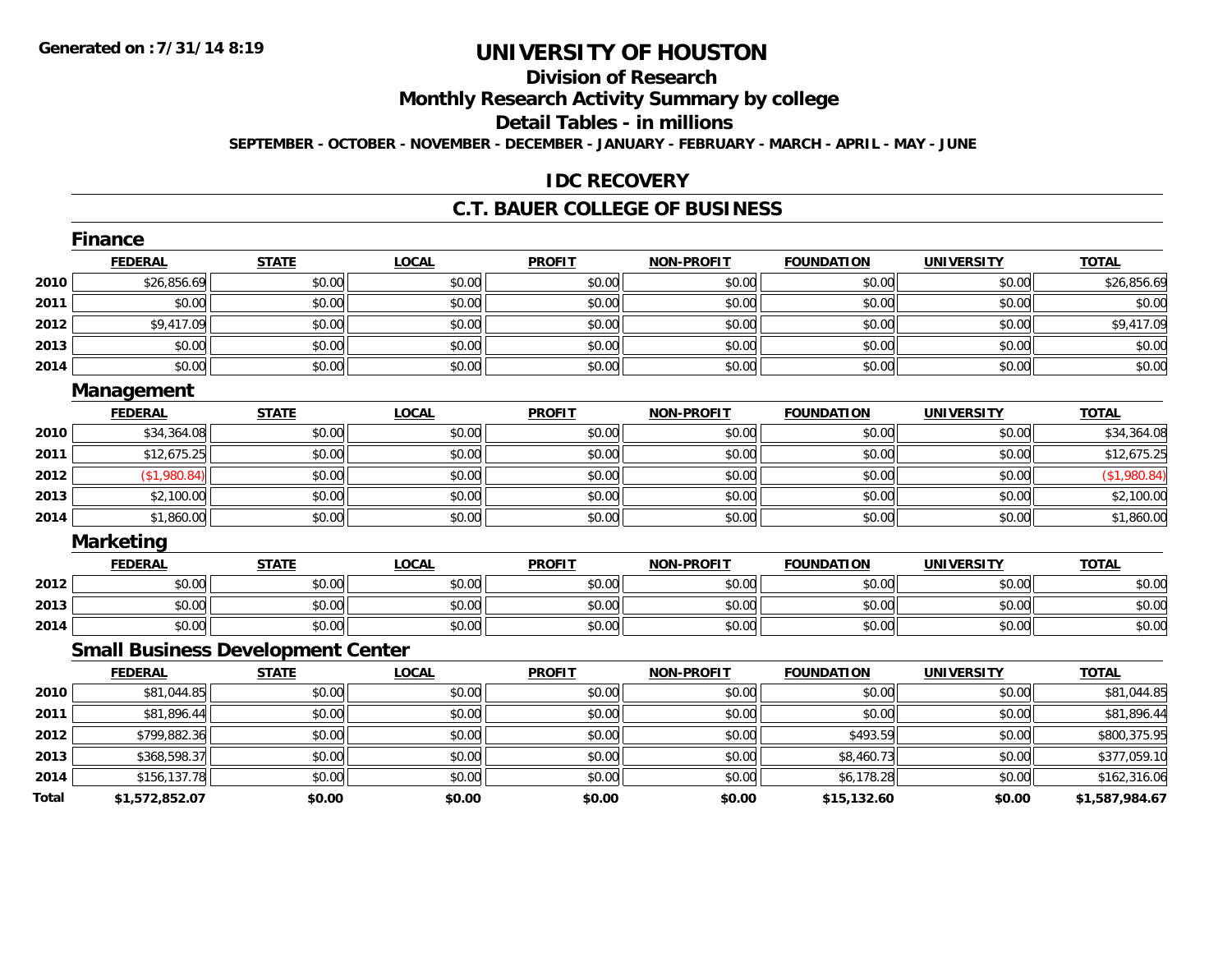# **Division of Research**

**Monthly Research Activity Summary by college**

# **Detail Tables - in millions**

**SEPTEMBER - OCTOBER - NOVEMBER - DECEMBER - JANUARY - FEBRUARY - MARCH - APRIL - MAY - JUNE**

### **IDC RECOVERY**

### **COLLEGE OF EDUCATION**

# **Consistency Mgmt and Coop Disc**

|      | <b>FEDERAL</b> | <b>STATE</b> | <b>LOCAL</b> | <b>PROFIT</b> | NON-PROFIT  | <b>FOUNDATION</b> | <b>UNIVERSITY</b> | <b>TOTAL</b> |
|------|----------------|--------------|--------------|---------------|-------------|-------------------|-------------------|--------------|
| 2010 | \$380.07       | \$0.00       | \$669.05     | \$0.00        | \$29,985.34 | \$0.00            | \$0.00            | \$31,034.46  |
| 2011 | \$732.19       | \$0.00       | \$0.00       | \$0.00        | \$5,214.34  | \$0.00            | \$0.00            | \$5,946.53   |
| 2012 | \$145.90       | \$0.00       | \$0.00       | \$0.00        | \$5,772.66  | \$0.00            | \$0.00            | \$5,918.56   |
| 2013 | \$0.00         | \$0.00       | \$0.00       | \$0.00        | \$3,438.44  | \$0.00            | \$0.00            | \$3,438.44   |
| 2014 | \$0.00         | \$0.00       | \$10,408.22  | \$0.00        | \$246.15    | \$0.00            | \$0.00            | \$10,654.37  |

#### **Curriculum and Instruction**

|      | <b>FEDERAL</b> | <u>STATE</u> | <u>LOCAL</u> | <b>PROFIT</b> | <b>NON-PROFIT</b> | <b>FOUNDATION</b> | <b>UNIVERSITY</b> | <b>TOTAL</b> |
|------|----------------|--------------|--------------|---------------|-------------------|-------------------|-------------------|--------------|
| 2010 | \$13,190.82    | \$0.00       | \$0.00       | \$0.00        | \$0.00            | \$5,282.52        | \$0.00            | \$18,473.34  |
| 2011 | \$45,603.23    | \$1,085.10   | \$0.00       | \$0.00        | \$0.00            | \$16,089.76       | \$0.00            | \$62,778.09  |
| 2012 | \$69,098.00    | \$26,086.90  | \$0.00       | \$0.00        | \$0.00            | \$16,998.19       | \$0.00            | \$112,183.09 |
| 2013 | \$49,103.08    | \$6,808.72   | \$0.00       | \$0.00        | \$2,295.55        | \$17,375.26       | \$0.00            | \$75,582.61  |
| 2014 | \$76,316.54    | \$0.00       | \$0.00       | \$0.00        | \$756.28          | \$14,831.63       | \$0.00            | \$91,904.44  |

#### **Dean, Education**

|      | <b>FEDERAL</b> | <b>STATE</b> | <b>LOCAL</b> | <b>PROFIT</b> | <b>NON-PROFIT</b> | <b>FOUNDATION</b> | <b>UNIVERSITY</b> | <b>TOTAL</b> |
|------|----------------|--------------|--------------|---------------|-------------------|-------------------|-------------------|--------------|
| 2010 | \$0.00         | \$0.00       | \$0.00       | \$0.00        | \$0.00            | \$0.00            | \$0.00            | \$0.00       |
| 2011 | \$0.00         | \$0.00       | \$0.00       | \$0.00        | \$0.00            | \$0.00            | \$0.00            | \$0.00       |
| 2012 | \$0.00         | \$0.00       | \$0.00       | \$0.00        | \$0.00            | \$0.00            | \$0.00            | \$0.00       |
| 2013 | \$0.00         | \$0.00       | \$0.00       | \$0.00        | \$0.00            | \$0.00            | \$0.00            | \$0.00       |
| 2014 | \$0.00         | \$0.00       | \$0.00       | \$0.00        | \$0.00            | \$0.00            | \$0.00            | \$0.00       |

# **Educational Leadership & Cultural Studies**

|      | <u>FEDERAL</u>                | <b>STATE</b> | <u>LOCAL</u> | <b>PROFIT</b> | <b>NON-PROFIT</b> | <b>FOUNDATION</b> | UNIVERSITY | <b>TOTAL</b> |
|------|-------------------------------|--------------|--------------|---------------|-------------------|-------------------|------------|--------------|
| 2011 | \$0.00                        | \$20.03]     | \$0.00       | \$0.00        | \$0.00            | \$0.00            | \$0.00     | \$20.03)     |
|      | <b>Educational Psychology</b> |              |              |               |                   |                   |            |              |
|      | <b>FEDERAL</b>                | <b>STATE</b> | <u>LOCAL</u> | <b>PROFIT</b> | <b>NON-PROFIT</b> | <b>FOUNDATION</b> | UNIVERSITY | <b>TOTAL</b> |
| 2010 | \$13,064.48                   | \$1,863.19   | \$0.00       | \$0.00        | \$487.20          | \$12.746.35       | \$0.00     | \$28,161.23  |
| 2011 | \$11.168.32                   | \$3.519.02   | \$0.00       | \$0.00        | \$59.22           | \$12,345.08       | \$0.00     | \$27.091.63  |

| ---  | $V = V - V - V - V$ | $V'$ , $V'$ , $V'$ , $V'$ , $V'$ | $\vee$ . | 40.00  | 4701.201 | $V = 12.1 T V. V V$ | 40.00  | 420, 101.20  |
|------|---------------------|----------------------------------|----------|--------|----------|---------------------|--------|--------------|
| 2011 | 168.32              | \$3,519.02                       | \$0.00   | \$0.00 | \$59.22  | \$12,345.08         | \$0.00 | \$27,091.63  |
| 2012 | \$45,070.07         | \$747.34                         | \$0.00   | \$0.00 | \$0.00   | \$0.00              | \$0.00 | \$45,817.41  |
| 2013 | \$44,582.84         | \$0.00                           | \$0.00   | \$0.00 | \$0.00   | \$23.00             | \$0.00 | \$44,559.84  |
| 2014 | \$162,331.71        | \$0.00                           | \$0.00   | \$0.00 | \$520.02 | \$3,294.60          | \$0.00 | \$159,557.13 |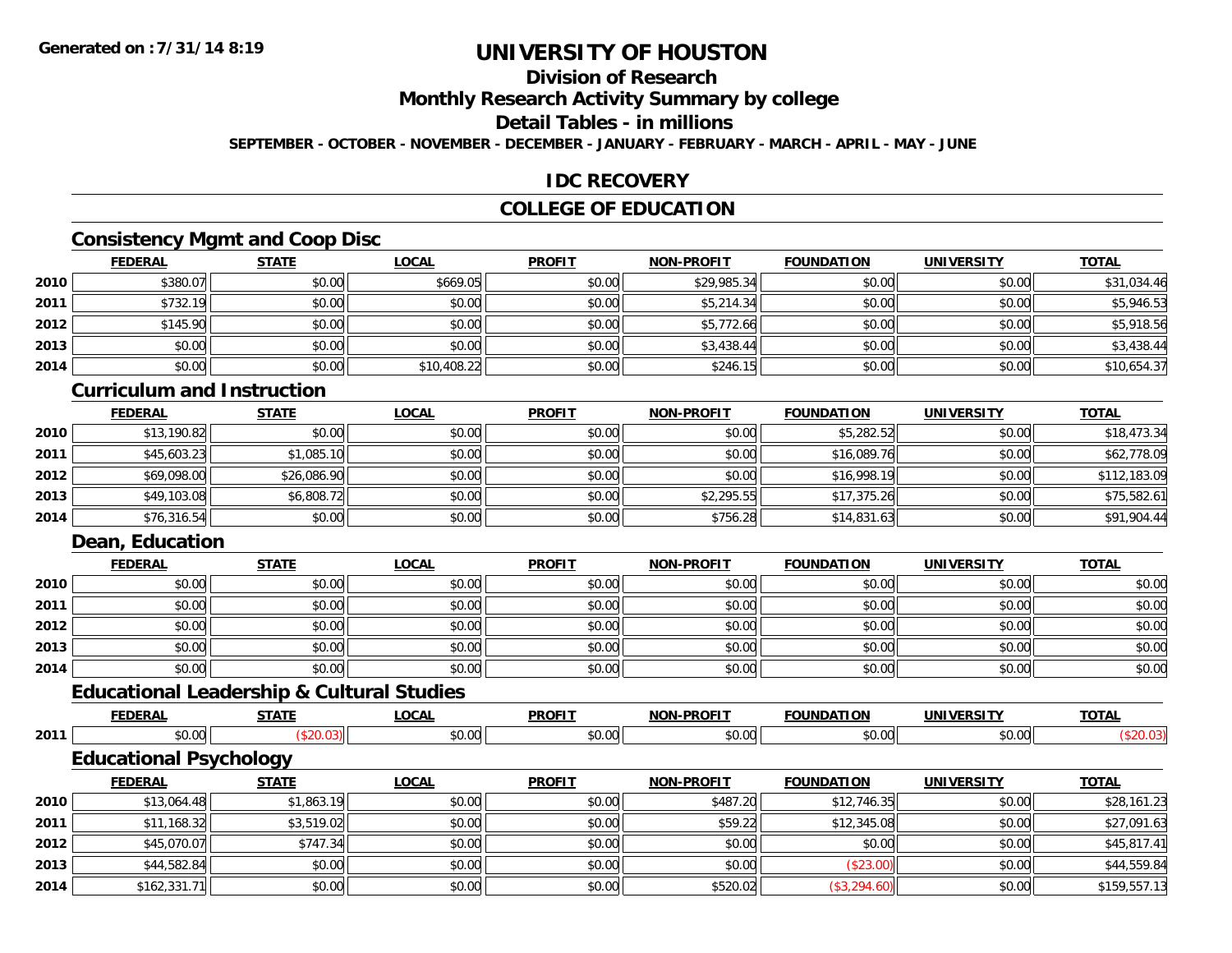# **Division of Research**

**Monthly Research Activity Summary by college**

**Detail Tables - in millions**

**SEPTEMBER - OCTOBER - NOVEMBER - DECEMBER - JANUARY - FEBRUARY - MARCH - APRIL - MAY - JUNE**

#### **IDC RECOVERY**

### **COLLEGE OF EDUCATION**

#### **Institute for Urban Education**

|       | <b>FEDERAL</b> | <b>STATE</b> | <b>LOCAL</b> | <b>PROFIT</b> | <b>NON-PROFIT</b> | <b>FOUNDATION</b> | <b>UNIVERSITY</b> | <b>TOTAL</b> |
|-------|----------------|--------------|--------------|---------------|-------------------|-------------------|-------------------|--------------|
| 2010  | \$16,968.70    | \$0.00       | \$0.00       | \$0.00        | \$0.00            | \$0.00            | \$0.00            | \$16,968.70  |
| 2011  | \$15, 128.23   | \$0.00       | \$0.00       | \$0.00        | \$0.00            | \$0.00            | \$0.00            | \$15,128.23  |
| 2012  | \$11,429.73    | \$0.00       | \$0.00       | \$0.00        | \$0.00            | \$0.00            | \$0.00            | \$11,429.73  |
| 2013  | \$4,005.39     | \$0.00       | \$0.00       | \$0.00        | \$0.00            | \$0.00            | \$0.00            | \$4,005.39   |
| 2014  | \$1,132.59     | \$0.00       | \$0.00       | \$0.00        | \$0.00            | \$0.00            | \$0.00            | \$1,132.59   |
| Total | \$579,451.88   | \$40,090.24  | \$11,077.27  | \$0.00        | \$48,775.20       | \$92,351.19       | \$0.00            | \$771,745.77 |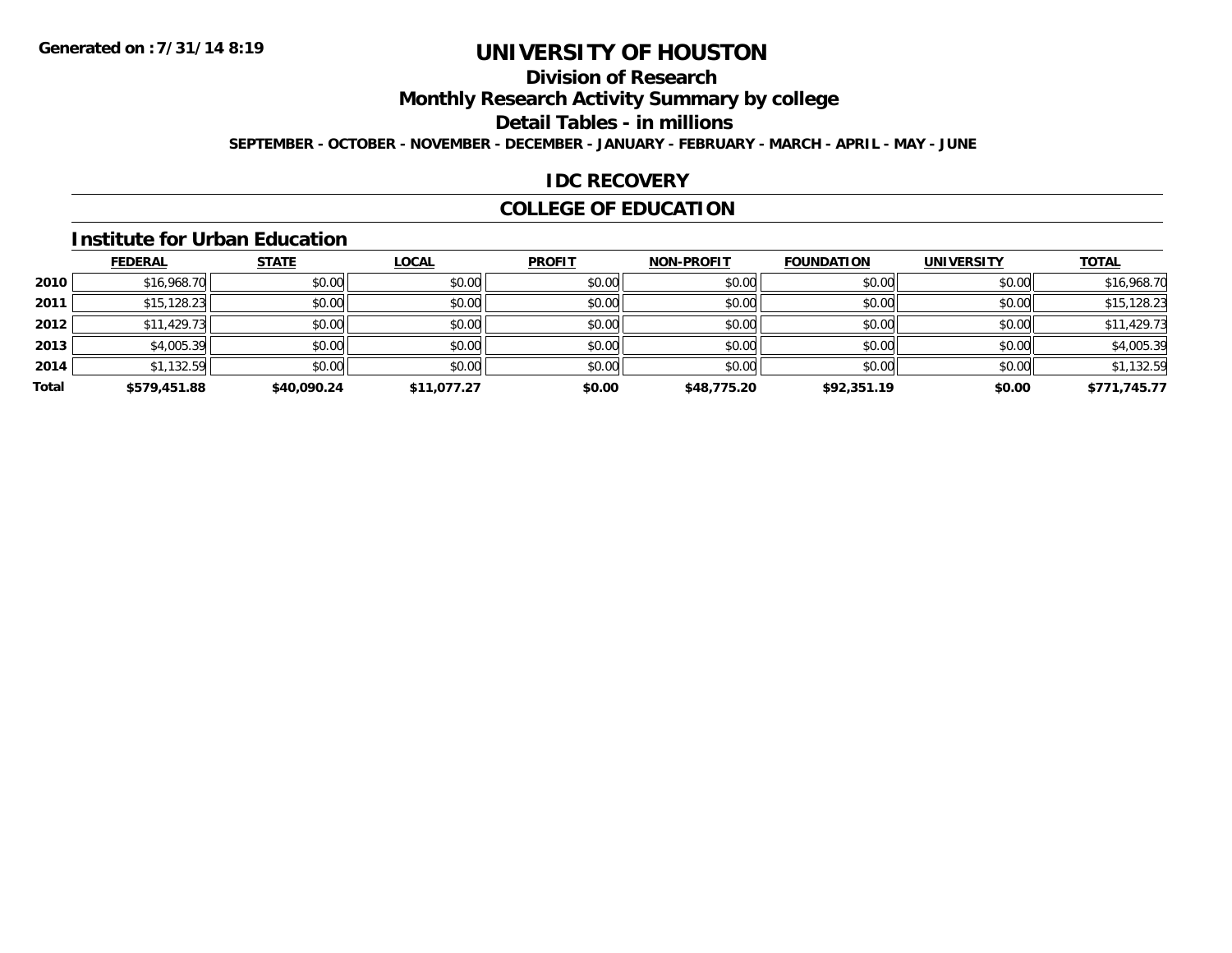# **Division of Research**

**Monthly Research Activity Summary by college**

**Detail Tables - in millions**

**SEPTEMBER - OCTOBER - NOVEMBER - DECEMBER - JANUARY - FEBRUARY - MARCH - APRIL - MAY - JUNE**

### **IDC RECOVERY**

#### **COLLEGE OF LIBERAL ARTS AND SOCIAL SCIENCES**

|      | Art                                 |              |              |               |                   |                   |                   |              |
|------|-------------------------------------|--------------|--------------|---------------|-------------------|-------------------|-------------------|--------------|
|      | <b>FEDERAL</b>                      | <b>STATE</b> | <b>LOCAL</b> | <b>PROFIT</b> | <b>NON-PROFIT</b> | <b>FOUNDATION</b> | <b>UNIVERSITY</b> | <b>TOTAL</b> |
| 2012 | \$1,026.38                          | \$0.00       | \$0.00       | \$0.00        | \$0.00            | \$0.00            | \$0.00            | \$1,026.38   |
| 2013 | \$2,172.54                          | \$0.00       | \$0.00       | \$0.00        | \$0.00            | \$0.00            | \$0.00            | \$2,172.54   |
| 2014 | \$382.39                            | \$0.00       | \$0.00       | \$0.00        | \$0.00            | \$0.00            | \$0.00            | \$382.39     |
|      | <b>Arte Publico Press</b>           |              |              |               |                   |                   |                   |              |
|      | <b>FEDERAL</b>                      | <b>STATE</b> | <b>LOCAL</b> | <b>PROFIT</b> | <b>NON-PROFIT</b> | <b>FOUNDATION</b> | <b>UNIVERSITY</b> | <b>TOTAL</b> |
| 2010 | \$0.00                              | \$0.00       | \$0.00       | \$0.00        | \$0.00            | \$167.25          | \$0.00            | \$167.25     |
| 2011 | \$0.00                              | \$0.00       | \$0.00       | \$0.00        | \$0.00            | \$6,735.00        | \$0.00            | \$6,735.00   |
| 2013 | \$0.00                              | \$0.00       | \$0.00       | \$0.00        | \$0.00            | \$37,498.95       | \$0.00            | \$37,498.95  |
| 2014 | \$0.00                              | \$0.00       | \$0.00       | \$0.00        | \$0.00            | \$13,239.68       | \$0.00            | \$13,239.68  |
|      | <b>Blaffer Gallery</b>              |              |              |               |                   |                   |                   |              |
|      | <b>FEDERAL</b>                      | <b>STATE</b> | <b>LOCAL</b> | <b>PROFIT</b> | <b>NON-PROFIT</b> | <b>FOUNDATION</b> | <b>UNIVERSITY</b> | <b>TOTAL</b> |
| 2010 | \$7,726.32                          | \$0.00       | \$0.00       | \$0.00        | \$0.00            | \$0.00            | \$0.00            | \$7,726.32   |
| 2011 | \$1,431.32                          | \$0.00       | \$0.00       | \$0.00        | \$0.00            | \$0.00            | \$0.00            | \$1,431.32   |
| 2014 | \$10,317.58                         | \$0.00       | \$0.00       | \$0.00        | \$0.00            | \$0.00            | \$0.00            | \$10,317.58  |
|      | <b>Center for Public History</b>    |              |              |               |                   |                   |                   |              |
|      | <b>FEDERAL</b>                      | <b>STATE</b> | <b>LOCAL</b> | <b>PROFIT</b> | <b>NON-PROFIT</b> | <b>FOUNDATION</b> | <b>UNIVERSITY</b> | <b>TOTAL</b> |
| 2012 | \$8,423.36                          | \$0.00       | \$0.00       | \$0.00        | \$0.00            | \$0.00            | \$0.00            | \$8,423.36   |
| 2013 | \$8,833.50                          | \$0.00       | \$0.00       | \$0.00        | \$0.00            | \$0.00            | \$0.00            | \$8,833.50   |
| 2014 | \$223.45                            | \$0.00       | \$0.00       | \$0.00        | \$0.00            | \$0.00            | \$0.00            | \$223.45     |
|      | <b>Communication Disorders</b>      |              |              |               |                   |                   |                   |              |
|      | <b>FEDERAL</b>                      | <b>STATE</b> | <b>LOCAL</b> | <b>PROFIT</b> | <b>NON-PROFIT</b> | <b>FOUNDATION</b> | <b>UNIVERSITY</b> | <b>TOTAL</b> |
| 2010 | \$6,724.17                          | \$0.00       | \$0.00       | \$0.00        | \$0.00            | \$0.00            | \$0.00            | \$6,724.17   |
| 2011 | (\$1,859.71)                        | \$0.00       | \$0.00       | \$0.00        | \$0.00            | \$0.00            | \$0.00            | (\$1,859.71) |
| 2012 | \$1,905.13                          | \$0.00       | \$0.00       | \$0.00        | \$0.00            | \$0.00            | \$0.00            | \$1,905.13   |
| 2013 | \$100.36                            | \$0.00       | \$0.00       | \$0.00        | \$0.00            | \$0.00            | \$0.00            | \$100.36     |
| 2014 | \$20,575.78                         | \$0.00       | \$0.00       | \$0.00        | \$0.00            | \$0.00            | \$0.00            | \$20,575.78  |
|      | <b>Comparative Cultural Studies</b> |              |              |               |                   |                   |                   |              |
|      | <b>FEDERAL</b>                      | <b>STATE</b> | <b>LOCAL</b> | <b>PROFIT</b> | <b>NON-PROFIT</b> | <b>FOUNDATION</b> | <b>UNIVERSITY</b> | <b>TOTAL</b> |
| 2011 | \$0.00                              | \$0.00       | \$0.00       | (\$25.13)     | \$0.00            | \$0.00            | \$0.00            | (\$25.13)    |
| 2012 | \$0.00                              | \$32.21      | \$0.00       | \$0.00        | \$0.00            | \$0.00            | \$0.00            | \$32.21      |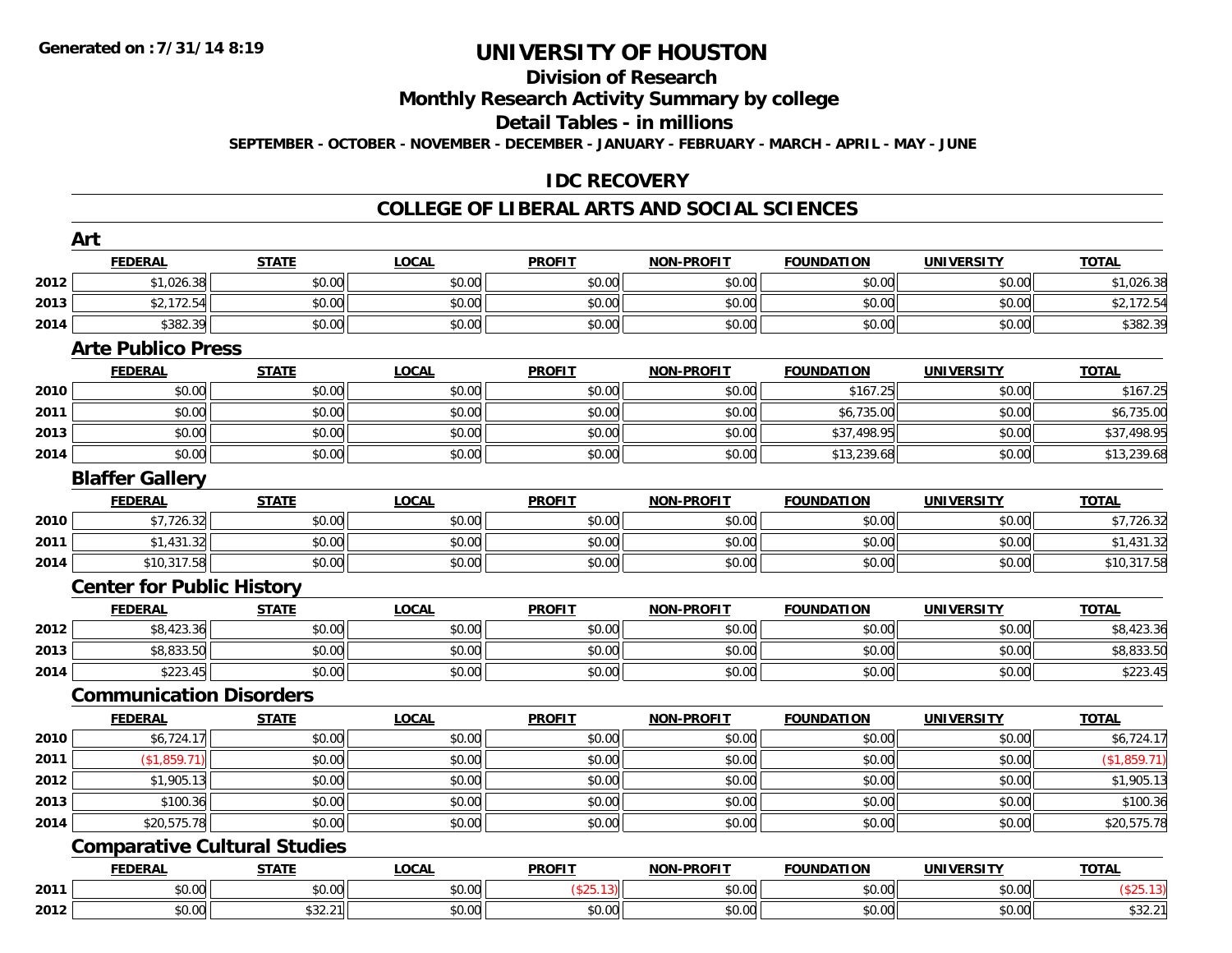# **Division of Research**

**Monthly Research Activity Summary by college**

**Detail Tables - in millions**

**SEPTEMBER - OCTOBER - NOVEMBER - DECEMBER - JANUARY - FEBRUARY - MARCH - APRIL - MAY - JUNE**

## **IDC RECOVERY**

# **COLLEGE OF LIBERAL ARTS AND SOCIAL SCIENCES**

### **Dean, Liberal Arts and Social Sciences**

|      | <b>FEDERAL</b> | <b>STATE</b> | <u>LOCAL</u> | <b>PROFIT</b> | <b>NON-PROFIT</b> | <b>FOUNDATION</b> | <b>UNIVERSITY</b> | <b>TOTAL</b> |
|------|----------------|--------------|--------------|---------------|-------------------|-------------------|-------------------|--------------|
| 2010 | \$495.20       | \$0.00       | \$0.00       | \$0.00        | \$0.00            | \$0.00            | \$0.00            | \$495.20     |
| 2011 | \$705.83       | \$0.00       | \$0.00       | \$0.00        | \$0.00            | \$0.00            | \$0.00            | \$705.83     |
| 2012 | \$0.00         | \$0.00       | \$0.00       | \$0.00        | \$0.00            | \$0.00            | \$0.00            | \$0.00       |
| 2013 | \$0.00         | \$0.00       | \$0.00       | \$0.00        | \$0.00            | \$0.00            | \$0.00            | \$0.00       |
| 2014 | \$0.00         | \$0.00       | \$0.00       | \$0.00        | \$0.00            | \$0.00            | \$0.00            | \$0.00       |
|      |                |              |              |               |                   |                   |                   |              |

#### **Economics**

|      | <b>FEDERAL</b> | <b>STATE</b> | <b>LOCAL</b> | <b>PROFIT</b> | <b>NON-PROFIT</b> | <b>FOUNDATION</b> | <b>UNIVERSITY</b> | <b>TOTAL</b> |
|------|----------------|--------------|--------------|---------------|-------------------|-------------------|-------------------|--------------|
| 2010 | \$6,719.54     | \$0.00       | \$0.00       | \$0.00        | \$0.00            | \$0.00            | \$0.00            | \$6,719.54   |
| 2011 | (\$651.51      | \$0.00       | \$0.00       | \$0.00        | \$0.00            | \$0.00            | \$0.00            | \$651.51)    |
| 2012 | \$0.00         | \$0.00       | \$0.00       | \$2,774.44    | \$0.00            | \$0.00            | \$0.00            | \$2,774.44   |
| 2013 | \$0.00         | \$0.00       | \$0.00       | \$0.00        | \$11,802.41       | \$0.00            | \$0.00            | \$11,802.41  |
| 2014 | \$1,149.60     | \$0.00       | \$0.00       | \$0.00        | \$0.00            | \$0.00            | \$0.00            | \$1,149.60   |

#### **English**

|      | <b>FEDERAL</b> | <b>STATE</b> | <b>LOCAL</b> | <b>PROFIT</b> | <b>NON-PROFIT</b> | <b>FOUNDATION</b> | <b>UNIVERSITY</b> | <b>TOTAL</b> |
|------|----------------|--------------|--------------|---------------|-------------------|-------------------|-------------------|--------------|
| 2010 | \$0.00         | \$0.00       | \$0.00       | \$0.00        | \$0.00            | \$0.00            | \$0.00            | \$0.00       |
| 2011 | \$0.00         | \$0.00       | \$0.00       | \$0.00        | \$0.00            | \$0.00            | \$0.00            | \$0.00       |
| 2012 | \$0.00         | \$0.00       | \$0.00       | \$0.00        | \$0.00            | \$0.00            | \$0.00            | \$0.00       |
| 2013 | \$7,672.51     | \$0.00       | \$0.00       | \$0.00        | \$0.00            | \$0.00            | \$0.00            | \$7,672.51   |
| 2014 | \$2,474.99     | \$0.00       | \$0.00       | \$0.00        | \$0.00            | \$0.00            | \$0.00            | \$2,474.99   |

#### **Health and Human Performance**

|      | <b>FEDERAL</b> | <b>STATE</b> | <b>LOCAL</b> | <b>PROFIT</b> | <b>NON-PROFIT</b> | <b>FOUNDATION</b> | UNIVERSITY | <b>TOTAL</b> |
|------|----------------|--------------|--------------|---------------|-------------------|-------------------|------------|--------------|
| 2010 | \$425,568.76   | \$0.00       | \$0.00       | \$12,382.31   | \$0.00            | \$1,225.68        | \$0.00     | \$439,176.75 |
| 2011 | \$290,831.66   | \$0.00       | \$0.00       | \$54,047.20   | \$0.00            | \$936.62          | \$0.00     | \$345,815.48 |
| 2012 | \$252,385.67   | \$0.00       | \$0.00       | \$49,328.92   | \$0.00            | \$0.00            | \$0.00     | \$301,714.59 |
| 2013 | \$682,028.67   | \$0.00       | \$0.00       | \$17,465.74   | \$0.00            | (\$7.67)          | \$0.00     | \$699,486.75 |
| 2014 | \$468,448.97   | \$0.00       | \$0.00       | \$24,731.34   | \$0.00            | \$791.96          | \$0.00     | \$493,972.26 |

### **Hispanic Studies**

|      | <b>FFBFB</b><br>-115 | $- - - - -$                                                                             | $\sim$ $\sim$ $\sim$<br>.UUA | <b>PROFIT</b> | $$ DDOF!<br>  | .<br><b>'INDL</b>                                              | <b>ININI</b><br>ne 1.<br>$\mathbf{v}$ | <b>TOTAL</b>                    |
|------|----------------------|-----------------------------------------------------------------------------------------|------------------------------|---------------|---------------|----------------------------------------------------------------|---------------------------------------|---------------------------------|
| 2012 | $\sim$ 00<br>טט.     | $\sim$ 00<br>JU.U                                                                       | $\sim$ $\sim$<br>vv.vv       | 0000<br>ww.uu | 0.00<br>ww.uu | $\mathfrak{g} \cap \mathfrak{g}$<br>JU.UU                      | $\sim$ 00<br>$\mathsf{v}\mathsf{v}$   | $\triangle$ $\triangle$<br>JU.U |
| 2013 | $\sim$ 00<br>JU.UU   | $\begin{array}{c} \hline \text{A} & \text{A} & \text{A} \\ \hline \end{array}$<br>JU.UU | $\sim$ $\sim$<br>JU.UU       | 0000<br>JU.UU | 0.00<br>JU.UU | $\mathfrak{g} \cap \mathfrak{g} \subset \mathfrak{g}$<br>JU.UU | $\sim$ 00<br>JU.UU                    | JU.UU                           |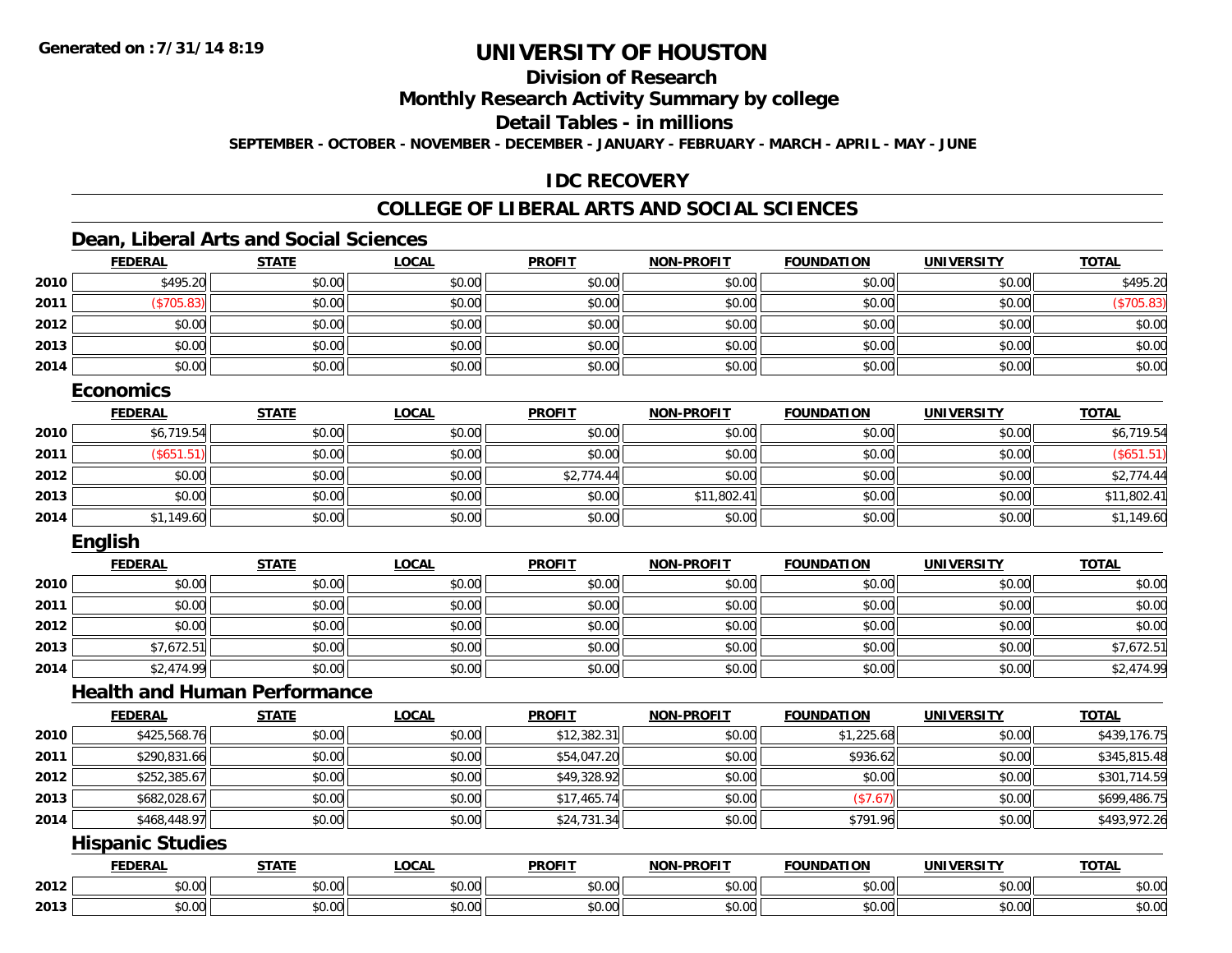# **Division of Research**

# **Monthly Research Activity Summary by college**

#### **Detail Tables - in millions**

**SEPTEMBER - OCTOBER - NOVEMBER - DECEMBER - JANUARY - FEBRUARY - MARCH - APRIL - MAY - JUNE**

#### **IDC RECOVERY**

#### **COLLEGE OF LIBERAL ARTS AND SOCIAL SCIENCES**

|      | <b>Hispanic Studies</b>               |              |              |               |                   |                   |                   |              |
|------|---------------------------------------|--------------|--------------|---------------|-------------------|-------------------|-------------------|--------------|
|      | <b>FEDERAL</b>                        | <b>STATE</b> | <b>LOCAL</b> | <b>PROFIT</b> | <b>NON-PROFIT</b> | <b>FOUNDATION</b> | <b>UNIVERSITY</b> | <b>TOTAL</b> |
| 2014 | \$0.00                                | \$0.00       | \$0.00       | \$0.00        | \$0.00            | \$0.00            | \$0.00            | \$0.00       |
|      | <b>History</b>                        |              |              |               |                   |                   |                   |              |
|      | <b>FEDERAL</b>                        | <b>STATE</b> | <b>LOCAL</b> | <b>PROFIT</b> | <b>NON-PROFIT</b> | <b>FOUNDATION</b> | <b>UNIVERSITY</b> | <b>TOTAL</b> |
| 2010 | \$0.00                                | \$0.00       | \$0.00       | \$0.00        | \$0.00            | \$0.00            | \$0.00            | \$0.00       |
| 2012 | \$0.00                                | \$0.00       | \$0.00       | \$0.00        | \$0.00            | \$0.00            | \$0.00            | \$0.00       |
| 2013 | (\$2,206.75)                          | \$0.00       | \$0.00       | \$0.00        | (\$2,600.45)      | \$0.00            | \$0.00            | (\$4,807.20) |
| 2014 | \$10,403.37                           | \$0.00       | \$0.00       | \$0.00        | \$0.00            | \$0.00            | \$0.00            | \$10,403.37  |
|      | <b>Hobby Center for Public Policy</b> |              |              |               |                   |                   |                   |              |
|      | <b>FEDERAL</b>                        | <b>STATE</b> | <b>LOCAL</b> | <b>PROFIT</b> | <b>NON-PROFIT</b> | <b>FOUNDATION</b> | <b>UNIVERSITY</b> | <b>TOTAL</b> |
| 2010 | \$4,290.73                            | \$0.00       | \$0.00       | \$0.00        | \$0.00            | \$0.00            | \$0.00            | \$4,290.73   |
| 2011 | \$4,678.73                            | \$0.00       | \$0.00       | \$0.00        | \$0.00            | \$0.00            | \$0.00            | \$4,678.73   |
| 2014 | \$0.00                                | \$1,785.06   | \$0.00       | \$0.00        | \$0.00            | \$0.00            | \$0.00            | \$1,785.06   |
|      | <b>Modern/Classical Languages</b>     |              |              |               |                   |                   |                   |              |
|      | <b>FEDERAL</b>                        | <b>STATE</b> | <b>LOCAL</b> | <b>PROFIT</b> | <b>NON-PROFIT</b> | <b>FOUNDATION</b> | <b>UNIVERSITY</b> | <b>TOTAL</b> |
| 2011 | \$48.48                               | \$0.00       | \$0.00       | \$0.00        | \$0.00            | \$0.00            | \$0.00            | \$48.48      |
| 2012 | \$7,702.92                            | \$0.00       | \$0.00       | \$0.00        | \$0.00            | \$0.00            | \$0.00            | \$7,702.92   |
| 2013 | (\$1,282.74)                          | \$0.00       | \$0.00       | \$0.00        | \$0.00            | \$0.00            | \$0.00            | (\$1,282.74) |
| 2014 | \$17,425.65                           | \$0.00       | \$0.00       | \$0.00        | \$0.00            | \$0.00            | \$0.00            | \$17,425.65  |
|      | Philosophy                            |              |              |               |                   |                   |                   |              |
|      | <b>FEDERAL</b>                        | <b>STATE</b> | <b>LOCAL</b> | <b>PROFIT</b> | <b>NON-PROFIT</b> | <b>FOUNDATION</b> | <b>UNIVERSITY</b> | <b>TOTAL</b> |
| 2010 | \$0.00                                | \$0.00       | \$0.00       | \$0.00        | \$0.00            | \$0.00            | \$0.00            | \$0.00       |
| 2011 | \$0.00                                | \$0.00       | \$0.00       | \$0.00        | \$0.00            | \$0.00            | \$0.00            | \$0.00       |
| 2012 | \$1,588.34                            | \$0.00       | \$0.00       | \$0.00        | \$0.00            | \$0.00            | \$0.00            | \$1,588.34   |
| 2013 | \$2,089.85                            | \$0.00       | \$0.00       | \$0.00        | \$0.00            | \$0.00            | \$0.00            | \$2,089.85   |
| 2014 | \$3,631.47                            | \$0.00       | \$0.00       | \$0.00        | \$0.00            | \$0.00            | \$0.00            | \$3,631.47   |
|      | <b>Political Science</b>              |              |              |               |                   |                   |                   |              |
|      | <b>FEDERAL</b>                        | <b>STATE</b> | <b>LOCAL</b> | <b>PROFIT</b> | <b>NON-PROFIT</b> | <b>FOUNDATION</b> | <b>UNIVERSITY</b> | <b>TOTAL</b> |
| 2010 | \$166.49                              | \$0.00       | \$0.00       | \$0.00        | \$0.00            | \$0.00            | \$0.00            | \$166.49     |
| 2011 | (\$2,423.40)                          | (\$91.29)    | \$0.00       | \$0.00        | \$0.00            | \$0.00            | \$0.00            | (\$2,514.69) |
| 2012 | \$0.00                                | \$0.00       | \$0.00       | \$0.00        | \$0.00            | \$0.00            | \$0.00            | \$0.00       |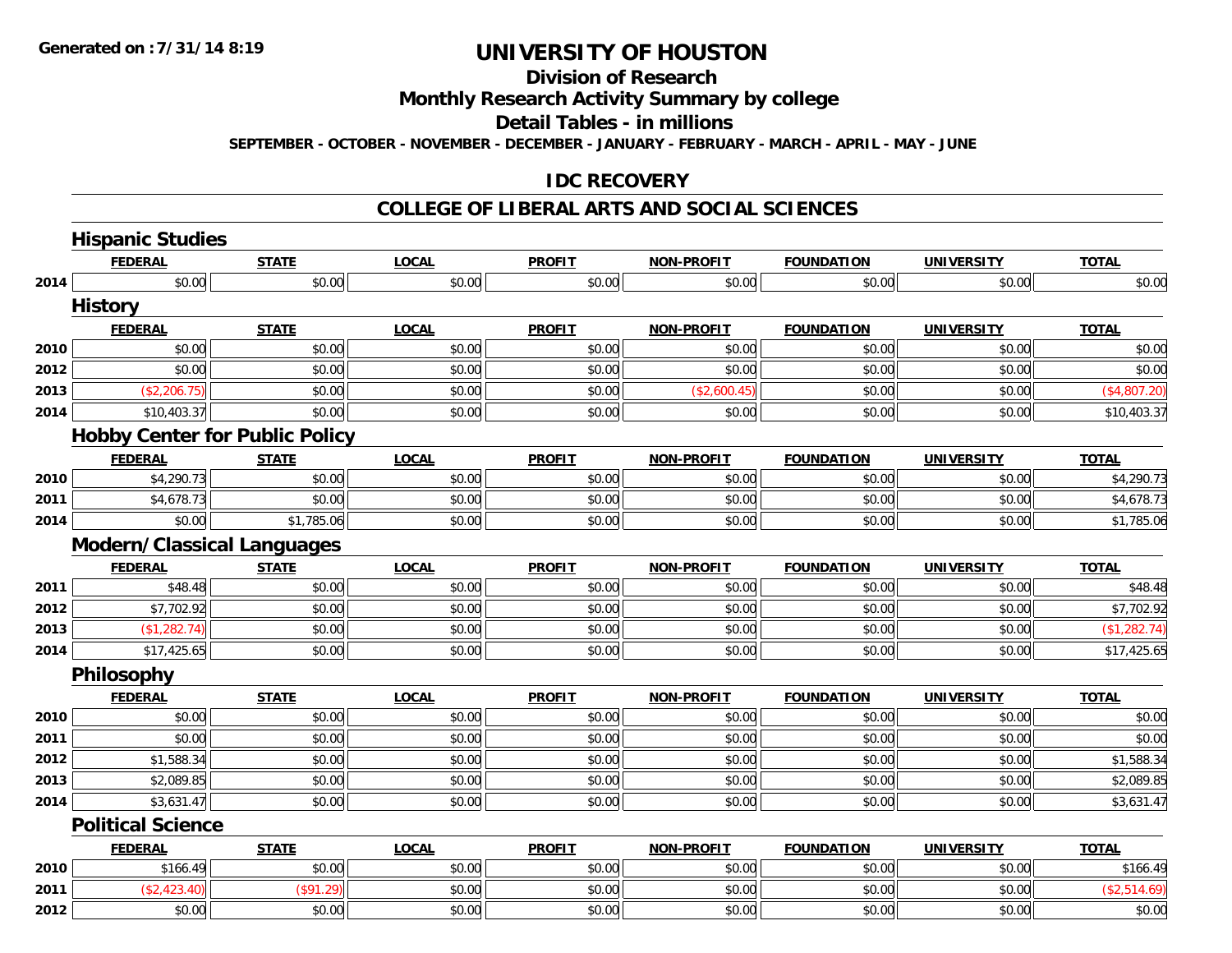# **Division of Research**

**Monthly Research Activity Summary by college**

**Detail Tables - in millions**

**SEPTEMBER - OCTOBER - NOVEMBER - DECEMBER - JANUARY - FEBRUARY - MARCH - APRIL - MAY - JUNE**

### **IDC RECOVERY**

#### **COLLEGE OF LIBERAL ARTS AND SOCIAL SCIENCES**

|              | <b>Political Science</b>       |              |              |               |                   |                   |                   |                |
|--------------|--------------------------------|--------------|--------------|---------------|-------------------|-------------------|-------------------|----------------|
|              | <b>FEDERAL</b>                 | <b>STATE</b> | <b>LOCAL</b> | <b>PROFIT</b> | <b>NON-PROFIT</b> | <b>FOUNDATION</b> | <b>UNIVERSITY</b> | <b>TOTAL</b>   |
| 2013         | \$6,625.20                     | \$0.00       | \$0.00       | \$0.00        | \$0.00            | \$0.00            | \$0.00            | \$6,625.20     |
| 2014         | \$0.00                         | \$0.00       | \$0.00       | \$0.00        | \$0.00            | \$0.00            | \$0.00            | \$0.00         |
|              | <b>Psychology</b>              |              |              |               |                   |                   |                   |                |
|              | <b>FEDERAL</b>                 | <b>STATE</b> | <b>LOCAL</b> | <b>PROFIT</b> | <b>NON-PROFIT</b> | <b>FOUNDATION</b> | <b>UNIVERSITY</b> | <b>TOTAL</b>   |
| 2010         | \$594,070.91                   | \$23,238.63  | \$0.00       | \$12,367.98   | \$945.71          | \$1,922.95        | \$0.00            | \$632,546.18   |
| 2011         | \$1,063,008.01                 | \$39,569.89  | \$0.00       | \$7,408.16    | \$6,664.74        | \$22,717.35       | \$0.00            | \$1,139,368.15 |
| 2012         | \$949,528.31                   | \$772.52     | \$0.00       | \$4,347.94    | \$12,259.05       | \$19,779.39       | (\$3, 117.51)     | \$983,569.70   |
| 2013         | \$888,109.11                   | \$17,554.65  | \$0.00       | \$1,875.93    | \$11,214.05       | \$4,146.10        | \$0.00            | \$922,899.84   |
| 2014         | \$719,682.21                   | \$14.16      | \$0.00       | \$308.49      | \$15,179.42       | (\$4.57)          | \$0.00            | \$735,179.71   |
|              | <b>School of Communication</b> |              |              |               |                   |                   |                   |                |
|              | <b>FEDERAL</b>                 | <b>STATE</b> | <b>LOCAL</b> | <b>PROFIT</b> | <b>NON-PROFIT</b> | <b>FOUNDATION</b> | <b>UNIVERSITY</b> | <b>TOTAL</b>   |
| 2010         | \$0.00                         | \$0.00       | \$0.00       | \$0.00        | \$0.00            | \$0.00            | \$0.00            | \$0.00         |
| 2011         | \$0.00                         | \$0.00       | \$0.00       | \$0.00        | \$0.00            | \$0.00            | \$0.00            | \$0.00         |
| 2012         | \$0.00                         | \$0.00       | \$0.00       | \$0.00        | \$0.00            | \$0.00            | \$0.00            | \$0.00         |
| 2013         | \$0.00                         | \$0.00       | \$0.00       | \$0.00        | \$0.00            | \$0.00            | \$0.00            | \$0.00         |
| 2014         | \$0.00                         | \$10,206.18  | \$0.00       | \$0.00        | \$0.00            | \$0.00            | \$0.00            | \$10,206.18    |
|              | Sociology                      |              |              |               |                   |                   |                   |                |
|              | <b>FEDERAL</b>                 | <b>STATE</b> | <b>LOCAL</b> | <b>PROFIT</b> | <b>NON-PROFIT</b> | <b>FOUNDATION</b> | <b>UNIVERSITY</b> | <b>TOTAL</b>   |
| 2010         | \$53,441.09                    | \$0.00       | \$432.67     | \$0.00        | \$1,615.28        | \$0.00            | \$0.00            | \$55,489.04    |
| 2011         | \$40,249.40                    | \$0.00       | \$0.00       | \$0.00        | \$0.00            | \$0.00            | \$0.00            | \$40,249.40    |
| 2012         | \$4,932.67                     | \$0.00       | \$0.00       | \$0.00        | \$0.00            | \$0.00            | \$0.00            | \$4,932.67     |
| 2013         | \$1,875.79                     | \$0.00       | \$0.00       | \$0.00        | \$0.00            | \$0.00            | \$0.00            | (\$1,875.79)   |
| 2014         | \$10,288.79                    | \$0.00       | \$755.83     | \$0.00        | \$0.00            | \$0.00            | \$0.00            | \$11,044.62    |
| <b>Total</b> | \$6,578,573.84                 | \$93,082.02  | \$1,188.50   | \$187,013.31  | \$57,080.20       | \$109,148.70      | (\$3,117.51)      | \$7,022,969.05 |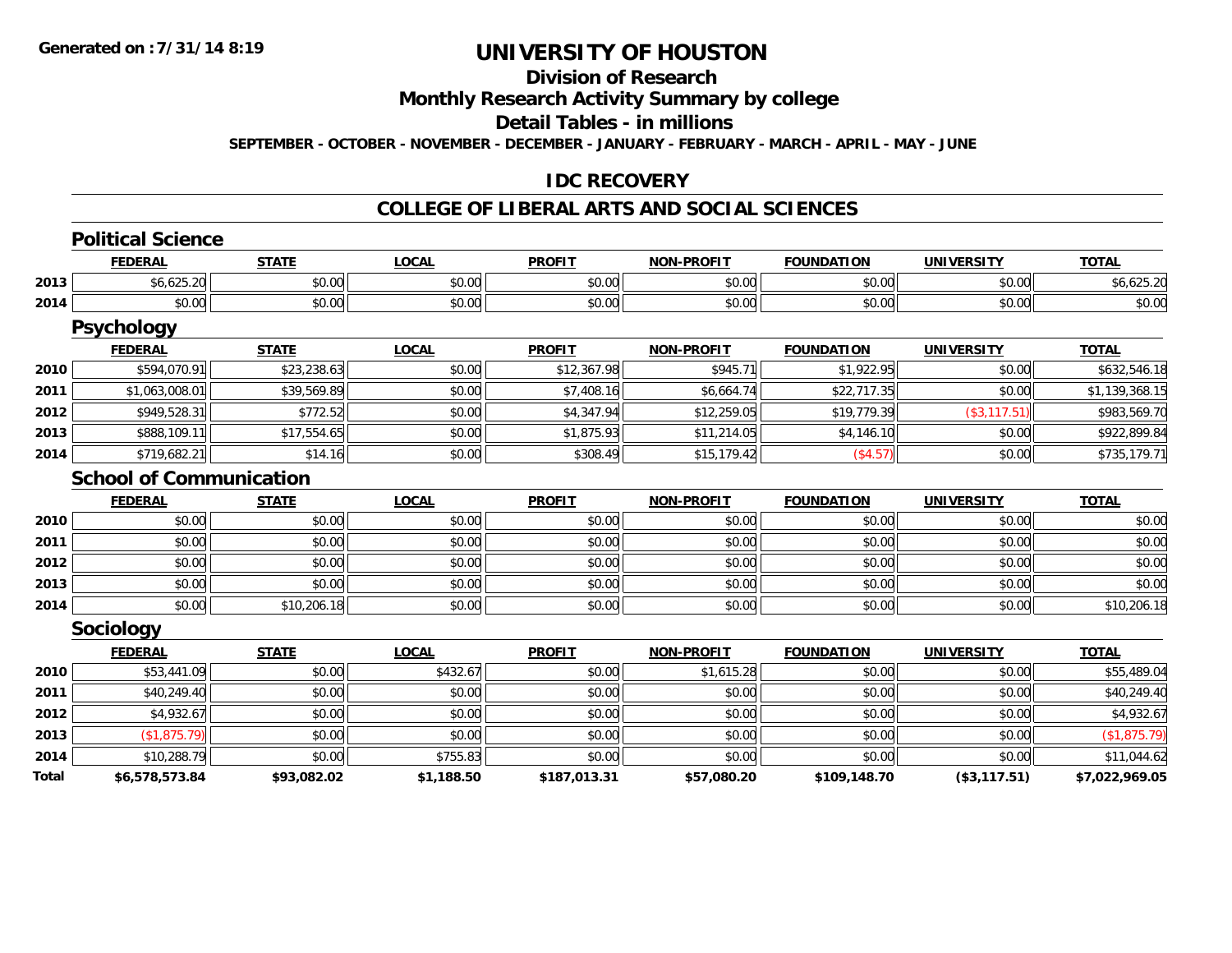# **Division of Research**

**Monthly Research Activity Summary by college**

**Detail Tables - in millions**

**SEPTEMBER - OCTOBER - NOVEMBER - DECEMBER - JANUARY - FEBRUARY - MARCH - APRIL - MAY - JUNE**

# **IDC RECOVERY**

# **COLLEGE OF NATURAL SCIENCES AND MATHEMATICS**

# **Biology/Biochemistry**

**2014**

|      | <b>FEDERAL</b>                                         | <b>STATE</b>  | <b>LOCAL</b> | <b>PROFIT</b> | <b>NON-PROFIT</b> | <b>FOUNDATION</b> | <b>UNIVERSITY</b> | <b>TOTAL</b>   |
|------|--------------------------------------------------------|---------------|--------------|---------------|-------------------|-------------------|-------------------|----------------|
| 2010 | \$902,503.08                                           | \$0.00        | \$0.00       | \$0.00        | \$20,209.46       | \$1,346.49        | \$0.00            | \$924,059.03   |
| 2011 | \$960,226.57                                           | \$11,858.92   | \$0.00       | \$1,866.66    | \$30,776.46       | \$0.00            | \$0.00            | \$1,004,728.60 |
| 2012 | \$778,938.36                                           | \$41,981.58   | \$0.00       | \$0.01        | \$39,773.00       | \$1,759.77        | \$0.00            | \$862,452.72   |
| 2013 | \$541,078.29                                           | \$28,656.52   | \$0.00       | \$34,883.08   | \$38,498.82       | \$8,673.79        | \$0.00            | \$651,790.49   |
| 2014 | \$418,082.26                                           | (\$25,689.64) | \$0.00       | \$30,378.53   | \$25,798.96       | \$5,269.59        | \$0.00            | \$453,839.70   |
|      | <b>Center for Applied Geoscience Excellence</b>        |               |              |               |                   |                   |                   |                |
|      | <b>FEDERAL</b>                                         | <b>STATE</b>  | <b>LOCAL</b> | <b>PROFIT</b> | <b>NON-PROFIT</b> | <b>FOUNDATION</b> | <b>UNIVERSITY</b> | <b>TOTAL</b>   |
| 2010 | \$0.00                                                 | \$0.00        | \$0.00       | \$0.00        | \$0.00            | \$0.00            | \$0.00            | \$0.00         |
|      | <b>Center for Nuclear Receptors and Cell Signaling</b> |               |              |               |                   |                   |                   |                |
|      | <b>FEDERAL</b>                                         | <b>STATE</b>  | <b>LOCAL</b> | <b>PROFIT</b> | <b>NON-PROFIT</b> | <b>FOUNDATION</b> | <b>UNIVERSITY</b> | <b>TOTAL</b>   |
| 2010 | \$180,608.73                                           | \$0.00        | \$0.00       | \$0.00        | \$0.00            | \$0.00            | \$0.00            | \$180,608.73   |
| 2011 | \$314,144.60                                           | \$1,826.27    | \$0.00       | \$0.00        | \$0.00            | \$0.00            | \$0.00            | \$315,970.87   |
| 2012 | \$350,518.52                                           | \$18,804.66   | \$0.00       | \$75,708.39   | \$0.00            | \$0.00            | \$0.00            | \$445,031.57   |
| 2013 | \$303,712.31                                           | \$32,949.57   | \$0.00       | \$1,208.88    | \$0.00            | \$0.00            | \$0.00            | \$337,870.76   |
| 2014 | \$396,757.83                                           | (\$2,897.09)  | \$0.00       | \$16,249.96   | \$0.00            | \$0.00            | \$0.00            | \$410,110.71   |
|      | Chemistry                                              |               |              |               |                   |                   |                   |                |
|      | <b>FEDERAL</b>                                         | <b>STATE</b>  | <b>LOCAL</b> | <b>PROFIT</b> | <b>NON-PROFIT</b> | <b>FOUNDATION</b> | <b>UNIVERSITY</b> | <b>TOTAL</b>   |
| 2010 | \$682,249.57                                           | \$0.00        | \$0.00       | \$23,341.21   | (\$11.01)         | \$0.00            | \$62,256.58       | \$767,836.35   |
| 2011 | \$722,335.34                                           | \$974.70      | \$0.00       | \$739.44      | \$0.00            | \$0.00            | \$38,273.84       | \$762,323.32   |
| 2012 | \$582,179.67                                           | \$1,306.57    | \$0.00       | \$3,633.44    | \$0.00            | \$0.00            | \$40,793.05       | \$627,912.73   |
| 2013 | \$562,859.45                                           | (\$64.32)     | \$0.00       | \$10,609.36   | \$0.00            | \$0.00            | (\$14,421.06)     | \$558,983.43   |
| 2014 | \$604,171.45                                           | \$0.00        | \$0.00       | \$130.95      | \$0.00            | \$0.00            | \$0.00            | \$604,302.40   |
|      | <b>Computer Science</b>                                |               |              |               |                   |                   |                   |                |
|      | <b>FEDERAL</b>                                         | <b>STATE</b>  | <b>LOCAL</b> | <b>PROFIT</b> | <b>NON-PROFIT</b> | <b>FOUNDATION</b> | <b>UNIVERSITY</b> | <b>TOTAL</b>   |
| 2010 | \$669,165.36                                           | \$9,131.49    | \$0.00       | \$7,928.49    | \$0.00            | \$0.00            | \$0.00            | \$686,225.35   |
| 2011 | \$818,704.07                                           | \$10,553.95   | \$0.00       | \$16,277.07   | \$11,134.76       | \$0.00            | (\$247.76)        | \$856,422.09   |
| 2012 | \$501,005.84                                           | \$3,333.45    | \$0.00       | \$68,526.84   | \$14,649.24       | \$0.00            | \$0.00            | \$587,515.37   |
| 2013 | \$579,163.76                                           | \$3,598.70    | \$0.00       | \$74,704.26   | \$5,267.60        | \$0.00            | \$0.00            | \$662,734.32   |

4 \$471,214.86 \$3,442.79 \$3,442.79 \$0.00 \$61,021.01 \$61,021.01 \$108,317.97 \$0.00 \$0.00 \$0.00 \$0.00 \$643,996.62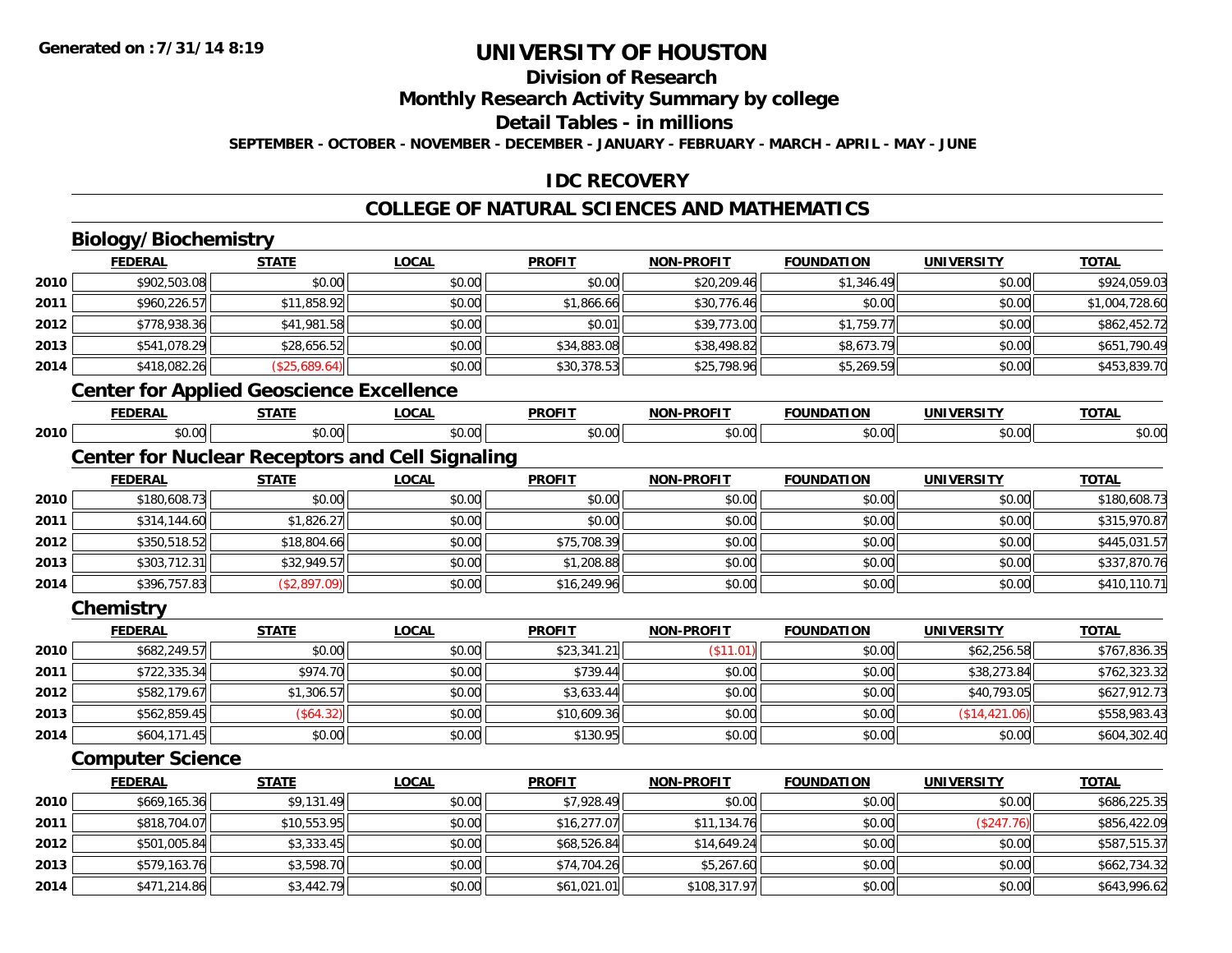# **Division of Research**

**Monthly Research Activity Summary by college**

**Detail Tables - in millions**

**SEPTEMBER - OCTOBER - NOVEMBER - DECEMBER - JANUARY - FEBRUARY - MARCH - APRIL - MAY - JUNE**

# **IDC RECOVERY**

# **COLLEGE OF NATURAL SCIENCES AND MATHEMATICS**

# **Dean, Natural Sciences and Mathematics**

|      | <b>FEDERAL</b> | <b>STATE</b> | <u>LOCAL</u> | <b>PROFIT</b> | <b>NON-PROFIT</b> | <b>FOUNDATION</b> | <b>UNIVERSITY</b> | <b>TOTAL</b> |
|------|----------------|--------------|--------------|---------------|-------------------|-------------------|-------------------|--------------|
| 2010 | \$0.00         | \$0.00       | \$0.00       | \$0.00        | \$0.00            | \$0.00            | \$0.00            | \$0.00       |
| 2011 | \$0.00         | \$0.00       | \$0.00       | \$0.00        | \$0.00            | \$0.00            | \$0.00            | \$0.00       |
| 2012 | \$6,353.35     | \$0.00       | \$0.00       | \$0.00        | \$0.00            | \$0.00            | \$0.00            | \$6,353.35   |
| 2013 | \$41,686.76    | \$0.00       | \$0.00       | \$0.00        | \$0.00            | \$0.00            | \$0.00            | \$41,686.76  |
| 2014 | \$14,483.44    | \$0.00       | \$0.00       | \$0.00        | \$0.00            | \$0.00            | \$0.00            | \$14,483.44  |

#### **Earth & Atmospheric Sciences**

|      | <b>FEDERAL</b> | <b>STATE</b> | <u>LOCAL</u> | <b>PROFIT</b> | <b>NON-PROFIT</b> | <b>FOUNDATION</b> | <b>UNIVERSITY</b> | <b>TOTAL</b> |
|------|----------------|--------------|--------------|---------------|-------------------|-------------------|-------------------|--------------|
| 2010 | \$212,065.98   | \$26,388.61  | \$0.00       | \$312,707.33  | \$29,856.35       | \$0.00            | \$0.00            | \$581,018.27 |
| 2011 | \$270,367.04   | \$93,386.62  | \$0.00       | \$198,822.04  | \$32,216.59       | \$0.00            | \$0.00            | \$594,792.29 |
| 2012 | \$379,563.17   | \$50,194.35  | \$0.00       | \$258,599.91  | \$29,323.25       | \$0.00            | \$0.00            | \$717,680.69 |
| 2013 | \$304,669.40   | \$25,799.17  | \$0.00       | \$248,730.48  | \$18,636.06       | \$38.00           | \$0.00            | \$597,873.11 |
| 2014 | \$225,476.16   | \$33,215.24  | \$0.00       | \$347,535.72  | \$53,263.70       | \$1,967.68        | \$0.00            | \$661,458.50 |

## **Institute for Climate and Atmospheric Science**

|      | <b>FEDERAL</b> | <b>STATE</b> | <u>LOCAL</u> | <b>PROFIT</b> | <b>NON-PROFIT</b> | <b>FOUNDATION</b> | <b>UNIVERSITY</b> | <b>TOTAL</b> |
|------|----------------|--------------|--------------|---------------|-------------------|-------------------|-------------------|--------------|
| 2010 | \$0.00         | \$0.00       | \$0.00       | \$0.00        | \$0.00            | \$0.00            | \$0.00            | \$0.00       |
| 2011 | \$0.00         | \$0.00       | \$0.00       | \$0.00        | \$0.00            | \$0.00            | \$0.00            | \$0.00       |
| 2012 | \$0.00         | \$0.00       | \$0.00       | \$0.00        | \$0.00            | \$0.00            | \$0.00            | \$0.00       |
| 2013 | \$0.00         | \$0.00       | \$0.00       | \$0.00        | \$0.00            | \$0.00            | \$0.00            | \$0.00       |
| 2014 | \$0.00         | \$0.00       | \$0.00       | \$0.00        | \$0.00            | \$0.00            | \$0.00            | \$0.00       |

### **Mathematics**

|      | <b>FEDERAL</b> | <b>STATE</b>       | <b>LOCAL</b> | <b>PROFIT</b> | <b>NON-PROFIT</b> | <b>FOUNDATION</b> | <b>UNIVERSITY</b> | <b>TOTAL</b> |
|------|----------------|--------------------|--------------|---------------|-------------------|-------------------|-------------------|--------------|
| 2010 | \$286,929.59   | \$0.00             | \$0.00       | \$13,579.15   | \$0.00            | \$0.00            | \$0.00            | \$300,508.74 |
| 2011 | \$204,794.94   | \$12,837.73        | \$0.00       | \$18,287.41   | \$29,890.38       | \$0.00            | \$0.00            | \$265,810.45 |
| 2012 | \$186,956.80   | \$17.547.67        | \$0.00       | \$47,327.51   | \$9,763.04        | \$442.99          | \$0.00            | \$262,038.01 |
| 2013 | \$329,897.16   | $($ \$145.36) $  $ | \$0.00       | \$45,486.42   | \$0.00            | \$1,858.46        | \$0.00            | \$377,096.68 |
| 2014 | \$441,009.08   | \$0.00             | \$0.00       | \$26,573.63   | \$0.00            | \$2,088.57        | \$0.00            | \$469,671.28 |

#### **Physics**

|      | <b>FEDERAL</b>                | STATE      | LOCAL  | <b>PROFIT</b> | <b>NON-PROFIT</b>     | <b>FOUNDATION</b> | <b>UNIVERSITY</b> | <b>TOTAL</b> |
|------|-------------------------------|------------|--------|---------------|-----------------------|-------------------|-------------------|--------------|
| 2010 | 458,493.89<br>¢ 4 E O         | \$2,628.77 | \$0.00 | \$204,506.63  | ATAYFOP<br>55.Z05.8YH | \$0.00            | \$0.00            | \$670,895.18 |
| 2011 | 102.02<br>TATO<br>84.∠65∪,050 | \$648.39   | \$0.00 | \$183,889.83  | \$362.03              | \$0.00            | \$0.00            | \$835,393.08 |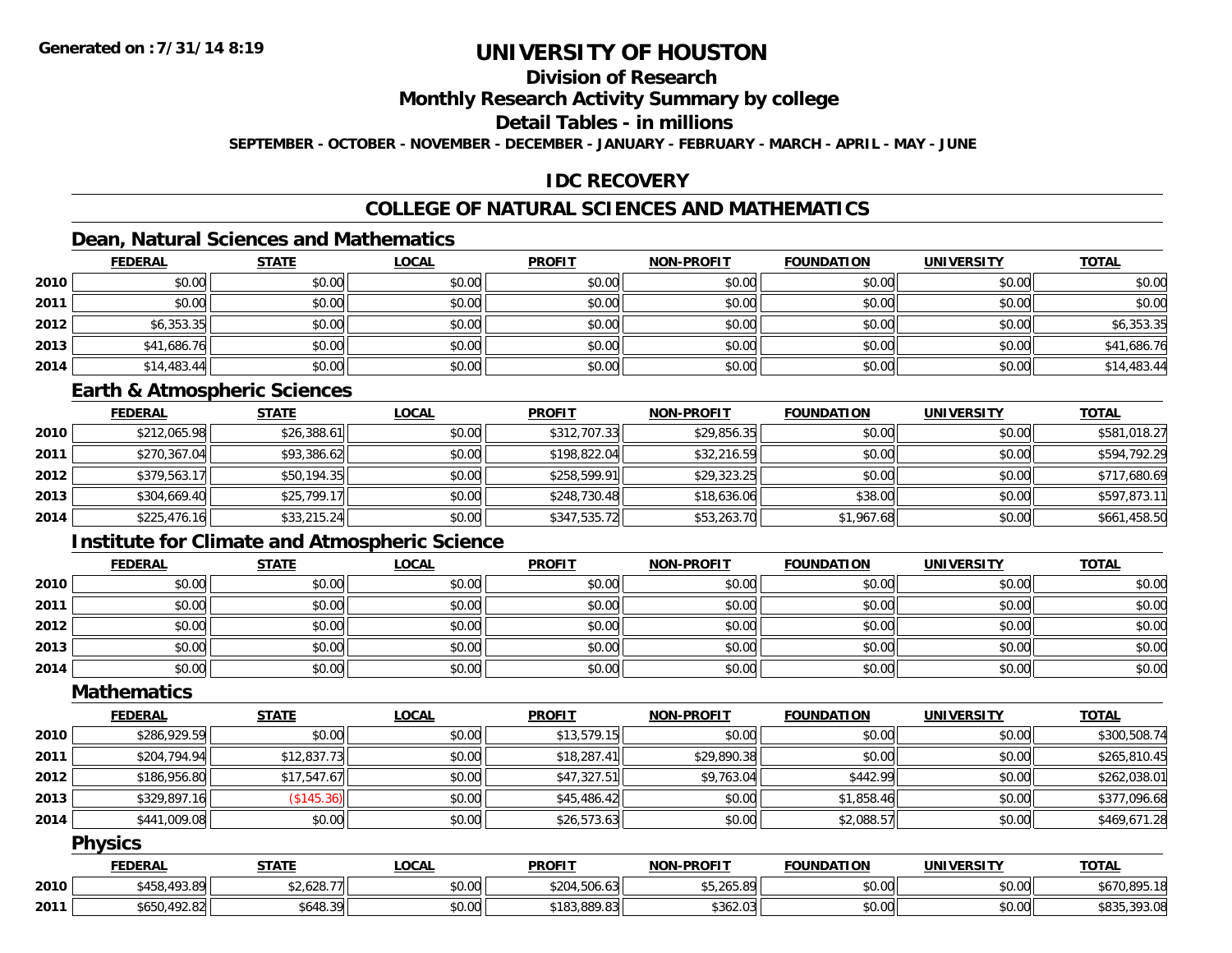#### **Division of Research**

**Monthly Research Activity Summary by college**

**Detail Tables - in millions**

**SEPTEMBER - OCTOBER - NOVEMBER - DECEMBER - JANUARY - FEBRUARY - MARCH - APRIL - MAY - JUNE**

### **IDC RECOVERY**

#### **COLLEGE OF NATURAL SCIENCES AND MATHEMATICS**

|       | <b>Physics</b>  |              |              |                |                   |                   |                   |                 |  |  |  |  |
|-------|-----------------|--------------|--------------|----------------|-------------------|-------------------|-------------------|-----------------|--|--|--|--|
|       | <b>FEDERAL</b>  | <b>STATE</b> | <b>LOCAL</b> | <b>PROFIT</b>  | <b>NON-PROFIT</b> | <b>FOUNDATION</b> | <b>UNIVERSITY</b> | <b>TOTAL</b>    |  |  |  |  |
| 2012  | \$753,119.07    | (S61.33)     | \$0.00       | \$105,077.25   | \$394.22          | \$0.00            | \$0.00            | \$858,529.22    |  |  |  |  |
| 2013  | \$766,366.75    | \$0.00       | \$0.00       | \$250,901.35   | \$0.00            | \$0.00            | \$0.00            | \$1,017,268.10  |  |  |  |  |
| 2014  | \$1,135,978.06  | \$0.00       | \$0.00       | \$241,174.98   | \$1,096.05        | \$0.00            | \$0.00            | \$1,378,249.09  |  |  |  |  |
| Total | \$18,008,323.39 | \$402,207.98 | \$0.00       | \$2,930,407.21 | \$504,482.82      | \$23,445.34       | \$126,654.65      | \$21,995,521.38 |  |  |  |  |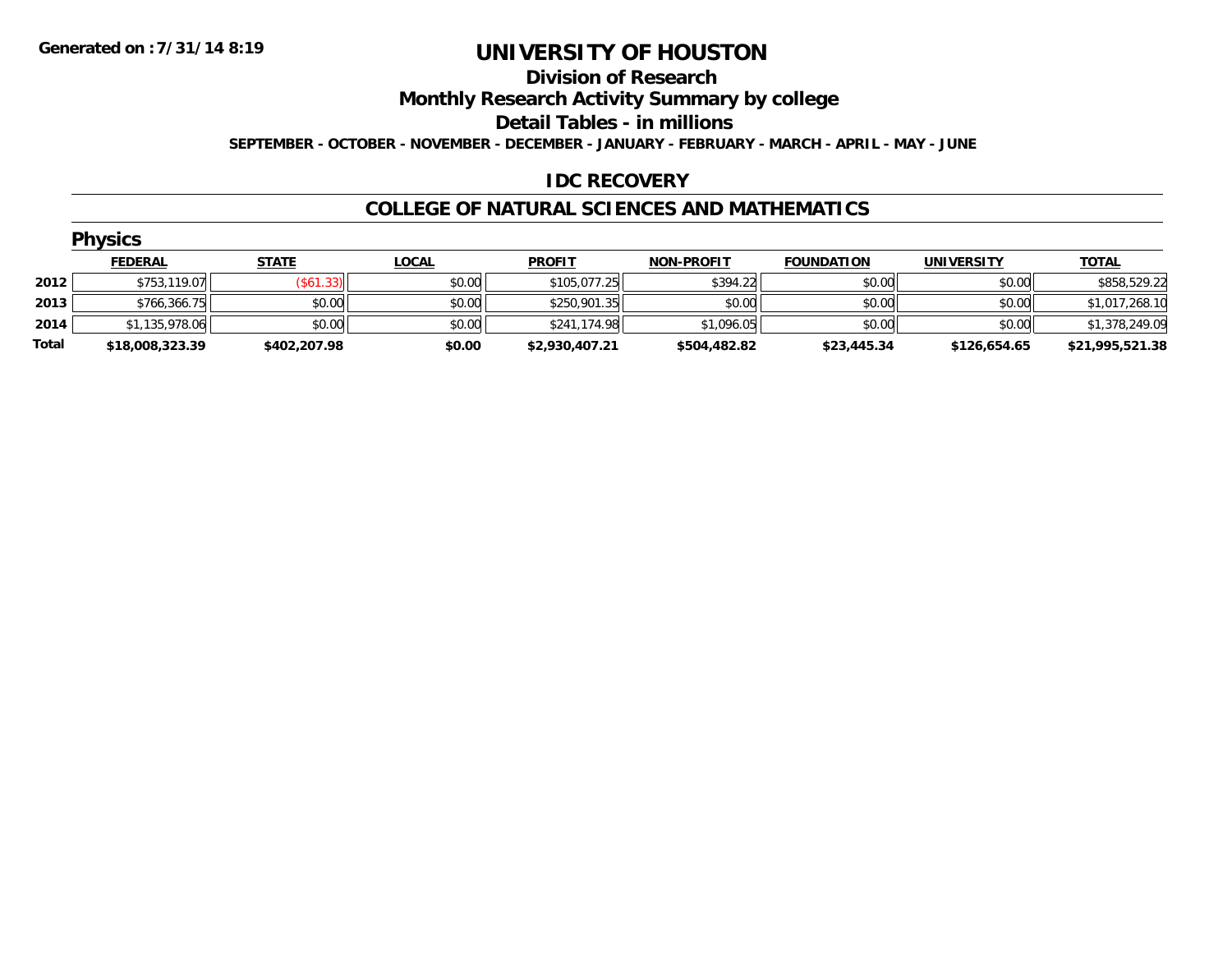# **Division of Research**

**Monthly Research Activity Summary by college**

**Detail Tables - in millions**

**SEPTEMBER - OCTOBER - NOVEMBER - DECEMBER - JANUARY - FEBRUARY - MARCH - APRIL - MAY - JUNE**

### **IDC RECOVERY**

#### **COLLEGE OF OPTOMETRY**

# **Optometry, Community**

|       | .              |                         |              |               |                   |                   |                   |                |
|-------|----------------|-------------------------|--------------|---------------|-------------------|-------------------|-------------------|----------------|
|       | <b>FEDERAL</b> | <b>STATE</b>            | <b>LOCAL</b> | <b>PROFIT</b> | <b>NON-PROFIT</b> | <b>FOUNDATION</b> | <b>UNIVERSITY</b> | <b>TOTAL</b>   |
| 2010  | \$966,890.83   | \$2,119.04              | \$0.00       | \$91,969.67   | \$0.00            | \$0.00            | \$19,290.02       | \$1,080,269.56 |
| 2011  | \$843,425.11   | \$1,176.77              | \$0.00       | \$48,647.04   | \$0.00            | \$0.00            | \$14,949.99       | \$908,198.91   |
| 2012  | \$956,509.41   | $($ \$0.03) $\parallel$ | \$0.00       | \$63,885.34   | \$0.00            | \$0.00            | \$38,602.21       | \$1,058,996.93 |
| 2013  | \$1,038,645.32 | \$0.00                  | \$0.00       | \$186,030.53  | \$0.00            | \$0.00            | \$43,687.89       | \$1,268,363.74 |
| 2014  | \$1,185,921.34 | \$0.00                  | \$0.00       | \$151,417.36  | \$0.00            | \$0.00            | \$41,323.24       | \$1,378,661.94 |
| Total | \$4,991,392.01 | \$3,295.78              | \$0.00       | \$541,949.94  | \$0.00            | \$0.00            | \$157,853.35      | \$5,694,491.08 |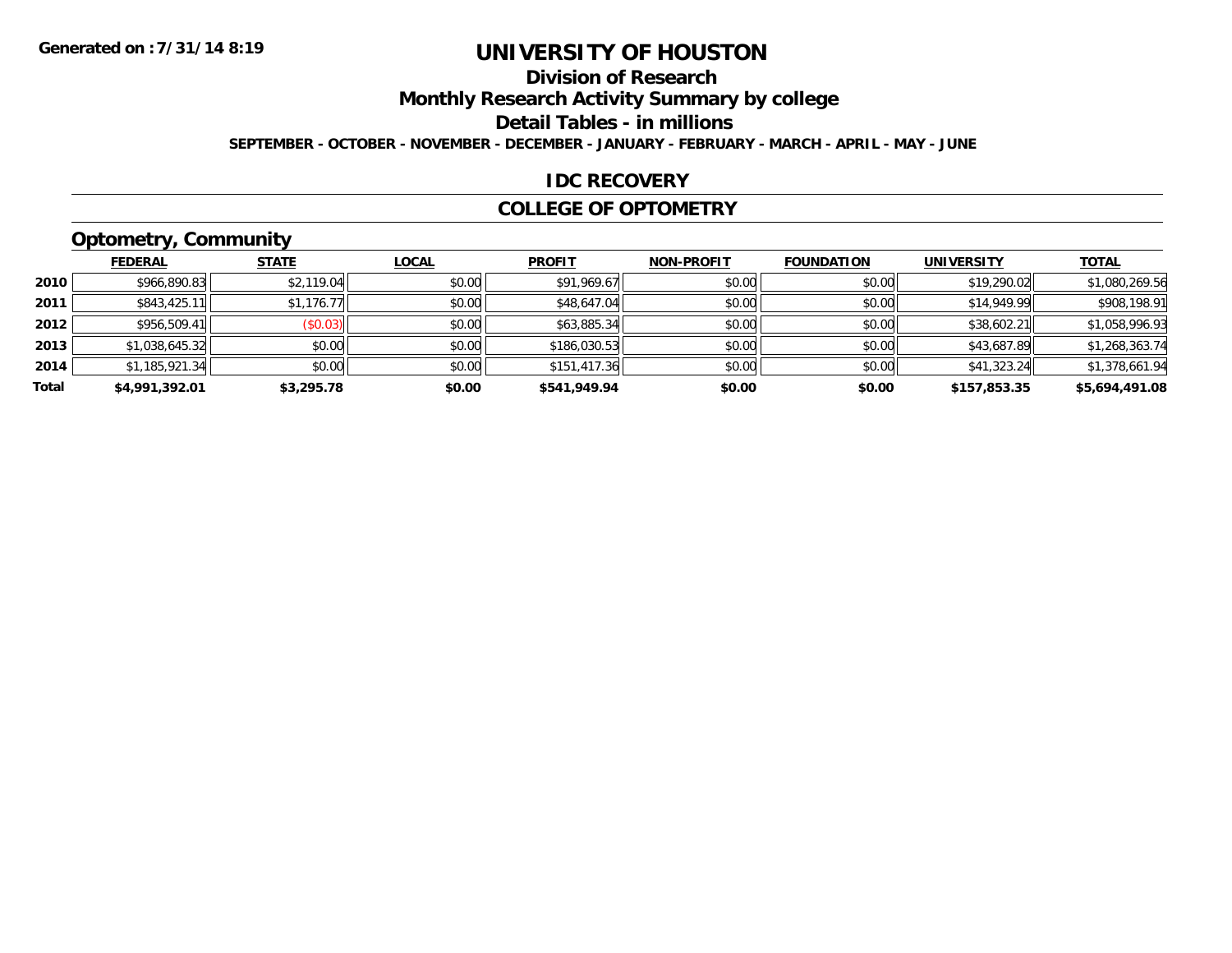# **Division of Research**

### **Monthly Research Activity Summary by college**

#### **Detail Tables - in millions**

**SEPTEMBER - OCTOBER - NOVEMBER - DECEMBER - JANUARY - FEBRUARY - MARCH - APRIL - MAY - JUNE**

### **IDC RECOVERY**

#### **COLLEGE OF PHARMACY**

|              | <b>FEDERAL</b>                                     | <b>STATE</b> | <b>LOCAL</b> | <b>PROFIT</b> | <b>NON-PROFIT</b> | <b>FOUNDATION</b> | <b>UNIVERSITY</b> | <b>TOTAL</b>   |
|--------------|----------------------------------------------------|--------------|--------------|---------------|-------------------|-------------------|-------------------|----------------|
| 2014         | \$0.00                                             | \$0.00       | \$0.00       | \$0.00        | \$0.00            | \$0.00            | \$0.00            | \$0.00         |
|              | <b>Clinical Sciences and Administration</b>        |              |              |               |                   |                   |                   |                |
|              | <b>FEDERAL</b>                                     | <b>STATE</b> | <b>LOCAL</b> | <b>PROFIT</b> | <b>NON-PROFIT</b> | <b>FOUNDATION</b> | <b>UNIVERSITY</b> | <b>TOTAL</b>   |
| 2010         | \$25,632.20                                        | \$0.00       | \$0.00       | \$54,870.57   | \$12,658.26       | \$0.00            | \$212.43          | \$93,373.45    |
| 2011         | \$45,930.89                                        | \$0.00       | \$0.00       | \$59,573.95   | \$18,155.99       | \$0.00            | \$4.97            | \$123,665.80   |
| 2012         | \$49,098.33                                        | \$0.00       | \$0.00       | \$49,966.67   | (\$25.03)         | \$0.00            | \$0.00            | \$99,039.97    |
| 2013         | \$74,967.25                                        | \$0.00       | \$0.00       | \$75,662.38   | \$0.00            | \$0.00            | \$0.00            | \$150,629.63   |
| 2014         | \$42,797.79                                        | \$0.00       | \$0.00       | \$91,447.44   | \$22,823.26       | \$0.00            | \$0.00            | \$157,068.49   |
|              | Dean, Pharmacy                                     |              |              |               |                   |                   |                   |                |
|              | <b>FEDERAL</b>                                     | <b>STATE</b> | <b>LOCAL</b> | <b>PROFIT</b> | <b>NON-PROFIT</b> | <b>FOUNDATION</b> | <b>UNIVERSITY</b> | <b>TOTAL</b>   |
| 2010         | \$0.00                                             | \$0.00       | \$0.00       | \$0.00        | \$0.00            | \$0.00            | \$0.00            | \$0.00         |
| 2011         | \$0.00                                             | \$0.00       | \$0.00       | \$0.00        | \$0.00            | \$0.00            | \$0.00            | \$0.00         |
| 2012         | \$0.00                                             | \$0.00       | \$0.00       | \$0.00        | \$0.00            | \$0.00            | \$0.00            | \$0.00         |
| 2013         | \$0.00                                             | \$0.00       | \$0.00       | \$0.00        | \$0.00            | \$0.00            | \$0.00            | \$0.00         |
| 2014         | \$0.00                                             | \$0.00       | \$0.00       | \$0.00        | \$0.00            | \$0.00            | \$0.00            | \$0.00         |
|              | <b>Pharmacological and Pharmaceutical Sciences</b> |              |              |               |                   |                   |                   |                |
|              | <b>FEDERAL</b>                                     | <b>STATE</b> | <b>LOCAL</b> | <b>PROFIT</b> | <b>NON-PROFIT</b> | <b>FOUNDATION</b> | <b>UNIVERSITY</b> | <b>TOTAL</b>   |
| 2010         | \$684,130.38                                       | \$386.94     | \$0.00       | \$440.65      | \$10,965.64       | \$1,734.91        | \$0.00            | \$697,658.52   |
| 2011         | \$787,068.98                                       | \$5,643.89   | \$0.00       | \$0.00        | \$12,132.95       | \$0.00            | \$0.00            | \$804,845.82   |
| 2012         | \$447,909.97                                       | \$0.01       | \$0.00       | \$0.00        | \$7,571.62        | \$492.97          | \$0.00            | \$455,974.57   |
| 2013         | \$591,480.13                                       | \$0.00       | \$0.00       | \$261.71      | \$3,405.55        | \$2,135.31        | \$0.00            | \$597,282.70   |
| 2014         | \$428,767.03                                       | \$0.00       | \$0.00       | \$8,197.05    | \$0.00            | \$1,912.04        | \$0.00            | \$438,876.12   |
| <b>Total</b> | \$3.177.782.95                                     | \$6.030.84   | \$0.00       | \$340.420.42  | \$87.688.24       | \$6.275.23        | \$217.40          | \$3.618.415.08 |

**\$3,177,782.95 \$6,030.84 \$0.00 \$340,420.42 \$87,688.24 \$6,275.23 \$217.40 \$3,618,415.08**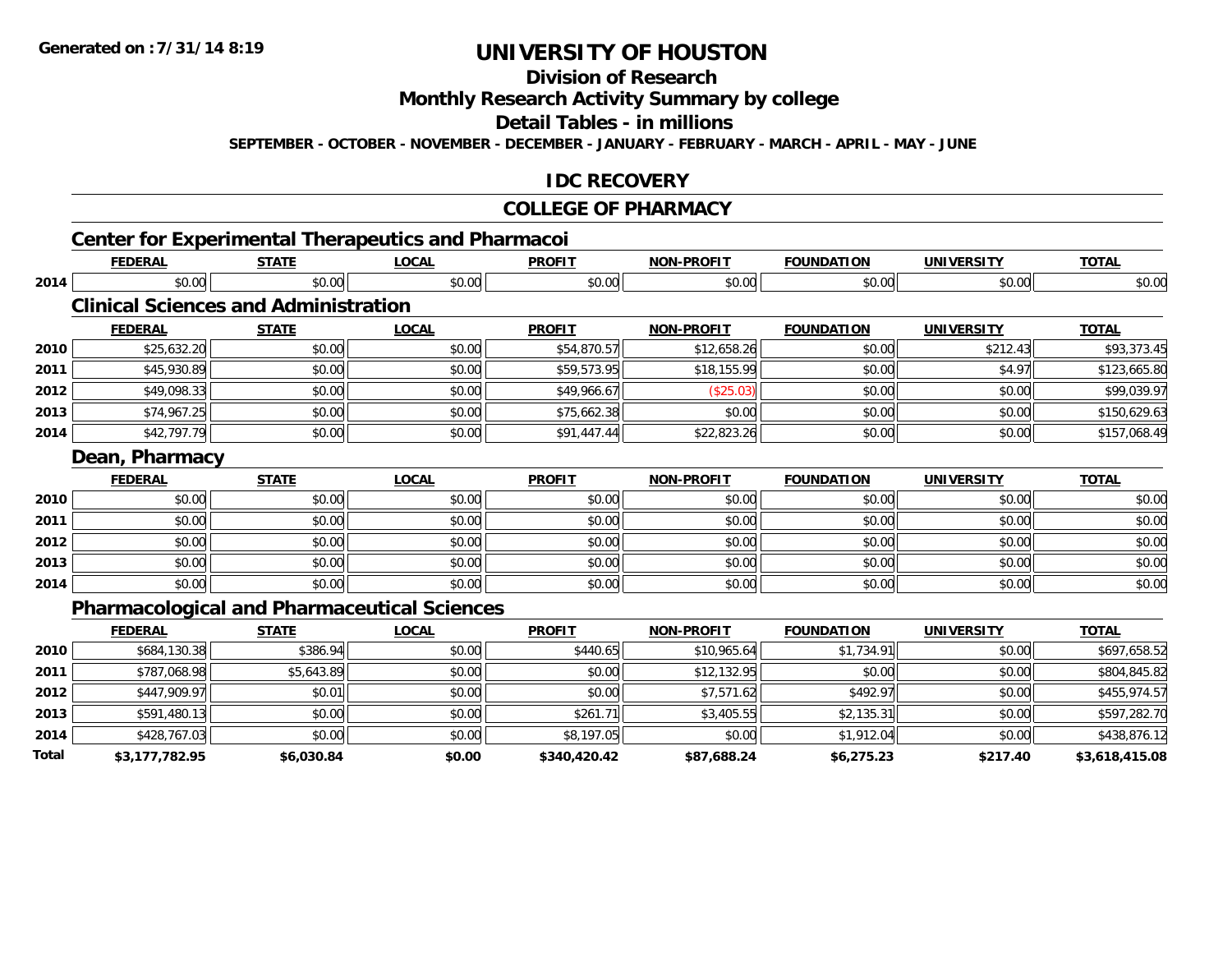# **Division of Research**

**Monthly Research Activity Summary by college**

**Detail Tables - in millions**

**SEPTEMBER - OCTOBER - NOVEMBER - DECEMBER - JANUARY - FEBRUARY - MARCH - APRIL - MAY - JUNE**

### **IDC RECOVERY**

#### **COLLEGE OF TECHNOLOGY**

|      | <b>FEDERAL</b>                                | <b>STATE</b> | <b>LOCAL</b> | <b>PROFIT</b> | <b>NON-PROFIT</b> | <b>FOUNDATION</b> | <b>UNIVERSITY</b> | <b>TOTAL</b> |
|------|-----------------------------------------------|--------------|--------------|---------------|-------------------|-------------------|-------------------|--------------|
| 2010 | \$0.00                                        | \$0.00       | \$0.00       | \$0.00        | \$0.00            | \$0.00            | \$0.00            | \$0.00       |
|      | <b>Center for Technology Literacy</b>         |              |              |               |                   |                   |                   |              |
|      | <b>FEDERAL</b>                                | <b>STATE</b> | <b>LOCAL</b> | <b>PROFIT</b> | <b>NON-PROFIT</b> | <b>FOUNDATION</b> | <b>UNIVERSITY</b> | <b>TOTAL</b> |
| 2010 | \$504.58                                      | \$0.00       | \$0.00       | \$0.00        | \$0.00            | \$0.00            | \$0.00            | \$504.58     |
| 2011 | \$144,044.26                                  | \$0.00       | \$0.00       | \$0.00        | \$0.00            | \$0.00            | \$0.00            | \$144,044.26 |
| 2012 | \$92,796.37                                   | \$0.00       | \$0.00       | \$0.00        | \$0.00            | \$0.00            | \$0.00            | \$92,796.37  |
| 2013 | \$82,534.37                                   | \$0.00       | \$0.00       | \$0.00        | \$0.00            | \$0.00            | \$0.00            | \$82,534.37  |
| 2014 | \$134,978.78                                  | \$0.00       | \$0.00       | \$0.00        | \$0.00            | \$0.00            | \$0.00            | \$134,978.78 |
|      | <b>Construction Management</b>                |              |              |               |                   |                   |                   |              |
|      | <b>FEDERAL</b>                                | <b>STATE</b> | <b>LOCAL</b> | <b>PROFIT</b> | <b>NON-PROFIT</b> | <b>FOUNDATION</b> | <b>UNIVERSITY</b> | <b>TOTAL</b> |
| 2012 | \$0.00                                        | \$925.20     | \$0.00       | \$0.00        | \$0.00            | \$0.00            | \$0.00            | \$925.20     |
| 2013 | \$0.00                                        | \$2,526.54   | \$0.00       | \$0.00        | \$0.00            | \$2,502.03        | \$0.00            | \$5,028.57   |
| 2014 | \$0.00                                        | \$3,190.16   | \$0.00       | \$0.00        | \$0.00            | \$813.26          | \$0.00            | \$4,003.42   |
|      | Dean, Technology                              |              |              |               |                   |                   |                   |              |
|      | <b>FEDERAL</b>                                | <b>STATE</b> | <b>LOCAL</b> | <b>PROFIT</b> | <b>NON-PROFIT</b> | <b>FOUNDATION</b> | <b>UNIVERSITY</b> | <b>TOTAL</b> |
| 2010 | \$73,070.21                                   | \$0.00       | \$0.00       | \$0.00        | \$0.00            | \$0.00            | \$0.00            | \$73,070.21  |
| 2011 | \$56,978.18                                   | \$0.00       | \$0.00       | \$0.00        | \$0.00            | \$0.00            | \$0.00            | \$56,978.18  |
| 2012 | \$48,005.84                                   | \$0.00       | \$0.00       | \$0.00        | \$0.00            | \$0.00            | \$0.00            | \$48,005.84  |
| 2013 | \$13,817.39                                   | \$0.00       | \$0.00       | \$0.00        | \$0.00            | \$0.00            | \$0.00            | \$13,817.39  |
| 2014 | \$14,909.13                                   | \$0.00       | \$0.00       | \$0.00        | \$0.00            | \$0.00            | \$0.00            | \$14,909.13  |
|      | <b>Engineering Technology</b>                 |              |              |               |                   |                   |                   |              |
|      | <b>FEDERAL</b>                                | <b>STATE</b> | <b>LOCAL</b> | <b>PROFIT</b> | <b>NON-PROFIT</b> | <b>FOUNDATION</b> | <b>UNIVERSITY</b> | <b>TOTAL</b> |
| 2010 | \$59,341.05                                   | \$0.00       | \$0.00       | \$810.82      | \$0.00            | \$14,388.25       | \$38.22           | \$74,578.34  |
| 2011 | \$103,164.63                                  | \$0.00       | \$0.00       | (\$0.19)      | \$0.00            | \$8,326.02        | \$0.00            | \$111,490.46 |
| 2012 | \$98,037.12                                   | \$0.00       | \$0.00       | \$7,988.00    | \$0.00            | \$0.00            | \$0.00            | \$106,025.12 |
| 2013 | \$121,491.58                                  | \$0.00       | \$0.00       | \$14,846.42   | \$0.00            | \$1,567.70        | \$0.00            | \$137,905.70 |
| 2014 | \$81,651.81                                   | \$0.00       | \$0.00       | \$22,769.56   | \$0.00            | \$0.00            | \$0.00            | \$104,421.37 |
|      | <b>Human Development and Consumer Science</b> |              |              |               |                   |                   |                   |              |
|      |                                               |              |              |               |                   |                   |                   |              |
|      | <b>FEDERAL</b>                                | <b>STATE</b> | <b>LOCAL</b> | <b>PROFIT</b> | <b>NON-PROFIT</b> | <b>FOUNDATION</b> | <b>UNIVERSITY</b> | <b>TOTAL</b> |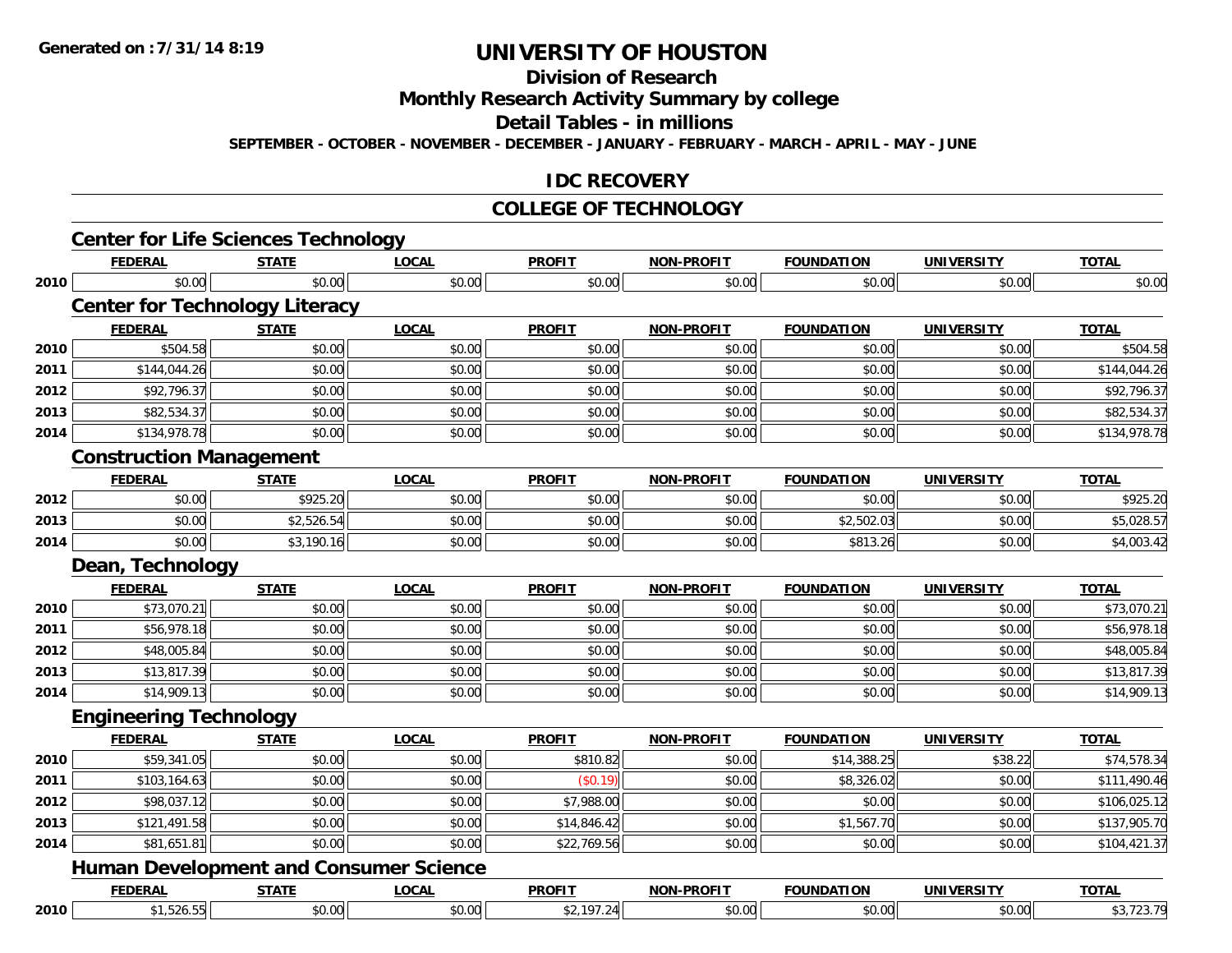# **Division of Research**

### **Monthly Research Activity Summary by college**

### **Detail Tables - in millions**

**SEPTEMBER - OCTOBER - NOVEMBER - DECEMBER - JANUARY - FEBRUARY - MARCH - APRIL - MAY - JUNE**

### **IDC RECOVERY**

## **COLLEGE OF TECHNOLOGY**

# **Human Development and Consumer Science**

|      | <b>FEDERAL</b> | <b>STATE</b> | <b>LOCAL</b> | <b>PROFIT</b> | <b>NON-PROFIT</b> | <b>FOUNDATION</b> | <b>UNIVERSITY</b> | <b>TOTAL</b> |
|------|----------------|--------------|--------------|---------------|-------------------|-------------------|-------------------|--------------|
| 2011 | \$213.79       | \$0.00       | \$0.00       | \$53.11       | \$0.00            | \$0.00            | \$0.00            | \$266.90     |
| 2012 | \$127.81       | \$334.       | \$0.00       | \$295.2\$     | \$0.00            | \$0.00            | \$0.00            | \$501.89     |
| 2013 | \$153.56       | \$0.00       | \$0.00       | \$0.00        | \$0.00            | \$0.00            | \$0.00            | \$153.56     |
| 2014 | \$2,572.87     | \$0.00       | \$0.00       | \$0.00        | \$0.00            | \$30,228.94       | \$0.00            | \$32,801.81  |

# **Information & Logistics Technology**

|      | <b>FEDERAL</b>            | <b>STATE</b> | <u>LOCAL</u> | <b>PROFIT</b> | <b>NON-PROFIT</b> | <b>FOUNDATION</b> | <b>UNIVERSITY</b> | <b>TOTAL</b> |
|------|---------------------------|--------------|--------------|---------------|-------------------|-------------------|-------------------|--------------|
| 2010 | \$1,978.67                | \$0.00       | \$0.00       | \$0.00        | \$0.00            | \$0.00            | \$0.00            | \$1,978.67   |
| 2011 | $($ \$114.66) $  \cdot  $ | \$0.00       | \$0.00       | \$0.00        | \$0.00            | \$0.00            | \$0.00            | \$114.66     |
| 2012 | \$14,249.49               | (\$540.60)   | \$0.00       | \$0.00        | \$0.00            | \$0.00            | \$0.00            | \$13,708.89  |
| 2013 | \$0.00                    | \$0.00       | \$0.00       | \$0.00        | \$0.00            | \$0.00            | \$0.00            | \$0.00       |
| 2014 | (\$92.50)                 | \$0.00       | \$0.00       | \$0.00        | \$0.00            | \$0.00            | \$0.00            | (\$92.50)    |

# **Texas Manufacturing Assistance Center**

|       | <b>FEDERAL</b> | <b>STATE</b> | <b>LOCAL</b> | <b>PROFIT</b> | <b>NON-PROFIT</b> | <b>FOUNDATION</b> | <b>UNIVERSITY</b> | <b>TOTAL</b>   |
|-------|----------------|--------------|--------------|---------------|-------------------|-------------------|-------------------|----------------|
| 2010  | \$0.00         | \$0.00       | \$0.00       | \$0.00        | \$0.00            | \$0.00            | \$0.00            | \$0.00         |
| 2011  | \$0.00         | \$0.00       | \$0.00       | \$0.00        | \$0.00            | \$0.00            | \$0.00            | \$0.00         |
| 2012  | \$0.00         | \$0.00       | \$0.00       | \$0.00        | \$0.00            | \$0.00            | \$0.00            | \$0.00         |
| 2013  | \$0.00         | \$0.00       | \$0.00       | \$0.00        | \$0.00            | \$0.00            | \$0.00            | \$0.00         |
| 2014  | \$0.00         | \$0.00       | \$0.00       | \$0.00        | \$0.00            | \$0.00            | \$0.00            | \$0.00         |
| Total | \$1,145,940.89 | \$5,766.89   | \$0.00       | \$48,369.67   | \$0.00            | \$57,826.20       | \$38.22           | \$1,257,941.87 |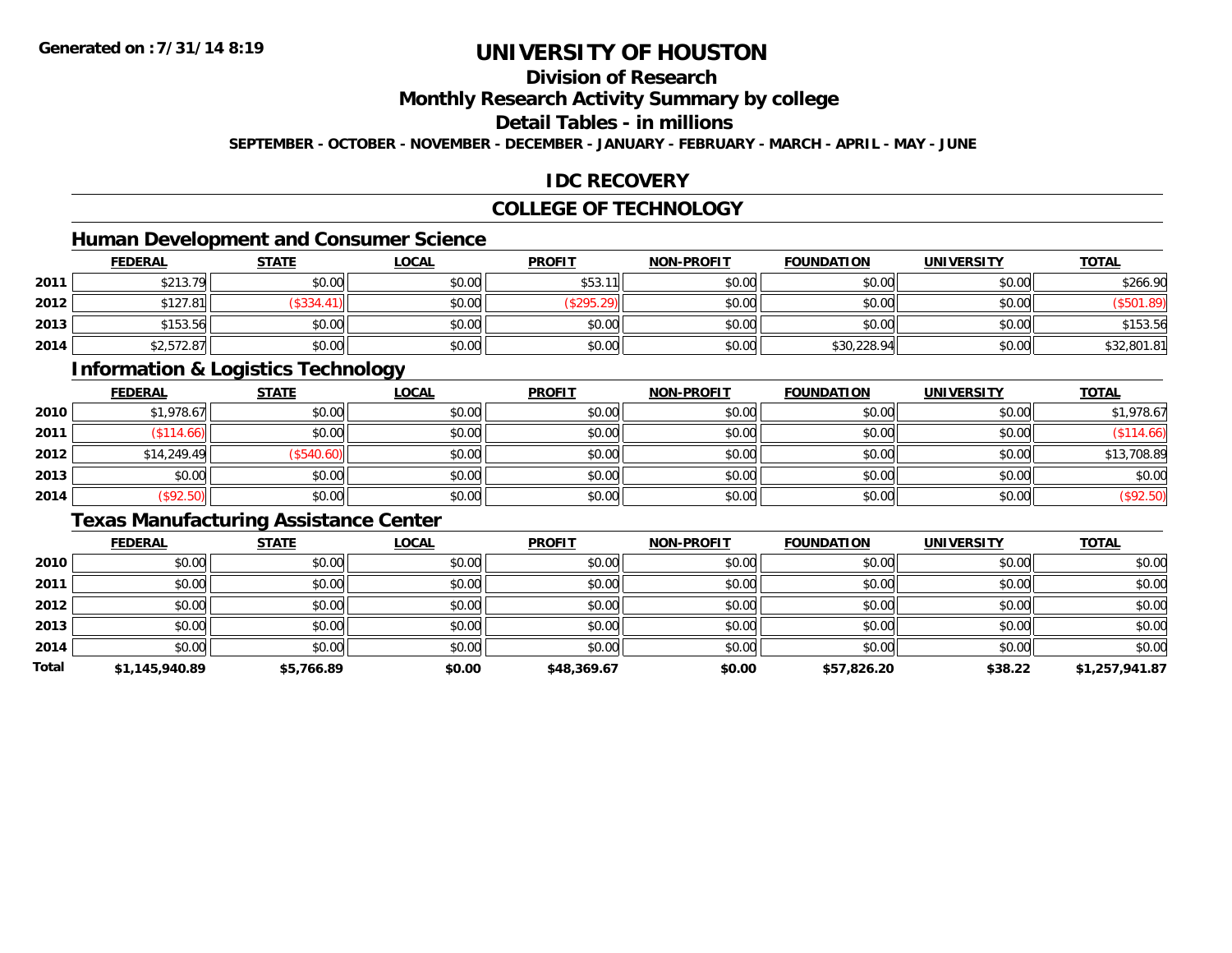# **Division of Research**

### **Monthly Research Activity Summary by college**

## **Detail Tables - in millions**

**SEPTEMBER - OCTOBER - NOVEMBER - DECEMBER - JANUARY - FEBRUARY - MARCH - APRIL - MAY - JUNE**

### **IDC RECOVERY**

# **CULLEN COLLEGE OF ENGINEERING**

# **Biomedical Engineering**

|      | <b>FEDERAL</b> | <b>STATE</b> | <u>LOCAL</u> | <b>PROFIT</b> | <b>NON-PROFIT</b> | <b>FOUNDATION</b> | <b>UNIVERSITY</b> | <b>TOTAL</b> |
|------|----------------|--------------|--------------|---------------|-------------------|-------------------|-------------------|--------------|
| 2010 | \$79,421.64    | \$0.00       | \$0.00       | \$0.00        | \$0.00            | (\$26.35)         | \$0.00            | \$79,395.29  |
| 2011 | \$62,063.79    | \$0.00       | \$0.00       | \$0.00        | \$0.00            | \$0.00            | \$0.00            | \$62,063.79  |
| 2012 | \$97,894.31    | \$0.00       | \$0.00       | \$0.00        | \$0.00            | \$0.00            | \$0.00            | \$97,894.31  |
| 2013 | \$253,531.51   | \$0.00       | \$0.00       | \$14,315.26   | \$0.00            | \$0.00            | \$0.00            | \$267,846.77 |
| 2014 | \$582,187.26   | \$0.00       | \$0.00       | (\$11,803.27) | \$231.62          | \$0.00            | \$0.00            | \$570,615.61 |

# **Center for Innovative Grouting Materials and Tech**

|      | <u>FEDERAL</u> | <u>STATE</u> | <u>LOCAL</u> | <b>PROFIT</b> | <b>NON-PROFIT</b> | <b>FOUNDATION</b> | <b>UNIVERSITY</b> | <b>TOTAL</b> |
|------|----------------|--------------|--------------|---------------|-------------------|-------------------|-------------------|--------------|
| 2010 | \$0.00         | \$0.00       | \$0.00       | \$0.00        | \$0.00            | \$0.00            | \$0.00            | \$0.00       |
| 2011 | \$0.00         | \$0.00       | \$0.00       | \$0.00        | \$0.00            | \$0.00            | \$0.00            | \$0.00       |
| 2012 | \$0.00         | \$0.00       | \$0.00       | \$0.00        | \$0.00            | \$0.00            | \$0.00            | \$0.00       |
| 2013 | \$0.00         | \$0.00       | \$0.00       | \$0.00        | \$0.00            | \$0.00            | \$0.00            | \$0.00       |
| 2014 | \$0.00         | \$0.00       | \$0.00       | \$0.00        | \$0.00            | \$0.00            | \$0.00            | \$0.00       |

# **Chemical Engineering**

|      | <b>FEDERAL</b> | <b>STATE</b>   | <u>LOCAL</u> | <b>PROFIT</b> | <b>NON-PROFIT</b> | <b>FOUNDATION</b> | <b>UNIVERSITY</b> | <b>TOTAL</b>   |
|------|----------------|----------------|--------------|---------------|-------------------|-------------------|-------------------|----------------|
| 2010 | \$691,539.24   | (\$12,552.45)  | \$4,438.25   | \$69,938.35   | \$0.00            | \$2,077.81        | \$30,630.33       | \$786,071.53   |
| 2011 | \$685,076.12   | (\$355,657.11) | \$1,411.18   | \$165,720.86  | \$0.00            | (\$219.31)        | \$40,657.27       | \$536,989.01   |
| 2012 | \$746.769.41   | \$4,884.52     | \$1,268.52   | \$231,538.61  | \$0.00            | \$132.37          | \$0.02            | \$984,593.45   |
| 2013 | \$842,990.91   | \$6,329.75     | \$0.00       | \$139,051.97  | \$0.00            | \$940.94          | (\$6,637.83)      | \$982,675.74   |
| 2014 | \$846,080.51   | \$2,634.58     | \$0.00       | \$389,886.41  | \$0.00            | \$2,193.96        | \$0.00            | \$1,240,795.47 |

### **Civil Engineering**

|      | <b>FEDERAL</b> | <b>STATE</b> | <u>LOCAL</u> | <b>PROFIT</b> | <b>NON-PROFIT</b> | <b>FOUNDATION</b> | <b>UNIVERSITY</b> | <b>TOTAL</b> |
|------|----------------|--------------|--------------|---------------|-------------------|-------------------|-------------------|--------------|
| 2010 | \$141,396.47   | \$28,293.50  | \$21,947.02  | \$18,371.30   | \$11,665.95       | \$0.00            | \$243.94          | \$221,918.18 |
| 2011 | \$239,846.18   | \$20,703.18  | \$0.00       | \$55,072.91   | \$22,700.16       | \$0.00            | \$5,260.31        | \$343,582.74 |
| 2012 | \$323,453.35   | \$27,247.83  | \$26,339.96  | \$29,756.19   | \$15,692.43       | \$0.00            | (\$490.00)        | \$421,999.77 |
| 2013 | \$529,191.08   | \$15,533.33  | \$2,653.74   | \$86,742.47   | \$20,026.57       | \$7,624.77        | \$1,974.72        | \$663,746.68 |
| 2014 | \$737,885.61   | \$16,315.12  | (\$1,308.66) | \$146,758.00  | \$26,635.30       | \$9,993.31        | \$112.50          | \$936,391.19 |

# **Composites Engineering and Applications Center**

|      | <b>DERAL</b>                     | <b>CTATI</b>          | .OCAI                  | <b>PROFIT</b>        | <b>DDAEIT</b><br><b>NION</b> | .<br>ב נוחו<br>LION | - R.J.        | <b>TOTAL</b>            |
|------|----------------------------------|-----------------------|------------------------|----------------------|------------------------------|---------------------|---------------|-------------------------|
| 2010 | $\sim$<br>$. \cup . \cup \cup$   | $\overline{ }$<br>ט.ט | $\sim$ 00<br>pu.uu     | 0000<br>ັ⊎ບ.ບບ,      | 0.00<br>PO.OO                | vv.vv               | 0.00<br>vv.vv | 0000<br>\$U.UU          |
| 2011 | $\sim$ $\sim$<br>$\sim$<br>,u.uu | しいい                   | $\sim$ $\sim$<br>vu.uu | $\sim$ 00<br>ັ້ນບ.ບພ | 0.00<br><b>JU.UU</b>         | JU.UU               | 0.00<br>PO.OO | 0 <sup>0</sup><br>JU.UU |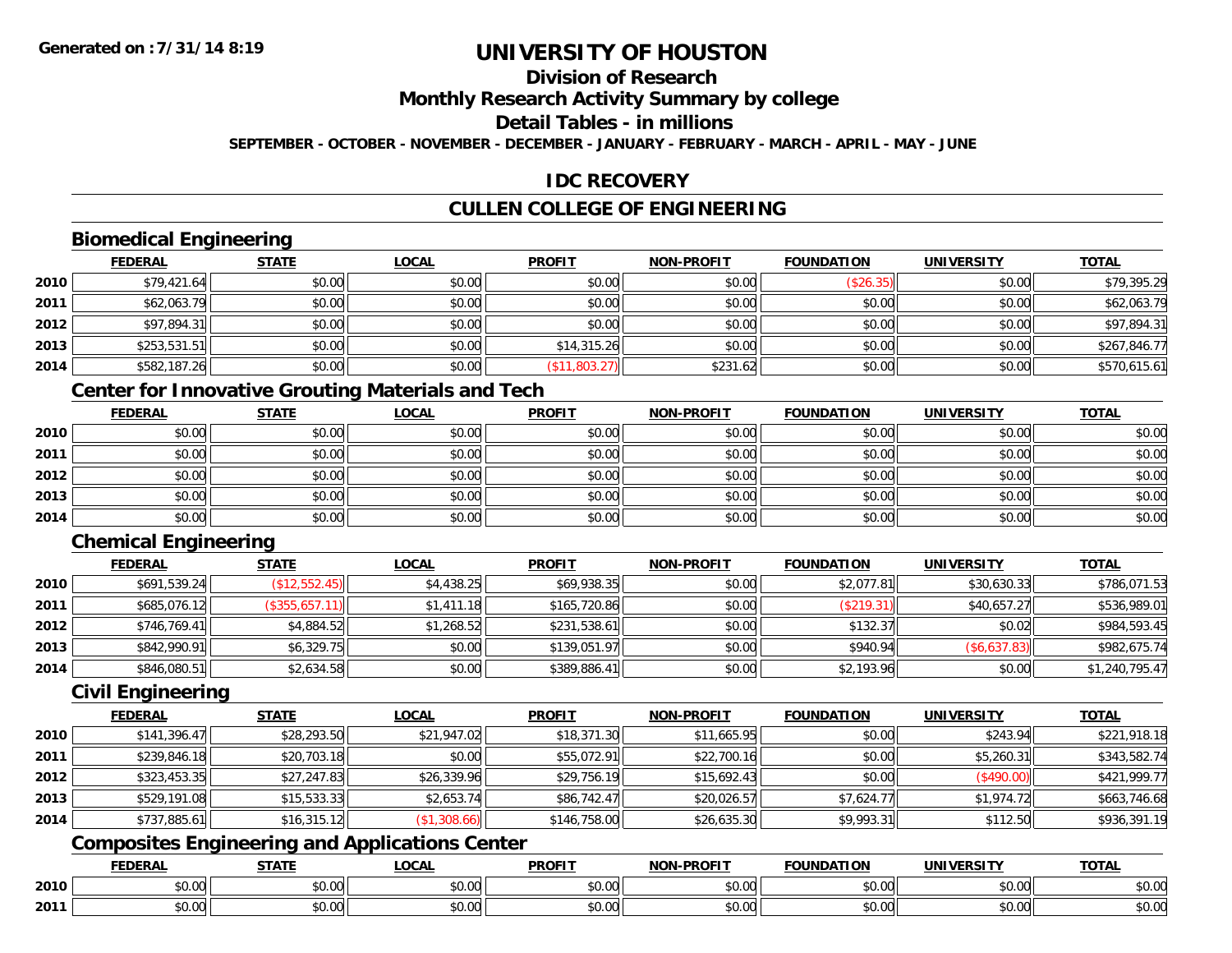# **Division of Research**

### **Monthly Research Activity Summary by college**

#### **Detail Tables - in millions**

**SEPTEMBER - OCTOBER - NOVEMBER - DECEMBER - JANUARY - FEBRUARY - MARCH - APRIL - MAY - JUNE**

## **IDC RECOVERY**

# **CULLEN COLLEGE OF ENGINEERING**

# **Composites Engineering and Applications Center**

|      | <b>FEDERAL</b> | <b>STATE</b> | LOCAL  | <b>PROFIT</b> | <b>NON-PROFIT</b> | <b>FOUNDATION</b> | <b>UNIVERSITY</b> | <b>TOTAL</b> |
|------|----------------|--------------|--------|---------------|-------------------|-------------------|-------------------|--------------|
| 2012 | \$0.00         | \$0.00       | \$0.00 | \$0.00        | \$0.00            | \$0.00            | \$0.00            | \$0.00       |
| 2013 | \$0.00         | \$0.00       | \$0.00 | \$0.00        | \$0.00            | \$0.00            | \$0.00            | \$0.00       |
| 2014 | \$0.00         | \$0.00       | \$0.00 | \$0.00        | \$0.00            | \$0.00            | \$0.00            | \$0.00       |

<u> 1989 - Johann Stoff, deutscher Stoffen und der Stoffen und der Stoffen und der Stoffen und der Stoffen und der</u>

### **Dean, Engineering**

|      | <b>FEDERAL</b> | <b>STATE</b> | <u>LOCAL</u> | <b>PROFIT</b> | <b>NON-PROFIT</b> | <b>FOUNDATION</b> | <b>UNIVERSITY</b> | <b>TOTAL</b> |
|------|----------------|--------------|--------------|---------------|-------------------|-------------------|-------------------|--------------|
| 2010 | \$3,969.98     | \$0.00       | \$0.00       | \$0.00        | \$0.00            | \$0.00            | \$0.00            | \$3,969.98   |
| 2011 | \$3,706.26     | \$0.00       | \$0.00       | \$0.00        | \$0.00            | \$0.00            | \$0.00            | \$3,706.26   |
| 2012 | \$5,648.92     | \$0.00       | \$0.00       | \$0.00        | \$0.00            | \$0.00            | \$0.00            | \$5,648.92   |
| 2013 | \$6,136.86     | \$0.00       | \$0.00       | \$0.00        | \$0.00            | \$0.00            | \$0.00            | \$6,136.86   |
| 2014 | \$4,953.69     | \$0.00       | \$0.00       | \$0.00        | \$0.00            | \$0.00            | \$0.00            | \$4,953.69   |

### **Electrical & Computer Engineering**

|      | <b>FEDERAL</b> | <b>STATE</b> | <b>LOCAL</b> | <b>PROFIT</b> | <b>NON-PROFIT</b> | <b>FOUNDATION</b> | <b>UNIVERSITY</b> | <b>TOTAL</b> |
|------|----------------|--------------|--------------|---------------|-------------------|-------------------|-------------------|--------------|
| 2010 | \$457,918.03   | \$23,745.69  | \$0.00       | \$78,706.76   | \$21,712.66       | \$0.00            | \$89.18           | \$582,172.32 |
| 2011 | \$693,200.21   | \$26,917.71  | \$0.00       | \$40,662.66   | \$6,370.33        | \$0.00            | \$2,455.44        | \$769,606.35 |
| 2012 | \$657,764.23   | $(*455.11)$  | \$0.00       | \$96,225.08   | (\$3,375.31)      | (\$16, 163.66)    | \$0.21            | \$733,995.43 |
| 2013 | \$696,163.41   | \$858.88     | \$0.00       | \$68,113.14   | \$9,959.01        | \$532.40          | \$0.00            | \$775,626.84 |
| 2014 | \$655,412.07   | \$620.05     | \$0.00       | \$133,677.15  | \$42,473.62       | \$7,084.58        | \$0.00            | \$839,267.47 |

<u> 1980 - Johann Barn, mars ann an t-Amhain Aonaich an t-Aonaich an t-Aonaich an t-Aonaich an t-Aonaich an t-Aon</u>

#### **Industrial Engineering**

|      | <b>FEDERAL</b> | <b>STATE</b> | <u>LOCAL</u> | <b>PROFIT</b> | <b>NON-PROFIT</b> | <b>FOUNDATION</b> | <b>UNIVERSITY</b> | <b>TOTAL</b> |
|------|----------------|--------------|--------------|---------------|-------------------|-------------------|-------------------|--------------|
| 2010 | \$28,084.08    | \$1,636.16   | \$0.00       | \$0.00        | \$0.00            | \$0.00            | \$0.00            | \$29,720.24  |
| 2011 | \$34,944.76    | \$1,517.54   | \$21,140.37  | \$0.00        | \$0.00            | \$0.00            | \$0.00            | \$57,602.67  |
| 2012 | \$37,602.56    | (\$105.06)   | \$17,097.47  | \$0.00        | \$0.00            | \$0.00            | \$0.00            | \$54,594.97  |
| 2013 | \$28,658.88    | \$5,666.35   | \$3,573.31   | \$0.00        | \$0.00            | \$3,166.49        | \$0.00            | \$41,065.03  |
| 2014 | \$52,489.34    | \$7,016.01   | \$16,198.53  | \$0.00        | \$0.00            | \$7,124.02        | \$0.00            | \$82,827.90  |

#### **Mechanical Engineering**

|      | <b>FEDERAL</b> | <b>STATE</b> | <b>LOCAL</b> | <b>PROFIT</b> | <b>NON-PROFIT</b> | <b>FOUNDATION</b> | <b>UNIVERSITY</b> | <b>TOTAL</b> |
|------|----------------|--------------|--------------|---------------|-------------------|-------------------|-------------------|--------------|
| 2010 | \$551,499.96   | \$7,886.31   | \$0.00       | \$63,974.28   | \$34,432.18       | \$0.00            | \$0.00            | \$657,792.73 |
| 2011 | \$708,993.55   | \$12,523.79  | \$0.00       | \$146,804.52  | \$14,815.97       | \$7,489.57        | (\$24.92)         | \$890,602.48 |
| 2012 | \$586,342.37   | \$12,258.63  | \$0.00       | \$105,808.96  | \$15.935.32       | \$13,635.41       | \$0.00            | \$733,980.68 |
| 2013 | \$782,427.61   | \$17,299.41  | \$0.00       | \$83,625.03   | \$0.00            | \$30,392.68       | \$0.00            | \$913,744.73 |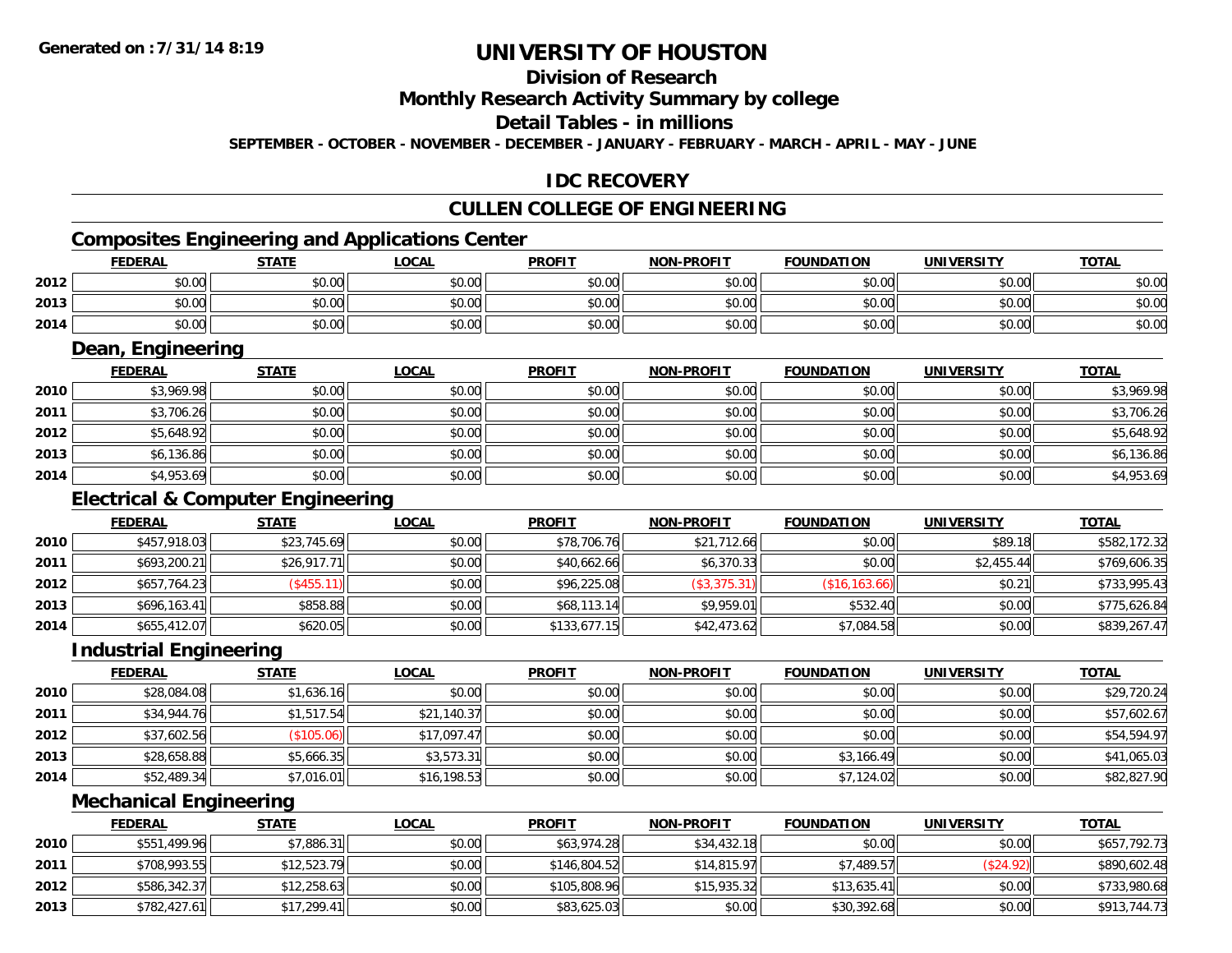# **Division of Research**

**Monthly Research Activity Summary by college**

**Detail Tables - in millions**

**SEPTEMBER - OCTOBER - NOVEMBER - DECEMBER - JANUARY - FEBRUARY - MARCH - APRIL - MAY - JUNE**

### **IDC RECOVERY**

## **CULLEN COLLEGE OF ENGINEERING**

## **Mechanical Engineering**

|      | <b>FEDERAL</b>                            | <b>STATE</b> | <b>LOCAL</b> | <b>PROFIT</b> | <b>NON-PROFIT</b> | <b>FOUNDATION</b> | <b>UNIVERSITY</b> | <b>TOTAL</b>   |
|------|-------------------------------------------|--------------|--------------|---------------|-------------------|-------------------|-------------------|----------------|
| 2014 | \$809,283.12                              | \$9,881.37   | \$0.00       | \$247,945.46  | \$0.00            | \$35,528.81       | \$0.00            | \$1,102,638.75 |
|      | <b>National Wind Energy Center</b>        |              |              |               |                   |                   |                   |                |
|      | <b>FEDERAL</b>                            | <b>STATE</b> | <b>LOCAL</b> | <b>PROFIT</b> | <b>NON-PROFIT</b> | <b>FOUNDATION</b> | <b>UNIVERSITY</b> | <b>TOTAL</b>   |
| 2010 | \$0.00                                    | \$0.00       | \$0.00       | \$0.00        | \$0.00            | \$0.00            | \$0.00            | \$0.00         |
| 2011 | \$0.00                                    | \$0.00       | \$0.00       | \$0.00        | \$0.00            | \$0.00            | \$0.00            | \$0.00         |
| 2012 | \$0.00                                    | \$0.00       | \$0.00       | \$0.00        | \$0.00            | \$0.00            | \$0.00            | \$0.00         |
| 2013 | \$0.00                                    | \$0.00       | \$0.00       | \$0.00        | \$0.00            | \$0.00            | \$0.00            | \$0.00         |
| 2014 | \$0.00                                    | \$0.00       | \$0.00       | \$0.00        | \$0.00            | \$0.00            | \$0.00            | \$0.00         |
|      | <b>SW Public Safety Technology Center</b> |              |              |               |                   |                   |                   |                |

#### **FEDERAL STATE LOCAL PROFIT NON-PROFIT FOUNDATION UNIVERSITY TOTALTOTAL 2010**0 \$0.00 \$0.00 \$0.00 \$0.00 \$0.00 \$0.00 \$0.00 \$0.00 \$0.00 \$0.00 \$0.00 \$0.00 \$0.00 \$0.00 \$0.00 \$0.00 \$0.00 **Total\$13,664,527.27 (\$119,000.02) \$114,759.69 \$2,400,892.08 \$239,275.81 \$111,507.80 \$74,271.17 \$16,486,233.80**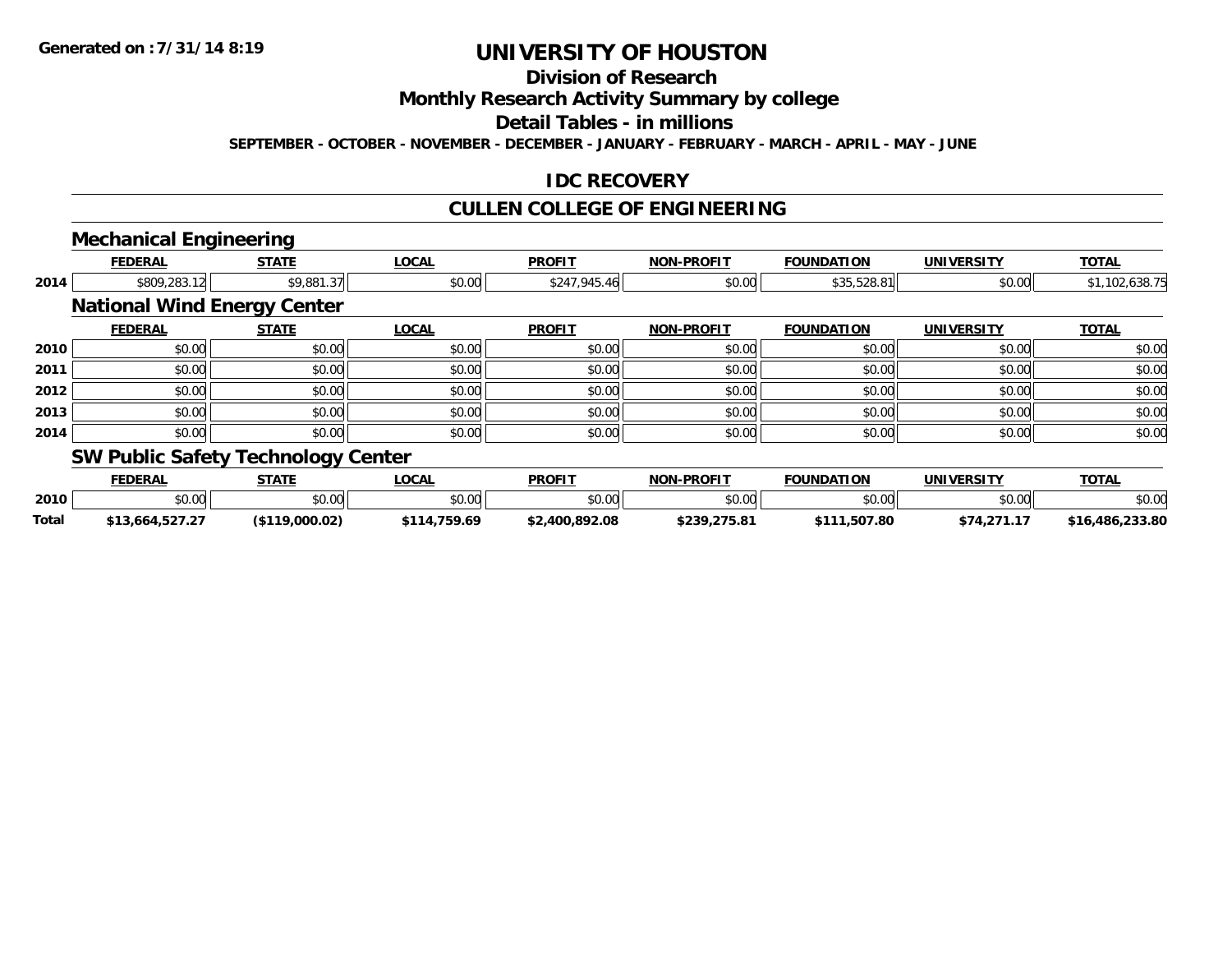# **Division of Research**

**Monthly Research Activity Summary by college**

### **Detail Tables - in millions**

**SEPTEMBER - OCTOBER - NOVEMBER - DECEMBER - JANUARY - FEBRUARY - MARCH - APRIL - MAY - JUNE**

# **IDC RECOVERY**

# **DIVISION OF RESEARCH**

### **Allied Geophysical Laboratories**

|      | <b>FEDERAL</b> | <b>STATE</b> | <u>LOCAL</u>           | <b>PROFIT</b> | <b>NON-PROFIT</b> | <b>FOUNDATION</b> | <b>UNIVERSITY</b> | <b>TOTAL</b>            |
|------|----------------|--------------|------------------------|---------------|-------------------|-------------------|-------------------|-------------------------|
| 2011 | \$0.00         | \$0.00       | $n \cap \neg$<br>JU.UU | \$4,075.23    | \$0.00            | \$0.00            | \$0.00            | .075.23<br>1.3.2.3      |
| 2012 | \$0.00         | \$0.00       | \$0.00                 | \$5,974.26    | \$0.00            | \$0.00            | \$0.00            | 974 26                  |
| 2013 | \$0.00         | \$0.00       | \$0.00                 | \$3,076.49    | \$0.00            | \$0.00            | \$0.00            | $\sqrt{71}$<br>90.4∨,ل∢ |

### **Center for Advanced Computing and Data Systems**

|      | <b>FEDERAL</b> | <b>STATE</b> | <b>LOCAL</b> | <b>PROFIT</b> | <b>NON-PROFIT</b> | <b>FOUNDATION</b> | <b>UNIVERSITY</b> | <b>TOTAL</b> |
|------|----------------|--------------|--------------|---------------|-------------------|-------------------|-------------------|--------------|
| 2010 | \$216,528.54   | \$0.00       | \$0.00       | \$6,286.90    | \$0.00            | \$0.00            | \$0.00            | \$222,815.44 |
| 2011 | \$237,225.48   | \$0.00       | \$0.00       | \$0.00        | \$0.00            | \$0.00            | \$0.00            | \$237,225.48 |
| 2012 | \$150,900.22   | \$0.00       | \$0.00       | \$22,337.22   | \$0.00            | \$0.00            | \$0.00            | \$173,237.44 |
| 2013 | \$38,507.94    | \$0.00       | \$0.00       | \$57,912.86   | \$0.00            | \$0.00            | \$0.00            | \$96,420.80  |
| 2014 | $(*3,458.04)$  | \$0.00       | \$0.00       | \$0.00        | \$0.00            | \$0.00            | \$0.00            | \$3,458.04   |

### **Center for Advanced Materials**

|      | <b>FEDERAL</b> | <b>STATE</b> | <u>LOCAL</u> | <b>PROFIT</b> | <b>NON-PROFIT</b> | <b>FOUNDATION</b> | <b>UNIVERSITY</b> | <b>TOTAL</b> |
|------|----------------|--------------|--------------|---------------|-------------------|-------------------|-------------------|--------------|
| 2010 | \$37.54        | \$5,476.80   | \$0.00       | \$484.70      | \$0.00            | \$0.00            | \$0.00            | \$5,999.04   |
| 2011 | \$10,038.40    | \$8,382.03   | \$0.00       | \$2,807.02    | \$0.00            | \$0.00            | \$0.00            | \$21,227.45  |
| 2012 | \$3,975.75     | \$0.00       | \$0.00       | \$0.00        | \$0.00            | \$0.00            | \$0.00            | \$3,975.75   |
| 2013 | \$677.45       | \$0.00       | \$0.00       | \$0.00        | \$0.00            | \$0.00            | \$0.00            | \$677.45     |
| 2014 | \$0.00         | \$0.00       | \$0.00       | \$0.00        | \$0.00            | \$0.00            | \$0.00            | \$0.00       |

### **Center for Biomedical & Environmental Genomics**

|      | <u>FEDERAL</u> | <b>STATE</b> | <b>LOCAL</b> | <b>PROFIT</b> | NON-PROFIT | <b>FOUNDATION</b> | <b>UNIVERSITY</b> | <b>TOTAL</b> |
|------|----------------|--------------|--------------|---------------|------------|-------------------|-------------------|--------------|
| 2010 | \$0.00         | \$0.00       | \$0.00       | \$0.00        | \$0.00     | \$0.00            | \$0.00            | \$0.00       |
| 2011 | \$0.00         | \$0.00       | \$0.00       | \$0.00        | \$0.00     | \$0.00            | \$0.00            | \$0.00       |
| 2012 | \$0.00         | \$0.00       | \$0.00       | \$0.00        | \$0.00     | \$0.00            | \$0.00            | \$0.00       |
| 2013 | \$0.00         | \$0.00       | \$0.00       | \$0.00        | \$0.00     | \$0.00            | \$0.00            | \$0.00       |
| 2014 | \$0.00         | \$0.00       | \$0.00       | \$0.00        | \$0.00     | \$0.00            | \$0.00            | \$0.00       |

# **Center for Industrial Partnerships**

|      | <b>FEDERAL</b> | <b>STATE</b> | <u>LOCAL</u> | <b>PROFIT</b> | <b>NON-PROFIT</b> | <b>FOUNDATION</b> | <b>UNIVERSITY</b> | <b>TOTAL</b> |
|------|----------------|--------------|--------------|---------------|-------------------|-------------------|-------------------|--------------|
| 2010 | \$44,398.08    | \$0.00       | \$0.00       | \$1,500.81    | \$0.00            | \$0.00            | \$0.00            | \$45,898.89  |
| 2011 | \$62,230.59    | \$0.00       | \$0.00       | \$8,427.62    | \$0.00            | \$0.00            | \$0.00            | \$70,658.21  |
| 2012 | \$20,843.87    | \$0.00       | \$0.00       | \$7,248.84    | \$0.00            | \$0.00            | \$0.00            | \$28,092.71  |
| 2013 | \$2,529.30     | \$0.00       | \$0.00       | \$5,850.85    | \$0.00            | \$0.00            | \$0.00            | \$8,380.15   |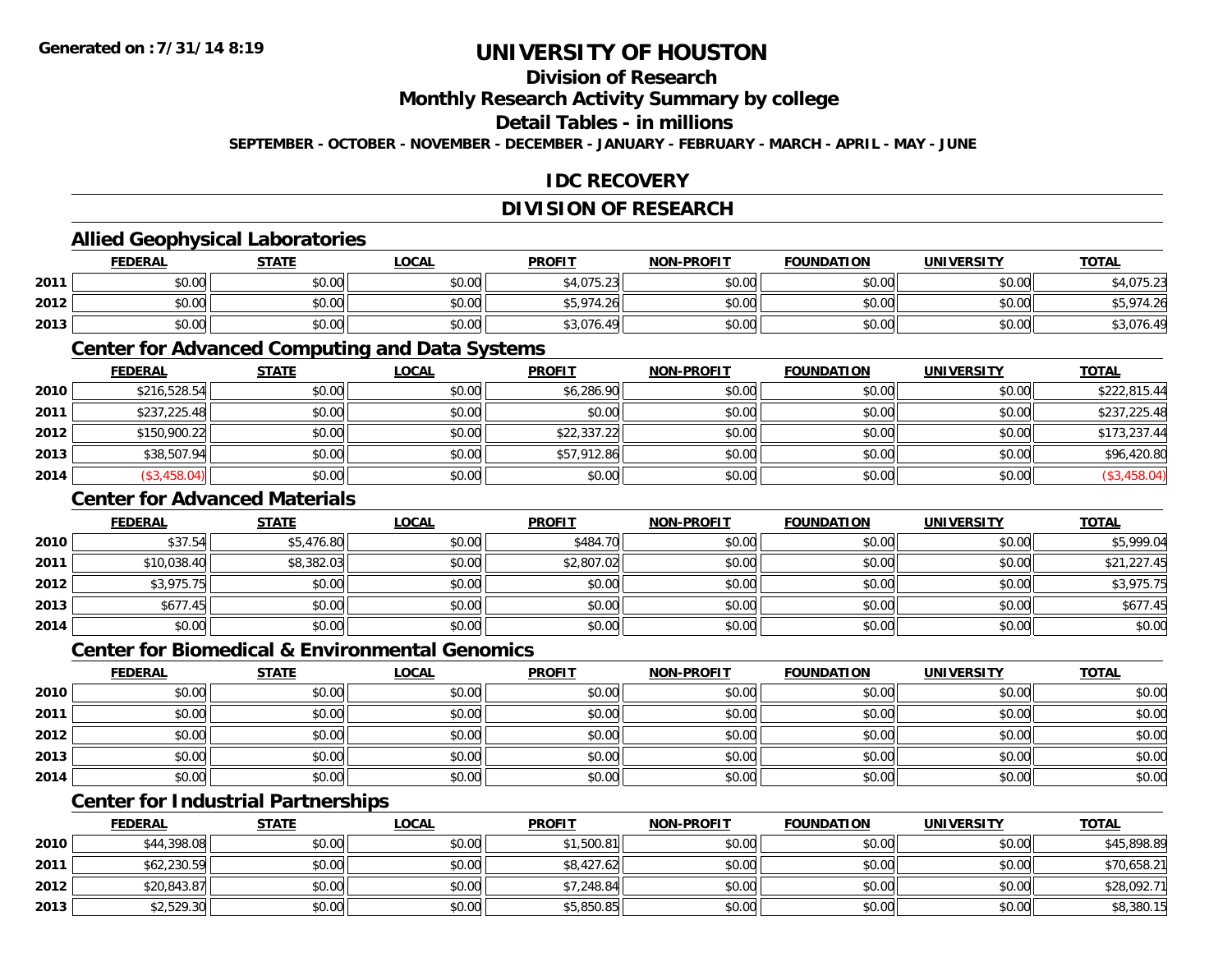#### **Division of Research**

**Monthly Research Activity Summary by college**

**Detail Tables - in millions**

**SEPTEMBER - OCTOBER - NOVEMBER - DECEMBER - JANUARY - FEBRUARY - MARCH - APRIL - MAY - JUNE**

### **IDC RECOVERY**

# **DIVISION OF RESEARCH**

|      | <b>FEDERAL</b>                                           | <b>STATE</b> | <b>LOCAL</b> | <b>PROFIT</b> | <b>NON-PROFIT</b> | <b>FOUNDATION</b> | <b>UNIVERSITY</b> | <b>TOTAL</b> |
|------|----------------------------------------------------------|--------------|--------------|---------------|-------------------|-------------------|-------------------|--------------|
| 2014 | \$2,497.56                                               | \$0.00       | \$0.00       | \$8,293.77    | \$0.00            | \$0.00            | \$0.00            | \$10,791.33  |
|      | <b>Center for Neuromotor &amp; Biomechanics Research</b> |              |              |               |                   |                   |                   |              |
|      | <b>FEDERAL</b>                                           | <b>STATE</b> | <b>LOCAL</b> | <b>PROFIT</b> | <b>NON-PROFIT</b> | <b>FOUNDATION</b> | <b>UNIVERSITY</b> | <b>TOTAL</b> |
| 2011 | \$0.00                                                   | \$0.00       | \$0.00       | \$0.00        | \$0.00            | \$0.00            | \$0.00            | \$0.00       |
|      | <b>Division of Research</b>                              |              |              |               |                   |                   |                   |              |
|      | <b>FEDERAL</b>                                           | <b>STATE</b> | <b>LOCAL</b> | <b>PROFIT</b> | <b>NON-PROFIT</b> | <b>FOUNDATION</b> | <b>UNIVERSITY</b> | <b>TOTAL</b> |
| 2010 | \$5,137.78                                               | \$0.00       | \$0.00       | \$0.00        | \$0.00            | \$0.00            | \$0.00            | \$5,137.78   |
| 2011 | (\$1,398.74)                                             | \$0.00       | \$0.00       | \$0.00        | \$0.00            | \$0.00            | \$0.00            | (\$1,398.74) |
| 2012 | $($ \$0.00)                                              | \$0.00       | \$0.00       | \$0.00        | \$0.00            | \$0.00            | \$0.00            | (\$0.00)     |
| 2013 | (\$67.82)                                                | \$0.00       | \$0.00       | \$0.00        | \$0.00            | \$0.00            | \$0.00            | (\$67.82)    |
| 2014 | \$0.00                                                   | \$0.00       | \$0.00       | \$0.00        | \$0.00            | \$0.00            | \$0.00            | \$0.00       |
|      | <b>Institute for Nanoenergy</b>                          |              |              |               |                   |                   |                   |              |
|      | <b>FEDERAL</b>                                           | <b>STATE</b> | <b>LOCAL</b> | <b>PROFIT</b> | <b>NON-PROFIT</b> | <b>FOUNDATION</b> | <b>UNIVERSITY</b> | <b>TOTAL</b> |
| 2010 | \$0.00                                                   | \$0.00       | \$0.00       | \$0.00        | \$0.00            | \$0.00            | \$0.00            | \$0.00       |
| 2011 | \$0.00                                                   | \$0.00       | \$0.00       | \$0.00        | \$0.00            | \$0.00            | \$0.00            | \$0.00       |
| 2012 | \$0.00                                                   | \$0.00       | \$0.00       | \$0.00        | \$0.00            | \$0.00            | \$0.00            | \$0.00       |
| 2013 | \$0.00                                                   | \$0.00       | \$0.00       | \$0.00        | \$0.00            | \$0.00            | \$0.00            | \$0.00       |
| 2014 | \$0.00                                                   | \$0.00       | \$0.00       | \$0.00        | \$0.00            | \$0.00            | \$0.00            | \$0.00       |
|      | <b>Office of Contracts and Grants</b>                    |              |              |               |                   |                   |                   |              |
|      | <b>FEDERAL</b>                                           | <b>STATE</b> | <b>LOCAL</b> | <b>PROFIT</b> | <b>NON-PROFIT</b> | <b>FOUNDATION</b> | <b>UNIVERSITY</b> | <b>TOTAL</b> |
| 2010 | \$0.00                                                   | \$0.00       | \$0.00       | \$0.00        | \$0.00            | \$0.00            | \$0.00            | \$0.00       |
| 2011 | \$0.00                                                   | \$0.00       | \$0.00       | \$0.00        | \$0.00            | \$0.00            | \$0.00            | \$0.00       |
| 2012 | \$0.00                                                   | \$0.00       | \$0.00       | \$0.00        | \$0.00            | \$0.00            | \$0.00            | \$0.00       |
| 2013 | \$0.00                                                   | \$0.00       | \$0.00       | \$0.00        | \$0.00            | \$0.00            | \$0.00            | \$0.00       |
| 2014 | \$0.00                                                   | \$0.00       | \$0.00       | \$0.00        | \$0.00            | \$0.00            | \$0.00            | \$0.00       |
|      | <b>TcSAM</b>                                             |              |              |               |                   |                   |                   |              |
|      | <b>FEDERAL</b>                                           | <b>STATE</b> | <b>LOCAL</b> | <b>PROFIT</b> | <b>NON-PROFIT</b> | <b>FOUNDATION</b> | <b>UNIVERSITY</b> | <b>TOTAL</b> |
| 2010 | \$0.00                                                   | \$0.00       | \$0.00       | \$0.00        | \$0.00            | \$0.00            | \$0.00            | \$0.00       |
|      |                                                          |              |              |               |                   |                   |                   |              |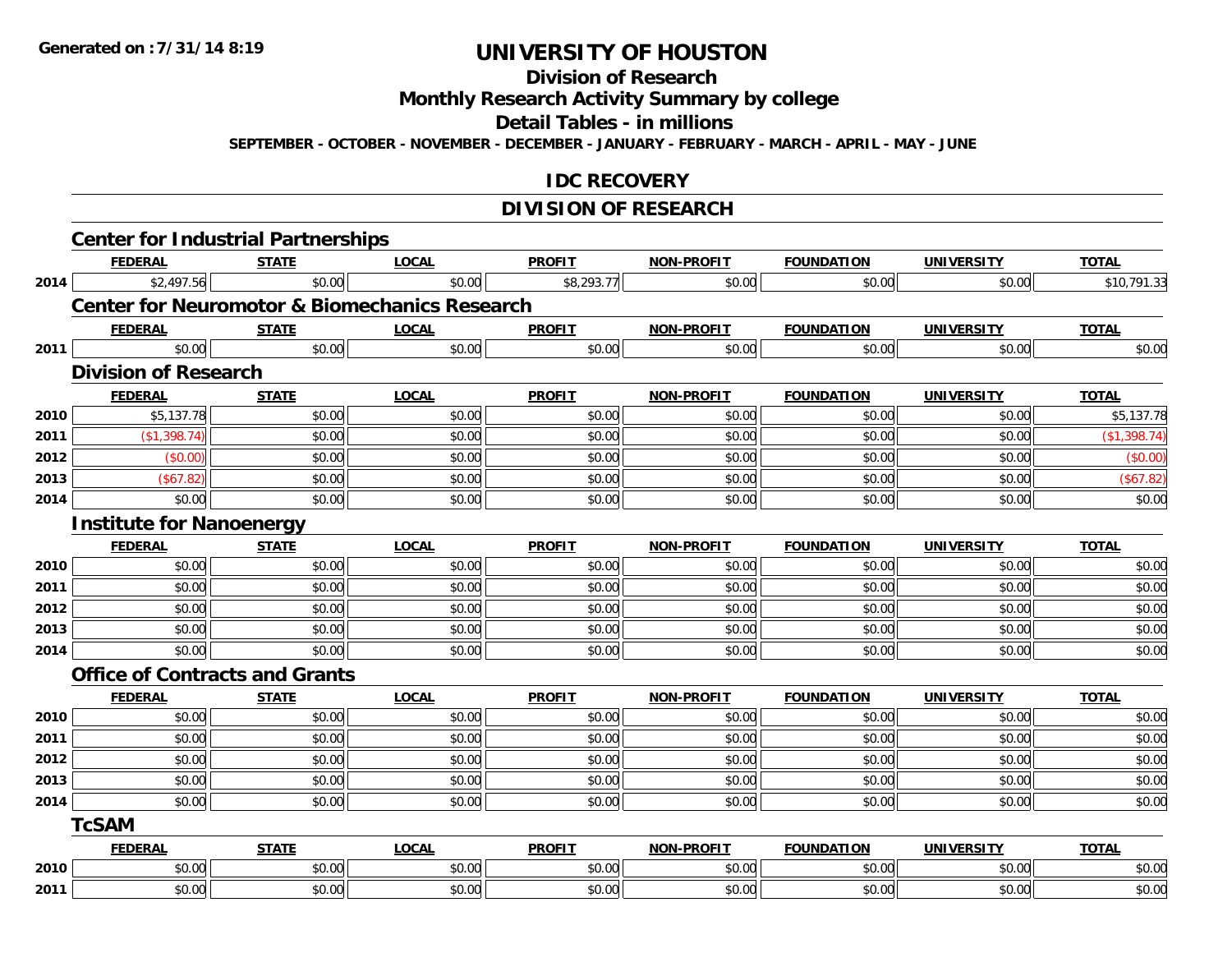# **Division of Research**

**Monthly Research Activity Summary by college**

#### **Detail Tables - in millions**

**SEPTEMBER - OCTOBER - NOVEMBER - DECEMBER - JANUARY - FEBRUARY - MARCH - APRIL - MAY - JUNE**

### **IDC RECOVERY**

# **DIVISION OF RESEARCH**

|      | <b>TcSUH</b>   |              |              |               |                   |                   |                   |              |
|------|----------------|--------------|--------------|---------------|-------------------|-------------------|-------------------|--------------|
|      | <b>FEDERAL</b> | <b>STATE</b> | <b>LOCAL</b> | <b>PROFIT</b> | <b>NON-PROFIT</b> | <b>FOUNDATION</b> | <b>UNIVERSITY</b> | <b>TOTAL</b> |
| 2010 | \$20,088.75    | \$0.00       | \$0.00       | \$29,057.56   | \$0.00            | \$0.00            | \$0.00            | \$49,146.31  |
| 2011 | \$13,055.93    | \$534.20     | \$0.00       | \$36,256.31   | \$0.00            | \$0.00            | \$0.00            | \$49,846.44  |
| 2012 | \$22,405.88    | \$2,136.59   | \$0.00       | \$26,884.88   | \$0.00            | \$0.00            | \$0.00            | \$51,427.35  |
| 2013 | \$21,895.96    | \$1,288.31   | \$0.00       | \$19,149.59   | \$0.00            | \$0.00            | \$0.00            | \$42,333.86  |
| 2014 | \$61,308.49    | \$454.83     | \$0.00       | \$16,491.29   | \$0.00            | \$0.00            | \$0.00            | \$78,254.61  |

# **Texas Obesity Research Center**

|      | <b>FEDERAL</b> | <b>STATE</b> | <u>LOCAL</u> | <b>PROFIT</b> | <b>NON-PROFIT</b> | <b>FOUNDATION</b> | <b>UNIVERSITY</b> | <b>TOTAL</b> |
|------|----------------|--------------|--------------|---------------|-------------------|-------------------|-------------------|--------------|
| 2010 | \$0.00         | \$0.00       | \$0.00       | \$0.00        | \$0.00            | \$0.00            | \$0.00            | \$0.00       |
| 2011 | \$0.00         | \$0.00       | \$0.00       | \$0.00        | \$0.00            | \$0.00            | \$0.00            | \$0.00       |
| 2012 | \$0.00         | \$0.00       | \$0.00       | \$0.00        | \$0.00            | \$0.00            | \$0.00            | \$0.00       |
| 2013 | \$0.00         | \$0.00       | \$0.00       | \$0.00        | \$0.00            | \$0.00            | \$0.00            | \$0.00       |
| 2014 | \$0.00         | \$0.00       | \$0.00       | \$0.00        | \$0.00            | \$0.00            | \$0.00            | \$0.00       |

#### **TIMES**

|       | <b>FEDERAL</b> | <b>STATE</b> | <b>LOCAL</b> | <b>PROFIT</b> | <b>NON-PROFIT</b> | <b>FOUNDATION</b> | <b>UNIVERSITY</b> | <u>TOTAL</u>   |
|-------|----------------|--------------|--------------|---------------|-------------------|-------------------|-------------------|----------------|
| 2010  | \$126,075.08   | \$106,261.52 | \$0.00       | \$0.00        | \$0.00            | \$0.00            | \$162.29          | \$232,498.89   |
| 2011  | \$137,999.19   | \$2,770.35   | \$0.00       | \$0.00        | \$0.00            | \$0.00            | \$0.00            | \$140,769.53   |
| 2012  | \$464,539.58   | \$0.01       | \$0.00       | \$0.00        | \$0.00            | \$0.00            | \$0.00            | \$464,539.59   |
| 2013  | \$621,973.68   | \$1,527.98   | \$0.00       | \$0.00        | \$0.00            | \$0.00            | \$0.00            | \$623,501.66   |
| 2014  | \$477,367.55   | \$6,136.34   | \$0.00       | \$0.00        | \$0.00            | \$0.00            | \$0.00            | \$483,503.89   |
| Total | \$2,757,313.97 | \$134,968.97 | \$0.00       | \$262,116.20  | \$0.00            | \$0.00            | \$162.29          | \$3,154,561.43 |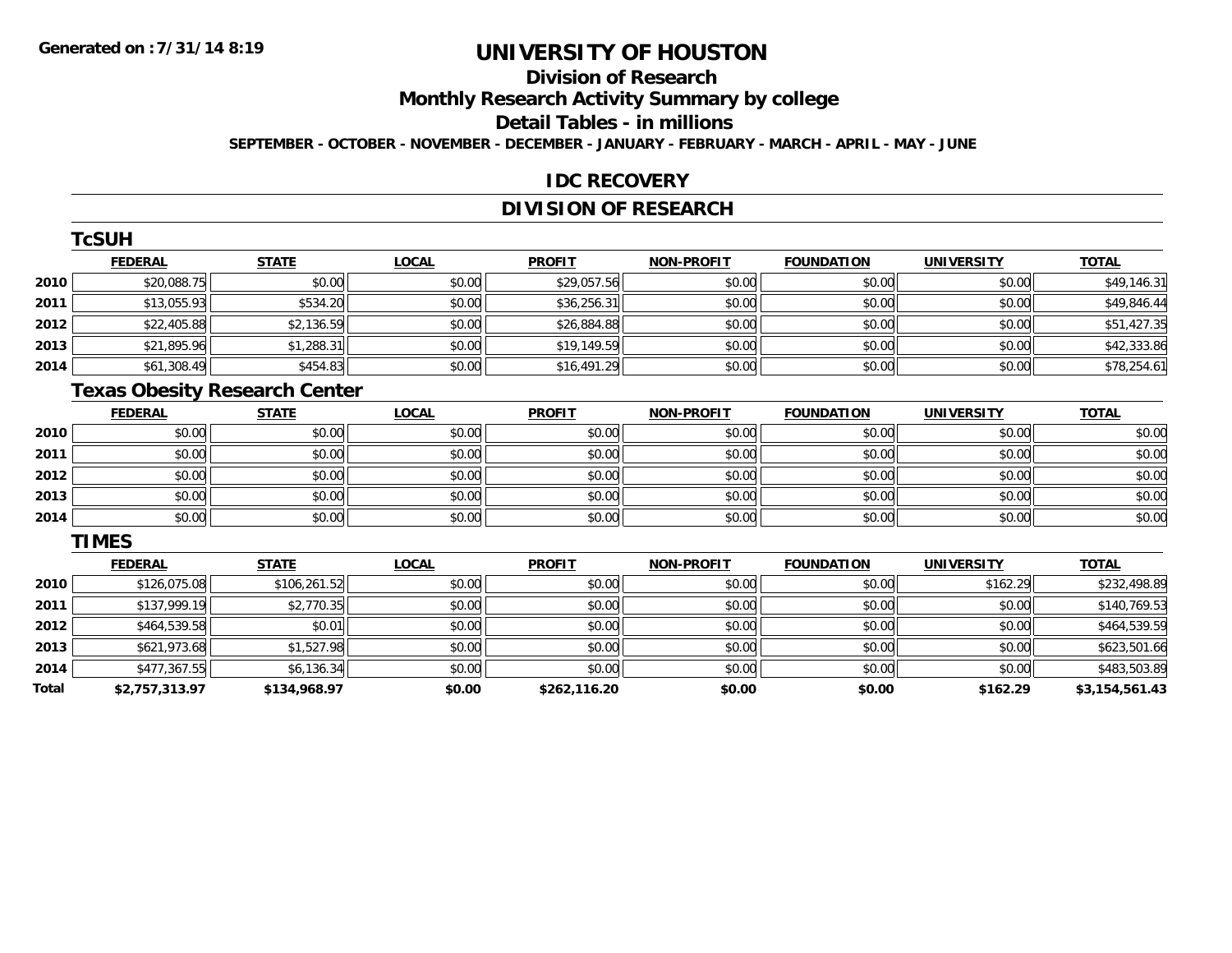# **Division of Research**

### **Monthly Research Activity Summary by college**

#### **Detail Tables - in millions**

**SEPTEMBER - OCTOBER - NOVEMBER - DECEMBER - JANUARY - FEBRUARY - MARCH - APRIL - MAY - JUNE**

## **IDC RECOVERY**

# **GRADUATE COLLEGE OF SOCIAL WORK**

# **Center for Drug and Social Policy Research**

|      | <b>FEDERAL</b> | <b>STATE</b> | <b>LOCAL</b> | <b>PROFIT</b> | NON-PROFIT | <b>FOUNDATION</b> | <b>UNIVERSITY</b> | <u>TOTAL</u> |
|------|----------------|--------------|--------------|---------------|------------|-------------------|-------------------|--------------|
| 2010 | \$0.00         | \$0.00       | \$0.00       | \$0.00        | \$0.00     | \$0.00            | \$0.00            | \$0.00       |
| 2011 | \$0.00         | \$0.00       | \$0.00       | \$0.00        | \$0.00     | \$0.00            | \$0.00            | \$0.00       |
| 2012 | \$0.00         | \$0.00       | \$0.00       | \$0.00        | \$0.00     | \$0.00            | \$0.00            | \$0.00       |
| 2013 | \$0.00         | \$0.00       | \$0.00       | \$0.00        | \$0.00     | \$0.00            | \$0.00            | \$0.00       |
| 2014 | \$0.00         | \$0.00       | \$0.00       | \$0.00        | \$0.00     | \$0.00            | \$0.00            | \$0.00       |

### **Center for Health Equities & Evaluation Research**

|      | <b>FEDERAL</b> | <b>STATE</b> | <u>LOCAL</u> | <b>PROFIT</b> | <b>NON-PROFIT</b> | <b>FOUNDATION</b> | UNIVERSITY | <b>TOTAL</b> |
|------|----------------|--------------|--------------|---------------|-------------------|-------------------|------------|--------------|
| 2012 | .14,207.04     | \$0.00       | \$0.00       | \$0.00        | \$0.00            | \$0.00            | \$0.00     | .207.04      |
| 2013 | \$8,890.06     | \$0.00       | \$0.00       | \$0.00        | \$0.00            | \$0.00            | \$0.00     | \$8,890.06   |
| 2014 | \$10,508.36    | \$0.00       | \$0.00       | \$0.00        | \$0.00            | \$0.00            | \$0.00     | \$10,508.36  |

# **Child & Family for Innovative Research**

|      | <b>FEDERAL</b> | <u>STATE</u> | <u>LOCAL</u> | <b>PROFIT</b> | <b>NON-PROFIT</b> | <b>FOUNDATION</b> | <b>UNIVERSITY</b> | <b>TOTAL</b> |
|------|----------------|--------------|--------------|---------------|-------------------|-------------------|-------------------|--------------|
| 2010 | \$220,644.46   | \$43,975.76  | \$0.00       | \$0.00        | \$0.00            | \$152.34          | \$0.00            | \$264,772.57 |
| 2011 | \$234,592.98   | \$1,021.94   | \$0.00       | \$0.00        | \$0.00            | \$156.10          | \$0.00            | \$235,771.02 |
| 2012 | \$215,995.40   | \$0.00       | \$0.00       | \$7,617.84    | \$0.00            | \$0.00            | \$0.00            | \$223,613.24 |
| 2013 | \$148,367.37   | \$680.46     | \$2,615.92   | (\$367.56)    | \$0.83            | \$0.00            | \$0.00            | \$151,297.02 |
| 2014 | \$95,386.10    | \$1,311.60   | \$1,292.69   | \$0.00        | \$335.55          | \$1,321.04        | \$0.00            | \$99,646.98  |

#### **Community Projects - Social Work**

|      | <b>FEDERAL</b> | STATE  | <b>LOCAL</b> | <b>PROFIT</b> | <b>NON-PROFIT</b> | <b>FOUNDATION</b> | UNIVERSITY | <b>TOTAL</b> |
|------|----------------|--------|--------------|---------------|-------------------|-------------------|------------|--------------|
| 2010 | \$0.00         | \$0.00 | \$0.00       | \$0.00        | \$0.00            | \$0.00            | \$0.00     | \$0.00       |
| 2011 | \$0.00         | 168.90 | \$0.00       | \$0.00        | \$0.00            | \$0.00            | \$0.00     |              |
| 2012 | \$223.56       | \$0.00 | \$0.00       | \$0.00        | \$0.00            | \$0.00            | \$0.00     | \$223.56     |
| 2013 | \$0.01)        | \$0.00 | \$0.00       | \$0.00        | \$0.00            | \$0.00            | \$0.00     | (\$0.01)     |

#### **Dean, Social Work**

|      | <b>FEDERAL</b> | <b>STATE</b> | <b>LOCAL</b> | <b>PROFIT</b> | <b>NON-PROFIT</b> | <b>FOUNDATION</b> | <b>UNIVERSITY</b> | <b>TOTAL</b> |
|------|----------------|--------------|--------------|---------------|-------------------|-------------------|-------------------|--------------|
| 2010 | \$190,697.89   | \$0.00       | \$0.00       | \$0.00        | \$0.00            | \$0.00            | \$0.00            | \$190,697.89 |
| 2011 | \$149,809.73   | \$0.00       | \$0.00       | \$0.00        | \$0.00            | \$0.00            | \$0.00            | \$149,809.73 |
| 2012 | \$124.05       | \$0.00       | \$0.00       | \$0.00        | \$0.00            | \$0.00            | \$0.00            | \$124.05     |
| 2013 | \$5,849.75     | \$0.00       | \$0.00       | \$0.00        | \$0.00            | \$0.00            | \$0.00            | \$5,849.75   |
| 2014 | \$0.00         | \$0.00       | \$0.00       | \$0.00        | \$0.00            | \$0.00            | \$0.00            | \$0.00       |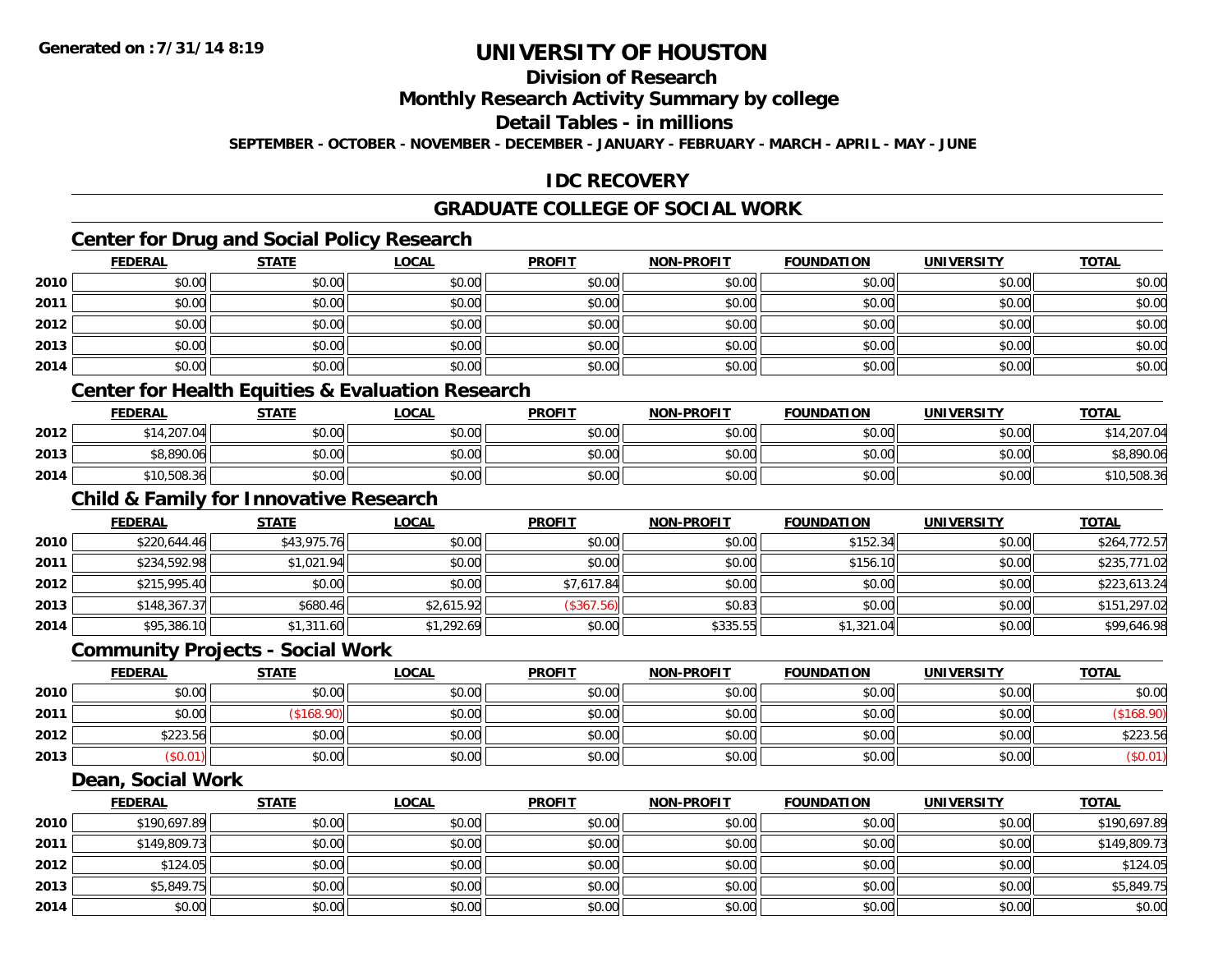# **Division of Research**

**Monthly Research Activity Summary by college**

**Detail Tables - in millions**

**SEPTEMBER - OCTOBER - NOVEMBER - DECEMBER - JANUARY - FEBRUARY - MARCH - APRIL - MAY - JUNE**

### **IDC RECOVERY**

#### **GRADUATE COLLEGE OF SOCIAL WORK**

# **Office for Drug SPR**

|       | <b>FEDERAL</b> | <u>STATE</u> | <b>LOCAL</b> | <b>PROFIT</b> | <b>NON-PROFIT</b> | <b>FOUNDATION</b> | <b>UNIVERSITY</b> | <b>TOTAL</b>   |
|-------|----------------|--------------|--------------|---------------|-------------------|-------------------|-------------------|----------------|
| 2010  | \$0.00         | \$0.00       | \$0.00       | \$0.00        | \$0.00            | \$0.00            | \$0.00            | \$0.00         |
| 2011  | \$0.00         | \$0.00       | \$0.00       | \$0.00        | \$0.00            | \$0.00            | \$0.00            | \$0.00         |
| 2012  | \$0.00         | \$0.00       | \$0.00       | \$0.00        | \$0.00            | \$0.00            | \$0.00            | \$0.00         |
| 2013  | \$0.00         | \$0.00       | \$0.00       | \$0.00        | \$0.00            | \$0.00            | \$0.00            | \$0.00         |
| Total | \$1,295,296.74 | \$46,820.86  | \$3,908.61   | \$7,250.28    | \$336.38          | \$1,629.49        | \$0.00            | \$1,355,242.36 |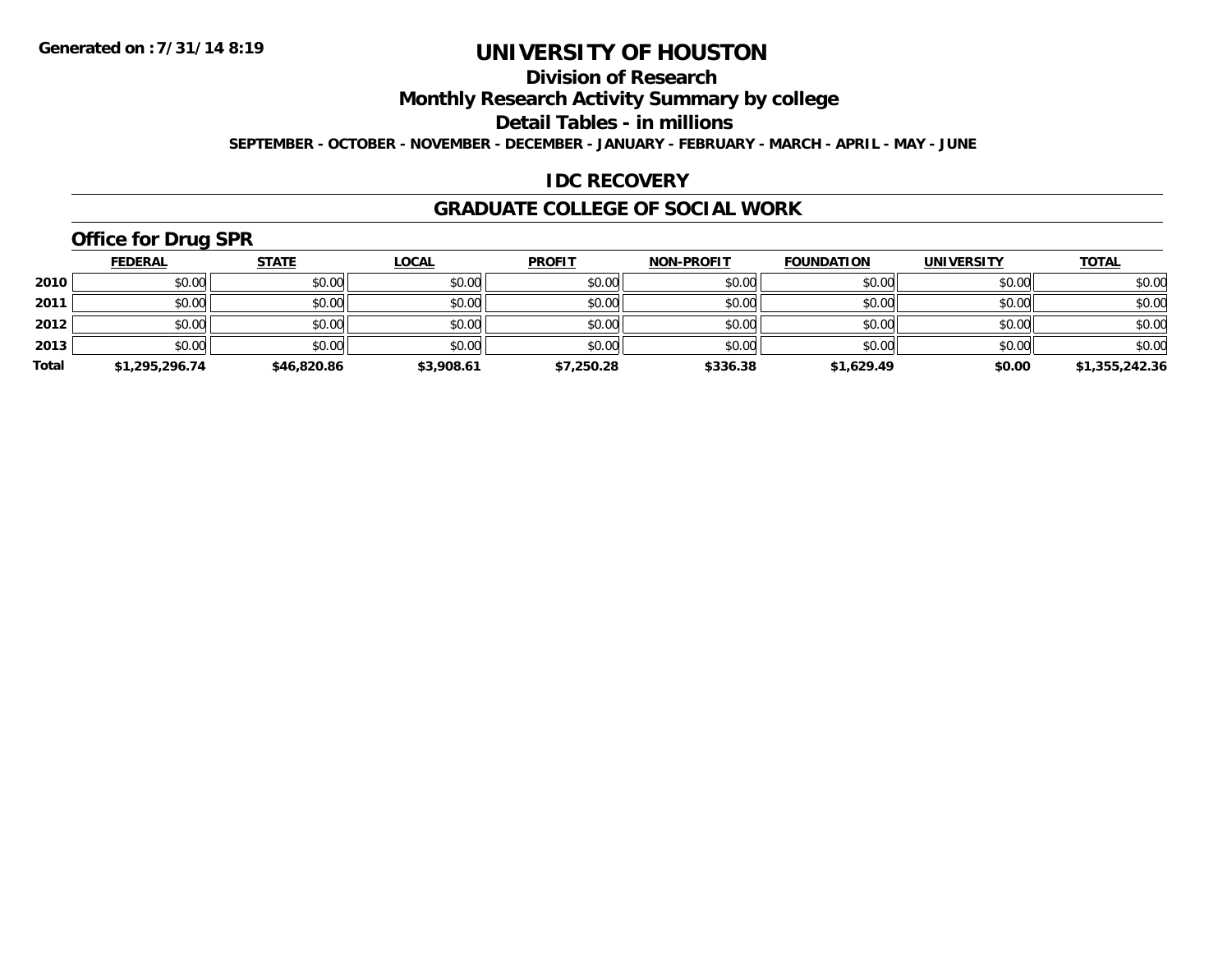# **Division of Research**

**Monthly Research Activity Summary by college**

**Detail Tables - in millions**

**SEPTEMBER - OCTOBER - NOVEMBER - DECEMBER - JANUARY - FEBRUARY - MARCH - APRIL - MAY - JUNE**

# **IDC RECOVERY**

### **HILTON COLLEGE OF HOTEL AND RESTAURANT MANAGEMENT**

### **Hotel and Restaurant Management**

|       | <b>FEDERAL</b> | <b>STATE</b> | <b>LOCAL</b> | <b>PROFIT</b> | <b>NON-PROFIT</b> | <b>FOUNDATION</b> | <b>UNIVERSITY</b> | <b>TOTAL</b> |
|-------|----------------|--------------|--------------|---------------|-------------------|-------------------|-------------------|--------------|
| 2010  | \$2,325.44     | \$0.00       | \$0.00       | \$4,307.65    | \$0.00            | \$0.00            | \$0.00            | \$6,633.09   |
| 2011  | \$7,594.66     | \$0.00       | \$0.00       | \$177.55      | \$3,046.73        | \$0.00            | \$0.00            | \$10,818.94  |
| 2012  | \$5,979.29     | \$25,231.51  | \$0.00       | \$8.59        | \$2,918.11        | \$0.00            | \$0.00            | \$34,137.50  |
| 2013  | \$6,766.88     | \$804.38     | \$0.00       | \$0.00        | \$0.00            | \$0.00            | \$0.00            | \$7,571.26   |
| 2014  | \$19,004.85    | (\$28.71)    | \$0.00       | \$0.00        | \$0.00            | \$3,267.50        | \$0.00            | \$22,243.64  |
| Total | \$41,671.12    | \$26,007.18  | \$0.00       | \$4,493.79    | \$5,964.84        | \$3,267.50        | \$0.00            | \$81,404.43  |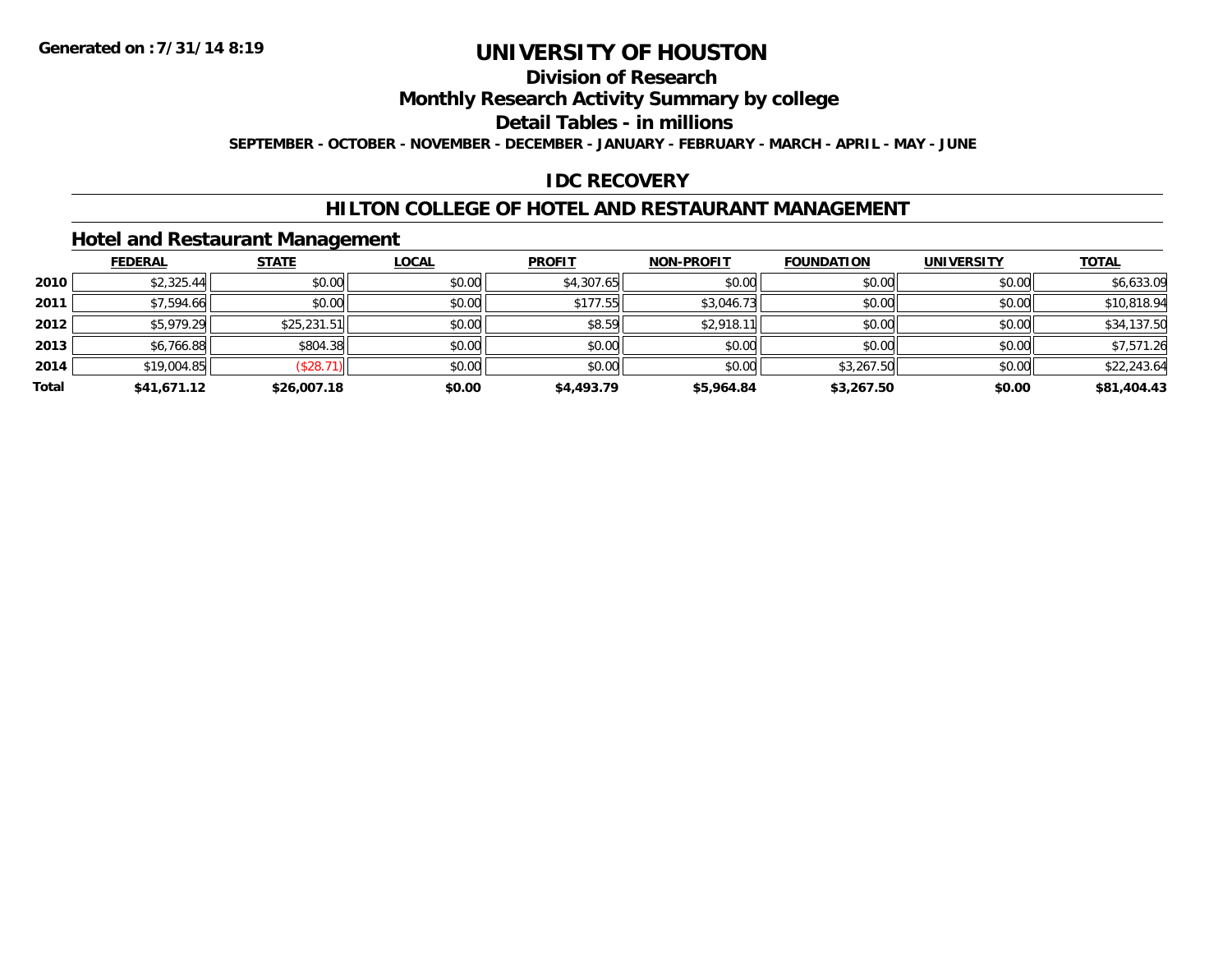# **Division of Research**

**Monthly Research Activity Summary by college**

**Detail Tables - in millions**

**SEPTEMBER - OCTOBER - NOVEMBER - DECEMBER - JANUARY - FEBRUARY - MARCH - APRIL - MAY - JUNE**

### **IDC RECOVERY**

#### **HONORS COLLEGE**

# **Dean, Honors College**

|       |                | $\sim$       |              |               |                   |                   |                   |              |
|-------|----------------|--------------|--------------|---------------|-------------------|-------------------|-------------------|--------------|
|       | <b>FEDERAL</b> | <b>STATE</b> | <b>LOCAL</b> | <b>PROFIT</b> | <b>NON-PROFIT</b> | <b>FOUNDATION</b> | <b>UNIVERSITY</b> | <b>TOTAL</b> |
| 2010  | \$11,596.28    | \$0.00       | \$0.00       | \$0.00        | \$0.00            | \$0.00            | \$0.00            | \$11,596.28  |
| 2011  | \$5,913.78     | \$0.00       | \$0.00       | \$0.00        | \$0.00            | \$0.00            | \$0.00            | \$5,913.78   |
| 2012  | \$6,007.26     | \$0.00       | \$0.00       | \$0.00        | \$5,100.40        | \$0.00            | \$0.00            | \$11,107.66  |
| 2013  | \$5,011.56     | \$0.00       | \$0.00       | \$0.00        | \$3,160.56        | \$1.58            | \$0.00            | \$8,173.70   |
| 2014  | \$892.24       | \$0.00       | \$0.00       | \$0.00        | \$2,985.57        | \$81.99           | \$0.00            | \$3,959.79   |
| Total | \$29,421.12    | \$0.00       | \$0.00       | \$0.00        | \$11,246.52       | \$83.57           | \$0.00            | \$40,751.21  |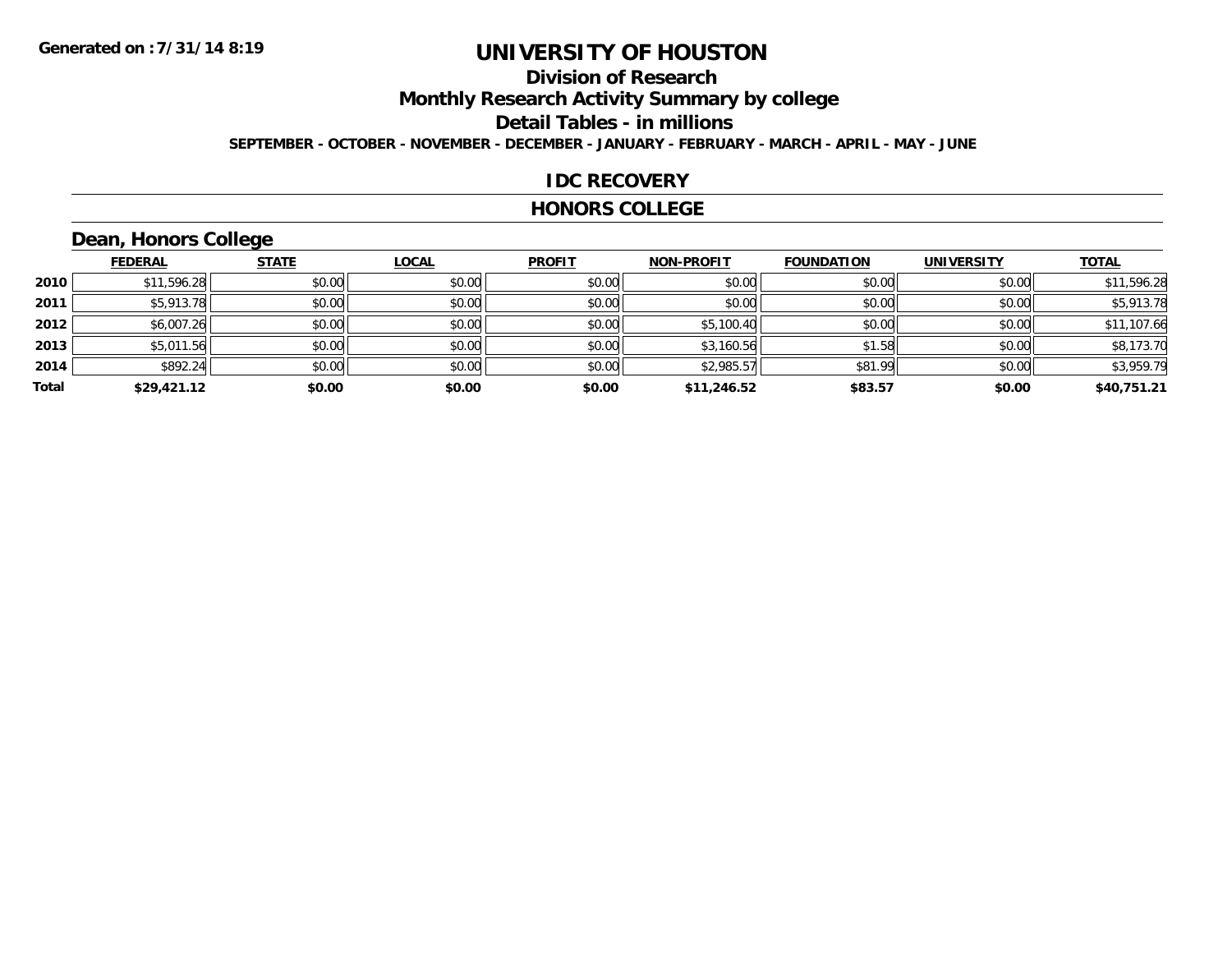# **Division of Research**

**Monthly Research Activity Summary by college**

#### **Detail Tables - in millions**

**SEPTEMBER - OCTOBER - NOVEMBER - DECEMBER - JANUARY - FEBRUARY - MARCH - APRIL - MAY - JUNE**

#### **IDC RECOVERY**

#### **LIBRARY**

# **Administration, Library**

|       | <b>FEDERAL</b> | <b>STATE</b> | <b>LOCAL</b> | <b>PROFIT</b> | <b>NON-PROFIT</b> | <b>FOUNDATION</b> | <b>UNIVERSITY</b> | <b>TOTAL</b> |
|-------|----------------|--------------|--------------|---------------|-------------------|-------------------|-------------------|--------------|
| 2010  | \$8,566.86     | \$0.00       | \$0.00       | \$0.00        | \$0.00            | \$0.00            | \$0.00            | \$8,566.86   |
| 2011  | \$718.08       | \$0.00       | \$0.00       | \$0.00        | \$0.00            | \$0.00            | \$0.00            | \$718.08     |
| 2012  | \$0.00         | \$0.00       | \$0.00       | \$0.00        | \$0.00            | \$0.00            | \$0.00            | \$0.00       |
| 2013  | \$0.00         | \$0.00       | \$0.00       | \$0.00        | \$0.00            | \$0.00            | \$0.00            | \$0.00       |
| 2014  | \$0.00         | \$0.00       | \$0.00       | \$0.00        | \$0.00            | \$0.00            | \$0.00            | \$0.00       |
| Total | \$9,284.94     | \$0.00       | \$0.00       | \$0.00        | \$0.00            | \$0.00            | \$0.00            | \$9,284.94   |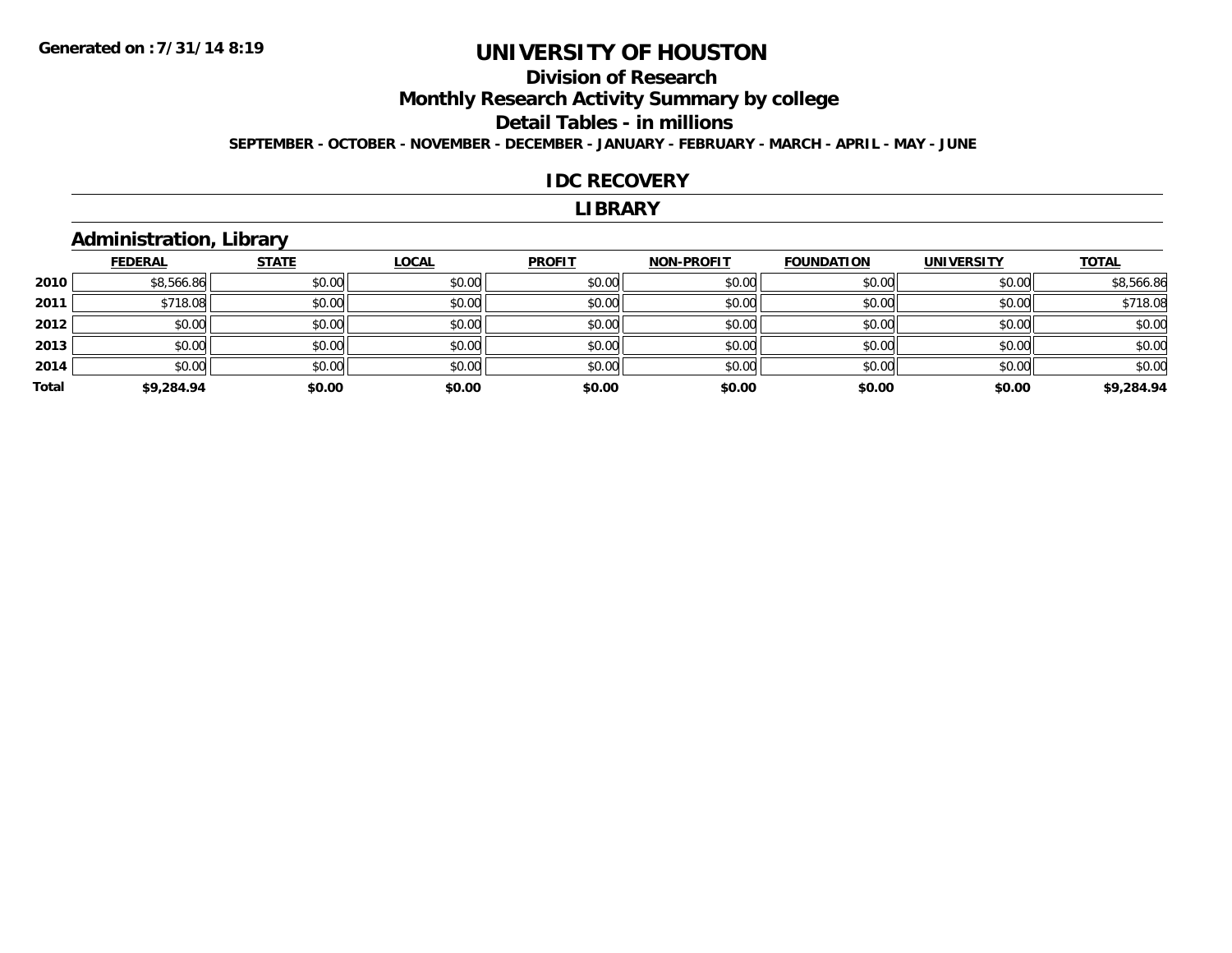# **Division of Research**

### **Monthly Research Activity Summary by college**

#### **Detail Tables - in millions**

**SEPTEMBER - OCTOBER - NOVEMBER - DECEMBER - JANUARY - FEBRUARY - MARCH - APRIL - MAY - JUNE**

### **IDC RECOVERY**

#### **SENIOR V.P. FOR ACADEMIC AFFAIRS AND PROVOST**

## **Continuing Education**

**2013**

**Total**

|      | <b>FEDERAL</b>                          | <b>STATE</b> | <b>LOCAL</b> | <b>PROFIT</b> | <b>NON-PROFIT</b> | <b>FOUNDATION</b> | <b>UNIVERSITY</b> | <b>TOTAL</b> |
|------|-----------------------------------------|--------------|--------------|---------------|-------------------|-------------------|-------------------|--------------|
| 2011 | \$0.00                                  | \$79.12      | \$0.00       | \$0.00        | \$0.00            | \$0.00            | \$0.00            | \$79.12      |
|      | <b>Learning and Assessment Services</b> |              |              |               |                   |                   |                   |              |
|      | <b>FEDERAL</b>                          | <b>STATE</b> | <b>LOCAL</b> | <b>PROFIT</b> | <b>NON-PROFIT</b> | <b>FOUNDATION</b> | <b>UNIVERSITY</b> | <b>TOTAL</b> |
| 2010 | \$20,549.64                             | \$7,616.78   | \$0.00       | \$0.00        | \$0.00            | \$0.00            | \$0.00            | \$28,166.42  |
| 2011 | \$18,635.14                             | \$8,343.41   | \$0.00       | \$0.00        | (\$156.28)        | \$0.00            | \$0.00            | \$26,822.27  |
| 2012 | \$18,672.46                             | (\$125.73)   | \$0.00       | \$0.00        | \$0.00            | \$0.00            | \$0.00            | \$18,546.73  |
| 2013 | \$18,071.62                             | \$8,038.27   | \$0.00       | \$0.00        | \$0.00            | \$0.00            | \$0.00            | \$26,109.89  |
| 2014 | \$18,750.69                             | \$7,142.39   | \$0.00       | \$0.00        | \$0.00            | \$0.00            | \$0.00            | \$25,893.08  |
|      | <b>Learning Support Services</b>        |              |              |               |                   |                   |                   |              |
|      | <b>FEDERAL</b>                          | <b>STATE</b> | <b>LOCAL</b> | <b>PROFIT</b> | <b>NON-PROFIT</b> | <b>FOUNDATION</b> | <b>UNIVERSITY</b> | <b>TOTAL</b> |
| 2012 | \$0.00                                  | \$0.00       | \$0.00       | \$0.00        | \$0.00            | \$0.00            | \$0.00            | \$0.00       |

3 \$0.00 | \$0.00 | \$0.00 | \$0.00 | \$0.00 | \$0.00 | \$0.00 | \$0

**\$94,679.55 \$31,094.24 \$0.00 \$0.00 (\$156.28) \$0.00 \$0.00 \$125,617.51**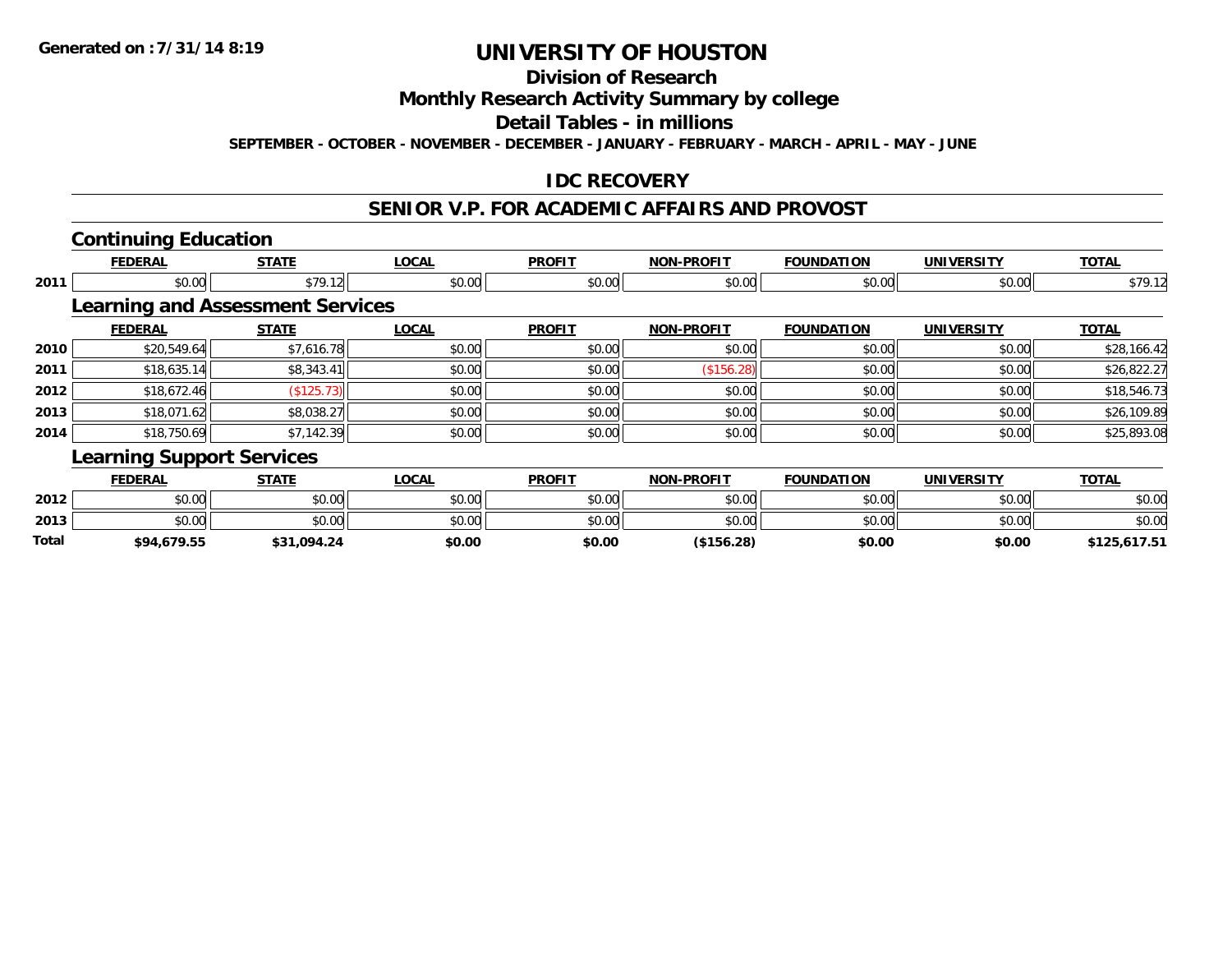# **Division of Research**

**Monthly Research Activity Summary by college**

#### **Detail Tables - in millions**

**SEPTEMBER - OCTOBER - NOVEMBER - DECEMBER - JANUARY - FEBRUARY - MARCH - APRIL - MAY - JUNE**

### **IDC RECOVERY**

#### **UH LAW CENTER**

|      | Dean, Law      |              |              |               |                   |                   |                   |               |
|------|----------------|--------------|--------------|---------------|-------------------|-------------------|-------------------|---------------|
|      | <b>FEDERAL</b> | <b>STATE</b> | <b>LOCAL</b> | <b>PROFIT</b> | <b>NON-PROFIT</b> | <b>FOUNDATION</b> | <b>UNIVERSITY</b> | <b>TOTAL</b>  |
| 2010 | \$48,643.00    | \$0.00       | \$0.00       | \$0.00        | \$0.00            | \$0.00            | \$0.00            | \$48,643.00   |
| 2011 | \$16,936.87    | \$0.00       | \$0.00       | \$0.00        | \$0.00            | \$0.00            | \$0.00            | \$16,936.87   |
| 2012 | (\$70,357.49)  | \$0.00       | \$0.00       | \$0.00        | \$0.00            | \$0.00            | \$0.00            | (\$70,357.49) |
| 2013 | \$0.00         | \$0.00       | \$0.00       | \$0.00        | \$0.00            | \$0.00            | \$0.00            | \$0.00        |
|      | Law-UH         |              |              |               |                   |                   |                   |               |
|      |                |              |              |               |                   |                   |                   |               |
|      | <b>FEDERAL</b> | <b>STATE</b> | <b>LOCAL</b> | <b>PROFIT</b> | <b>NON-PROFIT</b> | <b>FOUNDATION</b> | <b>UNIVERSITY</b> | <b>TOTAL</b>  |
| 2010 | \$2,668.04     | \$0.00       | \$0.00       | \$0.00        | \$0.00            | \$0.00            | \$0.00            | \$2,668.04    |
| 2011 | \$24,384.43    | \$2,755.67   | \$0.00       | \$0.00        | \$0.00            | \$5,297.84        | \$0.00            | \$32,437.94   |
| 2012 | \$1,415.80     | \$0.00       | \$0.00       | \$0.00        | \$0.00            | \$4,513.60        | \$0.00            | \$5,929.40    |
| 2013 | \$44,321.59    | \$28,012.38  | \$0.00       | \$0.00        | \$0.00            | \$4,786.56        | \$0.00            | \$77,120.53   |
| 2014 | \$9,837.63     | \$26,678.28  | \$0.00       | \$0.00        | \$0.00            | \$769.44          | \$0.00            | \$37,285.35   |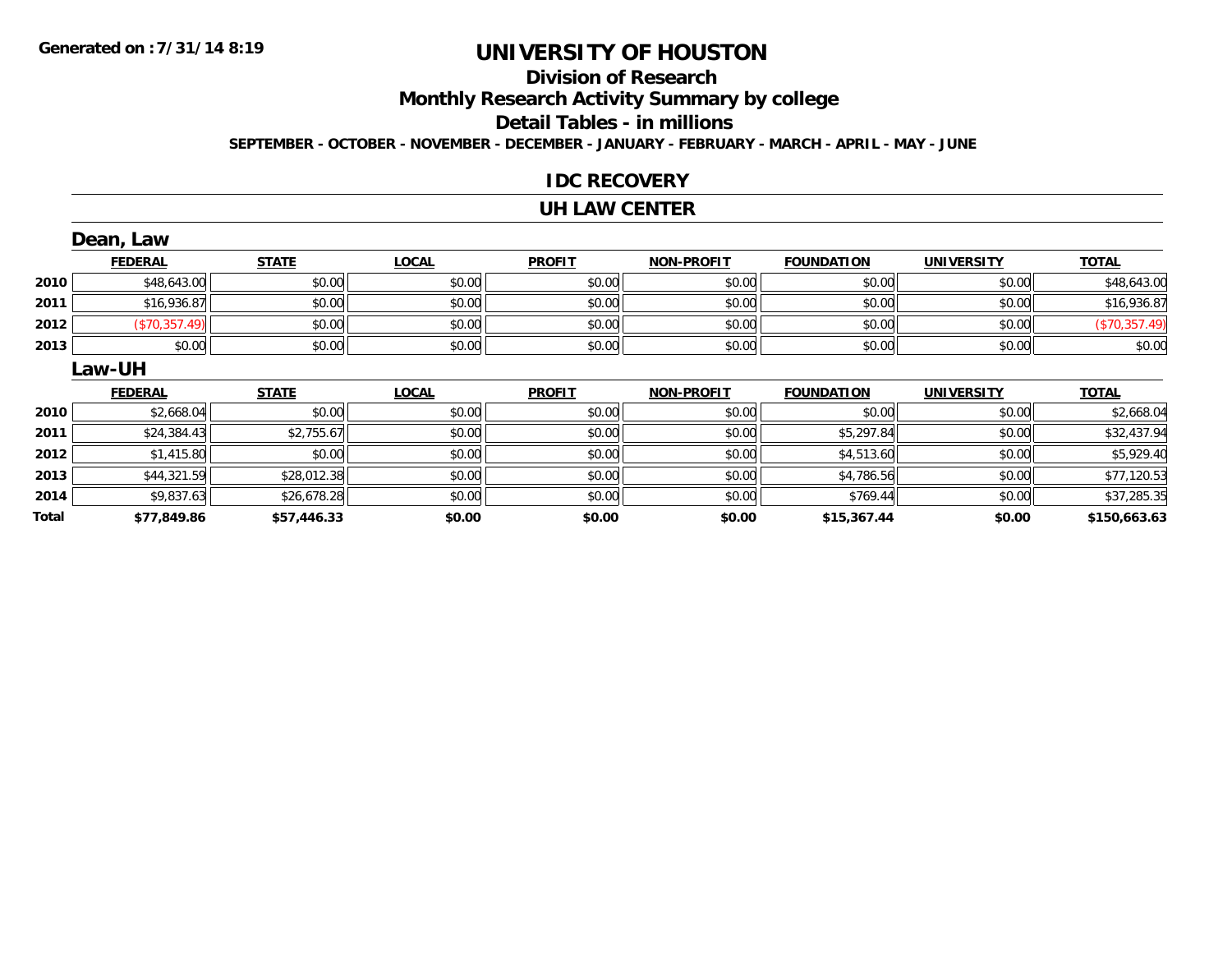**Division of Research**

**Monthly Research Activity Summary by college**

**Detail Tables - in millions**

**SEPTEMBER - OCTOBER - NOVEMBER - DECEMBER - JANUARY - FEBRUARY - MARCH - APRIL - MAY - JUNE**

### **IDC RECOVERY**

#### **UKNOWN COLLEGE**

### **Unknown Department**

|       | .<br>- מ     | <b>STATI</b>       | OCA                                                                                    | <b>PROFIT</b> | <b>DDAEIT</b><br><b>BIAB</b> | ΠΟΝ            | <u>urneitv</u><br><b>INIV</b> | TOTA.          |
|-------|--------------|--------------------|----------------------------------------------------------------------------------------|---------------|------------------------------|----------------|-------------------------------|----------------|
| 2014  | 0000<br>u.uu | $\sim$ 0.00<br>υv. | $\begin{array}{c} \hline \text{A} & \text{A} & \text{B} \\ \hline \end{array}$<br>יש.ט | 0000<br>JU.UU | ቀስ ሰሰ<br>ט.טע                | 0 <sub>n</sub> | \$0.00                        | ልስ ስሰ<br>DU.UU |
| Total | \$0.00       | \$0.00             | \$0.00                                                                                 | ቀስ ሰ<br>ov.u  | \$0.00                       | \$0.00         | \$0.00                        | \$0.00         |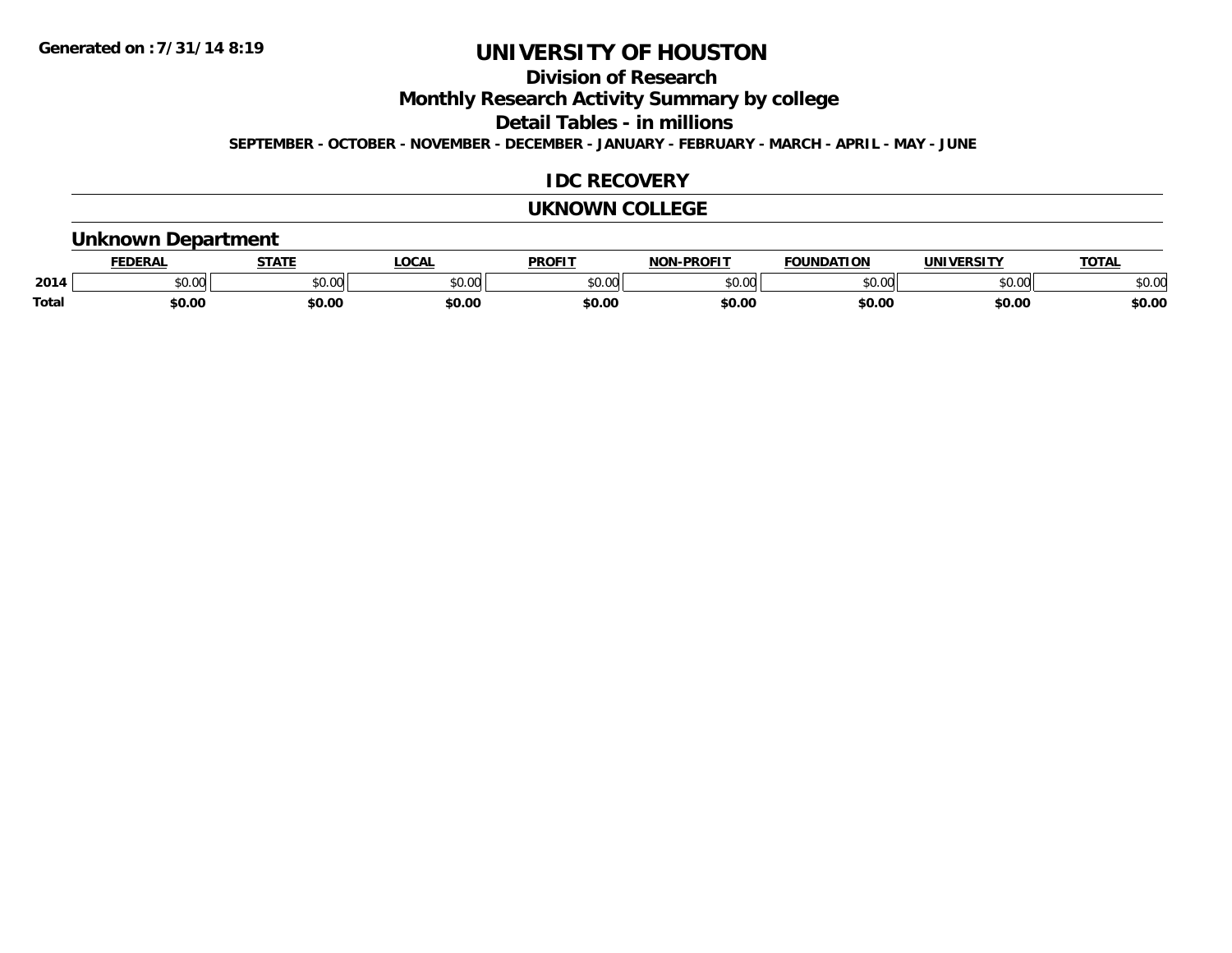**Division of Research**

**Monthly Research Activity Summary by college**

**Detail Tables - in millions**

**SEPTEMBER - OCTOBER - NOVEMBER - DECEMBER - JANUARY - FEBRUARY - MARCH - APRIL - MAY - JUNE**

### **IDC RECOVERY**

# **VICE PRESIDENT FOR ADMINISTRATION**

|       | <b>KUHT-TV</b> |              |              |               |                   |                   |                   |              |
|-------|----------------|--------------|--------------|---------------|-------------------|-------------------|-------------------|--------------|
|       | <b>FEDERAL</b> | <b>STATE</b> | <b>LOCAL</b> | <b>PROFIT</b> | <b>NON-PROFIT</b> | <b>FOUNDATION</b> | <b>UNIVERSITY</b> | <b>TOTAL</b> |
| 2010  | <b>EO2</b>     | \$0.00       | \$0.00       | \$0.00        | \$0.00            | \$0.00            | \$0.00            |              |
| 2011  | ,451.00)       | \$0.00       | \$0.00       | \$0.00        | \$0.00            | \$0.00            | \$0.00            |              |
| Total | (\$3,954.85)   | \$0.00       | \$0.00       | \$0.00        | \$0.00            | \$0.00            | \$0.00            | (\$3,954.85) |